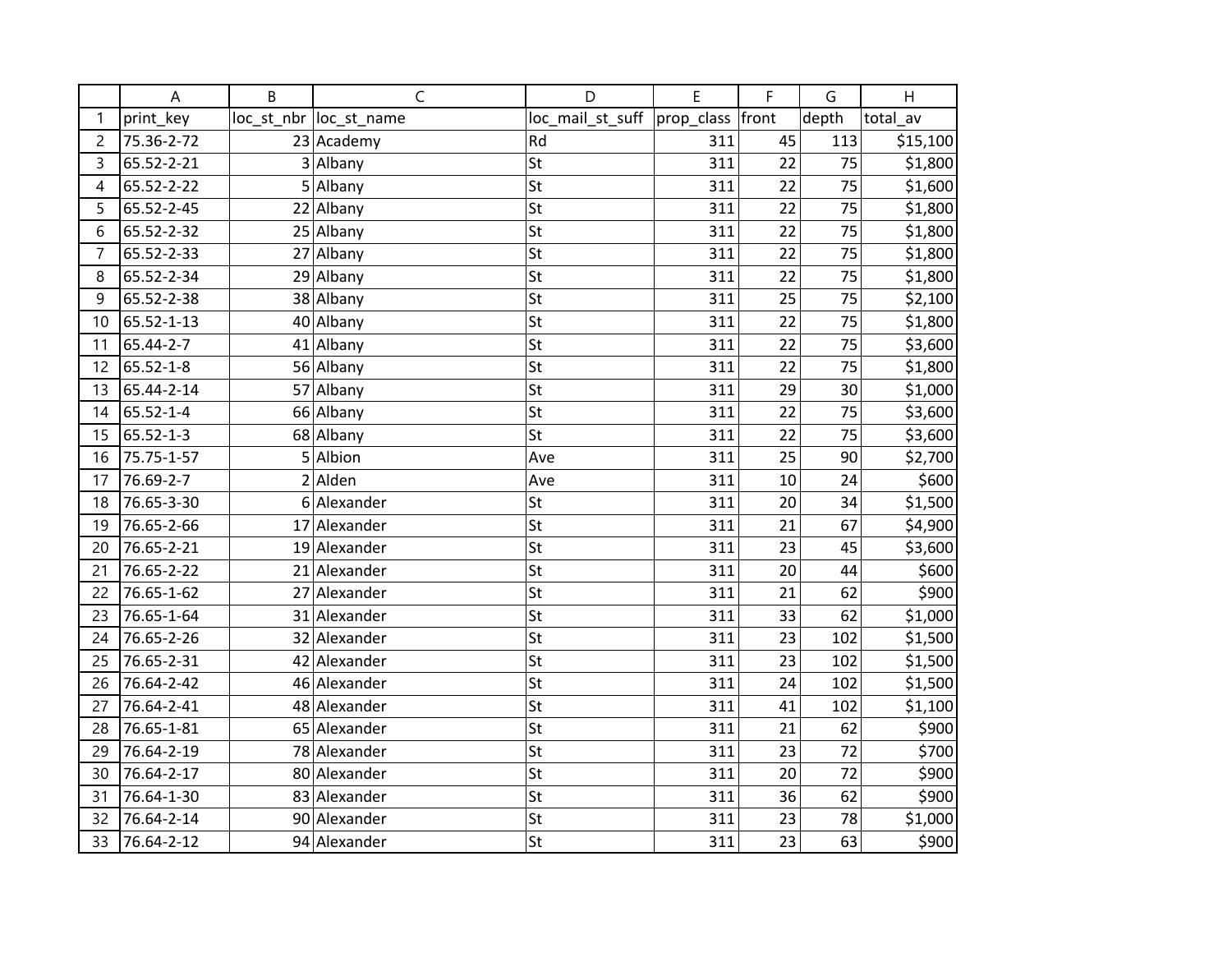|    | A            | B   | $\mathsf{C}$           | D                | E                | F     | G      | H         |
|----|--------------|-----|------------------------|------------------|------------------|-------|--------|-----------|
| 1  | print key    |     | loc st nbr loc st name | loc_mail_st_suff | prop_class front |       | depth  | total av  |
| 34 | 76.64-2-11   |     | 96 Alexander           | St               | 311              | 23    | 55     | \$900     |
| 35 | 76.64-2-10   |     | 98 Alexander           | St               | 311              | 33    | 43     | \$900     |
| 36 | 76.64-2-9    |     | 100 Alexander          | St               | 311              | 36    | 30     | \$800     |
| 37 | 76.64-1-37   |     | 101 Alexander          | St               | 311              | 33    | 62     | \$800     |
| 38 | 76.64-1-38   |     | 103 Alexander          | St               | 311              | 33    | 62     | \$800     |
| 39 | 76.64-2-8    |     | 104 Alexander          | St               | 311              | 25    | 49     | \$900     |
| 40 | 76.64-1-40   |     | 107 Alexander          | St               | 311              | 32    | 62     | \$2,000   |
| 41 | 76.64-1-41   |     | 109 Alexander          | St               | 311              | 33    | 62     | \$700     |
| 42 | 76.64-2-6    |     | 110 Alexander          | St               | 311              | 25    | 50     | \$900     |
| 43 | 76.64-2-3    |     | 116 Alexander          | St               | 311              | 25    | 50     | \$900     |
| 44 | 76.64-2-2    |     | 118 Alexander          | St               | 311              | 25    | 50     | \$900     |
| 45 | 75.19-2-23   |     | 9 Alfred               | St               | 311              | 30.63 | 179.56 | \$12,600  |
| 46 | 53.81-1-2    |     | $1$ Arcadia            | Ave              | 311              | 60    | 90     | \$6,000   |
| 47 | 75.75-1-28   |     | $2$ Arcadia            | Ave              | 311              | 25    | 90     | \$2,700   |
| 48 | 75.75-1-30   |     | 6 Arcadia              | Ave              | 311              | 25    | 90     | \$2,700   |
| 49 | 75.67-2-66   |     | 7 Arcadia              | Ave              | 311              | 62    | 88     | \$6,300   |
| 50 | 75.75-1-32   |     | 8.5 Arcadia            | Ave              | 311              | 9     | 90     | \$1,000   |
| 51 | 75.67-2-72   |     | 31 Arcadia             | Ave              | 311              | 37    | 88     | \$3,900   |
| 52 | 75.67-2-73   |     | 33 Arcadia             | Ave              | 311              | 25    | 88     | \$2,600   |
| 53 | 76.49-3-53   |     | $2$ Ash Grove          | PI               | 311              | 81    | 40     | \$0       |
| 54 | 76.49-3-54   |     | 8 Ash Grove            | PI               | 311              | 25    | 128    | \$0       |
| 55 | 64.62-2-4    |     | $1$ Aspen              | Cir              | 311              | 126   | 226    | \$38,500  |
| 56 | 64.54-3-8    |     | 17 Aspen               | Cir              | 311              | 311   | 204    | \$146,900 |
| 57 | 64.54-3-47.2 | 24a | Aspen                  | Cir              | 311              | 60    | 120    | \$28,800  |
| 58 | 53.66-2-33   |     | 8.5 Austain            | Ave              | 311              | 10    | 200    | \$8,800   |
| 59 | 76.70-2-51   |     | 3 Avenue A             |                  | 311              | 25    | 78     | \$4,700   |
| 60 | 75.27-3-31   |     | 44 Avenue A            |                  | 311              | 63    | 75     | \$7,000   |
| 61 | 76.54-3-36   |     | 4 Avondale             | Ter              | 311              | 25    | 102    | \$6,100   |
| 62 | 76.63-2-37   |     | $3 $ Babcock           | St               | 311              | 25    | 13     | \$600     |
| 63 | 76.63-2-33   |     | $14$ Babcock           | St               | 311              | 100   | 75     | \$7,500   |
| 64 | 76.63-2-35   |     | $21$ Babcock           | St               | 311              | 27    | 14     | \$700     |
| 65 | 76.63-2-34   |     | 23 Babcock             | St               | 311              | 27    | 23     | \$1,100   |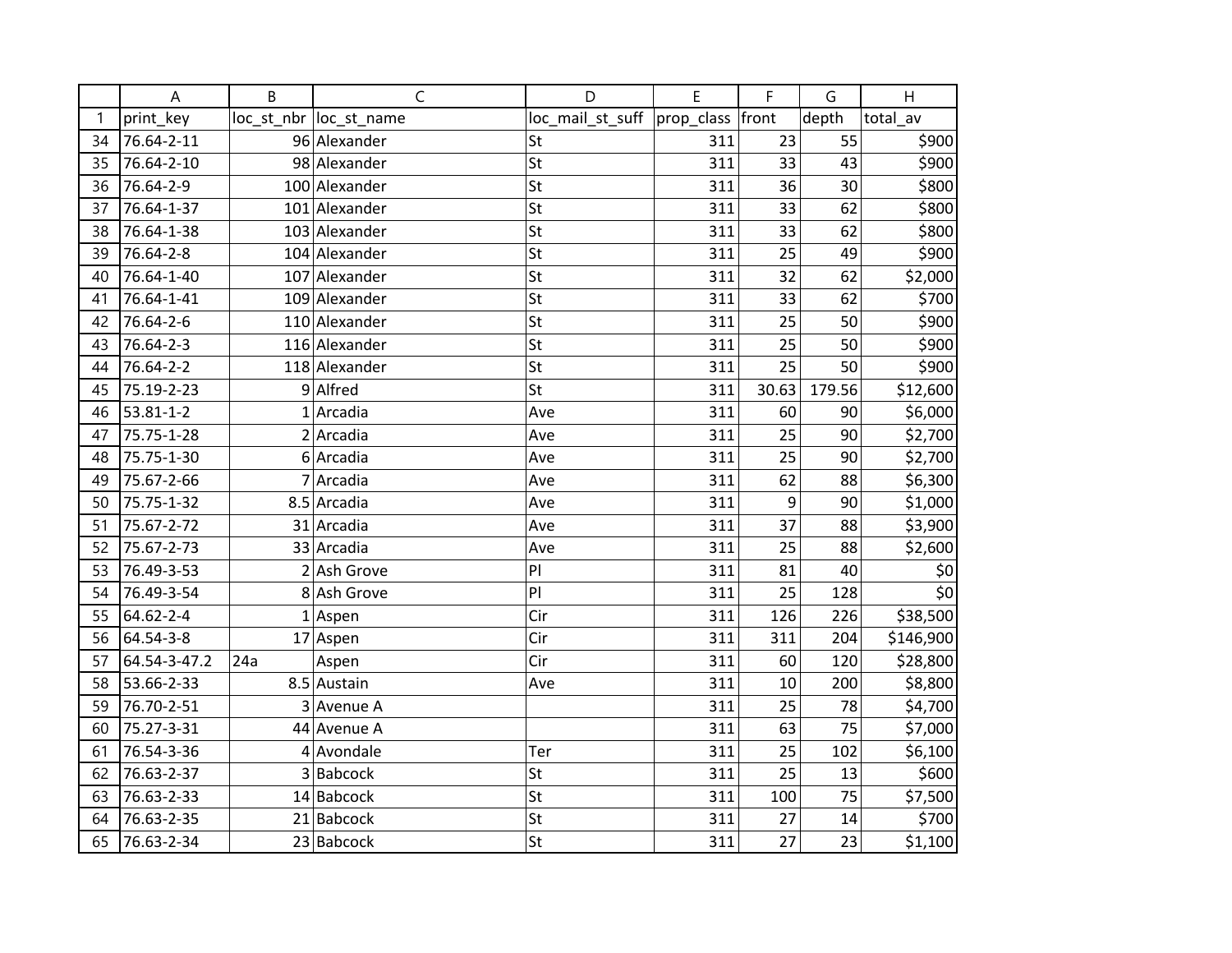|    | A               | B | C                       | D                | E                | F   | G     | H        |
|----|-----------------|---|-------------------------|------------------|------------------|-----|-------|----------|
| 1  | print_key       |   | loc_st_nbr  loc_st_name | loc_mail_st_suff | prop_class front |     | depth | total_av |
| 66 | 76.46-1-5       |   | 43 Barclay              | St               | 311              | 30  | 100   | \$3,600  |
| 67 | $76.53 - 1 - 1$ |   | 46 Barclay              | St               | 311              | 30  | 100   | \$3,600  |
| 68 | 76.66-2-6       |   | 21 Bassett              | St               | 311              | 70  | 63    | \$1,000  |
| 69 | 76.66-2-9       |   | 26 Bassett              | St               | 311              | 14  | 66    | \$500    |
| 70 | 76.66-2-7       |   | 30 Bassett              | St               | 311              | 22  | 63    | \$500    |
| 71 | 76.65-5-10      |   | 50 Bassett              | St               | 311              | 22  | 66    | \$500    |
| 72 | 76.72-3-33      |   | $1$ Batcher             | St               | 311              | 75  | 60    | \$1,500  |
| 73 | 76.72-3-31      |   | $2$ Batcher             | St               | 311              | 49  | 20    | \$1,700  |
| 74 | 76.72-3-35      |   | 19 Batcher              | St               | 311              | 39  | 60    | \$6,700  |
| 75 | 76.72-3-36      |   | 25 Batcher              | St               | 311              | 26  | 82    | \$1,500  |
| 76 | 64.31-1-21      |   | 7 Beacon                | Ave              | 311              | 40  | 120   | \$19,200 |
| 77 | 64.38-4-18      |   | 101 Beacon              | Ave              | 311              | 10  | 60    | \$2,400  |
| 78 | 63.76-1-2       |   | $5 $ Beldale            | Rd               | 311              | 0   | 0     | \$5,000  |
| 79 | 64.61-1-48      |   | 25 Beldale              | Rd               | 311              | 124 | 170   | \$62,200 |
| 80 | 64.70-1-63      |   | 40 Bender               | St               | 311              | 75  | 131   | \$35,000 |
| 81 | 76.72-2-26      |   | 22 Benjamin             | St               | 311              | 26  | 100   | \$3,600  |
| 82 | 76.72-3-23      |   | 27 Benjamin             | St               | 311              | 13  | 75    | \$1,700  |
| 83 | 76.72-3-24      |   | 29 Benjamin             | St               | 311              | 18  | 75    | \$2,400  |
| 84 | 76.72-2-29      |   | 32 Benjamin             | St               | 311              | 21  | 100   | \$700    |
| 85 | 76.72-2-30      |   | 34 Benjamin             | St               | 311              | 21  | 100   | \$700    |
| 86 | 76.72-2-31      |   | 38 Benjamin             | St               | 311              | 47  | 100   | \$1,500  |
| 87 | 76.72-3-28      |   | 39 Benjamin             | St               | 311              | 26  | 75    | \$6,000  |
| 88 | 76.72-3-29      |   | 41 Benjamin             | St               | 311              | 26  | 75    | \$11,600 |
| 89 | 76.72-2-32      |   | 42 Benjamin             | St               | 311              | 39  | 100   | \$1,500  |
| 90 | 76.72-3-30      |   | 45 Benjamin             | St               | 311              | 43  | 55    | \$6,800  |
| 91 | 65.54-2-15      |   | 11 Benson               | St               | 311              | 29  | 28    | \$6,900  |
| 92 | 65.54-2-20      |   | 21 Benson               | St               | 311              | 28  | 92    | \$3,200  |
| 93 | 65.54-2-22      |   | 25 Benson               | St               | 311              | 24  | 96    | \$4,000  |
| 94 | 64.44-3-41      |   | 203 Benson              | St               | 311              | 19  | 42    | \$3,500  |
| 95 | 76.61-3-41      |   | 10 Bertha               | St               | 311              | 25  | 100   | \$3,000  |
| 96 | 76.61-3-58      |   | 52.5 Bertha             | St               | 311              | 25  | 100   | \$3,000  |
| 97 | 76.61-3-10      |   | 61 Bertha               | St               | 311              | 25  | 100   | \$6,000  |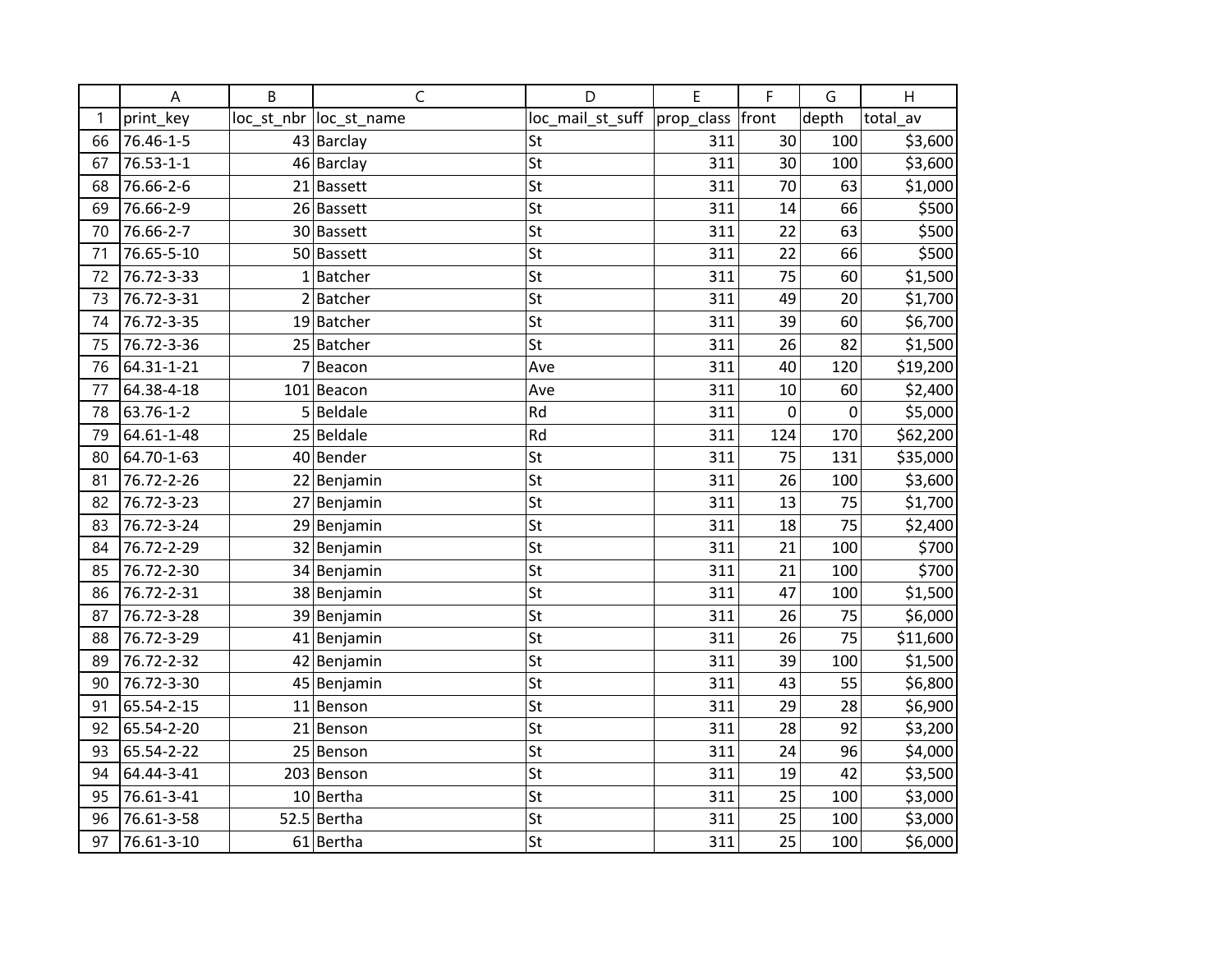|     | A            | B  | $\mathsf{C}$            | D                | E                | F              | G     | H        |
|-----|--------------|----|-------------------------|------------------|------------------|----------------|-------|----------|
| 1   | print_key    |    | loc_st_nbr  loc_st_name | loc_mail_st_suff | prop_class front |                | depth | total av |
| 98  | 76.61-3-9    |    | 63 Bertha               | St               | 311              | 63             | 100   | \$13,600 |
| 99  | 65.57-1-2    |    | 44 Beverly              | Ave              | 311              | 25             | 100   | \$1,900  |
| 100 | 65.57-1-3    |    | 46 Beverly              | Ave              | 311              | 25             | 100   | \$1,900  |
| 101 | 65.48-2-87   |    | 56 Beverly              | Ave              | 311              | 25             | 100   | \$1,900  |
| 102 | 65.48-2-26   |    | 76 Beverly              | Ave              | 311              | 25             | 100   | \$1,900  |
| 103 | 65.48-2-27   |    | 78 Beverly              | Ave              | 311              | 50             | 100   | \$3,000  |
| 104 | 65.48-2-31   |    | 92 Beverly              | Ave              | 311              | 163            | 160   | \$10,900 |
| 105 | 65.48-2-20   |    | 95 Beverly              | Ave              | 311              | 142            | 101   | \$6,500  |
| 106 | 76.79-1-82   | 1A | Bingham                 | St               | 311              | $\overline{7}$ | 87    | \$50     |
| 107 | 76.79-1-79   |    | $14$ Bingham            | St               | 311              | 24             | 80    | \$2,000  |
| 108 | 54.19-2-5    |    | 19 Birch Hill           | Rd               | 311              | 49             | 175   | \$21,400 |
| 109 | 76.49-1-74   |    | $2$ Bleecker            | PI               | 311              | 25             | 42    | \$3,700  |
| 110 | 76.49-1-73   |    | 4Bleecker               | PI               | 311              | 22             | 40    | \$3,100  |
| 111 | 76.50-3-15.2 |    | 52 Bleecker             | St               | 311              | 171            | 18    | \$0      |
| 112 | 65.7-1-51.2  | 7  | Bluebell                | Ln               | 311              | 75             | 285   | \$69,000 |
| 113 | 76.63-3-7    |    | 21 Boenau               | St               | 311              | 25             | 100   | \$1,500  |
| 114 | 76.63-3-3    |    | 49 Boenau               | St               | 311              | 91             | 100   | \$16,900 |
| 115 | 64.65-1-65   |    | $12$ Bogardus           | Rd               | 311              | 40             | 100   | \$34,000 |
| 116 | 76.70-2-30   |    | 37 Bogart               | Ter              | 311              | 146            | 133   | \$29,300 |
| 117 | 75.83-1-2    |    | $1$ Bohl                | Ave              | 311              | 31             | 38    | \$2,800  |
| 118 | 75.83-1-10   |    | 23 Bohl                 | Ave              | 311              | 30             | 100   | \$3,600  |
| 119 | 75.83-2-15   |    | $10$ Bohl               | PI               | 311              | 30             | 146   | \$1,100  |
| 120 | 75.83-2-16   |    | $12$ Bohl               | PI               | 311              | 30             | 138   | \$1,100  |
| 121 | 75.83-2-17   |    | $14$ Bohl               | PI               | 311              | 30             | 130   | \$1,100  |
| 122 | 75.83-2-18   |    | $18 $ Bohl              | PI               | 311              | 157            | 106   | \$6,500  |
| 123 | 64.66-1-53   |    | 15 Bower                | St               | 311              | 60             | 132   | \$19,400 |
| 124 | 64.65-2-48.2 |    | 49 Bower                | St               | 311              | 22             | 66    | \$4,400  |
| 125 | 65.71-1-54   |    | 20 Bradford             | St               | 311              | 22             | 47    | \$4,400  |
| 126 | 65.71-1-52   |    | 26 Bradford             | St               | 311              | 17             | 48    | \$3,500  |
| 127 | 65.71-1-46   |    | 40 Bradford             | St               | 311              | 24             | 55    | \$5,600  |
| 128 | 65.71-1-45   |    | 42 Bradford             | St               | 311              | 65.5           | 58    | \$57,000 |
| 129 | 65.71-1-45   |    | 42 Bradford             | St               | 311              | 65.5           | 58    | \$57,000 |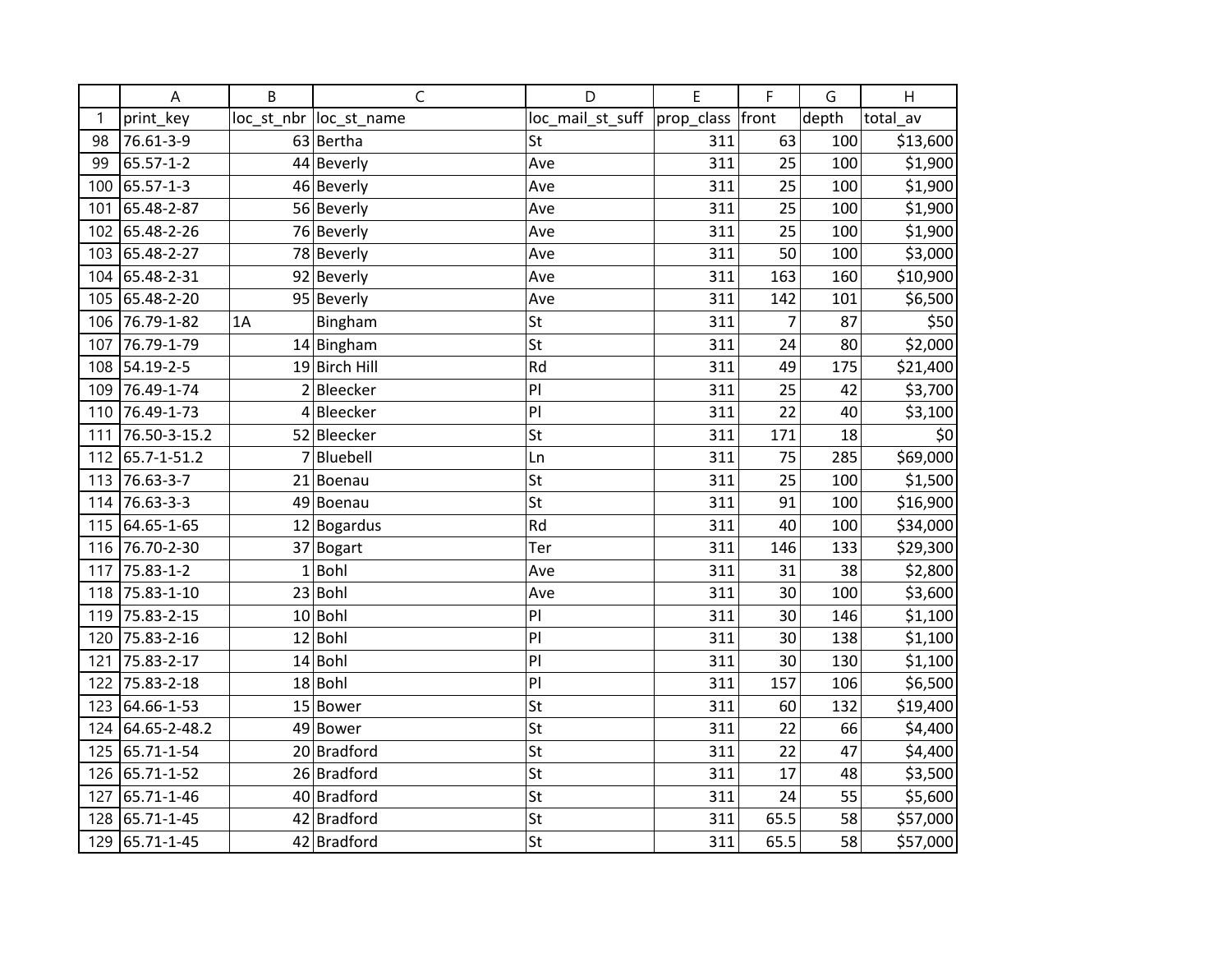|     | A          | B | $\mathsf C$             | D                | E          | F     | G     | H        |
|-----|------------|---|-------------------------|------------------|------------|-------|-------|----------|
| 1   | print_key  |   | loc_st_nbr  loc_st_name | loc_mail_st_suff | prop_class | front | depth | total av |
| 130 | 65.63-3-46 |   | 80 Bradford             | St               | 311        | 24    | 58    | \$5,600  |
| 131 | 65.63-3-42 |   | 88 Bradford             | St               | 311        | 28    | 58    | \$5,500  |
| 132 | 65.63-3-22 |   | 95 Bradford             | St               | 311        | 24    | 80    | \$16,300 |
| 133 | 65.63-3-39 |   | 96 Bradford             | St               | 311        | 28    | 58    | \$13,800 |
| 134 | 65.63-3-23 |   | 97 Bradford             | St               | 311        | 25    | 80    | \$17,000 |
| 135 | 65.63-3-26 |   | 109 Bradford            | St               | 311        | 17    | 60    | \$8,700  |
| 136 | 65.63-3-27 |   | 111 Bradford            | St               | 311        | 17    | 80    | \$11,600 |
| 137 | 65.62-1-5  |   | 128 Bradford            | St               | 311        | 21    | 58    | \$6,600  |
| 138 | 65.62-1-4  |   | 130 Bradford            | St               | 311        | 21    | 58    | \$9,400  |
| 139 | 65.62-1-3  |   | 132 Bradford            | St               | 311        | 21    | 58    | \$9,400  |
| 140 | 65.62-1-2  |   | 134 Bradford            | St               | 311        | 21    | 58    | \$18,200 |
| 141 | 65.62-1-1  |   | 136 Bradford            | St               | 311        | 18    | 58    | \$17,400 |
| 142 | 65.54-4-20 |   | 138 Bradford            | St               | 311        | 18    | 58    | \$9,000  |
| 143 | 65.54-4-19 |   | 140 Bradford            | St               | 311        | 18    | 38    | \$17,600 |
| 144 | 64.36-4-60 |   | 439 Bradford            | St               | 311        | 23    | 69    | \$7,000  |
| 145 | 64.36-4-61 |   | 441 Bradford            | St               | 311        | 23    | 69    | \$7,000  |
| 146 | 64.36-3-8  |   | 462 Bradford            | St               | 311        | 46    | 88    | \$17,800 |
| 147 | 64.36-3-7  |   | 464 Bradford            | St               | 311        | 23    | 60    | \$6,100  |
| 148 | 64.28-1-34 |   | 537 Bradford            | St               | 311        | 41    | 165   | \$25,900 |
| 149 | 64.33-1-4  |   | 39 Brevator             | St               | 311        | 150   | 125   | \$25,000 |
| 150 | 53.82-1-9  |   | 182 Brevator            | St               | 311        | 50    | 120   | \$26,400 |
| 151 | 64.46-3-44 |   | $24$ Briar              | Ave              | 311        | 30    | 120   | \$4,000  |
| 152 | 64.46-3-45 |   | $26$ Briar              | Ave              | 311        | 30    | 120   | \$4,000  |
| 153 | 64.53-2-2  |   | 48 Briar                | Ave              | 311        | 30    | 120   | \$14,400 |
| 154 | 64.53-2-3  |   | 50 Briar                | Ave              | 311        | 30    | 120   | \$7,200  |
| 155 | 64.53-2-5  |   | 56 Briar                | Ave              | 311        | 30    | 120   | \$7,200  |
| 156 | 64.53-1-40 |   | 59 Briar                | Ave              | 311        | 60    | 120   | \$14,400 |
| 157 | 64.53-1-38 |   | $63$ Briar              | Ave              | 311        | 30    | 120   | \$7,200  |
| 158 | 64.53-1-33 |   | 83 Briar                | Ave              | 311        | 30    | 136   | \$16,300 |
| 159 | 64.53-2-11 |   | 90 Briar                | Ave              | 311        | 63    | 201   | \$22,700 |
| 160 | 64.53-2-13 |   | 94 Briar                | Ave              | 311        | 60    | 206   | \$44,700 |
| 161 | 76.57-4-21 |   | $4 $ Broad              | St               | 311        | 16    | 44    | \$1,200  |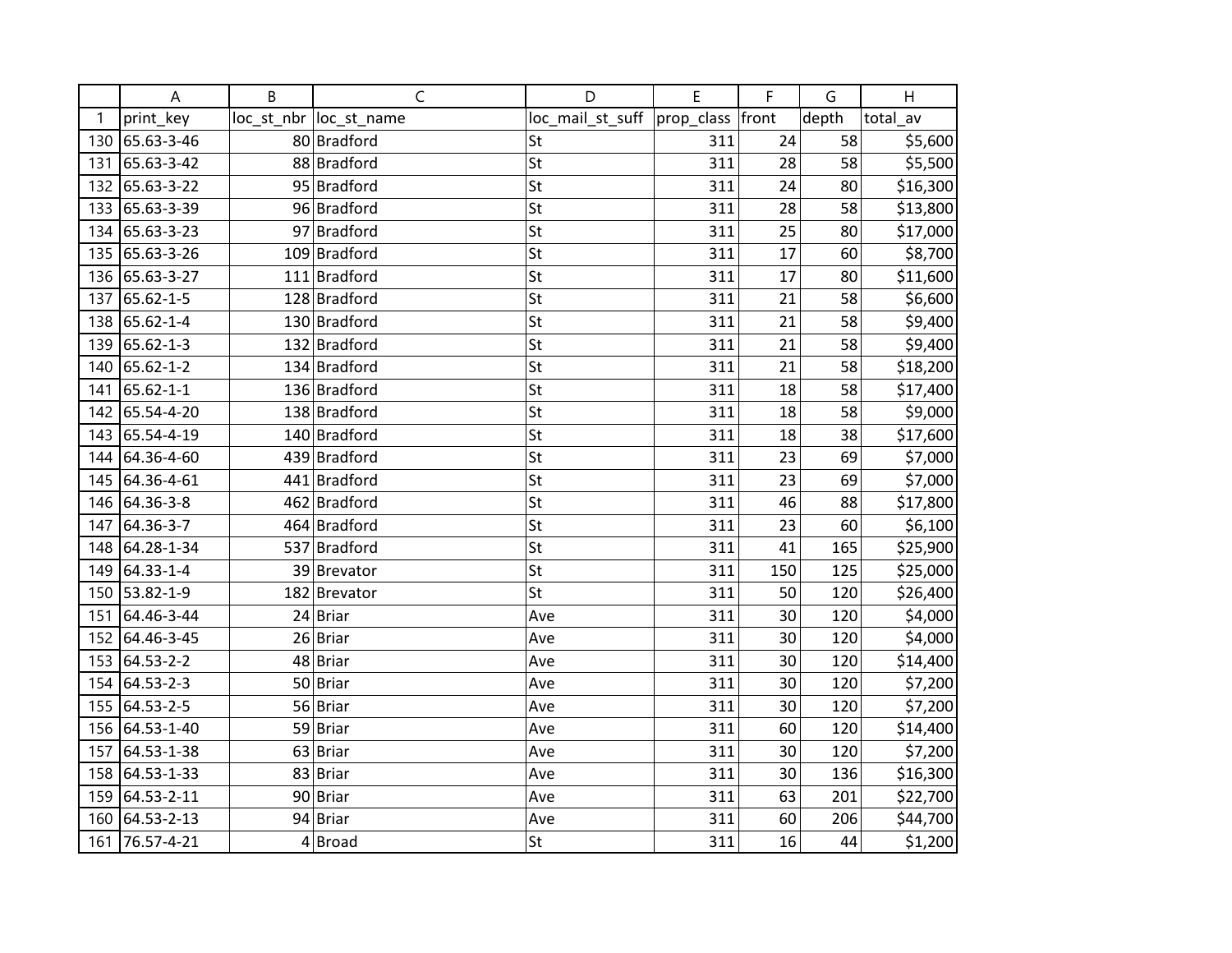|     | A          | B | C                       | D                | E          | F     | G     | H        |
|-----|------------|---|-------------------------|------------------|------------|-------|-------|----------|
| 1   | print_key  |   | loc_st_nbr  loc_st_name | loc_mail_st_suff | prop_class | front | depth | total av |
| 162 | 76.57-4-20 |   | 6 Broad                 | St               | 311        | 16    | 72    | \$2,000  |
| 163 | 76.57-4-19 |   | 8Broad                  | St               | 311        | 16    | 73    | \$2,000  |
| 164 | 76.57-4-18 |   | 10 Broad                | St               | 311        | 16    | 72    | \$2,000  |
| 165 | 76.57-4-17 |   | $12$ Broad              | St               | 311        | 16    | 72    | \$2,000  |
| 166 | 76.57-4-16 |   | 14 Broad                | St               | 311        | 16    | 72    | \$2,000  |
| 167 | 76.65-2-85 |   | 35 Broad                | St               | 311        | 22    | 68    | \$2,600  |
| 168 | 76.65-2-84 |   | 37 Broad                | St               | 311        | 21    | 68    | \$2,500  |
| 169 | 76.65-2-83 |   | 39 Broad                | St               | 311        | 22    | 68    | \$2,600  |
| 170 | 76.65-3-12 |   | 46 Broad                | St               | 311        | 21    | 27    | \$400    |
| 171 | 76.65-2-81 |   | $47$ Broad              | St               | 311        | 25    | 69    | \$500    |
| 172 | 76.65-3-15 |   | $52$ Broad              | St               | 311        | 16    | 50    | \$500    |
| 173 | 76.65-2-78 |   | 53 Broad                | St               | 311        | 22    | 66    | \$500    |
| 174 | 76.65-3-16 |   | $54$ Broad              | St               | 311        | 16    | 50    | \$1,500  |
| 175 | 76.65-3-17 |   | 56 Broad                | St               | 311        | 33    | 48    | \$500    |
| 176 | 76.65-2-75 |   | 59 Broad                | St               | 311        | 23    | 70    | \$500    |
| 177 | 76.65-3-18 |   | 60 Broad                | St               | 311        | 21    | 54    | \$4,000  |
| 178 | 76.65-2-74 |   | $61$ Broad              | St               | 311        | 23    | 70    | \$500    |
| 179 | 76.65-3-19 |   | $62$ Broad              | St               | 311        | 22    | 66    | \$5,100  |
| 180 | 76.65-2-73 |   | $63$ Broad              | St               | 311        | 23    | 70    | \$2,500  |
| 181 | 76.65-3-20 |   | $64$ Broad              | St               | 311        | 22    | 66    | \$5,100  |
| 182 | 76.65-3-22 |   | 68 Broad                | St               | 311        | 33    | 70    | \$1,500  |
| 183 | 76.65-2-68 |   | $73$ Broad              | St               | 311        | 66    | 44    | \$4,300  |
| 184 | 76.65-3-25 |   | 74 Broad                | St               | 311        | 16    | 50    | \$600    |
| 185 | 76.65-3-26 |   | 76 Broad                | St               | 311        | 16    | 50    | \$600    |
| 186 | 76.65-2-65 |   | 77 Broad                | St               | 311        | 23    | 65    | \$2,600  |
| 187 | 76.65-2-63 |   | 81 Broad                | St               | 311        | 24    | 65    | \$1,100  |
| 188 | 76.65-2-62 |   | 83 Broad                | St               | 311        | 30.15 | 65.36 | \$2,800  |
| 189 | 76.65-2-61 |   | 85 Broad                | St               | 311        | 31    | 72    | \$1,500  |
| 190 | 76.65-2-60 |   | 87 Broad                | St               | 311        | 18    | 72    | \$900    |
| 191 | 76.65-2-59 |   | 89 Broad                | St               | 311        | 18    | 72    | \$900    |
| 192 | 76.65-3-33 |   | 90 Broad                | St               | 311        | 34    | 66    | \$1,700  |
| 193 | 76.73-1-49 |   | $112$ Broad             | St               | 311        | 21    | 61    | \$900    |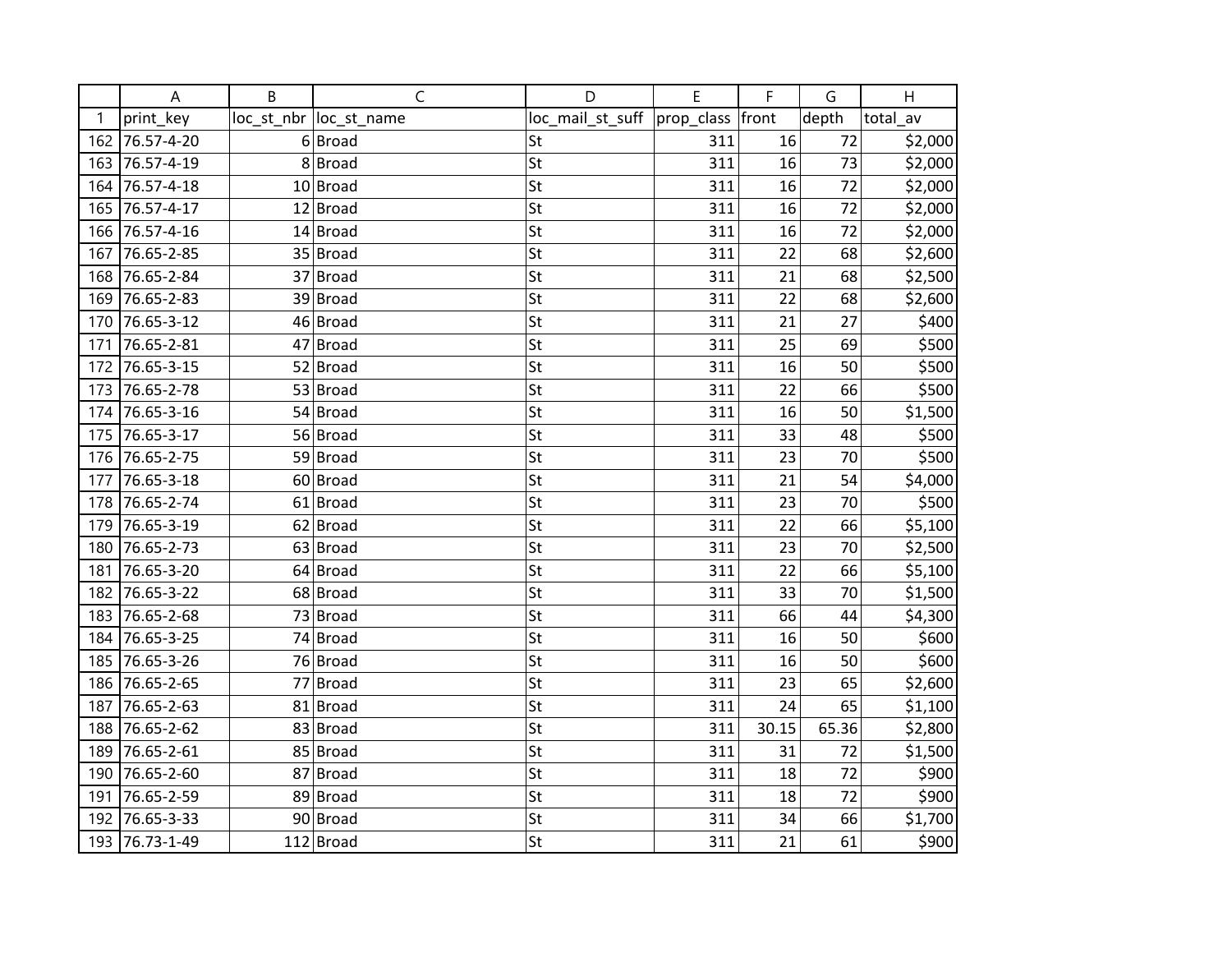|     | A          | B | C                      | D                | E          | F     | G     | H        |
|-----|------------|---|------------------------|------------------|------------|-------|-------|----------|
| 1   | print_key  |   | loc_st_nbr loc_st_name | loc_mail_st_suff | prop_class | front | depth | total_av |
| 194 | 76.73-1-47 |   | $116$ Broad            | St               | 311        | 26.95 | 68.25 | \$2,600  |
| 195 | 76.73-4-3  |   | $117$ Broad            | St               | 311        | 25    | 47    | \$1,600  |
| 196 | 76.73-1-46 |   | $124$ Broad            | St               | 311        | 67.5  | 0     | \$2,800  |
| 197 | 76.73-1-44 |   | $128$ Broad            | St               | 311        | 60    | 45    | \$1,600  |
| 198 | 76.73-4-10 |   | $129$ Broad            | St               | 311        | 25    | 66    | \$2,800  |
| 199 | 76.73-4-11 |   | $131$ Broad            | St               | 311        | 25    | 66    | \$1,200  |
| 200 | 76.73-4-12 |   | $133$ Broad            | St               | 311        | 25    | 66    | \$2,800  |
| 201 | 76.73-3-38 |   | $136$ Broad            | St               | 311        | 26    | 60    | \$1,100  |
| 202 | 76.73-4-14 |   | $137$ Broad            | St               | 311        | 24    | 66    | \$1,500  |
| 203 | 76.73-3-39 |   | $138$ Broad            | St               | 311        | 22    | 60    | \$900    |
| 204 | 76.73-4-15 |   | $139$ Broad            | St               | 311        | 23    | 66    | \$1,500  |
| 205 | 76.73-3-40 |   | $140$ Broad            | St               | 311        | 22    | 60    | \$900    |
| 206 | 76.73-4-16 |   | $141$ Broad            | St               | 311        | 25    | 66    | \$1,500  |
| 207 | 76.73-3-41 |   | $142$ Broad            | St               | 311        | 22    | 60    | \$900    |
| 208 | 76.73-4-17 |   | $143$ Broad            | St               | 311        | 25    | 66    | \$1,500  |
| 209 | 76.73-4-18 |   | $145$ Broad            | St               | 311        | 26    | 66    | \$1,200  |
| 210 | 76.73-3-43 |   | $146$ Broad            | St               | 311        | 20    | 66    | \$4,600  |
| 211 | 76.73-4-21 |   | $151$ Broad            | St               | 311        | 20    | 61    | \$2,100  |
| 212 | 76.73-4-22 |   | $153$ Broad            | St               | 311        | 20    | 61    | \$2,100  |
| 213 | 76.72-2-55 |   | 155 Broad              | St               | 311        | 48    | 30    | \$2,500  |
| 214 | 76.72-2-53 |   | $159$ Broad            | St               | 311        | 30    | 245   | \$5,000  |
| 215 | 76.72-2-52 |   | $161$ Broad            | St               | 311        | 60    | 245   | \$12,000 |
| 216 | 76.73-3-53 |   | $166$ Broad            | St               | 311        | 22    | 66    | \$5,100  |
| 217 | 76.73-3-54 |   | $170$ Broad            | St               | 311        | 17    | 66    | \$800    |
| 218 | 76.73-3-55 |   | $172$ Broad            | St               | 311        | 17    | 66    | \$800    |
| 219 | 76.72-2-44 |   | $181$ Broad            | St               | 311        | 25    | 243   | \$6,600  |
| 220 | 76.72-2-43 |   | $183$ Broad            | St               | 311        | 25    | 243   | \$6,600  |
| 221 | 65.52-1-70 |   | 1086 Broadway          |                  | 311        | 25    | 66    | \$2,300  |
| 222 | 65.52-2-57 |   | 1096 Broadway          |                  | 311        | 20    | 67    | \$1,500  |
| 223 | 65.52-2-19 |   | 1104 Broadway          |                  | 311        | 25    | 66    | \$6,200  |
| 224 | 65.52-2-18 |   | 1106 Broadway          |                  | 311        | 25    | 66    | \$1,800  |
| 225 | 65.52-2-15 |   | 1112 Broadway          |                  | 311        | 25    | 88    | \$4,600  |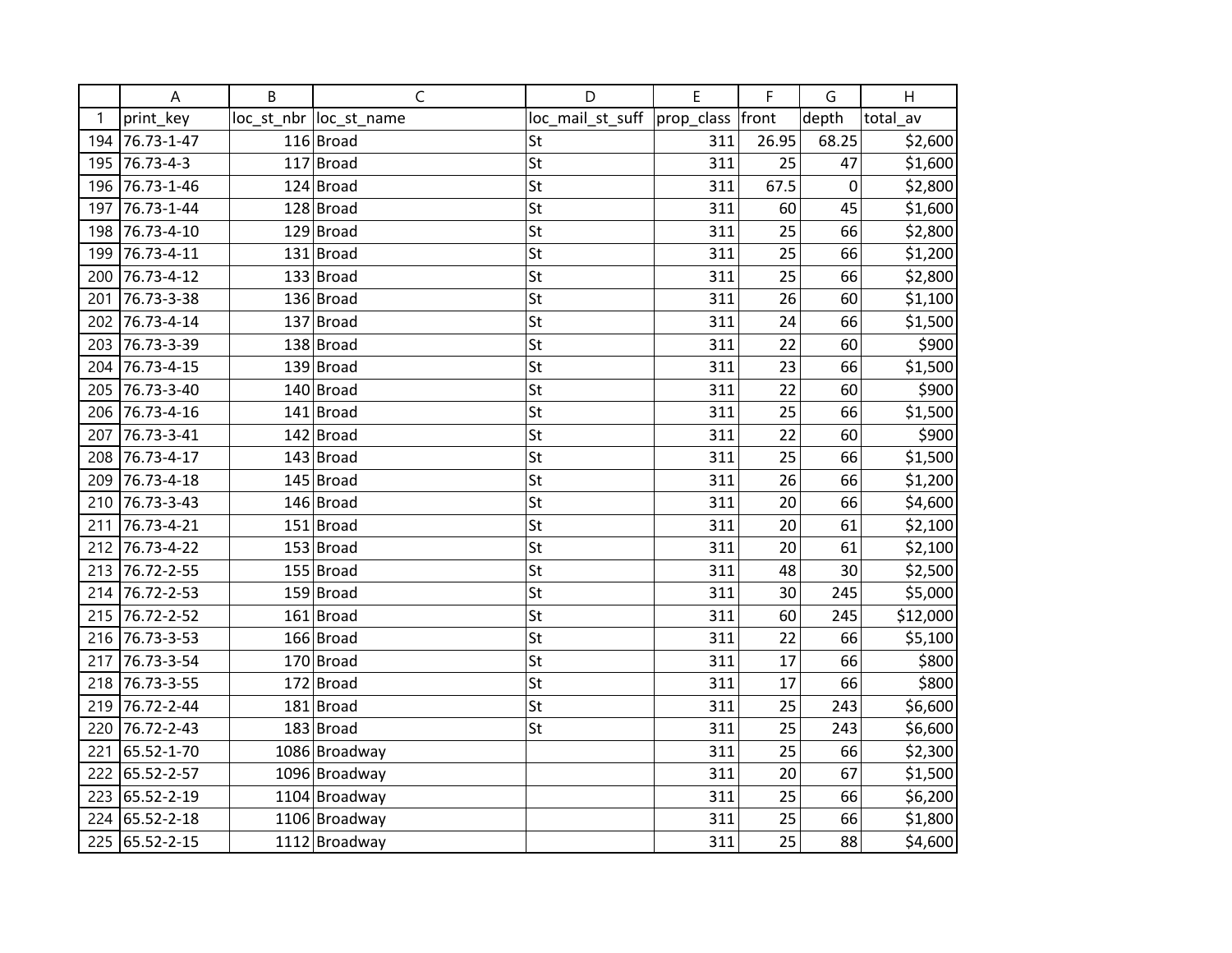|     | A          | B | C                       | D                | E          | F     | G     | H           |
|-----|------------|---|-------------------------|------------------|------------|-------|-------|-------------|
| 1   | print_key  |   | loc_st_nbr  loc_st_name | loc_mail_st_suff | prop_class | front | depth | total av    |
| 226 | 65.36-2-51 |   | 1196 Broadway           |                  | 311        | 25    | 100   | \$5,000     |
| 227 | 66.29-2-58 |   | 1235 Broadway           |                  | 311        | 25    | 83    | \$1,500     |
| 228 | 66.21-1-26 |   | 1314 Broadway           |                  | 311        | 25    | 110   | \$5,000     |
| 229 | 64.37-1-24 |   | 16 Brookland            | Ave              | 311        | 90    | 164   | \$49,500    |
| 230 | 64.37-1-20 |   | 30 Brookland            | Ave              | 311        | 30    | 159   | \$100       |
| 231 | 64.37-1-19 |   | 32 Brookland            | Ave              | 311        | 30    | 150   | \$100       |
| 232 | 64.37-1-18 |   | 34 Brookland            | Ave              | 311        | 30    | 136   | \$100       |
| 233 | 64.37-1-17 |   | 36 Brookland            | Ave              | 311        | 30    | 112   | \$100       |
| 234 | 64.37-1-16 |   | 38 Brookland            | Ave              | 311        | 30    | 96    | \$100       |
| 235 | 64.37-1-15 |   | 40 Brookland            | Ave              | 311        | 30    | 102   | \$100       |
| 236 | 64.37-1-14 |   | 42 Brookland            | Ave              | 311        | 30    | 105   | \$100       |
| 237 | 64.37-1-13 |   | 44 Brookland            | Ave              | 311        | 30    | 127   | \$100       |
| 238 | 64.37-1-12 |   | 46 Brookland            | Ave              | 311        | 30    | 153   | \$100       |
| 239 | 64.37-1-11 |   | 48 Brookland            | Ave              | 311        | 30    | 135   | \$100       |
| 240 | 64.37-1-10 |   | 50 Brookland            | Ave              | 311        | 30    | 119   | \$100       |
| 241 | 64.37-1-9  |   | 52 Brookland            | Ave              | 311        | 30    | 123   | \$100       |
| 242 | 64.37-1-8  |   | 54 Brookland            | Ave              | 311        | 30    | 114   | \$100       |
| 243 | 76.79-1-73 |   | 7 Browne                | St               | 311        | 24    | 80    | \$2,300     |
| 244 | 76.79-1-74 |   | 9Browne                 | St               | 311        | 24    | 80    | \$2,300     |
| 245 | 64.71-1-35 |   | 39 Buckingham           | Dr               | 311        | 50    | 135   | \$57,400    |
| 246 | 64.62-1-61 |   | 120 Buckingham          | Dr               | 311        | 0     | 0     | \$1,431,300 |
| 247 | 64.62-1-60 |   | 130 Buckingham          | Dr               | 311        | 50    | 129   | \$25,800    |
| 248 | 64.22-2-20 |   | $2$ Cambridge           | Rd               | 311        | 20    | 179   | \$14,300    |
| 249 | 64.23-1-9  |   | 38 Cambridge            | Rd               | 311        | 37    | 150   | \$22,200    |
| 250 | 75.34-1-51 |   | 67 Cardinal             | Ave              | 311        | 40    | 125   | \$7,500     |
| 251 | 75.41-3-22 |   | 151 Cardinal            | Ave              | 311        | 48    | 198   | \$21,800    |
| 252 | 75.49-2-25 |   | 20 Carlisle             | Ct               | 311        | 121   | 384   | \$12,800    |
| 253 | 76.62-3-54 |   | 10 Carpenter            | St               | 311        | 37    | 75    | \$3,300     |
| 254 | 64.46-3-10 |   | 11 Carroll              | Ave              | 311        | 30    | 100   | \$6,000     |
| 255 | 64.46-3-17 |   | 12 Carroll              | Ave              | 311        | 30    | 120   | \$7,200     |
| 256 | 64.46-3-18 |   | 14 Carroll              | Ave              | 311        | 30    | 120   | \$7,200     |
| 257 | 64.46-3-25 |   | 40 Carroll              | Ave              | 311        | 30    | 120   | \$7,200     |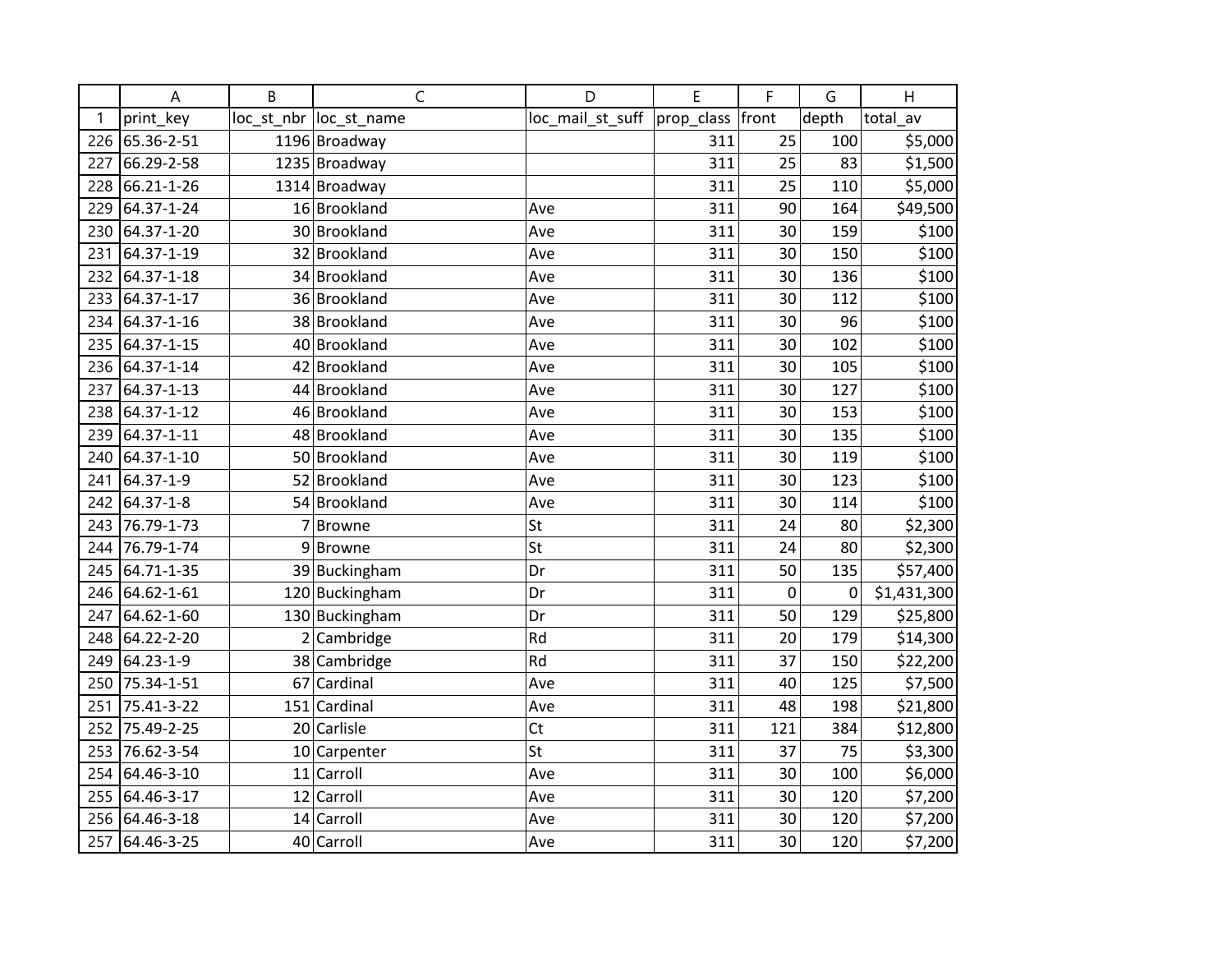|     | A             | B | $\mathsf C$             | D                | E          | F     | G     | H        |
|-----|---------------|---|-------------------------|------------------|------------|-------|-------|----------|
| 1   | print_key     |   | loc_st_nbr  loc_st_name | loc_mail_st_suff | prop_class | front | depth | total av |
| 258 | 64.53-1-1     |   | 48 Carroll              | Ave              | 311        | 81    | 139   | \$10,900 |
| 259 | 64.45-3-49    |   | 51 Carroll              | Ave              | 311        | 30    | 100   | \$1,000  |
| 260 | 64.45-3-48    |   | 53 Carroll              | Ave              | 311        | 30    | 100   | \$1,000  |
| 261 | 64.53-1-2     |   | 54 Carroll              | Ave              | 311        | 90    | 161   | \$8,000  |
| 262 | 64.45-3-47    |   | 55 Carroll              | Ave              | 311        | 30    | 100   | \$1,000  |
| 263 | 64.45-3-46    |   | 57 Carroll              | Ave              | 311        | 30    | 100   | \$1,000  |
| 264 | 64.53-1-3     |   | 58 Carroll              | Ave              | 311        | 30    | 151   | \$1,300  |
| 265 | 64.45-3-45    |   | 59 Carroll              | Ave              | 311        | 30    | 100   | \$1,000  |
|     | 266 64.53-1-4 |   | 60 Carroll              | Ave              | 311        | 30    | 161   | \$1,300  |
| 267 | 64.45-3-44    |   | 61 Carroll              | Ave              | 311        | 30    | 100   | \$1,000  |
| 268 | 64.53-1-5     |   | 62 Carroll              | Ave              | 311        | 30    | 161   | \$1,300  |
| 269 | 64.45-3-43    |   | 63 Carroll              | Ave              | 311        | 30    | 100   | \$1,000  |
| 270 | 64.53-1-6     |   | 64 Carroll              | Ave              | 311        | 30    | 161   | \$1,300  |
| 271 | 64.45-3-42    |   | 65 Carroll              | Ave              | 311        | 30    | 100   | \$1,000  |
| 272 | 64.53-1-7     |   | 66 Carroll              | Ave              | 311        | 30    | 161   | \$1,300  |
| 273 | 64.45-3-41    |   | 67 Carroll              | Ave              | 311        | 30    | 100   | \$1,000  |
| 274 | 64.53-1-8     |   | 68 Carroll              | Ave              | 311        | 30    | 161   | \$1,300  |
| 275 | 64.45-3-40    |   | 69 Carroll              | Ave              | 311        | 30    | 100   | \$1,000  |
| 276 | 64.53-1-9     |   | 70 Carroll              | Ave              | 311        | 30    | 161   | \$1,300  |
| 277 | 64.45-3-39    |   | 71 Carroll              | Ave              | 311        | 30    | 100   | \$1,000  |
| 278 | 64.53-1-10    |   | 72 Carroll              | Ave              | 311        | 30    | 131   | \$1,300  |
| 279 | 64.45-3-38    |   | 73 Carroll              | Ave              | 311        | 30    | 100   | \$1,000  |
| 280 | 64.53-1-11    |   | 74 Carroll              | Ave              | 311        | 30    | 161   | \$1,300  |
| 281 | 64.45-3-37    |   | 75 Carroll              | Ave              | 311        | 30    | 100   | \$1,000  |
| 282 | 64.53-1-12    |   | 76 Carroll              | Ave              | 311        | 30    | 161   | \$1,300  |
| 283 | 64.53-1-13    |   | 78 Carroll              | Ave              | 311        | 30    | 161   | \$1,300  |
| 284 | 64.53-1-14    |   | 80 Carroll              | Ave              | 311        | 30    | 161   | \$1,300  |
| 285 | 64.53-1-15    |   | 82 Carroll              | Ave              | 311        | 30    | 161   | \$1,300  |
| 286 | 64.53-1-16    |   | 84 Carroll              | Ave              | 311        | 25    | 161   | \$1,100  |
| 287 | 64.53-1-17    |   | 86 Carroll              | Ave              | 311        | 16    | 162   | \$700    |
| 288 | 76.46-2-17    |   | 25 Carroll              | Ter              | 311        | 35    | 117   | \$4,900  |
| 289 | 76.46-2-14    |   | 19 Carroll              | Ter              | 311        | 35    | 117   | \$4,900  |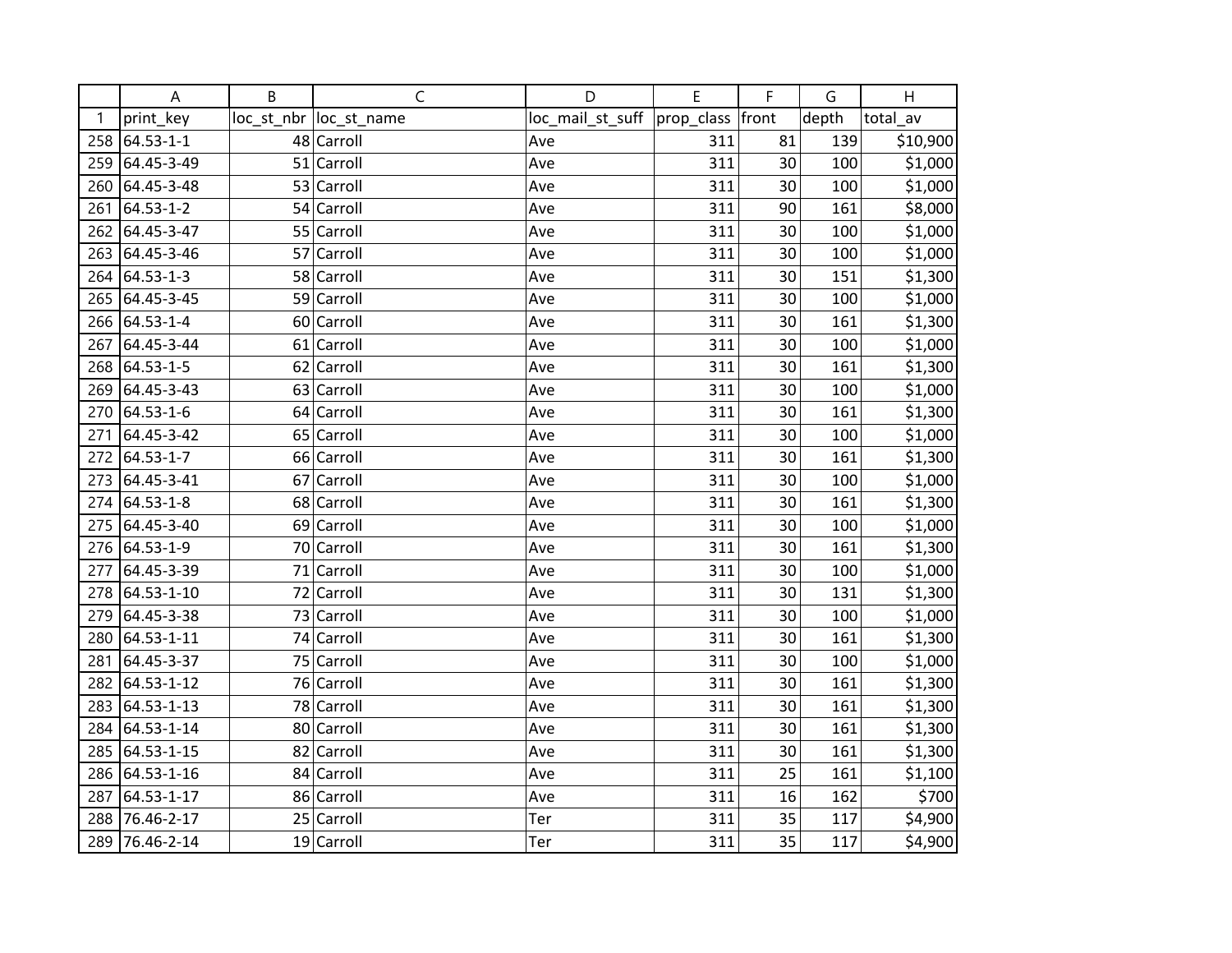|     | A          | B | $\mathsf{C}$            | D                | E                | F  | G     | H        |
|-----|------------|---|-------------------------|------------------|------------------|----|-------|----------|
| 1   | print_key  |   | loc_st_nbr  loc_st_name | loc_mail_st_suff | prop_class front |    | depth | total_av |
| 290 | 76.54-2-1  |   | 20 Carroll              | Ter              | 311              | 35 | 114   | \$4,800  |
| 291 | 76.46-2-16 |   | 23 Carroll              | Ter              | 311              | 35 | 117   | \$4,900  |
| 292 | 76.53-1-17 |   | 11 Catalpa              | Dr               | 311              | 30 | 100   | \$4,000  |
| 293 | 76.53-1-20 |   | 14 Catalpa              | Dr               | 311              | 30 | 98    | \$3,500  |
| 294 | 76.57-5-30 |   | 7 Catherine             | St               | 311              | 22 | 66    | \$1,000  |
| 295 | 76.57-5-31 |   | 9 Catherine             | St               | 311              | 21 | 66    | \$1,000  |
| 296 | 76.57-5-37 |   | 21 Catherine            | St               | 311              | 20 | 82    | \$1,100  |
| 297 | 76.57-5-38 |   | 23 Catherine            | St               | 311              | 23 | 79    | \$1,300  |
| 298 | 76.57-5-39 |   | 25 Catherine            | St               | 311              | 21 | 66    | \$4,900  |
| 299 | 76.57-5-40 |   | 27 Catherine            | St               | 311              | 22 | 66    | \$5,100  |
| 300 | 76.57-5-41 |   | 29 Catherine            | St               | 311              | 22 | 66    | \$5,100  |
| 301 | 76.57-5-48 |   | 43 Catherine            | St               | 311              | 22 | 66    | \$2,500  |
| 302 | 76.57-5-49 |   | 45 Catherine            | St               | 311              | 21 | 66    | \$1,000  |
| 303 | 76.56-2-34 |   | 81 Catherine            | St               | 311              | 21 | 66    | \$1,000  |
| 304 | 76.56-2-51 |   | 82 Catherine            | St               | 311              | 33 | 69    | \$1,500  |
| 305 | 76.56-2-50 |   | 84 Catherine            | St               | 311              | 33 | 68    | \$1,500  |
| 306 | 76.56-2-36 |   | 85 Catherine            | St               | 311              | 26 | 66    | \$1,200  |
| 307 | 76.56-2-49 |   | 86 Catherine            | St               | 311              | 33 | 68    | \$1,500  |
| 308 | 76.56-2-37 |   | 87 Catherine            | St               | 311              | 27 | 25    | \$500    |
| 309 | 76.56-2-48 |   | 88 Catherine            | St               | 311              | 22 | 68    | \$1,000  |
| 310 | 76.56-2-47 |   | 90 Catherine            | St               | 311              | 22 | 68    | \$1,000  |
| 311 | 76.56-2-46 |   | 92 Catherine            | St               | 311              | 22 | 68    | \$1,000  |
| 312 | 76.56-2-45 |   | 94 Catherine            | St               | 311              | 33 | 68    | \$700    |
| 313 | 76.56-2-44 |   | 98 Catherine            | St               | 311              | 33 | 68    | \$1,500  |
| 314 | 76.56-2-43 |   | 100 Catherine           | St               | 311              | 33 | 68    | \$700    |
| 315 | 76.56-2-42 |   | 102 Catherine           | St               | 311              | 33 | 68    | \$700    |
| 316 | 76.56-2-41 |   | 104 Catherine           | St               | 311              | 33 | 68    | \$700    |
| 317 | 76.56-1-24 |   | 113 Catherine           | St               | 311              | 33 | 66    | \$1,500  |
| 318 | 76.56-1-28 |   | 123 Catherine           | St               | 311              | 30 | 66    | \$1,400  |
| 319 | 76.56-1-29 |   | 125 Catherine           | St               | 311              | 48 | 66    | \$1,100  |
| 320 | 76.55-2-18 |   | 177 Catherine           | St               | 311              | 30 | 66    | \$900    |
| 321 | 76.55-2-19 |   | 181 Catherine           | St               | 311              | 60 | 66    | \$4,000  |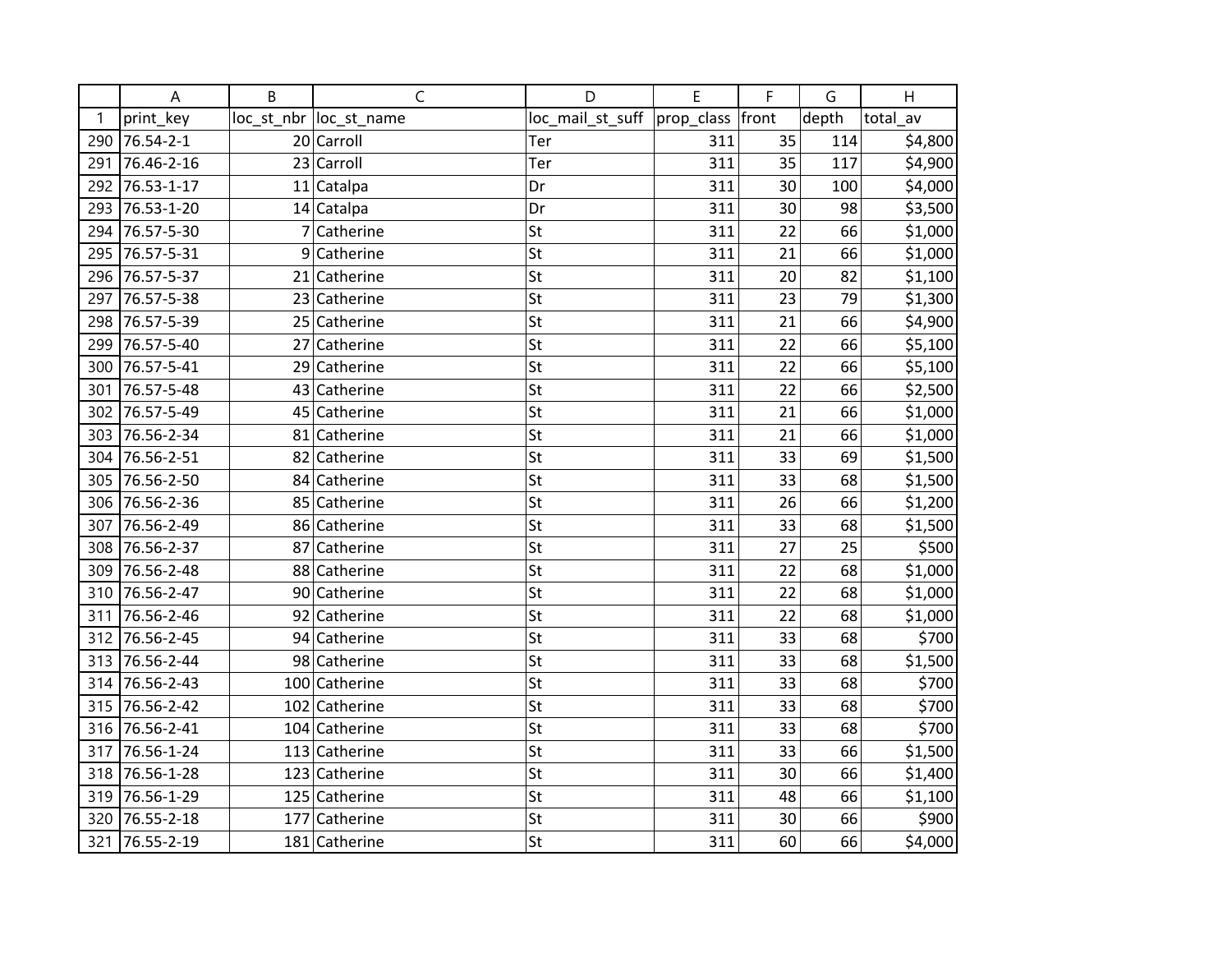|     | A          | B | C                       | D                | E          | F     | G     | H        |
|-----|------------|---|-------------------------|------------------|------------|-------|-------|----------|
| 1   | print_key  |   | loc_st_nbr  loc_st_name | loc_mail_st_suff | prop_class | front | depth | total av |
| 322 | 76.55-2-20 |   | 183 Catherine           | St               | 311        | 34    | 66    | \$4,500  |
| 323 | 76.55-2-21 |   | 185 Catherine           | St               | 311        | 16    | 22    | \$800    |
| 324 | 76.55-1-24 |   | 250 Catherine           | St               | 311        | 40    | 69    | \$4,500  |
| 325 | 76.47-2-13 |   | 275 Catherine           | St               | 311        | 29    | 44    | \$500    |
| 326 | 76.47-2-14 |   | 281 Catherine           | St               | 311        | 29    | 44    | \$2,700  |
| 327 | 66.29-2-62 |   | 25 Center               | St               | 311        | 25    | 94    | \$500    |
| 328 | 66.29-2-60 |   | 31 Center               | St               | 311        | 25    | 94    | \$2,400  |
| 329 | 64.28-2-8  |   | 673 Central             | Ave              | 311        | 25    | 80    | \$40,000 |
| 330 | 64.28-2-8  |   | 673 Central             | Ave              | 311        | 25    | 160   | \$40,000 |
| 331 | 76.57-1-36 |   | $2$ Charles             | St               | 311        | 17    | 45    | \$2,700  |
| 332 | 76.57-1-35 |   | $4$ Charles             | St               | 311        | 17    | 50    | \$3,000  |
| 333 | 76.57-1-34 |   | $6$ Charles             | St               | 311        | 17    | 50    | \$3,000  |
| 334 | 76.57-1-33 |   | 8 Charles               | St               | 311        | 17    | 50    | \$3,000  |
| 335 | 76.57-1-22 |   | $9$ Charles             | St               | 311        | 20    | 52    | \$3,600  |
| 336 | 76.57-1-32 |   | $10$ Charles            | St               | 311        | 20    | 50    | \$3,500  |
| 337 | 76.57-1-23 |   | $11$ Charles            | St               | 311        | 22    | 52    | \$4,000  |
| 338 | 76.57-1-31 |   | $12$ Charles            | St               | 311        | 19    | 50    | \$3,300  |
| 339 | 76.57-1-24 |   | 15 Charles              | St               | 311        | 21    | 52    | \$3,800  |
| 340 | 76.57-1-25 |   | $19$ Charles            | St               | 311        | 22    | 52    | \$4,000  |
| 341 | 76.57-1-26 |   | $21$ Charles            | St               | 311        | 21    | 53    | \$3,900  |
| 342 | 76.57-1-27 |   | 23 Charles              | St               | 311        | 22    | 52    | \$4,000  |
| 343 | 76.49-6-28 |   | 29 Charles              | St               | 311        | 22    | 52    | \$4,000  |
| 344 | 76.49-6-29 |   | 31 Charles              | St               | 311        | 22    | 52    | \$4,000  |
| 345 | 76.49-6-30 |   | 33 Charles              | St               | 311        | 22    | 52    | \$4,000  |
| 346 | 76.49-6-32 |   | 37 Charles              | St               | 311        | 22    | 52    | \$4,000  |
| 347 | 76.49-6-55 |   | 38 Charles              | St               | 311        | 22    | 52    | \$4,000  |
| 348 | 76.49-6-33 |   | 39 Charles              | St               | 311        | 22    | 52    | \$4,000  |
| 349 | 76.49-6-54 |   | 40 Charles              | St               | 311        | 22    | 52    | \$4,000  |
| 350 | 76.49-6-34 |   | $41$ Charles            | St               | 311        | 22    | 52    | \$4,000  |
| 351 | 76.49-6-35 |   | 43 Charles              | St               | 311        | 22    | 52    | \$4,000  |
| 352 | 76.49-6-51 |   | 46 Charles              | St               | 311        | 22    | 52    | \$4,000  |
| 353 | 76.49-6-37 |   | 47 Charles              | St               | 311        | 22    | 52    | \$4,000  |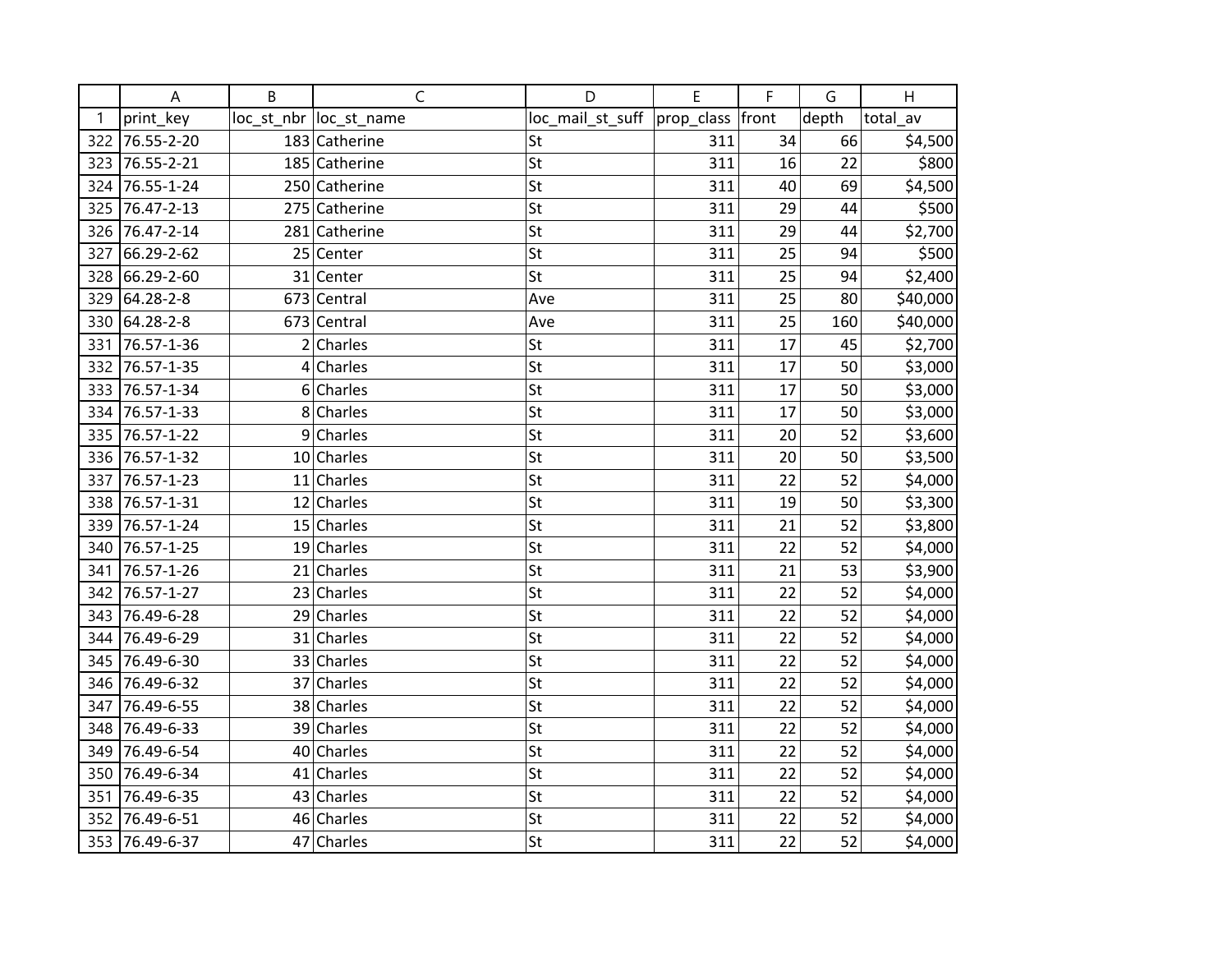|     | A          | B | C                       | D                | E                | F  | G     | H        |
|-----|------------|---|-------------------------|------------------|------------------|----|-------|----------|
| 1   | print key  |   | loc_st_nbr  loc_st_name | loc_mail_st_suff | prop_class front |    | depth | total_av |
| 354 | 76.49-6-50 |   | 48 Charles              | St               | 311              | 22 | 52    | \$4,000  |
| 355 | 76.49-6-49 |   | 52 Charles              | St               | 311              | 22 | 52    | \$4,000  |
| 356 | 76.49-6-48 |   | 54 Charles              | St               | 311              | 22 | 52    | \$4,000  |
| 357 | 76.49-6-47 |   | 56 Charles              | St               | 311              | 22 | 52    | \$4,000  |
| 358 | 76.66-2-5  |   | 34 Cherry               | St               | 311              | 13 | 77    | \$1,800  |
| 359 | 76.66-2-4  |   | 36 Cherry               | St               | 311              | 21 | 63    | \$2,300  |
| 360 | 76.66-2-3  |   | 38 Cherry               | St               | 311              | 21 | 63    | \$2,300  |
| 361 | 76.66-2-2  |   | 40 Cherry               | St               | 311              | 28 | 63    | \$3,100  |
| 362 | 76.80-2-42 |   | 6 Cherry Hill           | St               | 311              | 25 | 100   | \$2,600  |
| 363 | 76.80-2-43 |   | 8 Cherry Hill           | St               | 311              | 30 | 100   | \$2,600  |
| 364 | 76.80-1-11 |   | 17 Cherry Hill          | St               | 311              | 25 | 51    | \$1,500  |
| 365 | 76.80-1-12 |   | 19 Cherry Hill          | St               | 311              | 25 | 62    | \$1,900  |
| 366 | 76.80-1-13 |   | 21 Cherry Hill          | St               | 311              | 25 | 100   | \$3,000  |
| 367 | 76.80-1-14 |   | 23 Cherry Hill          | St               | 311              | 25 | 100   | \$3,000  |
| 368 | 76.80-1-15 |   | 25 Cherry Hill          | St               | 311              | 25 | 100   | \$3,000  |
| 369 | 76.80-1-16 |   | 27 Cherry Hill          | St               | 311              | 25 | 100   | \$3,000  |
| 370 | 76.80-1-17 |   | 29 Cherry Hill          | St               | 311              | 25 | 100   | \$3,000  |
| 371 | 76.80-1-18 |   | 31 Cherry Hill          | St               | 311              | 25 | 100   | \$3,000  |
| 372 | 76.80-1-19 |   | 33 Cherry Hill          | St               | 311              | 25 | 100   | \$3,000  |
| 373 | 76.80-1-20 |   | 35 Cherry Hill          | St               | 311              | 25 | 100   | \$3,000  |
| 374 | 76.80-1-21 |   | 37 Cherry Hill          | St               | 311              | 25 | 100   | \$3,000  |
| 375 | 76.80-1-22 |   | 39 Cherry Hill          | St               | 311              | 25 | 100   | \$3,000  |
| 376 | 76.80-1-23 |   | 41 Cherry Hill          | St               | 311              | 25 | 100   | \$3,000  |
| 377 | 64.51-3-54 |   | 836 Chestnut            | St               | 311              | 25 | 90    | \$9,900  |
| 378 | 64.52-1-11 |   | 837 Chestnut            | St               | 311              | 25 | 90    | \$4,000  |
| 379 | 64.51-3-55 |   | 838 Chestnut            | St               | 311              | 25 | 90    | \$9,900  |
| 380 | 64.52-1-10 |   | 839 Chestnut            | St               | 311              | 25 | 90    | \$4,000  |
| 381 | 64.51-3-59 |   | 846 Chestnut            | St               | 311              | 25 | 90    | \$9,900  |
| 382 | 76.71-1-43 |   | 2 Clare                 | Ave              | 311              | 25 | 65    | \$2,000  |
| 383 | 76.71-1-44 |   | $4$ Clare               | Ave              | 311              | 25 | 65    | \$2,000  |
| 384 | 76.71-1-45 |   | $6 $ Clare              | Ave              | 311              | 25 | 65    | \$2,000  |
| 385 | 76.71-1-38 |   | $9$ Clare               | Ave              | 311              | 25 | 66    | \$2,000  |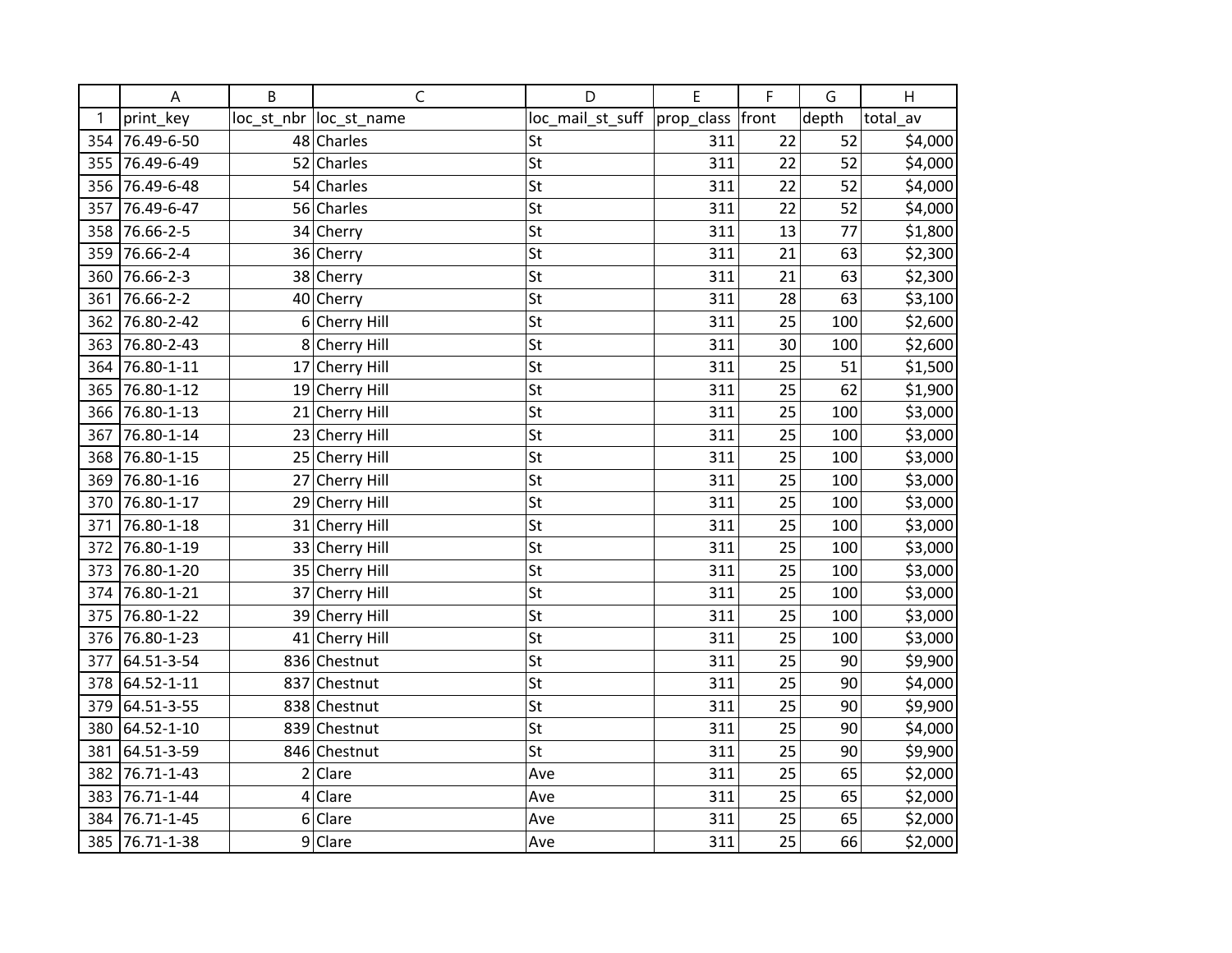|     | A          | B | $\mathsf C$             | D                | E                | F     | G     | H        |
|-----|------------|---|-------------------------|------------------|------------------|-------|-------|----------|
| 1   | print_key  |   | loc_st_nbr  loc_st_name | loc_mail_st_suff | prop_class front |       | depth | total_av |
| 386 | 76.71-1-46 |   | $10$ Clare              | Ave              | 311              | 42    | 65    | \$3,300  |
| 387 | 76.71-1-36 |   | 13 Clare                | Ave              | 311              | 25    | 66    | \$2,000  |
| 388 | 76.71-1-54 |   | 26 Clare                | Ave              | 311              | 25    | 65    | \$2,000  |
| 389 | 76.71-1-27 |   | 49 Clare                | Ave              | 311              | 66    | 169   | \$19,400 |
| 390 | 76.17-1-6  |   | 96 Clare                | Ave              | 311              | 28    | 135   | \$9,100  |
| 391 | 64.33-1-72 |   | 84 Clermont             | St               | 311              | 43    | 129   | \$5,500  |
| 392 | 64.35-3-48 |   | 9 Cleveland             | St               | 311              | 30    | 125   | \$16,500 |
| 393 | 76.26-1-14 |   | 48 Clinton              | Ave              | 311              | 24    | 97    | \$1,700  |
| 394 | 76.26-1-13 |   | 50 Clinton              | Ave              | 311              | 24    | 97    | \$1,700  |
| 395 | 76.26-1-11 |   | 54 Clinton              | Ave              | 311              | 16    | 88    | \$2,100  |
| 396 | 65.82-4-31 |   | 57 Clinton              | Ave              | 311              | 25    | 62    | \$1,000  |
| 397 | 65.82-4-35 |   | 65 Clinton              | Ave              | 311              | 24    | 119   | \$2,100  |
| 398 | 76.26-1-5  |   | 66 Clinton              | Ave              | 311              | 25    | 88    | \$1,700  |
| 399 | 65.82-4-36 |   | 67 Clinton              | Ave              | 311              | 22    | 120   | \$2,000  |
| 400 | 65.82-4-37 |   | 69 Clinton              | Ave              | 311              | 22    | 120   | \$2,000  |
| 401 | 65.82-4-38 |   | 71 Clinton              | Ave              | 311              | 22    | 120   | \$2,000  |
| 402 | 76.26-1-2  |   | 72 Clinton              | Ave              | 311              | 25    | 87    | \$3,000  |
| 403 | 65.82-4-41 |   | 77 Clinton              | Ave              | 311              | 21    | 120   | \$3,800  |
| 404 | 65.82-4-42 |   | 79 Clinton              | Ave              | 311              | 22    | 120   | \$2,000  |
| 405 | 65.82-4-44 |   | 83 Clinton              | Ave              | 311              | 21    | 120   | \$1,900  |
| 406 | 65.82-4-49 |   | 93 Clinton              | Ave              | 311              | 22    | 120   | \$2,000  |
| 407 | 65.82-3-22 |   | 94 Clinton              | Ave              | 311              | 21    | 100   | \$1,600  |
| 408 | 65.82-3-21 |   | 96 Clinton              | Ave              | 311              | 21    | 86    | \$1,400  |
| 409 | 65.82-3-20 |   | 98 Clinton              | Ave              | 311              | 25    | 85    | \$1,600  |
| 410 | 65.82-2-34 |   | 105 Clinton             | Ave              | 311              | 43    | 74    | \$2,300  |
| 411 | 65.82-2-38 |   | 113 Clinton             | Ave              | 311              | 17    | 120   | \$1,500  |
| 412 | 65.81-6-19 |   | 128 Clinton             | Ave              | 311              | 25    | 85    | \$1,600  |
| 413 | 65.82-2-44 |   | 129.5 Clinton           | Ave              | 311              | 31    | 120   | \$1,000  |
| 414 | 65.81-6-18 |   | 130 Clinton             | Ave              | 311              | 26    | 90    | \$1,800  |
| 415 | 65.81-6-16 |   | 134 Clinton             | Ave              | 311              | 23    | 86    | \$1,500  |
| 416 | 65.81-6-15 |   | 136 Clinton             | Ave              | 311              | 24    | 86    | \$1,500  |
| 417 | 65.81-6-1  |   | 156 Clinton             | Ave              | 311              | 25.16 | 85.47 | \$3,200  |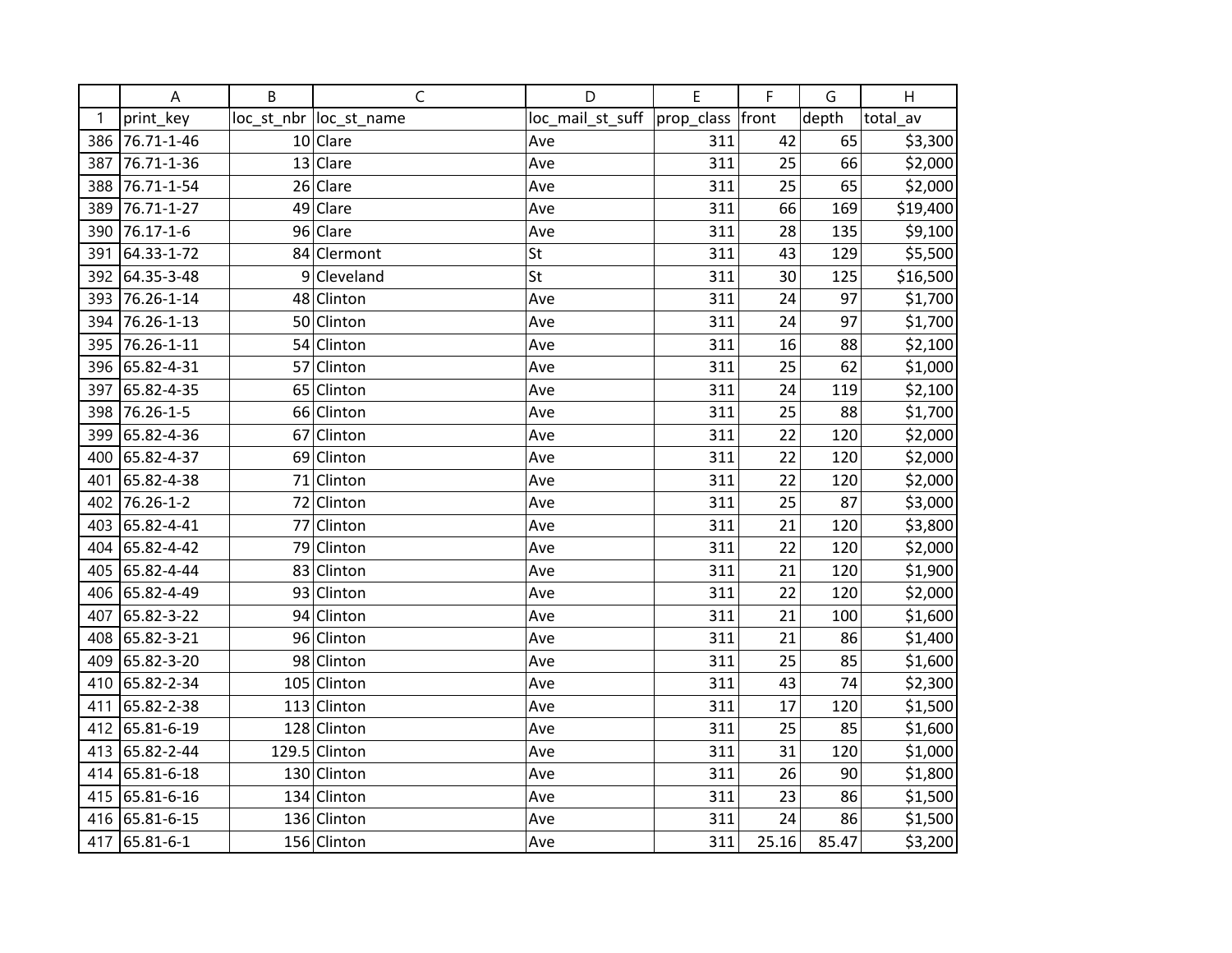|     | A          | B | $\mathsf C$             | D                | E                | F     | G     | H        |
|-----|------------|---|-------------------------|------------------|------------------|-------|-------|----------|
| 1   | print_key  |   | loc_st_nbr  loc_st_name | loc_mail_st_suff | prop_class front |       | depth | total_av |
| 418 | 65.81-2-29 |   | 158 Clinton             | Ave              | 311              | 21    | 78    | \$1,200  |
| 419 | 65.81-2-21 |   | 174 Clinton             | Ave              | 311              | 25    | 76    | \$1,400  |
| 420 | 65.73-4-35 |   | 189.5 Clinton           | Ave              | 311              | 16    | 136   | \$1,600  |
| 421 | 65.73-4-36 |   | 191 Clinton             | Ave              | 311              | 16    | 136   | \$1,600  |
| 422 | 65.81-2-11 |   | 196 Clinton             | Ave              | 311              | 22    | 87    | \$1,400  |
| 423 | 65.81-2-10 |   | 198 Clinton             | Ave              | 311              | 22    | 86    | \$1,400  |
| 424 | 65.73-4-40 |   | 199 Clinton             | Ave              | 311              | 22.05 | 136   | \$2,500  |
| 425 | 65.81-2-6  |   | 206 Clinton             | Ave              | 311              | 22    | 86    | \$2,800  |
| 426 | 65.81-2-4  |   | 210 Clinton             | Ave              | 311              | 22    | 86    | \$2,800  |
| 427 | 65.73-4-57 |   | 233 Clinton             | Ave              | 311              | 25    | 136   | \$1,000  |
| 428 | 65.73-3-17 |   | 243 Clinton             | Ave              | 311              | 23    | 125   | \$2,200  |
| 429 | 65.73-3-18 |   | 245 Clinton             | Ave              | 311              | 24.06 | 136   | \$2,500  |
| 430 | 65.73-3-21 |   | 251 Clinton             | Ave              | 311              | 72.12 | 125   | \$9,000  |
| 431 | 65.73-2-7  |   | 262 Clinton             | Ave              | 311              | 22    | 86    | \$1,400  |
| 432 | 65.73-2-6  |   | 264 Clinton             | Ave              | 311              | 22    | 86    | \$1,400  |
| 433 | 65.73-2-1  |   | 276 Clinton             | Ave              | 311              | 44    | 87    | \$2,600  |
| 434 | 65.72-6-20 |   | 284 Clinton             | Ave              | 311              | 22    | 91    | \$1,500  |
| 435 | 65.72-6-19 |   | 286 Clinton             | Ave              | 311              | 21    | 91    | \$1,400  |
| 436 | 65.72-6-11 |   | 302 Clinton             | Ave              | 311              | 22    | 86    | \$1,400  |
| 437 | 65.72-6-6  |   | 312 Clinton             | Ave              | 311              | 22    | 86    | \$1,000  |
| 438 | 65.73-1-37 |   | 313 Clinton             | Ave              | 311              | 19    | 140   | \$2,000  |
| 439 | 65.64-5-13 |   | 319 Clinton             | Ave              | 311              | 22    | 125   | \$2,800  |
| 440 | 65.64-5-16 |   | 325 Clinton             | Ave              | 311              | 25    | 125   | \$1,500  |
| 441 | 65.64-5-17 |   | 327 Clinton             | Ave              | 311              | 25    | 125   | \$2,300  |
| 442 | 65.64-5-19 |   | 331 Clinton             | Ave              | 311              | 25    | 125   | \$1,000  |
| 443 | 65.64-4-49 |   | 371 Clinton             | Ave              | 311              | 23    | 125   | \$2,200  |
| 444 | 65.64-4-52 |   | 377 Clinton             | Ave              | 311              | 47    | 125   | \$6,700  |
| 445 | 65.64-4-61 |   | 395 Clinton             | Ave              | 311              | 23    | 125   | \$1,500  |
| 446 | 65.64-4-63 |   | 399 Clinton             | Ave              | 311              | 21    | 125   | \$3,900  |
| 447 | 65.64-3-1  |   | 400 Clinton             | Ave              | 311              | 24    | 65    | \$2,300  |
| 448 | 65.64-4-64 |   | 401 Clinton             | Ave              | 311              | 24    | 125   | \$2,300  |
| 449 | 65.64-2-16 |   | 410 Clinton             | Ave              | 311              | 33    | 100   | \$16,400 |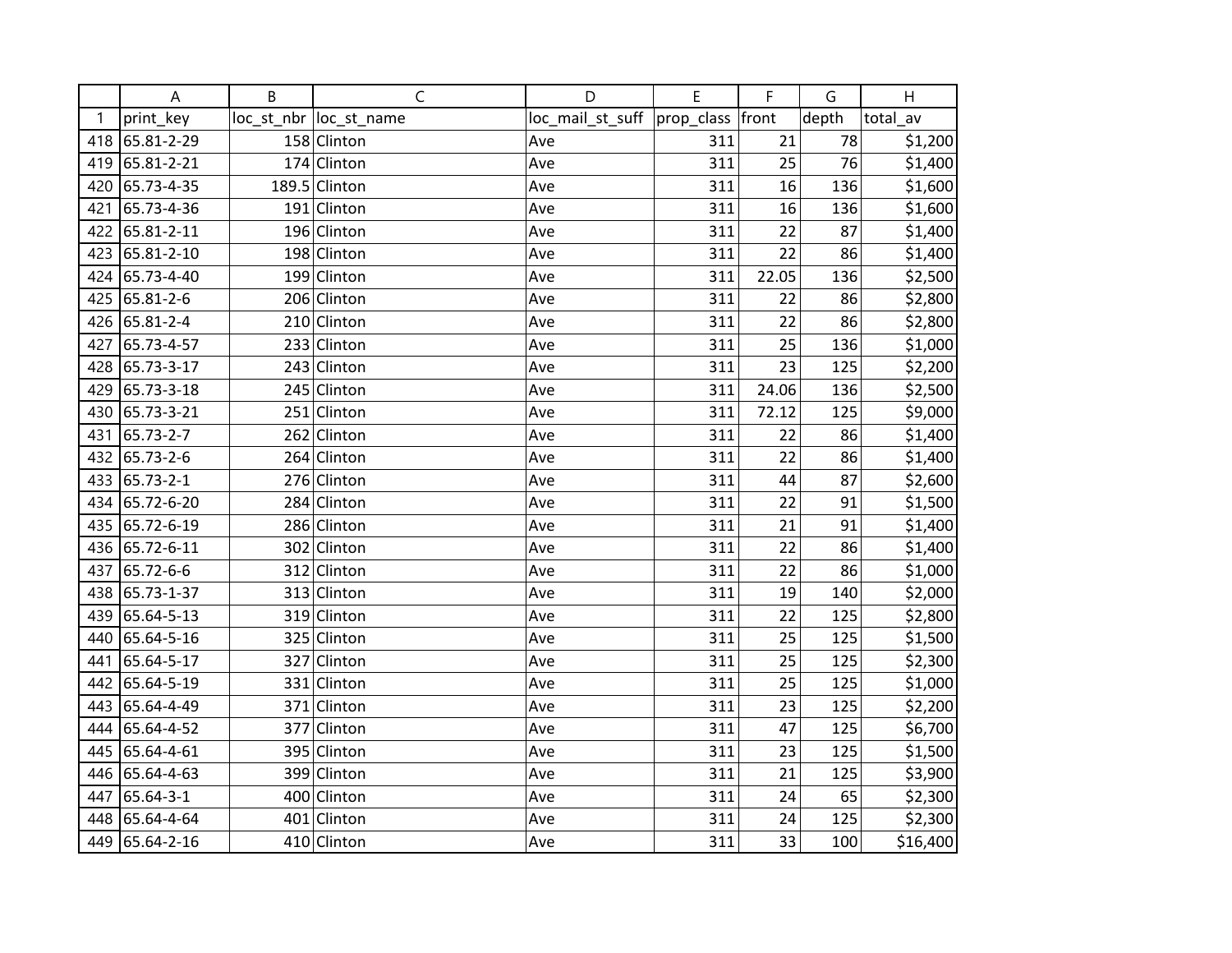|     | A          | B | $\mathsf C$             | D                | E                | F     | G     | H        |
|-----|------------|---|-------------------------|------------------|------------------|-------|-------|----------|
| 1   | print_key  |   | loc_st_nbr  loc_st_name | loc_mail_st_suff | prop_class front |       | depth | total_av |
| 450 | 65.64-2-11 |   | 422 Clinton             | Ave              | 311              | 33.08 | 86    | \$4,300  |
| 451 | 65.64-1-32 |   | 437 Clinton             | Ave              | 311              | 18.9  | 150   | \$4,300  |
| 452 | 65.64-1-36 |   | 457 Clinton             | Ave              | 311              | 110   | 101   | \$5,300  |
| 453 | 65.56-3-79 |   | 459 Clinton             | Ave              | 311              | 24    | 150   | \$2,500  |
| 454 | 65.55-4-14 |   | 508 Clinton             | Ave              | 311              | 27    | 209   | \$6,500  |
| 455 | 65.55-5-46 |   | 521 Clinton             | Ave              | 311              | 46    | 140   | \$1,500  |
| 456 | 65.55-4-7  |   | 524 Clinton             | Ave              | 311              | 27    | 192   | \$6,100  |
| 457 | 65.55-4-6  |   | 526 Clinton             | Ave              | 311              | 27    | 190   | \$2,000  |
| 458 | 65.55-4-4  |   | 530 Clinton             | Ave              | 311              | 27    | 185   | \$9,400  |
| 459 | 65.55-2-25 |   | 540 Clinton             | Ave              | 311              | 24.11 | 113   | \$19,000 |
| 460 | 65.55-2-15 |   | 576 Clinton             | Ave              | 311              | 28    | 126   | \$500    |
| 461 | 65.55-1-33 |   | 577 Clinton             | Ave              | 311              | 31    | 125   | \$1,500  |
| 462 | 65.55-1-34 |   | 579 Clinton             | Ave              | 311              | 25    | 125   | \$1,500  |
| 463 | 65.55-1-36 |   | 583 Clinton             | Ave              | 311              | 25    | 125   | \$4,600  |
| 464 | 65.55-1-38 |   | 587 Clinton             | Ave              | 311              | 25    | 125   | \$4,600  |
| 465 | 65.55-1-40 |   | 591 Clinton             | Ave              | 311              | 25    | 125   | \$1,500  |
| 466 | 65.55-1-41 |   | 593 Clinton             | Ave              | 311              | 25    | 125   | \$1,000  |
| 467 | 65.55-1-42 |   | 595 Clinton             | Ave              | 311              | 25    | 125   | \$4,600  |
| 468 | 65.55-1-43 |   | 599 Clinton             | Ave              | 311              | 22    | 125   | \$2,100  |
| 469 | 65.46-3-21 |   | 614 Clinton             | Ave              | 311              | 28    | 71    | \$3,000  |
| 470 | 65.46-3-18 |   | 620 Clinton             | Ave              | 311              | 28    | 62    | \$2,600  |
| 471 | 65.46-3-15 |   | 626 Clinton             | Ave              | 311              | 28    | 52    | \$1,100  |
| 472 | 65.46-4-64 |   | 653 Clinton             | Ave              | 311              | 25    | 125   | \$2,300  |
| 473 | 65.46-3-2  |   | 654 Clinton             | Ave              | 311              | 19    | 35    | \$1,500  |
| 474 | 65.46-1-15 |   | 672 Clinton             | Ave              | 311              | 21    | 73    | \$2,300  |
| 475 | 65.46-1-7  |   | 704.5 Clinton           | Ave              | 311              | 28    | 42    | \$900    |
| 476 | 76.57-4-23 |   | 3 Clinton               | St               | 311              | 21    | 66    | \$4,900  |
| 477 | 76.57-5-24 |   | 15 Clinton              | St               | 311              | 22    | 66    | \$5,100  |
| 478 | 76.57-5-25 |   | 17 Clinton              | St               | 311              | 21    | 66    | \$2,400  |
| 479 | 76.57-5-26 |   | 19 Clinton              | St               | 311              | 22    | 66    | \$2,500  |
| 480 | 76.57-5-27 |   | $21$ Clinton            | St               | 311              | 21    | 66    | \$2,400  |
| 481 | 76.57-5-28 |   | 23 Clinton              | St               | 311              | 22    | 66    | \$2,500  |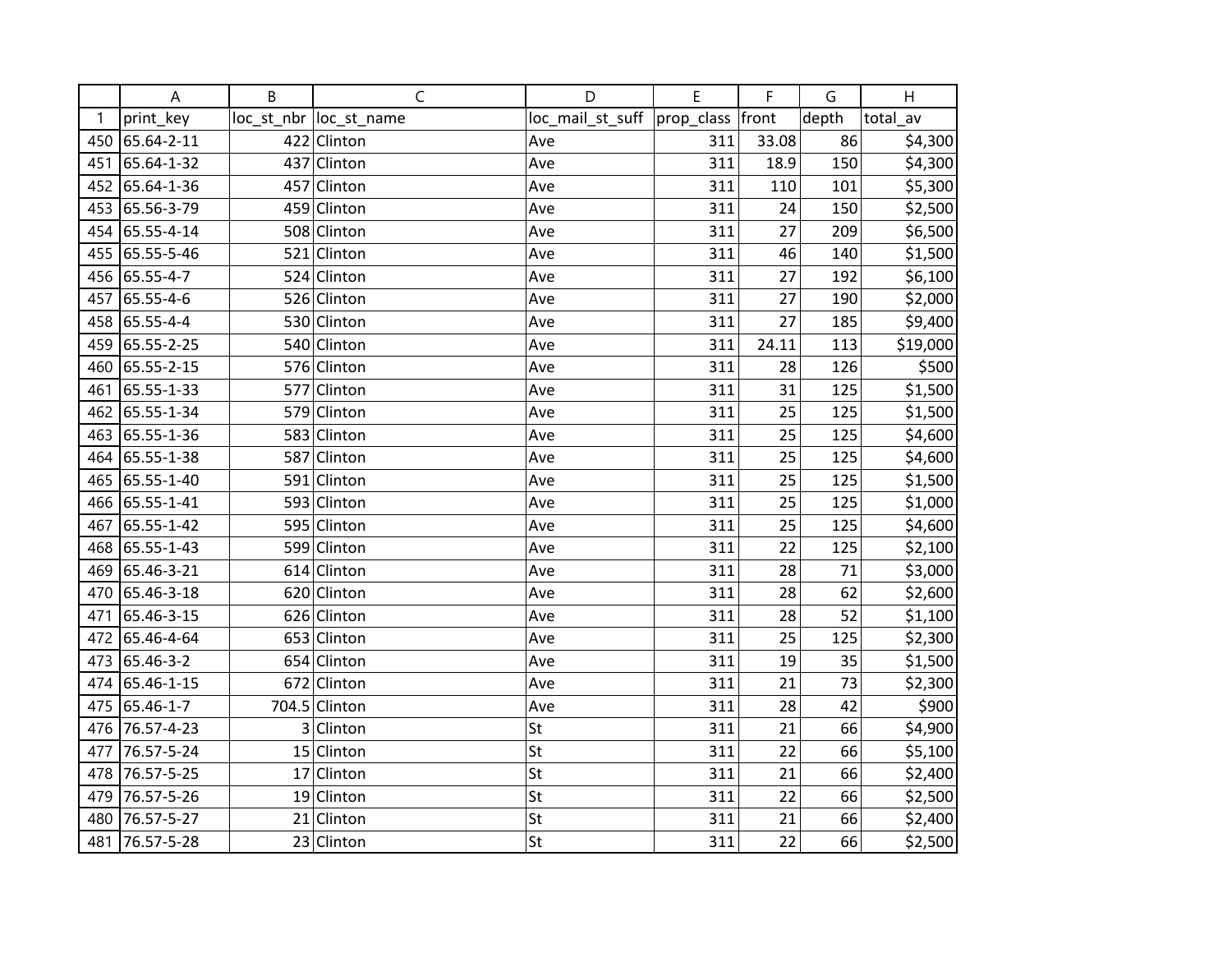|     | A              | B | $\mathsf C$             | D                | E                | F     | G     | H        |
|-----|----------------|---|-------------------------|------------------|------------------|-------|-------|----------|
| 1   | print_key      |   | loc_st_nbr  loc_st_name | loc_mail_st_suff | prop_class front |       | depth | total_av |
| 482 | 76.57-5-29     |   | 25 Clinton              | St               | 311              | 21    | 66    | \$2,400  |
| 483 | 76.65-2-1      |   | 28 Clinton              | St               | 311              | 56.6  | 61.59 | \$4,800  |
| 484 | 76.65-2-2      |   | 30 Clinton              | St               | 311              | 21    | 63    | \$4,600  |
| 485 | 76.65-2-3      |   | 32 Clinton              | St               | 311              | 21    | 63    | \$2,300  |
| 486 | 76.65-2-4      |   | 34 Clinton              | St               | 311              | 22    | 63    | \$5,700  |
| 487 | 76.65-1-24     |   | 47 Clinton              | St               | 311              | 20    | 131   | \$4,000  |
| 488 | 76.65-2-11     |   | 50 Clinton              | St               | 311              | 32    | 66    | \$7,200  |
| 489 | 76.65-2-14     |   | 56 Clinton              | St               | 311              | 23    | 62    | \$5,000  |
| 490 | 76.65-2-15     |   | 58 Clinton              | St               | 311              | 28    | 62    | \$3,000  |
| 491 | 76.65-1-58     |   | 61 Clinton              | St               | 311              | 22    | 54    | \$2,100  |
| 492 | 76.65-1-59     |   | 63 Clinton              | St               | 311              | 17    | 54    | \$1,600  |
| 493 | 76.65-1-60     |   | 69 Clinton              | St               | 311              | 62    | 33    | \$3,500  |
| 494 | 76.65-2-51     |   | 71 Clinton              | St               | 311              | 25    | 80    | \$7,000  |
| 495 | 76.65-2-48     |   | 79 Clinton              | St               | 311              | 32    | 80    | \$4,000  |
| 496 | 76.65-2-47     |   | 81 Clinton              | St               | 311              | 22    | 80    | \$4,500  |
| 497 | 76.64-3-19     |   | 93 Clinton              | St               | 311              | 24    | 81    | \$1,500  |
| 498 | 76.73-1-5      |   | 94 Clinton              | St               | 311              | 22    | 66    | \$1,500  |
| 499 | 76.64-3-20     |   | 95 Clinton              | St               | 311              | 24.64 | 81    | \$1,000  |
| 500 | 76.73-1-7      |   | 98 Clinton              | St               | 311              | 43    | 33    | \$1,000  |
| 501 | 76.73-1-9      |   | 102 Clinton             | St               | 311              | 20    | 61    | \$1,000  |
| 502 | 76.73-1-10     |   | 104 Clinton             | St               | 311              | 19    | 65    | \$1,700  |
| 503 | 76.72-2-86     |   | 111 Clinton             | St               | 311              | 25    | 43    | \$800    |
| 504 | 76.72-2-83     |   | 117 Clinton             | St               | 311              | 25    | 60    | \$900    |
| 505 | 76.73-4-1      |   | 118 Clinton             | St               | 311              | 26    | 65    | \$1,200  |
| 506 | 76.72-2-82     |   | 119 Clinton             | St               | 311              | 25    | 60    | \$1,500  |
| 507 | 76.73-4-45     |   | 120 Clinton             | St               | 311              | 26    | 67    | \$1,200  |
| 508 | 76.73-4-43     |   | 124 Clinton             | St               | 311              | 25    | 67    | \$500    |
| 509 | 76.72-2-78     |   | 127 Clinton             | St               | 311              | 25    | 66    | \$1,500  |
| 510 | 76.72-2-77     |   | 129 Clinton             | St               | 311              | 25    | 66    | \$5,800  |
| 511 | 76.73-4-40     |   | 130 Clinton             | St               | 311              | 25    | 67    | \$500    |
| 512 | 76.72-2-75     |   | 133 Clinton             | St               | 311              | 20    | 66    | \$2,300  |
|     | 513 76.73-4-38 |   | 134 Clinton             | St               | 311              | 25    | 67    | \$500    |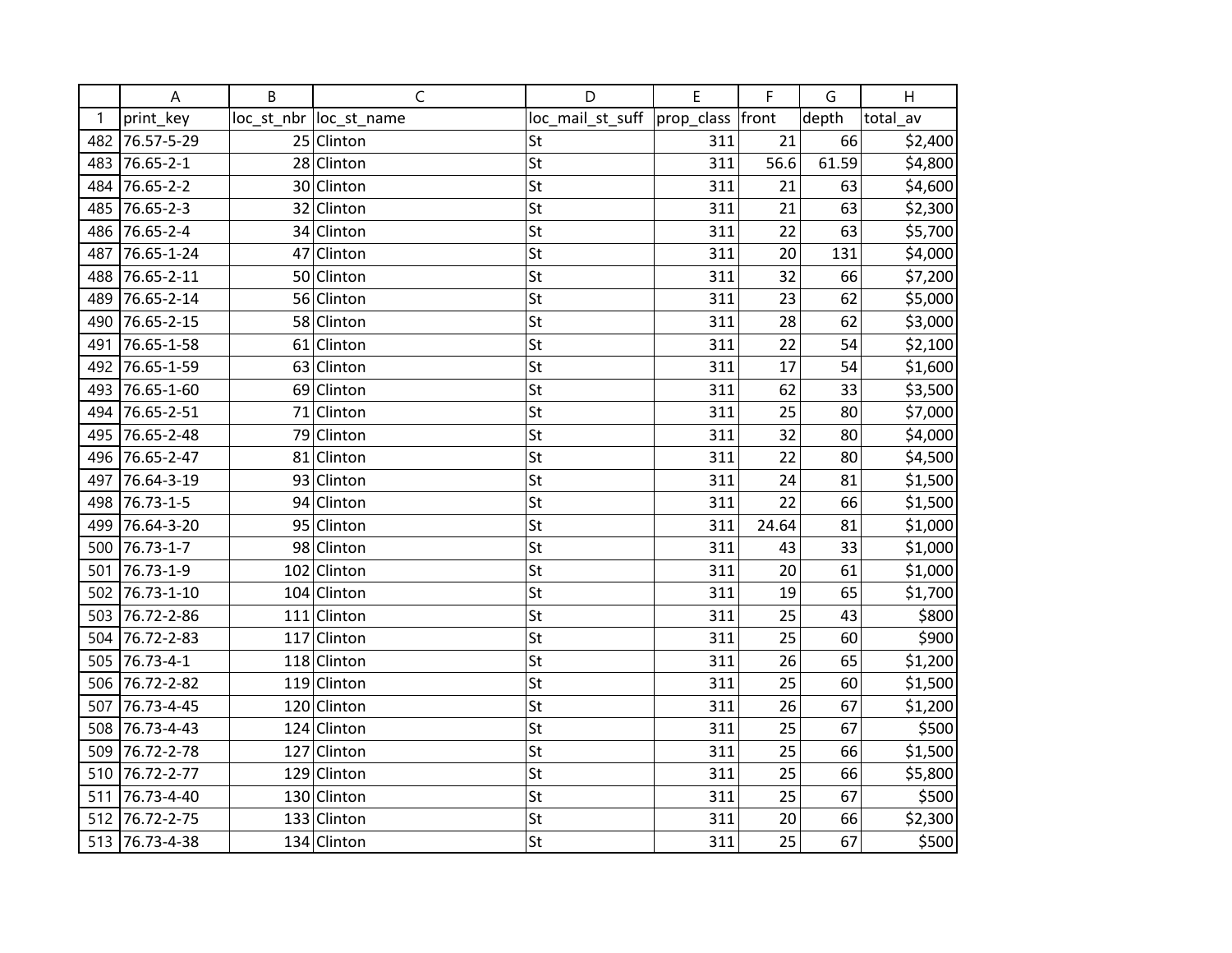|     | A              | B | $\mathsf{C}$            | D                | E                | F     | G     | Н        |
|-----|----------------|---|-------------------------|------------------|------------------|-------|-------|----------|
| 1   | print_key      |   | loc_st_nbr  loc_st_name | loc_mail_st_suff | prop_class front |       | depth | total_av |
| 514 | 76.72-2-74     |   | 135 Clinton             | St               | 311              | 25    | 66    | \$900    |
| 515 | 76.73-4-37     |   | 136 Clinton             | St               | 311              | 24    | 67    | \$900    |
| 516 | 76.73-4-36     |   | 138 Clinton             | St               | 311              | 24    | 67    | \$1,500  |
| 517 | 76.73-4-34     |   | 142 Clinton             | St               | 311              | 26    | 67    | \$900    |
| 518 | 76.72-2-70     |   | 145 Clinton             | St               | 311              | 21    | 60    | \$900    |
| 519 | 76.72-2-69     |   | 147 Clinton             | St               | 311              | 21.02 | 60    | \$500    |
| 520 | 76.73-4-29     |   | 152 Clinton             | St               | 311              | 29    | 74    | \$1,000  |
| 521 | 53.65-1-11     |   | 1000 Clinton Ave        | Ext              | 311              | 15    | 40    | \$1,300  |
| 522 | 65.21-3-21     |   | 8 Colby                 | St               | 311              | 25    | 80    | \$3,000  |
| 523 | 65.29-2-5      |   | 19 Colby                | St               | 311              | 455   | 100   | \$36,400 |
| 524 | 64.79-1-18     |   | 37 Collins              | PI               | 311              | 55    | 132   | \$13,000 |
| 525 | 64.79-1-16     |   | 43 Collins              | PI               | 311              | 35    | 191   | \$10,000 |
| 526 | 64.79-1-15     |   | 45 Collins              | P                | 311              | 35    | 173   | \$9,000  |
| 527 | 64.79-1-14     |   | 47 Collins              | PI               | 311              | 35    | 155   | \$9,000  |
| 528 | 64.79-1-13     |   | 49 Collins              | PI               | 311              | 35    | 136   | \$9,000  |
| 529 | 64.64-1-6      |   | 148 Colonial            | Ave              | 311              | 60    | 135   | \$49,000 |
| 530 | 65.66-2-21     |   | 180 Colonie             | St               | 311              | 27    | 120   | \$4,700  |
| 531 | 65.66-2-20     |   | 182 Colonie             | St               | 311              | 27    | 120   | \$2,300  |
| 532 | 65.66-2-19     |   | 184 Colonie             | St               | 311              | 32.59 | 120   | \$5,200  |
| 533 | 65.66-1-36     |   | 185 Colonie             | St               | 311              | 20.6  | 100   | \$1,500  |
| 534 | 65.66-1-35     |   | 187 Colonie             | St               | 311              | 20.6  | 100   | \$1,500  |
| 535 | 65.66-1-31     |   | 195 Colonie             | St               | 311              | 20    | 100   | \$1,500  |
|     | 536 65.66-2-30 |   | 200 Colonie             | St               | 311              | 0     | 0     | \$35,400 |
| 537 | 65.66-1-28     |   | 201 Colonie             | St               | 311              | 25    | 80    | \$900    |
| 538 | 65.66-1-27     |   | 203 Colonie             | St               | 311              | 30    | 125   | \$5,100  |
| 539 | 65.66-1-26     |   | 207 Colonie             | St               | 311              | 30    | 125   | \$5,100  |
| 540 | 65.66-1-25     |   | 209 Colonie             | St               | 311              | 25    | 125   | \$4,600  |
| 541 | 65.66-1-24     |   | 211 Colonie             | St               | 311              | 25    | 125   | \$4,600  |
| 542 | 65.66-1-22     |   | 215 Colonie             | St               | 311              | 25    | 125   | \$1,000  |
| 543 | 65.66-2-13     |   | 218 Colonie             | St               | 311              | 25    | 120   | \$1,000  |
| 544 | 65.66-2-12     |   | 220 Colonie             | St               | 311              | 25    | 120   | \$1,000  |
|     | 545 65.66-2-11 |   | 222 Colonie             | St               | 311              | 26    | 120   | \$2,300  |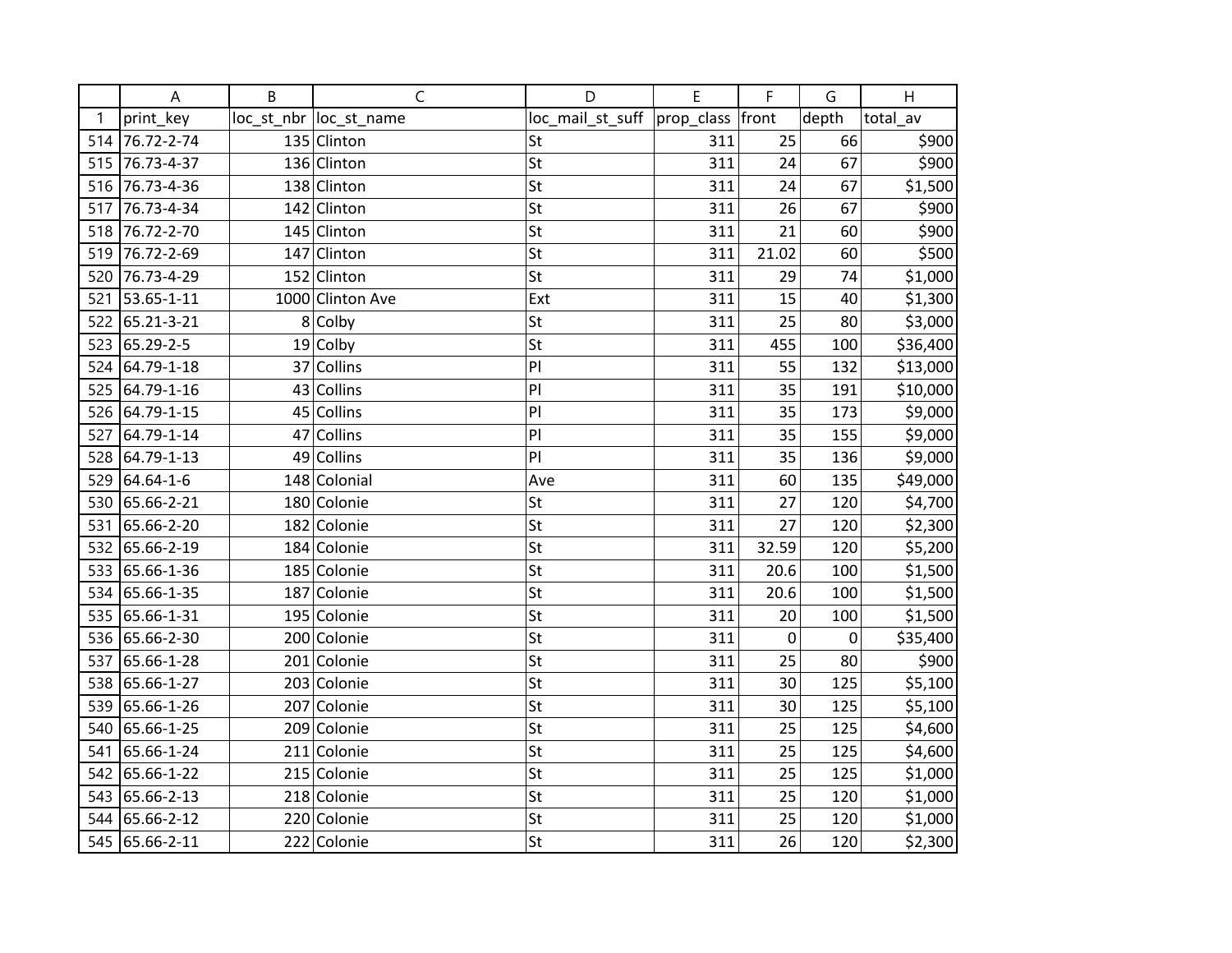|     | A            | B | C                       | D                | E          | F     | G      | H        |
|-----|--------------|---|-------------------------|------------------|------------|-------|--------|----------|
| 1   | print key    |   | loc_st_nbr  loc_st_name | loc_mail_st_suff | prop_class | front | depth  | total av |
| 546 | 65.66-1-18   |   | 223 Colonie             | St               | 311        | 25    | 125    | \$4,600  |
| 547 | 65.66-2-10   |   | 224 Colonie             | St               | 311        | 25    | 120    | \$4,500  |
| 548 | 65.66-2-9    |   | 226 Colonie             | St               | 311        | 24    | 120    | \$4,300  |
| 549 | 65.66-2-7    |   | 230 Colonie             | St               | 311        | 30    | 147    | \$2,800  |
| 550 | 65.66-1-13   |   | 233 Colonie             | St               | 311        | 25    | 100    | \$1,500  |
| 551 | 65.66-2-6    |   | 234 Colonie             | St               | 311        | 30    | 130    | \$2,600  |
| 552 | 65.66-2-5    |   | 236 Colonie             | St               | 311        | 30    | 120    | \$2,500  |
| 553 | 65.66-1-11   |   | 237 Colonie             | St               | 311        | 25    | 100    | \$1,900  |
| 554 | 65.66-2-4    |   | 238 Colonie             | St               | 311        | 30    | 120    | \$5,000  |
| 555 | 65.66-2-3    |   | 242 Colonie             | St               | 311        | 30    | 120    | \$5,000  |
| 556 | 65.66-2-1    |   | 246 Colonie             | St               | 311        | 30    | 120    | \$2,500  |
| 557 | 65.66-1-5    |   | 249 Colonie             | St               | 311        | 33    | 100    | \$1,500  |
| 558 | 65.65-6-1.17 |   | 256 Colonie             | St               | 311        | 52    | 139    | \$3,800  |
| 559 | 65.65-7-11   |   | 282 Colonie             | St               | 311        | 29    | 16     | \$300    |
| 560 | 65.65-7-9    |   | 286 Colonie             | St               | 311        | 30    | 139    | \$5,400  |
| 561 | 65.65-7-7    |   | 290 Colonie             | St               | 311        | 30    | 139    | \$2,700  |
| 562 | 65.65-7-2    |   | 302 Colonie             | St               | 311        | 29    | 139    | \$2,600  |
| 563 | 65.65-7-1    |   | 304 Colonie             | St               | 311        | 30    | 147    | \$2,800  |
| 564 | 65.57-2-33   |   | 348 Colonie             | St               | 311        | 25    | 138    | \$5,000  |
| 565 | 65.57-2-34   |   | 350 Colonie             | St               | 311        | 25    | 138    | \$1,500  |
| 566 | 76.69-3-16   |   | 40 Corlear              | St               | 311        | 25    | 100    | \$6,000  |
| 567 | 64.65-2-43   |   | 568 Cortland            | St               | 311        | 48    | 173    | \$20,000 |
| 568 | 64.46-3-57   |   | 12 Cottage              | Ave              | 311        | 60    | 100    | \$12,000 |
| 569 | 64.46-1-36   |   | 31 Cottage              | Ave              | 311        | 30    | 117    | \$14,000 |
| 570 | 64.38-3-17   |   | 51 Cottage              | Ave              | 311        | 30    | 103    | \$12,400 |
| 571 | 64.38-3-16   |   | 53 Cottage              | Ave              | 311        | 30    | 101    | \$12,100 |
| 572 | 64.38-3-14   |   | 57 Cottage              | Ave              | 311        | 60    | 100.18 | \$5,000  |
| 573 | 64.38-3-13   |   | 59 Cottage              | Ave              | 311        | 60    | 97.34  | \$5,000  |
| 574 | 64.38-3-11   |   | 63 Cottage              | Ave              | 311        | 40    | 94     | \$15,000 |
| 575 | 64.38-3-10   |   | 65 Cottage              | Ave              | 311        | 41    | 100    | \$16,400 |
| 576 | 64.37-3-54   |   | 72 Cottage              | Ave              | 311        | 98    | 26     | \$10,200 |
| 577 | 64.29-3-29   |   | 158 Cottage             | Ave              | 311        | 30    | 100    | \$12,000 |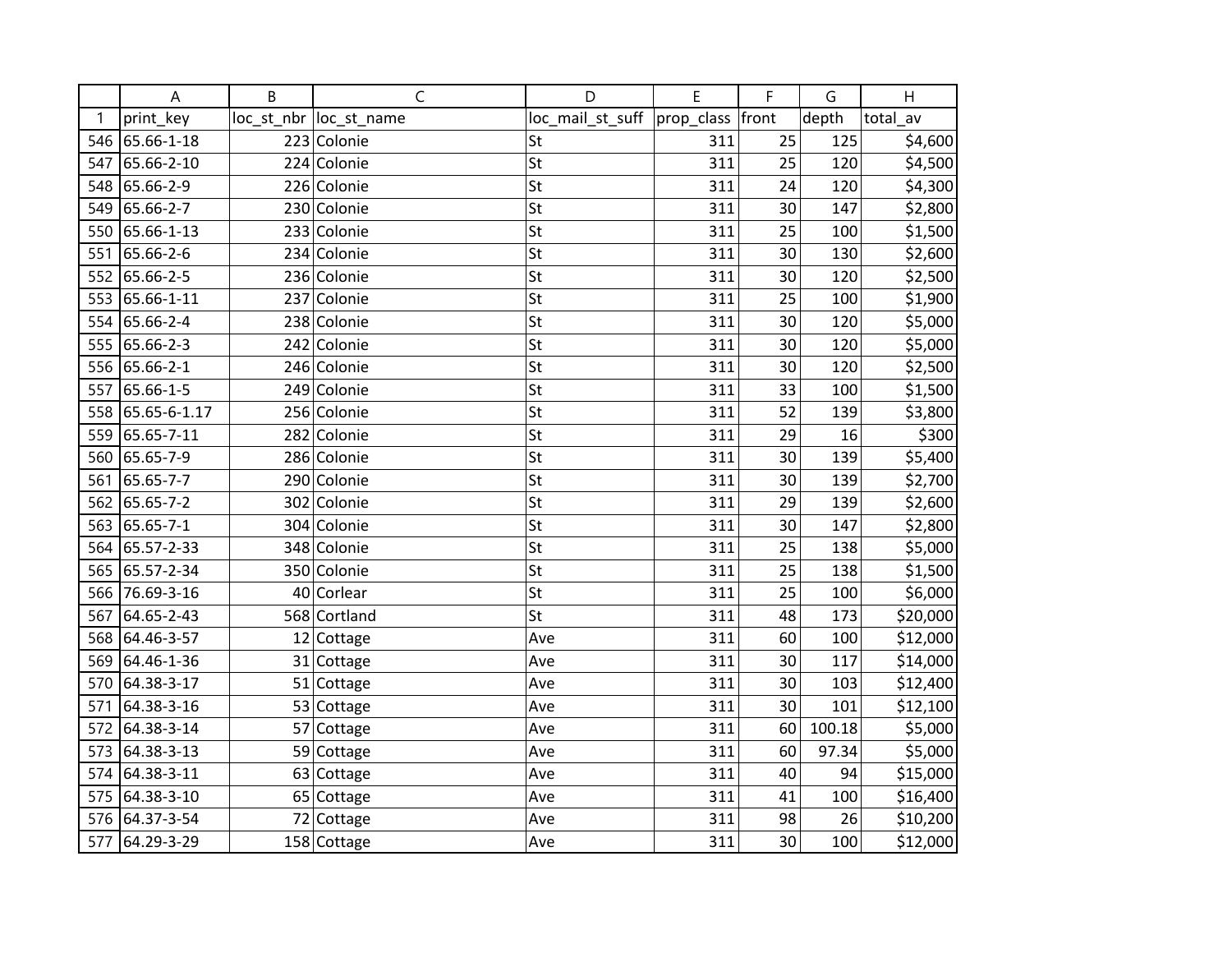|     | A            | B       | $\mathsf{C}$            | D                | E          | F     | G                | H        |
|-----|--------------|---------|-------------------------|------------------|------------|-------|------------------|----------|
| 1   | print_key    |         | loc_st_nbr  loc_st_name | loc_mail_st_suff | prop_class | front | depth            | total av |
| 578 | 64.29-3-22   |         | 179 Cottage             | Ave              | 311        | 30    | 100              | \$12,000 |
| 579 | 64.29-1-68   |         | 10 Cross                | <b>St</b>        | 311        | 19    | 100              | \$7,600  |
| 580 | 64.26-1-53   |         | 22 Croswell             | St               | 311        | 55    | 100              | \$24,200 |
| 581 | 75.60-3-33   |         | Cuyler                  | Ave              | 311        | 12    | 548              | \$13,900 |
| 582 | 75.68-3-5    |         | 18 Cuyler               | Ave              | 311        | 35    | 150              | \$6,200  |
| 583 | 75.60-3-14   |         | 35 Cuyler               | Ave              | 311        | 40    | 125              | \$12,000 |
| 584 | 64.81-1-68   |         | Dale                    | PI               | 311        | 66    | 300              | \$37,200 |
| 585 | 76.23-2-47   |         | 37 Dana                 | Ave              | 311        | 20    | 87               | \$17,800 |
| 586 | 76.31-1-4    | 40      | Dana                    | Ave              | 311        | 27    | 100              | \$23,100 |
| 587 | 76.23-2-50   |         | $43$ Dana               | Ave              | 311        | 20    | 87               | \$17,800 |
| 588 | 76.23-2-51   |         | $45$ Dana               | Ave              | 311        | 20    | 87               | \$17,800 |
| 589 | 76.23-1-40   |         | 71 Dana                 | Ave              | 311        | 22.05 | 80.69            | \$18,000 |
| 590 | 76.23-1-43   |         | 77 Dana                 | Ave              | 311        | 22    | 87               | \$18,800 |
| 591 | 76.23-1-56   |         | $103$ Dana              | Ave              | 311        | 22    | 75               | \$17,300 |
| 592 | 76.22-1-20   |         | $109$ Dana              | Ave              | 311        | 18    | 87               | \$16,900 |
| 593 | 76.22-1-21   |         | $113$ Dana              | Ave              | 311        | 18    | 87               | \$16,900 |
| 594 | 76.22-1-23   |         | $119$ Dana              | Ave              | 311        | 18    | 87               | \$16,900 |
| 595 | 76.22-1-24   |         | $121$ Dana              | Ave              | 311        | 19    | 87               | \$17,300 |
| 596 | 76.22-1-25   |         | $123$ Dana              | Ave              | 311        | 19    | 87               | \$17,300 |
| 597 | 65.78-1-35   |         | $145$ Dana              | Ave              | 311        | 24    | 93               | \$20,500 |
| 598 | 65.78-1-39   |         | $153$ Dana              | Ave              | 311        | 36    | 93               | \$26,700 |
| 599 | 65.78-1-41   |         | $157$ Dana              | Ave              | 311        | 24    | 93               | \$20,500 |
| 600 | 75.57-1-17   |         | 130 Dartmouth           | St               | 311        | 99.69 | 540.71           | \$2,000  |
| 601 | 64.48-2-31   |         | 76 Davis                | Ave              | 311        | 25    | 120              | \$25,500 |
| 602 | 64.71-3-1.1  |         | Davis                   | Ct               | 311        | 0     | 0                | \$0      |
| 603 | 64.54-3-32   |         | Daytona                 | Ave              | 311        | 7     | 50               | \$100    |
| 604 | 64.55-1-4.11 |         | 137 Daytona             | Ave              | 311        | 0     | $\boldsymbol{0}$ | \$10,300 |
| 605 | 75.19-2-53   |         | Delaware                | Ave              | 311        | 230   | 70               | \$25,300 |
| 606 | 76.54-3-7    |         | 186 Delaware            | Ave              | 311        | 28    | 125              | \$8,400  |
| 607 | 76.54-3-11   | 194-196 | Delaware                | Ave              | 311        | 35    | 134              | \$11,500 |
| 608 | 76.54-3-12   |         | 198 Delaware            | Ave              | 311        | 23    | 61               | \$5,000  |
| 609 | 76.54-2-20   |         | 257 Delaware            | Ave              | 311        | 27    | 120              | \$3,900  |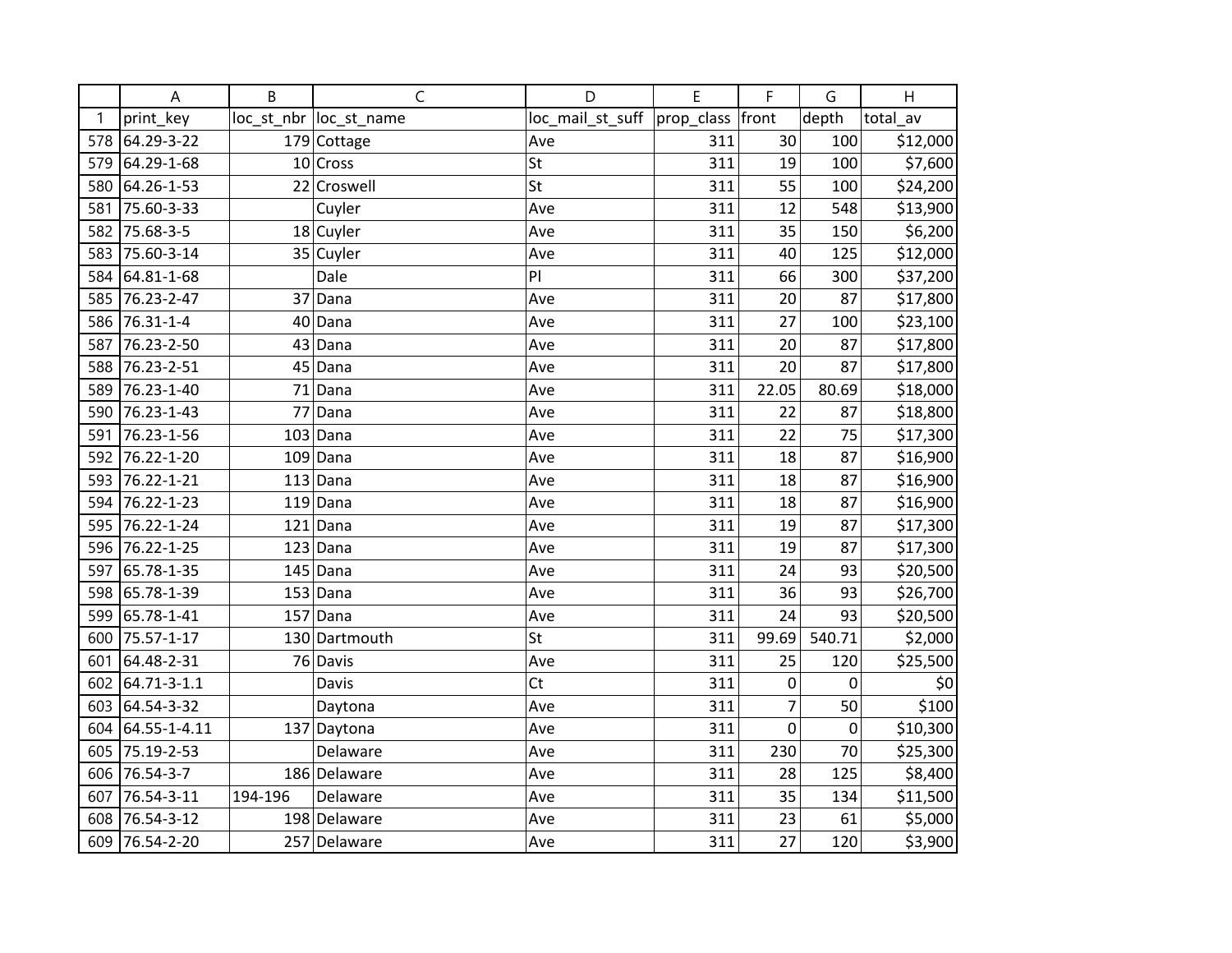|     | A            | B  | $\mathsf{C}$            | D                | E          | F         | G     | H        |
|-----|--------------|----|-------------------------|------------------|------------|-----------|-------|----------|
| 1   | print_key    |    | loc_st_nbr  loc_st_name | loc_mail_st_suff | prop_class | front     | depth | total av |
| 610 | 76.54-2-18   |    | 263 Delaware            | Ave              | 311        | 32        | 150   | \$11,500 |
| 611 | 76.53-2-22   |    | 313 Delaware            | Ave              | 311        | 30        | 120   | \$34,200 |
| 612 | 75.68-3-41   |    | 426 Delaware            | Ave              | 311        | 40        | 100   | \$9,600  |
| 613 | 75.83-1-1    |    | 602 Delaware            | Ave              | 311        | 40        | 118   | \$5,700  |
| 614 | 75.19-2-31   |    | 663 Delaware            | Ave              | 311        | 30.63     | 50    | \$3,700  |
| 615 | 75.19-2-59   |    | 683 Delaware            | Ave              | 311        | 68.7      | 278   | \$28,700 |
| 616 | 75.19-2-60   |    | 687 Delaware            | Ave              | 311        | 60        | 343   | \$30,700 |
| 617 | 75.19-2-61   |    | 689 Delaware            | Ave              | 311        | 60        | 332   | \$29,900 |
| 618 | 75.19-2-62   |    | 691 Delaware            | Ave              | 311        | 64        | 332   | \$31,500 |
| 619 | 75.19-2-57   |    | 698 Delaware            | Ave              | 311        | $\pmb{0}$ | 0     | \$27,500 |
| 620 | 75.19-2-54   |    | 730 Delaware            | Ave              | 311        | 33        | 30    | \$1,200  |
| 621 | 76.65-1-56   |    | 4 Delaware              | St               | 311        | 21        | 63    | \$1,500  |
| 622 | 76.65-1-55   |    | 6 Delaware              | St               | 311        | 21        | 63    | \$1,500  |
| 623 | 76.65-1-54   | 8  | Delaware                | St               | 311        | 21        | 63    | \$4,600  |
| 624 | 76.65-1-53   | 10 | Delaware                | St               | 311        | 20        | 63    | \$2,200  |
| 625 | 76.65-1-29   |    | 11 Delaware             | St               | 311        | 37        | 117   | \$11,100 |
| 626 | 76.65-1-52   |    | 12 Delaware             | St               | 311        | 20        | 63    | \$2,200  |
| 627 | 76.65-1-51   |    | 14 Delaware             | St               | 311        | 20        | 63    | \$2,200  |
| 628 | 76.65-1-50   |    | 16 Delaware             | St               | 311        | 25        | 63    | \$2,800  |
| 629 | 76.65-1-49   |    | 18 Delaware             | St               | 311        | 25        | 63    | \$2,800  |
| 630 | 76.65-1-48   |    | 20 Delaware             | St               | 311        | 21        | 63    | \$900    |
| 631 | 76.65-1-47   |    | 22 Delaware             | St               | 311        | 22        | 63    | \$900    |
| 632 | 76.65-1-38   |    | 44 Delaware             | St               | 311        | 21        | 62    | \$900    |
| 633 | 76.56-3-26   |    | 57 Delaware             | St               | 311        | 21        | 66    | \$900    |
| 634 | 76.56-3-29   | 63 | Delaware                | St               | 311        | 33        | 66    | \$700    |
| 635 | 76.64-1-15   |    | 64 Delaware             | St               | 311        | 33        | 62    | \$900    |
| 636 | 76.64-1-14   |    | 66 Delaware             | St               | 311        | 33        | 62    | \$900    |
| 637 | 76.56-3-32   |    | 69 Delaware             | St               | 311        | 33        | 66    | \$900    |
| 638 | 76.56-3-33   |    | 71 Delaware             | St               | 311        | 33        | 66    | \$1,400  |
| 639 | 76.56-3-34   |    | 73 Delaware             | St               | 311        | 33        | 66    | \$1,500  |
| 640 | 76.64-1-11   |    | 74 Delaware             | St               | 311        | 33        | 62    | \$900    |
| 641 | 76.64-1-10.2 |    | 76 Delaware             | St               | 311        | 16        | 125   | \$800    |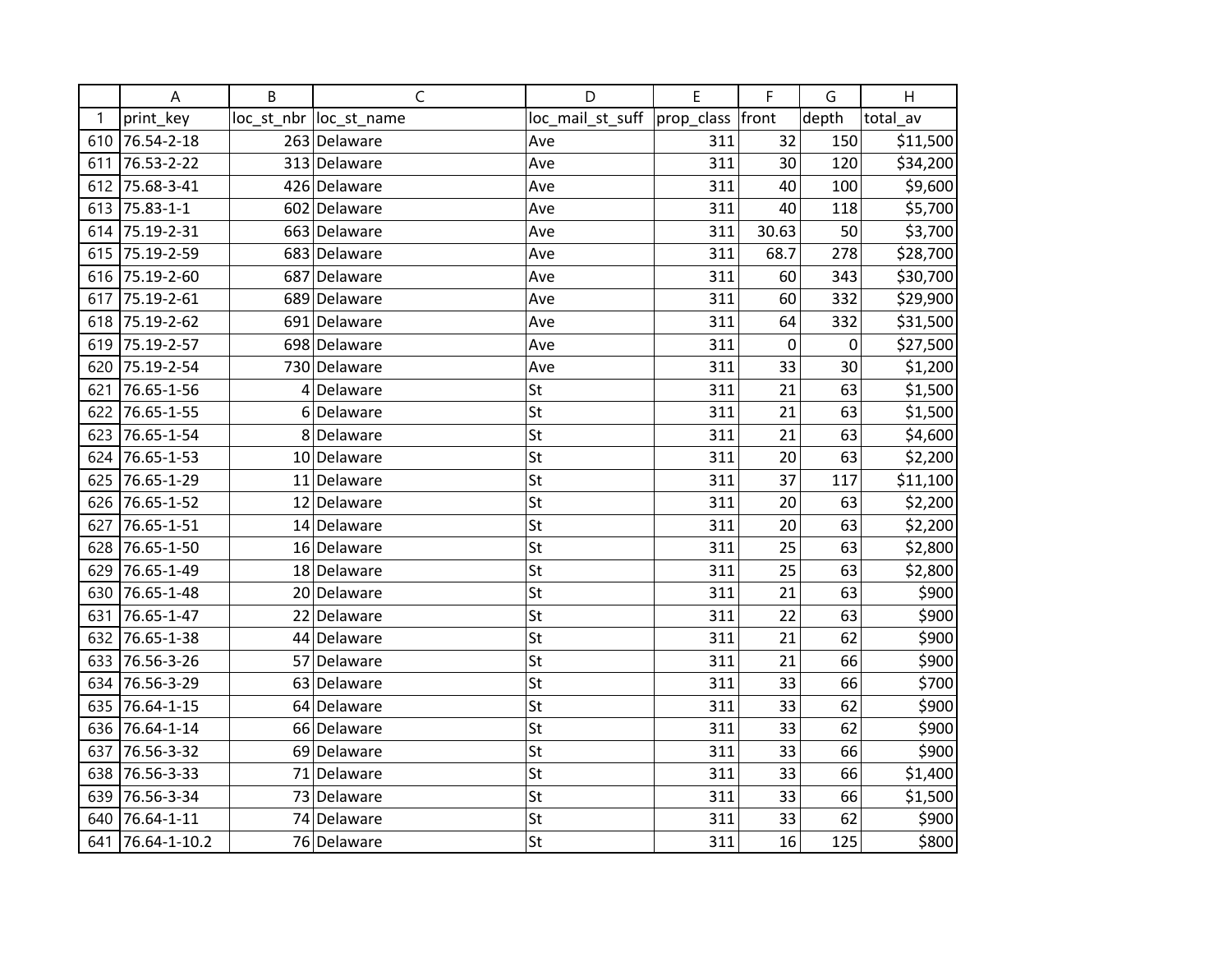|     | A            | B | C                       | D                | E          | F     | G     | H        |
|-----|--------------|---|-------------------------|------------------|------------|-------|-------|----------|
| 1   | print key    |   | loc_st_nbr  loc_st_name | loc_mail_st_suff | prop_class | front | depth | total av |
| 642 | 76.64-1-10.1 |   | 78 Delaware             | St               | 311        | 16    | 125   | \$800    |
| 643 | 76.64-1-9    |   | 80 Delaware             | St               | 311        | 33    | 62    | \$900    |
| 644 | 76.56-3-36   |   | 81 Delaware             | St               | 311        | 33    | 66    | \$900    |
| 645 | 76.64-1-8    |   | 82 Delaware             | St               | 311        | 33    | 62    | \$3,500  |
| 646 | 76.56-3-37   |   | 83 Delaware             | St               | 311        | 33    | 66    | \$900    |
| 647 | 76.64-1-7    |   | 84 Delaware             | St               | 311        | 16    | 62    | \$700    |
| 648 | 76.56-3-38   |   | 85 Delaware             | St               | 311        | 33    | 66    | \$700    |
| 649 | 76.64-1-6    |   | 86 Delaware             | St               | 311        | 16    | 62    | \$700    |
| 650 | 76.64-1-5    |   | 88 Delaware             | St               | 311        | 33    | 62    | \$700    |
| 651 | 76.64-1-4    |   | 88.5 Delaware           | St               | 311        | 10    | 62    | \$400    |
| 652 | 76.56-4-19   |   | 91 Delaware             | St               | 311        | 33    | 66    | \$700    |
| 653 | 76.64-1-1    |   | 94 Delaware             | St               | 311        | 33    | 62    | \$700    |
| 654 | 76.56-4-63   |   | 96 Delaware             | St               | 311        | 33    | 54    | \$500    |
| 655 | 76.56-4-21   |   | 97 Delaware             | St               | 311        | 22    | 66    | \$900    |
| 656 | 76.56-4-64   |   | 98 Delaware             | St               | 311        | 33    | 54    | \$700    |
| 657 | 76.56-4-65   |   | 100 Delaware            | St               | 311        | 33    | 102   | \$1,000  |
| 658 | 76.56-4-67   |   | 104 Delaware            | St               | 311        | 33    | 82    | \$1,000  |
| 659 | 76.56-4-68   |   | 106 Delaware            | St               | 311        | 33    | 70    | \$900    |
| 660 | 76.56-4-69   |   | 110 Delaware            | St               | 311        | 50    | 53    | \$500    |
| 661 | 76.56-4-70   |   | 114 Delaware            | St               | 311        | 22    | 45    | \$500    |
| 662 | 76.56-4-71   |   | 116 Delaware            | St               | 311        | 19    | 34    | \$1,100  |
| 663 | 76.56-4-72   |   | 120 Delaware            | St               | 311        | 18    | 111   | \$3,500  |
| 664 | 76.56-4-31   |   | 149 Delaware            | St               | 311        | 33    | 66    | \$500    |
| 665 | 76.14-1-4    |   | 166 Delaware            | St               | 311        | 601   | 50    | \$42,100 |
| 666 | 76.55-2-57   |   | 173 Delaware            | St               | 311        | 0     | 0     | \$49,400 |
| 667 | 76.55-1-30   |   | 197 Delaware            | St               | 311        | 25    | 155   | \$4,500  |
| 668 | 76.55-1-33   |   | 205 Delaware            | St               | 311        | 29    | 154   | \$5,000  |
| 669 | 76.14-1-2    |   | 212 Delaware            | St               | 311        | 90    | 60    | \$12,500 |
| 670 | 53.57-1-31   |   | $5$ Dix                 | Ct               | 311        | 11    | 37    | \$100    |
| 671 | 53.57-1-34   | 6 | Dix                     | <b>Ct</b>        | 311        | 30    | 105   | \$1,000  |
| 672 | 64.61-2-29   |   | 18 Donald               | St               | 311        | 30    | 223   | \$1,400  |
| 673 | 64.61-2-28   |   | 20 Donald               | St               | 311        | 30    | 170   | \$1,300  |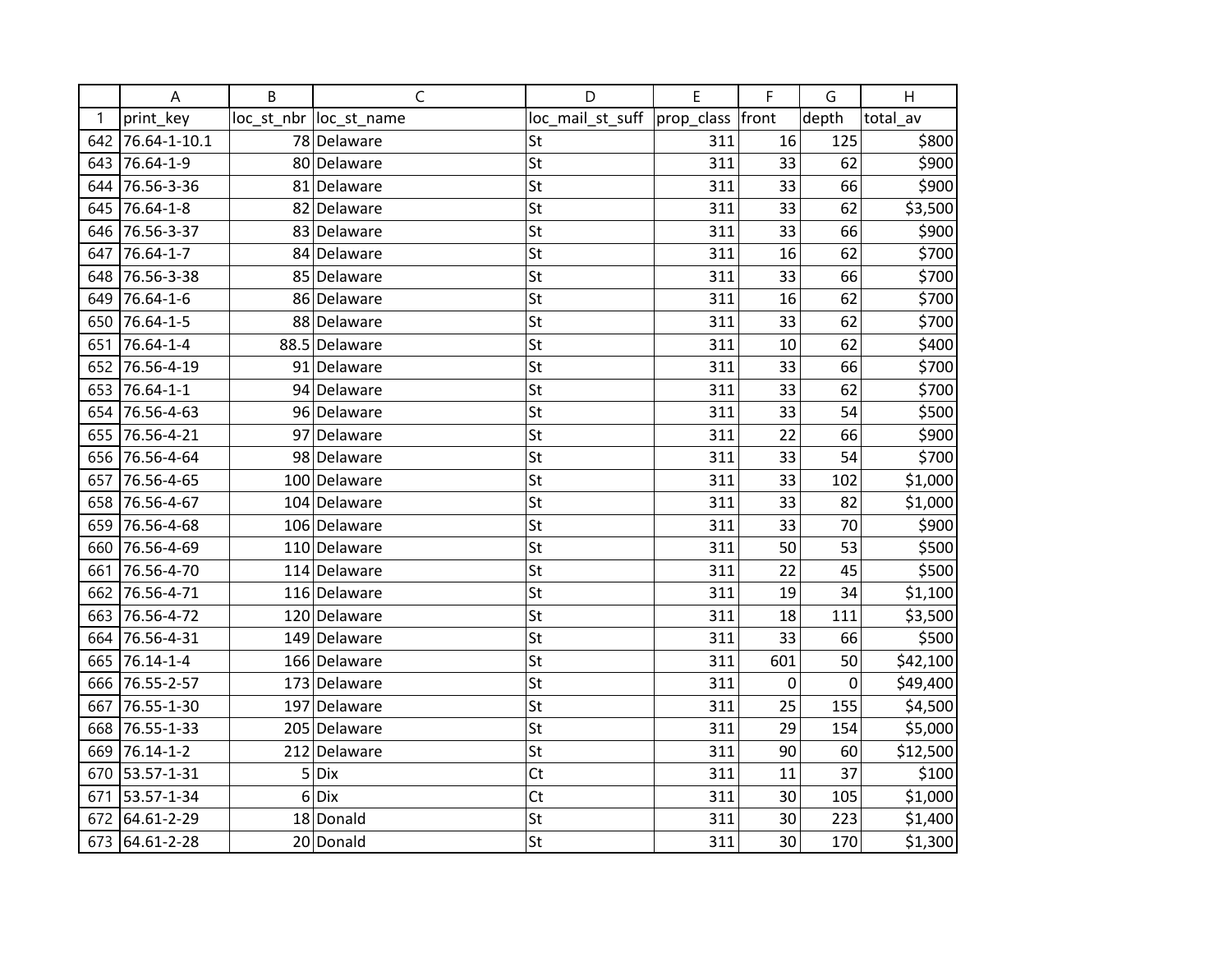|     | A          | B | $\mathsf{C}$            | D                | E          | F     | G     | $\mathsf{H}$ |
|-----|------------|---|-------------------------|------------------|------------|-------|-------|--------------|
| 1   | print_key  |   | loc_st_nbr  loc_st_name | loc_mail_st_suff | prop_class | front | depth | total av     |
| 674 | 64.61-2-27 |   | 22 Donald               | St               | 311        | 30    | 117   | \$1,100      |
| 675 | 64.61-2-26 |   | 24 Donald               | St               | 311        | 30    | 90    | \$1,000      |
| 676 | 64.61-2-25 |   | 26 Donald               | St               | 311        | 30    | 90    | \$1,000      |
| 677 | 64.61-2-24 |   | 28 Donald               | St               | 311        | 30    | 90    | \$1,000      |
| 678 | 76.66-2-1  |   | 132 Dongan              | Ave              | 311        | 48    | 127   | \$7,100      |
| 679 | 76.66-2-10 |   | 150 Dongan              | Ave              | 311        | 64    | 33    | \$3,600      |
| 680 | 65.81-2-58 |   | Dove                    | St               | 311        | 4     | 66    | \$200        |
| 681 | 76.24-6-60 |   | 48 Dove                 | St               | 311        | 20    | 44    | \$9,700      |
| 682 | 76.32-1-19 |   | 64 Dove                 | St               | 311        | 17    | 55    | \$10,300     |
| 683 | 76.40-2-52 |   | $134$ Dove              | St               | 311        | 16    | 66    | \$11,600     |
| 684 | 76.31-4-25 |   | $141$ Dove              | St               | 311        | 20    | 66    | \$22,000     |
| 685 | 76.39-2-15 |   | 159 Dove                | St               | 311        | 22    | 120   | \$6,100      |
| 686 | 76.39-3-30 |   | $160$ Dove              | St               | 311        | 20.75 | 100   | \$9,800      |
| 687 | 76.39-2-16 |   | $161$ Dove              | St               | 311        | 22    | 120   | \$6,100      |
| 688 | 76.39-2-17 |   | $163$ Dove              | St               | 311        | 22    | 120   | \$22,800     |
| 689 | 76.49-1-35 |   | 149 Eagle               | St               | 311        | 26.97 | 72    | \$0          |
| 690 | 76.49-1-36 |   | 151 Eagle               | St               | 311        | 21    | 62.5  | \$0          |
| 691 | 76.49-1-78 |   | $159$ Eagle             | St               | 311        | 22    | 70    | \$5,300      |
| 692 | 76.49-1-79 |   | $\overline{161}$ Eagle  | St               | 311        | 20    | 80    | \$5,400      |
| 693 | 76.56-1-16 |   | $\overline{228}$ Eagle  | St               | 311        | 22    | 61    | \$700        |
| 694 | 76.56-1-17 |   | $230$ Eagle             | St               | 311        | 22    | 66    | \$700        |
| 695 | 76.56-4-62 |   | $\overline{2}$ 42 Eagle | St               | 311        | 22    | 66    | \$2,500      |
| 696 | 76.56-4-60 |   | 246 Eagle               | St               | 311        | 11    | 66    | \$1,300      |
| 697 | 64.29-2-22 |   | 26 Edenburg             | Ave              | 311        | 30    | 80    | \$9,600      |
| 698 | 64.21-2-30 |   | 58 Edenburg             | Ave              | 311        | 30    | 80    | \$9,600      |
| 699 | 64.26-2-60 |   | 81 Edgewood             | Ave              | 311        | 45    | 55    | \$9,900      |
| 700 | 65.70-2-14 |   | 8 Elberon               | PI               | 311        | 18    | 48    | \$3,800      |
| 701 | 65.70-1-63 |   | 15 Elberon              | PI               | 311        | 20    | 113   | \$500        |
| 702 | 65.70-1-64 |   | 17 Elberon              | PI               | 311        | 20    | 149   | \$5,000      |
| 703 | 65.70-2-8  |   | 18 Elberon              | PI               | 311        | 26    | 39    | \$4,500      |
| 704 | 65.70-1-73 |   | 35 Elberon              | PI               | 311        | 21    | 130   | \$12,000     |
| 705 | 65.69-1-14 |   | 36 Elberon              | PI               | 311        | 29    | 67    | \$8,500      |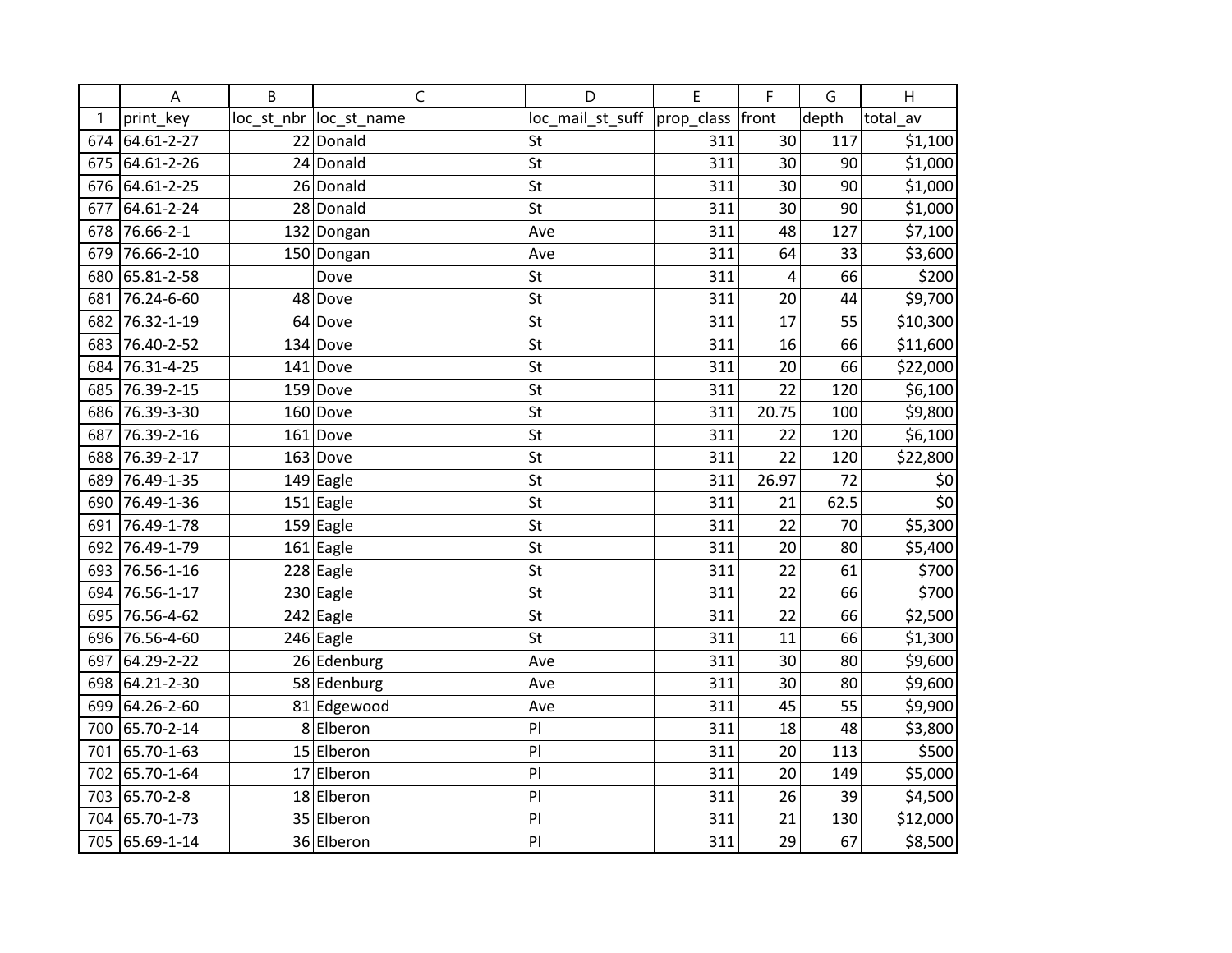|     | A               | B | C                       | D                | E          | F     | G     | H        |
|-----|-----------------|---|-------------------------|------------------|------------|-------|-------|----------|
| 1   | print_key       |   | loc_st_nbr  loc_st_name | loc_mail_st_suff | prop_class | front | depth | total av |
| 706 | 65.70-1-74      |   | 37 Elberon              | PI               | 311        | 21    | 124   | \$11,500 |
| 707 | 65.70-1-75      |   | 39 Elberon              | P                | 311        | 21    | 118   | \$10,900 |
| 708 | 65.70-1-76      |   | 41 Elberon              | PI               | 311        | 21    | 112   | \$10,300 |
| 709 | 65.69-1-12      |   | 42 Elberon              | PI               | 311        | 67    | 103   | \$26,200 |
| 710 | 65.69-1-10      |   | 46 Elberon              | PI               | 311        | 22    | 6     | \$600    |
| 711 | 64.46-1-7       |   | 5 Eliot                 | Ave              | 311        | 97    | 63    | \$24,400 |
| 712 | 76.64-2-23      |   | Elizabeth               | St               | 311        | 3     | 88    | \$500    |
| 713 | 76.57-5-51      |   | 24 Elizabeth            | St               | 311        | 22    | 35    | \$1,300  |
| 714 | 76.56-2-64      |   | 29 Elizabeth            | St               | 311        | 21    | 66    | \$2,400  |
| 715 | 76.56-2-65      |   | 31 Elizabeth            | St               | 311        | 22    | 66    | \$2,500  |
| 716 | 76.65-1-7       |   | 40 Elizabeth            | St               | 311        | 22    | 66    | \$2,500  |
| 717 | 76.65-1-6       |   | 42 Elizabeth            | St               | 311        | 21    | 66    | \$2,400  |
| 718 | 76.56-3-21      |   | 43 Elizabeth            | St               | 311        | 38    | 37    | \$2,500  |
| 719 | 76.65-1-5       |   | 44 Elizabeth            | St               | 311        | 21    | 66    | \$2,400  |
| 720 | 76.65-1-3       |   | 48 Elizabeth            | St               | 311        | 20    | 66    | \$4,600  |
| 721 | 76.65-1-2       |   | 50 Elizabeth            | St               | 311        | 21    | 66    | \$2,400  |
| 722 | $76.65 - 1 - 1$ |   | 52 Elizabeth            | St               | 311        | 20    | 66    | \$2,300  |
| 723 | 76.64-1-23      |   | 53 Elizabeth            | St               | 311        | 25    | 33    | \$1,400  |
| 724 | 76.64-1-24      |   | 55 Elizabeth            | St               | 311        | 31    | 33    | \$1,800  |
| 725 | 76.64-1-25      |   | 57 Elizabeth            | St               | 311        | 31    | 33    | \$3,600  |
| 726 | 76.64-2-20      |   | 57.5 Elizabeth          | St               | 311        | 25    | 88    | \$3,700  |
| 727 | 76.64-2-22      |   | 61 Elizabeth            | St               | 311        | 39    | 88    | \$4,800  |
| 728 | 76.64-2-25      |   | 63 Elizabeth            | St               | 311        | 26    | 88    | \$3,800  |
| 729 | 76.64-2-26      |   | 65 Elizabeth            | St               | 311        | 26    | 88    | \$3,800  |
| 730 | 76.64-2-27      |   | 67 Elizabeth            | St               | 311        | 19    | 88    | \$2,900  |
| 731 | 76.64-2-28      |   | 69 Elizabeth            | St               | 311        | 20    | 97    | \$3,400  |
| 732 | 76.64-4-35      |   | 78 Elizabeth            | St               | 311        | 24.58 | 100   | \$7,800  |
| 733 | 76.64-4-34      |   | 80 Elizabeth            | St               | 311        | 25    | 100   | \$3,900  |
| 734 | 76.64-4-32      |   | 84 Elizabeth            | St               | 311        | 25    | 100   | \$7,900  |
| 735 | 76.64-4-41      |   | 85 Elizabeth            | St               | 311        | 22    | 90    | \$3,500  |
| 736 | 76.72-1-1       |   | 86 Elizabeth            | St               | 311        | 24    | 100   | \$3,900  |
| 737 | 76.72-1-4       |   | 92 Elizabeth            | St               | 311        | 25    | 100   | \$7,900  |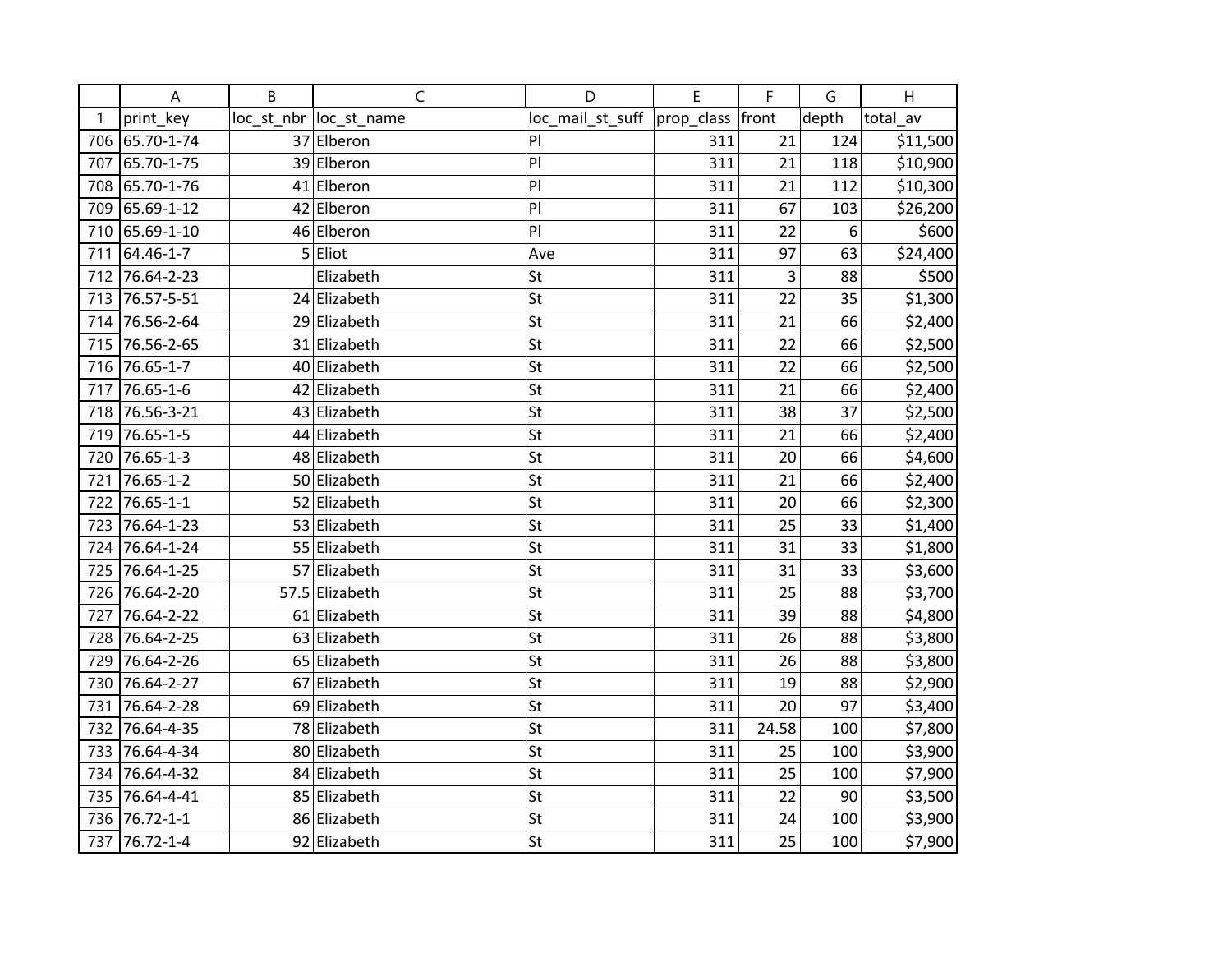|     | A          | B         | $\mathsf{C}$            | D                | E          | F     | G      | Н        |
|-----|------------|-----------|-------------------------|------------------|------------|-------|--------|----------|
| 1   | print_key  |           | loc_st_nbr  loc_st_name | loc_mail_st_suff | prop_class | front | depth  | total av |
| 738 | 76.72-1-8  |           | 100 Elizabeth           | St               | 311        | 24    | 100    | \$7,700  |
| 739 | 76.64-5-37 |           | 101 Elizabeth           | St               | 311        | 25    | 200    | \$1,000  |
| 740 | 76.72-1-9  |           | 102 Elizabeth           | St               | 311        | 0     | 0      | \$1,900  |
| 741 | 76.64-5-38 |           | 103 Elizabeth           | St               | 311        | 25    | 200    | \$6,100  |
| 742 | 65.80-1-4  | $192$ Elk |                         | St               | 311        | 25    | 70     | \$700    |
| 743 | 65.72-4-14 | $214$ Elk |                         | St               | 311        | 22    | 70     | \$3,800  |
| 744 | 65.72-3-26 | $232$ Elk |                         | St               | 311        | 29    | 70     | \$1,500  |
| 745 | 65.72-3-24 | $238$ Elk |                         | St               | 311        | 28    | 70     | \$1,500  |
| 746 | 65.72-3-23 | $240$ Elk |                         | St               | 311        | 29    | 70     | \$1,500  |
| 747 | 65.72-3-22 | $242$ Elk |                         | St               | 311        | 39    | 70     | \$3,100  |
| 748 | 65.72-2-44 | $243$ Elk |                         | St               | 311        | 28    | 92     | \$3,900  |
| 749 | 65.72-2-45 | $245$ Elk |                         | St               | 311        | 29    | 95     | \$4,100  |
| 750 | 65.72-3-20 | $246$ Elk |                         | St               | 311        | 29    | 81     | \$1,800  |
| 751 | 65.72-2-49 | $255$ Elk |                         | St               | 311        | 22    | 104    | \$1,700  |
| 752 | 65.72-2-51 | $259$ Elk |                         | St               | 311        | 20    | 80     | \$2,400  |
| 753 | 65.72-3-9  | $284$ Elk |                         | St               | 311        | 29    | 70     | \$1,500  |
| 754 | 65.72-3-7  | 288 Elk   |                         | St               | 311        | 29    | 70     | \$1,500  |
| 755 | 65.72-3-5  | $292$ Elk |                         | St               | 311        | 29    | 70     | \$1,500  |
| 756 | 65.72-3-4  | $294$ Elk |                         | St               | 311        | 29    | 70     | \$1,500  |
| 757 | 65.72-3-3  | $296$ Elk |                         | St               | 311        | 29    | 70     | \$1,500  |
| 758 | 65.63-1-7  | 359 Elk   |                         | St               | 311        | 27    | 87     | \$1,500  |
| 759 | 65.63-1-2  | 369 Elk   |                         | St               | 311        | 28    | 227    | \$1,500  |
| 760 | 65.63-2-4  | $372$ Elk |                         | St               | 311        | 27    | 70     | \$2,800  |
| 761 | 65.63-2-2  | 376 Elk   |                         | St               | 311        | 28    | 75     | \$3,200  |
| 762 | 65.55-3-26 | 382 Elk   |                         | St               | 311        | 28    | $70\,$ | \$1,500  |
| 763 | 65.55-3-8  | $412$ Elk |                         | St               | 311        | 25    | 70     | \$2,600  |
| 764 | 65.55-2-39 | $415$ Elk |                         | St               | 311        | 39    | 132    | \$3,100  |
| 765 | 65.55-2-50 | 437 Elk   |                         | St               | 311        | 28    | 114    | \$4,600  |
| 766 | 65.54-5-6  | 446 Elk   |                         | St               | 311        | 28    | 70     | \$2,900  |
| 767 | 65.46-3-56 | $464$ Elk |                         | St               | 311        | 28    | 70     | \$8,600  |
| 768 | 65.46-3-28 | $465$ Elk |                         | St               | 311        | 35    | 65     | \$1,500  |
| 769 | 65.46-3-33 | 475 Elk   |                         | St               | 311        | 28    | 53     | \$1,100  |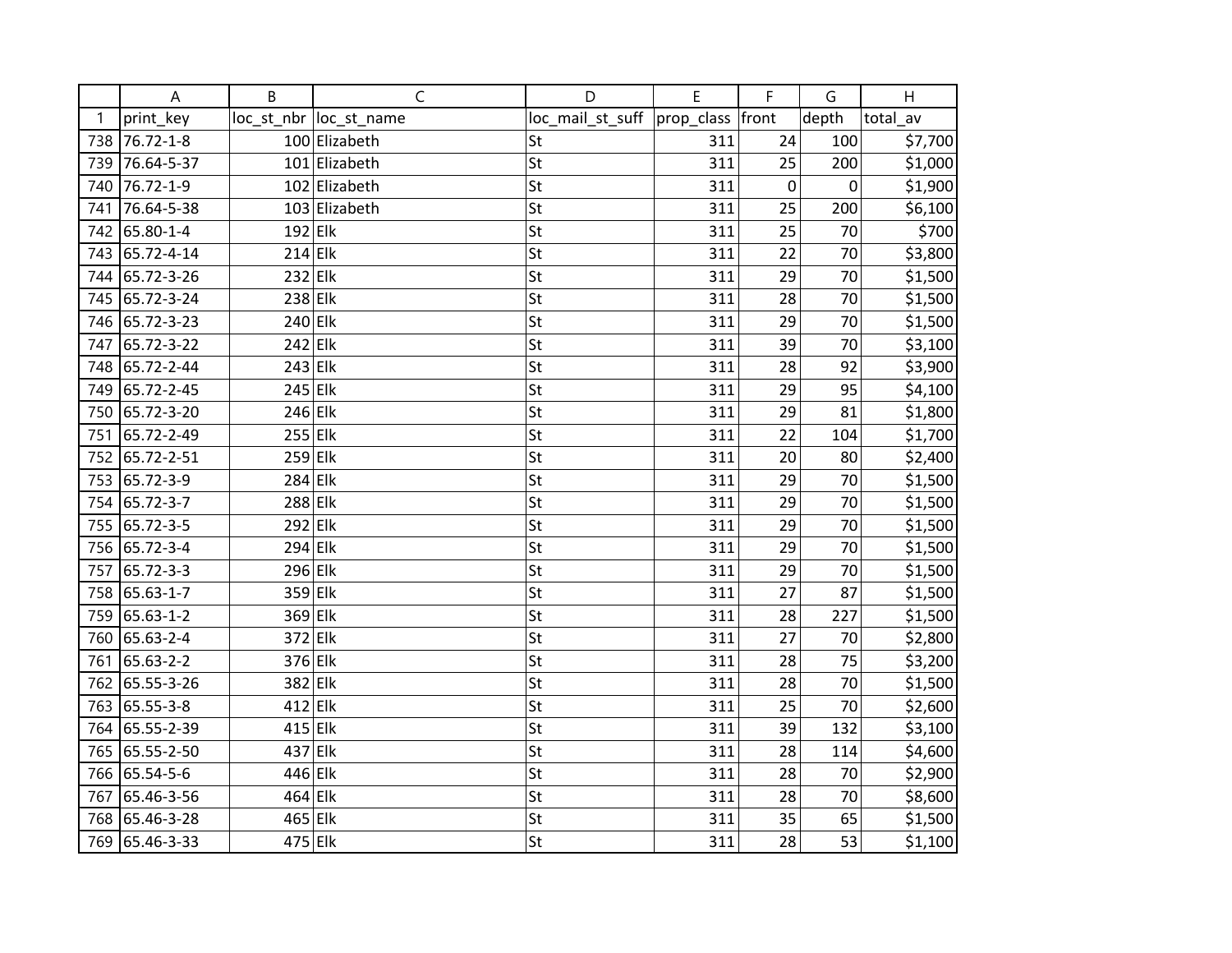|     | A          | B         | C                       | D                | E          | F            | G     | H        |
|-----|------------|-----------|-------------------------|------------------|------------|--------------|-------|----------|
| 1   | print_key  |           | loc_st_nbr  loc_st_name | loc_mail_st_suff | prop_class | front        | depth | total_av |
| 770 | 65.46-3-50 | 476 Elk   |                         | St               | 311        | 25           | 70    | \$1,300  |
| 771 | 65.46-3-35 | 485 Elk   |                         | St               | 311        | 56           | 39    | \$3,300  |
| 772 | 65.46-3-43 | $490$ Elk |                         | St               | 311        | 28           | 70    | \$9,000  |
| 773 | 65.46-3-37 | $508$ Elk |                         | St               | 311        | 24           | 70    | \$1,300  |
| 774 | 76.31-3-82 |           | Elm                     | St               | 311        | $\mathsf{3}$ | 72    | \$2,400  |
| 775 | 76.49-1-37 |           | Elm                     | St               | 311        | 3            | 84    | \$900    |
| 776 | 76.49-1-14 |           | $41$  Elm               | St               | 311        | 27           | 49    | \$4,600  |
| 777 | 76.49-1-24 |           | $61$  Elm               | St               | 311        | 25           | 74    | \$5,900  |
| 778 | 76.32-5-35 |           | $181$ Elm               | St               | 311        | 18           | 70    | \$13,900 |
| 779 | 76.32-5-46 |           | $207$ Elm               | St               | 311        | 25           | 70    | \$17,900 |
| 780 | 76.32-5-54 |           | $223$ Elm               | St               | 311        | 24           | 70    | \$17,500 |
| 781 | 76.80-1-36 |           | 8 Elmendorf             | St               | 311        | 25           | 100   | \$2,600  |
| 782 | 76.80-1-35 |           | 10 Elmendorf            | St               | 311        | 25           | 100   | \$2,600  |
| 783 | 76.80-1-34 |           | 12 Elmendorf            | St               | 311        | 25           | 100   | \$2,600  |
| 784 | 76.79-1-21 |           | 15 Elmendorf            | St               | 311        | 25           | 83    | \$4,400  |
| 785 | 76.80-1-32 |           | 16 Elmendorf            | St               | 311        | 25           | 100   | \$2,600  |
| 786 | 76.79-1-22 |           | 17 Elmendorf            | St               | 311        | 25           | 91    | \$5,500  |
| 787 | 76.79-1-23 |           | 19 Elmendorf            | St               | 311        | 25           | 97    | \$5,800  |
| 788 | 76.79-1-24 |           | 21 Elmendorf            | St               | 311        | 25           | 100   | \$6,000  |
| 789 | 76.80-1-31 |           | 22 Elmendorf            | St               | 311        | 50           | 100   | \$700    |
| 790 | 76.80-1-30 | 22A       | Elmendorf               | St               | 311        | 50           | 100   | \$500    |
| 791 | 76.79-1-25 |           | 23 Elmendorf            | St               | 311        | 25           | 100   | \$6,000  |
| 792 | 76.80-1-29 |           | 24 Elmendorf            | St               | 311        | 25           | 100   | \$500    |
| 793 | 76.79-1-26 |           | 25 Elmendorf            | St               | 311        | 25           | 100   | \$3,000  |
| 794 | 76.80-1-28 |           | 26 Elmendorf            | St               | 311        | 25           | 100   | \$500    |
| 795 | 76.79-1-27 |           | 27 Elmendorf            | St               | 311        | 25           | 100   | \$3,000  |
| 796 | 76.80-1-27 |           | 28 Elmendorf            | St               | 311        | 25           | 100   | \$500    |
| 797 | 76.79-1-28 |           | 29 Elmendorf            | St               | 311        | 25           | 100   | \$3,000  |
| 798 | 76.80-1-26 |           | 30 Elmendorf            | St               | 311        | 25           | 100   | \$500    |
| 799 | 76.79-1-29 |           | 31 Elmendorf            | St               | 311        | 25           | 100   | \$3,000  |
| 800 | 76.80-1-25 |           | 32 Elmendorf            | St               | 311        | 40           | 100   | \$700    |
| 801 | 76.79-1-30 |           | 33 Elmendorf            | St               | 311        | 25           | 100   | \$3,000  |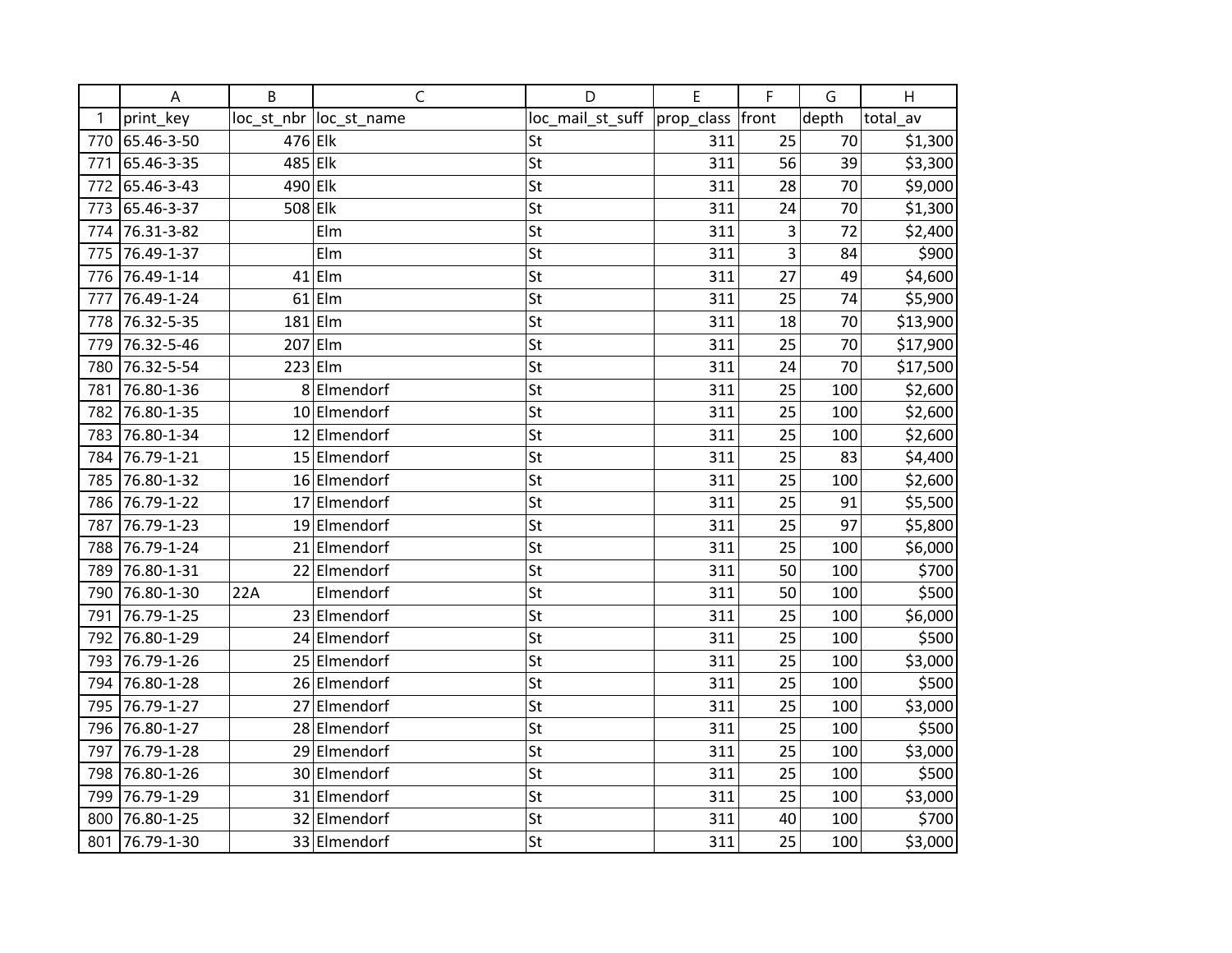|     | A          | B | C                       | D                | E                | F  | G     | H        |
|-----|------------|---|-------------------------|------------------|------------------|----|-------|----------|
| 1   | print_key  |   | loc_st_nbr  loc_st_name | loc_mail_st_suff | prop_class front |    | depth | total av |
| 802 | 76.79-1-31 |   | 35 Elmendorf            | St               | 311              | 25 | 100   | \$3,000  |
| 803 | 76.79-1-32 |   | 37 Elmendorf            | St               | 311              | 47 | 108   | \$6,000  |
| 804 | 53.65-1-41 |   | $6 E$ Imo               | Rd               | 311              | 6  | 3     | \$100    |
| 805 | 65.52-1-34 |   | Emmet                   | St               | 311              | 45 | 215   | \$6,400  |
| 806 | 65.52-1-63 |   | 20 Emmet                | St               | 311              | 22 | 75    | \$1,800  |
| 807 | 65.52-1-62 |   | 22 Emmet                | St               | 311              | 22 | 75    | \$1,800  |
| 808 | 65.52-1-58 |   | 30 Emmet                | St               | 311              | 22 | 75    | \$1,500  |
| 809 | 65.52-2-76 |   | 31 Emmet                | St               | 311              | 22 | 75    | \$3,600  |
| 810 | 65.52-1-55 |   | 38 Emmet                | St               | 311              | 41 | 37    | \$1,700  |
| 811 | 65.52-1-49 |   | 40 Emmet                | St               | 311              | 22 | 0     | \$1,500  |
| 812 | 65.52-1-21 |   | 45 Emmet                | St               | 311              | 22 | 75    | \$1,800  |
| 813 | 65.52-1-23 |   | 49 Emmet                | St               | 311              | 22 | 75    | \$500    |
| 814 | 65.52-1-27 |   | 57 Emmet                | St               | 311              | 22 | 75    | \$1,800  |
| 815 | 65.52-1-28 |   | 59 Emmet                | St               | 311              | 22 | 75    | \$1,800  |
| 816 | 65.52-1-31 |   | 65 Emmet                | St               | 311              | 19 | 75    | \$1,600  |
| 817 | 64.61-2-30 |   | $1$ Endicott            | Ave              | 311              | 30 | 150   | \$1,300  |
| 818 | 64.61-2-31 |   | 3 Endicott              | Ave              | 311              | 30 | 150   | \$1,300  |
| 819 | 64.61-2-32 |   | 5 Endicott              | Ave              | 311              | 30 | 150   | \$1,300  |
| 820 | 64.61-2-33 |   | 7 Endicott              | Ave              | 311              | 30 | 150   | \$1,300  |
| 821 | 64.61-2-34 |   | 9 Endicott              | Ave              | 311              | 30 | 150   | \$1,300  |
| 822 | 64.61-2-35 |   | 11 Endicott             | Ave              | 311              | 30 | 150   | \$1,300  |
| 823 | 64.61-2-36 |   | 13 Endicott             | Ave              | 311              | 30 | 150   | \$1,300  |
| 824 | 64.61-2-37 |   | 15 Endicott             | Ave              | 311              | 30 | 150   | \$1,300  |
| 825 | 64.61-3-7  |   | 16 Endicott             | Ave              | 311              | 30 | 95    | \$1,000  |
| 826 | 64.61-2-38 |   | 17 Endicott             | Ave              | 311              | 30 | 150   | \$1,300  |
| 827 | 64.61-3-8  |   | 18 Endicott             | Ave              | 311              | 30 | 89    | \$1,000  |
| 828 | 64.61-2-39 |   | 19 Endicott             | Ave              | 311              | 30 | 150   | \$1,300  |
| 829 | 64.61-3-9  |   | 20 Endicott             | Ave              | 311              | 30 | 83    | \$1,000  |
| 830 | 64.61-2-40 |   | 21 Endicott             | Ave              | 311              | 30 | 150   | \$1,300  |
| 831 | 64.61-3-10 |   | 22 Endicott             | Ave              | 311              | 30 | 77    | \$900    |
| 832 | 64.61-2-41 |   | 23 Endicott             | Ave              | 311              | 20 | 150   | \$900    |
| 833 | 64.61-3-11 |   | 24 Endicott             | Ave              | 311              | 30 | 71    | \$900    |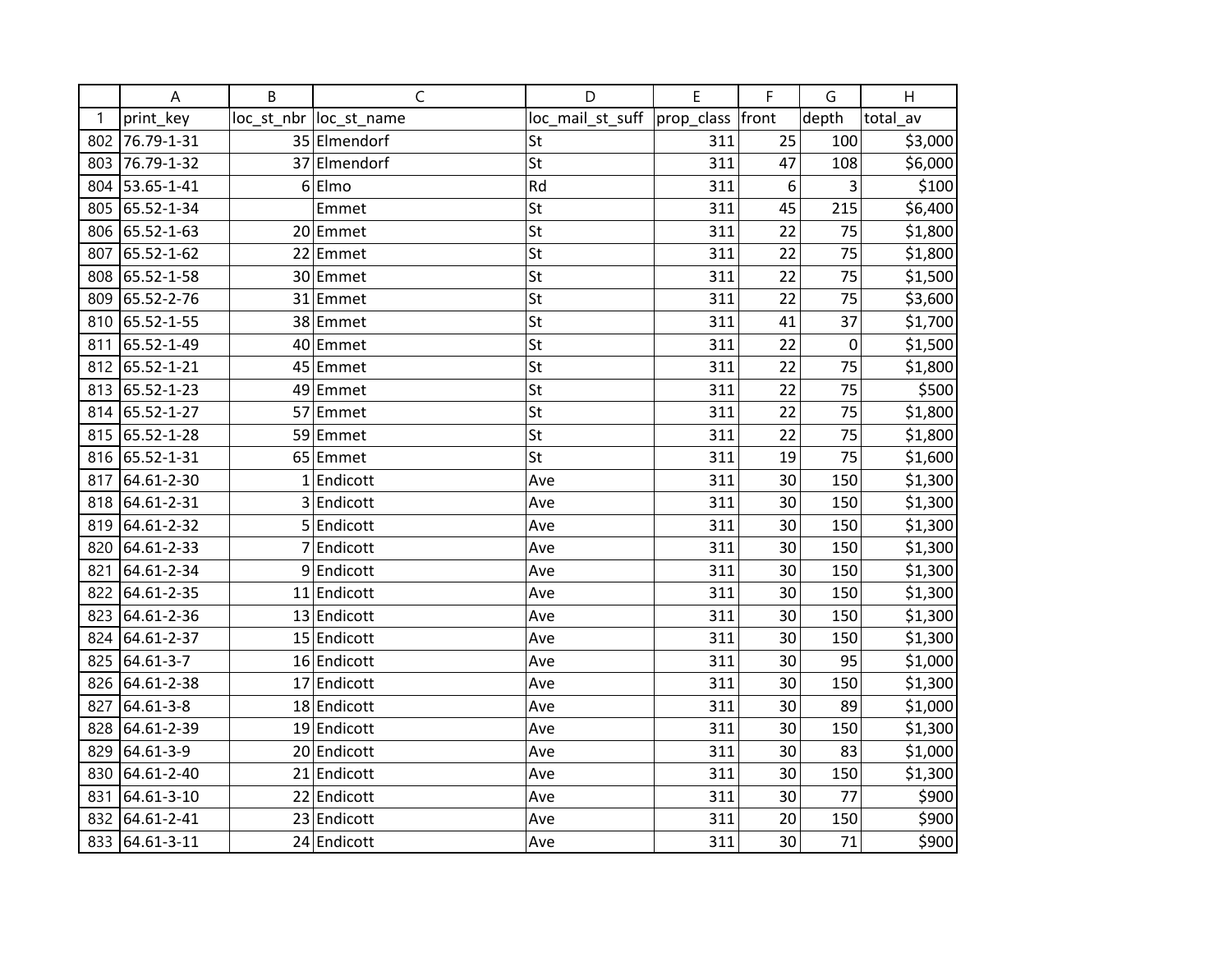|     | A          | B | $\mathsf C$             | D                | E             | F     | G     | H         |
|-----|------------|---|-------------------------|------------------|---------------|-------|-------|-----------|
| 1   | print_key  |   | loc_st_nbr  loc_st_name | loc_mail_st_suff | $prop$ -class | front | depth | total_av  |
| 834 | 64.61-3-12 |   | 26 Endicott             | Ave              | 311           | 30    | 64    | \$800     |
| 835 | 64.61-1-51 |   | 37 Endicott             | Ave              | 311           | 110   | 696   | \$173,100 |
| 836 | 65.17-2-22 |   | 3 Englewood             | PI               | 311           | 90    | 176   | \$174,200 |
| 837 | 66.37-1-56 |   | $35$ Erie               | St               | 311           | 24    | 94    | \$4,700   |
| 838 | 64.60-1-20 |   | $157$ Erie              | St               | 311           | 33    | 746   | \$32,600  |
| 839 | 64.57-2-19 |   | $119$ Euclid            | Ave              | 311           | 60    | 161   | \$38,600  |
| 840 | 64.64-3-16 |   | $202$ Euclid            | Ave              | 311           | 40    | 140   | \$30,000  |
| 841 | 64.72-1-17 |   | $228$ Euclid            | Ave              | 311           | 60    | 140   | \$35,700  |
| 842 | 64.61-4-22 |   | $45$ Eustis             | Ave              | 311           | 30    | 120   | \$2,400   |
| 843 | 64.61-4-23 |   | 47 Eustis               | Ave              | 311           | 30    | 120   | \$2,400   |
| 844 | 64.61-4-24 |   | 49 Eustis               | Ave              | 311           | 30    | 120   | \$2,400   |
| 845 | 64.61-4-25 |   | $51$ Eustis             | Ave              | 311           | 30    | 120   | \$2,400   |
| 846 | 64.61-4-27 |   | 55 Eustis               | Ave              | 311           | 30    | 120   | \$2,400   |
| 847 | 64.61-4-28 |   | 57 Eustis               | Ave              | 311           | 30    | 120   | \$2,400   |
| 848 | 64.61-4-29 |   | 59 Eustis               | Ave              | 311           | 30    | 120   | \$2,400   |
| 849 | 64.82-1-37 |   | 35 Fairview             | Ave              | 311           | 35    | 110   | \$11,600  |
| 850 | 74.12-3-5  |   | 26 Fairway              | Ct               | 311           | 100   | 160   | \$40,000  |
| 851 | 64.45-1-41 |   | $10$ Fay                | St               | 311           | 40    | 120   | \$19,200  |
| 852 | 76.53-1-33 |   | 11 Federal              | St               | 311           | 20    | 140   | \$6,700   |
| 853 | 76.80-2-12 | 7 | First                   | Ave              | 311           | 23    | 91    | \$22,200  |
| 854 | 76.80-2-11 |   | 9First                  | Ave              | 311           | 25    | 100   | \$1,500   |
| 855 | 76.80-1-10 |   | 42 First                | Ave              | 311           | 25    | 49    | \$1,500   |
| 856 | 76.80-1-9  |   | 44 First                | Ave              | 311           | 22    | 61    | \$1,600   |
| 857 | 76.80-1-8  |   | 46 First                | Ave              | 311           | 25    | 87    | \$2,600   |
| 858 | 76.80-1-7  |   | 48 First                | Ave              | 311           | 25    | 112   | \$3,400   |
| 859 | 76.80-1-6  |   | 50 First                | Ave              | 311           | 25    | 104   | \$3,100   |
| 860 | 76.80-1-5  |   | 52 First                | Ave              | 311           | 25    | 99    | \$3,000   |
| 861 | 76.80-1-4  |   | 54 First                | Ave              | 311           | 25    | 111   | \$3,300   |
| 862 | 76.80-1-3  |   | 56 First                | Ave              | 311           | 25    | 106   | \$3,200   |
| 863 | 76.79-1-20 |   | $62$ First              | Ave              | 311           | 27    | 41    | \$1,300   |
| 864 | 76.79-1-19 |   | $64$ First              | Ave              | 311           | 22    | 59    | \$1,600   |
| 865 | 76.79-1-18 |   | 66 First                | Ave              | 311           | 25    | 87    | \$2,600   |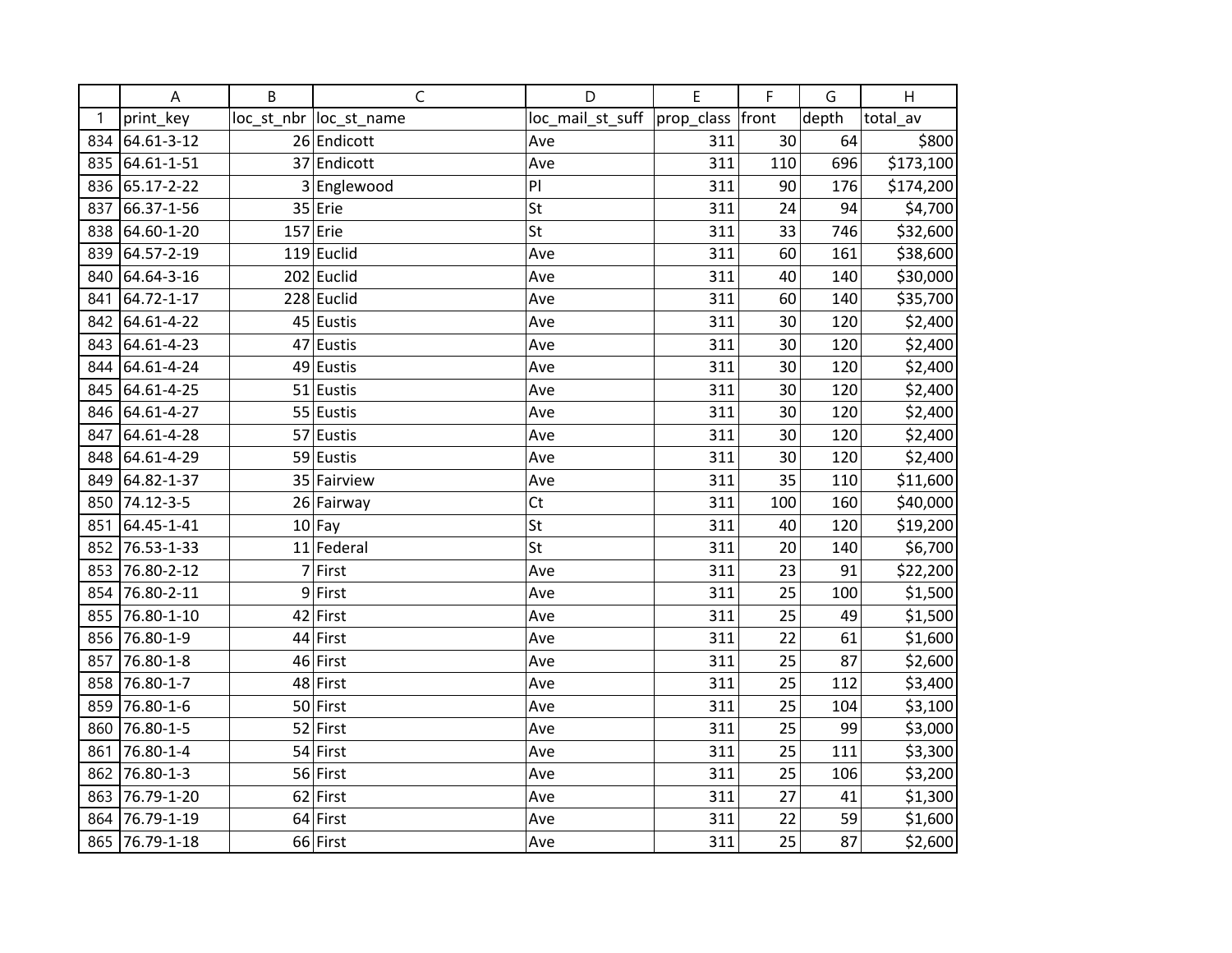|     | A          | B | $\mathsf{C}$            | D                            | E   | F                | G         | H        |
|-----|------------|---|-------------------------|------------------------------|-----|------------------|-----------|----------|
| 1   | print_key  |   | loc_st_nbr  loc_st_name | loc_mail_st_suff  prop_class |     | front            | depth     | total_av |
| 866 | 76.79-1-17 |   | 68 First                | Ave                          | 311 | 25               | 105       | \$3,200  |
| 867 | 76.79-1-16 |   | 70 First                | Ave                          | 311 | 25               | 97        | \$5,800  |
| 868 | 76.79-1-15 |   | 72 First                | Ave                          | 311 | 25               | 76        | \$4,600  |
| 869 | 76.79-1-14 |   | 74 First                | Ave                          | 311 | 25               | 74        | \$4,400  |
| 870 | 76.79-1-13 |   | 76 First                | Ave                          | 311 | 25               | 91        | \$2,700  |
| 871 | 76.79-1-12 |   | 78 First                | Ave                          | 311 | 25               | 93        | \$2,800  |
| 872 | 76.79-1-11 |   | 80 First                | Ave                          | 311 | 46               | 75        | \$4,100  |
| 873 | 76.18-3-5  |   | 160 First               | Ave                          | 311 | 126              | 233       | \$41,200 |
| 874 | 76.18-1-11 |   | $163$ First             | Ave                          | 311 | 100              | 404       | \$54,500 |
| 875 | 76.18-1-5  |   | $171$ First             | Ave                          | 311 | 50               | 0         | \$44,200 |
| 876 | 76.71-1-26 |   | $183$ First             | Ave                          | 311 | 66               | 28        | \$4,400  |
| 877 | 76.17-1-7  |   | $217$ First             | Ave                          | 311 | $\boldsymbol{0}$ | $\pmb{0}$ | \$63,500 |
| 878 | 65.82-4-10 |   | $22$ First              | St                           | 311 | 22               | 113       | \$1,900  |
| 879 | 65.82-1-71 |   | 47 First                | St                           | 311 | 17               | 128       | \$1,600  |
| 880 | 65.82-1-67 |   | 53 First                | St                           | 311 | 29               | 128       | \$1,500  |
| 881 | 65.82-1-66 |   | 55 First                | St                           | 311 | 32               | 128       | \$1,500  |
| 882 | 65.82-2-17 |   | 56 First                | St                           | 311 | 22               | 113       | \$1,500  |
| 883 | 65.82-2-16 |   | 58 First                | St                           | 311 | 16               | 113       | \$2,700  |
| 884 | 65.82-1-64 |   | 59 First                | St                           | 311 | 25               | 128       | \$2,300  |
| 885 | 65.82-2-13 |   | $60.5$ First            | St                           | 311 | 16               | 113       | \$4,200  |
| 886 | 65.82-2-12 |   | 62 First                | St                           | 311 | 23               | 130       | \$4,500  |
| 887 | 65.82-2-9  |   | 68 First                | St                           | 311 | 23               | 130       | \$2,200  |
| 888 | 65.82-2-8  |   | 70 First                | St                           | 311 | 29               | 139       | \$13,000 |
| 889 | 65.82-1-54 |   | $81$ First              | St                           | 311 | 30               | 38        | \$900    |
| 890 | 65.81-1-9  |   | 86 First                | St                           | 311 | 22               | 82        | \$1,400  |
| 891 | 65.81-1-8  |   | 88 First                | St                           | 311 | 22               | 82        | \$1,400  |
| 892 | 65.81-1-7  |   | 90 First                | St                           | 311 | 22               | 104       | \$1,500  |
| 893 | 65.74-3-65 |   | 95 First                | St                           | 311 | 25               | 113       | \$1,500  |
| 894 | 65.73-4-28 |   | $104$ First             | St                           | 311 | 23               | 110       | \$1,500  |
| 895 | 65.73-4-27 |   | 106 First               | St                           | 311 | 24               | 114       | \$2,100  |
| 896 | 65.73-4-26 |   | $108$ First             | St                           | 311 | 20               | 110       | \$1,700  |
| 897 | 65.73-4-20 |   | $120$ First             | St                           | 311 | 24               | 110       | \$2,000  |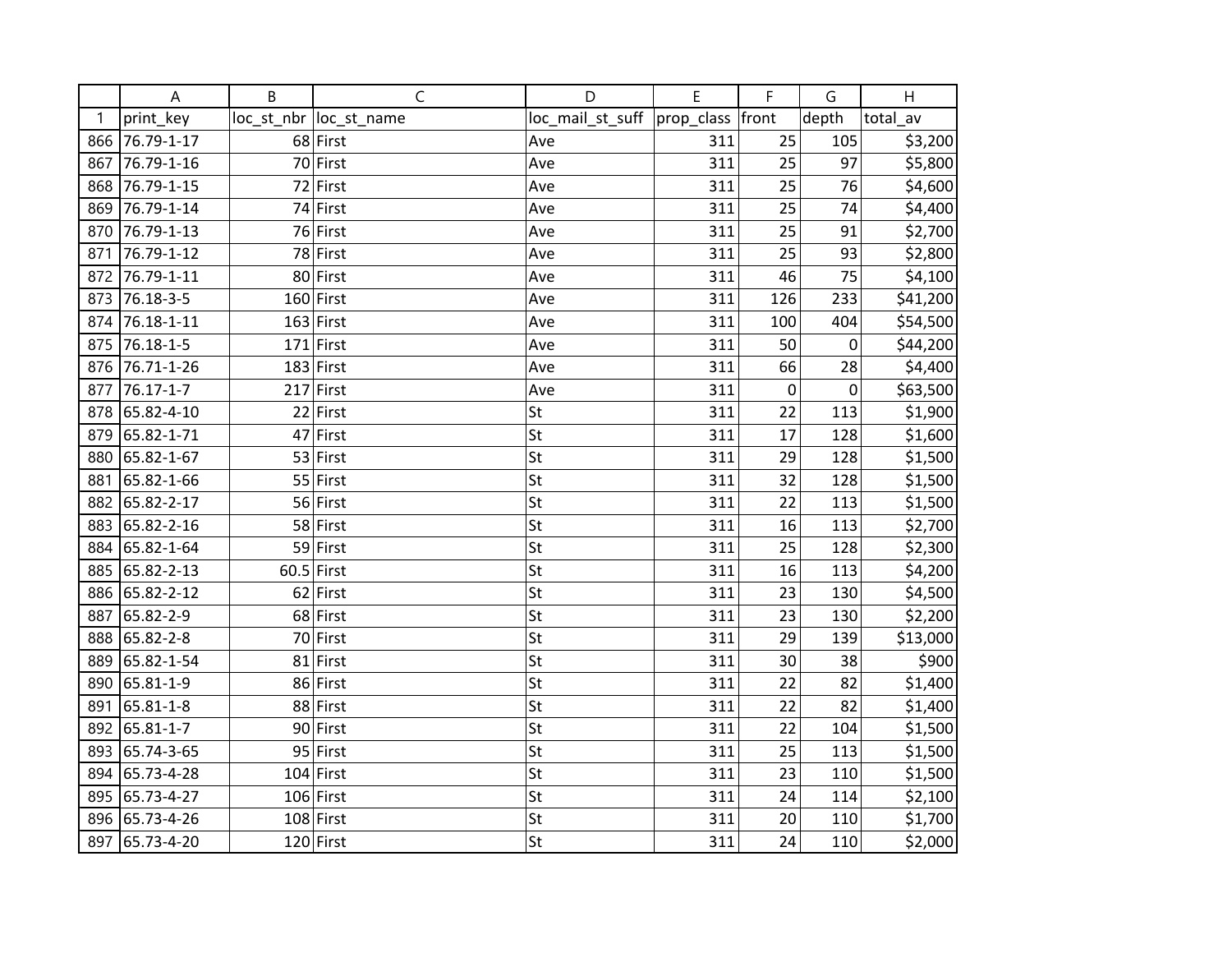|     | A               | B | C                       | D                            | E   | F     | G           | H        |
|-----|-----------------|---|-------------------------|------------------------------|-----|-------|-------------|----------|
| 1   | print_key       |   | loc_st_nbr  loc_st_name | loc_mail_st_suff  prop_class |     | front | depth       | total_av |
| 898 | 65.73-4-19      |   | $122$ First             | St                           | 311 | 30    | 110         | \$2,400  |
| 899 | 65.73-4-18      |   | $124$ First             | St                           | 311 | 24    | 110         | \$2,000  |
| 900 | 65.73-4-17      |   | 126 First               | St                           | 311 | 22    | 110         | \$1,800  |
| 901 | 65.73-5-43      |   | $127$ First             | St                           | 311 | 25    | 133         | \$2,400  |
| 902 | 65.73-4-16      |   | 128 First               | St                           | 311 | 23    | 110         | \$1,900  |
| 903 | 65.73-4-15      |   | $130$ First             | St                           | 311 | 23    | 110         | \$1,900  |
| 904 | 65.73-4-14      |   | $132$ First             | St                           | 311 | 22    | 110         | \$1,800  |
| 905 | 65.73-4-13      |   | $134$ First             | St                           | 311 | 21    | 110         | \$1,700  |
| 906 | 65.73-4-12      |   | 136 First               | St                           | 311 | 21    | 110         | \$1,700  |
| 907 | 65.73-4-11      |   | $138$ First             | St                           | 311 | 20    | 110         | \$1,700  |
| 908 | 65.73-4-10      |   | $140$ First             | St                           | 311 | 23    | 110         | \$1,900  |
| 909 | 65.73-4-9       |   | $142$ First             | St                           | 311 | 25    | 108         | \$2,000  |
| 910 | 65.73-4-8       |   | 146 First               | St                           | 311 | 52    | 110         | \$1,500  |
| 911 | 65.73-4-7       |   | $148$ First             | St                           | 311 | 24    | 110         | \$2,000  |
| 912 | 65.73-4-6       |   | $150$ First             | St                           | 311 | 24    | 110         | \$2,000  |
| 913 | 65.73-4-5       |   | $152$ First             | St                           | 311 | 22    | 110         | \$1,800  |
| 914 | 65.73-4-4       |   | $154$ First             | St                           | 311 | 21    | 108         | \$1,700  |
| 915 | 65.73-5-57      |   | $155$ First             | St                           | 311 | 22    | 127         | \$1,000  |
| 916 | 65.73-4-3       |   | 156 First               | St                           | 311 | 21    | 108         | \$1,700  |
| 917 | 65.73-4-2       |   | $158$ First             | St                           | 311 | 21    | 108         | \$1,700  |
| 918 | $65.73 - 4 - 1$ |   | 160 First               | St                           | 311 | 21    | 108         | \$1,700  |
| 919 | 65.73-3-15      |   | 162 First               | St                           | 311 | 25    | 125         | \$2,300  |
| 920 | 65.73-5-61      |   | 163 First               | St                           | 311 | 24    | 134         | \$2,300  |
| 921 | 65.73-3-14      |   | $164$ First             | St                           | 311 | 24    | 125         | \$3,300  |
| 922 | 65.73-3-13      |   | 166 First               | St                           | 311 | 24    | 113         | \$4,100  |
| 923 | 65.73-5-65      |   | $171$ First             | St                           | 311 | 23    | 128         | \$2,200  |
| 924 | 65.73-5-66      |   | $173$ First             | St                           | 311 | 21.66 | $\mathbf 0$ | \$1,000  |
| 925 | 65.73-5-68      |   | $177$ First             | St                           | 311 | 22    | 94          | \$1,600  |
| 926 | 65.73-5-69      |   | $179$ First             | St                           | 311 | 21    | 127         | \$1,000  |
| 927 | 65.73-5-70      |   | $181$ First             | St                           | 311 | 23    | 127         | \$1,000  |
| 928 | 65.73-5-73      |   | 187 First               | St                           | 311 | 22    | 127         | \$4,200  |
| 929 | 65.73-5-74      |   | $189$ First             | St                           | 311 | 22    | 127         | \$1,000  |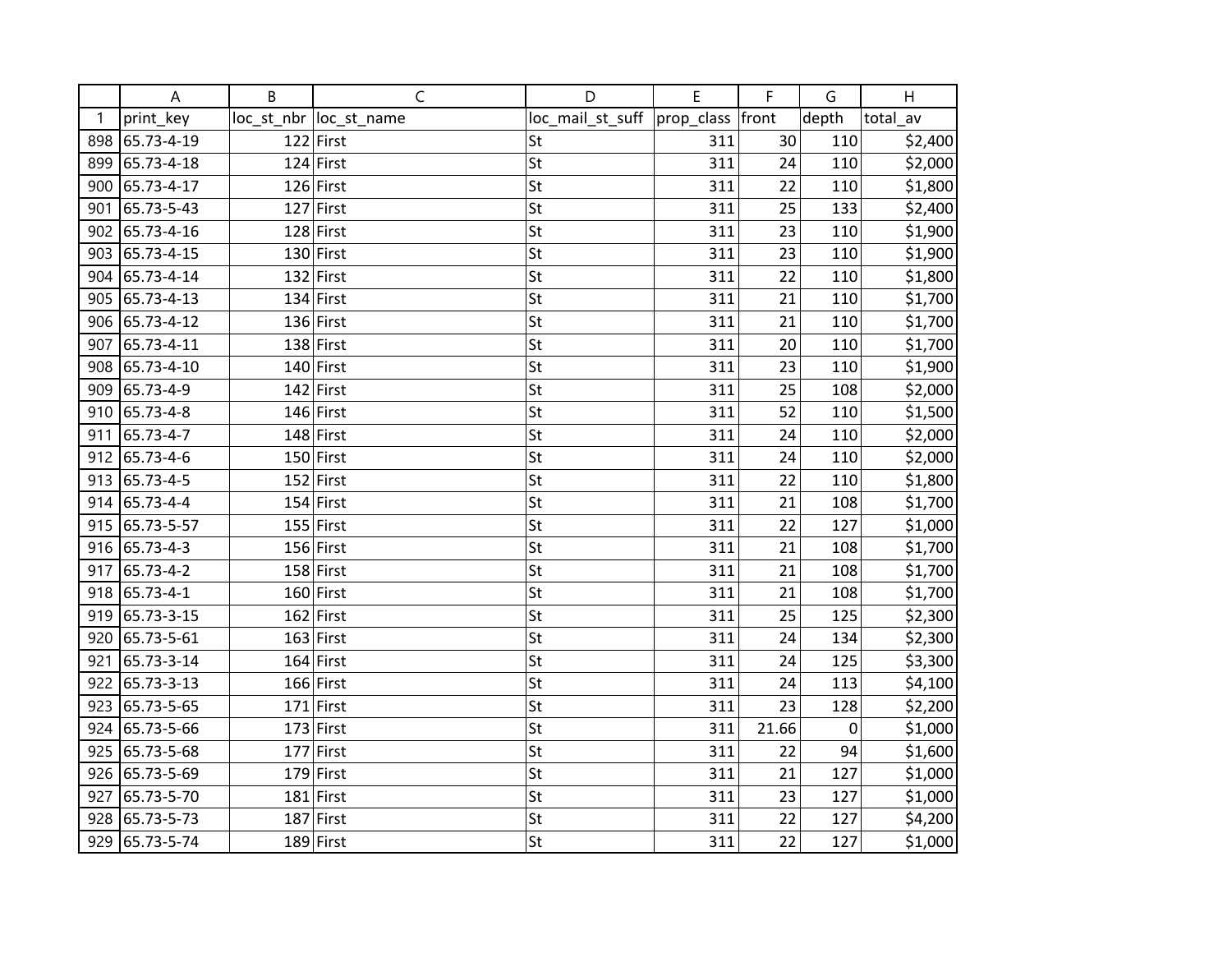|     | A              | B | $\mathsf{C}$            | D                | E          | F     | G     | H        |
|-----|----------------|---|-------------------------|------------------|------------|-------|-------|----------|
| 1   | print_key      |   | loc_st_nbr  loc_st_name | loc_mail_st_suff | prop_class | front | depth | total_av |
| 930 | 65.73-1-7      |   | 198 First               | St               | 311        | 20    | 89    | \$1,000  |
| 931 | 65.65-3-44     |   | 207 First               | St               | 311        | 21    | 105   | \$1,700  |
| 932 | 65.64-5-11     |   | $232$ First             | St               | 311        | 24    | 125   | \$1,500  |
| 933 | 65.64-5-10     |   | $234$ First             | St               | 311        | 24    | 125   | \$1,500  |
| 934 | 65.64-5-9      |   | $236$ First             | St               | 311        | 24    | 125   | \$1,500  |
| 935 | 65.64-5-8      |   | $238$ First             | St               | 311        | 24    | 125   | \$1,500  |
|     | 936 65.64-5-7  |   | $240$ First             | St               | 311        | 24    | 125   | \$1,500  |
| 937 | 65.64-5-6      |   | $242$ First             | St               | 311        | 24    | 125   | \$1,500  |
| 938 | 65.64-6-41     |   | 245 First               | St               | 311        | 38    | 140   | \$3,100  |
| 939 | 65.64-4-28     |   | 248 First               | St               | 311        | 24    | 125   | \$1,500  |
| 940 | 65.64-4-27     |   | $250$ First             | St               | 311        | 24    | 125   | \$1,500  |
| 941 | 65.64-6-44     |   | $251$ First             | St               | 311        | 24    | 116   | \$1,500  |
| 942 | 65.64-4-25     |   | 254 First               | St               | 311        | 25    | 125   | \$1,000  |
| 943 | 65.64-6-49     |   | $261$ First             | St               | 311        | 26    | 120   | \$1,000  |
| 944 | 65.64-6-50     |   | $263$ First             | St               | 311        | 25    | 120   | \$1,000  |
| 945 | 65.64-4-20     |   | $264$ First             | St               | 311        | 23    | 125   | \$1,500  |
|     | 946 65.64-4-19 |   | 266 First               | St               | 311        | 23    | 125   | \$1,500  |
| 947 | 65.64-4-17     |   | $270$ First             | St               | 311        | 23    | 125   | \$1,000  |
| 948 | 65.64-6-53     |   | $271$ First             | St               | 311        | 25    | 120   | \$1,000  |
| 949 | 65.64-6-54     |   | $273$ First             | St               | 311        | 25    | 120   | \$1,000  |
| 950 | 65.64-6-55     |   | $275$ First             | St               | 311        | 25.61 | 120   | \$1,500  |
| 951 | 65.64-4-14     |   | 276 First               | St               | 311        | 23    | 125   | \$4,300  |
| 952 | 65.64-4-13     |   | 278 First               | St               | 311        | 24    | 125   | \$1,500  |
| 953 | 65.64-4-12     |   | $280$ First             | St               | 311        | 23    | 125   | \$1,000  |
| 954 | 65.64-6-56     |   | $281$ First             | St               | 311        | 26    | 120   | \$1,500  |
| 955 | 65.64-4-11     |   | 282 First               | St               | 311        | 24    | 125   | \$1,000  |
| 956 | 65.64-4-10     |   | $284$ First             | St               | 311        | 24    | 125   | \$1,500  |
| 957 | 65.64-6-58     |   | 285 First               | St               | 311        | 25    | 120   | \$4,500  |
| 958 | 65.64-6-60     |   | 289 First               | St               | 311        | 23    | 117   | \$4,000  |
| 959 | 65.64-4-7      |   | 290 First               | St               | 311        | 23    | 125   | \$1,500  |
| 960 | 65.64-6-61     |   | $291$ First             | St               | 311        | 22    | 100   | \$5,400  |
| 961 | 65.64-4-5      |   | $294$ First             | St               | 311        | 23    | 125   | \$4,300  |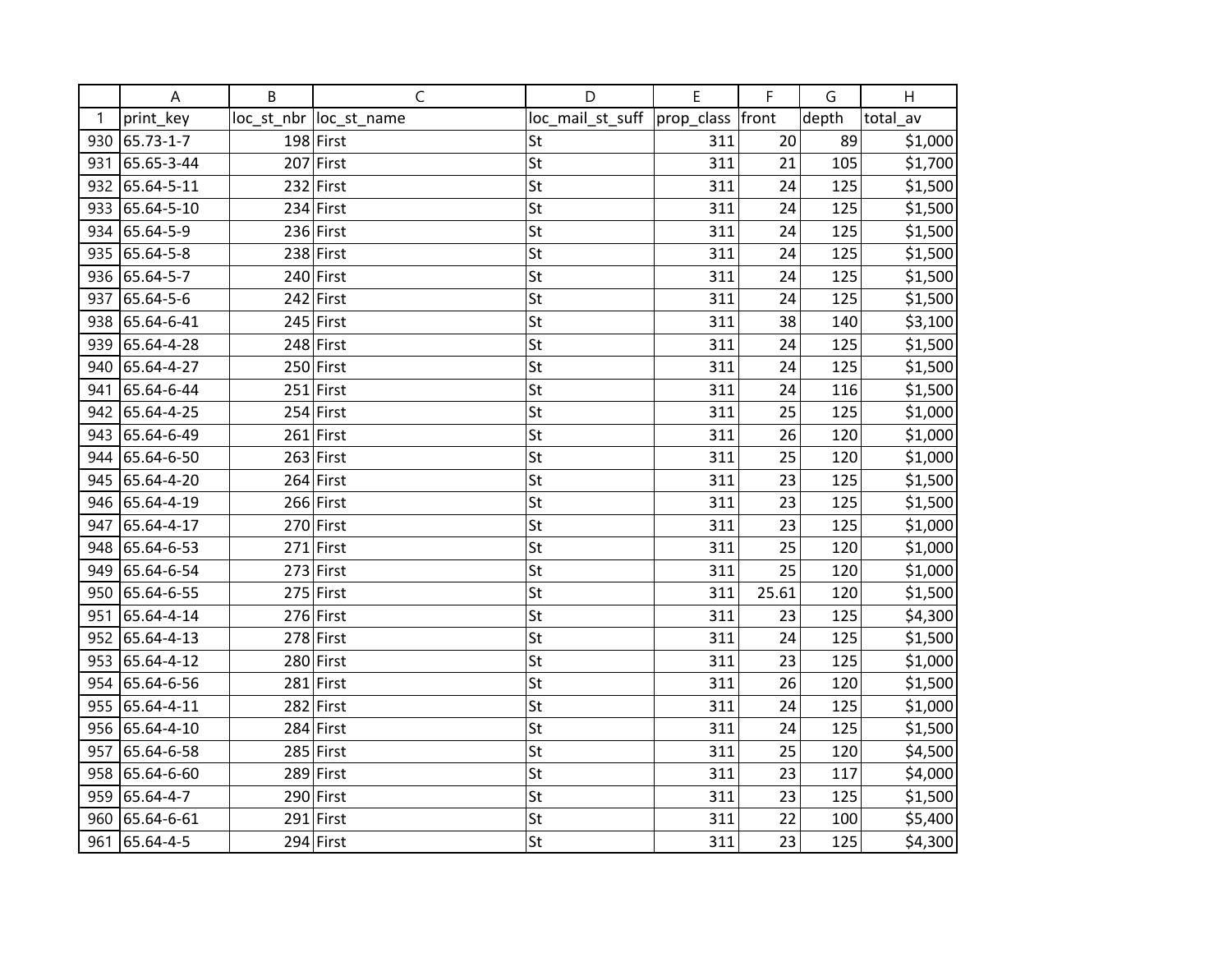|     | A          | B | $\mathsf{C}$            | D                            | E   | F     | G     | H        |
|-----|------------|---|-------------------------|------------------------------|-----|-------|-------|----------|
| 1   | print_key  |   | loc_st_nbr  loc_st_name | loc_mail_st_suff  prop_class |     | front | depth | total_av |
| 962 | 65.56-3-40 |   | $301$ First             | St                           | 311 | 22    | 104   | \$1,500  |
| 963 | 65.64-1-15 |   | 308 First               | St                           | 311 | 20    | 100   | \$3,000  |
| 964 | 65.56-3-45 |   | $311$ First             | St                           | 311 | 28.63 | 114.5 | \$1,500  |
| 965 | 65.56-3-47 |   | $315$ First             | St                           | 311 | 36    | 114   | \$8,400  |
| 966 | 65.56-3-48 |   | $317$ First             | St                           | 311 | 22    | 114   | \$10,400 |
| 967 | 65.56-3-49 |   | $319$ First             | St                           | 311 | 24    | 114   | \$5,000  |
| 968 | 65.56-3-53 |   | 327 First               | St                           | 311 | 22    | 114   | \$1,500  |
| 969 | 65.64-1-5  |   | $332$ First             | St                           | 311 | 23    | 100   | \$1,500  |
| 970 | 65.64-1-4  |   | $334$ First             | St                           | 311 | 23    | 100   | \$1,500  |
| 971 | 65.64-1-3  |   | 336 First               | St                           | 311 | 22    | 100   | \$1,500  |
| 972 | 65.55-6-45 |   | 373 First               | St                           | 311 | 23    | 118   | \$1,500  |
| 973 | 65.55-6-46 |   | 375 First               | St                           | 311 | 23    | 118   | \$1,500  |
| 974 | 65.55-6-47 |   | 377 First               | St                           | 311 | 23    | 118   | \$1,500  |
| 975 | 65.55-6-48 |   | $379$ First             | St                           | 311 | 23    | 118   | \$1,500  |
| 976 | 65.55-6-52 |   | 387 First               | St                           | 311 | 23    | 118   | \$1,000  |
| 977 | 65.55-6-53 |   | 389 First               | St                           | 311 | 23    | 118   | \$1,500  |
| 978 | 65.55-6-64 |   | $413$ First             | St                           | 311 | 23    | 166   | \$1,500  |
| 979 | 65.55-6-66 |   | 417 First               | St                           | 311 | 23    | 118   | \$1,500  |
| 980 | 65.55-5-3  |   | $424$ First             | St                           | 311 | 36    | 100   | \$1,000  |
| 981 | 65.55-5-2  |   | 426 First               | St                           | 311 | 19    | 100   | \$1,000  |
| 982 | 65.55-1-17 |   | 448 First               | St                           | 311 | 23    | 80    | \$1,400  |
| 983 | 65.55-1-16 |   | $450$ First             | St                           | 311 | 23    | 80    | \$1,500  |
| 984 | 65.55-1-15 |   | 452 First               | St                           | 311 | 23    | 80    | \$1,500  |
| 985 | 65.55-1-14 |   | $454$ First             | St                           | 311 | 24    | 125   | \$1,500  |
| 986 | 65.47-3-26 |   | 455 First               | St                           | 311 | 25    | 118   | \$1,000  |
| 987 | 65.55-1-13 |   | 456 First               | St                           | 311 | 31    | 125   | \$1,000  |
| 988 | 65.47-3-27 |   | 457 First               | St                           | 311 | 25    | 118   | \$1,000  |
| 989 | 65.55-1-12 |   | 458 First               | St                           | 311 | 25    | 125   | \$1,500  |
| 990 | 65.55-1-11 |   | 460 First               | St                           | 311 | 27    | 125   | \$4,800  |
| 991 | 65.55-1-2  |   | 480 First               | St                           | 311 | 22    | 105   | \$1,500  |
| 992 | 65.47-3-37 |   | $481$ First             | St                           | 311 | 26    | 70    | \$1,500  |
| 993 | 65.47-2-44 |   | $498$ First             | St                           | 311 | 25    | 23    | \$400    |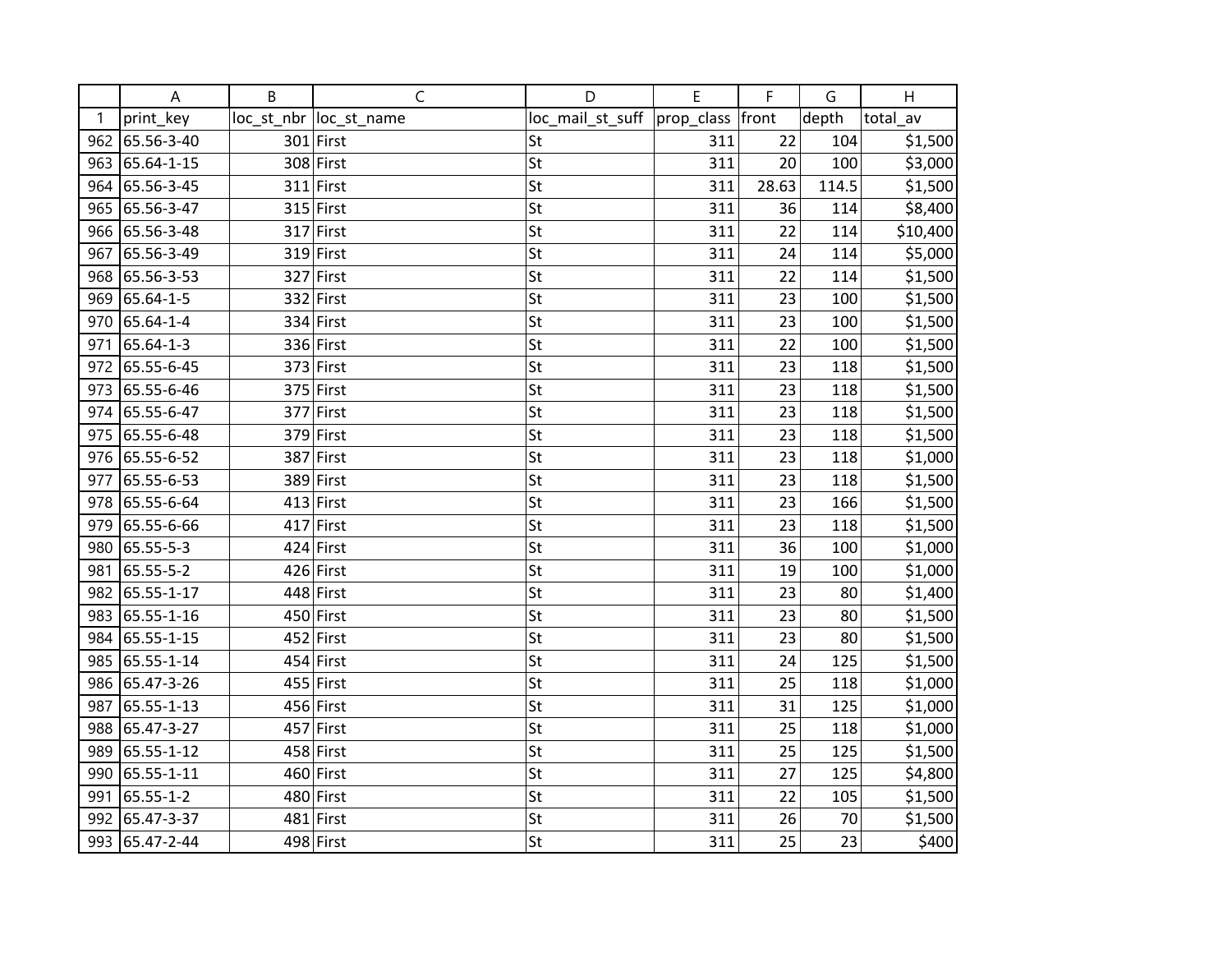|     | A               | B       | $\mathsf C$             | D                | E          | F              | G     | H        |
|-----|-----------------|---------|-------------------------|------------------|------------|----------------|-------|----------|
| 1   | print key       |         | loc_st_nbr  loc_st_name | loc_mail_st_suff | prop_class | front          | depth | total_av |
| 994 | 65.47-2-22      |         | 499 First               | St               | 311        | 20             | 94    | \$1,400  |
| 995 | 65.47-2-23      |         | 501 First               | St               | 311        | 40             | 113   | \$14,400 |
| 996 | 65.47-2-29      |         | $517$ First             | St               | 311        | 36             | 118   | \$8,400  |
| 997 | 65.46-4-60      |         | 522 First               | St               | 311        | 24             | 125   | \$4,500  |
| 998 | 65.46-4-48      |         | $552$ First             | St               | 311        | 25             | 125   | \$1,500  |
| 999 | 65.46-4-43      |         | 563 First               | St               | 311        | 24             | 94    | \$1,500  |
|     | 1000 75.33-3-12 |         | 106 Fleetwood           | Ave              | 311        | 40             | 125   | \$7,500  |
|     | 1001 75.33-3-10 |         | 110 Fleetwood           | Ave              | 311        | 40             | 125   | \$7,500  |
|     | 1002 75.43-2-38 |         | 71.5 Forest             | Ave              | 311        | $\overline{7}$ | 241   | \$1,800  |
|     | 1003 75.43-2-39 | REAR 75 | Forest                  | Ave              | 311        | 12             | 53    | \$200    |
|     | 1004 63.36-2-38 |         | $2$ Foss                | Ave              | 311        | 25             | 25    | \$200    |
|     | 1005 63.36-2-37 |         | $4$ Foss                | Ave              | 311        | 25             | 38    | \$200    |
|     | 1006 63.36-2-36 |         | $6$ Foss                | Ave              | 311        | 30             | 44    | \$200    |
|     | 1007 63.36-2-35 | 8       | Foss                    | Ave              | 311        | 20             | 55    | \$100    |
|     | 1008 63.36-2-32 | 9       | Foss                    | Ave              | 311        | 30             | 100   | \$200    |
|     | 1009 63.36-2-33 |         | $11$ Foss               | Ave              | 311        | 30             | 100   | \$300    |
|     | 1010 63.36-2-34 |         | $13$ Foss               | Ave              | 311        | 20             | 100   | \$100    |
|     | 1011 64.45-2-60 |         | Fountain                | Ave              | 311        | 55             | 0     | \$14,100 |
|     | 1012 64.45-2-25 |         | 12 Fountain             | Ave              | 311        | 30             | 90    | \$10,800 |
|     | 1013 64.45-2-18 |         | 27 Fountain             | Ave              | 311        | 30             | 90    | \$10,800 |
|     | 1014 64.45-2-15 |         | 37 Fountain             | Ave              | 311        | 30             | 90    | \$10,800 |
|     | 1015 64.45-2-13 |         | 41 Fountain             | Ave              | 311        | 31             | 143   | \$17,700 |
|     | 1016 64.45-2-10 |         | 53 Fountain             | Ave              | 311        | 70             | 0     | \$16,800 |
|     | 1017 64.45-1-26 |         | 55 Fountain             | Ave              | 311        | 30             | 160   | \$19,200 |
|     | 1018 64.45-1-21 |         | 65 Fountain             | Ave              | 311        | 30             | 161   | \$15,000 |
|     | 1019 64.45-1-20 |         | 67 Fountain             | Ave              | 311        | 68             | 147   | \$35,000 |
|     | 1020 64.45-3-10 |         | 78 Fountain             | Ave              | 311        | 90             | 80    | \$28,800 |
|     | 1021 76.65-5-30 |         | 61 Fourth               | Ave              | 311        | 21             | 63    | \$900    |
|     | 1022 76.65-5-31 |         | 63 Fourth               | Ave              | 311        | 22             | 63    | \$900    |
|     | 1023 76.65-5-32 |         | 65 Fourth               | Ave              | 311        | 22             | 63    | \$900    |
|     | 1024 76.65-5-36 |         | 71.5 Fourth             | Ave              | 311        | 21             | 63    | \$900    |
|     | 1025 76.65-5-37 |         | 73 Fourth               | Ave              | 311        | 21             | 63    | \$900    |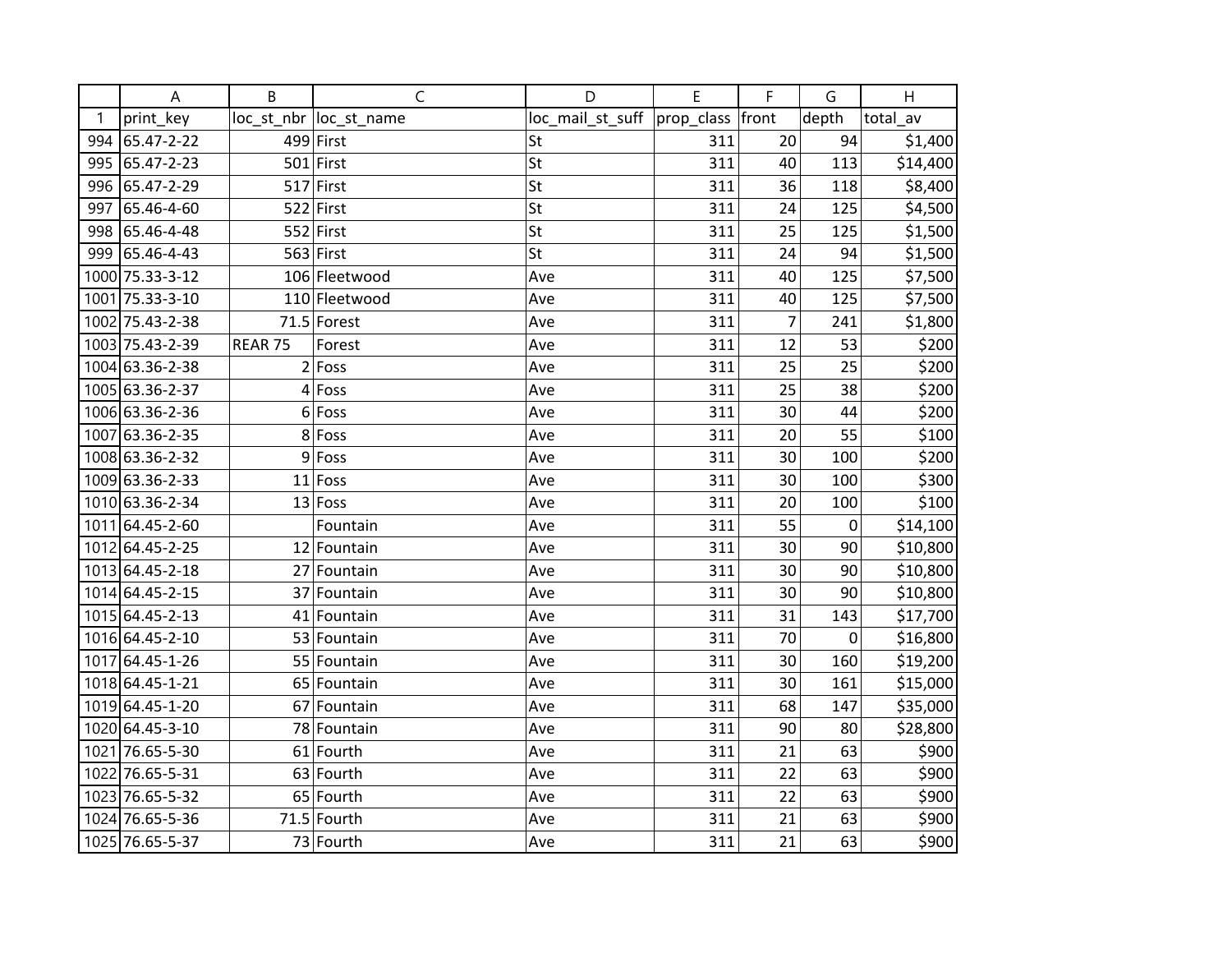|   | A                 | B | $\mathsf C$             | D                | E          | F     | G      | H        |
|---|-------------------|---|-------------------------|------------------|------------|-------|--------|----------|
| 1 | print_key         |   | loc_st_nbr  loc_st_name | loc_mail_st_suff | prop_class | front | depth  | total av |
|   | 1026 76.65-5-38   |   | 75 Fourth               | Ave              | 311        | 22    | 63     | \$900    |
|   | 1027 76.65-5-39   |   | 77 Fourth               | Ave              | 311        | 25    | 64     | \$900    |
|   | 1028 76.73-1-25   |   | 108 Fourth              | Ave              | 311        | 18    | 55     | \$1,000  |
|   | 1029 76.73-1-2    |   | $112$ Fourth            | Ave              | 311        | 21    | 66     | \$500    |
|   | 1030 76.65-2-57   |   | 115 Fourth              | Ave              | 311        | 26    | 34     | \$600    |
|   | 1031 76.65-2-42   |   | 119 Fourth              | Ave              | 311        | 21    | 76     | \$1,000  |
|   | 1032 76.65-2-41   |   | $121$ Fourth            | Ave              | 311        | 23    | 102    | \$800    |
|   | 1033 76.65-2-38   |   | $127$ Fourth            | Ave              | 311        | 23.5  | 102    | \$1,500  |
|   | 1034 76.64-3-13   |   | 128 Fourth              | Ave              | 311        | 22    | 96     | \$7,200  |
|   | 1035 76.65-2-37   |   | 129 Fourth              | Ave              | 311        | 23    | 102    | \$1,500  |
|   | 1036 76.64-3-12   |   | 130 Fourth              | Ave              | 311        | 24    | 88     | \$900    |
|   | 1037 76.64-3-6    |   | 142 Fourth              | Ave              | 311        | 36    | 36     | \$400    |
|   | 1038 76.64-2-47   |   | 145 Fourth              | Ave              | 311        | 23    | 101    | \$1,500  |
|   | 1039 76.64-2-48   |   | 147 Fourth              | Ave              | 311        | 23    | 101    | \$1,500  |
|   | 1040 76.64-3-2    |   | 152 Fourth              | Ave              | 311        | 26    | 46     | \$500    |
|   | 1041 76.64-2-52   |   | 155 Fourth              | Ave              | 311        | 55    | 51     | \$500    |
|   | 1042 76.50-3-59   |   | $1$ Franklin            | St               | 311        | 22    | 43     | \$1,700  |
|   | 1043 76.50-3-60   |   | 3 Franklin              | St               | 311        | 18    | 44     | \$1,400  |
|   | 1044 76.50-3-61   |   | 5 Franklin              | St               | 311        | 18    | 44     | \$1,400  |
|   | 1045 76.50-3-62   |   | 7 Franklin              | St               | 311        | 18    | 44     | \$1,400  |
|   | 1046 76.62-3-35.1 |   | Frisbie                 | Ave              | 311        | 121   | 80     | \$17,600 |
|   | 1047 76.70-2-38   |   | 7 Frisbie               | Ave              | 311        | 50    | 100    | \$12,000 |
|   | 1048 76.70-1-51   |   | 12 Frisbie              | Ave              | 311        | 40    | 100    | \$9,600  |
|   | 1049 76.70-2-35   |   | 15 Frisbie              | Ave              | 311        | 25    | 100    | \$6,000  |
|   | 1050 76.70-1-53   |   | 16 Frisbie              | Ave              | 311        | 45    | 100    | \$10,800 |
|   | 1051 76.70-2-33   |   | 19 Frisbie              | Ave              | 311        | 25    | 100    | \$6,000  |
|   | 1052 76.70-1-55   |   | 20 Frisbie              | Ave              | 311        | 45    | 100    | \$10,800 |
|   | 1053 53.66-1-12   |   | 8 Frost                 | PI               | 311        | 50    | 124.67 | \$14,500 |
|   | 1054 53.65-2-19   |   | 47 Frost                | PI               | 311        | 30    | 80     | \$10,600 |
|   | 1055 76.31-2-34   | 3 | Garden                  | Aly              | 311        | 54    | 60     | \$26,100 |
|   | 1056 76.31-2-41   |   | $4$ Garden              | Aly              | 311        | 21    | 57     | \$13,200 |
|   | 1057 76.31-2-21.1 |   | 11 Garden               | Aly              | 311        | 22    | 39     | \$9,400  |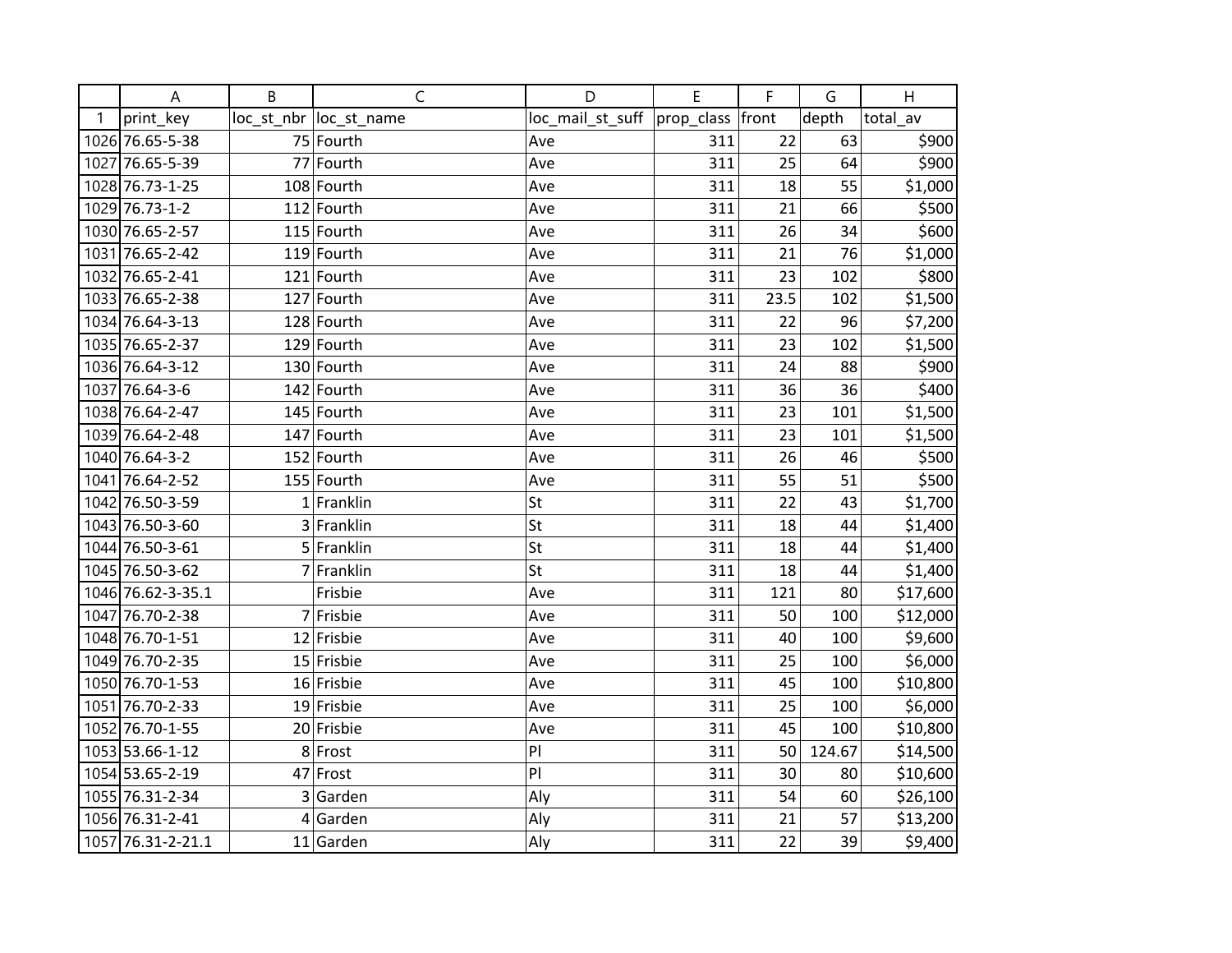|   | A                 | B              | $\mathsf C$             | D                                   | E   | F         | G                | H                         |
|---|-------------------|----------------|-------------------------|-------------------------------------|-----|-----------|------------------|---------------------------|
| 1 | print_key         |                | loc_st_nbr  loc_st_name | loc_mail_st_suff  prop_class  front |     |           | depth            | total_av                  |
|   | 1058 64.29-1-52   |                | 15 Garden               | Ave                                 | 311 | 8         | 80               | \$2,600                   |
|   | 1059 63.36-2-12   |                | 38 Garden               | Ave                                 | 311 | 30        | 100              | \$12,000                  |
|   | 1060 63.36-2-11   |                | 40 Garden               | Ave                                 | 311 | 60        | 100              | \$24,000                  |
|   | 1061 63.36-2-6    |                | 50 Garden               | Ave                                 | 311 | 100       | $\boldsymbol{0}$ | \$15,000                  |
|   | 1062 63.36-1-27   |                | 57 Garden               | Ave                                 | 311 | 30        | 80               | \$9,600                   |
|   | 1063 76.54-5-13   | $\mathbf{1}$   | Garden                  | St                                  | 311 | 34        | 100              | \$4,100                   |
|   | 1064 76.62-3-6    |                | 12 Garden               | St                                  | 311 | 25        | 100              | \$3,000                   |
|   | 1065 65.21-2-56   |                | 29 Garfield             | PI                                  | 311 | 25        | 125              | \$4,600                   |
|   | 1066 65.44-3-8    | $\overline{2}$ | Genesee                 | St                                  | 311 | 30        | 72               | \$800                     |
|   | 1067 52.6-2-8.1   |                | Gipp                    | Rd                                  | 311 | 630       | 8                | \$22,200                  |
|   | 1068 52.6-2-8.2   |                | 91 Gipp                 | Rd                                  | 311 | $\pmb{0}$ | $\pmb{0}$        | \$175,300                 |
|   | 1069 76.79-1-10   |                | $12$ Glenn              | St                                  | 311 | 125       | 100              | \$21,000                  |
|   | 1070 76.79-1-9    |                | 32 Glenn                | St                                  | 311 | 231       | 100              | \$33,700                  |
|   | 1071 75.19-2-8.1  | 3              | Golder                  | St                                  | 311 | 23        | 143              | \$7,900                   |
|   | 1072 75.19-2-9    | 7              | Golder                  | St                                  | 311 | 47        | 136              | \$13,700                  |
|   | 1073 75.19-2-11   |                | 11 Golder               | St                                  | 311 | 47        | 132              | \$8,100                   |
|   | 1074 76.57-1-38   |                | $141$ Grand             | St                                  | 311 | 22        | 87               | \$6,000                   |
|   | 1075 76.57-1-55.1 |                | $151$ Grand             | St                                  | 311 | 85.65     | 243.92           | \$40,100                  |
|   | 1076 76.57-1-55.2 |                | $153$ Grand             | St                                  | 311 | 85.65     | 243.92           | \$40,100                  |
|   | 1077 76.63-4-2    |                | 35 Grand View           | Ter                                 | 311 | 35        | 90               | \$3,800                   |
|   | 1078 76.63-4-5    |                | 43 Grand View           | Ter                                 | 311 | 38        | $\mathbf 0$      | \$3,400                   |
|   | 1079 76.63-3-44   |                | 44 Grand View           | Ter                                 | 311 | 33        | 90               | \$7,100                   |
|   | 1080 76.63-3-49   |                | 56 Grand View           | Ter                                 | 311 | 33        | 92               | \$3,600                   |
|   | 1081 76.63-4-15   |                | 63 Grand View           | Ter                                 | 311 | 10        | 90               | \$1,100                   |
|   | 1082 76.50-3-20   |                | $103$ Green             | St                                  | 311 | 26        | 77.05            | \$0                       |
|   | 1083 76.50-3-32   |                | $112$ Green             | St                                  | 311 | 80        | 74               | \$6,500                   |
|   | 1084 76.58-1-36   |                | $129$ Green             | St                                  | 311 | 26.94     | 48.8             | \$0                       |
|   | 1085 76.58-1-30   |                | $132$ Green             | St                                  | 311 | 22.44     | 36.42            | $\overline{\xi_0}$        |
|   | 1086 76.58-1-29   |                | $134$ Green             | St                                  | 311 | 21.8      | 36.35            | $\overline{\overline{6}}$ |
|   | 1087 76.65-5-25   |                | $239$ Green             | St                                  | 311 | 21        | 65               | \$1,500                   |
|   | 1088 76.65-5-26   |                | 241 Green               | St                                  | 311 | 21        | 66               | \$1,500                   |
|   | 1089 76.65-5-27   |                | 243 Green               | St                                  | 311 | 21        | 66               | \$2,400                   |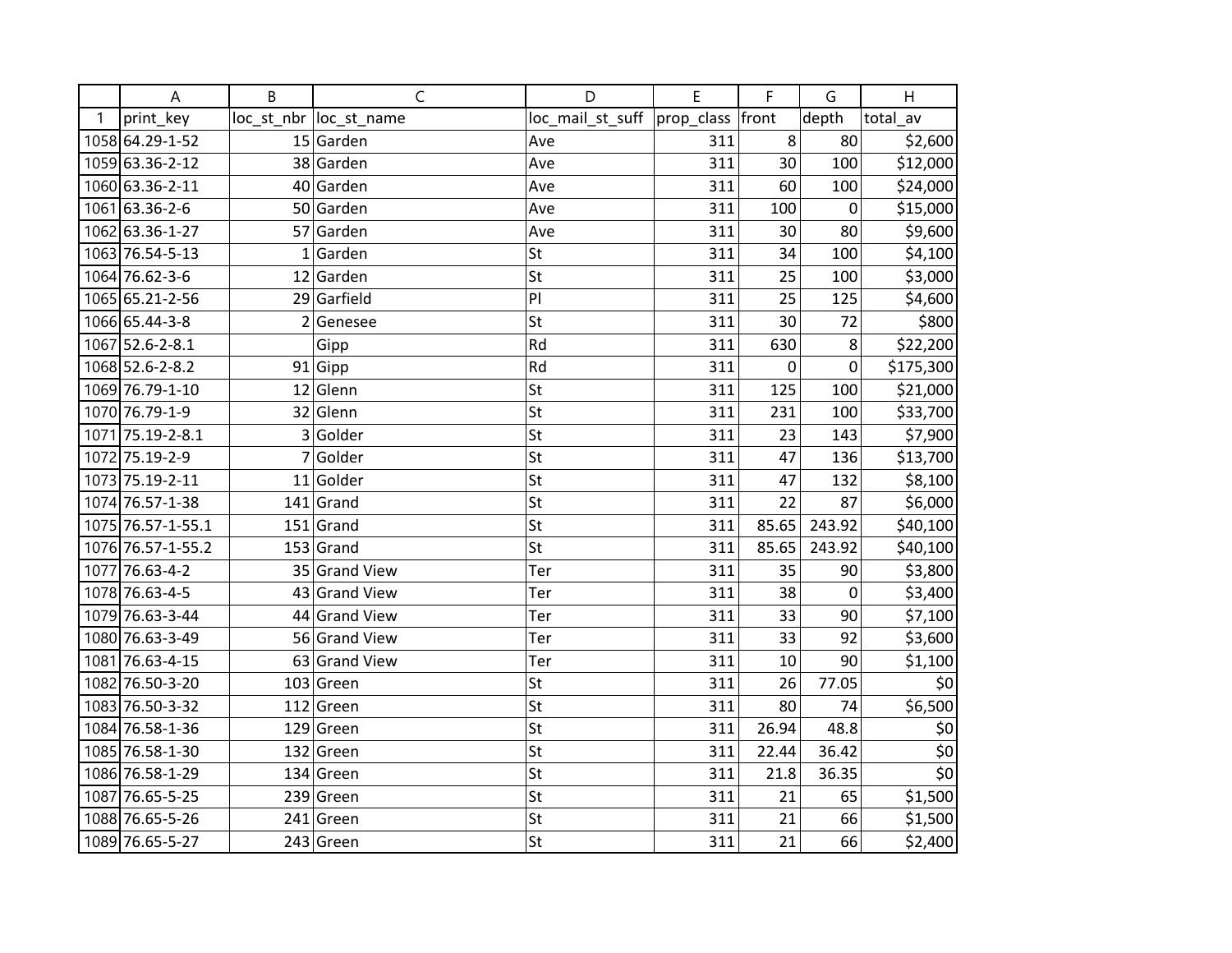|   | A               | B | $\mathsf C$             | D                | E                | F              | G         | H         |
|---|-----------------|---|-------------------------|------------------|------------------|----------------|-----------|-----------|
| 1 | print key       |   | loc_st_nbr  loc_st_name | loc_mail_st_suff | prop_class front |                | depth     | total_av  |
|   | 1090 76.65-5-28 |   | 245 Green               | St               | 311              | 36             | 66        | \$7,700   |
|   | 1091 76.65-5-29 |   | $247$ Green             | St               | 311              | 28.06          | 66        | \$6,500   |
|   | 1092 64.72-2-6  |   | 63 Greenway             |                  | 311              | 20             | 455       | \$3,800   |
|   | 1093 64.72-2-20 |   | 64 Greenway             |                  | 311              | 21             | 242       | \$1,000   |
|   | 1094 64.54-4-1  |   | 414 Greenway            |                  | 311              | 48             | 120       | \$100     |
|   | 1095 64.54-4-2  |   | 416 Greenway            |                  | 311              | 48             | 120       | \$100     |
|   | 1096 64.73-1-57 |   | Greenway North          |                  | 311              | $\pmb{0}$      | $\pmb{0}$ | \$264,700 |
|   | 1097 54.19-3-24 |   | 20 Greyledge            | Dr               | 311              | 482            | 428       | \$282,900 |
|   | 1098 64.61-4-9  |   | $4 $ Groton             | St               | 311              | $\overline{2}$ | 129       | \$100     |
|   | 1099 64.61-4-10 |   | 6 Groton                | St               | 311              | 30             | 120       | \$2,400   |
|   | 1100 64.54-2-28 |   | $7 $ Groton             | St               | 311              | 68             | 120       | \$5,200   |
|   | 1101 64.61-4-11 |   | 8 Groton                | St               | 311              | 30             | 120       | \$2,400   |
|   | 1102 64.54-2-29 |   | $9 $ Groton             | St               | 311              | 30             | 120       | \$2,400   |
|   | 1103 64.61-4-12 |   | 10 Groton               | St               | 311              | 30             | 120       | \$2,400   |
|   | 1104 64.54-2-30 |   | $11$ Groton             | St               | 311              | 30             | 120       | \$2,400   |
|   | 1105 64.61-4-13 |   | $12$ Groton             | St               | 311              | 30             | 120       | \$2,400   |
|   | 1106 64.54-2-31 |   | 13 Groton               | St               | 311              | 30             | 120       | \$2,400   |
|   | 1107 64.61-4-14 |   | 14 Groton               | St               | 311              | 30             | 120       | \$2,400   |
|   | 1108 64.54-2-32 |   | $15$ Groton             | St               | 311              | 30             | 120       | \$2,400   |
|   | 1109 64.61-4-15 |   | 16 Groton               | St               | 311              | 30             | 120       | \$2,400   |
|   | 1110 64.54-2-33 |   | $17$ Groton             | St               | 311              | 30             | 120       | \$2,400   |
|   | 1111 64.61-4-16 |   | 18 Groton               | St               | 311              | 30             | 120       | \$2,400   |
|   | 1112 64.54-2-34 |   | 19 Groton               | St               | 311              | 51             | 120       | \$4,000   |
|   | 1113 64.61-4-17 |   | 20 Groton               | St               | 311              | 30             | 120       | \$2,400   |
|   | 1114 64.61-4-18 |   | 22 Groton               | St               | 311              | 18             | 120       | \$1,400   |
|   | 1115 75.28-2-16 |   | $21$ Grove              | Ave              | 311              | 25             | 83        | \$3,100   |
|   | 1116 76.53-1-37 |   | Hackett                 | <b>Blvd</b>      | 311              | 40             | 28        | \$2,700   |
|   | 1117 76.39-1-50 |   | Hackett                 | <b>Blvd</b>      | 311              | 93             | 117       | \$41,600  |
|   | 1118 76.46-3-34 |   | 56 Hackett              | <b>Blvd</b>      | 311              | 17.83          | 0         | \$27,000  |
|   | 1119 76.53-1-73 |   | 64 Hackett              | <b>Blvd</b>      | 311              | 65             | 90        | \$13,000  |
|   | 1120 75.33-3-37 |   | 232 Hackett             | <b>Blvd</b>      | 311              | 50             | 172       | \$10,200  |
|   | 1121 75.23-1-29 |   | 432 Hackett             | <b>Blvd</b>      | 311              | 50             | 125       | \$16,900  |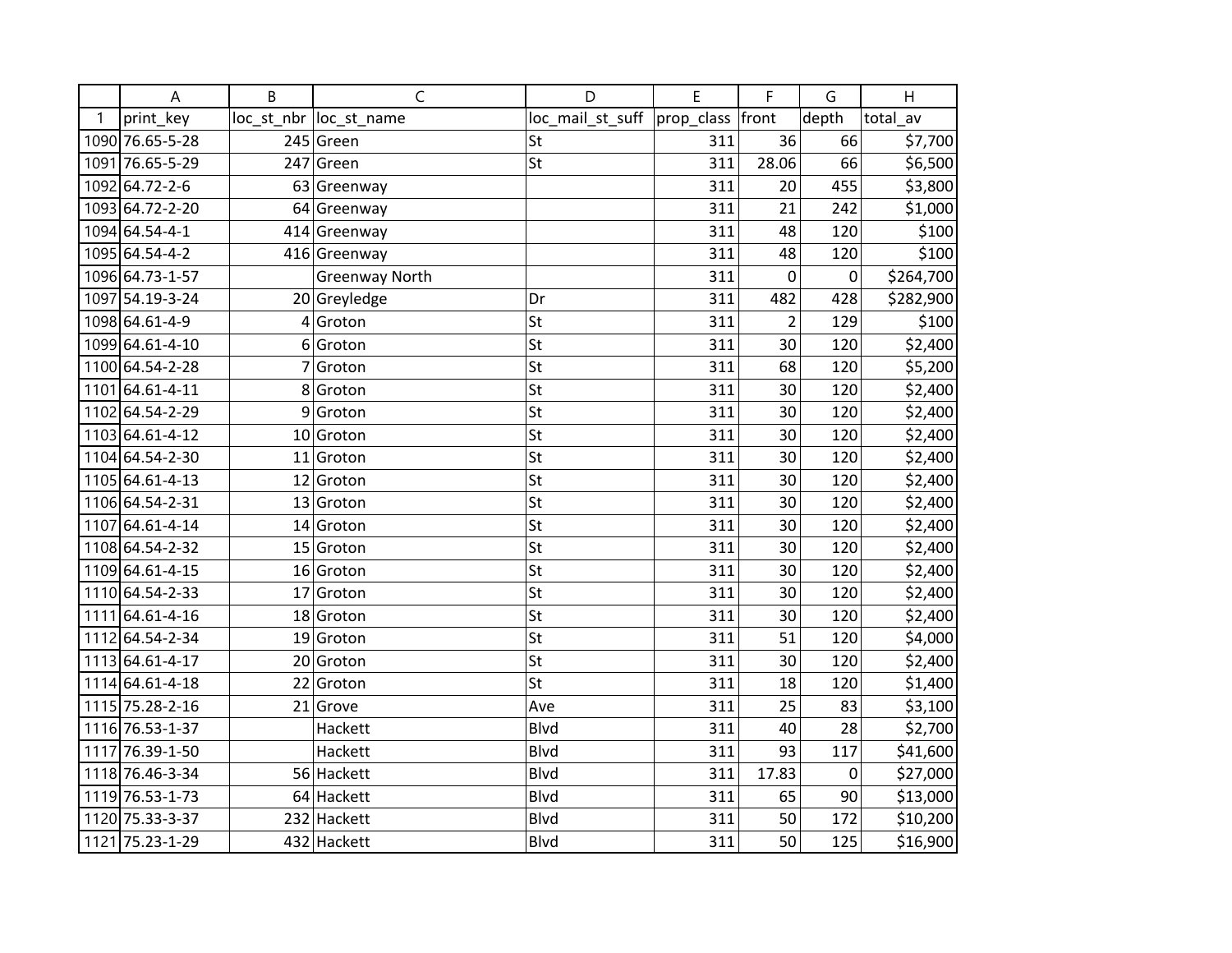|      | A                  | B   | $\mathsf{C}$            | D                | E          | F      | G           | H        |
|------|--------------------|-----|-------------------------|------------------|------------|--------|-------------|----------|
| 1    | print_key          |     | loc_st_nbr  loc_st_name | loc_mail_st_suff | prop_class | front  | depth       | total av |
|      | 1122 75.23-1-13    |     | 450 Hackett             | <b>Blvd</b>      | 311        | 42     | 126         | \$15,400 |
|      | 1123 76.31-2-21.2  |     | 368 Hamilton            | <b>St</b>        | 311        | 22     | 83          | \$18,300 |
|      | 1124 65.61-4-7     |     | 506 Hamilton            | St               | 311        | 21     | 120         | \$5,500  |
|      | 1125 64.74-2-16    |     | 265 Hansen              | Ave              | 311        | 45     | 121         | \$15,700 |
|      | 1126 64.74-2-19    |     | 275 Hansen              | Ave              | 311        | 43     | 117         | \$15,000 |
|      | 1127 64.74-2-20    |     | 279 Hansen              | Ave              | 311        | 42     | 116         | \$14,600 |
|      | 1128 64.74-2-21    |     | 283 Hansen              | Ave              | 311        | 42     | 116         | \$14,600 |
|      | 1129 64.74-2-24.4  |     | 316 Hansen              | Ave              | 311        | 53.09  | 85.82       | \$14,300 |
|      | 1130 64.74-2-24.11 |     | 318 Hansen              | Ave              | 311        | 0      | 0           | \$50,000 |
|      | 1131 74.12-1-6.3   |     | 12 Hartman              | Rd               | 311        | 61     | 186         | \$18,000 |
|      | 1132 74.12-1-5.1   |     | 15 Hartman              | Rd               | 311        | 0      | $\mathbf 0$ | \$50,000 |
|      | 1133 74.12-1-5.7   |     | 19 Hartman              | Rd               | 311        | 104    | 247         | \$30,000 |
|      | 1134 65.82-3-12    |     | $74$ Hawk               | St               | 311        | 44     | 34          | \$1,100  |
|      | 1135 64.30-3-45    |     | 10 Hazelhurst           | Ave              | 311        | 37     | 84          | \$12,400 |
|      | 1136 64.29-2-37    |     | 85 Hazelhurst           | Ave              | 311        | 60     | 80          | \$19,200 |
|      | 1137 75.35-2-35    |     | $1$ Helderberg          | Ave              | 311        | 20     | 47          | \$2,800  |
|      | 1138 65.72-5-1     |     | 92 Henry Johnson        | <b>Blvd</b>      | 311        | 25     | 73          | \$4,500  |
|      | 1139 65.64-4-32    |     | 131 Henry Johnson       | <b>Blvd</b>      | 311        | 24     | 100         | \$4,500  |
|      | 1140 65.65-2-86    |     | 174 Henry Johnson       | <b>Blvd</b>      | 311        | 22     | 73          | \$5,200  |
|      | 1141 76.50-3-71    |     | 71 Herkimer             | St               | 311        | 169.15 | 50          | \$8,600  |
|      | 1142 74.12-1-14    |     | 8 Highfield             | Ln               | 311        | 65     | 280         | \$45,500 |
|      | 1143 64.39-2-22    |     | 58 Hillcrest            | Ave              | 311        | 20     | 120         | \$4,800  |
|      | 1144 64.39-2-21    |     | 60 Hillcrest            | Ave              | 311        | 20     | 120         | \$4,800  |
|      | 1145 64.46-2-5     |     | 97 Hillcrest            | Ave              | 311        | 10     | 60          | \$0      |
|      | 1146 64.30-3-58    | 117 | Hillcrest               | Ave              | 311        | 30     | 130         | \$15,600 |
| 1147 | 64.30-3-61         |     | 123 Hillcrest           | Ave              | 311        | 30     | 130         | \$500    |
|      | 1148 76.70-1-1     |     | 13 Hoffman              | Ave              | 311        | 79     | 175         | \$22,600 |
|      | 1149 76.17-1-1     |     | 15 Hoffman              | Ave              | 311        | 45     | 65          | \$7,000  |
|      | 1150 75.67-1-56    |     | 31 Holmes               | Ct               | 311        | 40     | 174         | \$29,600 |
| 1151 | 64.49-1-25         |     | 25 Holmes               | DI               | 311        | 25     | 141         | \$30,100 |
|      | 1152 64.42-1-1     |     | 2 Homestead             | Ave              | 311        | 35     | 125         | \$4,400  |
|      | 1153 64.42-1-77.1  |     | 104 Homestead           | Ave              | 311        | 70     | 125         | \$35,000 |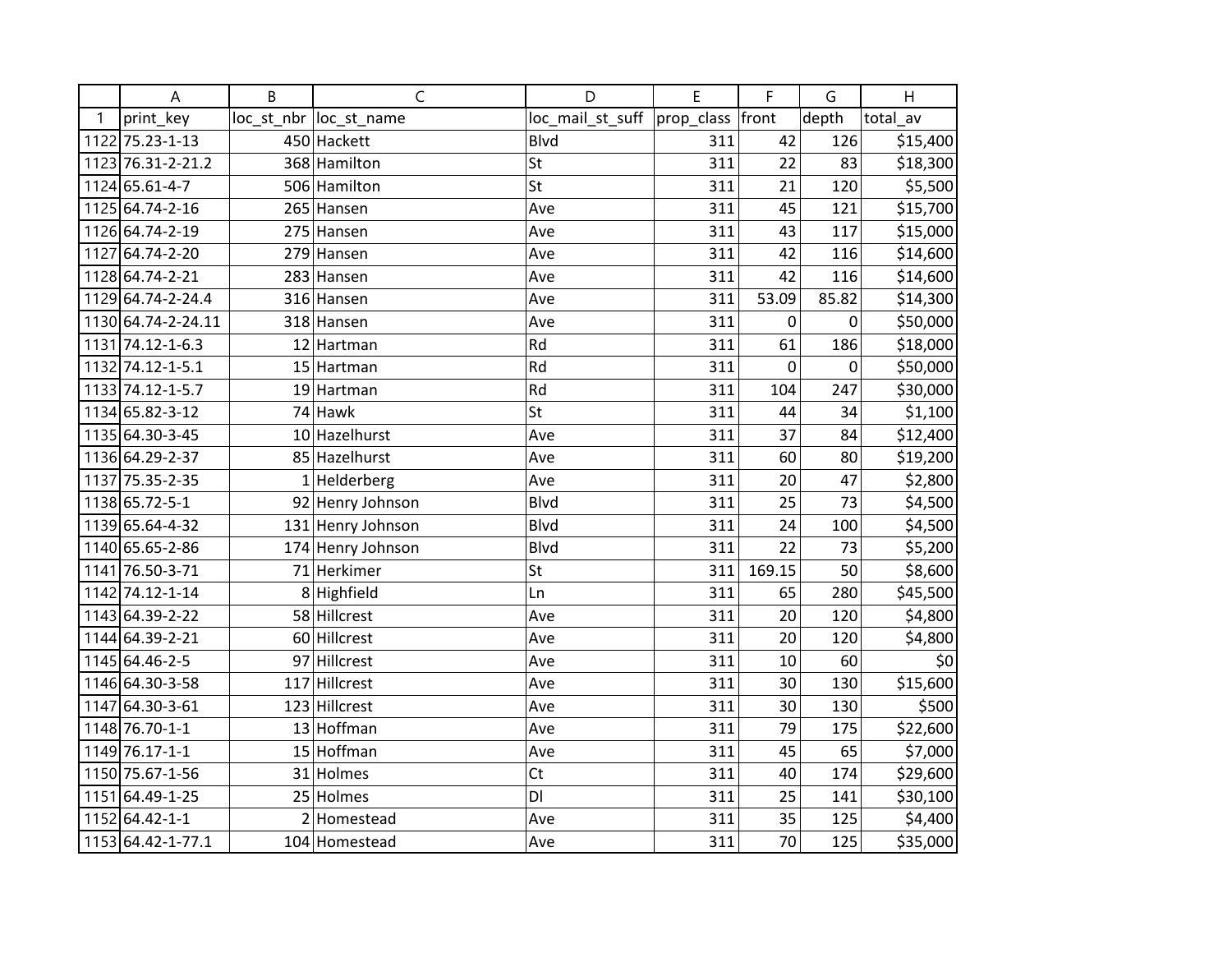|   | A                 | B                       | $\mathsf{C}$            | D                | E                | F         | G      | H        |
|---|-------------------|-------------------------|-------------------------|------------------|------------------|-----------|--------|----------|
| 1 | print_key         |                         | loc_st_nbr  loc_st_name | loc_mail_st_suff | prop_class front |           | depth  | total_av |
|   | 1154 64.29-2-53   |                         | 37 Homestead            | St               | 311              | 31        | 91     | \$11,300 |
|   | 1155 64.29-2-54   |                         | 39 Homestead            | St               | 311              | 31        | 100    | \$12,400 |
|   | 1156 64.29-1-5    |                         | 52 Homestead            | St               | 311              | 31        | 82     | \$5,300  |
|   | 1157 75.5-3-24    | 9                       | Hopi                    | St               | 311              | 22        | 194    | \$2,000  |
|   | 1158 75.05-3-23.1 |                         | 11 Hopi                 | St               | 311              | $\pmb{0}$ | 0      | \$35,000 |
|   | 1159 75.05-3-23.2 |                         | $13$ Hopi               | St               | 311              | 0         | 0      | \$48,000 |
|   | 1160 65.61-2-66   |                         | Hudson                  | Ave              | 311              | 3         | 50     | \$700    |
|   | 1161 76.32-2-11   | 270-276                 | Hudson                  | Ave              | 311              | 90.34     | 106.15 | \$0      |
|   | 1162 65.69-1-46   |                         | 446 Hudson              | Ave              | 311              | 22        | 22     | \$2,100  |
|   | 1163 65.61-2-76   |                         | 473.5 Hudson            | Ave              | 311              | 8         | 139    | \$4,900  |
|   | 1164 65.61-3-37   |                         | 498 Hudson              | Ave              | 311              | 16        | 51     | \$1,200  |
|   | 1165 65.61-3-11   |                         | 526 Hudson              | Ave              | 311              | 22        | 114    | \$11,000 |
|   | 1166 64.59-3-8    |                         | 654 Hudson              | Ave              | 311              | 46        | 125    | \$11,800 |
|   | 1167 64.59-3-6    |                         | 662 Hudson              | Ave              | 311              | 46        | 125    | \$11,800 |
|   | 1168 65.37-1-22   |                         | $2$ Hunter              | Ave              | 311              | 25        | 121    | \$4,500  |
|   | 1169 65.37-1-23   |                         | 6 Hunter                | Ave              | 311              | 50        | 120    | \$6,800  |
|   | 1170 65.21-3-27   |                         | 89 Hunter               | Ave              | 311              | 25        | 125    | \$3,000  |
|   | 1171 65.74-3-74   |                         | 7 Hunters               | Aly              | 311              | 20        | 43     | \$600    |
|   | 1172 65.74-3-73   |                         | 11 Hunters              | Aly              | 311              | 25        | 28     | \$500    |
|   | 1173 65.74-3-72   |                         | 17 Hunters              | Aly              | 311              | 46        | 47     | \$1,600  |
|   | 1174 76.61-4-44   |                         | 31 Hurlbut              | St               | 311              | 25        | 115    | \$3,500  |
|   | 1175 76.61-4-59   |                         | 36 Hurlbut              | St               | 311              | 25        | 100    | \$3,000  |
|   | 1176 76.54-4-36   |                         | 71 Hurlbut              | St               | 311              | 36        | 100    | \$8,600  |
|   | 1177 76.54-4-35   |                         | 75 Hurlbut              | St               | 311              | 53        | 100    | \$12,400 |
|   | 1178 76.40-2-10   |                         | 34 Irving               | St               | 311              | 40        | 137    | \$19,200 |
|   | 1179 76.40-2-9    |                         | 38 Irving               | St               | 311              | 20        | 73     | \$8,000  |
|   | 1180 76.40-2-8    |                         | 40 Irving               | St               | 311              | 25        | 136    | \$13,500 |
|   | 1181 64.29-1-34   |                         | $1$ Jay                 | St               | 311              | 32        | 90     | \$11,500 |
|   | 1182 76.32-1-17   | $\overline{1}$ 39.5 Jay |                         | St               | 311              | 22        | 74.25  | \$7,000  |
|   | 1183 76.24-3-21   | $207$ Jay               |                         | St               | 311              | 22        | 74     | \$17,200 |
|   | 1184 65.61-2-56   | $471$ Jay               |                         | St               | 311              | 39        | 79     | \$3,400  |
|   | 1185 64.52-2-31   | 795 Jay                 |                         | St               | 311              | 45        | 74     | \$14,700 |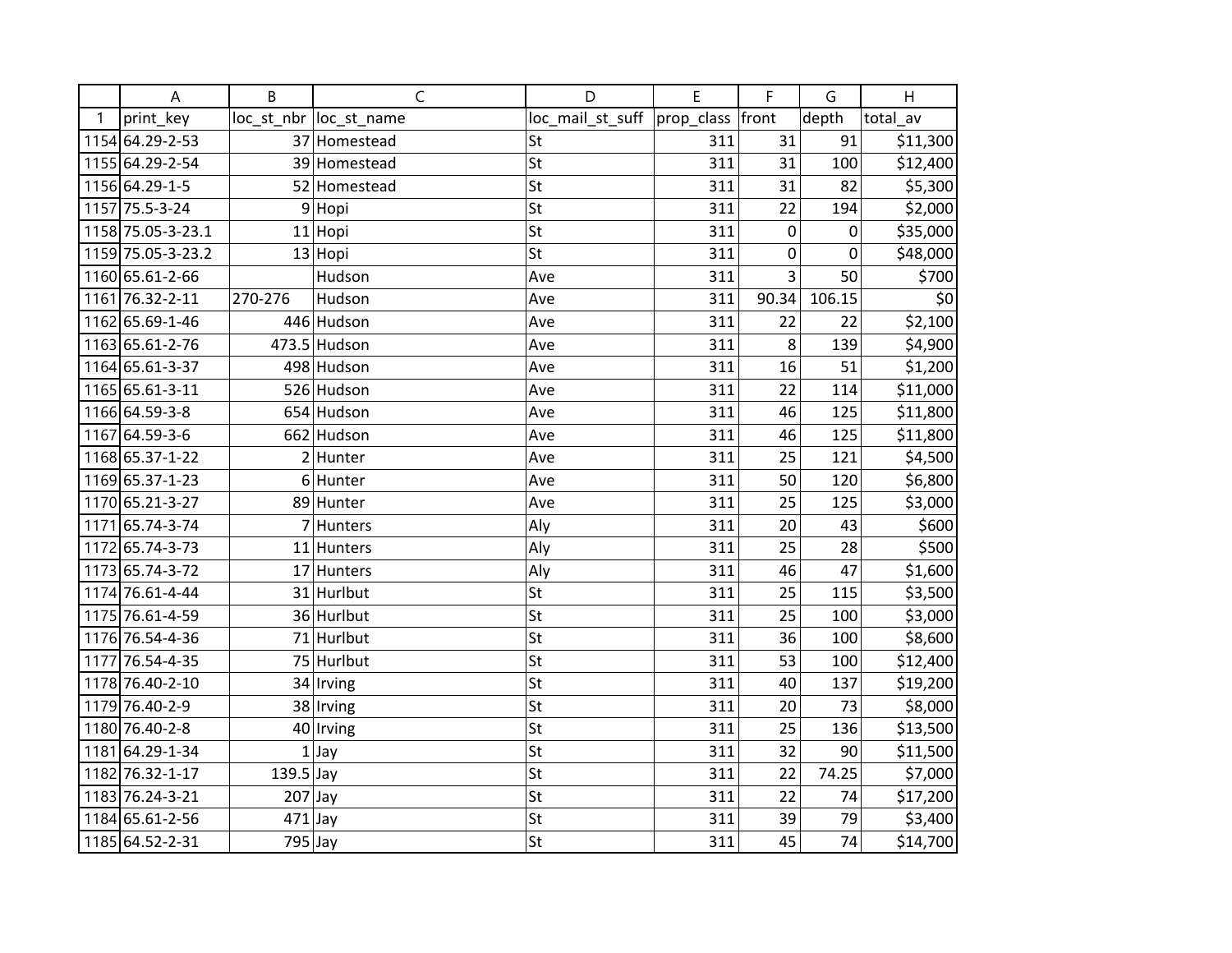|   | A               | B       | $\mathsf C$             | D                            | E   | F     | G     | H        |
|---|-----------------|---------|-------------------------|------------------------------|-----|-------|-------|----------|
| 1 | print_key       |         | loc_st_nbr  loc_st_name | loc_mail_st_suff  prop_class |     | front | depth | total_av |
|   | 1186 64.52-2-32 | 799 Jay |                         | St                           | 311 | 48    | 74    | \$15,600 |
|   | 1187 76.61-2-38 |         | 31 Jeannette            | St                           | 311 | 25    | 100   | \$3,300  |
|   | 1188 76.32-5-23 |         | 122 Jefferson           | St                           | 311 | 32    | 68    | \$20,200 |
|   | 1189 76.32-5-20 |         | 130 Jefferson           | St                           | 311 | 22    | 75    | \$17,300 |
|   | 1190 76.32-4-36 |         | 143 Jefferson           | St                           | 311 | 29    | 60    | \$17,800 |
|   | 1191 76.32-4-37 |         | 145 Jefferson           | St                           | 311 | 24    | 63    | \$16,600 |
|   | 1192 76.32-5-10 |         | 150 Jefferson           | St                           | 311 | 16    | 50    | \$8,800  |
|   | 1193 76.32-4-42 |         | 155 Jefferson           | St                           | 311 | 22    | 72    | \$17,000 |
|   | 1194 76.32-4-43 |         | 157 Jefferson           | St                           | 311 | 25    | 70    | \$17,900 |
|   | 1195 76.32-4-44 |         | 161 Jefferson           | St                           | 311 | 25    | 70    | \$17,900 |
|   | 1196 76.31-3-27 |         | 187 Jefferson           | St                           | 311 | 21    | 73    | \$16,700 |
|   | 1197 76.31-3-29 |         | 191 Jefferson           | St                           | 311 | 21    | 70    | \$16,200 |
|   | 1198 76.31-3-32 |         | 201 Jefferson           | St                           | 311 | 22    | 70    | \$16,700 |
|   | 1199 76.31-3-34 |         | 205 Jefferson           | St                           | 311 | 33    | 67    | \$20,400 |
|   | 1200 76.31-3-36 |         | 209 Jefferson           | St                           | 311 | 33    | 67    | \$20,400 |
|   | 1201 76.31-3-39 |         | 221 Jefferson           | St                           | 311 | 58.82 | 70    | \$30,900 |
|   | 1202 76.58-3-2  |         | $24$ John               | St                           | 311 | 27    | 22    | \$1,000  |
|   | 1203 65.56-3-69 |         | $9$ Judson              | St                           | 311 | 25    | 128   | \$4,700  |
|   | 1204 65.56-3-68 |         | $11$ Judson             | St                           | 311 | 25    | 100   | \$3,800  |
|   | 1205 65.56-3-2  |         | 19 Judson               | St                           | 311 | 21    | 103   | \$3,200  |
|   | 1206 65.55-6-40 |         | 20 Judson               | St                           | 311 | 21    | 85    | \$2,700  |
|   | 1207 65.55-6-38 |         | 24 Judson               | St                           | 311 | 25    | 128   | \$4,700  |
|   | 1208 65.55-6-37 |         | 26 Judson               | St                           | 311 | 21    | 128   | \$2,000  |
|   | 1209 65.55-6-36 |         | 28 Judson               | St                           | 311 | 21    | 128   | \$12,200 |
|   | 1210 65.56-1-39 |         | 69 Judson               | St                           | 311 | 18    | 80    | \$1,100  |
|   | 1211 65.48-1-18 |         | 80 Judson               | St                           | 311 | 24    | 98    | \$1,800  |
|   | 1212 65.48-2-48 |         | 85 Judson               | St                           | 311 | 25    | 145   | \$2,500  |
|   | 1213 65.48-2-47 |         | 87 Judson               | St                           | 311 | 25    | 183   | \$2,800  |
|   | 1214 65.48-2-46 |         | 89 Judson               | St                           | 311 | 37    | 184   | \$3,700  |
|   | 1215 65.48-2-45 |         | 93 Judson               | St                           | 311 | 37    | 188   | \$3,700  |
|   | 1216 65.48-2-44 |         | 95 Judson               | St                           | 311 | 25    | 189   | \$2,900  |
|   | 1217 65.48-2-43 | 95A     | Judson                  | St                           | 311 | 24    | 191   | \$2,800  |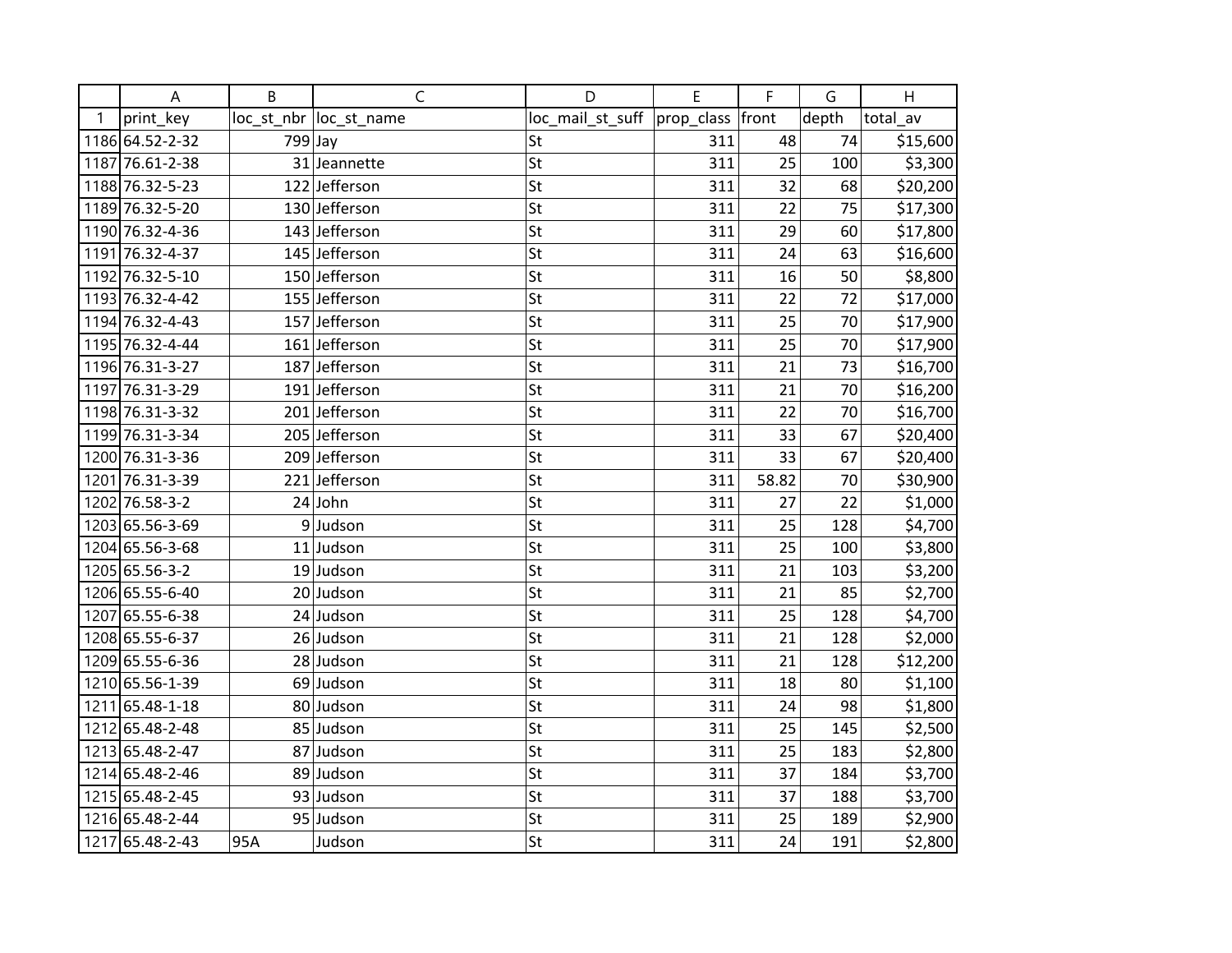|   | A                  | B               | $\mathsf{C}$            | D                                | E   | F         | G           | H         |
|---|--------------------|-----------------|-------------------------|----------------------------------|-----|-----------|-------------|-----------|
| 1 | print_key          |                 | loc_st_nbr  loc_st_name | $loc$ mail_st_suff $ prop$ class |     | front     | depth       | total_av  |
|   | 1218 65.48-2-42    | 95B             | Judson                  | St                               | 311 | 24        | 193         | \$2,900   |
|   | 1219 65.48-2-41    | 95C             | Judson                  | St                               | 311 | 24        | 194         | \$2,900   |
|   | 1220 65.48-2-40    |                 | 97 Judson               | St                               | 311 | 24        | 196         | \$2,900   |
|   | 1221 65.48-2-39    |                 | 99 Judson               | St                               | 311 | 25        | 197         | \$3,000   |
|   | 1222 65.48-2-38    |                 | $101$ Judson            | St                               | 311 | 25        | 199         | \$3,000   |
|   | 1223 65.48-2-37    |                 | $103$ Judson            | St                               | 311 | 25        | 201         | \$3,000   |
|   | 1224 65.48-2-36    |                 | $105$ Judson            | St                               | 311 | 25        | 202         | \$3,000   |
|   | 1225 65.48-2-35    |                 | $107$ Judson            | St                               | 311 | 25        | 204         | \$3,000   |
|   | 1226 64.64-4-5     |                 | 48 Kakely               | St                               | 311 | 50        | 100         | \$37,000  |
|   | 1227 64.65-1-58    |                 | 51 Kakely               | St                               | 311 | 50        | 100         | \$37,000  |
|   | 1228 64.65-1-33    |                 | 79 Kakely               | St                               | 311 | 16        | 55          | \$7,500   |
|   | 1229 64.65-1-5     |                 | 90 Kakely               | St                               | 311 | 50        | 100         | \$42,500  |
|   | 1230 64.65-1-4     |                 | 92 Kakely               | St                               | 311 | 50        | 100         | \$42,500  |
|   | 1231 64.65-1-3     |                 | 94 Kakely               | St                               | 311 | 50        | 100         | \$42,500  |
|   | 1232 40.00-3-13    |                 | 40 Karner               | Rd                               | 311 | $\pmb{0}$ | 0           | \$529,900 |
|   | 1233 40.00-3-16    |                 | 70 Karner               | Rd                               | 311 | 0         | 0           | \$877,400 |
|   | 1234 41.00-2-127   |                 | 190 Karner              | Rd                               | 311 | 0         | 0           | \$225,900 |
|   | 1235 76.69-5-10    | 2a              | Kehoe                   | St                               | 311 | 30        | 90          | \$6,500   |
|   | 1236 53.65-2-4     |                 | 21 Keller               | St                               | 311 | 81        | 91          | \$27,200  |
|   | 1237 75.58-2-20.2  | 15A             | Kelton                  | Ct                               | 311 | $\pmb{0}$ | $\mathbf 0$ | \$12,800  |
|   | 1238 75.58-2-20.12 | 15 <sub>b</sub> | Kelton                  | Ct                               | 311 | 55        | 91.3        | \$30,000  |
|   | 1239 76.77-2-55    |                 | 33 Kenosha              | St                               | 311 | 30        | 90          | \$3,200   |
|   | 1240 75.84-1-29    |                 | 91 Kenosha              | St                               | 311 | 30        | 90          | \$6,500   |
|   | 1241 75.84-1-36    |                 | 107 Kenosha             | St                               | 311 | 30        | 90          | \$6,500   |
|   | 1242 75.84-1-39    |                 | 115 Kenosha             | St                               | 311 | 30        | 90          | \$6,500   |
|   | 1243 75.84-1-44    |                 | 128 Kenosha             | St                               | 311 | 32        | 26          | \$2,100   |
|   | 1244 64.38-2-48.2  |                 | $15$ King               | St                               | 311 | 24        | 75          | \$5,000   |
|   | 1245 76.22-3-26    |                 | $171$ Knox              | St                               | 311 | 22        | 172         | \$29,100  |
|   | 1246 76.22-3-27    |                 | $173$ Knox              | St                               | 311 | 22        | 172         | \$29,100  |
|   | 1247 76.72-4-26    |                 | $15$ Krank              | St                               | 311 | 24        | 0           | \$3,300   |
|   | 1248 76.72-4-72    |                 | 33 Krank                | St                               | 311 | 92        | 95          | \$9,000   |
|   | 1249 76.72-4-70    |                 | 37 Krank                | St                               | 311 | 33        | 65          | \$3,200   |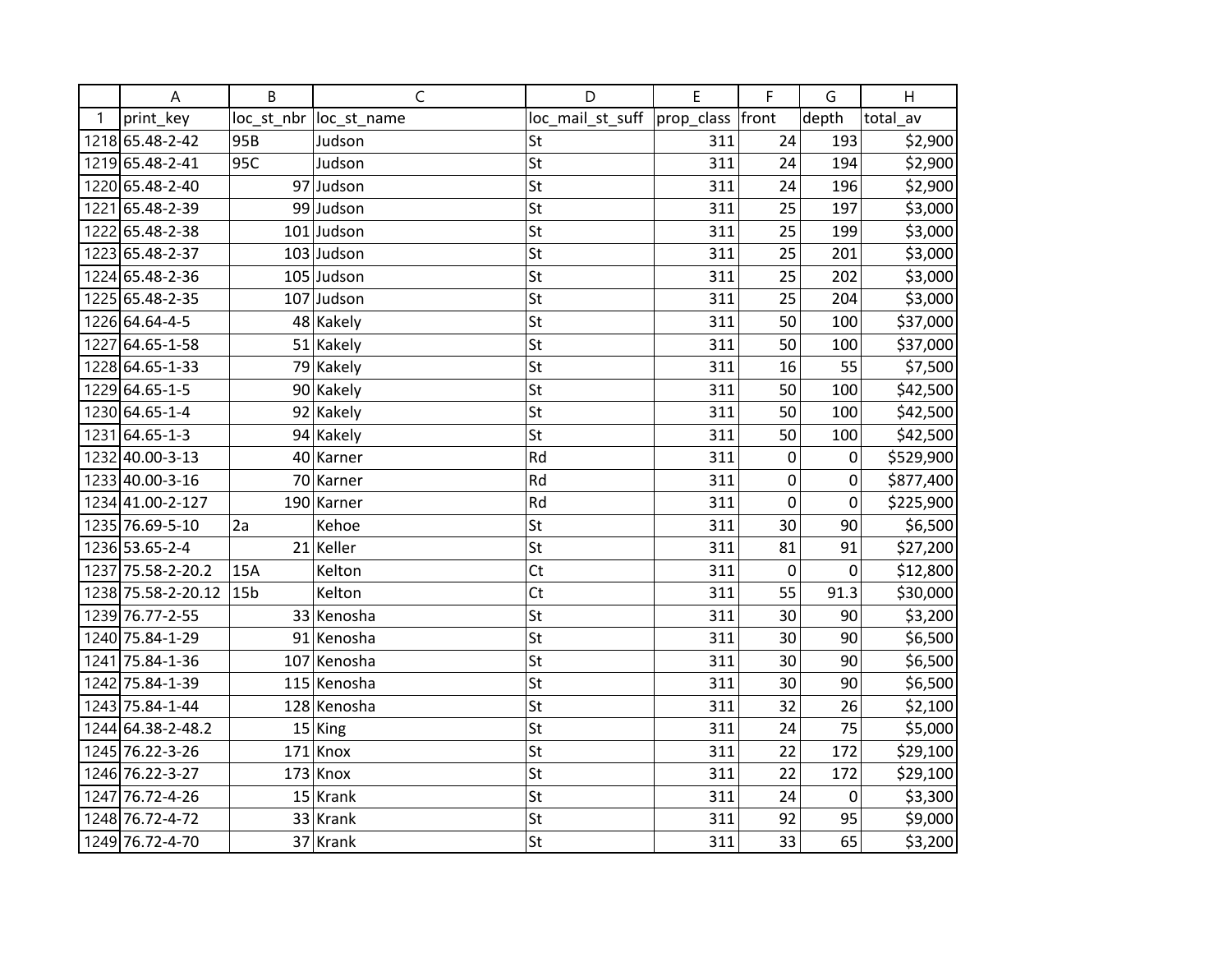|      | A                 | B | $\mathsf{C}$            | D                                   | E   | F                | G                | H           |
|------|-------------------|---|-------------------------|-------------------------------------|-----|------------------|------------------|-------------|
| 1    | print_key         |   | loc_st_nbr  loc_st_name | loc_mail_st_suff  prop_class  front |     |                  | depth            | total_av    |
|      | 1250 76.72-4-69   |   | $45$ Krank              | St                                  | 311 | 53               | 64               | \$4,300     |
|      | 1251 64.17-1-2    |   | Krumkill                | Rd                                  | 311 | 414              | 40               | \$112,900   |
|      | 1252 64.70-1-58   |   | 91 Krumkill             | Rd                                  | 311 | 136.9            | 0                | \$38,300    |
|      | 1253 64.69-3-8    |   | 115 Krumkill            | Rd                                  | 311 | $\boldsymbol{0}$ | $\boldsymbol{0}$ | \$290,100   |
|      | 1254 64.61-3-1    |   | 120 Krumkill            | Rd                                  | 311 | 180              | 115              | \$34,000    |
|      | 1255 64.69-4-3    |   | 135 Krumkill            | Rd                                  | 311 | 80               | 143              | \$42,900    |
|      | 1256 64.69-4-4    |   | 139 Krumkill            | Rd                                  | 311 | 80               | 137              | \$41,900    |
|      | 1257 64.69-4-5    |   | 143 Krumkill            | Rd                                  | 311 | 77               | 145              | \$42,300    |
|      | 1258 64.69-4-6    |   | 145 Krumkill            | Rd                                  | 311 | 62               | 148              | \$36,700    |
|      | 1259 64.69-2-1    |   | 181 Krumkill            | Rd                                  | 311 | 0                | 0                | \$1,021,900 |
|      | 1260 64.71-3-3    |   | Krumkill Ct West        |                                     | 311 | $\mathbf 0$      | $\pmb{0}$        | \$0         |
|      | 1261 64.43-1-49   |   | Lancaster               | St                                  | 311 | 10               | 135              | \$5,900     |
|      | 1262 76.24-6-65   |   | 148 Lancaster           | St                                  | 311 | 37.3             | 86.5             | \$0         |
|      | 1263 76.24-3-16.5 |   | 164 Lancaster           | St                                  | 311 | 20               | 86               | \$17,700    |
|      | 1264 76.24-3-16.4 |   | 166 Lancaster           | St                                  | 311 | 20               | 85               | \$17,600    |
|      | 1265 76.24-3-16.3 |   | 168 Lancaster           | St                                  | 311 | 19               | 85               | \$17,100    |
|      | 1266 76.24-3-16.2 |   | 170 Lancaster           | St                                  | 311 | 19               | 85               | \$17,100    |
|      | 1267 76.24-3-16.1 |   | 172 Lancaster           | St                                  | 311 | 19               | 85               | \$17,100    |
|      | 1268 64.51-3-49   |   | 831 Lancaster           | St                                  | 311 | 23               | 90               | \$9,100     |
|      | 1269 64.43-1-47   |   | 891 Lancaster           | St                                  | 311 | 25               | 0                | \$40,400    |
|      | 1270 76.58-1-18   |   | 50 Lansing              | St                                  | 311 | 25               | 22               | \$1,000     |
| 1271 | 65.15-2-1         |   | Lark                    | Dr                                  | 311 | $\mathbf 0$      | $\mathbf 0$      | \$82,800    |
|      | 1272 65.15-2-12   |   | $501$ Lark              | Dr                                  | 311 | 30               | 103              | \$2,300     |
|      | 1273 65.15-2-13   |   | $503$ Lark              | Dr                                  | 311 | 20               | 103              | \$1,500     |
|      | 1274 65.15-2-14   |   | $505$ Lark              | Dr                                  | 311 | 20               | 103              | \$1,500     |
|      | 1275 65.15-2-15   |   | $507$ Lark              | Dr                                  | 311 | 20               | 103              | \$1,500     |
|      | 1276 65.15-2-16   |   | 509 Lark                | Dr                                  | 311 | 51               | 103              | \$3,100     |
|      | 1277 65.15-2-69.2 |   | $543$ Lark              | Dr                                  | 311 | $\boldsymbol{0}$ | 0                | \$10,815    |
|      | 1278 65.15-2-69.3 |   | $547$ Lark              | Dr                                  | 311 | $\pmb{0}$        | 0                | \$11,536    |
|      | 1279 65.15-2-82   |   | 575 Lark                | Dr                                  | 311 | $\pmb{0}$        | $\boldsymbol{0}$ | \$38,200    |
|      | 1280 65.15-2-3.1  |   | $874$ Lark              | Dr                                  | 311 | 195              | 138              | \$11,200    |
|      | 1281 65.15-2-3.2  |   | 876 Lark                | Dr                                  | 311 | 48               | 142              | \$20,600    |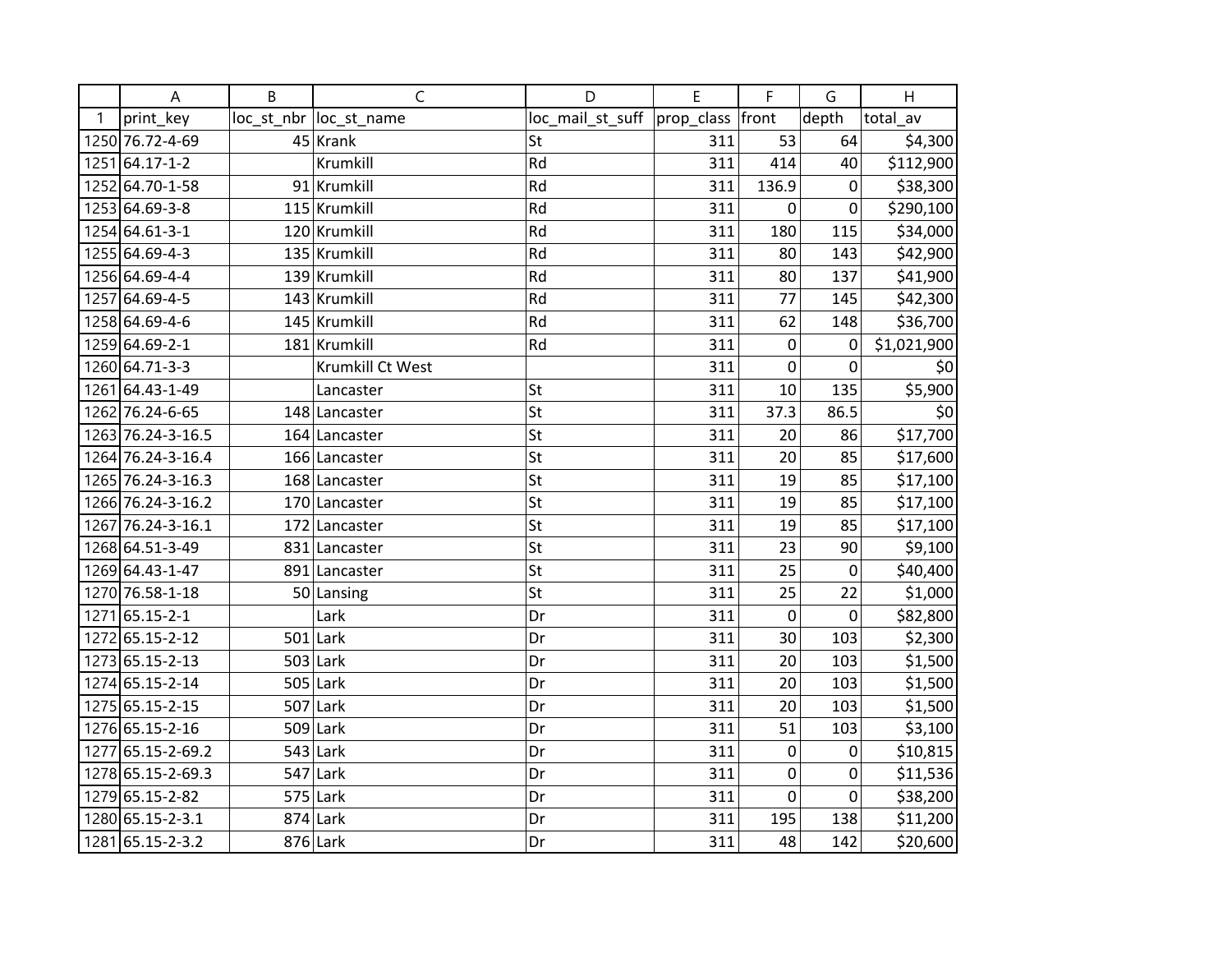|      | A                | B  | $\mathsf{C}$            | D                | E          | F       | G      | H         |
|------|------------------|----|-------------------------|------------------|------------|---------|--------|-----------|
| 1    | print_key        |    | loc_st_nbr  loc_st_name | loc_mail_st_suff | prop_class | front   | depth  | total_av  |
|      | 1282 65.19-1-2.2 |    | 950 Lark                | Dr               | 311        | 0       | 0      | \$100,000 |
|      | 1283 65.65-5-19  |    | $23$ Lark               | St               | 311        | 25      | 81     | \$1,500   |
|      | 1284 65.65-5-21  |    | $27$ Lark               | St               | 311        | 24      | 106    | \$1,900   |
|      | 1285 65.65-5-22  |    | $29$ Lark               | St               | 311        | 26      | 106    | \$18,800  |
|      | 1286 65.65-5-23  | 31 | Lark                    | St               | 311        | 22.57   | 106.33 | \$1,400   |
| 1287 | 65.65-5-24       |    | 33 Lark                 | St               | 311        | 26      | 106    | \$1,400   |
|      | 1288 65.65-5-27  |    | $41$ Lark               | St               | 311        | 18      | 106    | \$1,400   |
|      | 1289 65.65-5-28  |    | $43$ Lark               | St               | 311        | 25      | 64     | \$1,200   |
|      | 1290 65.65-2-48  |    | $51$ Lark               | St               | 311        | 22      | 100    | \$1,300   |
|      | 1291 65.65-2-50  |    | $55$ Lark               | St               | 311        | 33      | 107    | \$2,400   |
|      | 1292 65.65-2-51  |    | $57$ Lark               | St               | 311        | 30      | 50     | \$1,100   |
|      | 1293 65.65-2-52  |    | 59 Lark                 | St               | 311        | 20      | 50     | \$1,500   |
|      | 1294 65.73-5-85  |    | $62$ Lark               | St               | 311        | $\,8\,$ | 45     | \$300     |
|      | 1295 65.73-5-84  |    | $64$ Lark               | St               | 311        | 20      | 70     | \$1,500   |
|      | 1296 65.73-5-83  |    | $66$ Lark               | St               | 311        | 20      | 92     | \$1,400   |
| 1297 | 65.73-5-78       |    | $76$ Lark               | St               | 311        | 20      | 69     | \$1,500   |
|      | 1298 65.73-1-16  |    | 89 Lark                 | St               | 311        | 22      | 74     | \$2,400   |
|      | 1299 65.73-2-34  |    | $106$ Lark              | St               | 311        | 21      | 44     | \$700     |
|      | 1300 65.72-4-51  |    | $124$ Lark              | St               | 311        | 22      | 66     | \$2,200   |
|      | 1301 65.72-4-45  |    | $136$ Lark              | St               | 311        | 18      | 64     | \$1,500   |
|      | 1302 65.72-4-33  |    | $147$ Lark              | St               | 311        | 19      | 80     | \$2,300   |
|      | 1303 65.72-4-34  |    | $149$ Lark              | St               | 311        | 19      | 80     | \$2,300   |
|      | 1304 76.23-2-26  |    | $321$ Lark              | St               | 311        | 20      | 66     | \$14,500  |
|      | 1305 76.23-2-27  |    | $323$ Lark              | St               | 311        | 21      | 66     | \$10,000  |
|      | 1306 76.31-1-75  |    | $353$ Lark              | St               | 311        | 5       | 35     | \$18,800  |
|      | 1307 76.31-1-75  |    | $353$ Lark              | St               | 311        | 5       | 45     | \$18,800  |
|      | 1308 76.31-1-75  |    | $353$ Lark              | St               | 311        | 35      | 91     | \$18,800  |
|      | 1309 54.84-2-10  |    | $67$  Lawn              | Ave              | 311        | 25      | 474    | \$13,000  |
|      | 1310 75.36-2-50  |    | 12 Lawnridge            | Ave              | 311        | 45      | 113    | \$9,100   |
|      | 1311 76.69-2-36  |    | 345 Leedale             | St               | 311        | 37      | 100    | \$8,900   |
|      | 1312 76.69-5-22  |    | 362 Leedale             | St               | 311        | 21      | 100    | \$5,000   |
|      | 1313 76.69-5-16  |    | 374 Leedale             | St               | 311        | 25      | 100    | \$6,000   |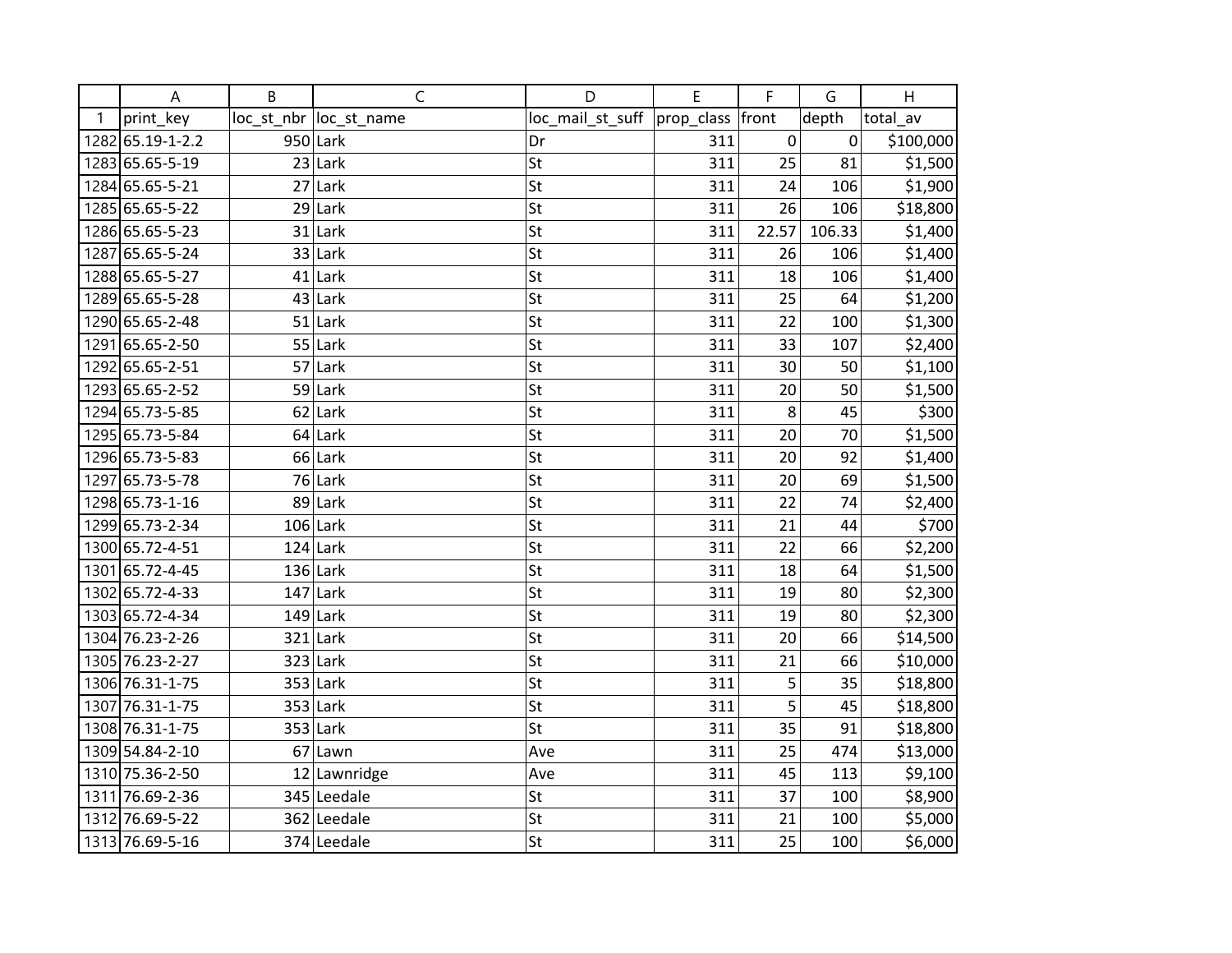|      | A               | B         | C                       | D                | E                  | F     | G     | H        |
|------|-----------------|-----------|-------------------------|------------------|--------------------|-------|-------|----------|
| 1    | print key       |           | loc_st_nbr  loc_st_name | loc_mail_st_suff | prop_class   front |       | depth | total av |
|      | 1314 76.69-5-15 |           | 376 Leedale             | St               | 311                | 25    | 100   | \$6,000  |
|      | 1315 76.69-5-1  |           | $1$  Leighton           | St               | 311                | 28    | 90    | \$4,500  |
|      | 1316 64.49-1-48 |           | 56 Lenox                | Ave              | 311                | 66    | 149   | \$83,600 |
| 1317 | 64.56-1-42      | 123       | Lenox                   | Ave              | 311                | 77    | 140   | \$41,600 |
|      | 1318 76.39-1-1  |           | 15 Leonard              | PI               | 311                | 43    | 115   | \$3,000  |
|      | 1319 76.72-4-37 | <b>7A</b> | Leonard                 | St               | 311                | 22    | 75    | \$2,800  |
|      | 1320 76.72-4-35 |           | 10 Leonard              | St               | 311                | 28    | 70    | \$3,000  |
| 1321 | 76.72-4-39      |           | 11 Leonard              | St               | 311                | 22    | 75    | \$2,800  |
|      | 1322 76.72-4-62 |           | 18 Leonard              | St               | 311                | 24    | 70    | \$2,800  |
|      | 1323 76.72-4-63 |           | 20 Leonard              | St               | 311                | 24    | 70    | \$2,800  |
|      | 1324 76.72-4-59 |           | 21 Leonard              | St               | 311                | 25    | 73    | \$2,900  |
|      | 1325 76.72-4-64 |           | 22 Leonard              | St               | 311                | 24    | 89    | \$3,200  |
|      | 1326 76.72-4-60 |           | 23 Leonard              | St               | 311                | 28    | 59    | \$2,800  |
| 1327 | 76.72-4-65      |           | 24 Leonard              | St               | 311                | 24    | 83    | \$3,100  |
|      | 1328 76.72-4-68 |           | 32 Leonard              | St               | 311                | 66    | 43    | \$3,800  |
|      | 1329 65.64-6-72 |           | 4 Lexington             | Ave              | 311                | 18.58 | 50    | \$700    |
|      | 1330 65.64-6-71 |           | 6 Lexington             | Ave              | 311                | 18    | 50    | \$1,000  |
| 1331 | 65.64-6-71      |           | 6 Lexington             | Ave              | 311                | 19    | 100   | \$1,000  |
|      | 1332 65.64-6-70 |           | 8 Lexington             | Ave              | 311                | 18    | 100   | \$1,400  |
|      | 1333 65.56-3-34 |           | $11$  Lexington         | Ave              | 311                | 23    | 106   | \$1,000  |
|      | 1334 65.64-6-68 |           | 12 Lexington            | Ave              | 311                | 25    | 75    | \$1,500  |
|      | 1335 65.64-6-67 |           | $14$ Lexington          | Ave              | 311                | 25    | 75    | \$900    |
|      | 1336 65.56-3-36 |           | $15$  Lexington         | Ave              | 311                | 19    | 62    | \$1,800  |
| 1337 | 65.64-6-66      |           | 16 Lexington            | Ave              | 311                | 25.02 | 75.16 | \$1,500  |
|      | 1338 65.64-4-76 |           | 20 Lexington            | Ave              | 311                | 39    | 57    | \$1,700  |
|      | 1339 65.64-4-75 |           | 24 Lexington            | Ave              | 311                | 20    | 80    | \$1,400  |
|      | 1340 65.64-4-72 |           | 30 Lexington            | Ave              | 311                | 25    | 111   | \$2,100  |
|      | 1341 65.64-2-20 |           | 45 Lexington            | Ave              | 311                | 25    | 132   | \$1,500  |
|      | 1342 65.63-5-20 |           | 75 Lexington            | Ave              | 311                | 16    | 37    | \$5,500  |
|      | 1343 65.63-5-20 |           | 75 Lexington            | Ave              | 311                | 43    | 99    | \$5,500  |
|      | 1344 65.71-1-8  |           | 99 Lexington            | Ave              | 311                | 26    | 87    | \$24,000 |
|      | 1345 76.72-4-58 |           | $2$ Liebel              | St               | 311                | 25    | 75    | \$3,000  |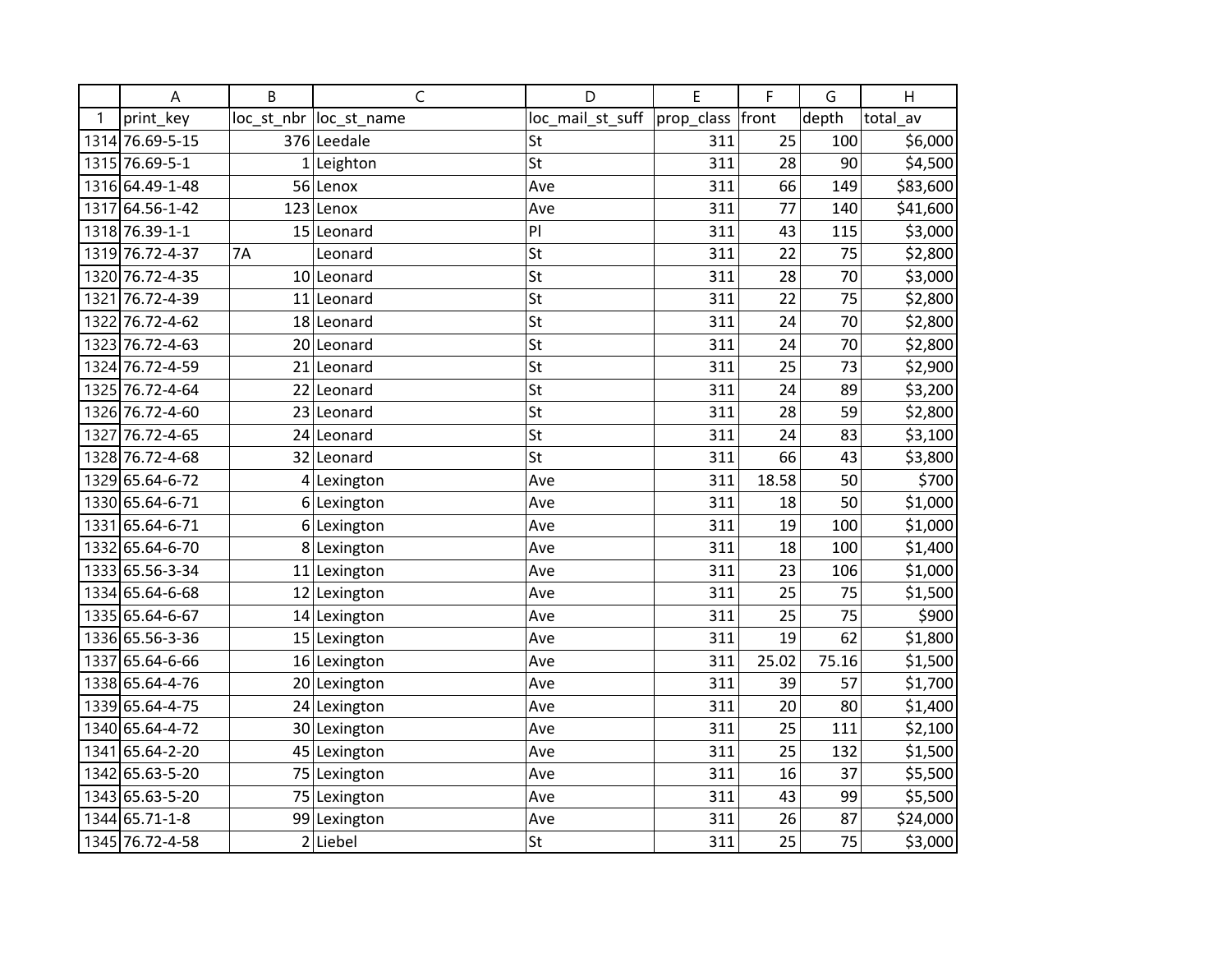|      | A                 | B | C                       | D                | E                | F     | G     | H        |
|------|-------------------|---|-------------------------|------------------|------------------|-------|-------|----------|
| 1    | print_key         |   | loc_st_nbr  loc_st_name | loc_mail_st_suff | prop_class front |       | depth | total av |
|      | 1346 76.72-4-57   |   | 4 Liebel                | St               | 311              | 25    | 75    | \$3,000  |
|      | 1347 76.72-4-56   |   | $6$ Liebel              | St               | 311              | 25    | 75    | \$3,000  |
|      | 1348 76.72-4-41   |   | $9$  Liebel             | St               | 311              | 25    | 66    | \$3,500  |
|      | 1349 76.72-4-43   |   | 13 Liebel               | St               | 311              | 25    | 66    | \$500    |
|      | 1350 76.72-4-52   |   | 14 Liebel               | St               | 311              | 25    | 68    | \$500    |
|      | 1351 76.72-4-44   |   | $15$ Liebel             | St               | 311              | 25    | 66    | \$500    |
|      | 1352 76.72-4-51   |   | $16$ Liebel             | St               | 311              | 25    | 64    | \$500    |
|      | 1353 76.72-4-45   |   | 17 Liebel               | St               | 311              | 25    | 66    | \$500    |
|      | 1354 76.72-4-50   |   | 18 Liebel               | St               | 311              | 25    | 63    | \$500    |
|      | 1355 76.72-4-46   |   | $19$ Liebel             | St               | 311              | 25    | 66    | \$500    |
|      | 1356 76.72-4-49   |   | 20 Liebel               | St               | 311              | 25    | 60    | \$500    |
|      | 1357 76.72-4-47   |   | $21$ Liebel             | St               | 311              | 25    | 66    | \$500    |
|      | 1358 76.71-3-27   |   | 25 Liebel               | St               | 311              | 25    | 66    | \$500    |
|      | 1359 76.71-3-28   |   | 27 Liebel               | St               | 311              | 25    | 66    | \$500    |
|      | 1360 76.71-3-56   |   | 36 Liebel               | St               | 311              | 25    | 55    | \$500    |
| 1361 | 76.71-3-54        |   | 40 Liebel               | St               | 311              | 62    | 65    | \$600    |
|      | 1362 76.71-3-40   |   | 57 Liebel               | St               | 311              | 33    | 66    | \$5,200  |
|      | 1363 76.71-3-45   |   | 66 Liebel               | St               | 311              | 22    | 61    | \$500    |
|      | 1364 76.71-3-44   |   | 68 Liebel               | St               | 311              | 34    | 68    | \$500    |
|      | 1365 76.71-3-43   |   | 70 Liebel               | St               | 311              | 45    | 45    | \$500    |
|      | 1366 53.65-1-27   |   | $1$ Lily                | St               | 311              | 60    | 80    | \$15,000 |
|      | 1367 53.65-1-12   |   | $2$ Lily                | St               | 311              | 56.95 | 100   | \$16,000 |
|      | 1368 53.65-1-13.2 |   | $4$ Lily                | St               | 311              | 50    | 100   | \$15,500 |
|      | 1369 53.65-1-13.1 |   | $6$ Lily                | St               | 311              | 50    | 100   | \$15,500 |
|      | 1370 53.65-1-25   | 9 | Lily                    | St               | 311              | 30    | 80    | \$10,600 |
|      | 1371 53.65-1-24   |   | $11$ Lily               | St               | 311              | 30    | 80    | \$7,000  |
|      | 1372 53.65-1-21   |   | $19$ Lily               | St               | 311              | 30    | 80    | \$10,600 |
|      | 1373 54.84-1-12   |   | 26 Limerick             | Dr               | 311              | 35    | 99    | \$3,000  |
|      | 1374 54.84-1-11   |   | 28 Limerick             | Dr               | 311              | 80    | 93    | \$5,200  |
|      | 1375 64.27-1-49   |   | Lincoln                 | Ave              | 311              | 15    | 200   | \$13,200 |
|      | 1376 64.27-1-50   |   | Lincoln                 | Ave              | 311              | 15    | 200   | \$13,200 |
|      | 1377 64.27-2-44   |   | Lincoln                 | Ave              | 311              | 200   | 20    | \$17,600 |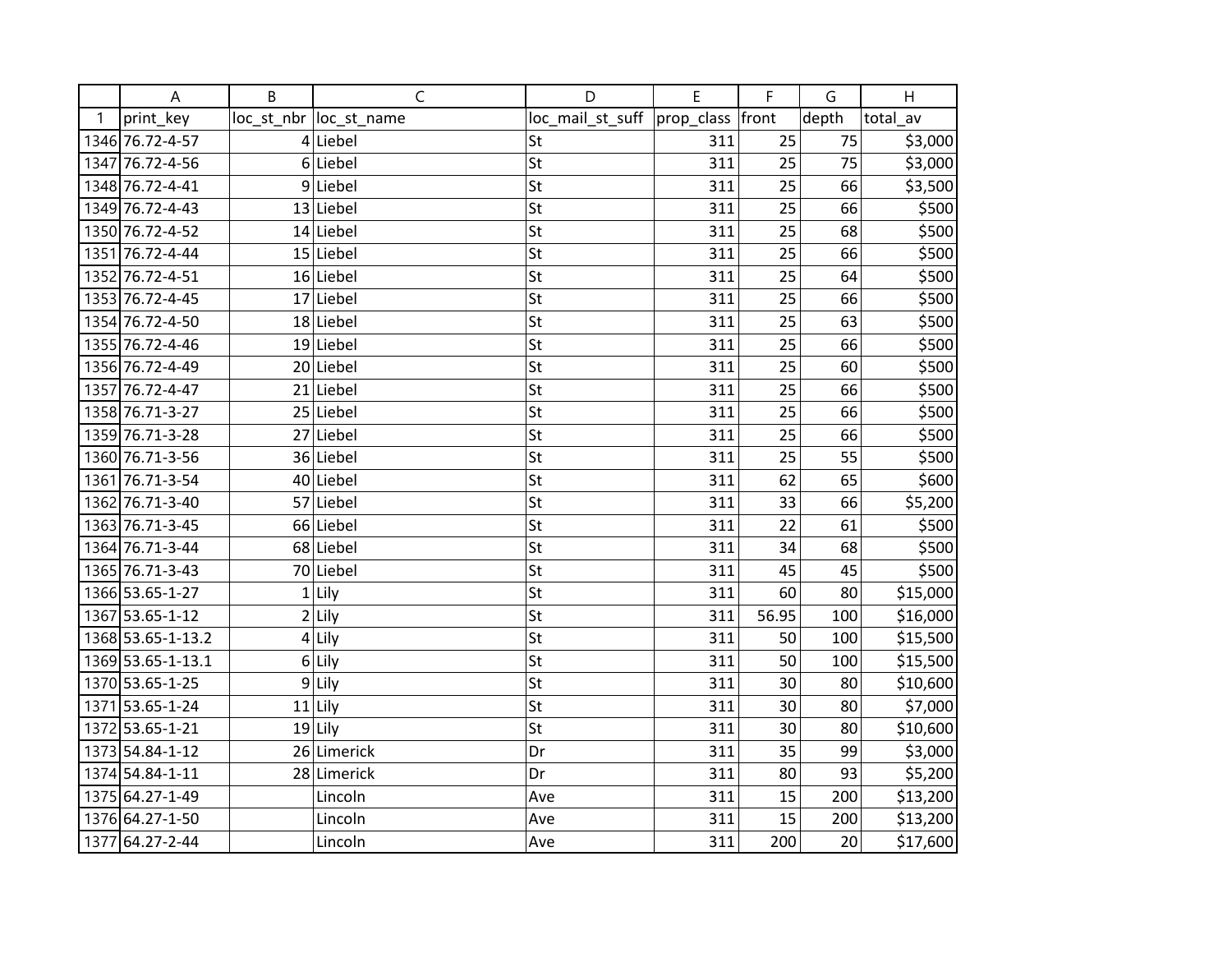|      | Α               | B | C                       | D                | E          | F     | G     | H        |
|------|-----------------|---|-------------------------|------------------|------------|-------|-------|----------|
| 1    | print_key       |   | loc_st_nbr  loc_st_name | loc_mail_st_suff | prop_class | front | depth | total av |
|      | 1378 64.26-4-2  |   | 158 Lincoln             | Ave              | 311        | 50    | 115   | \$14,000 |
|      | 1379 53.73-1-68 |   | 251 Lincoln             | Ave              | 311        | 70    | 80    | \$24,600 |
|      | 1380 66.21-1-10 |   | Lindbergh               | Ave              | 311        | 10    | 100   | \$1,100  |
| 1381 | 66.21-1-25      | 2 | Lindbergh               | Ave              | 311        | 25    | 100   | \$2,500  |
|      | 1382 64.64-4-15 |   | 56 Linden               | Rd               | 311        | 12    | 56    | \$5,700  |
|      | 1383 65.82-6-5  |   | 78 Livingston           | Ave              | 311        | 28    | 68    | \$4,200  |
|      | 1384 65.82-6-4  |   | 80 Livingston           | Ave              | 311        | 28    | 68    | \$4,200  |
|      | 1385 65.82-6-3  |   | 82 Livingston           | Ave              | 311        | 20    | 68    | \$3,000  |
|      | 1386 65.82-6-2  |   | 84 Livingston           | Ave              | 311        | 15    | 76    | \$2,500  |
| 1387 | 65.82-5-9       |   | 90 Livingston           | Ave              | 311        | 22    | 64    | \$3,100  |
|      | 1388 65.82-5-8  |   | 92 Livingston           | Ave              | 311        | 22    | 66    | \$3,200  |
|      | 1389 65.82-5-6  |   | 94 Livingston           | Ave              | 311        | 24    | 67    | \$3,500  |
|      | 1390 65.19-1-5  |   | 95 Livingston           | Ave              | 311        | 37.88 | 64.31 | \$3,000  |
|      | 1391 65.19-1-6  |   | 97 Livingston           | Ave              | 311        | 31.67 | 64.31 | \$3,500  |
|      | 1392 65.74-4-17 |   | 134 Livingston          | Ave              | 311        | 50    | 142   | \$3,800  |
|      | 1393 65.74-4-16 |   | 136 Livingston          | Ave              | 311        | 25    | 142   | \$17,800 |
|      | 1394 65.74-4-15 |   | 138 Livingston          | Ave              | 311        | 25    | 83    | \$1,600  |
|      | 1395 65.74-4-14 |   | 140 Livingston          | Ave              | 311        | 25    | 83    | \$1,600  |
|      | 1396 65.74-4-13 |   | 142 Livingston          | Ave              | 311        | 24    | 83    | \$1,500  |
|      | 1397 65.74-4-12 |   | 144 Livingston          | Ave              | 311        | 31    | 34    | \$800    |
|      | 1398 65.74-1-22 |   | 156.5 Livingston        | Ave              | 311        | 18    | 141   | \$1,500  |
|      | 1399 65.74-1-16 |   | 168 Livingston          | Ave              | 311        | 30    | 141   | \$2,700  |
|      | 1400 65.74-1-14 |   | 172 Livingston          | Ave              | 311        | 21    | 141   | \$2,200  |
| 1401 | 65.74-1-12      |   | 176 Livingston          | Ave              | 311        | 28    | 141   | \$2,600  |
|      | 1402 65.74-1-10 |   | 180 Livingston          | Ave              | 311        | 30    | 151   | \$2,800  |
|      | 1403 65.74-1-8  |   | 184 Livingston          | Ave              | 311        | 30    | 151   | \$2,800  |
|      | 1404 65.74-1-7  |   | 186 Livingston          | Ave              | 311        | 30    | 151   | \$2,800  |
|      | 1405 65.74-1-4  |   | 190 Livingston          | Ave              | 311        | 30    | 150   | \$5,600  |
|      | 1406 65.74-1-1  |   | 196 Livingston          | Ave              | 311        | 30    | 150   | \$2,000  |
| 1407 | 65.65-6-3       |   | 202 Livingston          | Ave              | 311        | 19    | 150   | \$2,100  |
|      | 1408 65.65-6-5  |   | 206 Livingston          | Ave              | 311        | 30    | 150   | \$2,800  |
|      | 1409 65.66-2-40 |   | 211 Livingston          | Ave              | 311        | 42    | 127   | \$3,100  |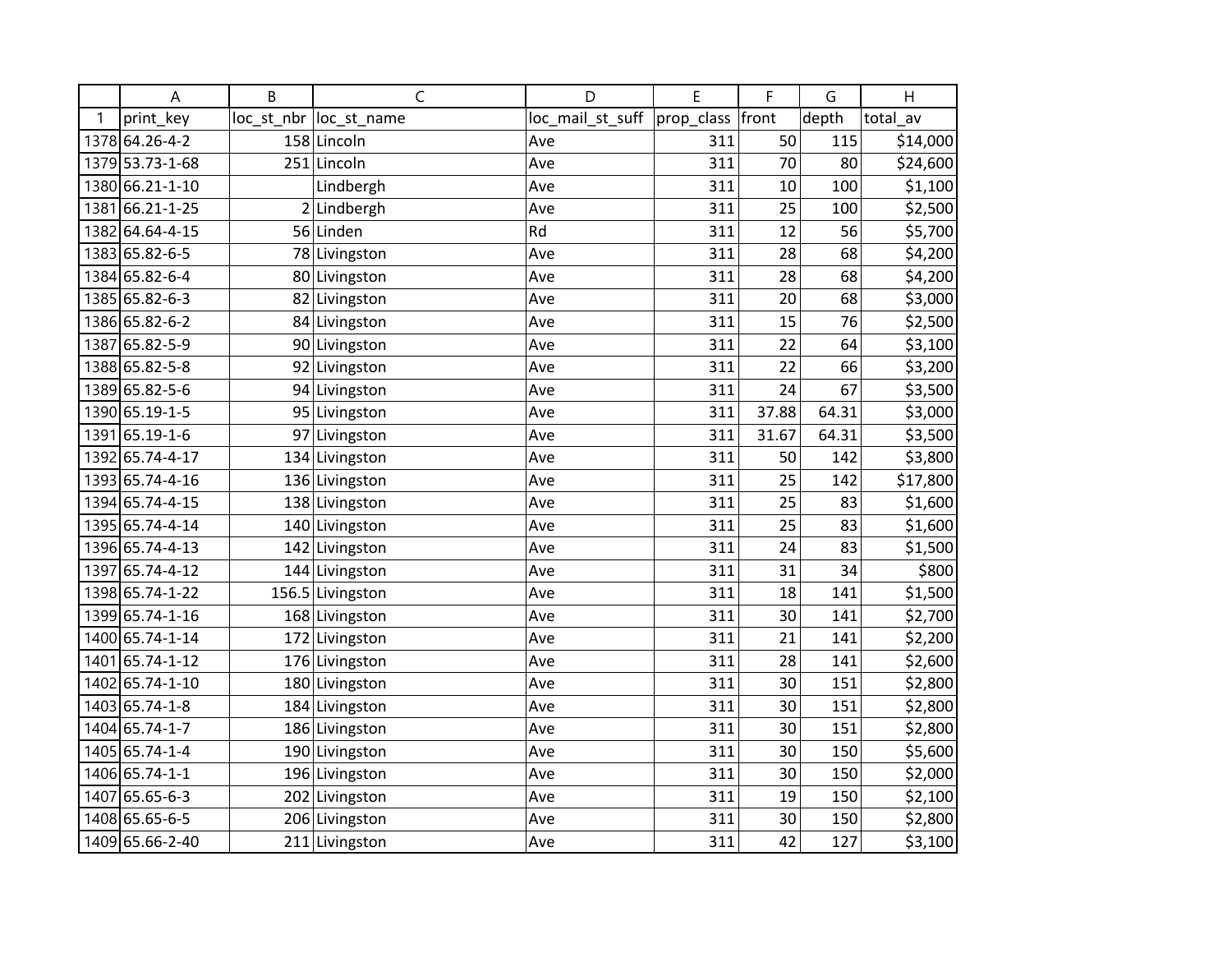|      | Α                 | B | Ċ                       | D                | E          | F     | G      | H        |
|------|-------------------|---|-------------------------|------------------|------------|-------|--------|----------|
| 1    | print_key         |   | loc_st_nbr  loc_st_name | loc_mail_st_suff | prop class | front | depth  | total av |
|      | 1410 65.65-6-8    |   | 212 Livingston          | Ave              | 311        | 27    | 150    | \$2,600  |
|      | 1411 65.65-6-10   |   | 216 Livingston          | Ave              | 311        | 31    | 140    | \$2,800  |
|      | 1412 65.66-2-43   |   | 217 Livingston          | Ave              | 311        | 19.29 | 125    | \$1,300  |
|      | 1413 65.66-2-44   |   | 219 Livingston          | Ave              | 311        | 22    | 146    | \$2,300  |
|      | 1414 65.65-6-14   |   | 224 Livingston          | Ave              | 311        | 22    | 140    | \$4,600  |
|      | 1415 65.65-6-19   |   | 234 Livingston          | Ave              | 311        | 31    | 140    | \$1,500  |
|      | 1416 65.65-6-20   |   | 236 Livingston          | Ave              | 311        | 21    | 90     | \$1,000  |
| 1417 | 65.65-7-21        |   | 253 Livingston          | Ave              | 311        | 44.5  | 100    | \$1,000  |
|      | 1418 65.65-5-17   |   | 254 Livingston          | Ave              | 311        | 28    | 25     | \$500    |
|      | 1419 65.65-5-16   |   | 256 Livingston          | Ave              | 311        | 20    | 138    | \$2,100  |
|      | 1420 65.65-5-15   |   | 258 Livingston          | Ave              | 311        | 28    | 138    | \$2,600  |
| 1421 | 65.65-7-24        |   | 259 Livingston          | Ave              | 311        | 30    | 132    | \$5,200  |
|      | 1422 65.65-5-14   |   | 260 Livingston          | Ave              | 311        | 45    | 138    | \$3,500  |
|      | 1423 65.65-5-12   |   | 264 Livingston          | Ave              | 311        | 30    | 140    | \$1,500  |
|      | 1424 65.65-7-27   |   | 265 Livingston          | Ave              | 311        | 30    | 138    | \$5,000  |
|      | 1425 65.65-7-30   |   | 271 Livingston          | Ave              | 311        | 30    | 138    | \$5,400  |
|      | 1426 65.65-5-5    |   | 278 Livingston          | Ave              | 311        | 30    | 138    | \$2,000  |
| 1427 | 65.65-7-35        |   | 281 Livingston          | Ave              | 311        | 30    | 130    | \$2,600  |
|      | 1428 65.57-2-51   |   | 311 Livingston          | Ave              | 311        | 25    | 138    | \$1,500  |
|      | 1429 65.56-5-23   |   | 324 Livingston          | Ave              | 311        | 30    | 117    | \$2,400  |
|      | 1430 65.57-2-42   |   | 335 Livingston          | Ave              | 311        | 30    | 138.42 | \$5,400  |
| 1431 | 65.56-5-16        |   | 338 Livingston          | Ave              | 311        | 30    | 117    | \$4,900  |
|      | 1432 65.56-5-12.3 |   | 346 Livingston          | Ave              | 311        | 30    | 75     | \$1,700  |
|      | 1433 65.57-1-51   |   | 349 Livingston          | Ave              | 311        | 25    | 100    | \$1,900  |
|      | 1434 65.57-1-50   |   | 351 Livingston          | Ave              | 311        | 25    | 100    | \$1,900  |
|      | 1435 65.57-1-21   |   | 353 Livingston          | Ave              | 311        | 50    | 87.5   | \$2,800  |
|      | 1436 65.57-1-19   |   | 359 Livingston          | Ave              | 311        | 25    | 87     | \$1,600  |
| 1437 | 65.56-5-2         |   | 368 Livingston          | Ave              | 311        | 10    | 117    | \$900    |
|      | 1438 65.56-1-6    |   | 377 Livingston          | Ave              | 311        | 25    | 100    | \$1,900  |
|      | 1439 65.56-1-7    |   | 379 Livingston          | Ave              | 311        | 25    | 100    | \$1,900  |
|      | 1440 65.56-1-8    |   | 381 Livingston          | Ave              | 311        | 25    | 100    | \$1,900  |
|      | 1441 65.56-1-28   |   | 392.5 Livingston        | Ave              | 311        | 44    | 117    | \$1,000  |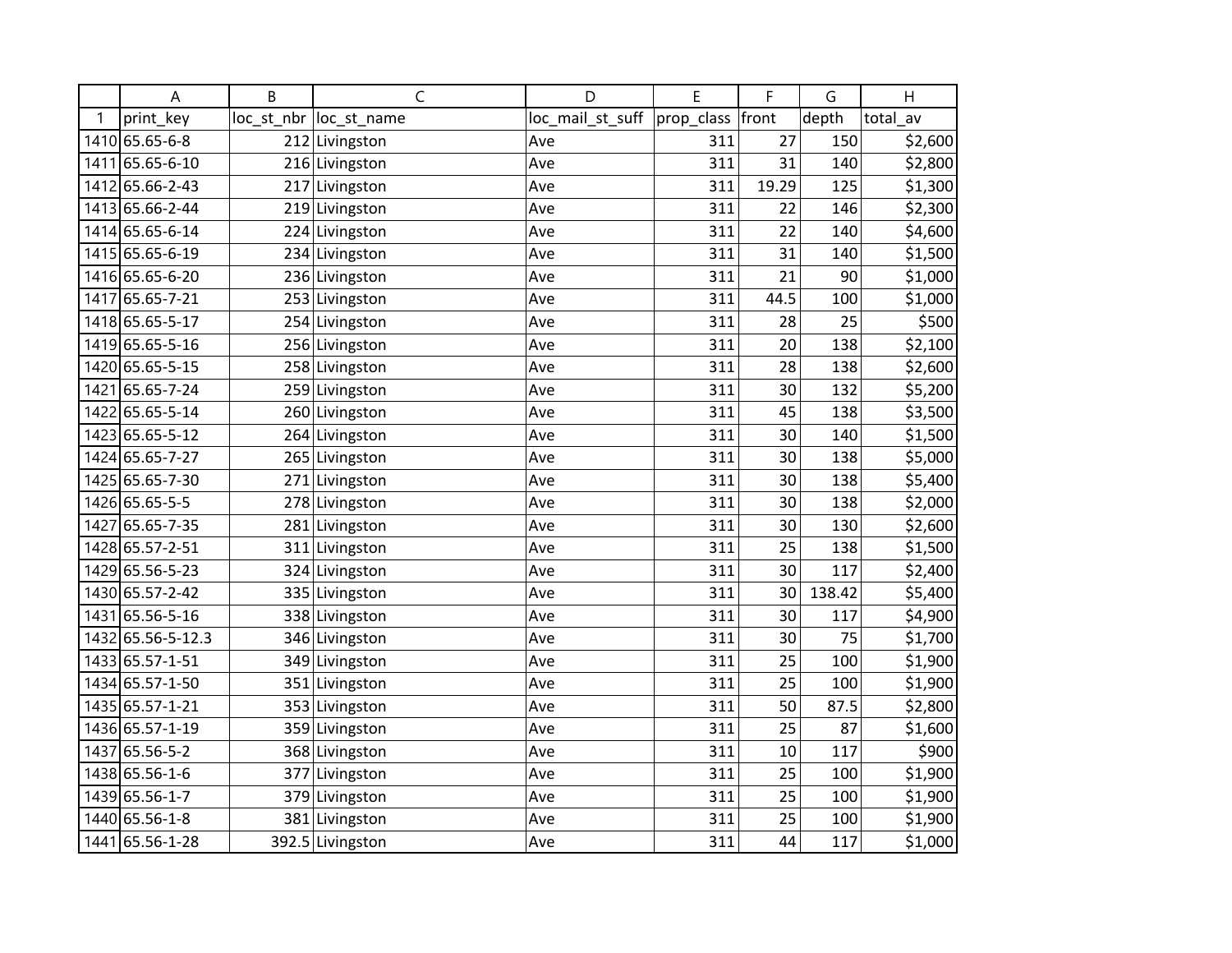|      | A                | B    | $\mathsf{C}$            | D                | E          | F     | G      | H        |
|------|------------------|------|-------------------------|------------------|------------|-------|--------|----------|
| 1    | print key        |      | loc_st_nbr  loc_st_name | loc_mail_st_suff | prop_class | front | depth  | total_av |
|      | 1442 65.56-1-30  |      | 396 Livingston          | Ave              | 311        | 25    | 117    | \$2,000  |
|      | 1443 65.48-1-7   |      | 450 Livingston          | Ave              | 311        | 27    | 133    | \$1,500  |
|      | 1444 65.47-5-15  | 476a | Livingston              | Ave              | 311        | 10    | 133    | \$1,000  |
|      | 1445 65.47-5-10  |      | 494 Livingston          | Ave              | 311        | 30    | 133    | \$2,600  |
|      | 1446 65.47-5-9   |      | 496 Livingston          | Ave              | 311        | 30    | 133    | \$2,600  |
| 1447 | 65.47-5-1        |      | 534 Livingston          | Ave              | 311        | 15    | 41     | \$1,500  |
|      | 1448 65.47-5-1   |      | 534 Livingston          | Ave              | 311        | 19    | 20     | \$1,500  |
|      | 1449 65.38-1-25  |      | 588 Livingston          | Ave              | 311        | 27    | 66     | \$1,300  |
|      | 1450 65.38-1-22  |      | 594 Livingston          | Ave              | 311        | 25    | 132    | \$2,400  |
| 1451 | 65.38-1-18       |      | 602 Livingston          | Ave              | 311        | 25    | 132    | \$10,800 |
|      | 1452 65.38-1-10  |      | 618 Livingston          | Ave              | 311        | 25    | 132    | \$2,400  |
|      | 1453 65.38-1-8   |      | 622 Livingston          | Ave              | 311        | 25    | 132    | \$2,400  |
|      | 1454 65.38-1-7   |      | 624 Livingston          | Ave              | 311        | 25    | 132    | \$2,400  |
|      | 1455 65.21-1-56  |      | 770 Livingston          | Ave              | 311        | 25    | 183    | \$5,700  |
|      | 1456 65.21-1-16  |      | 775 Livingston          | Ave              | 311        | 21    | 100    | \$12,000 |
| 1457 | 65.21-1-22       |      | 787 Livingston          | Ave              | 311        | 34    | 100    | \$5,000  |
|      | 1458 65.21-2-12  |      | 792 Livingston          | Ave              | 311        | 26    | 105    | \$15,000 |
|      | 1459 65.21-1-27  |      | 797 Livingston          | Ave              | 311        | 25    | 110    | \$4,100  |
|      | 1460 64.30-2-11  |      | 19 Locust               | St               | 311        | 25    | 100    | \$5,300  |
| 1461 | 54.19-3-65       |      | 216 Loudonville         | Rd               | 311        | 149   | 0      | \$66,400 |
|      | 1462 53.56-1-9   |      | 79 Lowell               | St               | 311        | 30    | 90     | \$11,900 |
|      | 1463 53.56-1-11  |      | 83 Lowell               | St               | 311        | 30    | 90     | \$11,900 |
|      | 1464 53.56-1-12  |      | 85 Lowell               | St               | 311        | 30    | 90     | \$11,900 |
|      | 1465 76.50-3-10  |      | Madison                 | Ave              | 311        | 27    | 27     | \$2,600  |
|      | 1466 76.50-3-9.1 |      | Madison                 | Ave              | 311        | 27    | 40     | \$3,800  |
| 1467 | 76.50-3-8        | 80 B | Madison                 | Ave              | 311        | 25    | 95     | \$6,800  |
|      | 1468 76.32-4-6   |      | 366 Madison             | Ave              | 311        | 33    | 70     | \$21,000 |
|      | 1469 76.31-3-10  |      | 402 Madison             | Ave              | 311        | 22    | 72     | \$17,000 |
|      | 1470 76.31-3-9   |      | 404 Madison             | Ave              | 311        | 25    | 89     | \$20,500 |
| 1471 | 76.31-3-8        |      | 406 Madison             | Ave              | 311        | 20    | 89     | \$32,200 |
|      | 1472 76.31-3-7   |      | 408 Madison             | Ave              | 311        | 20    | 89     | \$22,600 |
|      | 1473 76.31-2-63  |      | 409 Madison             | Ave              | 311        | 98.22 | 128.02 | \$0      |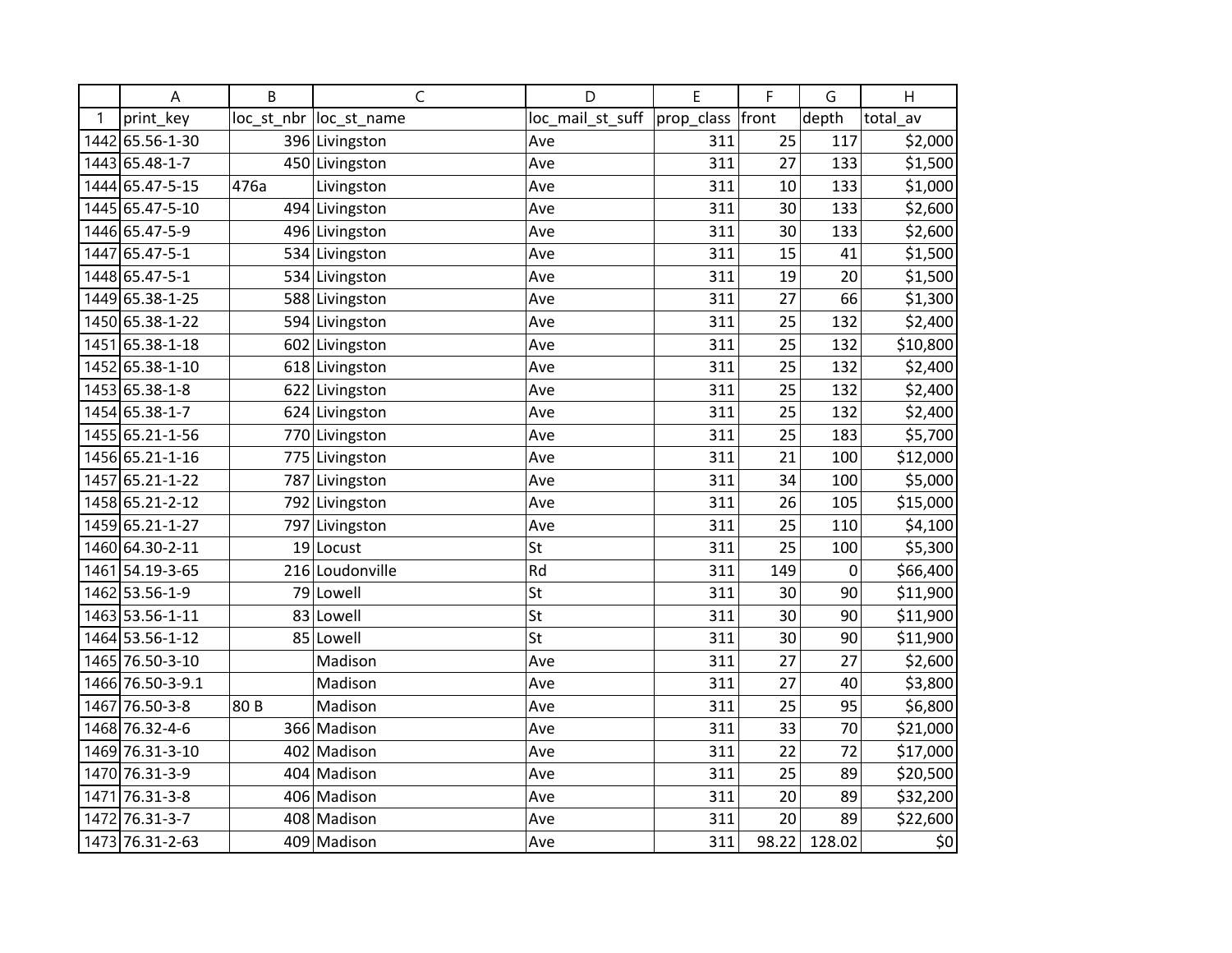|      | A                 | B  | $\mathsf C$                    | D                | E                | F     | G              | Н         |
|------|-------------------|----|--------------------------------|------------------|------------------|-------|----------------|-----------|
| 1    | print_key         |    | loc_st_nbr  loc_st_name        | loc_mail_st_suff | prop_class front |       | depth          | total av  |
|      | 1474 76.31-3-6    |    | 410 Madison                    | Ave              | 311              | 22    | 70             | \$26,600  |
|      | 1475 65.78-1-32   |    | 600 Madison                    | Ave              | 311              | 21.06 | 93.5           | \$19,100  |
|      | 1476 64.60-2-20   |    | 1007 Madison                   | Ave              | 311              | 32    | 150            | \$21,100  |
| 1477 | 64.60-2-22        |    | 1003 Madison Ave Aka 1001 Madi |                  | 311              | 55    | 150            | \$29,200  |
|      | 1478 64.60-2-21   |    | 1005 Madison Ave Aka 1001 Madi |                  | 311              | 47    | 150            | \$26,500  |
|      | 1479 64.68-1-57   |    | 975 Madison/aka 1001 Madison   |                  | 311              | 55    | 264            | \$42,900  |
|      | 1480 64.60-2-26   |    | 989 Madison/aka 1001 Madison   |                  | 311              | 44    | 150            | \$25,500  |
|      | 1481 64.29-2-5    |    | 369 Magazine                   | <b>St</b>        | 311              | 41    | 85             | \$13,900  |
|      | 1482 64.37-2-63   |    | 434 Magazine                   | St               | 311              | 30    | 111            | \$13,300  |
|      | 1483 76.46-3-14   |    | 5 Magnolia                     | Ter              | 311              | 30    | 100            | \$3,000   |
|      | 1484 66.29-2-49   |    | $23$ Main                      | St               | 311              | 75    | 93             | \$19,000  |
|      | 1485 64.35-3-30   |    | 230 Manning                    | <b>Blvd</b>      | 311              | 250   | 24             | \$24,200  |
|      | 1486 65.37-3-32   |    | 397 Manning                    | Blvd             | 311              | 49    | 146            | \$26,700  |
| 1487 | 65.11-1-2         |    | 596 Manning                    | Blvd             | 311              | 137   | 199            | \$130,400 |
|      | 1488 65.19-1-7    |    | 834 Manning                    | <b>Blvd</b>      | 311              | 24.79 | 70             | \$3,000   |
|      | 1489 65.19-1-8    |    | 836 Manning                    | <b>Blvd</b>      | 311              | 25.32 | 78.98          | \$3,000   |
|      | 1490 65.19-1-9    |    | 838 Manning                    | <b>Blvd</b>      | 311              | 24.53 | 87.76          | \$3,000   |
| 1491 | 65.19-1-10        |    | 840 Manning                    | <b>Blvd</b>      | 311              | 24.53 | 96.64          | \$3,000   |
|      | 1492 65.19-1-11   |    | 842 Manning                    | Blvd             | 311              | 24.53 | 96.64          | \$3,000   |
|      | 1493 75.28-3-39   |    | 50 Maple                       | Ave              | 311              | 36    | 101            | \$5,500   |
|      | 1494 75.67-2-33   |    | 15 Mapleridge                  | Ave              | 311              | 30    | 140            | \$5,000   |
|      | 1495 75.67-2-36   |    | 21 Mapleridge                  | Ave              | 311              | 30    | 140            | \$10,100  |
|      | 1496 64.30-2-75   |    | 82 Maplewood                   | Ave              | 311              | 37    | 79             | \$11,700  |
|      | 1497 64.22-1-18   |    | 89 Maplewood                   | Ave              | 311              | 95    | $\overline{7}$ | \$800     |
|      | 1498 75.58-1-15   | 42 | Mariette                       | PI               | 311              | 59    | 134            | \$25,000  |
|      | 1499 64.65-1-34   |    | 186 Marion                     | Ave              | 311              | 16    | 424            | \$17,000  |
|      | 1500 75.57-1-21   |    | Marlborough                    | Ct               | 311              | 60    | 175            | \$23,300  |
|      | 1501 75.49-2-28   |    | 5 Marlborough                  | Ct               | 311              | 40    | 135            | \$7,800   |
|      | 1502 75.57-1-20   |    | 29 Marlborough                 | Ct               | 311              | 254   | 320            | \$2,000   |
|      | 1503 75.49-2-45.1 |    | 74 Marlborough                 | Ct               | 311              | 793   | 524            | \$50,000  |
|      | 1504 64.79-2-45   |    | 40 Marsdale                    | St               | 311              | 41    | 125            | \$10,000  |
|      | 1505 64.79-2-46   |    | 42 Marsdale                    | St               | 311              | 41    | 125            | \$10,000  |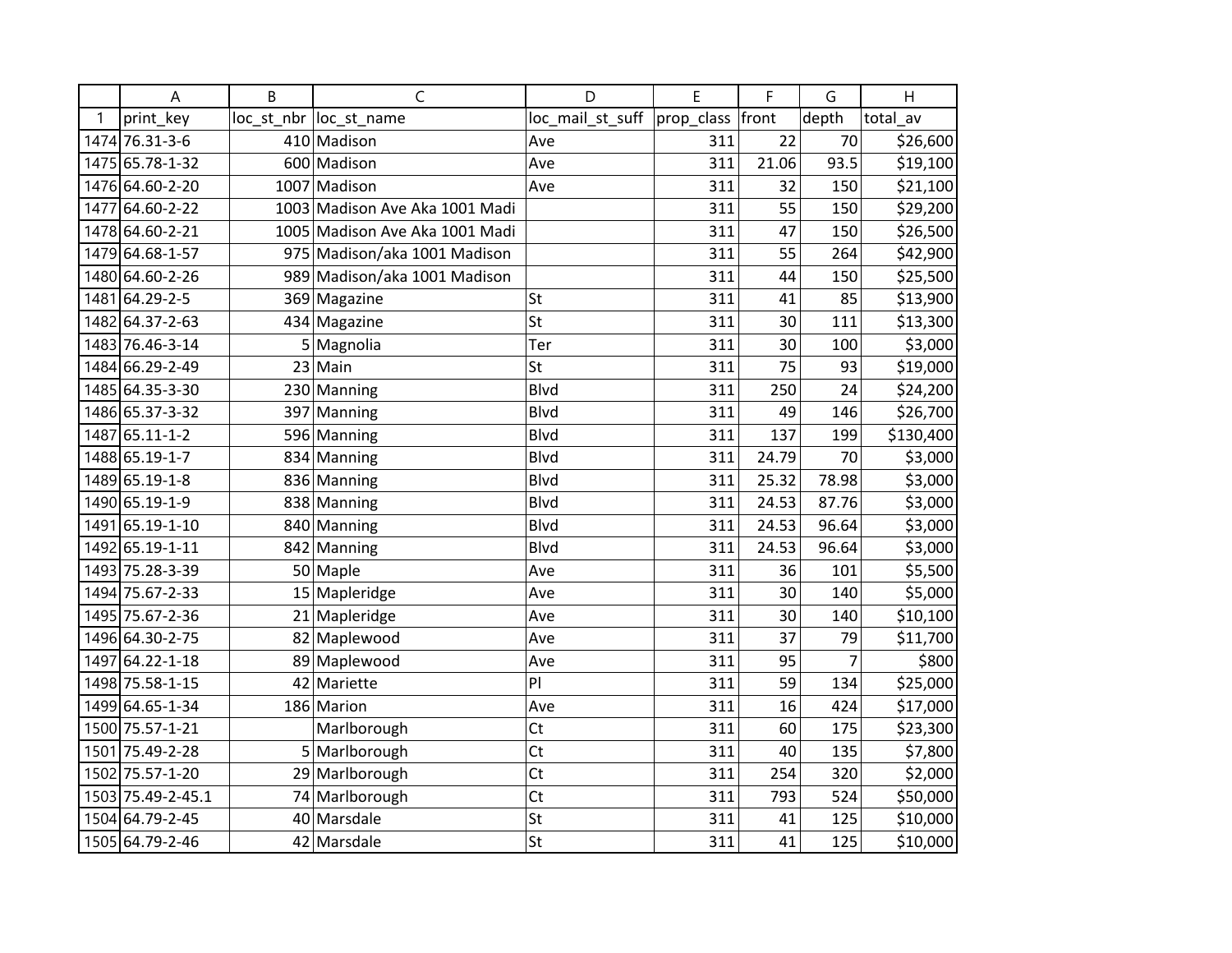|   | A                 | B | $\mathsf{C}$           | D                | E          | F           | G           | H         |
|---|-------------------|---|------------------------|------------------|------------|-------------|-------------|-----------|
| 1 | print key         |   | loc st nbr loc st name | loc_mail_st_suff | prop_class | front       | depth       | total av  |
|   | 1506 64.79-2-48   |   | 46 Marsdale            | St               | 311        | 61          | 125         | \$45,000  |
|   | 1507 64.80-1-36   |   | 76 Marsdale            | St               | 311        | 30.76       | 125         | \$16,300  |
|   | 1508 76.61-2-18   |   | 2 Marshall             | St               | 311        | 28          | 101         | \$3,400   |
|   | 1509 76.61-2-14   |   | 10 Marshall            | St               | 311        | 25          | 100         | \$3,000   |
|   | 1510 76.61-3-81   |   | 19 Marshall            | St               | 311        | $\bf 8$     | 100         | \$400     |
|   | 1511 76.61-2-7    |   | 30 Marshall            | St               | 311        | 25          | 100         | \$3,000   |
|   | 1512 75.42-2-38   |   | 7 Marwood              | St               | 311        | 60          | 137         | \$34,900  |
|   | 1513 75.20-2-1    |   | $2$ Mc Alpin           | St               | 311        | 32          | 40          | \$3,100   |
|   | 1514 75.75-3-11   |   | 13 Mc Alpin            | St               | 311        | 27          | 35          | \$2,300   |
|   | 1515 75.76-1-56   |   | 37 Mc Alpin            | St               | 311        | 25          | 100         | \$6,000   |
|   | 1516 75.76-1-54   |   | 41 Mc Alpin            | St               | 311        | 28          | 100         | \$6,700   |
|   | 1517 75.76-1-46   |   | 85 Mc Alpin            | St               | 311        | 38          | 75          | \$3,400   |
|   | 1518 65.57-1-46   |   | $11$ Mc Ardle          | Ave              | 311        | 25          | 100         | \$1,900   |
|   | 1519 65.57-1-27   |   | 16 Mc Ardle            | Ave              | 311        | 25          | 100         | \$1,900   |
|   | 1520 65.57-1-38   |   | 31 Mc Ardle            | Ave              | 311        | 25          | 100         | \$1,900   |
|   | 1521 76.80-2-65   |   | 5 Mc Carty             | Ave              | 311        | 50          | 75          | \$3,900   |
|   | 1522 76.80-2-63   |   | $11$ Mc Carty          | Ave              | 311        | 25          | 75          | \$700     |
|   | 1523 76.80-2-56   |   | 25 Mc Carty            | Ave              | 311        | 25          | 75          | \$2,000   |
|   | 1524 76.80-2-54   |   | 29 Mc Carty            | Ave              | 311        | 25          | 75          | \$4,500   |
|   | 1525 76.80-2-53.2 |   | 35 Mc Carty            | Ave              | 311        | 39          | 75          | \$3,100   |
|   | 1526 76.80-2-51   |   | 39 Mc Carty            | Ave              | 311        | 34          | 77          | \$3,100   |
|   | 1527 76.79-1-33   |   | 47 Mc Carty            | Ave              | 311        | 20          | 75          | \$1,600   |
|   | 1528 76.79-1-41   |   | 65 Mc Carty            | Ave              | 311        | 25          | 75          | \$2,000   |
|   | 1529 76.79-1-42   |   | 67 Mc Carty            | Ave              | 311        | 25          | 75          | \$2,000   |
|   | 1530 76.79-1-43   |   | 69 Mc Carty            | Ave              | 311        | 25          | 75          | \$2,000   |
|   | 1531 76.79-1-44   |   | 71 Mc Carty            | Ave              | 311        | 25          | 75          | \$2,000   |
|   | 1532 76.79-1-45   |   | 73 Mc Carty            | Ave              | 311        | 25          | 75          | \$2,000   |
|   | 1533 76.79-1-46   |   | 75 Mc Carty            | Ave              | 311        | 25          | 75          | \$2,000   |
|   | 1534 76.79-1-55   |   | 93 Mc Carty            | Ave              | 311        | 25          | 75          | \$2,300   |
|   | 1535 76.18-3-4    |   | 133 Mc Carty           | Ave              | 311        | 89          | 75          | \$14,000  |
|   | 1536 76.18-3-3    |   | 137 Mc Carty           | Ave              | 311        | 88          | 283         | \$35,900  |
|   | 1537 76.18-3-1    |   | 145 Mc Carty           | Ave              | 311        | $\mathbf 0$ | $\mathbf 0$ | \$319,600 |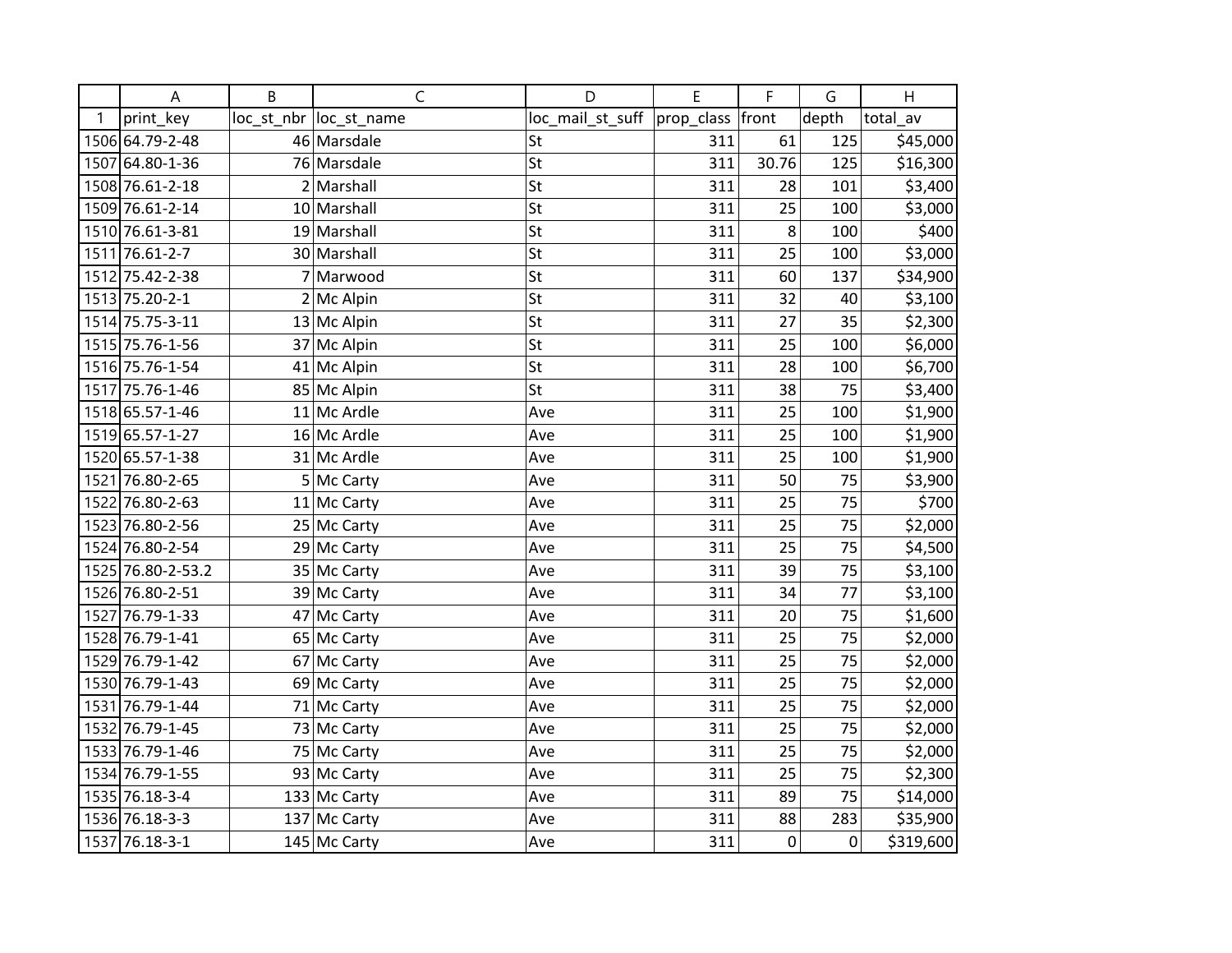|   | A                 | B   | $\mathsf{C}$            | D                            | E   | F         | G     | H        |
|---|-------------------|-----|-------------------------|------------------------------|-----|-----------|-------|----------|
| 1 | print_key         |     | loc_st_nbr  loc_st_name | loc_mail_st_suff  prop_class |     | front     | depth | total_av |
|   | 1538 76.17-1-28   |     | 270 Mc Carty            | Ave                          | 311 | 0         | 0     | \$24,700 |
|   | 1539 76.69-4-81   |     | 299 Mc Carty            | Ave                          | 311 | 25        | 100   | \$6,000  |
|   | 1540 76.69-4-85   |     | 311 Mc Carty            | Ave                          | 311 | 25        | 100   | \$6,000  |
|   | 1541 76.69-5-29   |     | 315 Mc Carty            | Ave                          | 311 | 25        | 100   | \$6,000  |
|   | 1542 74.15-1-50   |     | Mc Cormack              | Rd                           | 311 | $\pmb{0}$ | 0     | \$1,700  |
|   | 1543 74.15-2-20   |     | Mc Cormack              | Rd                           | 311 | 0         | 0     | \$1,800  |
|   | 1544 74.12-1-10.1 |     | 400 Mc Cormack          | Rd                           | 311 | 59        | 152   | \$22,400 |
|   | 1545 76.62-3-65   |     | 15 Mc Kown              | St                           | 311 | 25        | 100   | \$3,000  |
|   | 1546 76.62-3-64   |     | 17 Mc Kown              | St                           | 311 | 25        | 100   | \$3,000  |
|   | 1547 76.62-3-63   |     | 19 Mc Kown              | St                           | 311 | 25        | 100   | \$3,000  |
|   | 1548 76.62-3-62   |     | 21 Mc Kown              | St                           | 311 | 25        | 100   | \$3,000  |
|   | 1549 65.55-5-30   |     | 3 Mc Pherson            | Ter                          | 311 | 18.18     | 95.8  | \$2,600  |
|   | 1550 64.46-1-9    |     | 7 Meade                 | Ave                          | 311 | 30        | 76    | \$9,100  |
|   | 1551 64.46-2-16   |     | 28 Meade                | Ave                          | 311 | 74        | 101   | \$14,900 |
|   | 1552 64.46-1-15   |     | 31 Meade                | Ave                          | 311 | 116       | 58    | \$26,900 |
|   | 1553 74.16-2-36   |     | Meadow                  | Ln                           | 311 | 0         | 0     | \$39,700 |
|   | 1554 74.16-2-33   |     | 63 Meadow               | Ln                           | 311 | 82        | 130   | \$20,500 |
|   | 1555 64.84-3-41   |     | 580 Mercer              | St                           | 311 | 34        | 115   | \$16,600 |
|   | 1556 75.75-2-33   | 39a | Mereline                | Ave                          | 311 | 24        | 100   | \$2,900  |
|   | 1557 64.30-2-62   |     | 25 Miller               | Ave                          | 311 | 30        | 100   | \$12,000 |
|   | 1558 64.30-3-5    |     | 46 Miller               | Ave                          | 311 | 30        | 100   | \$12,000 |
|   | 1559 64.30-2-70   |     | 53 Miller               | Ave                          | 311 | 30        | 100   | \$12,000 |
|   | 1560 64.63-4-18   |     | 159 Milner              | Ave                          | 311 | 60        | 135   | \$40,000 |
|   | 1561 64.63-3-3    |     | 167 Milner              | Ave                          | 311 | 51        | 135   | \$58,500 |
|   | 1562 65.44-3-16   | 5   | Mohawk                  | <b>St</b>                    | 311 | 33        | 150   | \$18,400 |
|   | 1563 65.44-3-17   |     | 7 Mohawk                | St                           | 311 | 22        | 75    | \$13,400 |
|   | 1564 65.52-2-12   |     | 8 Mohawk                | St                           | 311 | 22        | 75    | \$1,800  |
|   | 1565 65.44-3-18   |     | 9 Mohawk                | St                           | 311 | 22        | 75    | \$10,400 |
|   | 1566 65.52-2-11   |     | 10 Mohawk               | St                           | 311 | 22        | 75    | \$3,600  |
|   | 1567 65.52-2-10   |     | 12 Mohawk               | St                           | 311 | 22        | 75    | \$3,600  |
|   | 1568 65.44-3-23   |     | 19 Mohawk               | St                           | 311 | 22        | 75    | \$1,800  |
|   | 1569 65.44-3-24   |     | 21 Mohawk               | St                           | 311 | 22        | 62    | \$1,500  |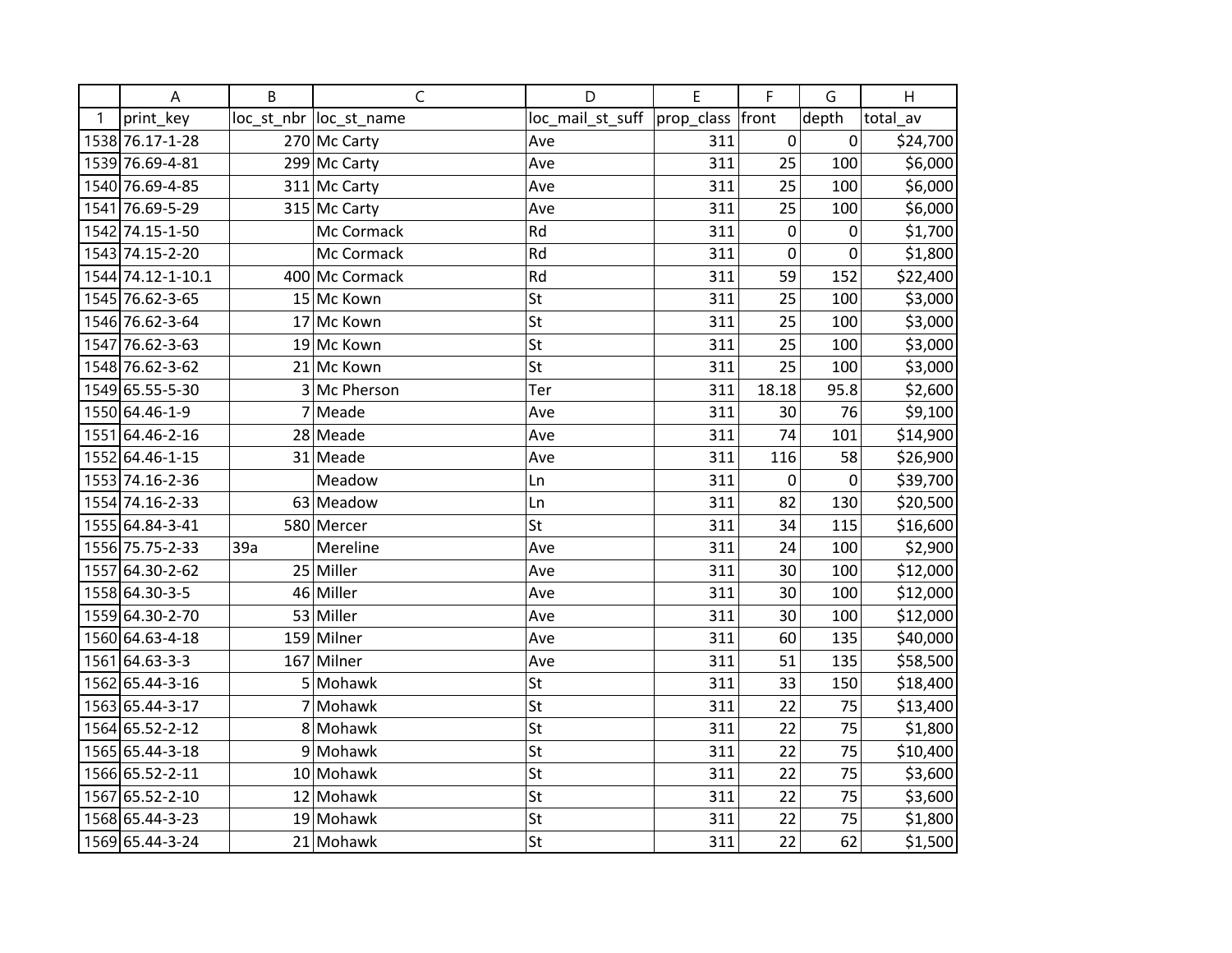|   | A                | B     | $\mathsf{C}$            | D                | E          | F     | G     | H        |
|---|------------------|-------|-------------------------|------------------|------------|-------|-------|----------|
| 1 | print_key        |       | loc_st_nbr  loc_st_name | loc_mail_st_suff | prop_class | front | depth | total_av |
|   | 1570 65.52-2-4   |       | 24 Mohawk               | St               | 311        | 22    | 75    | \$1,800  |
|   | 1571 65.52-2-3   |       | 26 Mohawk               | St               | 311        | 22    | 75    | \$3,600  |
|   | 1572 76.63-2-42  | 9     | Moore                   | St               | 311        | 50    | 100   | \$12,000 |
|   | 1573 76.31-1-74  |       | 16 Morris               | St               | 311        | 26.79 | 93.5  | \$22,000 |
|   | 1574 76.31-1-73  |       | 18 Morris               | St               | 311        | 32    | 93.5  | \$24,700 |
|   | 1575 76.31-1-72  |       | 20 Morris               | St               | 311        | 32    | 93.5  | \$24,700 |
|   | 1576 65.78-1-4.2 |       | 251 Morris              | St               | 311        | 36    | 245   | \$56,800 |
|   | 1577 65.78-1-20  |       | 255 Morris              | St               | 311        | 204   | 245   | \$47,300 |
|   | 1578 65.77-4-13  | 277   | Morris                  | St               | 311        | 35    | 190   | \$25,000 |
|   | 1579 65.69-3-35  |       | 471 Morris              | St               | 311        | 24    | 90    | \$9,500  |
|   | 1580 64.67-2-7   |       | 661 Morris              | St               | 311        | 30    | 100   | \$6,600  |
|   | 1581 76.57-5-23  |       | $4$ Morton              | Ave              | 311        | 20    | 65    | \$2,300  |
|   | 1582 76.57-5-22  |       | 6 Morton                | Ave              | 311        | 23    | 65    | \$2,600  |
|   | 1583 76.57-5-21  | 8     | Morton                  | Ave              | 311        | 22    | 66    | \$5,100  |
|   | 1584 76.57-5-19  |       | 12 Morton               | Ave              | 311        | 19    | 93    | \$1,200  |
|   | 1585 76.57-5-13  |       | 22 Morton               | Ave              | 311        | 22    | 66    | \$1,500  |
|   | 1586 76.57-5-3   |       | 42 Morton               | Ave              | 311        | 26    | 66    | \$1,500  |
|   | 1587 76.56-2-19  |       | 54 Morton               | Ave              | 311        | 22    | 66    | \$1,200  |
|   | 1588 76.55-2-10  | 186-A | Morton                  | Ave              | 311        | 25    | 60    | \$3,600  |
|   | 1589 76.55-2-9   |       | 188 Morton              | Ave              | 311        | 25    | 66    | \$3,500  |
|   | 1590 76.55-2-8   |       | 196 Morton              | Ave              | 311        | 110   | 132   | \$0      |
|   | 1591 76.55-2-5   |       | 204 Morton              | Ave              | 311        | 22    | 66    | \$3,500  |
|   | 1592 76.55-1-15  |       | 230 Morton              | Ave              | 311        | 25    | 132   | \$7,900  |
|   | 1593 87.23-1-3   | 185A  | Mount Hope              | Dr               | 311        | 13    | 143   | \$100    |
|   | 1594 87.23-1-4   | 187A  | Mount Hope              | Dr               | 311        | 18    | 154   | \$100    |
|   | 1595 87.23-1-5   | 189A  | Mount Hope              | Dr               | 311        | 18    | 166   | \$3,900  |
|   | 1596 87.23-1-6   | 191A  | Mount Hope              | Dr               | 311        | 18    | 166   | \$3,900  |
|   | 1597 87.23-1-9   | 209A  | Mount Hope              | Dr               | 311        | 17    | 36    | \$100    |
|   | 1598 76.17-1-27  |       | 269 Mountain            | St               | 311        | 26    | 100   | \$6,200  |
|   | 1599 75.84-1-28  |       | 352 Mountain            | St               | 311        | 30    | 90    | \$6,500  |
|   | 1600 75.84-1-11  |       | 388 Mountain            | St               | 311        | 30    | 90    | \$6,500  |
|   | 1601 74.11-2-22  |       | 4 Mountain View         | Ave              | 311        | 50    | 115   | \$13,100 |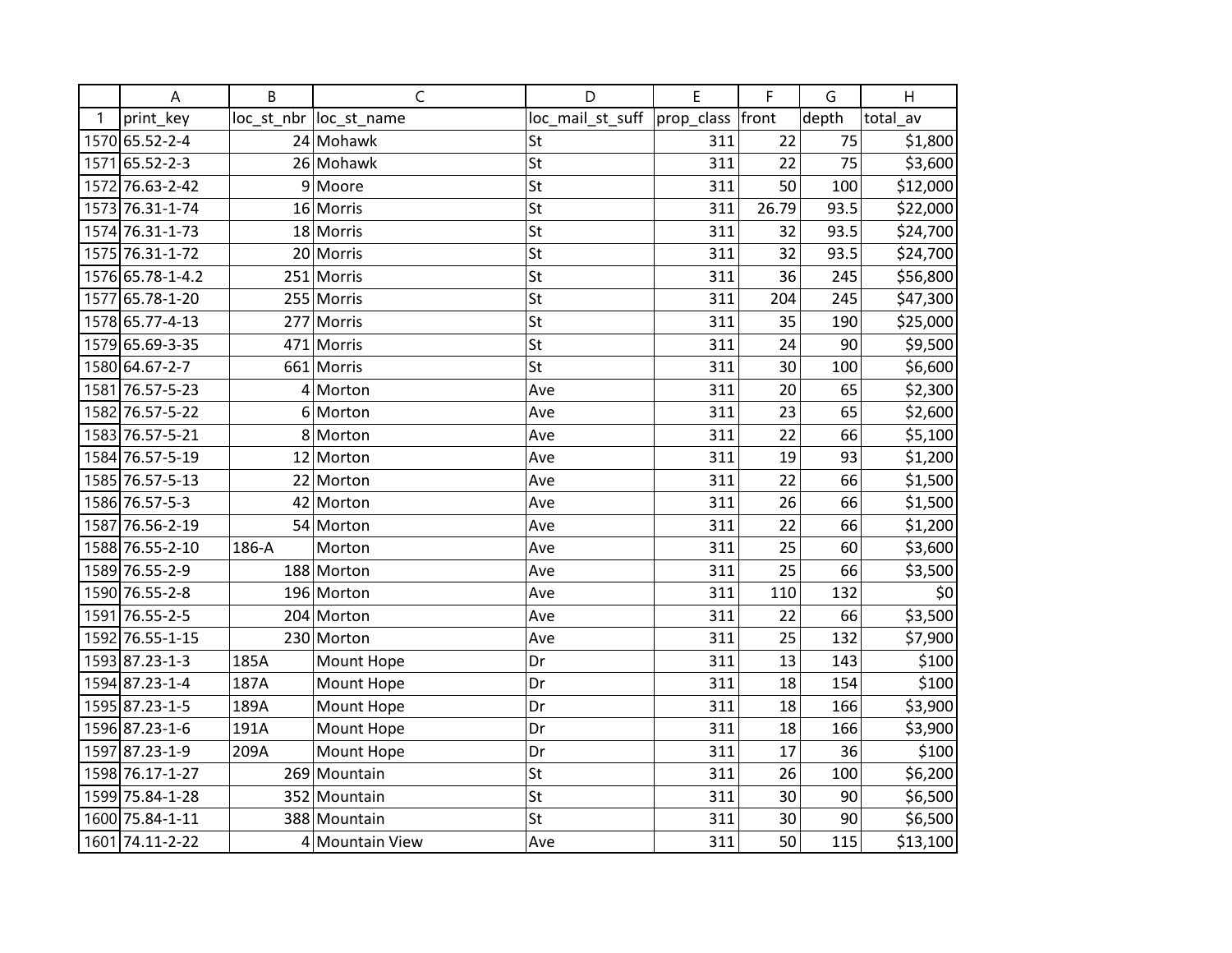|      | A               | B  | $\mathsf{C}$           | D                | E          | F              | G              | H        |
|------|-----------------|----|------------------------|------------------|------------|----------------|----------------|----------|
| 1    | print_key       |    | loc st nbr loc st name | loc_mail_st_suff | prop_class | front          | depth          | total av |
|      | 1602 74.11-2-35 |    | 9 Mountain View        | Ave              | 311        | 198            | 113            | \$18,000 |
|      | 1603 76.57-1-6  |    | 16 Myrtle              | Ave              | 311        | 21             | 52             | \$20,600 |
|      | 1604 76.57-1-5  |    | 18 Myrtle              | Ave              | 311        | 22             | 105            | \$20,400 |
|      | 1605 76.57-1-4  |    | 20 Myrtle              | Ave              | 311        | 22             | 52             | \$34,000 |
|      | 1606 76.57-1-3  |    | 22 Myrtle              | Ave              | 311        | 22             | 52             | \$25,200 |
|      | 1607 76.57-1-2  |    | 24 Myrtle              | Ave              | 311        | 22             | 52             | \$16,000 |
|      | 1608 76.49-5-86 |    | 27 Myrtle              | Ave              | 311        | 42             | 32             | \$4,700  |
|      | 1609 76.49-1-93 |    | 29 Myrtle              | Ave              | 311        | 99             | $\overline{7}$ | \$2,400  |
|      | 1610 76.49-1-91 |    | 35 Myrtle              | Ave              | 311        | 22             | 35             | \$2,700  |
|      | 1611 76.49-1-90 |    | 37 Myrtle              | Ave              | 311        | 22             | 40             | \$3,100  |
|      | 1612 76.40-2-31 |    | $161$ Myrtle           | Ave              | 311        | 30             | 65             | \$5,000  |
|      | 1613 76.40-2-35 |    | $173$ Myrtle           | Ave              | 311        | 39             | 66             | \$7,615  |
|      | 1614 76.40-2-36 |    | $175$ Myrtle           | Ave              | 311        | 20             | 66             | \$7,300  |
|      | 1615 76.40-2-37 |    | $181$ Myrtle           | Ave              | 311        | 21             | 66             | \$7,600  |
|      | 1616 76.39-3-6  |    | 204 Myrtle             | Ave              | 311        | 19             | 115            | \$10,100 |
|      | 1617 76.22-3-39 |    | 335.5 Myrtle           | Ave              | 311        | $\overline{7}$ | 14             | \$1,100  |
|      | 1618 64.84-1-3  |    | $642$ Myrtle           | Ave              | 311        | 25             | 115            | \$15,000 |
|      | 1619 64.76-4-8  |    | 680 Myrtle             | Ave              | 311        | 25             | 115            | \$6,300  |
|      | 1620 64.68-3-16 |    | 747 Myrtle             | Ave              | 311        | 33             | 93             | \$13,500 |
| 1621 | 64.67-1-22      |    | 865 Myrtle             | Ave              | 311        | 30             | 93             | \$30,000 |
|      | 1622 64.43-2-29 |    | $114$ N Allen          | St               | 311        | 28             | 115            | \$23,800 |
|      | 1623 64.43-2-30 |    | $116$ N Allen          | St               | 311        | 28             | 115            | \$25,000 |
|      | 1624 64.43-2-34 |    | $126$ N Allen          | St               | 311        | 25             | 275            | \$26,100 |
|      | 1625 65.44-1-24 |    | 15 N First             | St               | 311        | 19             | 13             | \$100    |
|      | 1626 65.44-1-23 | 17 | N First                | St               | 311        | 31             | 20             | \$100    |
|      | 1627 65.44-1-22 |    | 19 N First             | St               | 311        | 31             | 34             | \$100    |
|      | 1628 65.82-4-54 |    | 79 N Hawk              | St               | 311        | 19             | 61             | \$1,700  |
|      | 1629 65.82-4-55 |    | 81 N Hawk              | St               | 311        | 19             | 61             | \$900    |
|      | 1630 65.82-4-56 |    | 83 N Hawk              | St               | 311        | 19             | 61             | \$900    |
|      | 1631 65.82-2-29 |    | 84 N Hawk              | St               | 311        | 19             | 70             | \$1,000  |
|      | 1632 65.82-4-57 |    | 85 N Hawk              | St               | 311        | 22             | 46             | \$800    |
|      | 1633 65.82-2-28 |    | 86 N Hawk              | St               | 311        | 18             | 70             | \$900    |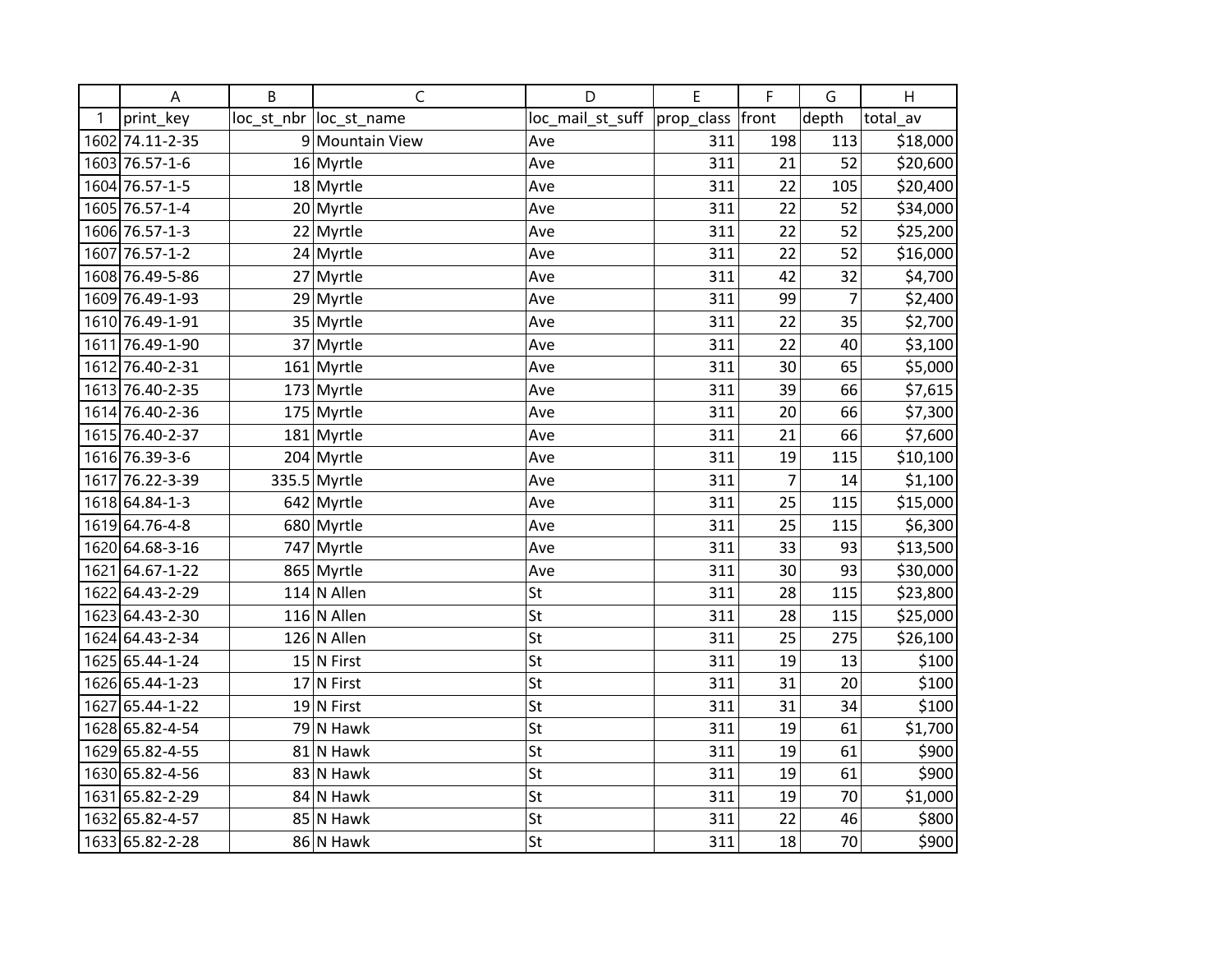|   | A               | B | $\mathsf C$             | D                | E          | F     | G           | H        |
|---|-----------------|---|-------------------------|------------------|------------|-------|-------------|----------|
| 1 | print_key       |   | loc_st_nbr  loc_st_name | loc_mail_st_suff | prop_class | front | depth       | total av |
|   | 1634 65.82-2-27 |   | 88 N Hawk               | St               | 311        | 18    | 70          | \$900    |
|   | 1635 65.82-2-26 |   | 90 N Hawk               | St               | 311        | 18    | 47          | \$600    |
|   | 1636 65.82-2-25 |   | 92 N Hawk               | St               | 311        | 37    | 47          | \$1,300  |
|   | 1637 65.62-2-58 |   | 21 N Lake               | Ave              | 311        | 20    | 107         | \$18,200 |
|   | 1638 65.63-3-74 |   | 66 N Lake               | Ave              | 311        | 24    | 84          | \$1,500  |
|   | 1639 65.55-2-29 |   | $129$ N Lake            | Ave              | 311        | 22    | 117         | \$3,900  |
|   | 1640 65.55-1-22 |   | $161$ N Lake            | Ave              | 311        | 44    | 0           | \$4,600  |
|   | 1641 65.47-3-15 |   | $185$ N Lake            | Ave              | 311        | 29    | 75          | \$25,000 |
|   | 1642 65.47-4-49 |   | $197$ N Lake            | Ave              | 311        | 33    | 100         | \$1,500  |
|   | 1643 65.30-1-17 |   | 69 N Manning            | <b>Blvd</b>      | 311        | 25    | 132         | \$12,000 |
|   | 1644 65.30-1-18 |   | $71$ N Manning          | <b>Blvd</b>      | 311        | 25    | 132         | \$15,000 |
|   | 1645 65.30-1-19 |   | 73 N Manning            | <b>Blvd</b>      | 311        | 25    | 132         | \$11,200 |
|   | 1646 65.82-5-35 |   | $174$ N Pearl           | St               | 311        | 31    | 150         | \$49,300 |
|   | 1647 65.82-6-34 |   | $199$ N Pearl           | St               | 311        | 20    | 73          | \$3,200  |
|   | 1648 65.82-6-52 |   | 235 N Pearl             | St               | 311        | 34    | 137         | \$13,400 |
|   | 1649 65.82-6-53 |   | 235.5 N Pearl           | St               | 311        | 14    | 141         | \$4,300  |
|   | 1650 65.82-5-11 |   | 248 N Pearl             | St               | 311        | 28.07 | $\mathbf 0$ | \$4,800  |
|   | 1651 65.82-5-10 |   | 250 N Pearl             | St               | 311        | 24    | 54          | \$2,900  |
|   | 1652 65.52-1-53 |   | 459 N Pearl             | St               | 311        | 18    | 66          | \$1,300  |
|   | 1653 65.52-1-54 |   | 461 N Pearl             | St               | 311        | 18    | 66          | \$1,300  |
|   | 1654 65.52-1-17 |   | 466 N Pearl             | St               | 311        | 25    | 66          | \$1,800  |
|   | 1655 65.52-1-16 |   | 468 N Pearl             | St               | 311        | 22    | 66          | \$9,600  |
|   | 1656 65.44-1-19 |   | $510$ N Pearl           | St               | 311        | 62    | 114         | \$5,000  |
|   | 1657 65.44-1-18 |   | $512$ N Pearl           | St               | 311        | 22    | 118         | \$2,500  |
|   | 1658 65.44-1-17 |   | $514$ N Pearl           | St               | 311        | 25    | 118         | \$2,700  |
|   | 1659 65.44-1-16 |   | 516 N Pearl             | St               | 311        | 24    | 115         | \$2,600  |
|   | 1660 65.44-1-15 |   | $518$ N Pearl           | St               | 311        | 25    | 112         | \$2,600  |
|   | 1661 65.44-1-12 |   | $521$ N Pearl           | St               | 311        | 25    | 100         | \$2,500  |
|   | 1662 65.44-1-11 |   | $523$ N Pearl           | St               | 311        | 25    | 100         | \$2,500  |
|   | 1663 65.44-1-10 |   | 525 N Pearl             | St               | 311        | 25    | 100         | \$2,500  |
|   | 1664 65.36-1-16 |   | 538 N Pearl             | St               | 311        | 25    | 100         | \$2,500  |
|   | 1665 65.36-1-15 |   | 540 N Pearl             | St               | 311        | 25    | 100         | \$2,500  |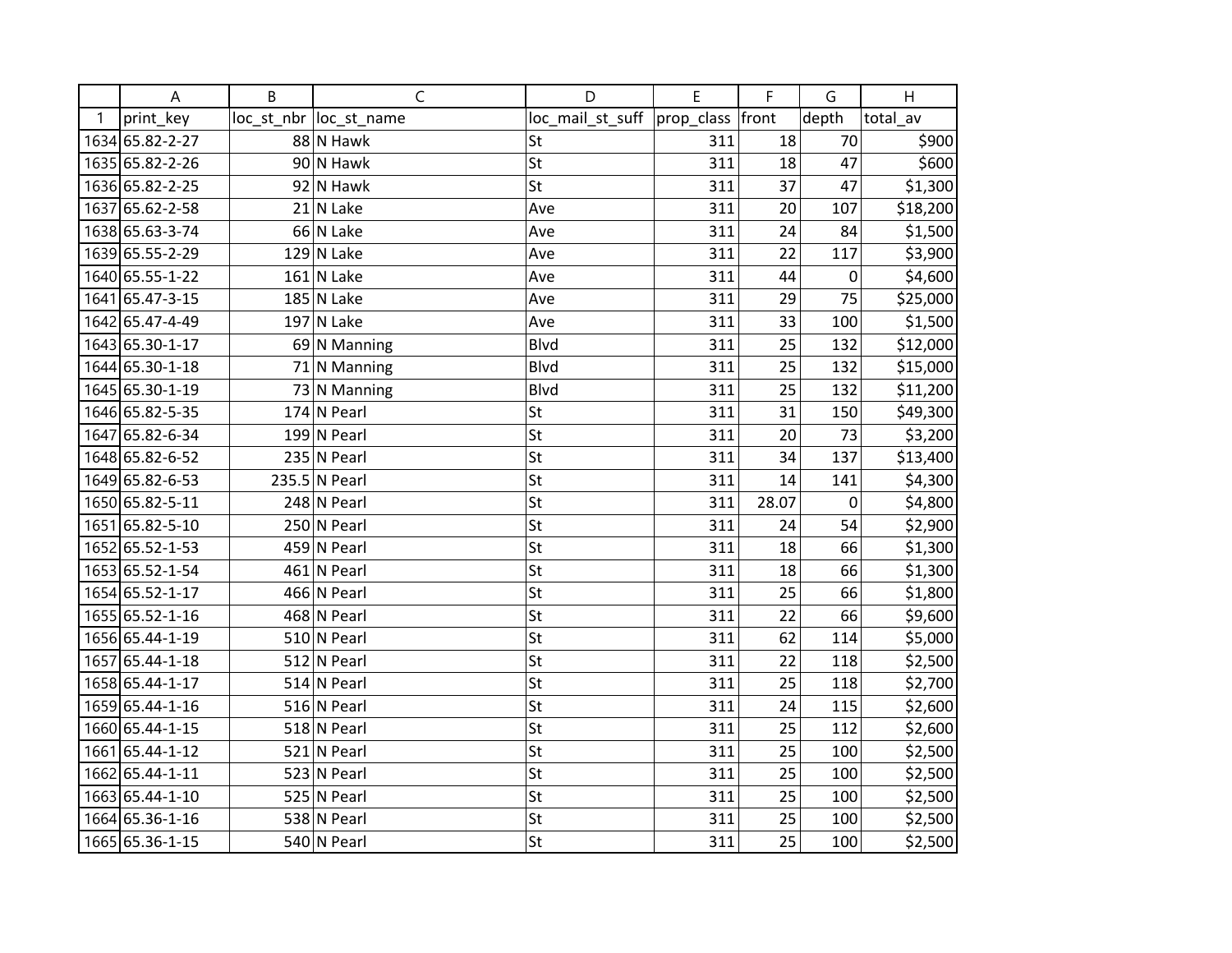|      | A                | B | $\mathsf C$             | D                | E          | F           | G           | Н         |
|------|------------------|---|-------------------------|------------------|------------|-------------|-------------|-----------|
| 1    | print_key        |   | loc_st_nbr  loc_st_name | loc_mail_st_suff | prop_class | front       | depth       | total_av  |
|      | 1666 65.36-1-13  |   | 544 N Pearl             | St               | 311        | 25          | 100         | \$2,500   |
|      | 1667 65.36-1-10  |   | 552 N Pearl             | St               | 311        | 25          | 100         | \$2,500   |
|      | 1668 65.36-1-9   |   | 554 N Pearl             | St               | 311        | 25          | 100         | \$2,500   |
|      | 1669 65.28-1-35  |   | $662$ N Pearl           | St               | 311        | 40          | 100         | \$3,300   |
|      | 1670 65.28-1-13  |   | 678 N Pearl             | St               | 311        | 25          | 100         | \$2,500   |
| 1671 | 64.43-2-45       |   | $133$ N Pine            | Ave              | 311        | 17          | 125         | \$9,400   |
|      | 1672 65.74-3-54  |   | 74 N Swan               | St               | 311        | 38          | 97          | \$2,500   |
|      | 1673 65.82-1-52  |   | 75 N Swan               | St               | 311        | 32          | 30          | \$1,400   |
|      | 1674 65.74-3-57  |   | 80 N Swan               | St               | 311        | 18          | 51          | \$700     |
|      | 1675 65.74-3-58  |   | 82 N Swan               | St               | 311        | 17          | 51          | \$700     |
|      | 1676 65.81-1-10  |   | 86 N Swan               | St               | 311        | 20          | 45          | \$1,400   |
|      | 1677 65.81-1-11  |   | 88 N Swan               | St               | 311        | 19          | 45          | \$600     |
|      | 1678 65.81-1-12  |   | 90 N Swan               | St               | 311        | 19          | 45          | \$600     |
| 1679 | 65.81-1-13       |   | 92 N Swan               | St               | 311        | 22          | 45          | \$700     |
|      | 1680 65.81-1-14  |   | 94 N Swan               | St               | 311        | 22          | 91          | \$3,000   |
| 1681 | 65.81-1-16       |   | 98 N Swan               | St               | 311        | 22          | 91          | \$1,500   |
| 1682 | 65.81-1-17       |   | $100$ N Swan            | St               | 311        | 22          | 91          | \$1,500   |
|      | 1683 65.28-1-67  |   | $40$ N Third            | St               | 311        | 34          | 420         | \$28,500  |
|      | 1684 65.28-1-68  |   | 50 N Third              | St               | 311        | $\mathbf 0$ | $\pmb{0}$   | \$53,800  |
|      | 1685 75.26-1-6   |   | 516 New Scotland        | Ave              | 311        | 60          | 140         | \$20,100  |
|      | 1686 75.25-1-15  |   | 542 New Scotland        | Ave              | 311        | 67          | 131         | \$44,600  |
|      | 1687 64.71-2-8   |   | 751 New Scotland        | Ave              | 311        | 61.58       | 177         | \$29,000  |
|      | 1688 64.71-3-5   |   | 767 New Scotland        | Ave              | 311        | 0           | 0           | \$181,300 |
|      | 1689 64.70-1-37  |   | 791 New Scotland        | Ave              | 311        | $\mathbf 0$ | 0           | \$514,200 |
|      | 1690 74.12-1-3.3 |   | 1066 New Scotland       | Ave              | 311        | 109         | 184         | \$50,100  |
| 1691 | $64.17 - 2 - 2$  |   | New Scotland            | Rd               | 311        | $\mathbf 0$ | 0           | \$1,000   |
|      | 1692 64.17-2-1   |   | New Scotland            | Rd               | 311        | 94          | 40          | \$1,000   |
|      | 1693 75.5-1-25   |   | 882 New Scotland        | Rd               | 311        | 649         | $\mathbf 0$ | \$0       |
|      | 1694 74.8-1-36   |   | 1009 New Scotland       | Rd               | 311        | 70          | 224         | \$28,000  |
|      | 1695 74.12-1-1   |   | 1058 New Scotland       | Rd               | 311        | 80          | 225         | \$45,000  |
|      | 1696 74.11-2-43  |   | 1164 New Scotland       | Rd               | 311        | 87          | 79          | \$14,800  |
|      | 1697 74.11-2-44  |   | 1166 New Scotland       | Rd               | 311        | 56          | 137         | \$5,000   |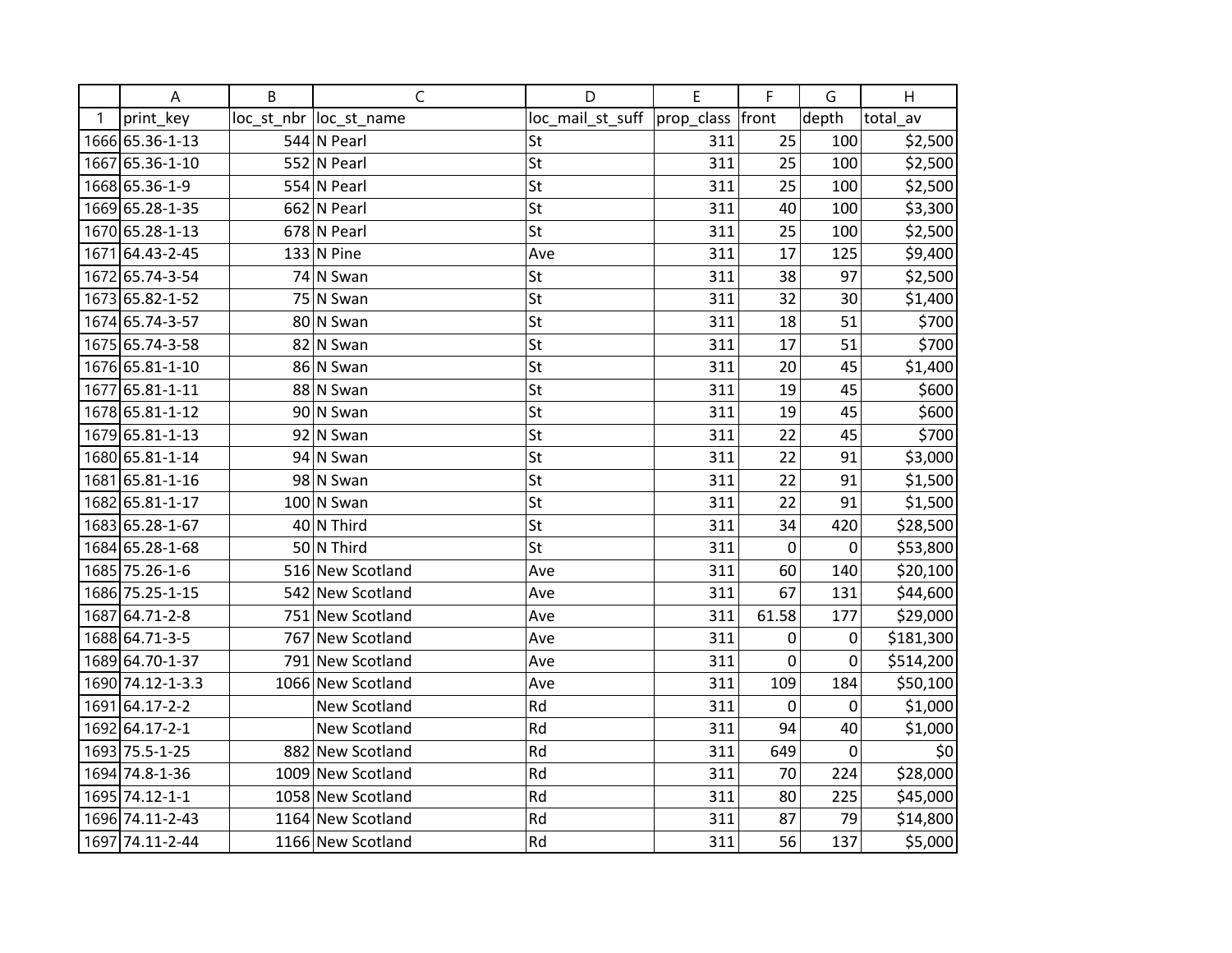|   | A                | B              | $\mathsf{C}$            | D                        | E                | F           | G           | H         |
|---|------------------|----------------|-------------------------|--------------------------|------------------|-------------|-------------|-----------|
| 1 | print_key        |                | loc_st_nbr  loc_st_name | loc_mail_st_suff         | prop_class front |             | depth       | total_av  |
|   | 1698 74.11-2-45  |                | 1168 New Scotland       | Rd                       | 311              | 50          | 187         | \$5,000   |
|   | 1699 74.11-2-47  |                | 1172 New Scotland       | Rd                       | 311              | 57          | 211         | \$5,000   |
|   | 1700 74.11-2-48  |                | 1174 New Scotland       | Rd                       | 311              | 54          | 232         | \$5,000   |
|   | 1701 74.11-1-1   |                | 1185 New Scotland       | Rd                       | 311              | $\pmb{0}$   | 0           | \$98,200  |
|   | 1702 87.5-1-7    |                | 11 Noonan               | Ln                       | 311              | 0           | 0           | \$25,000  |
|   | 1703 76.77-1-63  |                | 10 Norfolk              | St                       | 311              | 30          | 90          | \$3,200   |
|   | 1704 76.77-1-64  |                | 12 Norfolk              | St                       | 311              | 30          | 90          | \$3,200   |
|   | 1705 76.77-1-65  |                | 16 Norfolk              | St                       | 311              | 45          | 90          | \$2,400   |
|   | 1706 74.15-1-2   |                | Normanside              | Dr                       | 311              | 49          | 80          | \$200     |
|   | 1707 74.11-2-69  |                | 15 Normanside           | Dr                       | 311              | 200         | 130         | \$5,000   |
|   | 1708 74.11-2-68  |                | 23 Normanside           | Dr                       | 311              | 65          | 130         | \$500     |
|   | 1709 74.11-2-67  |                | 25 Normanside           | Dr                       | 311              | 80          | 130         | \$3,000   |
|   | 1710 74.11-2-66  |                | 27 Normanside           | Dr                       | 311              | 65          | 125         | \$500     |
|   | 1711 74.11-2-65  |                | 29 Normanside           | Dr                       | 311              | 65          | 125         | \$500     |
|   | 1712 74.11-2-64  |                | 31 Normanside           | Dr                       | 311              | 65          | 125         | \$500     |
|   | 1713 74.15-1-1.1 |                | 49 Normanside           | Dr                       | 311              | 200         | 100         | \$60,000  |
|   | 1714 66.29-2-10  |                | 33 North                | St                       | 311              | 25          | 91          | \$2,400   |
|   | 1715 66.29-2-32  |                | 40 North                | St                       | 311              | 25          | 94          | \$7,000   |
|   | 1716 66.29-2-6   |                | 41 North                | $\overline{\mathsf{St}}$ | 311              | 25          | 91          | \$4,700   |
|   | 1717 65.57-2-69  |                | 269 Northern            | <b>Blvd</b>              | 311              | 48          | 120         | \$3,300   |
|   | 1718 65.57-2-73  |                | 281 Northern            | <b>Blvd</b>              | 311              | 37          | 50          | \$500     |
|   | 1719 65.11-1-7.2 |                | 317 Northern            | <b>Blvd</b>              | 311              | $\mathbf 0$ | $\mathbf 0$ | \$348,000 |
|   | 1720 76.62-2-23  |                | 6 O'Connell             | St                       | 311              | 25          | 103         | \$3,100   |
|   | 1721 76.62-2-22  |                | 8 O'Connell             | St                       | 311              | 25          | 103         | \$3,100   |
|   | 1722 76.62-3-51  |                | 19 O'Connell            | St                       | 311              | 25          | 100         | \$3,000   |
|   | 1723 63.28-1-36  |                | $2$ Oak                 | St                       | 311              | 30          | 108         | \$700     |
|   | 1724 63.28-1-35  | 4              | Oak                     | St                       | 311              | 30          | 118         | \$1,000   |
|   | 1725 63.28-1-34  | 6 <sup>1</sup> | Oak                     | St                       | 311              | 30          | 150.5       | \$1,000   |
|   | 1726 76.72-5-7   |                | Odell                   | St                       | 311              | 23          | 113         | \$6,200   |
|   | 1727 76.72-5-3   |                | Odell                   | St                       | 311              | 25          | 112         | \$6,700   |
|   | 1728 76.72-5-4   |                | Odell                   | St                       | 311              | 25          | 112         | \$6,700   |
|   | 1729 76.72-5-5   |                | Odell                   | St                       | 311              | 25          | 112         | \$6,700   |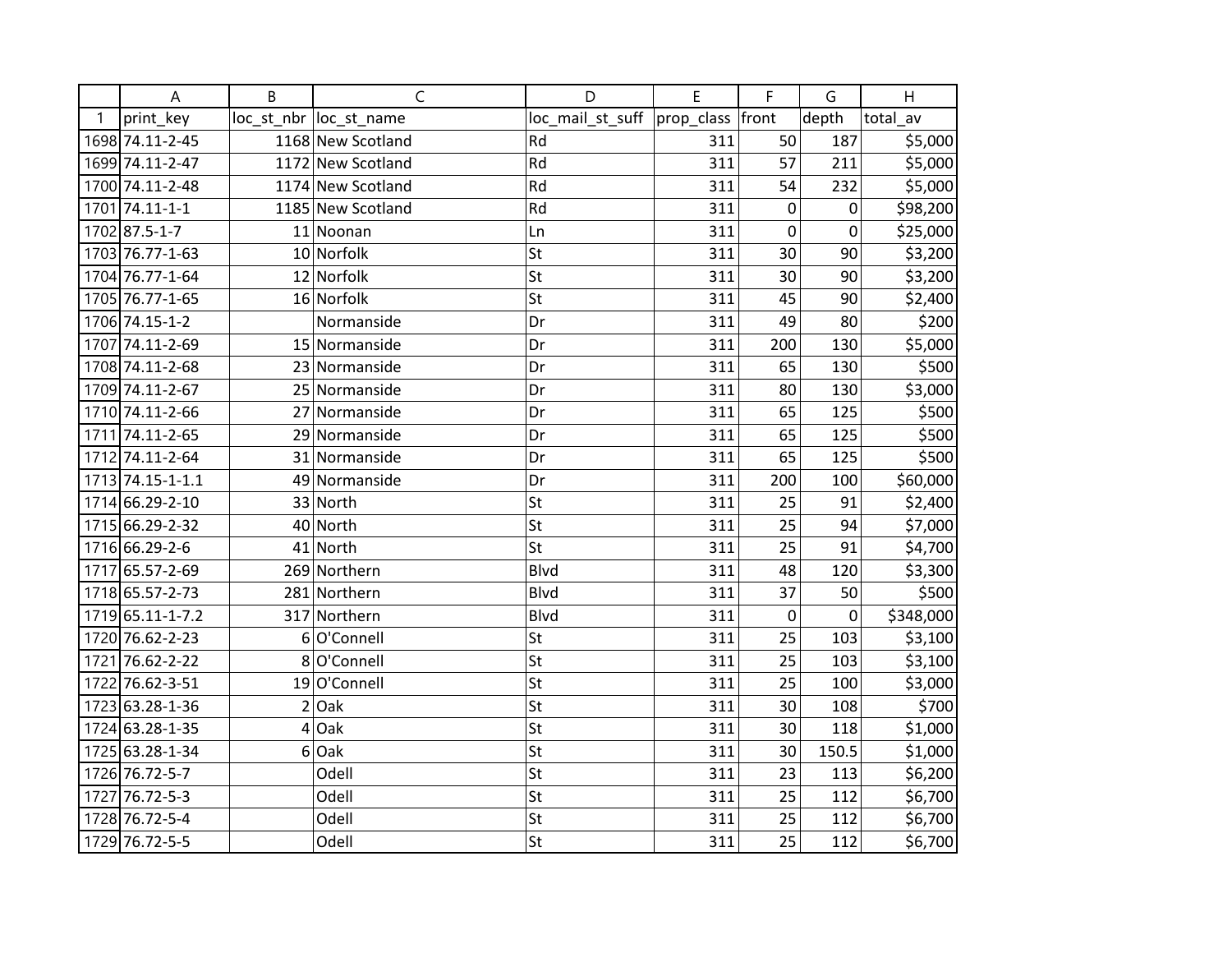|   | A               | B | $\mathsf{C}$            | D                            | E   | F                | G     | H         |
|---|-----------------|---|-------------------------|------------------------------|-----|------------------|-------|-----------|
| 1 | print_key       |   | loc_st_nbr  loc_st_name | loc_mail_st_suff  prop_class |     | front            | depth | total_av  |
|   | 1730 76.72-5-6  |   | Odell                   | St                           | 311 | 25               | 112   | \$6,700   |
|   | 1731 76.72-5-2  |   | Odell                   | St                           | 311 | 29               | 112   | \$7,800   |
|   | 1732 76.72-5-1  |   | Odell                   | St                           | 311 | 63               | 180   | \$19,600  |
|   | 1733 76.72-3-52 |   | $2$ Odell               | St                           | 311 | 38               | 75    | \$1,000   |
|   | 1734 76.72-3-60 |   | $29$ Odell              | St                           | 311 | 39               | 75    | \$1,000   |
|   | 1735 76.72-3-61 |   | 35 Odell                | St                           | 311 | 39               | 75    | \$3,900   |
|   | 1736 76.72-3-62 |   | 37 Odell                | St                           | 311 | 39               | 75    | \$3,900   |
|   | 1737 76.72-3-45 |   | 40 Odell                | St                           | 311 | 36               | 75    | \$3,700   |
|   | 1738 76.72-3-44 |   | 44 Odell                | St                           | 311 | 41               | 75    | \$1,500   |
|   | 1739 76.72-3-63 |   | $47$ Odell              | St                           | 311 | 39               | 75    | \$3,900   |
|   | 1740 76.72-3-41 |   | $54$ Odell              | St                           | 311 | 16               | 75    | \$1,500   |
|   | 1741 76.72-3-40 |   | $54.5$ Odell            | St                           | 311 | 20               | 75    | \$2,600   |
|   | 1742 76.72-3-65 |   | 57 Odell                | St                           | 311 | 39               | 75    | \$3,900   |
|   | 1743 76.72-3-68 |   | $67$ Odell              | St                           | 311 | 26               | 75    | \$3,000   |
|   | 1744 76.72-3-69 |   | 79 Odell                | St                           | 311 | 26               | 75    | \$3,000   |
|   | 1745 74.12-1-45 |   | <b>Olive Tree</b>       | Ln                           | 311 | $\boldsymbol{0}$ | 0     | \$139,300 |
|   | 1746 74.12-1-41 |   | 14 Olive Tree           | Ln                           | 311 | 80               | 216   | \$72,000  |
|   | 1747 64.53-2-66 |   | 53 Oliver               | Ave                          | 311 | 30               | 120   | \$2,400   |
|   | 1748 64.53-2-65 |   | 55 Oliver               | Ave                          | 311 | 30               | 120   | \$2,400   |
|   | 1749 64.53-2-64 |   | 57 Oliver               | Ave                          | 311 | 30               | 120   | \$2,400   |
|   | 1750 64.53-2-63 |   | 59 Oliver               | Ave                          | 311 | 30               | 120   | \$2,400   |
|   | 1751 64.53-2-62 |   | 61 Oliver               | Ave                          | 311 | 30               | 121   | \$2,400   |
|   | 1752 64.53-2-61 |   | 63 Oliver               | Ave                          | 311 | 30               | 130   | \$2,400   |
|   | 1753 64.53-2-60 |   | 65 Oliver               | Ave                          | 311 | 30               | 143   | \$2,600   |
|   | 1754 64.54-2-10 |   | 66 Oliver               | Ave                          | 311 | 60               | 125   | \$4,800   |
|   | 1755 64.53-2-59 |   | 67 Oliver               | Ave                          | 311 | 30               | 154   | \$2,600   |
|   | 1756 64.54-2-11 |   | 68 Oliver               | Ave                          | 311 | 30               | 139   | \$2,400   |
|   | 1757 64.53-2-58 |   | 69 Oliver               | Ave                          | 311 | 30               | 165   | \$2,600   |
|   | 1758 64.54-2-12 |   | 70 Oliver               | Ave                          | 311 | 30               | 151   | \$2,600   |
|   | 1759 64.53-2-57 |   | 71 Oliver               | Ave                          | 311 | 30               | 176   | \$2,800   |
|   | 1760 64.53-2-56 |   | 73 Oliver               | Ave                          | 311 | 30               | 187   | \$1,400   |
|   | 1761 64.54-2-13 |   | 74 Oliver               | Ave                          | 311 | 30               | 100   | \$2,200   |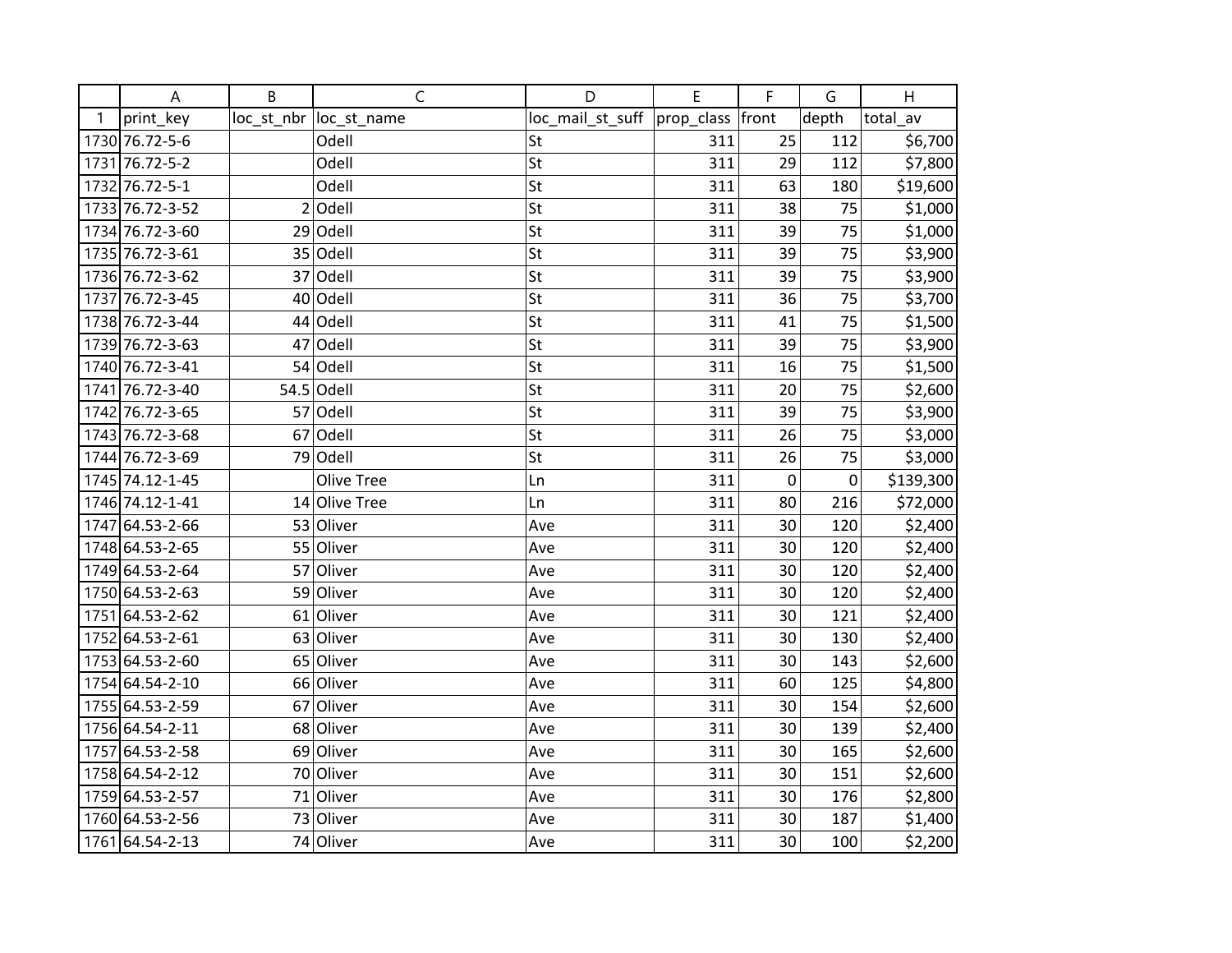|      | A               | B | $\mathsf C$             | D                | E          | F     | G     | H        |
|------|-----------------|---|-------------------------|------------------|------------|-------|-------|----------|
| 1    | print_key       |   | loc_st_nbr  loc_st_name | loc_mail_st_suff | prop_class | front | depth | total_av |
|      | 1762 64.53-2-55 |   | 75 Oliver               | Ave              | 311        | 30    | 196   | \$1,400  |
|      | 1763 64.54-2-14 |   | 76 Oliver               | Ave              | 311        | 30    | 100   | \$2,200  |
|      | 1764 64.53-2-54 |   | 77 Oliver               | Ave              | 311        | 30    | 200   | \$1,400  |
|      | 1765 64.54-2-15 |   | 78 Oliver               | Ave              | 311        | 30    | 100   | \$2,200  |
|      | 1766 64.53-2-53 |   | 79 Oliver               | Ave              | 311        | 30    | 200   | \$1,400  |
|      | 1767 64.54-2-16 |   | 80 Oliver               | Ave              | 311        | 30    | 100   | \$2,200  |
|      | 1768 64.53-2-52 |   | 81 Oliver               | Ave              | 311        | 30    | 200   | \$1,400  |
|      | 1769 64.54-2-17 |   | 82 Oliver               | Ave              | 311        | 30    | 100   | \$2,200  |
|      | 1770 64.53-2-51 |   | 83 Oliver               | Ave              | 311        | 30    | 200   | \$1,400  |
| 1771 | 64.54-2-18      |   | 84 Oliver               | Ave              | 311        | 30    | 100   | \$2,200  |
|      | 1772 64.53-2-50 |   | 85 Oliver               | Ave              | 311        | 30    | 200   | \$1,400  |
|      | 1773 64.54-2-19 |   | 86 Oliver               | Ave              | 311        | 30    | 100   | \$2,200  |
|      | 1774 64.53-2-49 |   | 87 Oliver               | Ave              | 311        | 30    | 200   | \$1,400  |
|      | 1775 64.54-2-20 |   | 88 Oliver               | Ave              | 311        | 30    | 100   | \$2,200  |
|      | 1776 64.53-2-48 |   | 89 Oliver               | Ave              | 311        | 30    | 200   | \$1,400  |
| 1777 | 64.54-2-21      |   | 90 Oliver               | Ave              | 311        | 30    | 100   | \$2,200  |
|      | 1778 64.53-2-47 |   | 91 Oliver               | Ave              | 311        | 30    | 200   | \$1,400  |
|      | 1779 64.54-2-22 |   | 92 Oliver               | Ave              | 311        | 30    | 100   | \$2,200  |
|      | 1780 64.53-2-46 |   | 93 Oliver               | Ave              | 311        | 30    | 200   | \$1,400  |
|      | 1781 64.54-2-23 |   | 94 Oliver               | Ave              | 311        | 30    | 100   | \$2,200  |
|      | 1782 64.53-2-45 |   | 95 Oliver               | Ave              | 311        | 30    | 200   | \$1,400  |
|      | 1783 64.54-2-24 |   | 96 Oliver               | Ave              | 311        | 30    | 100   | \$2,200  |
|      | 1784 64.53-2-44 |   | 97 Oliver               | Ave              | 311        | 30    | 200   | \$1,400  |
|      | 1785 64.54-2-25 |   | 98 Oliver               | Ave              | 311        | 30    | 100   | \$2,200  |
|      | 1786 64.53-2-43 |   | 99 Oliver               | Ave              | 311        | 30    | 200   | \$1,400  |
| 1787 | 64.54-2-26      |   | 100 Oliver              | Ave              | 311        | 30    | 100   | \$2,200  |
|      | 1788 64.53-2-42 |   | 101 Oliver              | Ave              | 311        | 30    | 200   | \$1,400  |
|      | 1789 64.54-2-27 |   | 102 Oliver              | Ave              | 311        | 30    | 100   | \$2,200  |
|      | 1790 64.53-2-41 |   | 103 Oliver              | Ave              | 311        | 30    | 200   | \$1,400  |
| 1791 | 64.53-2-40      |   | 105 Oliver              | Ave              | 311        | 30    | 200   | \$2,800  |
|      | 1792 64.61-4-1  |   | 106 Oliver              | Ave              | 311        | 30    | 100   | \$2,200  |
|      | 1793 64.53-2-39 |   | 107 Oliver              | Ave              | 311        | 30    | 200   | \$2,800  |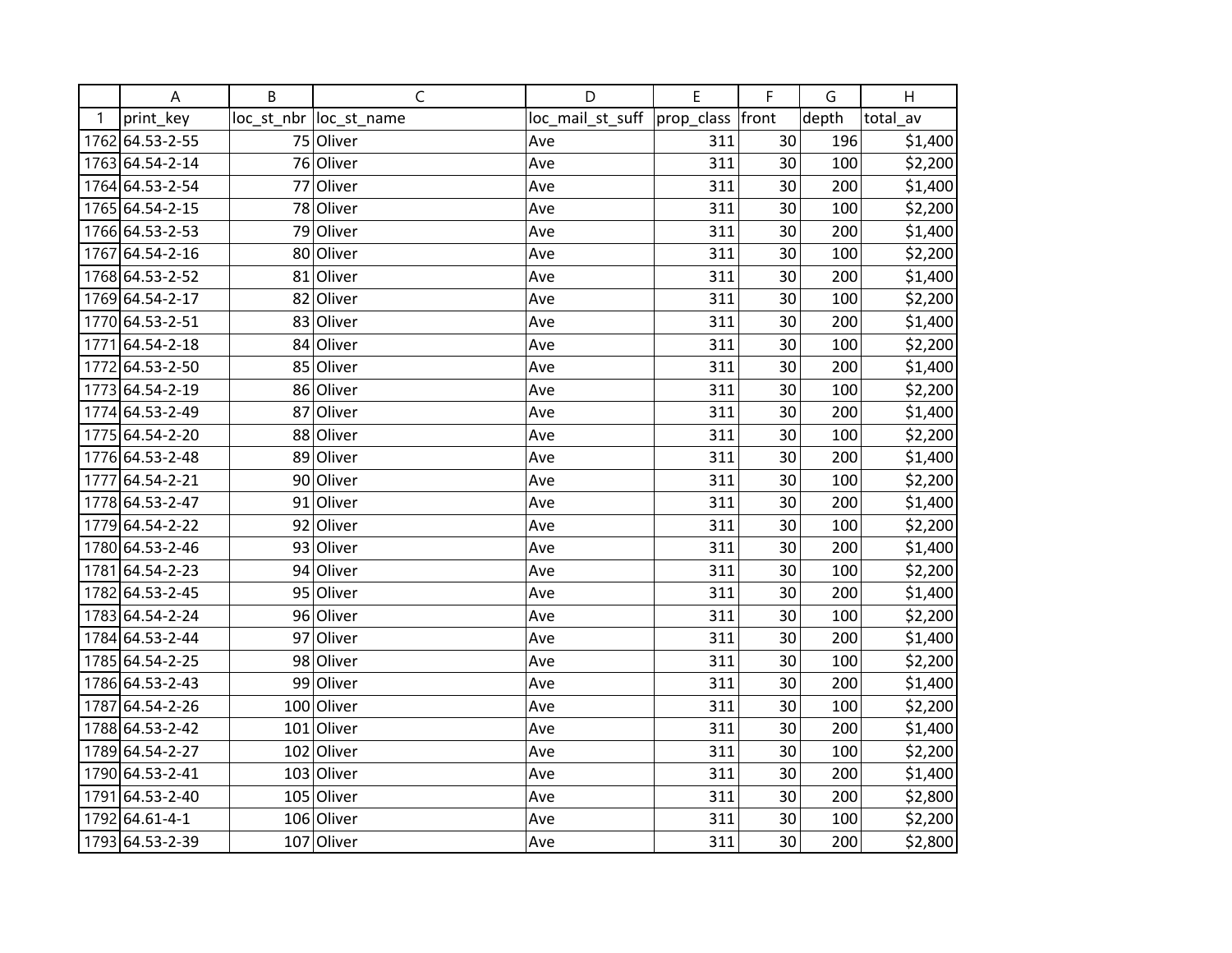|      | A               | B | $\mathsf C$             | D                | E          | F     | G     | H        |
|------|-----------------|---|-------------------------|------------------|------------|-------|-------|----------|
| 1    | print_key       |   | loc_st_nbr  loc_st_name | loc_mail_st_suff | prop_class | front | depth | total_av |
|      | 1794 64.61-4-2  |   | 108 Oliver              | Ave              | 311        | 30    | 100   | \$2,200  |
|      | 1795 64.53-2-38 |   | 109 Oliver              | Ave              | 311        | 30    | 200   | \$2,800  |
|      | 1796 64.61-4-3  |   | 110 Oliver              | Ave              | 311        | 30    | 100   | \$2,200  |
| 1797 | 64.53-2-37      |   | $111$ Oliver            | Ave              | 311        | 30    | 200   | \$2,800  |
|      | 1798 64.61-4-4  |   | 112 Oliver              | Ave              | 311        | 30    | 100   | \$2,200  |
|      | 1799 64.53-2-36 |   | 113 Oliver              | Ave              | 311        | 30    | 200   | \$2,800  |
|      | 1800 64.61-4-5  |   | $114$ Oliver            | Ave              | 311        | 30    | 100   | \$2,200  |
|      | 1801 64.53-2-35 |   | 115 Oliver              | Ave              | 311        | 30    | 200   | \$2,800  |
|      | 1802 64.61-4-6  |   | 116 Oliver              | Ave              | 311        | 30    | 100   | \$2,200  |
|      | 1803 64.53-2-34 |   | 117 Oliver              | Ave              | 311        | 30    | 200   | \$2,800  |
|      | 1804 64.61-4-7  |   | 118 Oliver              | Ave              | 311        | 30    | 100   | \$2,200  |
|      | 1805 64.53-2-33 |   | 119 Oliver              | Ave              | 311        | 30    | 200   | \$2,800  |
|      | 1806 64.61-4-8  |   | 120 Oliver              | Ave              | 311        | 30    | 100   | \$2,200  |
|      | 1807 64.53-2-32 |   | $121$ Oliver            | Ave              | 311        | 30    | 200   | \$1,400  |
|      | 1808 64.53-2-31 |   | 123 Oliver              | Ave              | 311        | 30    | 200   | \$1,400  |
|      | 1809 64.61-2-1  |   | 124 Oliver              | Ave              | 311        | 30    | 100   | \$1,100  |
|      | 1810 64.53-2-30 |   | 125 Oliver              | Ave              | 311        | 30    | 200   | \$2,800  |
|      | 1811 64.61-2-2  |   | 126 Oliver              | Ave              | 311        | 30    | 100   | \$1,100  |
|      | 1812 64.53-2-29 |   | 127 Oliver              | Ave              | 311        | 30    | 200   | \$2,800  |
|      | 1813 64.61-2-3  |   | 128 Oliver              | Ave              | 311        | 30    | 100   | \$1,100  |
|      | 1814 64.53-2-28 |   | 129 Oliver              | Ave              | 311        | 30    | 200   | \$2,800  |
|      | 1815 64.61-2-4  |   | 130 Oliver              | Ave              | 311        | 30    | 100   | \$1,100  |
|      | 1816 64.61-1-1  |   | 131 Oliver              | Ave              | 311        | 30    | 200   | \$2,800  |
|      | 1817 64.61-2-5  |   | 132 Oliver              | Ave              | 311        | 30    | 100   | \$1,100  |
|      | 1818 64.61-1-2  |   | 133 Oliver              | Ave              | 311        | 30    | 200   | \$2,800  |
|      | 1819 64.61-2-6  |   | 134 Oliver              | Ave              | 311        | 30    | 100   | \$1,100  |
|      | 1820 64.61-1-3  |   | 135 Oliver              | Ave              | 311        | 30    | 200   | \$2,800  |
|      | 1821 64.61-2-7  |   | 136 Oliver              | Ave              | 311        | 30    | 200   | \$1,400  |
|      | 1822 64.61-1-4  |   | 137 Oliver              | Ave              | 311        | 30    | 200   | \$2,800  |
|      | 1823 64.61-2-8  |   | 138 Oliver              | Ave              | 311        | 30    | 200   | \$1,400  |
|      | 1824 64.61-1-5  |   | 139 Oliver              | Ave              | 311        | 30    | 200   | \$2,800  |
|      | 1825 64.61-2-9  |   | 140 Oliver              | Ave              | 311        | 30    | 200   | \$1,400  |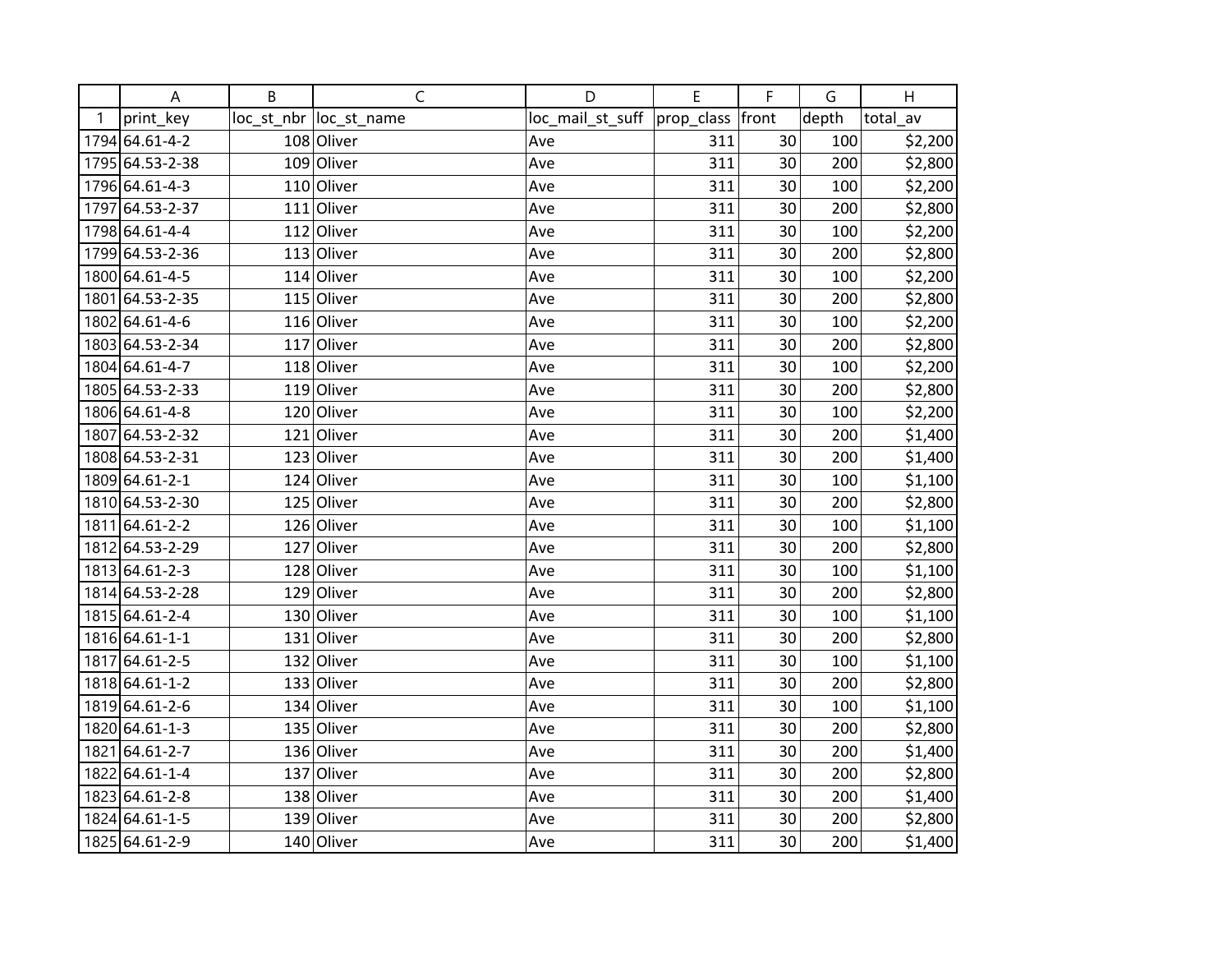|      | Α               | B   | C                       | D                | E                | F  | G     | H        |
|------|-----------------|-----|-------------------------|------------------|------------------|----|-------|----------|
| 1    | print_key       |     | loc_st_nbr  loc_st_name | loc_mail_st_suff | prop_class front |    | depth | total av |
|      | 1826 64.61-1-6  |     | 141 Oliver              | Ave              | 311              | 30 | 200   | \$2,800  |
| 1827 | 64.61-2-10      |     | 142 Oliver              | Ave              | 311              | 30 | 200   | \$1,400  |
|      | 1828 64.61-1-7  |     | 143 Oliver              | Ave              | 311              | 30 | 200   | \$2,800  |
|      | 1829 64.61-2-11 |     | 144 Oliver              | Ave              | 311              | 30 | 200   | \$1,400  |
|      | 1830 64.61-1-8  |     | 145 Oliver              | Ave              | 311              | 30 | 200   | \$2,800  |
| 1831 | 64.61-2-12      |     | 146 Oliver              | Ave              | 311              | 30 | 200   | \$1,400  |
|      | 1832 64.61-1-9  |     | 147 Oliver              | Ave              | 311              | 30 | 200   | \$2,800  |
|      | 1833 64.61-2-13 |     | 148 Oliver              | Ave              | 311              | 30 | 200   | \$1,400  |
|      | 1834 64.61-1-10 |     | 149 Oliver              | Ave              | 311              | 30 | 200   | \$2,800  |
|      | 1835 64.61-2-14 |     | 150 Oliver              | Ave              | 311              | 30 | 200   | \$1,400  |
|      | 1836 64.61-1-11 |     | 151 Oliver              | Ave              | 311              | 30 | 200   | \$2,800  |
|      | 1837 64.61-2-15 |     | 152 Oliver              | Ave              | 311              | 30 | 200   | \$1,400  |
|      | 1838 64.61-2-16 |     | 154 Oliver              | Ave              | 311              | 30 | 200   | \$1,400  |
|      | 1839 64.61-1-12 |     | 155 Oliver              | Ave              | 311              | 54 | 200   | \$5,000  |
|      | 1840 64.61-2-17 |     | 156 Oliver              | Ave              | 311              | 30 | 0     | \$3,100  |
| 1841 | 64.61-2-18      |     | 158 Oliver              | Ave              | 311              | 30 | 100   | \$1,100  |
|      | 1842 64.61-1-13 |     | 159 Oliver              | Ave              | 311              | 54 | 201   | \$5,000  |
|      | 1843 64.61-2-19 |     | 160 Oliver              | Ave              | 311              | 30 | 100   | \$1,100  |
|      | 1844 64.61-1-14 |     | 161 Oliver              | Ave              | 311              | 30 | 200   | \$2,800  |
|      | 1845 64.61-2-20 |     | 162 Oliver              | Ave              | 311              | 30 | 100   | \$1,100  |
|      | 1846 64.61-1-15 |     | 163 Oliver              | Ave              | 311              | 30 | 200   | \$2,800  |
|      | 1847 64.61-2-21 |     | 164 Oliver              | Ave              | 311              | 30 | 100   | \$1,100  |
|      | 1848 64.61-1-16 |     | 165 Oliver              | Ave              | 311              | 30 | 200   | \$2,800  |
|      | 1849 64.61-2-22 |     | 166 Oliver              | Ave              | 311              | 30 | 100   | \$1,100  |
|      | 1850 64.61-1-17 | 167 | Oliver                  | Ave              | 311              | 30 | 200   | \$2,800  |
| 1851 | 64.61-2-23      |     | 168 Oliver              | Ave              | 311              | 30 | 103   | \$1,100  |
| 1852 | 64.61-1-18      |     | 169 Oliver              | Ave              | 311              | 30 | 200   | \$2,800  |
|      | 1853 64.61-1-19 |     | 171 Oliver              | Ave              | 311              | 30 | 200   | \$2,800  |
|      | 1854 64.61-1-55 |     | 172 Oliver              | Ave              | 311              | 30 | 100   | \$1,100  |
|      | 1855 64.61-1-20 |     | 173 Oliver              | Ave              | 311              | 30 | 200   | \$2,800  |
|      | 1856 64.61-1-54 |     | 174 Oliver              | Ave              | 311              | 30 | 100   | \$1,100  |
|      | 1857 64.61-1-21 |     | 175 Oliver              | Ave              | 311              | 30 | 200   | \$2,800  |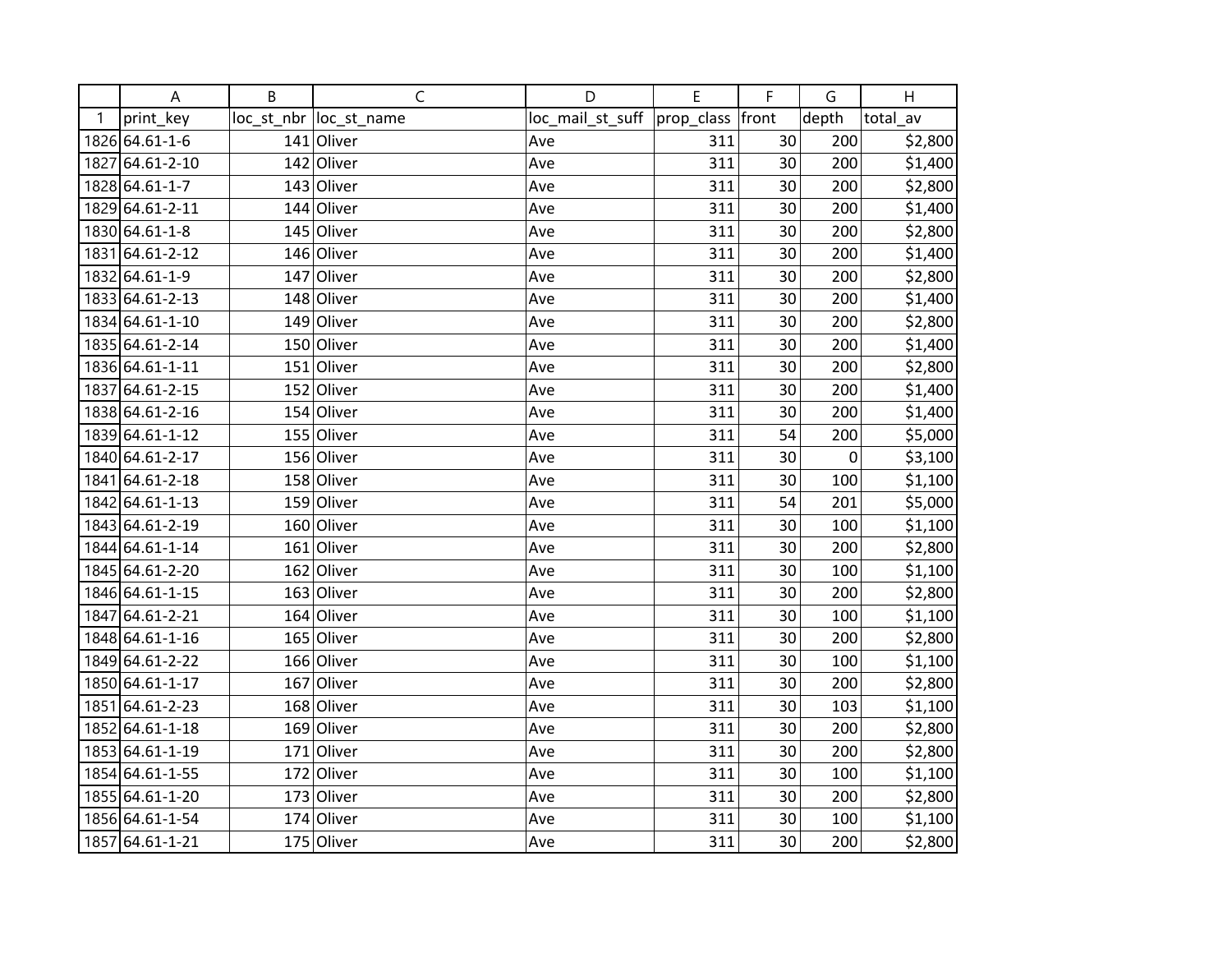|      | A               | B | $\mathsf C$             | D                | E          | F     | G     | H        |
|------|-----------------|---|-------------------------|------------------|------------|-------|-------|----------|
| 1    | print_key       |   | loc_st_nbr  loc_st_name | loc_mail_st_suff | prop_class | front | depth | total av |
|      | 1858 64.61-1-53 |   | 176 Oliver              | Ave              | 311        | 30    | 100   | \$1,100  |
|      | 1859 64.61-1-22 |   | 177 Oliver              | Ave              | 311        | 30    | 200   | \$2,800  |
|      | 1860 64.61-1-52 |   | 178 Oliver              | Ave              | 311        | 65    | 100   | \$2,200  |
| 1861 | 64.74-3-23      |   | 21 Onderdonk            | Ave              | 311        | 30    | 98    | \$8,800  |
|      | 1862 64.74-3-24 |   | 23 Onderdonk            | Ave              | 311        | 30    | 98    | \$8,800  |
|      | 1863 64.74-3-25 |   | 25 Onderdonk            | Ave              | 311        | 30    | 98    | \$8,800  |
|      | 1864 64.74-4-42 |   | 28 Onderdonk            | Ave              | 311        | 30    | 98    | \$8,800  |
|      | 1865 64.74-4-41 |   | 30 Onderdonk            | Ave              | 311        | 30    | 98    | \$8,800  |
|      | 1866 64.74-4-40 |   | 32 Onderdonk            | Ave              | 311        | 30    | 98    | \$8,800  |
| 1867 | 64.74-4-39      |   | 34 Onderdonk            | Ave              | 311        | 30    | 98    | \$8,800  |
|      | 1868 64.74-4-38 |   | 36 Onderdonk            | Ave              | 311        | 30    | 98    | \$8,800  |
|      | 1869 64.74-3-31 |   | 39 Onderdonk            | Ave              | 311        | 40    | 88    | \$10,600 |
|      | 1870 64.74-3-32 |   | 43 Onderdonk            | Ave              | 311        | 50    | 88    | \$13,200 |
| 1871 | 64.81-1-42      |   | 72 Onderdonk            | Ave              | 311        | 30    | 98    | \$4,400  |
|      | 1872 64.81-1-43 |   | 74 Onderdonk            | Ave              | 311        | 30    | 98    | \$4,400  |
|      | 1873 64.81-1-44 |   | 76 Onderdonk            | Ave              | 311        | 30    | 98    | \$4,400  |
|      | 1874 64.81-1-45 |   | 78 Onderdonk            | Ave              | 311        | 30    | 98    | \$4,400  |
|      | 1875 64.81-1-46 |   | 80 Onderdonk            | Ave              | 311        | 30    | 98    | \$4,400  |
|      | 1876 65.38-1-28 |   | 29 Ontario              | St               | 311        | 25    | 110   | \$2,100  |
| 1877 | 65.38-1-29      |   | 31 Ontario              | St               | 311        | 25    | 110   | \$2,100  |
|      | 1878 65.39-1-6  |   | 34 Ontario              | St               | 311        | 24    | 110   | \$2,000  |
|      | 1879 65.39-1-4  |   | 38 Ontario              | St               | 311        | 25    | 110   | \$2,100  |
|      | 1880 65.38-2-35 |   | 51 Ontario              | St               | 311        | 25    | 109   | \$1,000  |
| 1881 | 65.38-2-38      |   | 57 Ontario              | St               | 311        | 25    | 109   | \$2,000  |
|      | 1882 65.46-4-9  |   | 74 Ontario              | St               | 311        | 21    | 90    | \$2,800  |
|      | 1883 65.46-4-3  |   | 86 Ontario              | St               | 311        | 20    | 100   | \$1,500  |
|      | 1884 65.46-4-1  |   | 90 Ontario              | St               | 311        | 23    | 98    | \$1,700  |
|      | 1885 65.46-3-85 |   | 108 Ontario             | St               | 311        | 28    | 60    | \$1,500  |
|      | 1886 65.46-3-83 |   | 112 Ontario             | St               | 311        | 28    | 60.82 | \$2,600  |
|      | 1887 65.53-1-13 |   | 163 Ontario             | St               | 311        | 34    | 107   | \$16,000 |
|      | 1888 65.53-2-4  |   | 203 Ontario             | St               | 311        | 45    | 155   | \$9,200  |
|      | 1889 65.53-2-9  |   | 213 Ontario             | St               | 311        | 41    | 113   | \$20,400 |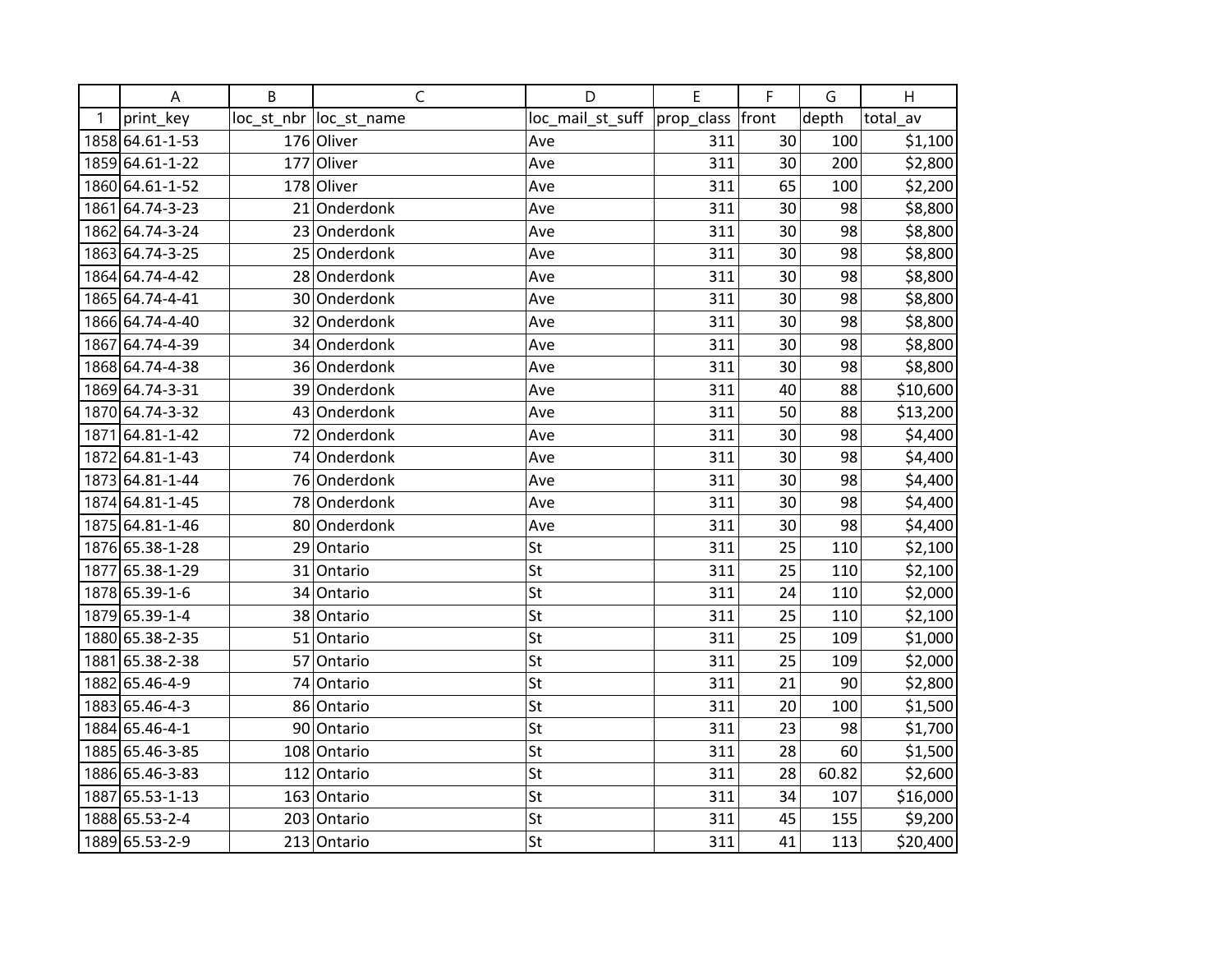|      | A                 | B | $\mathsf{C}$            | D                | E          | F           | G     | H        |
|------|-------------------|---|-------------------------|------------------|------------|-------------|-------|----------|
| 1    | print key         |   | loc_st_nbr  loc_st_name | loc_mail_st_suff | prop_class | front       | depth | total_av |
|      | 1890 65.61-5-72.2 |   | 214 Ontario             | St               | 311        | 106         | 32    | \$3,400  |
| 1891 | 65.61-1-3         |   | 225 Ontario             | St               | 311        | 53          | 113   | \$24,200 |
|      | 1892 65.61-3-33   |   | 252 Ontario             | St               | 311        | 22          | 88    | \$2,100  |
|      | 1893 65.61-4-14   |   | 283 Ontario             | St               | 311        | 22          | 88.12 | \$8,500  |
|      | 1894 75.27-3-44   |   | 451 Ontario             | St               | 311        | 40          | 0     | \$13,100 |
|      | 1895 64.54-2-44   |   | $4$ Orange              | St               | 311        | 30          | 120   | \$2,800  |
|      | 1896 64.54-2-43   | 6 | Orange                  | St               | 311        | 30          | 120   | \$2,800  |
| 1897 | 64.54-2-42        |   | 8 Orange                | St               | 311        | $\mathbf 0$ | 120   | \$2,400  |
|      | 1898 76.26-1-33   |   | 81 Orange               | St               | 311        | 31          | 92    | \$1,500  |
|      | 1899 76.26-1-34   |   | 83 Orange               | St               | 311        | 31          | 69    | \$1,600  |
|      | 1900 76.26-1-44   |   | 103 Orange              | St               | 311        | 26          | 87    | \$1,700  |
| 1901 | 76.26-1-46        |   | 107 Orange              | St               | 311        | 49.94       | 87    | \$5,500  |
|      | 1902 76.26-1-47   |   | 109 Orange              | St               | 311        | 24.47       | 86    | \$1,600  |
|      | 1903 65.82-3-32   |   | 111 Orange              | St               | 311        | 25          | 86    | \$1,600  |
|      | 1904 65.82-3-33   |   | 113 Orange              | St               | 311        | 17.69       | 86    | \$1,600  |
|      | 1905 65.82-3-13   |   | 139 Orange              | St               | 311        | 34          | 25    | \$600    |
|      | 1906 65.82-3-14   |   | 141 Orange              | St               | 311        | 34.85       | 80.18 | \$2,100  |
| 1907 | 65.82-3-16        |   | 147 Orange              | St               | 311        | 183.91      | 85    | \$7,000  |
|      | 1908 65.81-6-22   |   | 157 Orange              | St               | 311        | 25          | 85    | \$1,600  |
|      | 1909 65.81-6-23   |   | 159 Orange              | St               | 311        | 25          | 85    | \$1,600  |
|      | 1910 65.81-6-54   |   | 160 Orange              | St               | 311        | 20          | 99    | \$1,600  |
|      | 1911 65.81-6-24   |   | $161$ Orange            | St               | 311        | 25          | 80    | \$1,500  |
|      | 1912 65.81-6-53   |   | 162 Orange              | St               | 311        | 27          | 99    | \$1,600  |
|      | 1913 65.81-6-25   |   | 163 Orange              | St               | 311        | 24          | 79    | \$1,400  |
|      | 1914 65.81-6-26   |   | 165 Orange              | St               | 311        | 144         | 80    | \$15,600 |
|      | 1915 65.81-6-51   |   | 166 Orange              | St               | 311        | 27          | 99    | \$2,000  |
|      | 1916 65.81-6-50   |   | 168 Orange              | St               | 311        | 28          | 99    | \$2,100  |
|      | 1917 65.81-6-49   |   | 170 Orange              | St               | 311        | 16          | 99    | \$10,400 |
|      | 1918 65.81-6-48   |   | 172 Orange              | St               | 311        | 20          | 99    | \$3,000  |
|      | 1919 65.81-6-46   |   | 176 Orange              | St               | 311        | 22          | 89    | \$1,500  |
|      | 1920 65.81-6-32   |   | 177 Orange              | St               | 311        | 24          | 80    | \$1,400  |
|      | 1921 65.81-6-45   |   | 178 Orange              | St               | 311        | 21          | 99    | \$3,100  |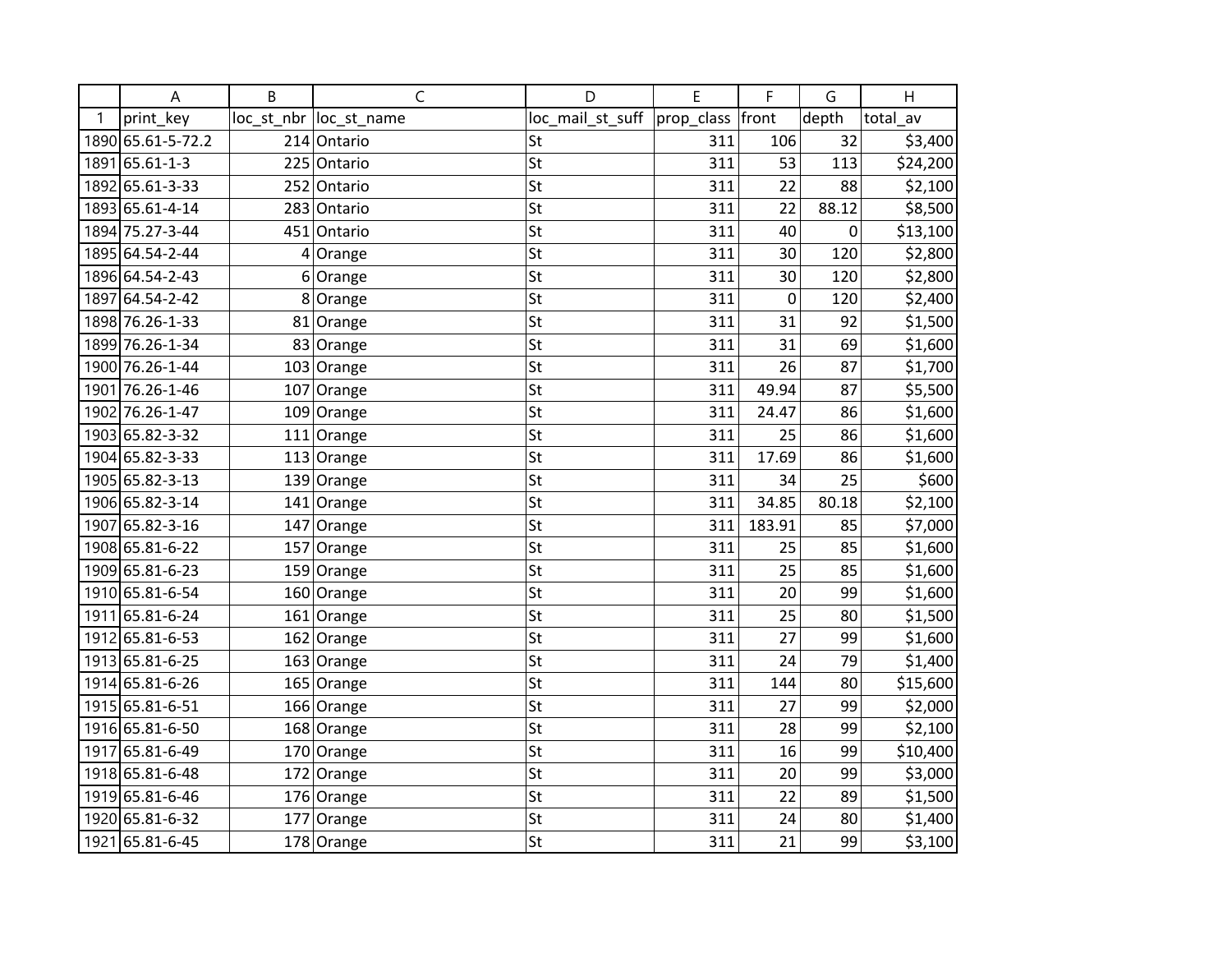|      | A               | B | Ċ                       | D                | E          | F     | G     | H        |
|------|-----------------|---|-------------------------|------------------|------------|-------|-------|----------|
| 1    | print_key       |   | loc_st_nbr  loc_st_name | loc_mail_st_suff | prop_class | front | depth | total av |
| 1922 | 65.81-6-33      |   | 179 Orange              | St               | 311        | 24    | 80    | \$1,400  |
|      | 1923 65.81-6-34 |   | 181 Orange              | St               | 311        | 20    | 78    | \$1,200  |
|      | 1924 65.81-6-44 |   | 182 Orange              | St               | 311        | 22    | 99    | \$1,600  |
|      | 1925 65.81-6-35 |   | 183 Orange              | St               | 311        | 25    | 83    | \$1,600  |
|      | 1926 65.81-6-43 |   | 184 Orange              | St               | 311        | 22    | 99    | \$1,600  |
| 1927 | 65.81-6-36      |   | 185 Orange              | St               | 311        | 34    | 67    | \$1,700  |
|      | 1928 65.81-6-42 |   | 186 Orange              | St               | 311        | 25    | 99    | \$1,900  |
|      | 1929 65.81-6-37 |   | 187 Orange              | St               | 311        | 35    | 66    | \$1,700  |
|      | 1930 65.81-6-41 |   | 188 Orange              | St               | 311        | 25    | 99    | \$1,900  |
| 1931 | 65.81-6-40      |   | 190 Orange              | St               | 311        | 24    | 99    | \$1,800  |
|      | 1932 65.81-6-39 |   | $192$ Orange            | St               | 311        | 25    | 46    | \$900    |
|      | 1933 65.81-2-30 |   | 193 Orange              | St               | 311        | 25    | 73    | \$1,400  |
|      | 1934 65.81-3-25 |   | 198 Orange              | St               | 311        | 24    | 68    | \$2,400  |
|      | 1935 65.81-3-24 |   | 200 Orange              | St               | 311        | 24    | 99    | \$1,800  |
|      | 1936 65.81-2-39 |   | $211$ Orange            | St               | 311        | 25    | 75    | \$1,400  |
| 1937 | 65.81-2-41      |   | 215 Orange              | St               | 311        | 30    | 76    | \$1,700  |
|      | 1938 65.81-3-16 |   | 216 Orange              | St               | 311        | 25    | 98    | \$1,300  |
|      | 1939 65.81-2-42 |   | 217 Orange              | St               | 311        | 25    | 76    | \$1,500  |
|      | 1940 65.81-3-15 |   | 218 Orange              | St               | 311        | 20    | 98    | \$1,800  |
| 1941 | 65.81-2-45      |   | 223 Orange              | St               | 311        | 22    | 85    | \$1,400  |
|      | 1942 65.81-2-46 |   | 225 Orange              | St               | 311        | 21    | 85    | \$1,300  |
|      | 1943 65.81-3-10 |   | 228 Orange              | St               | 311        | 25    | 96    | \$1,000  |
|      | 1944 65.81-2-53 |   | 239 Orange              | St               | 311        | 22    | 85    | \$2,800  |
|      | 1945 65.81-3-4  |   | 240 Orange              | St               | 311        | 24    | 96    | \$3,500  |
|      | 1946 65.81-3-3  |   | 242 Orange              | St               | 311        | 29    | 44    | \$1,900  |
| 1947 | 65.81-2-57      |   | 247 Orange              | St               | 311        | 22    | 65    | \$1,100  |
|      | 1948 65.73-2-56 |   | 252 Orange              | St               | 311        | 22    | 90    | \$3,000  |
|      | 1949 65.73-2-54 |   | 256 Orange              | St               | 311        | 22    | 90    | \$1,500  |
|      | 1950 65.73-2-51 |   | 262 Orange              | St               | 311        | 25    | 90    | \$1,700  |
| 1951 | 65.73-2-50      |   | 264 Orange              | St               | 311        | 24    | 90    | \$1,600  |
| 1952 | 65.73-2-49      |   | 266 Orange              | St               | 311        | 25    | 90    | \$1,700  |
|      | 1953 65.73-2-48 |   | 268 Orange              | St               | 311        | 24    | 90    | \$1,600  |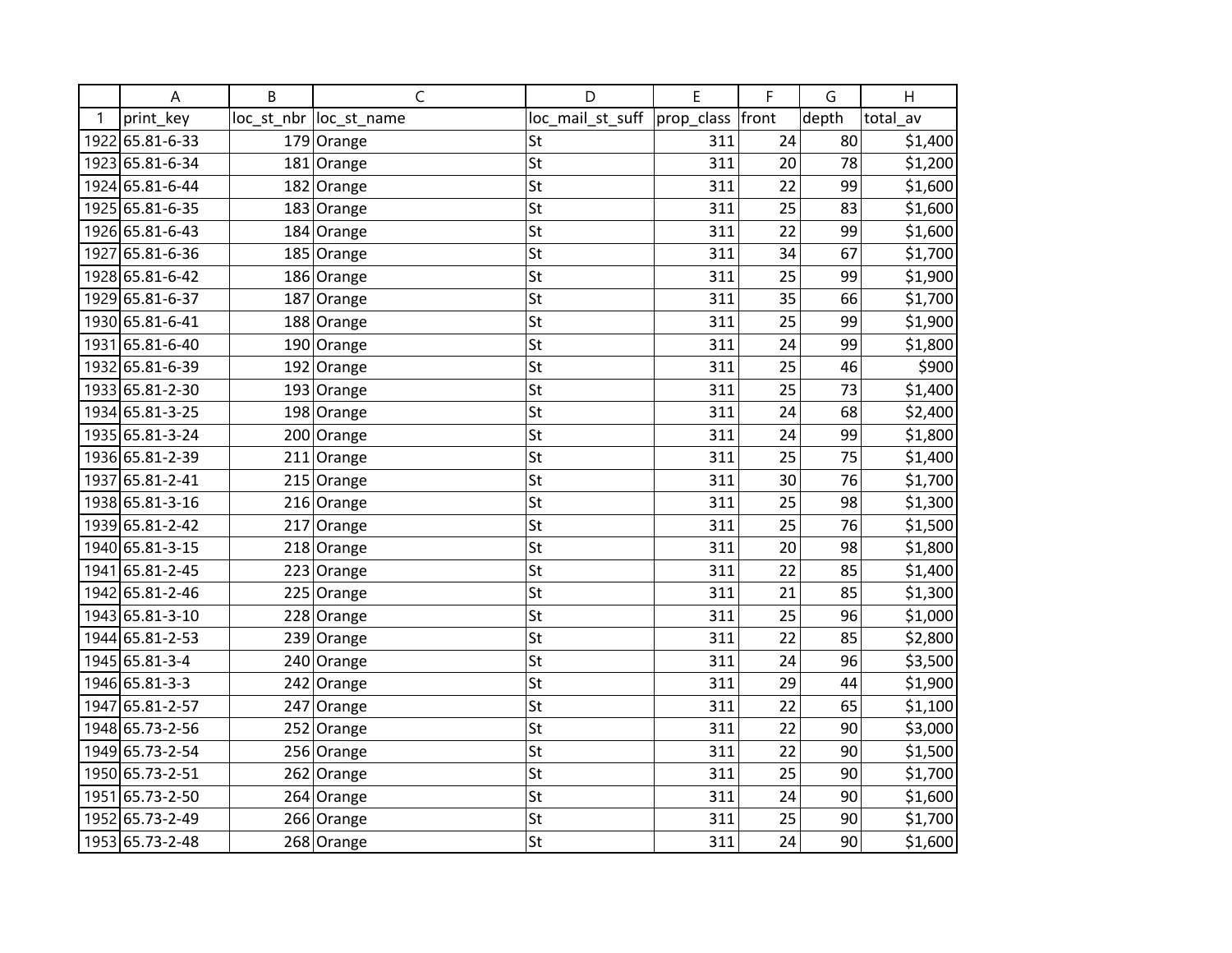|      | A                 | B   | C                       | D                | E          | F     | G     | H        |
|------|-------------------|-----|-------------------------|------------------|------------|-------|-------|----------|
| 1    | print key         |     | loc_st_nbr  loc_st_name | loc_mail_st_suff | prop_class | front | depth | total av |
|      | 1954 65.73-2-42   |     | 280 Orange              | St               | 311        | 22    | 90    | \$1,500  |
|      | 1955 65.73-2-19.2 |     | 281 Orange              | St               | 311        | 24    | 85    | \$3,100  |
|      | 1956 65.73-2-19.1 |     | 283 Orange              | St               | 311        | 20    | 85    | \$1,500  |
|      | 1957 65.73-2-40   |     | 284 Orange              | St               | 311        | 25    | 90    | \$1,700  |
|      | 1958 65.73-2-21   | 285 | Orange                  | St               | 311        | 22    | 85    | \$1,500  |
|      | 1959 65.73-2-22   | 287 | Orange                  | St               | 311        | 22    | 85    | \$1,500  |
|      | 1960 65.73-2-23   | 289 | Orange                  | St               | 311        | 22    | 85    | \$1,500  |
| 1961 | 65.73-2-24        |     | 291 Orange              | St               | 311        | 21    | 85    | \$900    |
| 1962 | 65.73-2-35        |     | 294 Orange              | St               | 311        | 25    | 90    | \$900    |
|      | 1963 65.72-6-29   |     | 305 Orange              | St               | 311        | 21    | 81    | \$900    |
|      | 1964 65.72-5-18   |     | 308 Orange              | St               | 311        | 25    | 99    | \$900    |
|      | 1965 65.72-6-32   |     | 311 Orange              | St               | 311        | 22    | 85    | \$1,000  |
|      | 1966 65.72-5-16   |     | 312 Orange              | St               | 311        | 23    | 99    | \$1,500  |
| 1967 | 65.72-6-33        |     | 313 Orange              | St               | 311        | 20    | 85    | \$1,000  |
|      | 1968 65.72-5-15   |     | 314 Orange              | St               | 311        | 29    | 99    | \$900    |
|      | 1969 65.72-6-34   |     | 315 Orange              | St               | 311        | 42    | 85    | \$1,500  |
|      | 1970 65.72-6-37   |     | 319 Orange              | St               | 311        | 20    | 85    | \$900    |
| 1971 | 65.72-6-38        |     | 321 Orange              | St               | 311        | 20    | 85    | \$900    |
|      | 1972 65.72-6-39   |     | 323 Orange              | St               | 311        | 20    | 85    | \$900    |
| 1973 | 65.72-5-10        |     | 324 Orange              | St               | 311        | 25    | 99    | \$900    |
| 1974 | 65.72-6-40        |     | 325 Orange              | St               | 311        | 22    | 85    | \$900    |
|      | 1975 65.72-5-9    |     | 326 Orange              | St               | 311        | 22    | 99    | \$8,800  |
|      | 1976 65.72-6-41   |     | 327 Orange              | St               | 311        | 22    | 85    | \$2,800  |
| 1977 | 65.72-6-42        |     | 329 Orange              | St               | 311        | 22    | 85    | \$2,800  |
|      | 1978 65.72-1-16   |     | 344 Orange              | St               | 311        | 23    | 99    | \$900    |
| 1979 | 65.64-3-32        |     | 349 Orange              | St               | 311        | 21    | 60    | \$900    |
|      | 1980 65.64-3-33   | 351 | Orange                  | St               | 311        | 22    | 66    | \$900    |
| 1981 | $65.72 - 1 - 1$   |     | 384 Orange              | St               | 311        | 22    | 99    | \$900    |
| 1982 | 65.64-2-25        |     | $419.5$ Orange          | St               | 311        | 66    | 85    | \$3,200  |
|      | 1983 65.63-1-54   |     | 435 Orange              | St               | 311        | 22    | 80    | \$1,300  |
|      | 1984 65.63-1-46   |     | 440 Orange              | St               | 311        | 44    | 99    | \$2,800  |
|      | 1985 65.63-1-57   |     | 465 Orange              | St               | 311        | 20    | 80    | \$1,200  |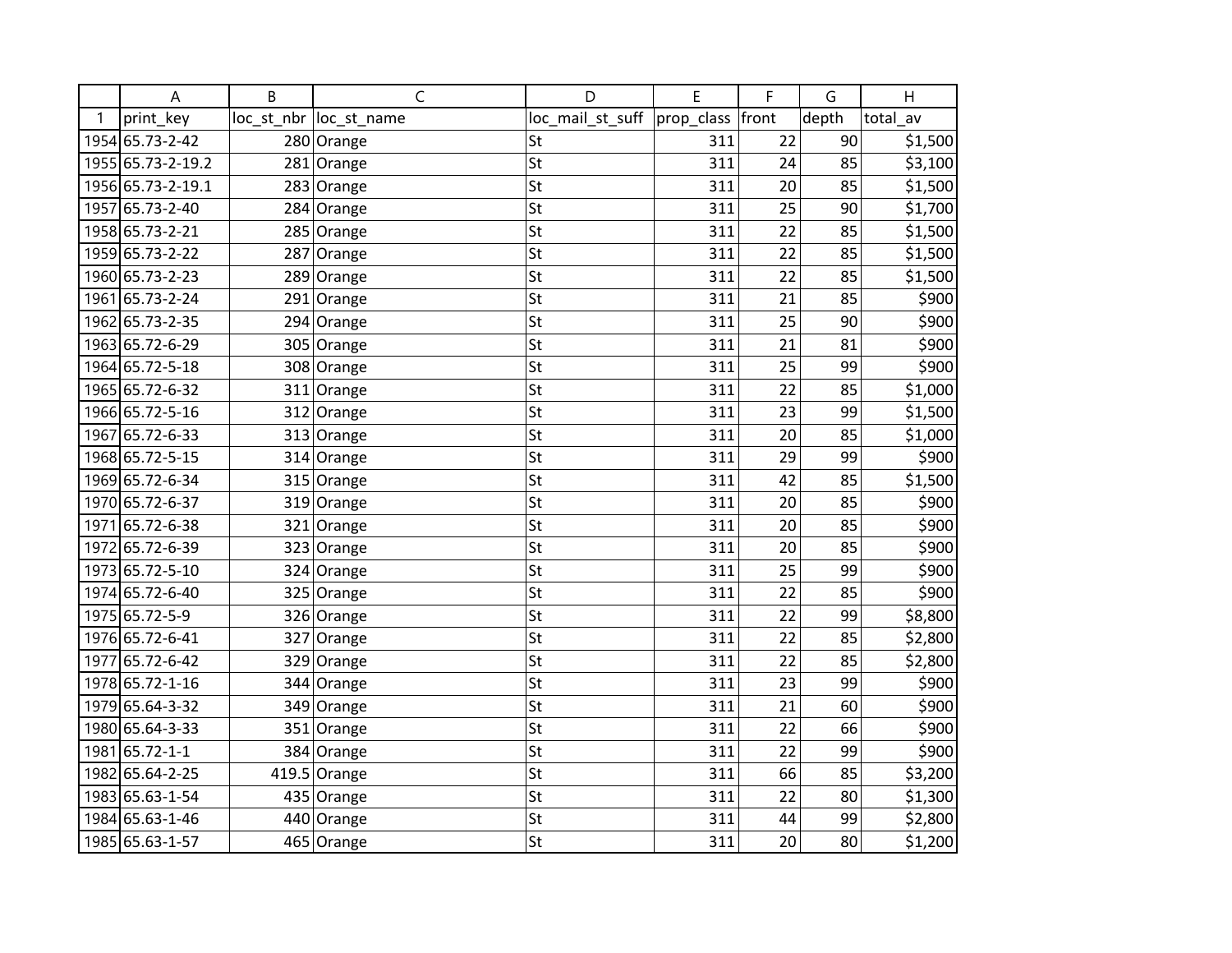|   | A               | B | $\mathsf C$             | D                | E          | F         | G     | H        |
|---|-----------------|---|-------------------------|------------------|------------|-----------|-------|----------|
| 1 | print_key       |   | loc_st_nbr  loc_st_name | loc_mail_st_suff | prop_class | front     | depth | total av |
|   | 1986 65.63-1-53 |   | 468 Orange              | St               | 311        | 17        | 23    | \$600    |
|   | 1987 64.29-1-46 |   | 16 Orchard              | Ave              | 311        | 30        | 80    | \$9,600  |
|   | 1988 63.36-1-11 |   | 74 Orchard              | Ave              | 311        | 30        | 80    | \$2,400  |
|   | 1989 63.36-1-10 |   | 76 Orchard              | Ave              | 311        | 30        | 80    | \$2,400  |
|   | 1990 63.36-1-9  |   | 78 Orchard              | Ave              | 311        | $\pmb{0}$ | 0     | \$1,800  |
|   | 1991 63.36-1-8  |   | 80 Orchard              | Ave              | 311        | 30        | 30    | \$100    |
|   | 1992 63.28-1-37 |   | 83 Orchard              | Ave              | 311        | 82        | 30    | \$2,000  |
|   | 1993 63.28-1-38 |   | 85 Orchard              | Ave              | 311        | 60        | 12    | \$100    |
|   | 1994 75.76-4-6  | 3 | Oriole                  | Ave              | 311        | 30        | 132   | \$9,500  |
|   | 1995 75.76-4-5  | 5 | Oriole                  | Ave              | 311        | 30        | 131   | \$9,400  |
|   | 1996 75.76-4-3  |   | 13 Oriole               | Ave              | 311        | 60        | 127   | \$25,000 |
|   | 1997 75.83-1-20 |   | 62 Oriole               | Ave              | 311        | 27        | 124   | \$100    |
|   | 1998 75.83-1-19 |   | 64 Oriole               | Ave              | 311        | 30        | 120   | \$100    |
|   | 1999 75.83-1-18 |   | 66 Oriole               | Ave              | 311        | 30        | 120   | \$100    |
|   | 2000 75.83-1-17 |   | 68 Oriole               | Ave              | 311        | 30        | 120   | \$100    |
|   | 2001 75.83-1-16 |   | 70 Oriole               | Ave              | 311        | 30        | 120   | \$100    |
|   | 2002 64.39-3-21 |   | 54 Orlando              | Ave              | 311        | 25        | 120   | \$6,000  |
|   | 2003 64.39-3-20 |   | 56 Orlando              | Ave              | 311        | 25        | 120   | \$6,000  |
|   | 2004 64.47-1-8  |   | 83 Orlando              | Ave              | 311        | 25        | 120   | \$6,000  |
|   | 2005 64.47-1-9  |   | 85 Orlando              | Ave              | 311        | 25        | 120   | \$6,000  |
|   | 2006 64.48-2-17 |   | 65 Ormond               | St               | 311        | 39        | 120   | \$27,000 |
|   | 2007 76.56-3-20 |   | $2$ Osborne             | St               | 311        | 26        | 66    | \$3,000  |
|   | 2008 76.56-2-72 |   | 5 Osborne               | St               | 311        | 21        | 68    | \$5,000  |
|   | 2009 76.56-3-16 |   | 10 Osborne              | St               | 311        | 33        | 55    | \$2,500  |
|   | 2010 76.56-3-13 |   | 18 Osborne              | St               | 311        | 55        | 66    | \$2,000  |
|   | 2011 76.56-2-79 |   | 19 Osborne              | St               | 311        | 21        | 68    | \$1,000  |
|   | 2012 76.56-3-9  |   | 26 Osborne              | St               | 311        | 33        | 66    | \$1,500  |
|   | 2013 76.56-2-85 |   | 31 Osborne              | St               | 311        | 22        | 68    | \$1,000  |
|   | 2014 76.56-2-86 |   | 33 Osborne              | St               | 311        | 22        | 68    | \$2,600  |
|   | 2015 76.56-2-87 |   | 35 Osborne              | St               | 311        | 22        | 68    | \$1,000  |
|   | 2016 76.56-2-88 |   | 37 Osborne              | St               | 311        | 22        | 68    | \$1,000  |
|   | 2017 76.56-2-89 |   | 39 Osborne              | St               | 311        | 33        | 68    | \$700    |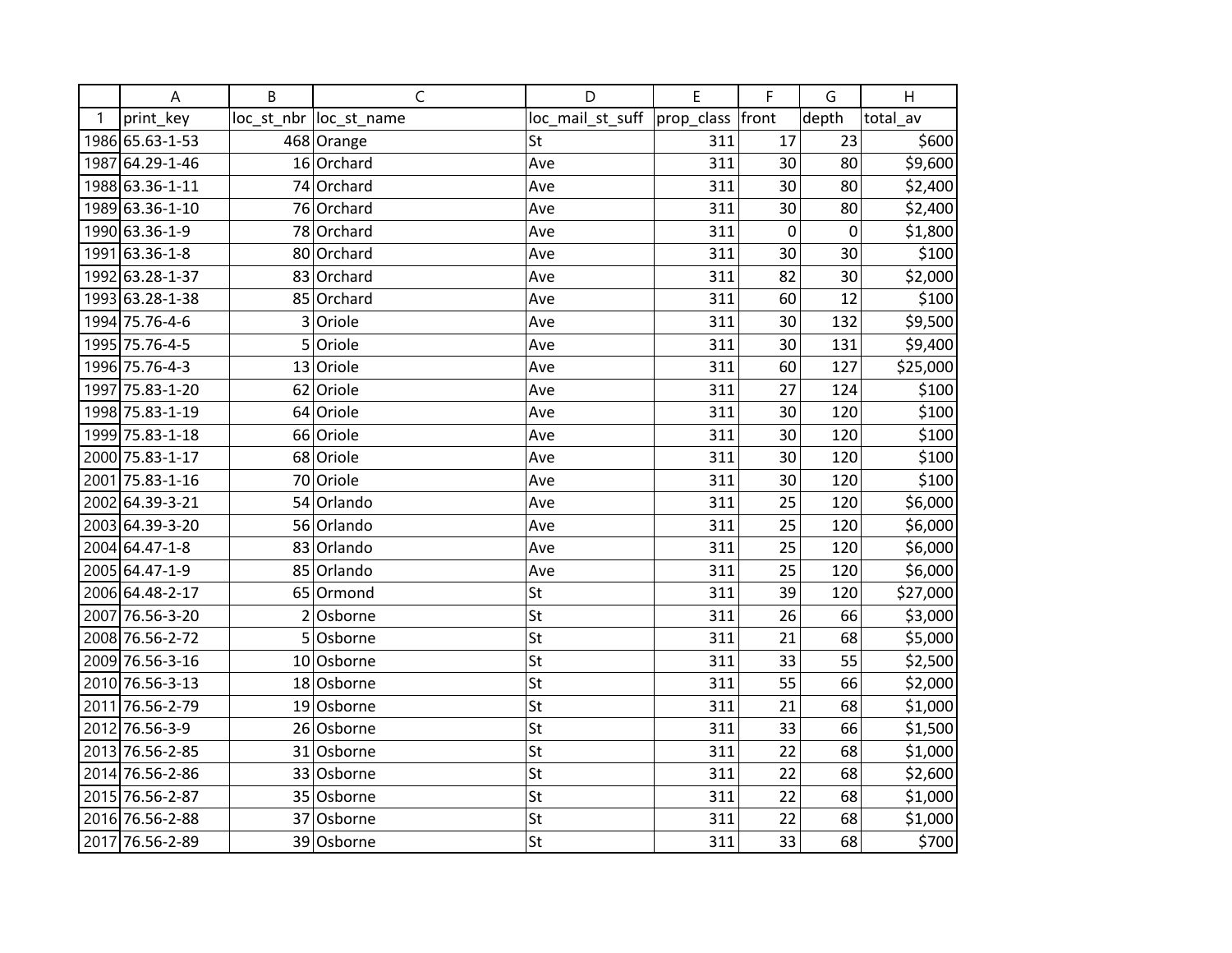|    | A               | B    | $\mathsf C$             | D                | E          | F         | G         | H        |
|----|-----------------|------|-------------------------|------------------|------------|-----------|-----------|----------|
| -1 | print_key       |      | loc_st_nbr  loc_st_name | loc_mail_st_suff | prop_class | front     | depth     | total_av |
|    | 2018 76.56-3-1  |      | 46 Osborne              | St               | 311        | 32        | 132       | \$1,500  |
|    | 2019 76.56-4-18 |      | 52 Osborne              | St               | 311        | 33        | 66        | \$1,200  |
|    | 2020 76.56-4-16 |      | 56 Osborne              | St               | 311        | 22        | 66        | \$1,000  |
|    | 2021 76.56-4-13 |      | 64 Osborne              | St               | 311        | 33        | 66        | \$1,500  |
|    | 2022 76.56-4-9  |      | 70 Osborne              | St               | 311        | 231       | 133       | \$0      |
|    | 2023 76.56-4-5  |      | 76 Osborne              | St               | 311        | 33        | 66        | \$3,700  |
|    | 2024 76.55-2-49 |      | 135 Osborne             | St               | 311        | 44        | 86        | \$500    |
|    | 2025 76.55-2-50 |      | 142 Osborne             | St               | 311        | $\pmb{0}$ | $\pmb{0}$ | \$49,400 |
|    | 2026 64.23-1-35 |      | 10 Oxford               | Rd               | 311        | 60        | 152       | \$37,000 |
|    | 2027 76.57-1-44 |      | $5$ Park                | Ave              | 311        | 20        | 44        | \$3,100  |
|    | 2028 76.57-1-48 |      | $11$ Park               | Ave              | 311        | 16        | 55        | \$3,100  |
|    | 2029 76.57-1-49 |      | $13$ Park               | Ave              | 311        | 17        | 55        | \$3,300  |
|    | 2030 76.57-1-50 |      | $15$ Park               | Ave              | 311        | 19        | 55        | \$3,700  |
|    | 2031 76.49-7-19 |      | $40$ Park               | Ave              | 311        | 22        | 65        | \$5,000  |
|    | 2032 76.49-7-18 |      | 42 Park                 | Ave              | 311        | 22        | 109       | \$6,800  |
|    | 2033 76.49-6-67 |      | $53$ Park               | Ave              | 311        | 22        | 52        | \$4,000  |
|    | 2034 76.49-7-10 |      | $58$ Park               | Ave              | 311        | 22        | 109       | \$6,800  |
|    | 2035 76.49-7-9  |      | $60$ Park               | Ave              | 311        | 22        | 109       | \$6,800  |
|    | 2036 76.49-7-8  |      | $62$ Park               | Ave              | 311        | 24        | 109       | \$6,850  |
|    | 2037 76.49-7-7  |      | 64 Park                 | Ave              | 311        | 22        | 109       | \$6,800  |
|    | 2038 76.39-3-14 |      | $217$ Park              | Ave              | 311        | 18        | 128       | \$7,139  |
|    | 2039 76.39-3-20 |      | $229$ Park              | Ave              | 311        | 22        | 115       | \$10,500 |
|    | 2040 76.39-3-22 |      | $233$ Park              | Ave              | 311        | 30        | 115       | \$10,500 |
|    | 2041 65.77-3-20 | 558a | Park                    | Ave              | 311        | 10        | 115       | \$9,800  |
|    | 2042 65.77-3-10 |      | $578$ Park              | Ave              | 311        | 40        | 115       | \$20,000 |
|    | 2043 64.84-1-30 |      | $617$ Park              | Ave              | 311        | 50        | 115       | \$21,000 |
|    | 2044 64.84-1-34 |      | $625$ Park              | Ave              | 311        | 33        | 115       | \$12,000 |
|    | 2045 64.76-4-21 |      | $657$ Park              | Ave              | 311        | 36        | 115       | \$12,800 |
|    | 2046 64.76-4-22 |      | $659$ Park              | Ave              | 311        | 20        | 115       | \$7,100  |
|    | 2047 64.76-4-23 |      | $661$ Park              | Ave              | 311        | 28        | 115       | \$9,900  |
|    | 2048 64.76-4-24 |      | $663$ Park              | Ave              | 311        | 15        | 115       | \$5,300  |
|    | 2049 64.76-4-25 |      | $665$ Park              | Ave              | 311        | 30        | 115       | \$10,600 |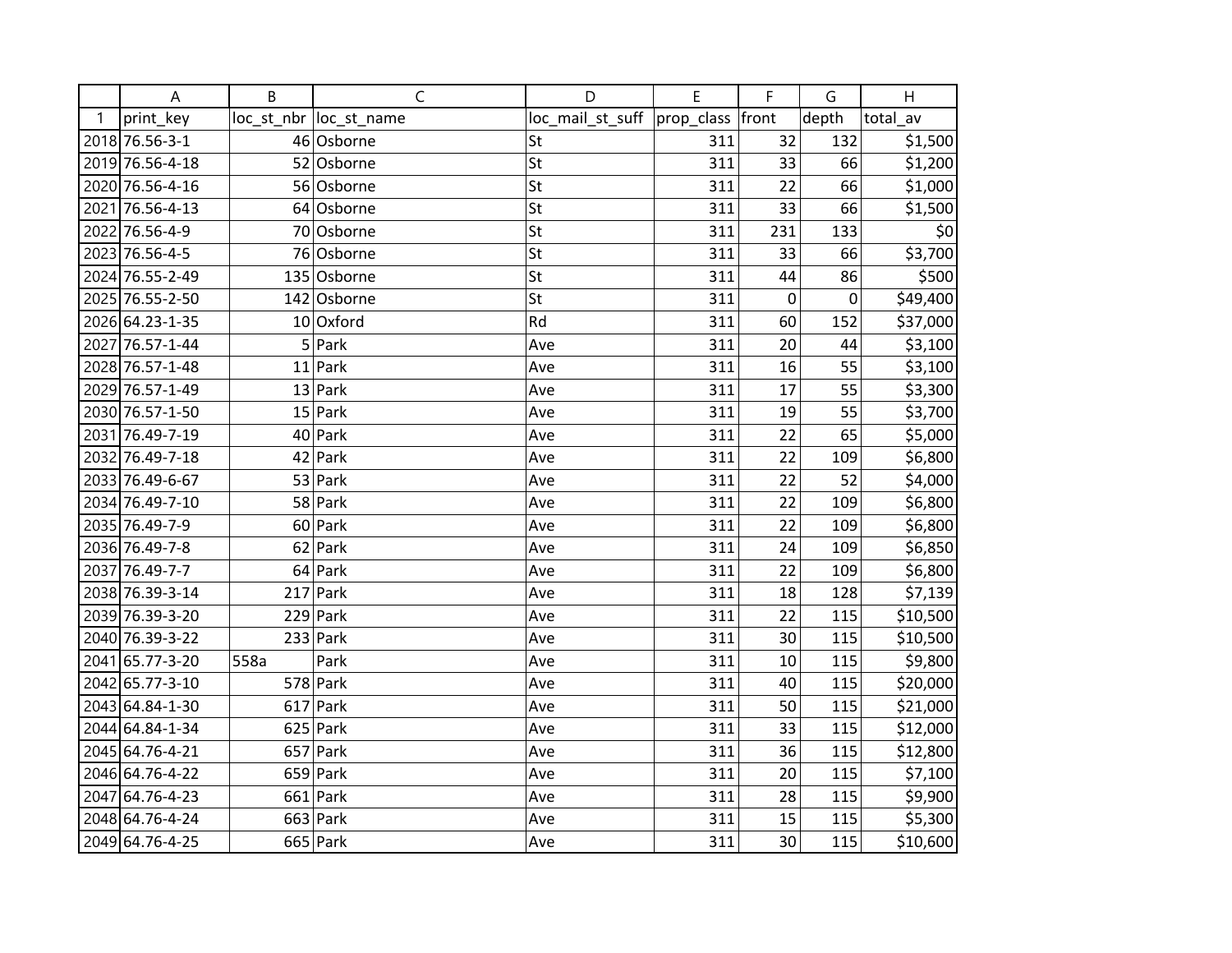|   | A               | B   | $\mathsf C$             | D                | E          | F     | G           | H        |
|---|-----------------|-----|-------------------------|------------------|------------|-------|-------------|----------|
| 1 | print key       |     | loc_st_nbr  loc_st_name | loc_mail_st_suff | prop_class | front | depth       | total av |
|   | 2050 64.76-4-26 |     | $667$ Park              | Ave              | 311        | 30    | 115         | \$10,600 |
|   | 2051 64.76-4-29 |     | $673$ Park              | Ave              | 311        | 37    | 115         | \$18,700 |
|   | 2052 64.76-4-30 |     | $675$ Park              | Ave              | 311        | 25    | 104         | \$11,400 |
|   | 2053 64.68-1-17 |     | 196 Partridge           | St               | 311        | 30    | 135         | \$17,800 |
|   | 2054 64.68-1-21 |     | 204 Partridge           | St               | 311        | 22    | 134         | \$13,000 |
|   | 2055 53.56-1-27 |     | 76 Patroon              | Ave              | 311        | 31    | 62          | \$100    |
|   | 2056 53.56-1-26 |     | 78 Patroon              | Ave              | 311        | 31    | 65          | \$100    |
|   | 2057 53.56-1-25 |     | 80 Patroon              | Ave              | 311        | 31    | 75          | \$100    |
|   | 2058 53.56-1-24 |     | 82 Patroon              | Ave              | 311        | 31    | 85          | \$100    |
|   | 2059 53.56-1-23 |     | 84 Patroon              | Ave              | 311        | 31    | 95          | \$100    |
|   | 2060 53.56-1-20 |     | 90 Patroon              | Ave              | 311        | 30    | 100         | \$100    |
|   | 2061 53.56-1-19 |     | 92 Patroon              | Ave              | 311        | 30    | 100         | \$100    |
|   | 2062 65.82-5-16 |     | $238$ Pearl             | St               | 311        | 21    | 88          | \$4,100  |
|   | 2063 65.82-5-15 |     | $240$ Pearl             | St               | 311        | 22    | 89          | \$4,300  |
|   | 2064 63.36-2-24 |     | 12 Perkins              | Ave              | 311        | 30    | 110         | \$1,000  |
|   | 2065 63.36-2-23 |     | 14 Perkins              | Ave              | 311        | 30    | 110         | \$1,000  |
|   | 2066 63.36-2-22 |     | 16 Perkins              | Ave              | 311        | 30    | 110         | \$1,000  |
|   | 2067 63.36-2-20 | 20a | Perkins                 | Ave              | 311        | 30    | 90          | \$500    |
|   | 2068 63.36-2-19 |     | 22 Perkins              | Ave              | 311        | 30    | 90          | \$400    |
|   | 2069 63.36-2-18 |     | 24 Perkins              | Ave              | 311        | 20    | $\mathbf 0$ | \$100    |
|   | 2070 76.49-2-30 |     | $42$ Philip             | St               | 311        | 25    | 87          | \$6,400  |
|   | 2071 76.49-2-31 |     | 44 Philip               | St               | 311        | 24    | 87          | \$6,300  |
|   | 2072 76.49-5-3  |     | 64 Philip               | St               | 311        | 20    | 85          | \$5,600  |
|   | 2073 76.49-5-4  |     | 66 Philip               | St               | 311        | 20    | 85          | \$5,600  |
|   | 2074 76.49-5-9  |     | 76 Philip               | St               | 311        | 20    | 93          | \$5,900  |
|   | 2075 76.49-5-94 |     | 78 Philip               | St               | 311        | 17    | 56          | \$3,300  |
|   | 2076 76.49-5-93 |     | 80 Philip               | St               | 311        | 17    | 58          | \$3,500  |
|   | 2077 76.57-1-69 |     | 108 Philip              | St               | 311        | 22    | 78          | \$5,600  |
|   | 2078 76.57-1-68 |     | $110$ Philip            | St               | 311        | 22    | 103.75      | \$5,600  |
|   | 2079 76.57-1-66 |     | $114$ Philip            | St               | 311        | 22    | 103.75      | \$5,700  |
|   | 2080 76.49-7-23 |     | $121$ Philip            | St               | 311        | 22    | 80          | \$5,700  |
|   | 2081 76.77-2-74 |     | 9 Pierpont              | St               | 311        | 30    | 90          | \$3,200  |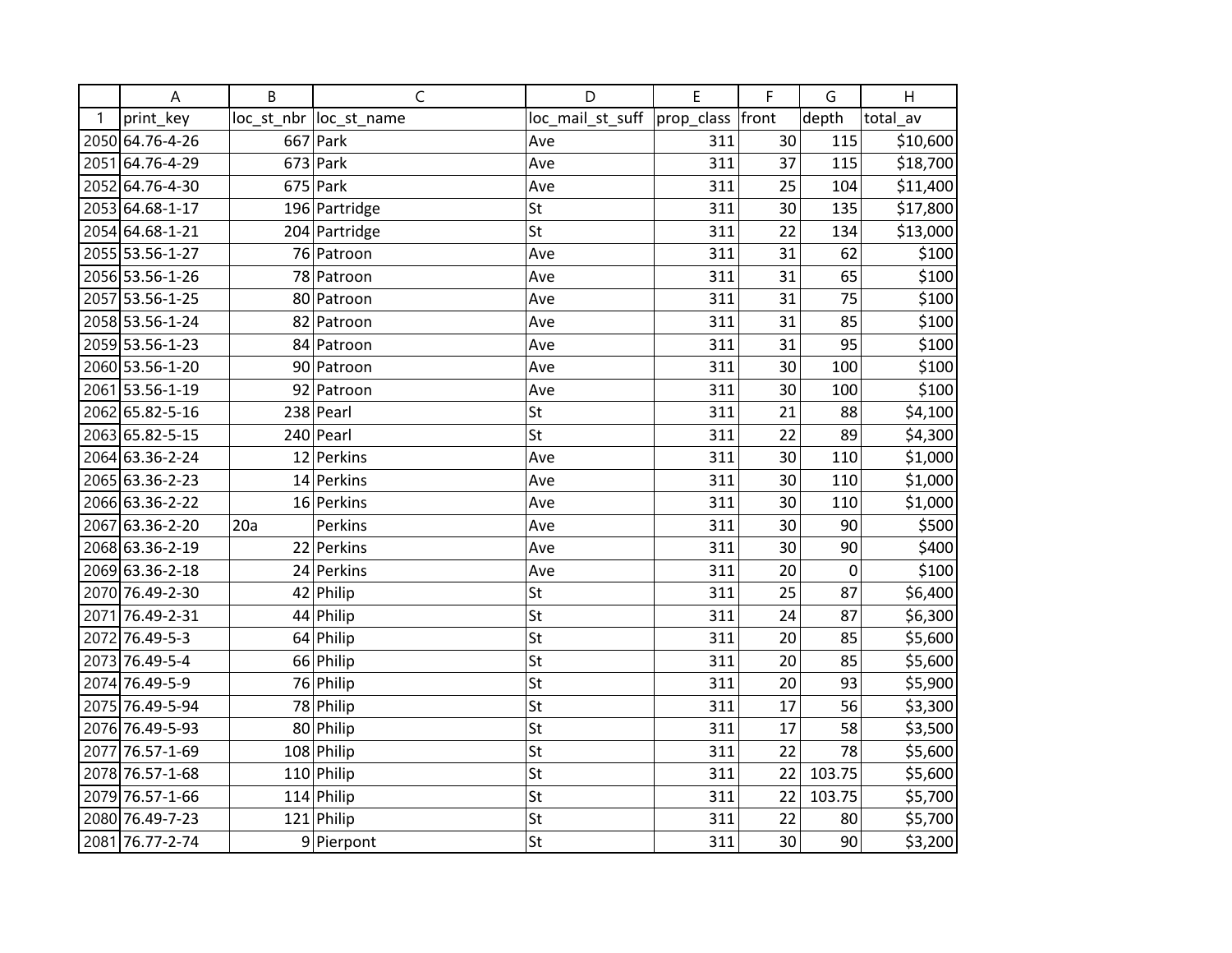|   | A                 | B  | C                      | D                | E          | F      | G           | H         |
|---|-------------------|----|------------------------|------------------|------------|--------|-------------|-----------|
| 1 | print key         |    | loc st nbr loc st name | loc_mail_st_suff | prop_class | front  | depth       | total av  |
|   | 2082 76.77-2-73   |    | 11 Pierpont            | St               | 311        | 30     | 90          | \$3,200   |
|   | 2083 76.77-2-72   |    | 13 Pierpont            | St               | 311        | 30     | 90          | \$3,200   |
|   | 2084 76.77-2-71   |    | 15 Pierpont            | St               | 311        | 30     | 90          | \$3,200   |
|   | 2085 76.77-2-70   |    | 17 Pierpont            | St               | 311        | 30     | 90          | \$3,200   |
|   | 2086 76.77-2-69   |    | $19$ Pierpont          | St               | 311        | 10     | 90          | \$1,100   |
|   | 2087 76.77-2-68   |    | 20 Pierpont            | St               | 311        | 150    | 98          | \$11,800  |
|   | 2088 65.15-2-69.4 |    | 47 Pieter Schuyler     | Ct               | 311        | 0      | 0           | \$31,724  |
|   | 2089 41.00-2-7    |    | $20$ Pine              | Ln               | 311        | 0      | $\mathbf 0$ | \$271,200 |
|   | 2090 41.00-2-8    | 22 | Pine                   | Ln               | 311        | 75     | 150         | \$46,800  |
|   | 2091 52.06-2-9    |    | $25$ Pine              | Ln               | 311        | 0      | 0           | \$0       |
|   | 2092 41.00-2-10   |    | $26$ Pine              | Ln               | 311        | 75     | 150         | \$46,800  |
|   | 2093 52.06-2-4    |    | 32 Pine                | Ln               | 311        | 264.81 | 235.48      | \$0       |
|   | 2094 52.06-2-5    |    | 35 Pine                | Ln               | 311        | 0      | 0           | \$0       |
|   | 2095 64.80-1-13   |    | 44 Pine Tree           | Ln               | 311        | 100    | 140         | \$80,000  |
|   | 2096 64.80-1-34   |    | 55 Pine Tree           | Ln               | 311        | 0      | 0           | \$100,000 |
|   | 2097 64.80-1-8    |    | 57 Pine Tree           | Ln               | 311        | 100    | 142         | \$80,000  |
|   | 2098 53.73-1-15   |    | $1$ Pinehurst          | Ave              | 311        | 35     | 112         | \$17,200  |
|   | 2099 53.73-1-13   |    | 5 Pinehurst            | Ave              | 311        | 29     | 113         | \$14,400  |
|   | 2100 53.73-1-27   |    | 6 Pinehurst            | Ave              | 311        | 30     | 75          | \$9,900   |
|   | 2101 64.39-1-28   |    | 17 Pinehurst           | Ave              | 311        | 40     | 120         | \$9,600   |
|   | 2102 53.73-1-20   |    | 20 Pinehurst           | Ave              | 311        | 30     | 75          | \$9,900   |
|   | 2103 53.73-1-19   |    | 22 Pinehurst           | Ave              | 311        | 30     | 75          | \$9,900   |
|   | 2104 40.12-4-12   |    | 20 Pinehurst           | <b>Blvd</b>      | 311        | 0      | $\mathbf 0$ | \$146,600 |
|   | 2105 40.00-3-36   |    | 22 Pinehurst           | <b>Blvd</b>      | 311        | 0      | 0           | \$146,600 |
|   | 2106 41.13-4-1    | 2  | Pitch Pine             | Rd               | 311        | 0      | 0           | \$261,600 |
|   | 2107 41.17-2-49   |    | 26 Pitch Pine          | Rd               | 311        | 87     | 90          | \$34,500  |
|   | 2108 64.30-3-80   |    | 5 Pleasant View        | Ave              | 311        | 66     | 71          | \$18,700  |
|   | 2109 64.29-3-12   |    | 52 Pleasant View       | Ave              | 311        | 30     | 100         | \$12,000  |
|   | 2110 76.65-5-24   |    | $52$ Plum              | St               | 311        | 33     | 63          | \$1,400   |
|   | 2111 76.65-5-13   |    | $55 $ Plum             | St               | 311        | 33     | 63          | \$1,400   |
|   | 2112 76.65-5-14   |    | $57$ Plum              | St               | 311        | 22     | 61          | \$900     |
|   | 2113 76.65-5-15   |    | 59 Plum                | St               | 311        | 22     | 59          | \$1,500   |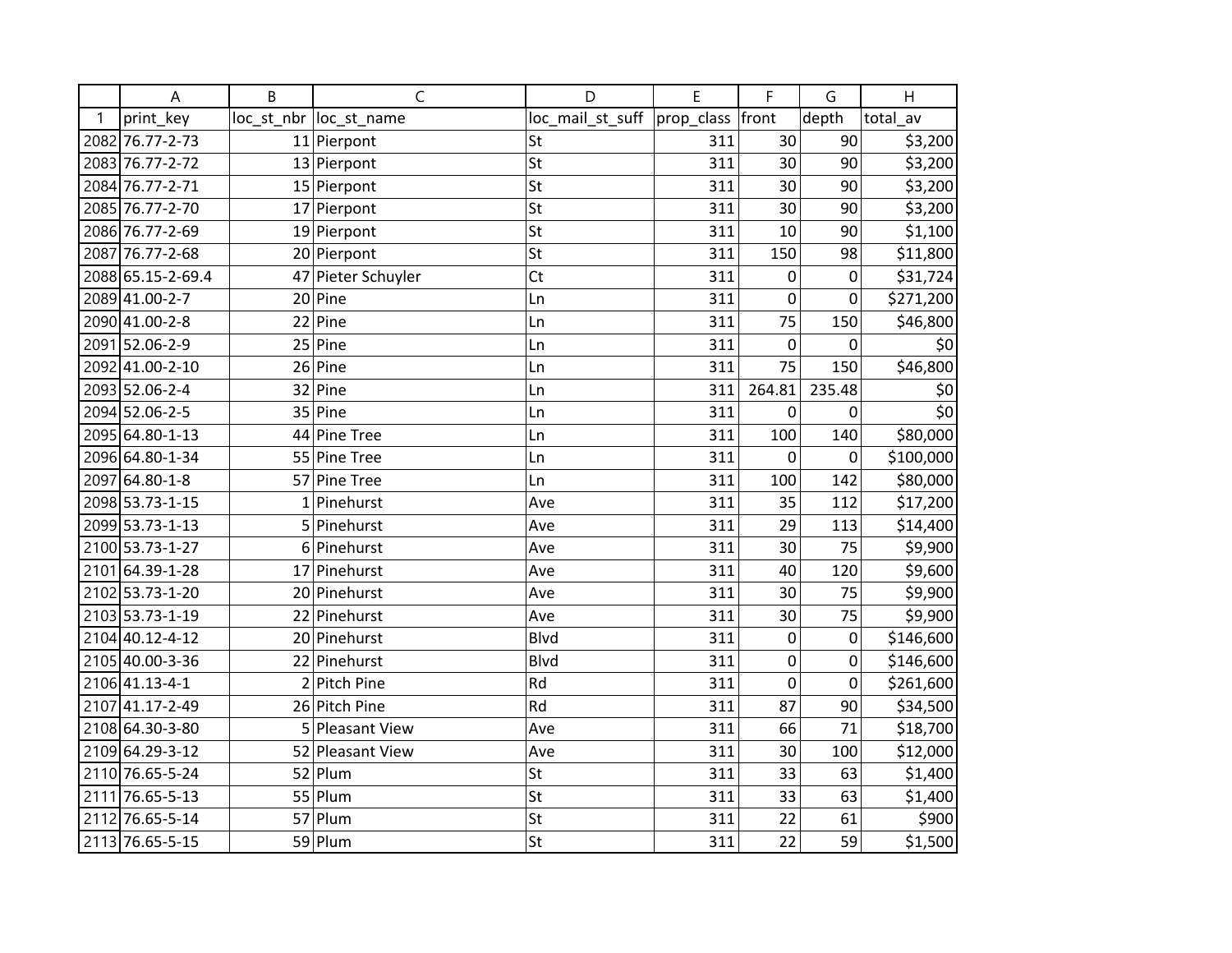|              | A                | B    | $\mathsf{C}$           | D                                   | E   | F           | G           | H             |
|--------------|------------------|------|------------------------|-------------------------------------|-----|-------------|-------------|---------------|
| $\mathbf{1}$ | print key        |      | loc st nbr loc st name | loc_mail_st_suff  prop_class  front |     |             | depth       | total av      |
|              | 2114 76.65-5-20  |      | $71$ Plum              | St                                  | 311 | 121         | 63          | \$3,400       |
|              | 2115 40.12-2-6   |      | Point Of Woods         | Dr                                  | 311 | 0           | 0           | \$0           |
|              | 2116 40.12-2-8   |      | Point Of Woods         | Dr                                  | 311 | 0           | 0           | \$202,700     |
|              | 2117 40.12-2-4.4 |      | Point Of Woods         | Dr                                  | 311 | 0           | $\mathbf 0$ | \$0           |
|              | 2118 40.12-2-4.5 |      | Point Of Woods         | Dr                                  | 311 | 0           | 0           | $rac{50}{50}$ |
|              | 2119 40.12-2-4.6 |      | Point Of Woods         | Dr                                  | 311 | 0           | 0           |               |
|              | 2120 75.28-5-18  | 576A | Providence             | St                                  | 311 | 50          | 108         | \$22,100      |
|              | 2121 75.28-1-13  |      | 607 Providence         | St                                  | 311 | 33          | 186         | \$8,400       |
|              | 2122 64.84-3-75  |      | 690 Providence         | St                                  | 311 | 25          | 115         | \$7,500       |
|              | 2123 64.75-2-38  |      | 692 Providence         | St                                  | 311 | $\mathbf 0$ | 0           | \$145,200     |
|              | 2124 65.7-1-52   |      | Pt 250 Shaker          | Rd                                  | 311 | 85          | 660         | \$145,400     |
|              | 2125 54.15-1-2   |      | Pt 313 Shaker          | Rd                                  | 311 | 71          | 135         | \$1,000       |
|              | 2126 76.69-3-33  |      | Pt 57 Twiller          | St                                  | 311 | 25          | 25          | \$100         |
|              | 2127 87.39-1-1   |      | Pt 720 S Pearl         | St                                  | 311 | 74          | 66          | \$6,700       |
|              | 2128 76.18-1-3.2 |      | 26 Putnam              | St                                  | 311 | 110         | 156         | \$19,900      |
|              | 2129 65.39-1-20  |      | $1$ Quail              | St                                  | 311 | 25          | 100         | \$1,900       |
|              | 2130 65.47-5-45  |      | $2$ Quail              | St                                  | 311 | 19          | 64          | \$13,400      |
|              | 2131 65.39-1-21  |      | 3 Quail                | St                                  | 311 | 25          | 100         | \$1,900       |
|              | 2132 65.47-5-44  |      | $4$ Quail              | St                                  | 311 | 21          | 85          | \$9,800       |
|              | 2133 65.39-1-24  |      | $11$ Quail             | St                                  | 311 | 24          | 100         | \$1,800       |
|              | 2134 65.39-1-25  |      | $13$ Quail             | St                                  | 311 | 27          | 100         | \$2,000       |
|              | 2135 65.47-1-17  |      | 23 Quail               | St                                  | 311 | 27          | 95          | \$1,900       |
|              | 2136 65.47-4-75  |      | $26$ Quail             | St                                  | 311 | 25          | 96          | \$4,400       |
|              | 2137 65.47-4-71  |      | 34 Quail               | St                                  | 311 | 25          | 96          | \$3,600       |
|              | 2138 65.47-1-24  |      | 37 Quail               | St                                  | 311 | 25          | 95          | \$1,800       |
|              | 2139 65.47-3-39  |      | 46 Quail               | St                                  | 311 | 24          | 74          | \$1,300       |
|              | 2140 65.47-3-42  |      | 52 Quail               | St                                  | 311 | 24          | 96          | \$1,700       |
|              | 2141 65.47-3-44  |      | 56 Quail               | St                                  | 311 | 23          | 96          | \$3,300       |
|              | 2142 65.47-2-19  |      | 57 Quail               | St                                  | 311 | 21          | 96          | \$3,000       |
|              | 2143 65.47-3-45  |      | 58 Quail               | St                                  | 311 | 24          | 70          | \$6,600       |
|              | 2144 65.47-3-47  |      | $62$ Quail             | St                                  | 311 | 22          | 70          | \$2,500       |
|              | 2145 65.47-3-49  |      | $64$ Quail             | St                                  | 311 | 26          | 65          | \$2,500       |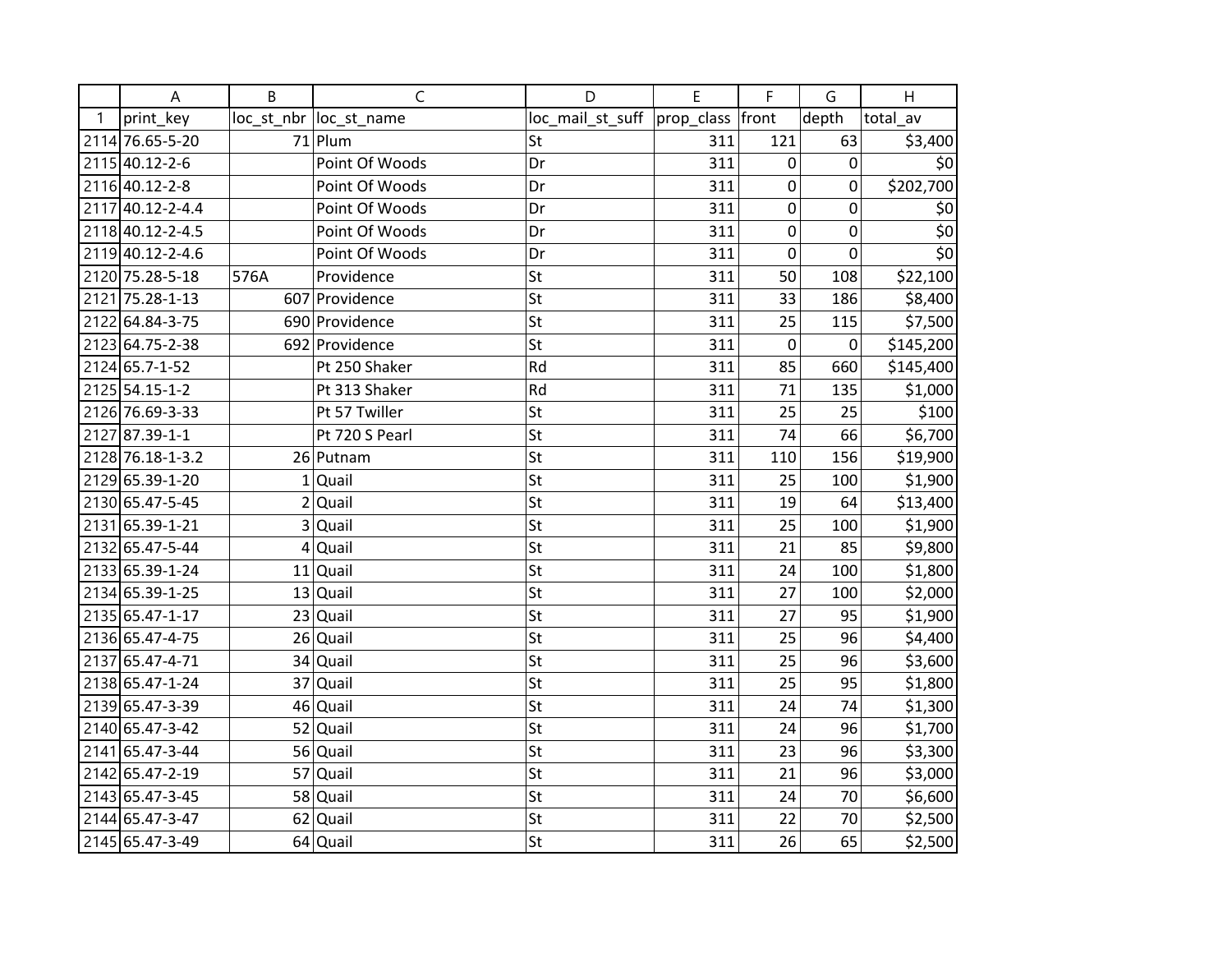|      | A                 | B  | $\mathsf C$             | D                | E          | F           | G      | H         |
|------|-------------------|----|-------------------------|------------------|------------|-------------|--------|-----------|
| 1    | print key         |    | loc_st_nbr  loc_st_name | loc_mail_st_suff | prop_class | front       | depth  | total av  |
|      | 2146 65.47-3-53   |    | 72 Quail                | St               | 311        | 22          | 95     | \$2,500   |
|      | 2147 65.47-3-54   |    | 74 Quail                | St               | 311        | 22          | 98     | \$2,500   |
|      | 2148 65.62-3-53.2 |    | $160$ Quail             | St               | 311        | 22          | 73     | \$13,700  |
|      | 2149 65.77-1-41   |    | $278$ Quail             | St               | 311        | 22          | 110    | \$20,600  |
|      | 2150 75.28-1-15   |    | $385$ Quail             | St               | 311        | 77          | 170    | \$38,400  |
|      | 2151 75.28-1-18   |    | $397$ Quail             | St               | 311        | 40          | 170    | \$8,900   |
|      | 2152 53.00-1-39   |    | 12 Railroad Ave Rear    |                  | 311        | 12          | 455    | \$1,100   |
|      | 2153 41.00-2-117  |    | Rapp                    | Rd               | 311        | 49          | 100    | \$21,600  |
|      | 2154 52.6-2-18.2  | 5A | Rapp                    | Rd               | 311        | 81.5        | 201.72 | \$58,200  |
|      | 2155 52.6-2-19    |    | 7 Rapp                  | Rd               | 311        | 49          | 210    | \$44,600  |
|      | 2156 52.6-2-44    |    | 8 Rapp                  | Rd               | 311        | 106         | 208    | \$70,500  |
|      | 2157 52.6-2-20    |    | $13  $ Rapp             | Rd               | 311        | 36          | 210    | \$33,300  |
|      | 2158 52.6-2-42.2  |    | 16 Rapp                 | Rd               | 311        | 119.61      | 208.61 | \$65,000  |
|      | 2159 52.6-2-41    |    | 18 Rapp                 | Rd               | 311        | 63          | 185    | \$2,000   |
|      | 2160 52.6-2-23.2  |    | 25 Rapp                 | Rd               | 311        | 59.36       | 235    | \$48,000  |
|      | 2161 52.06-2-29.3 |    | 45 Rapp                 | Rd               | 311        | 0           | 0      | \$0       |
|      | 2162 52.6-2-28    |    | 53 Rapp                 | Rd               | 311        | 105         | 105    | \$46,300  |
|      | 2163 52.6-2-29.22 |    | 61 Rapp                 | Rd               | 311        | 100         | 194    | \$76,000  |
|      | 2164 52.6-2-35    |    | 62 Rapp                 | Rd               | 311        | $\mathbf 0$ | 0      | \$11,800  |
|      | 2165 52.6-2-29.1  |    | 66 Rapp                 | Rd               | 311        | 282         | 92     | \$79,100  |
|      | 2166 52.6-2-31    |    | 69 Rapp                 | Rd               | 311        | 58          | 194    | \$46,800  |
|      | 2167 52.6-2-32    |    | 71 Rapp                 | Rd               | 311        | 100         | 181    | \$61,800  |
|      | 2168 52.6-2-50    |    | 74 Rapp                 | Rd               | 311        | 296         | 104    | \$89,700  |
|      | 2169 41.00-2-112  |    | 195 Rapp Rd (N)         |                  | 311        | 0           | 0      | \$471,000 |
|      | 2170 65.29-2-9    |    | 12 Rawson               | St               | 311        | 30          | 100    | \$23,600  |
| 2171 | 65.29-1-4         |    | 13 Rawson               | St               | 311        | 45          | 186    | \$8,500   |
|      | 2172 76.62-2-50   |    | 53 Raymo                | St               | 311        | 25          | 100    | \$3,000   |
|      | 2173 76.62-2-53   |    | 61 Raymo                | St               | 311        | 15          | 100    | \$1,800   |
|      | 2174 65.15-2-6    |    | Rear 1 Marshall         | PI               | 311        | 100         | 165    | \$7,300   |
|      | 2175 63.36-1-34   |    | Rear 1 Valley           | St               | 311        | 90          | $10\,$ | \$400     |
|      | 2176 76.49-5-60   |    | Rear 109 Grand          | St               | 311        | 50          | 69     | \$900     |
|      | 2177 74.11-1-80   |    | Rear 110 122 Tallmadge  | PI               | 311        | 364         | 436    | \$24,300  |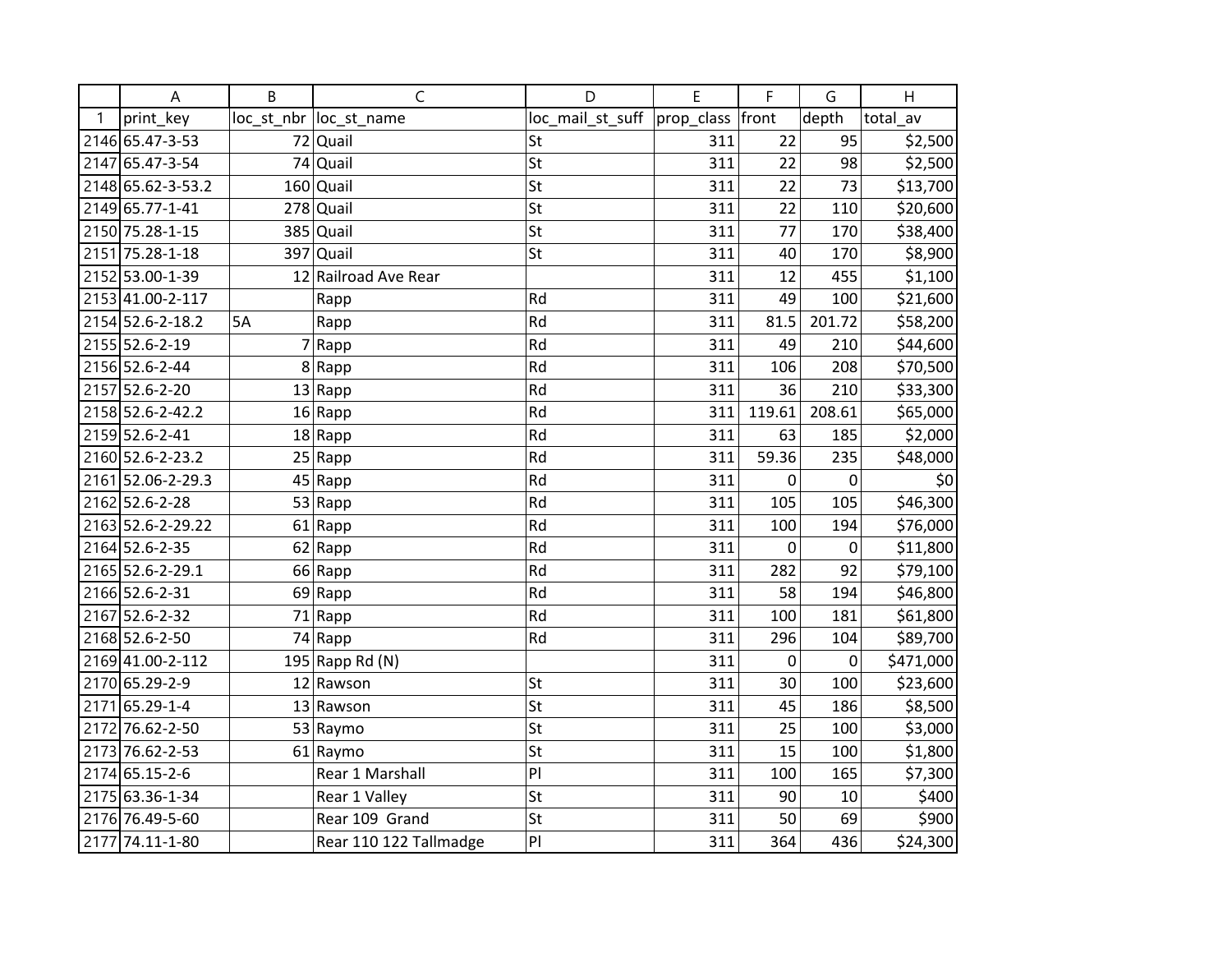|      | A                  | B | C                         | D                | E                | F              | G              | H        |
|------|--------------------|---|---------------------------|------------------|------------------|----------------|----------------|----------|
| 1    | print key          |   | loc_st_nbr  loc_st_name   | loc_mail_st_suff | prop_class front |                | depth          | total av |
|      | 2178 74.11-1-7.2   |   | Rear 1149 New Scotland    | Rd               | 311              | 0              | $\mathbf 0$    | \$20,000 |
|      | 2179 64.69-3-10    |   | Rear 115 Krumkill         | Rd               | 311              | 161            | 65             | \$10,200 |
|      | 2180 65.7-1-15     |   | Rear 12 14 Rosemary       | Dr               | 311              | 107            | 163            | \$5,800  |
| 2181 | 65.44-3-4          |   | Rear 12 Genesee           | St               | 311              | 36             | 45             | \$1,800  |
|      | 2182 74.12-1-6.2   |   | Rear 12 Hartman           | Rd               | 311              | 67             | 31             | \$600    |
|      | 2183 76.13-1-6     |   | Rear 125 Slingerland      | St               | 311              | 25             | 30             | \$500    |
|      | 2184 64.69-3-6     |   | Rear 129 Krumkill         | Rd               | 311              | 60             | 65.5           | \$3,900  |
|      | 2185 65.8-2-36     |   | Rear 131 Van Rensselaer B |                  | 311              | $\mathbf 0$    | 0              | \$61,300 |
|      | 2186 65.44-3-3     |   | Rear 14 Genesee           | St               | 311              | 24             | 29             | \$800    |
|      | 2187 76.62-3-35.72 |   | Rear 14 Sligo             | St               | 311              | 25             | 25             | \$200    |
|      | 2188 64.69-4-7     |   | Rear 149 Krumkill         | Rd               | 311              | 50             | 146            | \$2,900  |
|      | 2189 75.76-3-58    |   | Rear 15 Southern          | <b>Blvd</b>      | 311              | 25             | 64.5           | \$300    |
|      | 2190 64.43-1-66    |   | Rear 151 Manning          | <b>Blvd</b>      | 311              | 50             | 136            | \$2,600  |
| 2191 | 64.34-3-31         |   | Rear 152 Homestead        | Ave              | 311              | 23             | 20             | \$100    |
|      | 2192 64.69-4-8     |   | Rear 153 Krumkill         | Rd               | 311              | 100            | 73             | \$2,900  |
|      | 2193 64.34-3-30    |   | Rear 156 Homestead        | Ave              | 311              | 43             | 31             | \$500    |
|      | 2194 64.69-4-9     |   | Rear 157 Krumkill         | Rd               | 311              | 28             | 50             | \$600    |
|      | 2195 64.69-4-10    |   | Rear 159 Krumkill         | Rd               | 311              | 12             | 29             | \$100    |
|      | 2196 65.44-3-2     |   | Rear 16 Genesee           | St               | 311              | 24             | 18             | \$500    |
|      | 2197 74.8-1-20     |   | Rear 16 Sawyer            | PI               | 311              | 60             | 58             | \$1,000  |
|      | 2198 65.65-5-61    |   | Rear 167 Third            | St               | 311              | 30             | 30             | \$700    |
|      | 2199 75.76-3-9     |   | Rear 17 Hampton           | St               | 311              | 58             | 98             | \$2,800  |
|      | 2200 76.73-2-33.1  |   | Rear 183 Franklin         | St               | 311              | $\overline{0}$ | $\overline{0}$ | \$900    |
|      | 2201 87.23-1-1     |   | Rear 185-221 Mount Hope   | Dr               | 311              | 267            | 185            | \$44,500 |
|      | 2202 65.74-1-6     |   | Rear 188 Livingston       | Ave              | 311              | 5              | 0              | \$1,500  |
|      | 2203 74.12-1-5.8   |   | Rear 19 Hartman           | Rd               | 311              | $\mathbf 0$    | 0              | \$3,300  |
|      | 2204 76.49-5-41.1  |   | Rear 19 Wilbur            | St               | 311              | 22             | $\mathbf 0$    | \$400    |
|      | 2205 65.61-5-71    |   | Rear 216 Ontario          | St               | 311              | 34             | 83             | \$1,500  |
|      | 2206 65.61-5-69    |   | Rear 218 Ontario          | St               | 311              | 34             | 83             | \$1,500  |
| 2207 | 65.61-5-67         |   | Rear 220 Ontario          | St               | 311              | 36             | 83             | \$1,600  |
|      | 2208 75.76-3-59    |   | Rear 25 55 Southern       | <b>Blvd</b>      | 311              | 22             | 448            | \$17,800 |
|      | 2209 54.19-2-1     |   | Rear 26 Birch Hill        | Rd               | 311              | 27             | 240            | \$8,000  |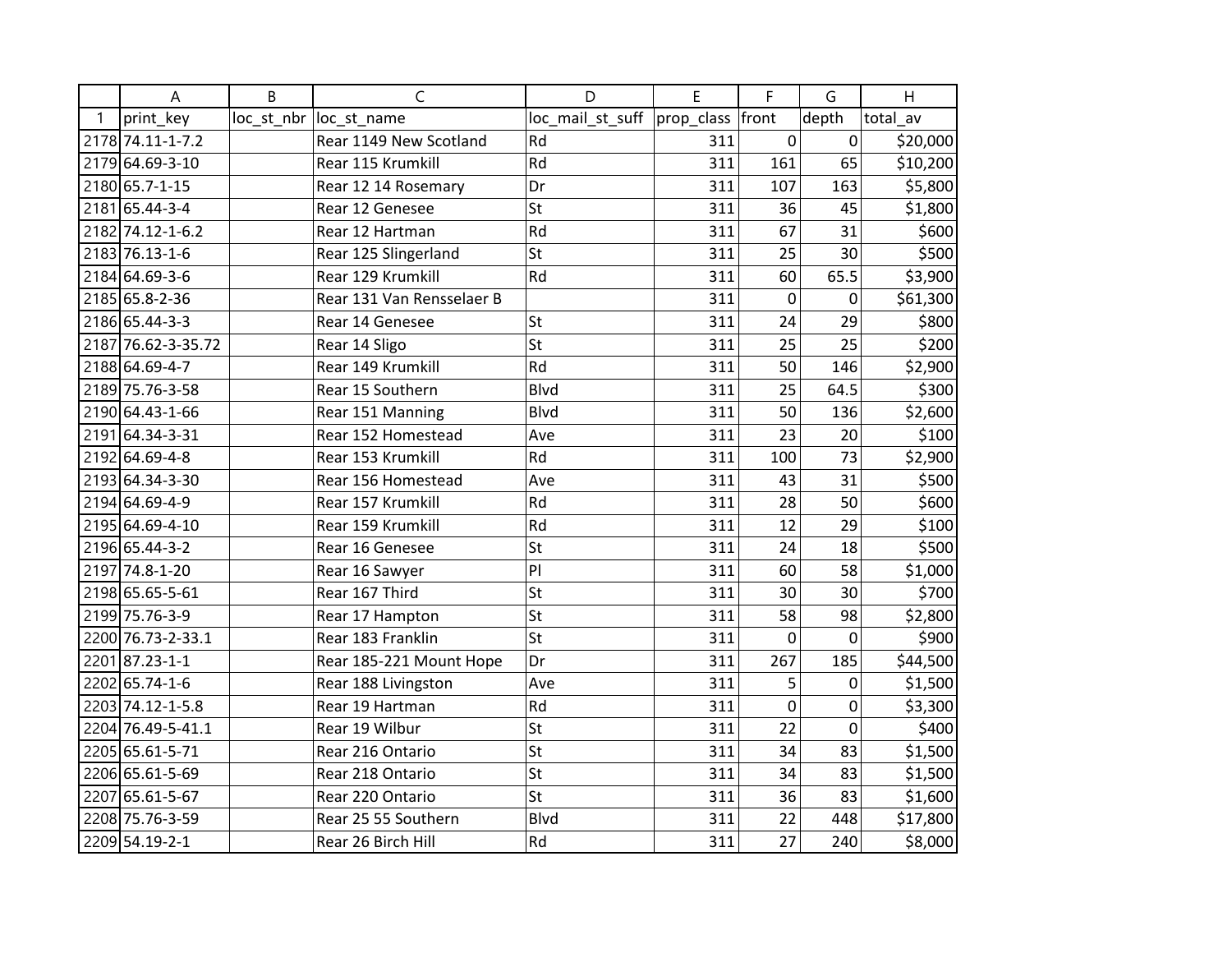|              | A                 | B | C                       | D                            | E   | F     | G              | H         |
|--------------|-------------------|---|-------------------------|------------------------------|-----|-------|----------------|-----------|
| $\mathbf{1}$ | print key         |   | loc_st_nbr  loc_st_name | loc_mail_st_suff  prop_class |     | front | depth          | total_av  |
|              | 2210 65.56-4-19   |   | Rear 277 Second         | St                           | 311 | 15    | 38             | \$400     |
|              | 2211 65.65-7-12   |   | Rear 282 Colonie        | St                           | 311 | 30    | 128            | \$2,600   |
|              | 2212 54.19-2-15   |   | Rear 286 Loudonville    | Rd                           | 311 | 0     | 0              | \$3,500   |
|              | 2213 65.57-2-77   |   | Rear 287 Northern       | <b>Blvd</b>                  | 311 | 27    | 78             | \$100     |
|              | 2214 64.69-3-5    |   | Rear 3 Westbrook        | St                           | 311 | 50    | 82             | \$16,400  |
|              | 2215 64.60-1-2.2  |   | Rear 30 N Main          | Ave                          | 311 | 100   | 246            | \$65,100  |
|              | 2216 76.32-2-43.1 |   | Rear 303 Hamilton       | St                           | 311 | 20    | 21             | \$2,000   |
|              | 2217 63.28-1-1    |   | Rear 31 Tryon           | <b>Ct</b>                    | 311 | 564   | 29.98          | \$2,800   |
|              | 2218 75.24-2-5    |   | Rear 315-335 Hackett    | <b>Blvd</b>                  | 311 | 489   | 117            | \$93,300  |
|              | 2219 64.21-1-41.2 |   | Rear 32 Glynn           | St                           | 311 | 37    | 80             | \$3,100   |
|              | 2220 76.70-1-10   |   | Rear 320 Second         | Ave                          | 311 | 30    | 67             | \$400     |
|              | 2221 76.22-3-40   |   | Rear 335 1/2 Myrtle     | Ave                          | 311 | 58    | 30             | \$1,400   |
|              | 2222 76.32-3-65   |   | Rear 367 Madison        | Ave                          | 311 | 31    | $\overline{0}$ | \$600     |
|              | 2223 64.23-1-62   |   | Rear 39 43 Oxford       | Rd                           | 311 | 85    | 230            | \$14,800  |
|              | 2224 52.6-2-27.2  |   | Rear 39 Rapp            | Rd                           | 311 | 130   | $\Omega$       | \$22,000  |
|              | 2225 76.69-4-27   |   | Rear 4 S Bertha         | St                           | 311 | 20    | 38             | \$1,600   |
|              | 2226 40.00-3-14   |   | Rear 40 Karner          | Rd                           | 311 | 0     | 0              | \$424,800 |
|              | 2227 65.11-2-31   |   | Rear 400 Northern       | <b>Blvd</b>                  | 311 | 708   | 278            | \$74,900  |
|              | 2228 75.84-1-2    |   | Rear 414 Mountain       | St                           | 311 | 25    | 35             | \$200     |
|              | 2229 65.79-1-35.1 |   | Rear 415 State          | St                           | 311 | 53    | 129            | \$45,900  |
|              | 2230 65.79-1-36.1 |   | Rear 419 State          | St                           | 311 | 50    | 83             | \$31,100  |
|              | 2231 65.44-2-2    |   | Rear 42 40 Mohawk       | St                           | 311 | 48    | 46             | \$1,500   |
|              | 2232 75.68-4-19   |   | Rear 456 Delaware       | Ave                          | 311 | 50    | 120            | \$1,200   |
|              | 2233 75.68-4-20   |   | Rear 472 Second         | Ave                          | 311 | 30    | 81             | \$500     |
|              | 2234 64.65-2-48.1 |   | Rear 49 Bower           | St                           | 311 | 36.69 | 47             | \$3,700   |
|              | 2235 64.21-1-7    |   | Rear 49 Tryon           | Ct                           | 311 | 38    | 44             | \$400     |
|              | 2236 64.69-3-4    |   | Rear 5 Westbrook        | St                           | 311 | 50    | 97             | \$19,400  |
|              | 2237 52.6-3-45    |   | Rear 5 Wilan            | Ln                           | 311 | 0     | 0              | \$5,600   |
|              | 2238 65.39-1-62.2 |   | Rear 504 Third          | St                           | 311 | 25    | 32             | \$100     |
|              | 2239 53.00-1-6    |   | Rear 53 Mercer          | St                           | 311 | 60    | 37             | \$1,000   |
|              | 2240 64.28-1-36   |   | Rear 539 Bradford       | St                           | 311 | 80    | 13             | \$200     |
|              | 2241 53.00-1-7    |   | Rear 55 Mercer          | St                           | 311 | 65    | 54             | \$1,500   |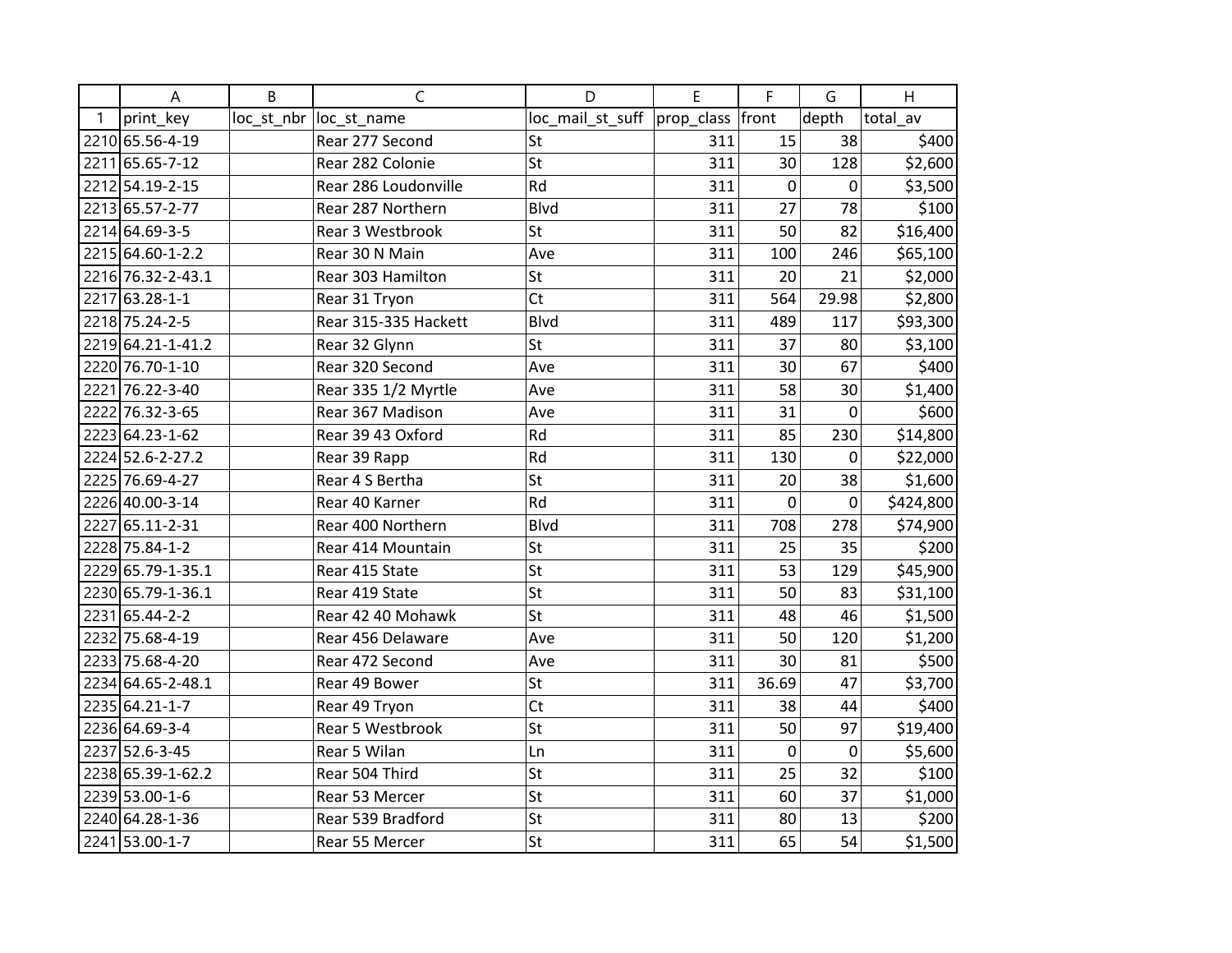|      | A               | B | $\mathsf{C}$              | D                                   | E   | F           | G     | H         |
|------|-----------------|---|---------------------------|-------------------------------------|-----|-------------|-------|-----------|
| 1    | print_key       |   | loc_st_nbr  loc_st_name   | loc_mail_st_suff  prop_class  front |     |             | depth | total av  |
|      | 2242 53.00-1-8  |   | Rear 57 Mercer            | St                                  | 311 | 130         | 97    | \$5,000   |
|      | 2243 75.76-3-60 |   | Rear 57 Southern          | <b>Blvd</b>                         | 311 | 50          | 78    | \$2,000   |
|      | 2244 63.36-1-28 |   | Rear 59 Garden            | Ave                                 | 311 | 30          | 80    | \$100     |
|      | 2245 64.28-1-20 |   | Rear 6 King               | Ave                                 | 311 | 14          | 77    | \$100     |
|      | 2246 87.23-1-2  |   | Rear 603 S Pearl          | St                                  | 311 | $\mathbf 0$ | 0     | \$54,700  |
|      | 2247 63.36-1-29 |   | Rear 61 Garden            | Ave                                 | 311 | 30          | 80    | \$100     |
|      | 2248 64.65-2-7  |   | Rear 614 Cortland         | <b>St</b>                           | 311 | 74          | 19    | \$1,500   |
|      | 2249 63.36-1-30 |   | Rear 63 Garden            | Ave                                 | 311 | 30          | 56    | \$100     |
|      | 2250 63.36-1-31 |   | Rear 65 Garden            | Ave                                 | 311 | 30          | 40    | \$100     |
|      | 2251 65.45-1-37 |   | Rear 67 71 Kent           | St                                  | 311 | 80          | 52    | \$4,600   |
|      | 2252 63.36-1-32 |   | Rear 67 Garden            | Ave                                 | 311 | 30          | 38    | \$100     |
|      | 2253 64.58-2-52 |   | Rear 68 S Allen           | <b>St</b>                           | 311 | 40          | 30    | \$600     |
|      | 2254 63.36-1-33 |   | Rear 69 Garden            | Ave                                 | 311 | 30          | 35    | \$600     |
|      | 2255 75.60-2-2  |   | Rear 69 Ten Eyck          | Ave                                 | 311 | 14          | 135   | \$600     |
|      | 2256 64.69-3-3  |   | Rear 7 Westbrook          | St                                  | 311 | 45          | 141   | \$25,400  |
| 2257 | $65.52 - 1 - 2$ |   | Rear 70 Albany            | St                                  | 311 | 37          | 75    | \$2,600   |
|      | 2258 65.61-5-9  |   | Rear 704 State            | St                                  | 311 | 26          | 74    | \$400     |
|      | 2259 65.61-5-7  |   | Rear 706 State            | St                                  | 311 | 26          | 74    | \$1,000   |
|      | 2260 64.80-1-2  |   | Rear 712 New Scotland     | Ave                                 | 311 | 522         | 265   | \$260,000 |
|      | 2261 64.72-1-23 |   | Rear 719 New Scotland     | Ave                                 | 311 | 78          | 110   | \$1,800   |
|      | 2262 65.52-1-1  |   | Rear 72 Albany            | <b>St</b>                           | 311 | 65          | 58    | \$3,200   |
|      | 2263 76.50-3-12 |   | Rear 72 Madison           | Ave                                 | 311 | 53          | 15    | \$1,400   |
|      | 2264 65.8-2-13  |   | Rear 72 Van Rensselaer Bl |                                     | 311 | 40          | 300   | \$13,200  |
|      | 2265 64.78-3-1  |   | Rear 73 Crescent          | Dr                                  | 311 | 45          | 230   | \$2,000   |
|      | 2266 76.50-3-11 |   | Rear 74 Madison           | Ave                                 | 311 | 25          | 60    | \$2,600   |
| 2267 | 64.28-1-37      |   | Rear 740 Central          | Ave                                 | 311 | 108         | 110   | \$9,300   |
|      | 2268 64.78-3-2  |   | Rear 75 Crescent          | Dr                                  | 311 | 45          | 194   | \$1,800   |
|      | 2269 64.78-3-3  |   | Rear 77 Crescent          | Dr                                  | 311 | 45          | 151   | \$1,500   |
|      | 2270 76.64-2-24 |   | Rear 78 Alexander         | St                                  | 311 | 70          | 75    | \$6,300   |
| 2271 | 64.78-3-4       |   | Rear 79 Crescent          | Dr                                  | 311 | 45          | 0     | \$1,200   |
|      | 2272 64.43-1-8  |   | Rear 79 Manning           | <b>Blvd</b>                         | 311 | 100         | 0     | \$1,800   |
|      | 2273 65.44-3-5  |   | Rear 8 10 Genesee         | St                                  | 311 | 36          | 65    | \$2,400   |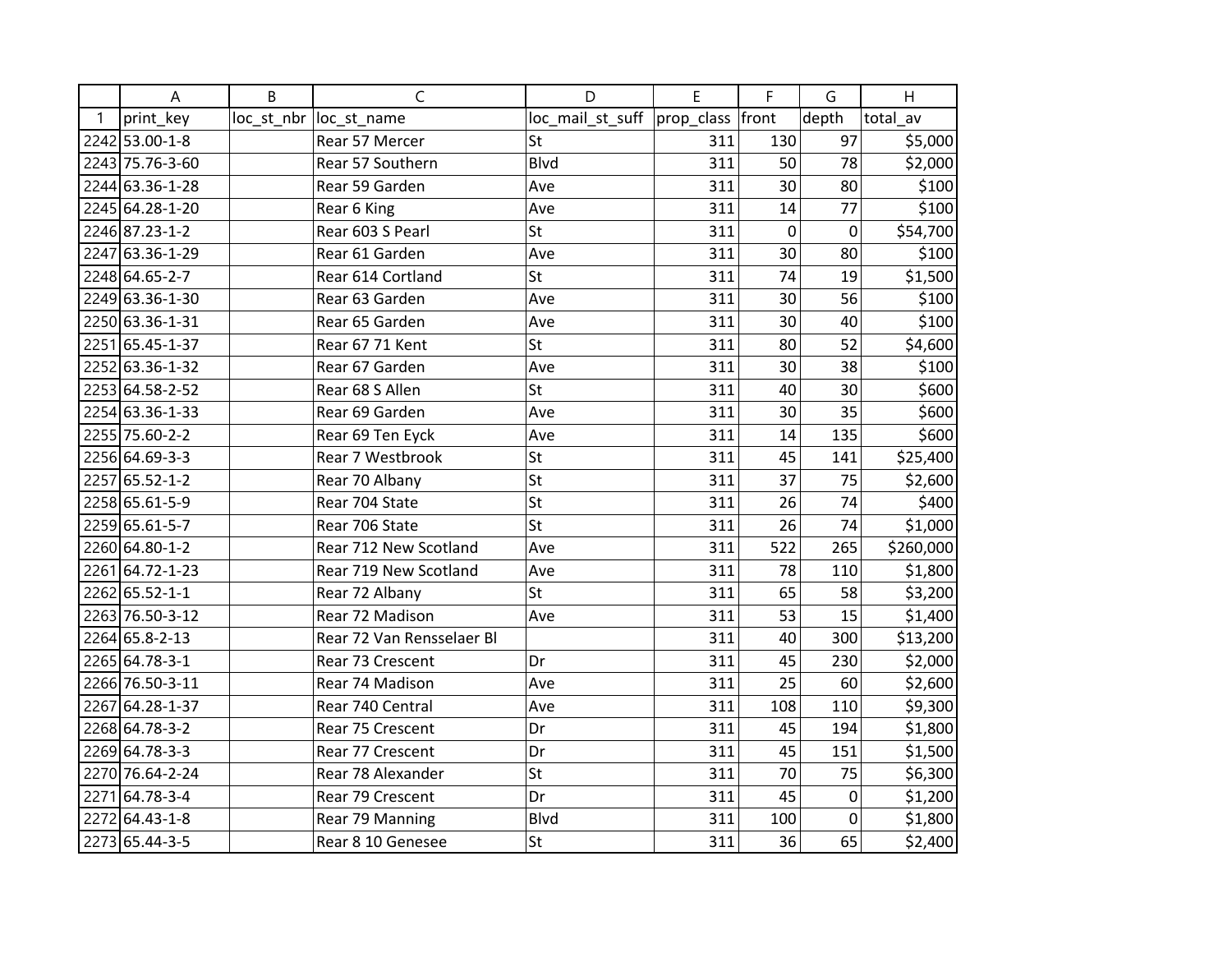|      | Α                 | B | C                         | D                | E              | F              | G     | H        |
|------|-------------------|---|---------------------------|------------------|----------------|----------------|-------|----------|
| 1    | print_key         |   | loc_st_nbr  loc_st_name   | loc_mail_st_suff | $ $ prop class | front          | depth | total av |
|      | 2274 64.78-3-5    |   | Rear 81 Crescent          | Dr               | 311            | 45             | 78    | \$1,000  |
|      | 2275 64.54-2-41   |   | Rear 82 A Oliver          | Ave              | 311            | 30             | 120   | \$2,400  |
|      | 2276 64.78-3-6    |   | Rear 83 Crescent          | Dr               | 311            | 49             | 60    | \$900    |
| 2277 | 64.52-1-13        |   | Rear 833 Chestnut         | St               | 311            | 25             | 10    | \$100    |
|      | 2278 64.54-2-40   |   | Rear 84 A Oliver          | Ave              | 311            | 30             | 132   | \$2,400  |
|      | 2279 76.49-5-91.2 |   | Rear 84 Philip            | St               | 311            | 22             | 18    | \$300    |
|      | 2280 64.54-2-39   |   | Rear 86 A Oliver          | Ave              | 311            | 30             | 144   | \$2,600  |
|      | 2281 64.54-2-38   |   | Rear 88 A Oliver          | Ave              | 311            | 30             | 156   | \$2,600  |
|      | 2282 64.54-2-37   |   | Rear 90 A Oliver          | Ave              | 311            | 30             | 169   | \$2,600  |
|      | 2283 64.54-2-36   |   | Rear 92 A Oliver          | Ave              | 311            | 30             | 181   | \$2,800  |
|      | 2284 64.54-2-35   |   | Rear 94 A Oliver          | Ave              | 311            | 30             | 193   | \$2,800  |
|      | 2285 64.46-2-7    |   | Rear 94 Pinehurst         | Ave              | 311            | 66             | 95    | \$1,300  |
|      | 2286 65.8-2-4     |   | Rear 96 Van Rensselaer Bl |                  | 311            | 222            | 188   | \$34,000 |
|      | 2287 75.5-3-38    |   | Rear 973 New Scotland     |                  | 311            | 43             | 96    | \$2,700  |
|      | 2288 76.73-1-8    |   | Rear 98-100 Clinton       | St               | 311            | 43             | 29    | \$500    |
|      | 2289 86.8-1-2     |   | Rear Delaware             | Ave              | 311            | 0              | 0     | \$7,000  |
|      | 2290 65.44-3-1    |   | <b>Rear Genessee</b>      | St               | 311            | 24             | 6     | \$50     |
|      | 2291 75.24-2-4    |   | <b>Rear Hackett</b>       | <b>Blvd</b>      | 311            | 117            | 347   | \$6,800  |
|      | 2292 74.12-1-8    |   | <b>Rear Highfield</b>     | Ln               | 311            | 0              | 0     | \$33,600 |
|      | 2293 87.9-2-1     |   | Rear Noonan               | Ln               | 311            | 155            | 320   | \$6,000  |
|      | 2294 76.62-3-19.1 |   | <b>Rear Sand</b>          | St               | 311            | 620            | 31    | \$29,100 |
|      | 2295 65.7-2-30    |   | <b>Rear Shaker</b>        | Rd               | 311            | $\overline{7}$ | 370   | \$1,100  |
|      | 2296 87.9-1-1     |   | Rear Southern             | <b>Blvd</b>      | 311            | $\mathbf 0$    | 0     | \$43,300 |
| 2297 | 65.29-1-14        |   | <b>Rear Third St</b>      | Aly              | 311            | 80             | 106   | \$900    |
|      | 2298 52.2-1-8     |   | 124 Rear Washington Ave   | Ext              | 311            | 23             | 105   | \$10,600 |
|      | 2299 76.71-2-37   |   | $9$ Regent                | St               | 311            | 25             | 66    | \$2,000  |
|      | 2300 76.71-2-27   |   | 35 Regent                 | St               | 311            | 25             | 66    | \$2,000  |
| 2301 | 76.71-2-25        |   | 47 Regent                 | St               | 311            | 25             | 66    | \$4,000  |
|      | 2302 76.71-2-24   |   | 49 Regent                 | St               | 311            | 25             | 66    | \$4,000  |
|      | 2303 76.71-2-23   |   | 51 Regent                 | St               | 311            | 25             | 66    | \$4,000  |
|      | 2304 76.71-2-22   |   | 53 Regent                 | St               | 311            | 25             | 66    | \$4,000  |
|      | 2305 76.71-2-21   |   | 55 Regent                 | St               | 311            | 25             | 66    | \$4,000  |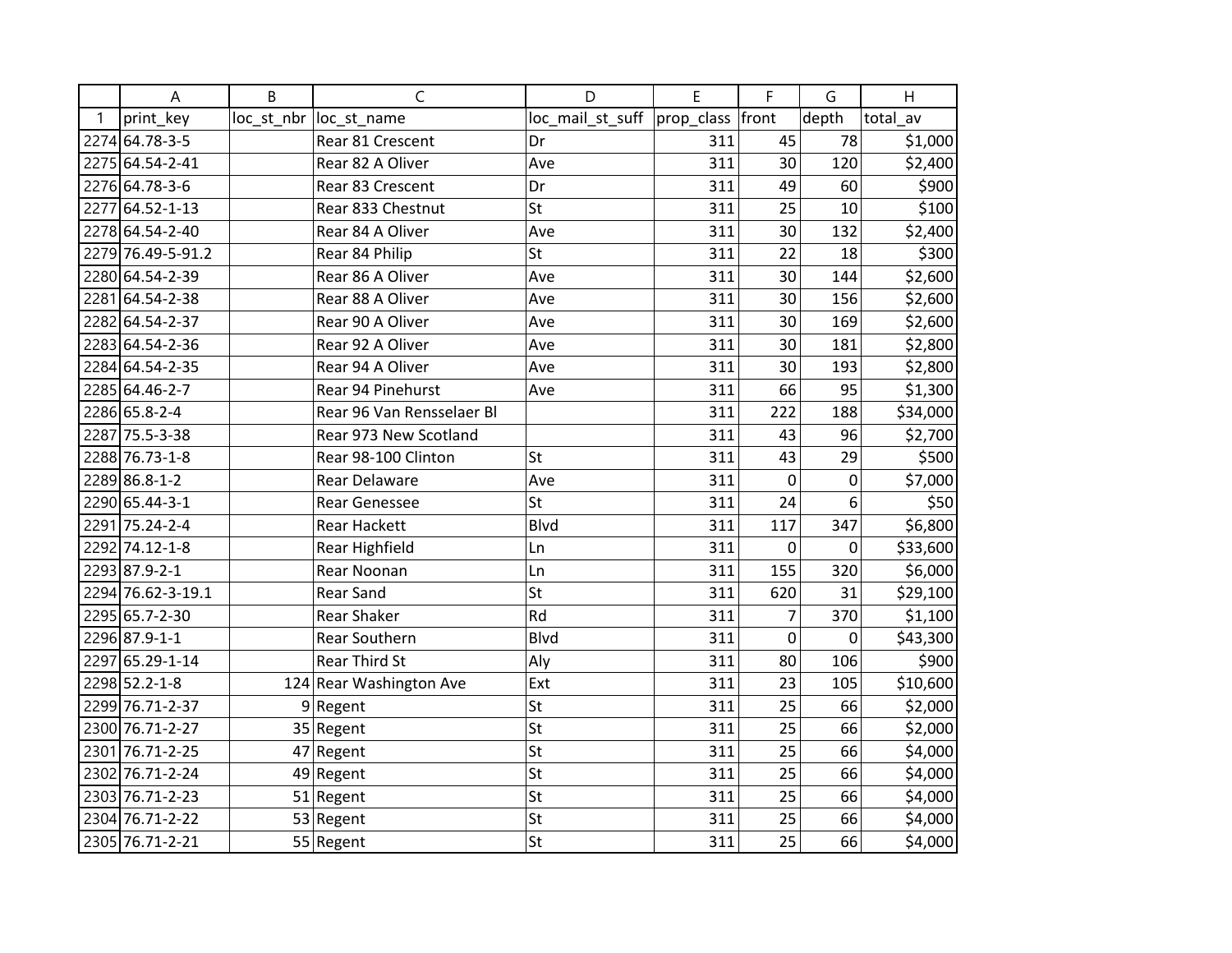|      | A               | B   | C                       | D                | E          | F     | G                | H         |
|------|-----------------|-----|-------------------------|------------------|------------|-------|------------------|-----------|
| 1    | print_key       |     | loc_st_nbr  loc_st_name | loc_mail_st_suff | prop_class | front | depth            | total_av  |
|      | 2306 76.71-2-20 |     | 57 Regent               | St               | 311        | 25    | 66               | \$4,000   |
| 2307 | 76.71-2-19      |     | 59 Regent               | St               | 311        | 25    | 66               | \$4,000   |
|      | 2308 76.71-2-18 |     | 61 Regent               | St               | 311        | 25    | 66               | \$4,000   |
|      | 2309 76.71-2-17 |     | 63 Regent               | St               | 311        | 25    | 65               | \$3,900   |
|      | 2310 76.71-2-16 |     | 75 Regent               | St               | 311        | 142   | 65               | \$17,100  |
| 2311 | 76.71-1-25      |     | 78 Regent               | St               | 311        | 66    | 281              | \$28,300  |
|      | 2312 76.66-1-18 |     | 15 Rensselaer           | St               | 311        | 23    | 147              | \$4,300   |
|      | 2313 64.67-3-42 |     | 252 Ridgefield          | St               | 311        | 30    | 65               | \$4,300   |
|      | 2314 65.63-1-16 |     | 15 Robin                | St               | 311        | 23    | 72               | \$2,500   |
|      | 2315 65.63-1-17 |     | $17 R$ obin             | St               | 311        | 23    | 90               | \$3,100   |
|      | 2316 65.63-1-18 |     | 19 Robin                | St               | 311        | 45    | 99               | \$5,600   |
|      | 2317 65.63-5-2  |     | 39 Robin                | St               | 311        | 24    | 99               | \$4,400   |
|      | 2318 65.63-5-1  |     | $41$ Robin              | St               | 311        | 24    | 66               | \$3,000   |
|      | 2319 74.12-2-9  |     | 11 Roland               | Dr               | 311        | 98    | 137              | \$33,600  |
|      | 2320 75.51-3-7  | 21  | Rose                    | Ct               | 311        | 40    | 140              | \$47,600  |
|      | 2321 75.59-2-4  |     | 37 Rose                 | <b>Ct</b>        | 311        | 20    | 140              | \$23,800  |
| 2322 | 65.7-1-20       |     | 5 Rosemary              | Cir              | 311        | 106   | 75               | \$35,000  |
|      | 2323 64.33-1-69 |     | 89 Rosemont             | St               | 311        | 30.56 | $\boldsymbol{0}$ | \$17,700  |
|      | 2324 64.25-2-6  |     | 90 Rosemont             | St               | 311        | 60    | 254              | \$50,500  |
|      | 2325 64.25-2-7  |     | 92 Rosemont             | St               | 311        | 578   | 250              | \$309,000 |
|      | 2326 64.25-1-14 |     | 132 Rosemont            | St               | 311        | 40    | 125              | \$20,000  |
| 2327 | 64.26-2-5       |     | 137 Rosemont            | St               | 311        | 40    | 125              | \$20,000  |
|      | 2328 64.30-1-32 |     | 9 Russell Blessing      | Rd               | 311        | 40    | 145              | \$21,600  |
|      | 2329 64.30-1-33 |     | 11 Russell Blessing     | Rd               | 311        | 40    | 143              | \$21,400  |
|      | 2330 64.38-2-2  |     | 57 Russell Blessing     | Rd               | 311        | 30    | 150              | \$18,000  |
| 2331 | 64.30-3-51      |     | 64 Russell Blessing     | Rd               | 311        | 30    | 125              | \$15,000  |
|      | 2332 64.30-3-52 |     | 66 Russell Blessing     | Rd               | 311        | 30    | 125              | \$15,000  |
|      | 2333 64.38-2-9  |     | 77 Russell Blessing     | Rd               | 311        | 30    | 125              | \$15,000  |
|      | 2334 64.37-2-1  |     | 82 Russell Blessing     | Rd               | 311        | 41    | 91               | \$14,900  |
|      | 2335 64.37-2-2  |     | 84 Russell Blessing     | Rd               | 311        | 30    | 91               | \$10,900  |
|      | 2336 64.37-2-4  |     | 88 Russell Blessing     | Rd               | 311        | 30    | 121              | \$14,500  |
|      | 2337 64.38-2-13 | 89A | <b>Russell Blessing</b> | Rd               | 311        | 54    | 113              | \$22,200  |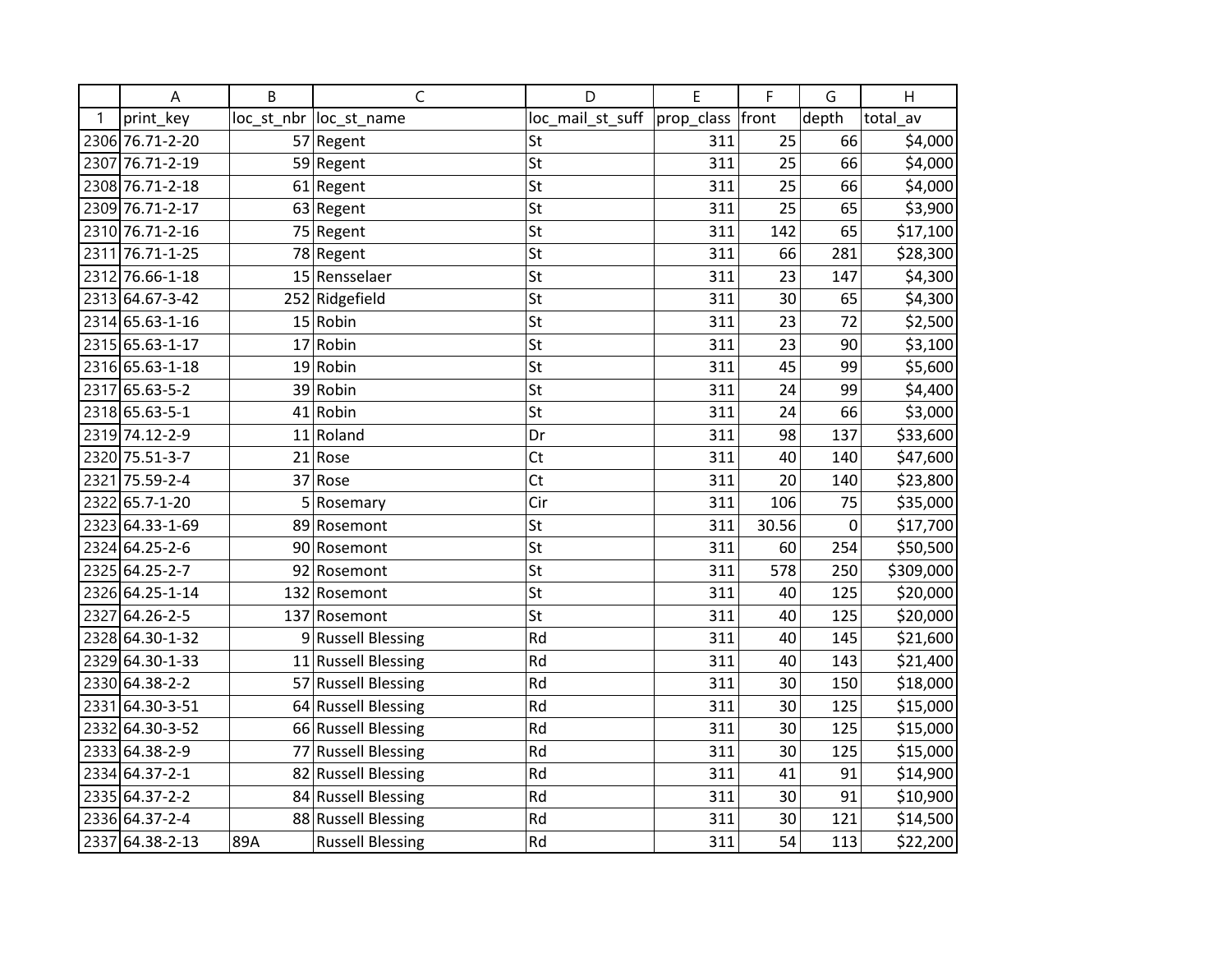|   | A                 | B   | $\mathsf C$             | D                | E          | F     | G     | H                  |
|---|-------------------|-----|-------------------------|------------------|------------|-------|-------|--------------------|
| 1 | print_key         |     | loc_st_nbr  loc_st_name | loc_mail_st_suff | prop_class | front | depth | total av           |
|   | 2338 64.37-2-15   |     | 132 Russell Blessing    | Rd               | 311        | 22    | 121   | \$5,900            |
|   | 2339 64.37-2-32   |     | 182 Russell Blessing    | Rd               | 311        | 19    | 98    | \$1,500            |
|   | 2340 64.37-2-33   |     | 184 Russell Blessing    | Rd               | 311        | 31    | 98    | \$7,200            |
|   | 2341 64.37-2-34   |     | 186 Russell Blessing    | Rd               | 311        | 31    | 96    | \$7,200            |
|   | 2342 75.76-1-29   |     | $4$ Rutland             | St               | 311        | 40    | 95    | \$9,100            |
|   | 2343 75.76-1-27   |     | 20 Rutland              | St               | 311        | 25    | 140   | \$8,400            |
|   | 2344 75.76-1-26   |     | 22 Rutland              | St               | 311        | 25    | 140   | \$8,400            |
|   | 2345 75.76-1-25   | 22A | Rutland                 | St               | 311        | 25    | 100   | \$6,000            |
|   | 2346 75.76-1-21   |     | 34 Rutland              | St               | 311        | 25    | 140   | \$8,400            |
|   | 2347 75.76-1-20   |     | 36 Rutland              | St               | 311        | 25    | 140   | \$8,400            |
|   | 2348 75.76-1-15   |     | 50 Rutland              | St               | 311        | 25    | 120   | \$3,600            |
|   | 2349 64.58-2-57.2 |     | 86 S Allen              | St               | 311        | 62    | 200   | \$13,400           |
|   | 2350 64.58-2-58   |     | 98 S Allen              | St               | 311        | 17    | 0     | \$13,400           |
|   | 2351 76.69-4-26   |     | $2 S$ Bertha            | St               | 311        | 20    | 0     | \$9,000            |
|   | 2352 76.63-2-7    |     | $10$ S Dove             | St               | 311        | 25    | 100   | \$3,000            |
|   | 2353 76.63-1-5    |     | 35 S Dove               | St               | 311        | 25    | 100   | \$3,000            |
|   | 2354 76.14-2-2    |     | 44 S Dove               | St               | 311        | 0     | 0     | \$204,600          |
|   | 2355 76.58-3-8    |     | 21 S Ferry              | St               | 311        | 125   | 106   | \$12,900           |
|   | 2356 76.58-2-45   |     | 67 S Ferry              | St               | 311        | 27.2  | 46.04 | \$0                |
|   | 2357 76.58-2-46   |     | 69 S Ferry              | St               | 311        | 26    | 46.19 | $\overline{\xi_0}$ |
|   | 2358 76.57-3-32   |     | 83 S Ferry              | St               | 311        | 32    | 40    | \$2,200            |
|   | 2359 76.55-2-44   |     | $134$ S Hawk            | St               | 311        | 33    | 90    | \$1,500            |
|   | 2360 76.55-2-46   |     | $138$ S Hawk            | St               | 311        | 28    | 90    | \$1,500            |
|   | 2361 76.55-2-52   |     | $142$ S Hawk            | St               | 311        | 22    | 90    | \$900              |
|   | 2362 76.55-2-54   |     | $146$ S Hawk            | St               | 311        | 22    | 90    | \$900              |
|   | 2363 76.56-4-35   |     | $161$ S Hawk            | St               | 311        | 29    | 100   | \$1,700            |
|   | 2364 76.14-2-4    |     | $164$ S Hawk            | St               | 311        | 0     | 0     | \$41,000           |
|   | 2365 76.14-2-3    |     | $180$ S Hawk            | St               | 311        | 110   | 239   | \$37,500           |
|   | 2366 64.74-2-11   |     | $107$ S Main            | Ave              | 311        | 40    | 113   | \$13,600           |
|   | 2367 64.74-2-36   |     | $153$ S Main            | Ave              | 311        | 50    | 150   | \$18,800           |
|   | 2368 64.82-1-2    |     | $160$ S Main            | Ave              | 311        | 20    | 200   | \$6,000            |
|   | 2369 64.82-2-4    |     | $214$ S Main            | Ave              | 311        | 60    | 200   | \$12,800           |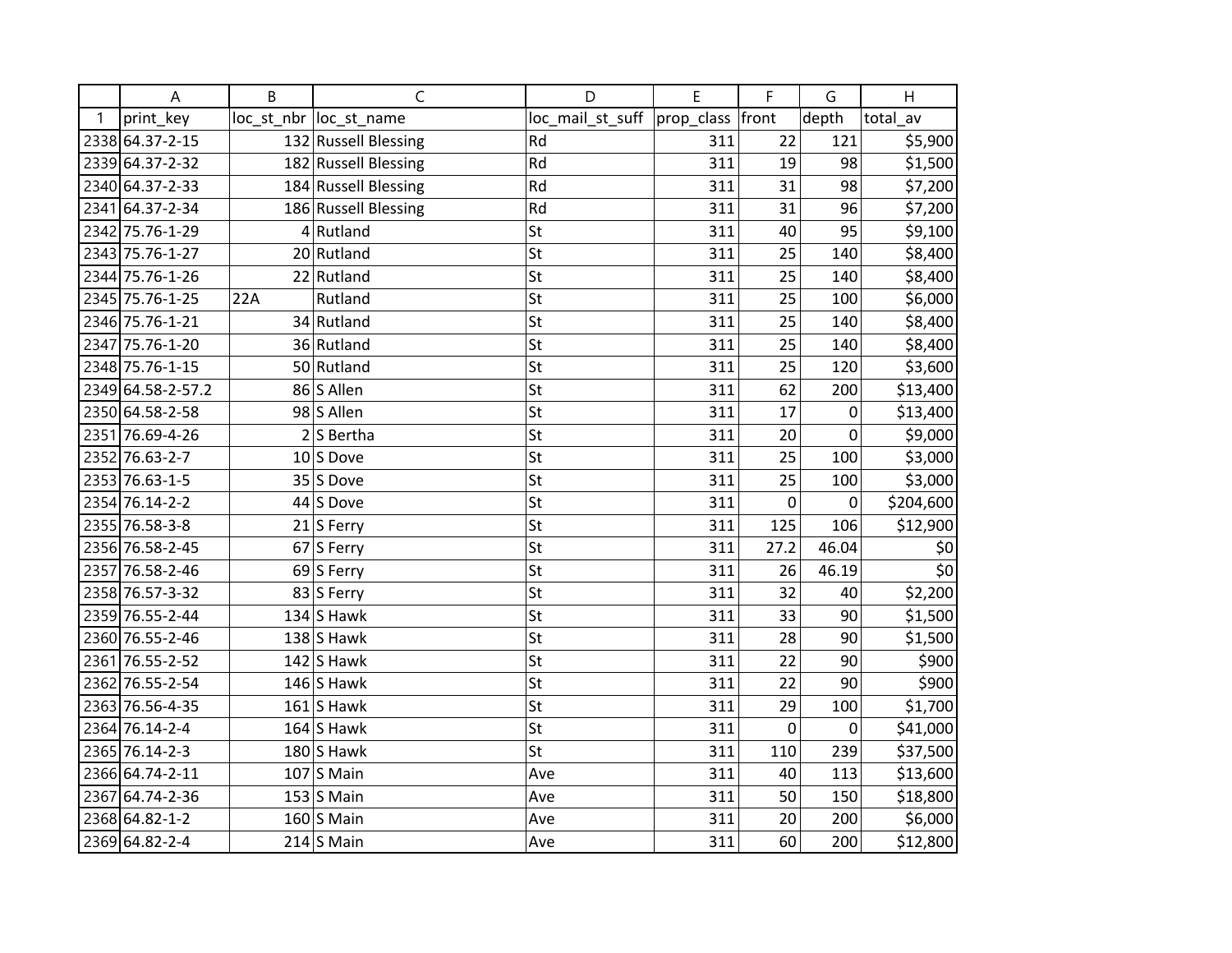|              | A               | B | $\mathsf{C}$            | D                | E          | F     | G     | H        |
|--------------|-----------------|---|-------------------------|------------------|------------|-------|-------|----------|
| $\mathbf{1}$ | print_key       |   | loc_st_nbr  loc_st_name | loc_mail_st_suff | prop_class | front | depth | total av |
|              | 2370 64.58-1-15 |   | $62$ S Manning          | <b>Blvd</b>      | 311        | 50    | 200   | \$11,000 |
| 2371         | 64.66-1-3       |   | 131 S Manning           | <b>Blvd</b>      | 311        | 50    | 183   | \$10,100 |
|              | 2372 64.66-1-5  |   | 141 S Manning           | <b>Blvd</b>      | 311        | 68    | 183   | \$13,700 |
|              | 2373 64.65-2-59 |   | $173$ S Manning         | <b>Blvd</b>      | 311        | 47    | 136   | \$28,100 |
|              | 2374 64.81-2-45 |   | $315$ S Manning         | <b>Blvd</b>      | 311        | 50    | 149   | \$32,800 |
|              | 2375 75.24-2-3  |   | 322 S Manning           | <b>Blvd</b>      | 311        | 33    | 1265  | \$35,100 |
|              | 2376 75.24-2-6  |   | 324 S Manning           | <b>Blvd</b>      | 311        | 12    | 172   | \$3,100  |
|              | 2377 76.70-1-28 |   | S O'Connell             | St               | 311        | 25    | 72    | \$4,300  |
|              | 2378 76.70-1-29 |   | S O'Connell             | St               | 311        | 25    | 72    | \$4,300  |
|              | 2379 76.70-1-30 |   | S O'Connell             | St               | 311        | 25    | 72    | \$4,300  |
|              | 2380 76.70-1-31 |   | S O'Connell             | St               | 311        | 25    | 72    | \$4,300  |
|              | 2381 76.70-1-32 |   | S O'Connell             | St               | 311        | 25    | 100   | \$6,000  |
|              | 2382 76.70-1-33 |   | S O'Connell             | St               | 311        | 25    | 100   | \$6,000  |
|              | 2383 76.70-1-34 |   | S O'Connell             | St               | 311        | 25    | 100   | \$6,000  |
|              | 2384 76.57-3-16 |   | $180$ S Pearl           | St               | 311        | 20    | 41    | \$1,400  |
|              | 2385 76.57-3-17 |   | $182$ S Pearl           | St               | 311        | 18    | 41    | \$1,300  |
|              | 2386 76.57-3-18 |   | 184 S Pearl             | St               | 311        | 18    | 49    | \$1,500  |
|              | 2387 76.57-3-19 |   | $186$ S Pearl           | St               | 311        | 18    | 49    | \$1,500  |
|              | 2388 76.57-3-20 |   | $188$ S Pearl           | St               | 311        | 18    | 49    | \$1,500  |
|              | 2389 76.57-3-21 |   | 190 S Pearl             | St               | 311        | 18    | 49    | \$1,500  |
|              | 2390 76.57-3-22 |   | 192 S Pearl             | St               | 311        | 18    | 49    | \$1,500  |
|              | 2391 76.57-3-23 |   | 194 S Pearl             | St               | 311        | 16    | 50    | \$1,400  |
|              | 2392 76.57-3-24 |   | $196$ S Pearl           | St               | 311        | 21    | 51    | \$1,900  |
|              | 2393 76.57-3-25 |   | $198$ S Pearl           | St               | 311        | 21    | 51    | \$1,900  |
|              | 2394 76.57-3-27 |   | $202$ S Pearl           | St               | 311        | 18    | 51    | \$1,600  |
|              | 2395 76.57-3-28 |   | $204$ S Pearl           | St               | 311        | 18    | 35    | \$1,100  |
|              | 2396 76.57-3-29 |   | $206$ S Pearl           | St               | 311        | 18    | 35    | \$1,100  |
|              | 2397 76.57-3-30 |   | $208$ S Pearl           | St               | 311        | 18    | 34    | \$1,100  |
|              | 2398 76.57-3-31 |   | $210$ S Pearl           | St               | 311        | 18    | 34    | \$1,100  |
|              | 2399 76.65-4-3  |   | $302$ S Pearl           | St               | 311        | 25    | 83    | \$3,600  |
|              | 2400 76.65-3-60 |   | $315$ S Pearl           | St               | 311        | 21    | 75    | \$2,800  |
|              | 2401 76.65-3-59 |   | $317$ S Pearl           | St               | 311        | 21    | 75    | \$2,800  |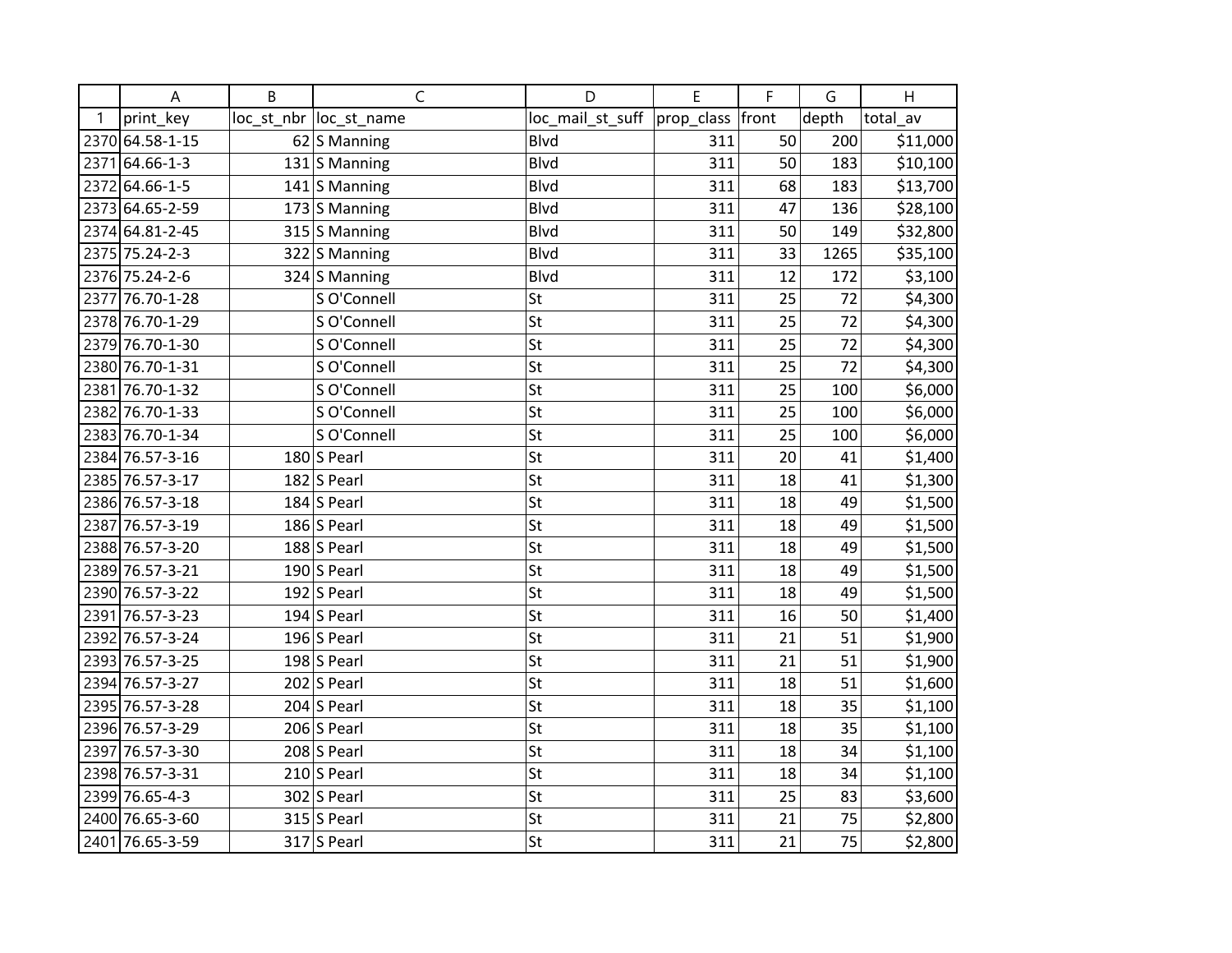|      | A                | B    | $\mathsf{C}$            | D                | E                | F           | G           | H           |
|------|------------------|------|-------------------------|------------------|------------------|-------------|-------------|-------------|
| 1    | print_key        |      | loc_st_nbr  loc_st_name | loc_mail_st_suff | prop_class front |             | depth       | total_av    |
|      | 2402 76.65-3-58  |      | 319 S Pearl             | St               | 311              | 4           | 40          | \$300       |
|      | 2403 76.65-3-55  |      | $329$ S Pearl           | St               | 311              | 22          | 80          | \$4,500     |
|      | 2404 76.73-1-30  |      | $381$ S Pearl           | St               | 311              | 22          | 39          | \$9,100     |
|      | 2405 76.80-2-69  |      | 525 $ S$ Pearl          | St               | 311              | 25          | 100         | \$6,000     |
|      | 2406 76.80-2-72  |      | 527 S Pearl             | St               | 311              | $\pmb{0}$   | 0           | \$5,000     |
|      | 2407 76.80-2-68  |      | 557 S Pearl             | St               | 311              | 36          | 103         | \$8,900     |
|      | 2408 76.80-2-67  |      | 561 S Pearl             | St               | 311              | 44          | 91          | \$4,800     |
|      | 2409 76.80-2-66  |      | 563 S Pearl             | St               | 311              | 33          | 80          | \$12,000    |
|      | 2410 87.6-1-1    |      | $603$ S Pearl           | St               | 311              | $\pmb{0}$   | $\mathbf 0$ | \$4,915,400 |
|      | 2411 87.39-1-25  |      | $774$ S Pearl           | St               | 311              | 86.99       | 0           | \$21,500    |
|      | 2412 87.39-1-28  |      | 786 $S$ Pearl           | St               | 311              | 50          | 163         | \$11,200    |
|      | 2413 87.39-1-29  |      | 790 $ S$ Pearl          | St               | 311              | 47          | 143         | \$9,200     |
|      | 2414 87.10-1-1.1 |      | 809 S Pearl             | St               | 311              | 131         | 422         | \$45,400    |
|      | 2415 64.66-1-12  |      | 130 $ S $ Pine          | Ave              | 311              | 50          | 200         | \$33,000    |
|      | 2416 64.65-2-52  |      | 164 S Pine              | Ave              | 311              | 30          | 80          | \$7,200     |
|      | 2417 64.65-2-53  | 164A | S Pine                  | Ave              | 311              | 30          | 80          | \$7,200     |
|      | 2418 64.73-1-80  |      | $166$ S Pine            | Ave              | 311              | 30          | 80          | \$5,400     |
|      | 2419 64.73-2-51  |      | $167$ S Pine            | Ave              | 311              | 30          | 90          | \$2,000     |
|      | 2420 64.73-2-50  | 167A | S Pine                  | Ave              | 311              | 30          | 90          | \$2,000     |
|      | 2421 64.73-2-74  |      | 193 S Pine              | Ave              | 311              | 30          | 90          | \$800       |
|      | 2422 64.73-2-75  |      | 195 $ S $ Pine          | Ave              | 311              | 30          | 90          | \$800       |
|      | 2423 64.73-2-76  |      | 197 S Pine              | Ave              | 311              | 30          | 90          | \$800       |
|      | 2424 64.73-2-77  |      | 199 $ S $ Pine          | Ave              | 311              | 30          | 90          | \$800       |
|      | 2425 64.73-2-78  |      | $201$ S Pine            | Ave              | 311              | 30          | 90          | \$800       |
|      | 2426 64.73-2-79  |      | $203$ S Pine            | Ave              | 311              | 30          | 90          | \$800       |
| 2427 | 64.73-2-80       |      | $205$ S Pine            | Ave              | 311              | 30          | 90          | \$800       |
|      | 2428 76.55-2-58  |      | S Swan                  | St               | 311              | $\mathbf 0$ | $\mathbf 0$ | \$70,000    |
|      | 2429 65.81-6-83  |      | $9 S$ Swan              | St               | 311              | 27          | 25          | \$1,000     |
|      | 2430 65.81-6-82  |      | $11$ S Swan             | St               | 311              | 22          | 25          | \$400       |
|      | 2431 65.81-6-81  |      | $13$ S Swan             | St               | 311              | 27          | 25          | \$500       |
|      | 2432 65.81-3-31  |      | $16$ Swan               | St               | 311              | 22          | 50          | \$1,700     |
|      | 2433 76.55-2-30  |      | $229$ S Swan            | St               | 311              | 19          | 80          | \$3,600     |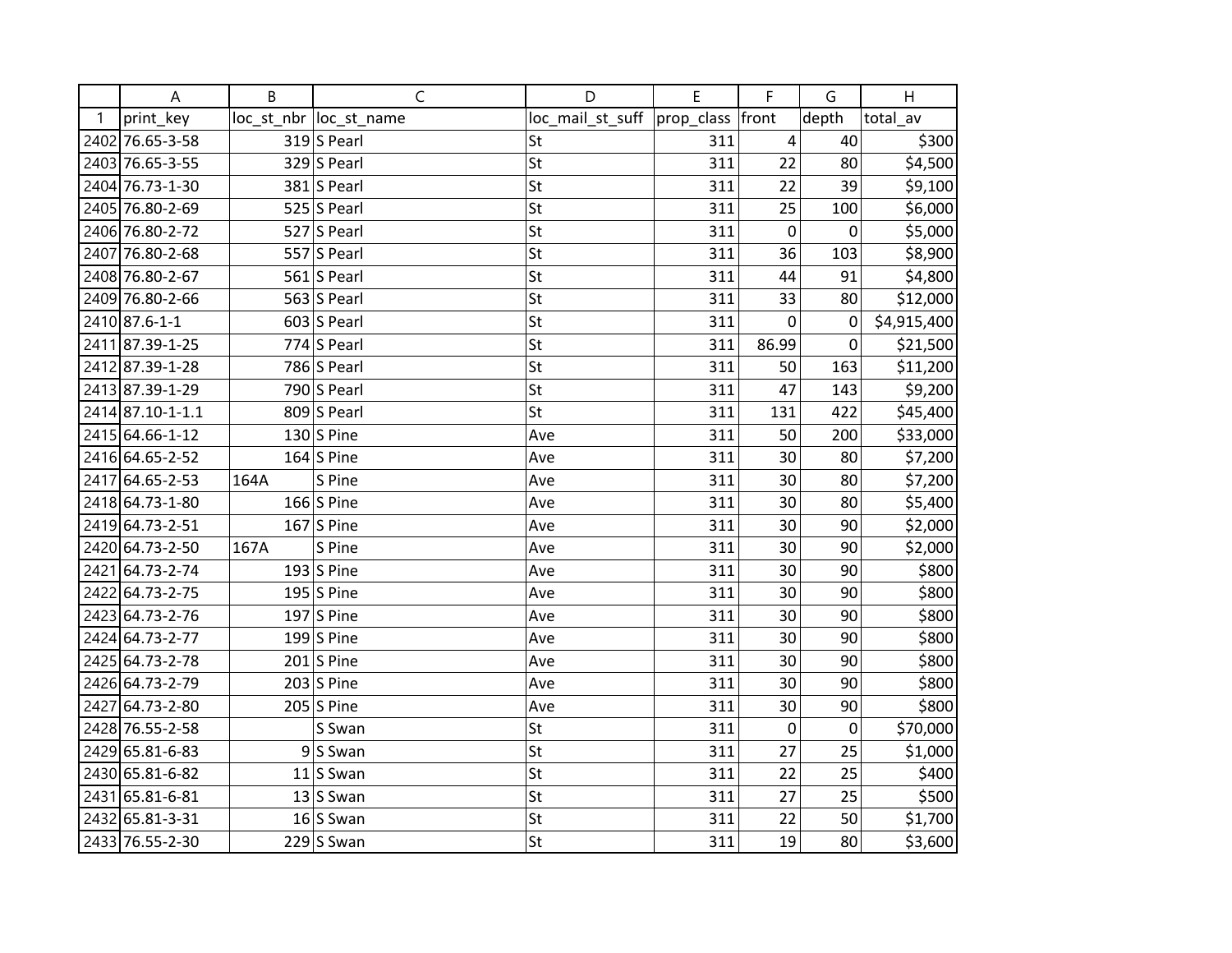|   | A               | B | $\mathsf{C}$            | D                | E          | F      | G     | $\boldsymbol{\mathsf{H}}$ |
|---|-----------------|---|-------------------------|------------------|------------|--------|-------|---------------------------|
| 1 | print key       |   | loc_st_nbr  loc_st_name | loc_mail_st_suff | prop_class | front  | depth | total av                  |
|   | 2434 76.14-1-3  |   | $254$ Swan              | St               | 311        | 114.09 | 0     | \$75,500                  |
|   | 2435 76.77-2-79 |   | 4 Saco                  | St               | 311        | 35     | 0     | \$8,900                   |
|   | 2436 76.77-2-80 |   | 6 Sacc                  | St               | 311        | 30     | 90    | \$6,500                   |
|   | 2437 76.77-2-81 |   | 8 Saco                  | St               | 311        | 30     | 90    | \$6,500                   |
|   | 2438 76.77-2-82 |   | $10$ Saco               | St               | 311        | 30     | 90    | \$6,500                   |
|   | 2439 76.77-2-83 |   | $12$ Saco               | St               | 311        | 16     | 90    | \$3,500                   |
|   | 2440 76.62-4-34 |   | $9$ Sand                | St               | 311        | 25     | 100   | \$3,000                   |
|   | 2441 76.62-3-28 |   | $12$ Sand               | St               | 311        | 30     | 100   | \$3,600                   |
|   | 2442 76.62-3-26 |   | $14$ Sand               | St               | 311        | 30     | 100   | \$3,600                   |
|   | 2443 76.62-3-25 |   | $18$ Sand               | St               | 311        | 30     | 100   | \$3,600                   |
|   | 2444 76.62-4-42 |   | $27$ Sand               | St               | 311        | 25     | 100   | \$3,000                   |
|   | 2445 76.62-3-18 |   | $32$ Sand               | St               | 311        | 225    | 65    | \$23,600                  |
|   | 2446 76.62-4-44 |   | 37 Sand                 | St               | 311        | 50     | 100   | \$6,000                   |
|   | 2447 76.62-4-46 |   | $41$ Sand               | St               | 311        | 25     | 100   | \$3,000                   |
|   | 2448 76.62-4-47 |   | $43$ Sand               | St               | 311        | 25     | 100   | \$3,000                   |
|   | 2449 76.62-4-48 |   | $45$ Sand               | St               | 311        | 25     | 100   | \$3,000                   |
|   | 2450 76.62-4-49 |   | 47 Sand                 | St               | 311        | 25     | 100   | \$3,000                   |
|   | 2451 76.62-4-50 |   | $49$ Sand               | St               | 311        | 25     | 100   | \$3,000                   |
|   | 2452 76.62-3-17 |   | $50$ Sand               | St               | 311        | 25     | 28    | \$800                     |
|   | 2453 76.13-1-2  |   | $51$ Sand               | St               | 311        | 98     | 141   | \$22,600                  |
|   | 2454 76.62-3-16 |   | $52$ Sand               | St               | 311        | 25     | 21    | \$600                     |
|   | 2455 76.62-3-15 |   | 54 Sand                 | St               | 311        | 25     | 32    | \$1,000                   |
|   | 2456 76.62-3-14 |   | 56 Sand                 | St               | 311        | 25     | 43    | \$1,300                   |
|   | 2457 76.62-3-13 |   | 58 Sand                 | St               | 311        | 25     | 53    | \$1,600                   |
|   | 2458 76.62-3-12 |   | $60$ Sand               | St               | 311        | 20     | 63    | \$1,500                   |
|   | 2459 74.8-1-5   |   | 7 Sawyer                | PI               | 311        | 70     | 275   | \$33,400                  |
|   | 2460 76.65-2-8  |   | 106 Schuyler            | St               | 311        | 18     | 32    | \$400                     |
|   | 2461 76.72-4-74 |   | $4$ Scott               | St               | 311        | 48     | 72    | \$4,300                   |
|   | 2462 76.72-4-28 |   | 7 Scott                 | St               | 311        | 24     | 91    | \$3,200                   |
|   | 2463 76.72-4-29 |   | $9$ Scott               | St               | 311        | 24     | 91    | \$3,200                   |
|   | 2464 76.72-4-77 |   | $10$ Scott              | St               | 311        | 24     | 72    | \$2,800                   |
|   | 2465 76.72-4-30 |   | $11$ Scott              | St               | 311        | 24     | 91    | \$3,200                   |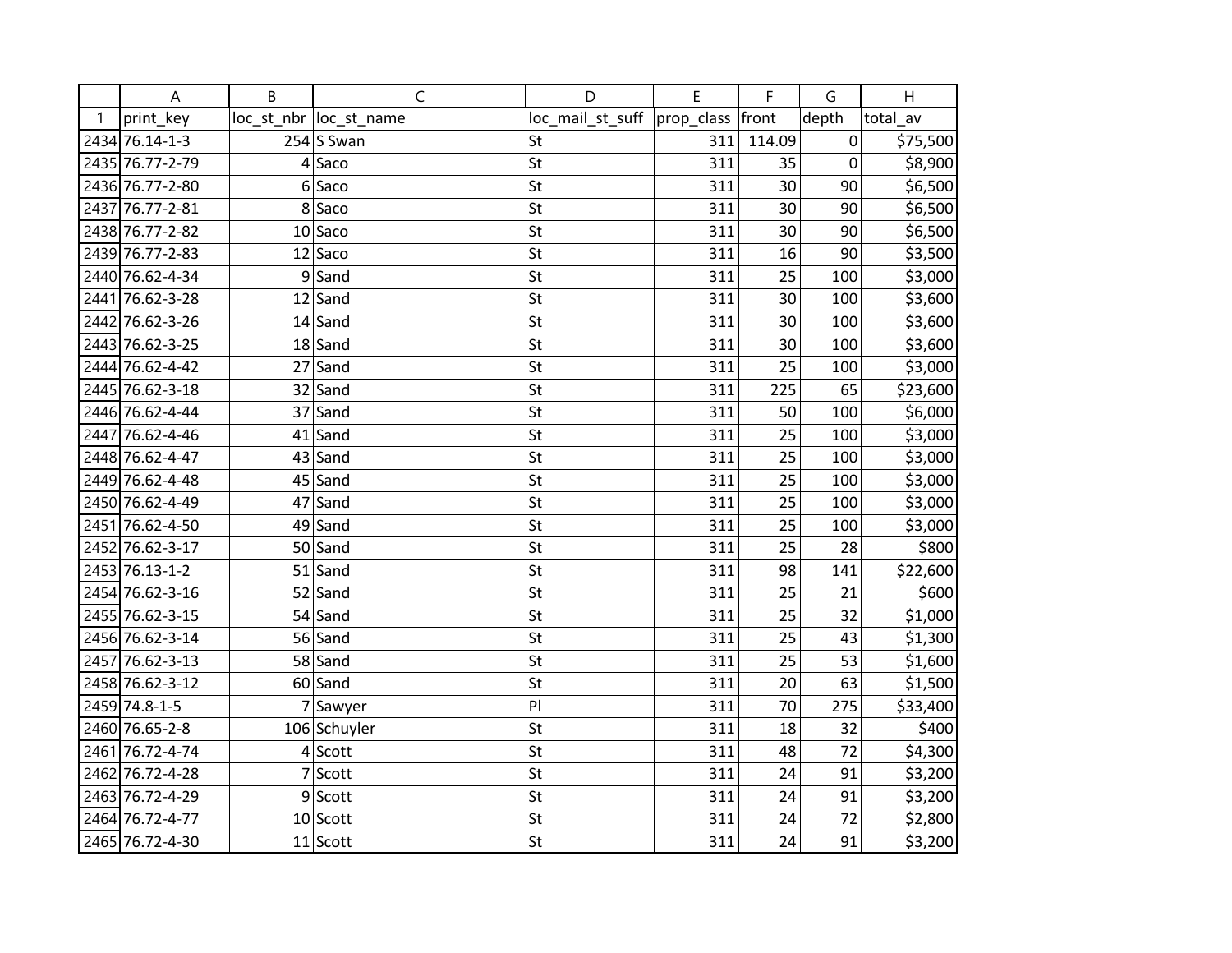|   | Α                 | B | $\mathsf C$             | D                | E                  | F     | G     | H        |
|---|-------------------|---|-------------------------|------------------|--------------------|-------|-------|----------|
| 1 | print_key         |   | loc_st_nbr  loc_st_name | loc_mail_st_suff | prop_class   front |       | depth | total_av |
|   | 2466 76.72-4-31   |   | $13$ Scott              | St               | 311                | 24    | 91    | \$3,200  |
|   | 2467 76.72-4-32   |   | $15$ Scott              | St               | 311                | 24    | 91    | \$3,200  |
|   | 2468 76.73-3-59   |   | 5 Second                | Ave              | 311                | 60    | 62    | \$800    |
|   | 2469 76.72-2-56   |   | 8 Second                | Ave              | 311                | 30    | 51    | \$2,700  |
|   | 2470 76.72-2-57   |   | 10 Second               | Ave              | 311                | 33    | 100   | \$4,200  |
|   | 2471 76.73-4-28   |   | 23 Second               | Ave              | 311                | 74    | 67    | \$900    |
|   | 2472 76.72-3-11   |   | 38 Second               | Ave              | 311                | 19    | 41    | \$1,500  |
|   | 2473 76.72-3-11   |   | 38 Second               | Ave              | 311                | 22    | 68    | \$1,500  |
|   | 2474 76.72-3-6    |   | 44 Second               | Ave              | 311                | 23    | 75    | \$900    |
|   | 2475 76.72-1-16   |   | 47 Second               | Ave              | 311                | 25    | 100   | \$1,500  |
|   | 2476 76.72-1-14   |   | 51 Second               | Ave              | 311                | 25    | 100   | \$1,500  |
|   | 2477 76.72-1-13   |   | 53 Second               | Ave              | 311                | 25    | 100   | \$7,000  |
|   | 2478 76.72-1-11   |   | 57 Second               | Ave              | 311                | 24    | 80    | \$6,000  |
|   | 2479 76.64-5-44   |   | 71 Second               | Ave              | 311                | 25    | 105   | \$3,600  |
|   | 2480 76.64-5-45   |   | 73 Second               | Ave              | 311                | 25    | 148   | \$1,500  |
|   | 2481 76.72-4-20.1 |   | 76 Second               | Ave              | 311                | 99.85 | 242   | \$14,800 |
|   | 2482 76.64-5-55   |   | 95 Second               | Ave              | 311                | 25    | 129   | \$2,500  |
|   | 2483 76.72-4-2    |   | $110$ Second            | Ave              | 311                | 25    | 150   | \$2,500  |
|   | 2484 76.64-5-61   |   | 113 Second              | Ave              | 311                | 39    | 102   | \$1,000  |
|   | 2485 76.71-3-25   |   | 116 Second              | Ave              | 311                | 25    | 150   | \$1,500  |
|   | 2486 76.71-3-10   |   | 146 Second              | Ave              | 311                | 25    | 100   | \$2,600  |
|   | 2487 76.71-3-6    |   | $156.5$ Second          | Ave              | 311                | 26    | 214   | \$6,300  |
|   | 2488 76.63-2-45   |   | 183 Second              | Ave              | 311                | 32    | 105   | \$8,100  |
|   | 2489 76.71-1-7    |   | 202 Second              | Ave              | 311                | 22    | 72    | \$3,800  |
|   | 2490 76.63-1-18   |   | 207 Second              | Ave              | 311                | 25    | 83    | \$2,500  |
|   | 2491 76.71-1-5    |   | 210 Second              | Ave              | 311                | 21    | 100   | \$5,000  |
|   | 2492 76.63-1-20   |   | 211 Second              | Ave              | 311                | 27    | 66    | \$2,100  |
|   | 2493 76.71-1-4    |   | 212 Second              | Ave              | 311                | 22    | 100   | \$5,300  |
|   | 2494 76.71-1-3    |   | $214$ Second            | Ave              | 311                | 22    | 100   | \$5,300  |
|   | 2495 76.71-1-2    |   | 216 Second              | Ave              | 311                | 29    | 100   | \$7,000  |
|   | 2496 76.70-2-7    |   | 252 Second              | Ave              | 311                | 25    | 100   | \$6,000  |
|   | 2497 76.70-2-6    |   | 254 Second              | Ave              | 311                | 25    | 100   | \$6,000  |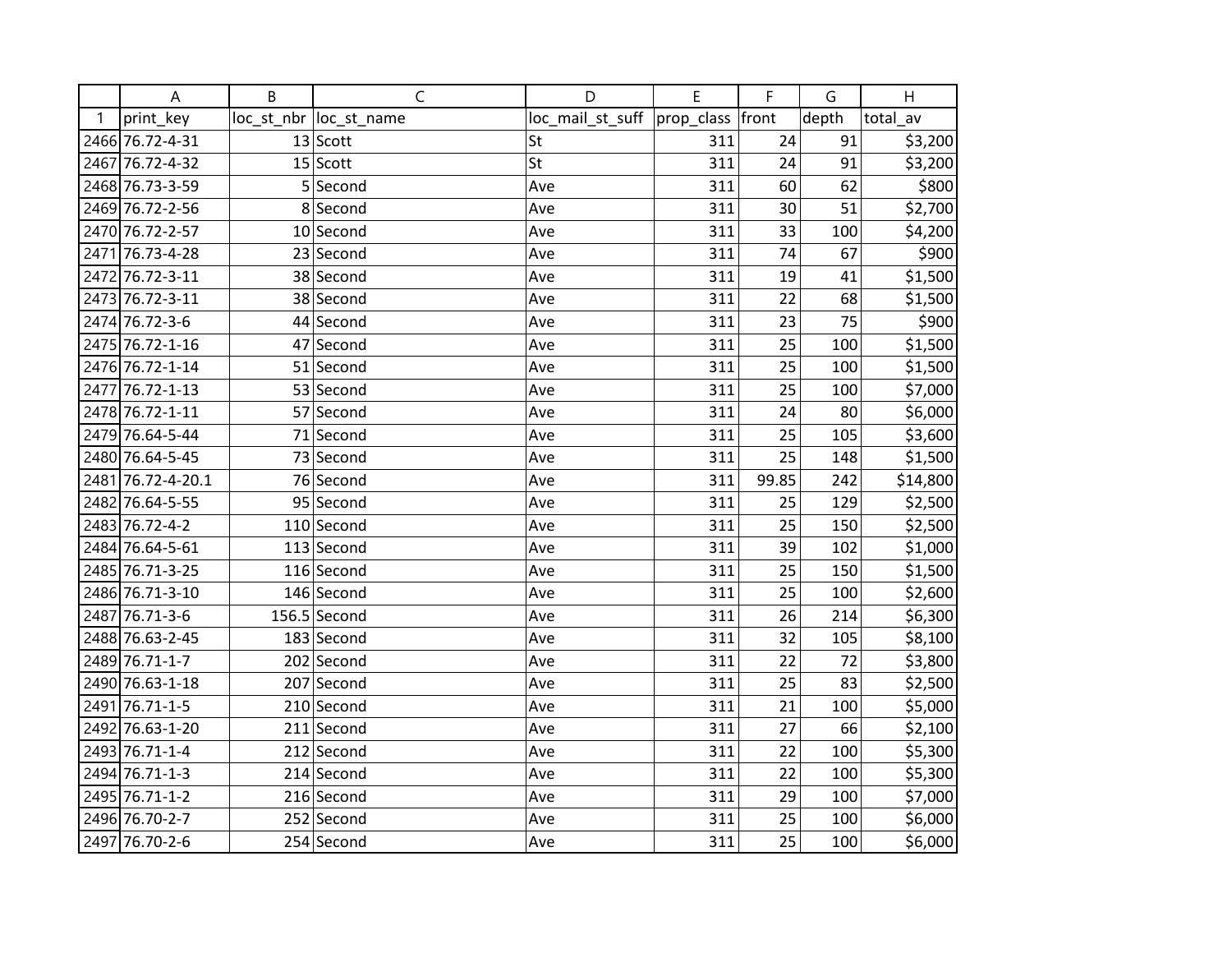|      | A               | B | $\mathsf C$             | D                | E          | F     | G     | H        |
|------|-----------------|---|-------------------------|------------------|------------|-------|-------|----------|
| 1    | print_key       |   | loc_st_nbr  loc_st_name | loc_mail_st_suff | prop_class | front | depth | total av |
|      | 2498 76.70-2-5  |   | 256 Second              | Ave              | 311        | 25    | 100   | \$6,000  |
|      | 2499 76.70-1-43 |   | 274 Second              | Ave              | 311        | 25    | 100   | \$6,000  |
|      | 2500 76.70-1-40 |   | 280 Second              | Ave              | 311        | 32    | 100   | \$7,700  |
|      | 2501 76.62-2-30 |   | 283 Second              | Ave              | 311        | 24    | 100   | \$2,900  |
|      | 2502 76.62-2-32 |   | 287 Second              | Ave              | 311        | 25    | 100   | \$3,000  |
|      | 2503 76.62-1-29 |   | 307 Second              | Ave              | 311        | 29    | 100   | \$3,500  |
|      | 2504 76.70-1-14 |   | 308 Second              | Ave              | 311        | 25    | 100   | \$6,000  |
|      | 2505 76.70-1-13 |   | 310 Second              | Ave              | 311        | 10    | 100   | \$2,400  |
|      | 2506 76.61-4-27 |   | 313.5 Second            | Ave              | 311        | 24    | 100   | \$2,900  |
|      | 2507 76.61-2-19 |   | 361 Second              | Ave              | 311        | 23    | 100   | \$3,300  |
|      | 2508 75.68-3-59 |   | 411 Second              | Ave              | 311        | 42    | 101   | \$10,200 |
|      | 2509 65.56-4-20 |   | Second                  | St               | 311        | 10    | 124   | \$900    |
|      | 2510 65.82-1-28 |   | 16 Second               | St               | 311        | 33    | 129   | \$2,700  |
|      | 2511 65.82-1-29 |   | 18 Second               | St               | 311        | 34    | 130   | \$2,800  |
|      | 2512 65.82-1-34 |   | 26 Second               | St               | 311        | 24    | 130   | \$2,300  |
|      | 2513 65.82-1-35 |   | 28 Second               | St               | 311        | 25    | 130   | \$2,300  |
|      | 2514 65.82-1-36 |   | 30 Second               | St               | 311        | 24    | 130   | \$4,600  |
|      | 2515 65.74-4-57 |   | 31 Second               | St               | 311        | 30    | 131   | \$2,600  |
|      | 2516 65.74-4-59 |   | 35 Second               | St               | 311        | 18    | 131   | \$1,800  |
|      | 2517 65.74-4-60 |   | 37 Second               | St               | 311        | 18    | 131   | \$1,800  |
|      | 2518 65.82-1-40 |   | 38 Second               | St               | 311        | 35    | 110   | \$1,500  |
|      | 2519 65.74-4-63 |   | 45 Second               | St               | 311        | 24    | 120   | \$2,200  |
|      | 2520 65.74-4-65 |   | 49 Second               | St               | 311        | 15    | 70    | \$1,200  |
|      | 2521 65.74-4-66 |   | 51 Second               | St               | 311        | 16    | 70    | \$1,200  |
|      | 2522 65.74-3-51 |   | 66 Second               | St               | 311        | 52    | 125   | \$3,600  |
|      | 2523 65.74-3-30 |   | 67 Second               | St               | 311        | 25    | 135   | \$1,500  |
|      | 2524 65.74-3-50 |   | 68 Second               | St               | 311        | 25    | 125   | \$2,300  |
|      | 2525 65.74-3-38 |   | 83 Second               | St               | 311        | 30    | 136   | \$5,300  |
|      | 2526 65.73-5-27 |   | 100 Second              | St               | 311        | 31    | 127   | \$5,200  |
| 2527 | 65.73-5-26      |   | 102 Second              | St               | 311        | 33    | 127   | \$5,400  |
|      | 2528 65.73-5-23 |   | 108 Second              | St               | 311        | 26    | 133   | \$4,800  |
|      | 2529 65.73-5-16 |   | 126 Second              | St               | 311        | 69    | 127   | \$4,400  |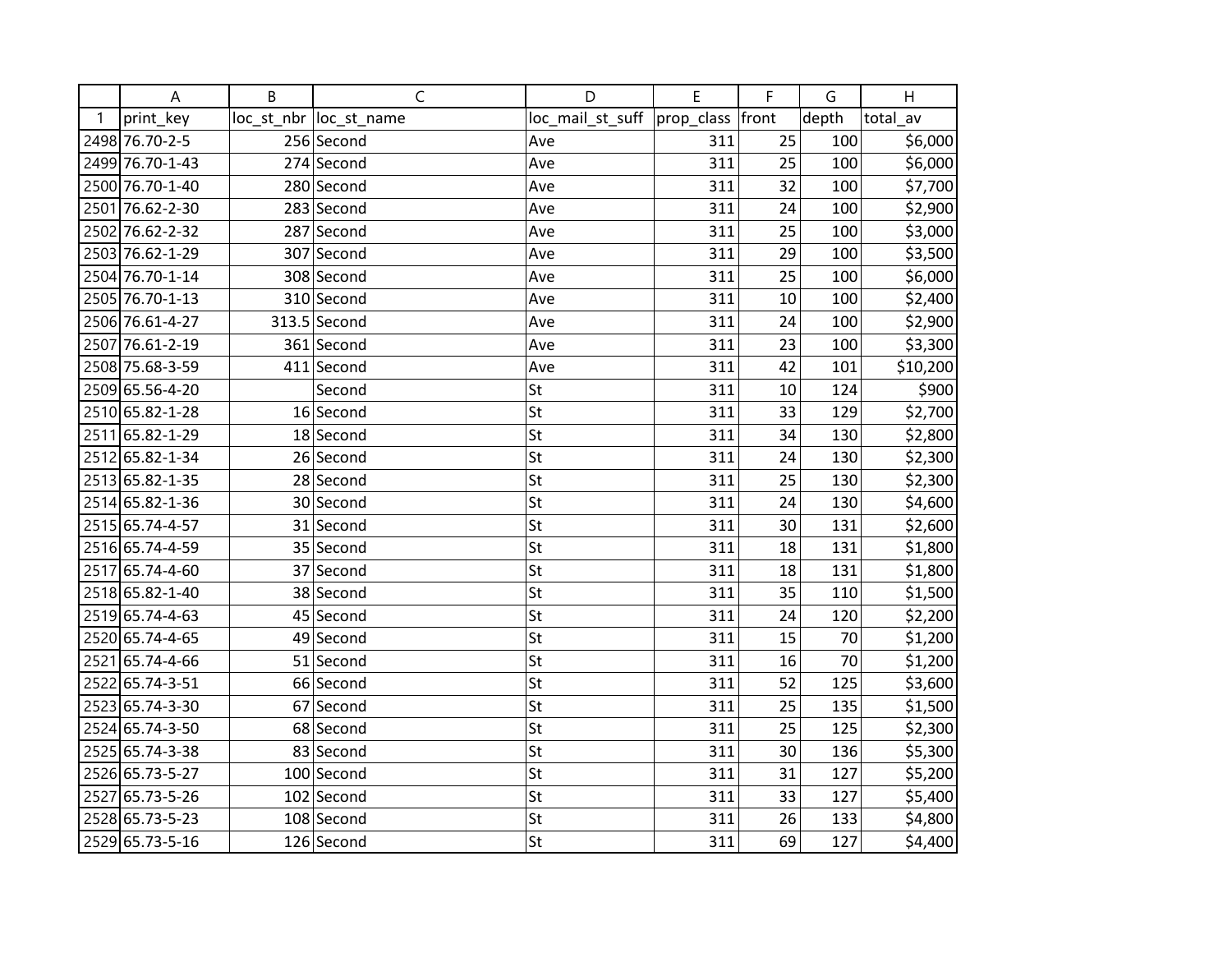|              | Α               | B | $\mathsf C$             | D                | E                | F     | G     | H        |
|--------------|-----------------|---|-------------------------|------------------|------------------|-------|-------|----------|
| $\mathbf{1}$ | print_key       |   | loc_st_nbr  loc_st_name | loc_mail_st_suff | prop_class front |       | depth | total_av |
|              | 2530 65.73-6-27 |   | 127 Second              | St               | 311              | 25    | 140   | \$2,400  |
|              | 2531 65.73-5-15 |   | 128 Second              | St               | 311              | 25    | 127   | \$4,600  |
|              | 2532 65.73-5-14 |   | 130 Second              | St               | 311              | 24    | 133   | \$4,600  |
|              | 2533 65.73-5-13 |   | 132 Second              | St               | 311              | 21    | 133   | \$4,200  |
|              | 2534 65.73-6-30 |   | 133 Second              | St               | 311              | 24    | 140   | \$1,000  |
|              | 2535 65.73-5-8  |   | 146 Second              | St               | 311              | 22    | 133   | \$1,500  |
|              | 2536 65.73-5-7  |   | 148 Second              | St               | 311              | 22    | 130   | \$1,500  |
| 2537         | 65.73-5-2       |   | 158 Second              | St               | 311              | 23    | 70    | \$700    |
|              | 2538 65.73-5-1  |   | 160 Second              | St               | 311              | 22    | 70    | \$1,200  |
|              | 2539 65.65-3-26 |   | 168 Second              | St               | 311              | 24    | 119   | \$2,100  |
|              | 2540 65.65-2-62 |   | 179 Second              | St               | 311              | 25    | 127   | \$2,300  |
|              | 2541 65.65-2-64 |   | 183 Second              | St               | 311              | 25    | 120   | \$2,300  |
|              | 2542 65.65-3-19 |   | 184 Second              | St               | 311              | 21    | 160   | \$2,400  |
|              | 2543 65.65-3-17 |   | 188 Second              | St               | 311              | 22    | 151   | \$2,400  |
|              | 2544 65.65-3-16 |   | $188.5$ Second          | St               | 311              | 22    | 151   | \$1,500  |
|              | 2545 65.65-3-12 |   | 196 Second              | St               | 311              | 22    | 108   | \$3,600  |
|              | 2546 65.65-3-3  |   | 212 Second              | St               | 311              | 22    | 90    | \$9,400  |
|              | 2547 65.64-6-24 |   | 238 Second              | St               | 311              | 24    | 140   | \$1,500  |
|              | 2548 65.64-7-21 |   | 243 Second              | St               | 311              | 35    | 124   | \$1,500  |
|              | 2549 65.64-7-25 |   | 251 Second              | St               | 311              | 30    | 124   | \$2,500  |
|              | 2550 65.64-6-15 |   | 256 Second              | St               | 311              | 25    | 120   | \$1,000  |
|              | 2551 65.64-6-14 |   | 258 Second              | St               | 311              | 25    | 120   | \$1,500  |
|              | 2552 65.56-4-12 |   | 265 Second              | St               | 311              | 30    | 124   | \$1,500  |
|              | 2553 65.64-6-7  |   | 272 Second              | St               | 311              | 23    | 123   | \$2,100  |
|              | 2554 65.56-4-17 |   | 275 Second              | St               | 311              | 22    | 124   | \$1,500  |
|              | 2555 65.56-4-18 |   | 277 Second              | St               | 311              | 15    | 86    | \$500    |
|              | 2556 65.64-6-3  |   | 280 Second              | St               | 311              | 25    | 80    | \$3,000  |
|              | 2557 65.56-2-50 |   | 283 Second              | St               | 311              | 20    | 58    | \$500    |
|              | 2558 65.56-2-51 |   | 285 Second              | St               | 311              | 22    | 58    | \$500    |
|              | 2559 65.56-3-28 |   | 286 Second              | St               | 311              | 23    | 75    | \$1,300  |
|              | 2560 65.56-3-27 |   | 288 Second              | St               | 311              | 86.48 | 65.99 | \$2,300  |
|              | 2561 65.56-3-25 |   | 296 Second              | St               | 311              | 32.83 | 124   | \$4,500  |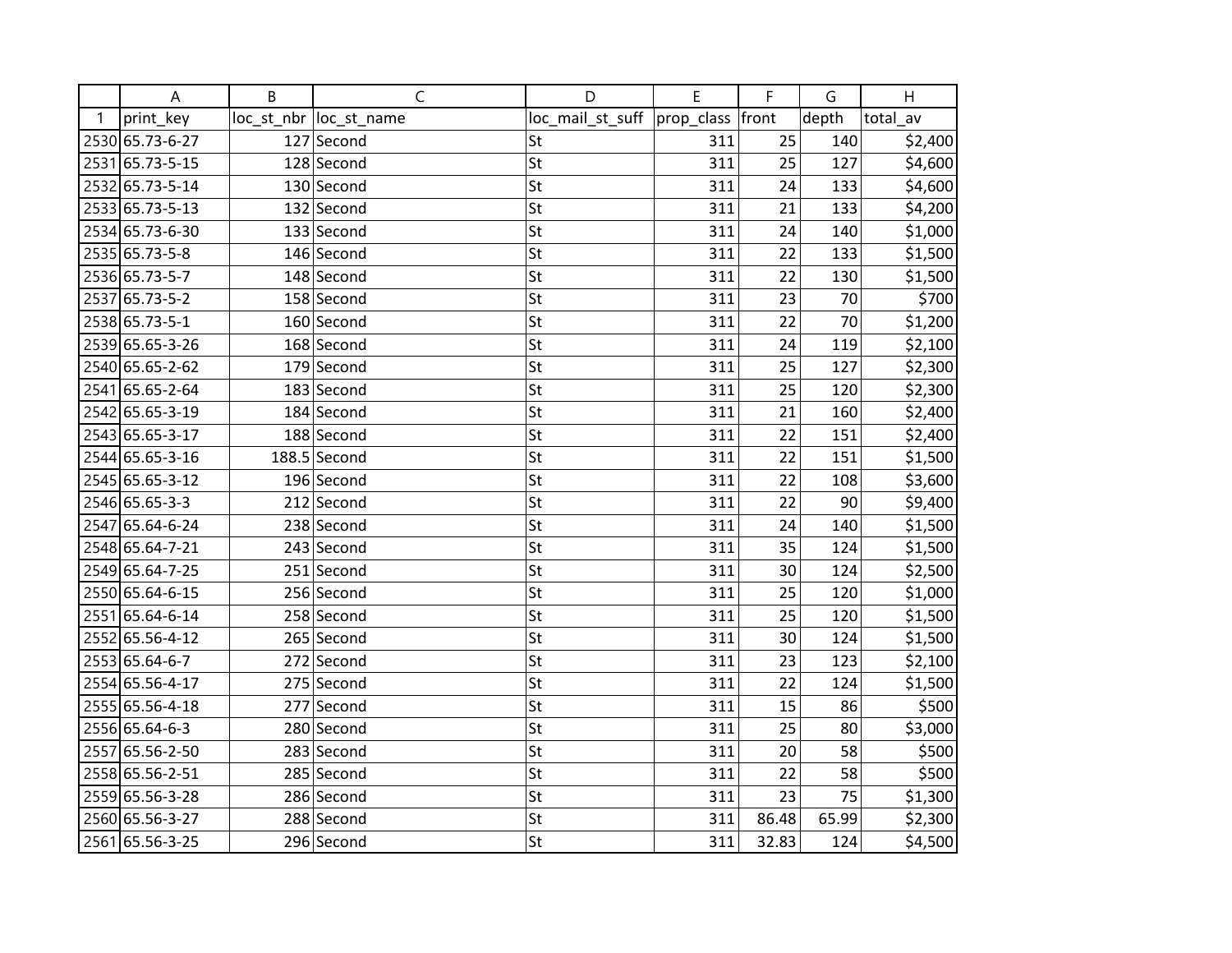|      | A               | B | $\mathsf C$             | D                | E          | F     | G      | H        |
|------|-----------------|---|-------------------------|------------------|------------|-------|--------|----------|
| 1    | print_key       |   | loc_st_nbr  loc_st_name | loc_mail_st_suff | prop_class | front | depth  | total av |
|      | 2562 65.56-3-24 |   | 298 Second              | St               | 311        | 23    | 122    | \$2,000  |
|      | 2563 65.56-3-22 |   | 302 Second              | St               | 311        | 23    | 122    | \$1,000  |
|      | 2564 65.56-2-62 |   | 309 Second              | St               | 311        | 23    | 124    | \$4,300  |
|      | 2565 65.56-3-17 |   | 312 Second              | St               | 311        | 23    | 122    | \$1,500  |
|      | 2566 65.56-3-14 |   | 318 Second              | St               | 311        | 23    | 122    | \$13,800 |
|      | 2567 65.56-3-11 |   | 324 Second              | St               | 311        | 25    | 119    | \$4,500  |
|      | 2568 65.56-2-92 |   | 371 Second              | St               | 311        | 25    | 127    | \$2,300  |
|      | 2569 65.47-4-32 |   | 383 Second              | St               | 311        | 25    | 127    | \$1,500  |
|      | 2570 65.47-4-33 |   | 385 Second              | St               | 311        | 25    | 127.33 | \$2,300  |
|      | 2571 65.47-4-34 |   | 387 Second              | St               | 311        | 25    | 127    | \$1,500  |
|      | 2572 65.55-6-8  |   | 394 Second              | St               | 311        | 23    | 118    | \$2,000  |
|      | 2573 65.47-4-39 |   | 397 Second              | St               | 311        | 28    | 100    | \$4,200  |
|      | 2574 65.47-4-57 |   | 435 Second              | St               | 311        | 30    | 127    | \$2,600  |
|      | 2575 65.47-4-64 |   | 453 Second              | St               | 311        | 37    | 127    | \$3,000  |
|      | 2576 65.47-2-15 |   | 470 Second              | St               | 311        | 27    | 96     | \$1,000  |
| 2577 | 65.47-2-13      |   | 474 Second              | St               | 311        | 27    | 118    | \$2,000  |
|      | 2578 65.47-1-29 |   | 475 Second              | St               | 311        | 25    | 127    | \$4,600  |
|      | 2579 65.47-2-7  |   | 486 Second              | St               | 311        | 23    | 118    | \$1,500  |
|      | 2580 65.47-1-37 |   | 491 Second              | St               | 311        | 25    | 127    | \$1,500  |
|      | 2581 65.47-1-38 |   | 493 Second              | St               | 311        | 25    | 127    | \$1,000  |
|      | 2582 65.47-2-3  |   | 494 Second              | St               | 311        | 25    | 118    | \$1,500  |
|      | 2583 65.47-1-39 |   | 495 Second              | St               | 311        | 25    | 127    | \$1,500  |
|      | 2584 65.47-2-2  |   | 496 Second              | St               | 311        | 22    | 118    | \$1,500  |
|      | 2585 65.46-4-20 |   | 516 Second              | St               | 311        | 25    | 118    | \$1,000  |
|      | 2586 65.46-4-16 |   | 524 Second              | St               | 311        | 24    | 118    | \$2,100  |
|      | 2587 65.39-1-78 |   | 525 Second              | St               | 311        | 22    | 127    | \$2,200  |
|      | 2588 65.39-1-77 |   | 527 Second              | St               | 311        | 24    | 127    | \$1,400  |
|      | 2589 65.39-1-76 |   | 529 Second              | St               | 311        | 24    | 127    | \$1,500  |
|      | 2590 65.46-4-12 |   | 532 Second              | St               | 311        | 31    | 89     | \$900    |
|      | 2591 65.38-2-46 |   | 557 Second              | St               | 311        | 25    | 127    | \$11,600 |
|      | 2592 65.38-2-52 |   | 573 Second              | St               | 311        | 25    | 127    | \$13,600 |
|      | 2593 65.38-2-53 |   | 575 Second              | St               | 311        | 25    | 127    | \$1,500  |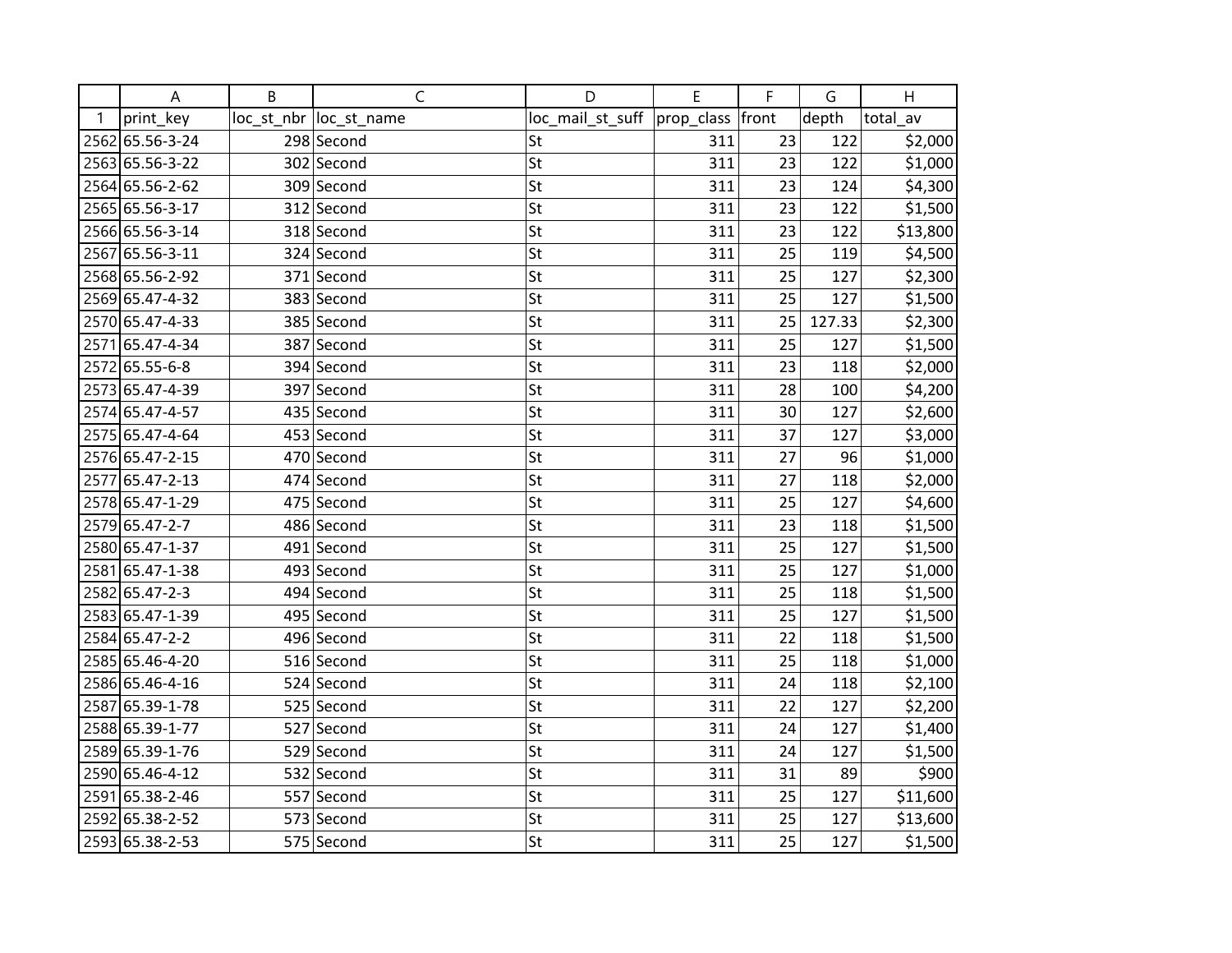|   | A                 | B | $\mathsf{C}$            | D                | E                | F   | G     | H        |
|---|-------------------|---|-------------------------|------------------|------------------|-----|-------|----------|
| 1 | print_key         |   | loc_st_nbr  loc_st_name | loc_mail_st_suff | prop_class front |     | depth | total_av |
|   | 2594 65.30-2-27   |   | 631 Second              | St               | 311              | 25  | 127   | \$1,500  |
|   | 2595 65.30-2-32   |   | 643 Second              | St               | 311              | 25  | 127   | \$18,800 |
|   | 2596 65.30-2-33   |   | 645 Second              | St               | 311              | 25  | 127   | \$13,600 |
|   | 2597 65.30-2-41.2 |   | 663 Second              | St               | 311              | 49  | 127   | \$5,000  |
|   | 2598 64.40-1-28   |   | 6 Seminole              | Ave              | 311              | 40  | 120   | \$10,100 |
|   | 2599 64.40-1-23   |   | 20 Seminole             | Ave              | 311              | 40  | 120   | \$5,000  |
|   | 2600 64.55-2-14   |   | 189 Seminole            | Ave              | 311              | 196 | 120   | \$100    |
|   | 2601 64.55-2-13   |   | 199 Seminole            | Ave              | 311              | 80  | 120   | \$100    |
|   | 2602 64.54-4-3    |   | 209 Seminole            | Ave              | 311              | 45  | 118   | \$100    |
|   | 2603 64.54-4-4    |   | 211 Seminole            | Ave              | 311              | 45  | 118   | \$100    |
|   | 2604 64.54-4-5    |   | 213 Seminole            | Ave              | 311              | 45  | 118   | \$100    |
|   | 2605 64.54-4-6    |   | 215 Seminole            | Ave              | 311              | 45  | 118   | \$100    |
|   | 2606 64.54-4-7    |   | 219 Seminole            | Ave              | 311              | 50  | 118   | \$100    |
|   | 2607 64.54-4-8    |   | 221 Seminole            | Ave              | 311              | 50  | 118   | \$100    |
|   | 2608 64.54-4-9    |   | 223 Seminole            | Ave              | 311              | 60  | 118   | \$100    |
|   | 2609 64.54-4-10   |   | 225 Seminole            | Ave              | 311              | 45  | 118   | \$100    |
|   | 2610 64.54-4-11   |   | 227 Seminole            | Ave              | 311              | 50  | 118   | \$100    |
|   | 2611 64.62-1-58   |   | 229 Seminole            | Ave              | 311              | 50  | 118   | \$100    |
|   | 2612 64.62-1-57   |   | 233 Seminole            | Ave              | 311              | 45  | 118   | \$100    |
|   | 2613 64.62-1-56   |   | 235 Seminole            | Ave              | 311              | 45  | 118   | \$100    |
|   | 2614 64.62-1-55   |   | 237 Seminole            | Ave              | 311              | 45  | 118   | \$100    |
|   | 2615 64.62-1-54   |   | 239 Seminole            | Ave              | 311              | 45  | 118   | \$100    |
|   | 2616 65.7-2-14    |   | 98 Shaker               | Rd               | 311              | 260 | 0     | \$0      |
|   | 2617 65.07-3-1.3  |   | $163.5$ Shaker          | Rd               | 311              | 83  | 175   | \$5,400  |
|   | 2618 54.19-3-73   |   | 189 Shaker              | Rd               | 311              | 60  | 265   | \$57,000 |
|   | 2619 54.19-1-1    |   | 238 Shaker              | Rd               | 311              | 53  | 203   | \$45,700 |
|   | 2620 65.7-1-66    |   | 148 Shaker Park         | Dr               | 311              | 57  | 100   | \$25,100 |
|   | 2621 76.26-2-11   |   | 73 Sheridan             | Ave              | 311              | 24  | 44    | \$800    |
|   | 2622 65.81-6-75   |   | 143 Sheridan            | Ave              | 311              | 22  | 99    | \$12,400 |
|   | 2623 65.81-6-78   |   | 149 Sheridan            | Ave              | 311              | 18  | 99    | \$1,500  |
|   | 2624 65.81-6-79   |   | 153 Sheridan            | Ave              | 311              | 24  | 99    | \$3,600  |
|   | 2625 65.81-6-80   |   | 155 Sheridan            | Ave              | 311              | 25  | 74    | \$4,200  |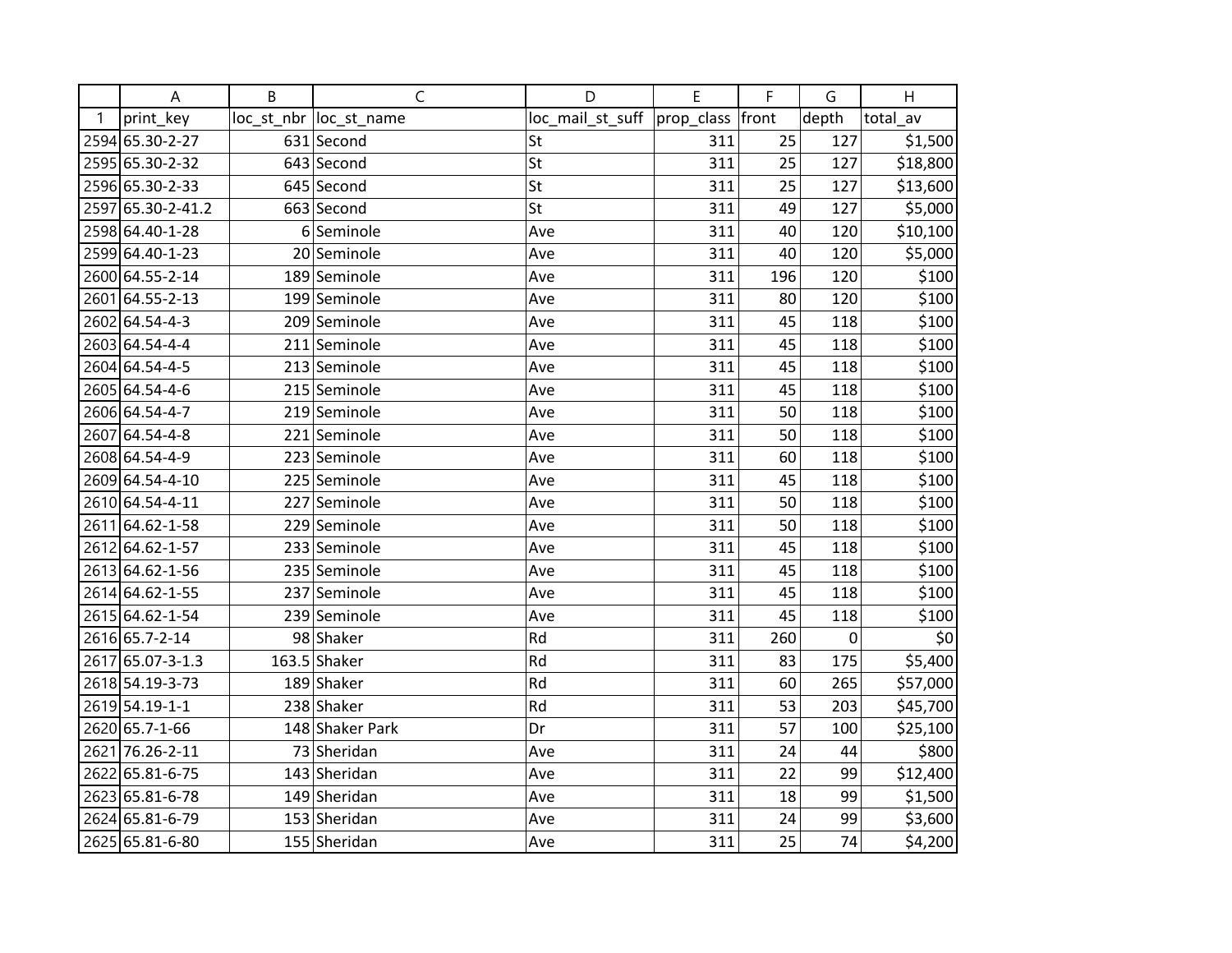|      | A                 | B    | C                       | D                | E                | F     | G     | H        |
|------|-------------------|------|-------------------------|------------------|------------------|-------|-------|----------|
| 1    | print_key         |      | loc_st_nbr  loc_st_name | loc_mail_st_suff | prop_class front |       | depth | total_av |
|      | 2626 65.81-3-35   |      | 163 Sheridan            | Ave              | 311              | 22    | 99    | \$2,900  |
| 2627 | 65.81-4-22        | 182A | Sheridan                | Ave              | 311              | 24    | 110   | \$1,500  |
|      | 2628 65.81-3-45   |      | 183 Sheridan            | Ave              | 311              | 25    | 99    | \$1,000  |
|      | 2629 65.73-2-65   |      | 211 Sheridan            | Ave              | 311              | 22    | 90    | \$1,500  |
|      | 2630 65.73-2-66   |      | 213 Sheridan            | Ave              | 311              | 22    | 90    | \$1,500  |
| 2631 | 65.73-2-74        |      | 231 Sheridan            | Ave              | 311              | 25    | 89    | \$900    |
|      | 2632 65.73-2-75   |      | 233 Sheridan            | Ave              | 311              | 24    | 90    | \$3,200  |
|      | 2633 65.73-2-80   |      | 247 Sheridan            | Ave              | 311              | 25    | 90    | \$1,500  |
|      | 2634 65.72-4-52   |      | 256 Sheridan            | Ave              | 311              | 33    | 100   | \$16,000 |
|      | 2635 65.72-5-63   |      | 268 Sheridan            | Ave              | 311              | 21    | 85    | \$1,500  |
|      | 2636 65.72-5-41   |      | 271 Sheridan            | Ave              | 311              | 25    | 99    | \$1,500  |
|      | 2637 65.72-5-46   |      | 281 Sheridan            | Ave              | 311              | 24    | 99    | \$4,500  |
|      | 2638 65.72-2-30.1 |      | 314 Sheridan            | Ave              | 311              | 23    | 88    | \$1,500  |
|      | 2639 65.72-1-39   |      | 319 Sheridan            | Ave              | 311              | 22    | 99    | \$3,300  |
|      | 2640 65.64-3-71   |      | 343 Sheridan            | Ave              | 311              | 28    | 91    | \$1,200  |
| 2641 | 65.72-2-18        |      | 344 Sheridan            | Ave              | 311              | 50    | 137   | \$8,800  |
|      | 2642 65.72-2-16   |      | 346 Sheridan            | Ave              | 311              | 24    | 122   | \$15,000 |
|      | 2643 65.72-2-12   |      | 354 Sheridan            | Ave              | 311              | 25    | 120   | \$4,400  |
|      | 2644 65.72-2-9    |      | 360 Sheridan            | Ave              | 311              | 25    | 90    | \$1,500  |
|      | 2645 65.64-2-44   |      | 367 Sheridan            | Ave              | 311              | 29    | 99    | \$2,200  |
|      | 2646 65.64-2-45   |      | 369 Sheridan            | Ave              | 311              | 36    | 98    | \$2,400  |
|      | 2647 65.63-5-17   |      | 378 Sheridan            | Ave              | 311              | 28    | 44    | \$1,800  |
|      | 2648 65.63-5-16   |      | 380 Sheridan            | Ave              | 311              | 33    | 173   | \$6,500  |
|      | 2649 65.63-5-13   |      | 390 Sheridan            | Ave              | 311              | 33.73 | 153.7 | \$6,100  |
|      | 2650 65.63-5-11   |      | 412 Sheridan            | Ave              | 311              | 33    | 101   | \$4,800  |
|      | 2651 65.63-1-26   |      | 423 Sheridan            | Ave              | 311              | 44    | 99    | \$2,800  |
|      | 2652 65.72-3-27   |      | 49 Sherman              | St               | 311              | 28    | 70    | \$1,500  |
|      | 2653 65.72-3-29   |      | 53 Sherman              | St               | 311              | 28    | 70    | \$1,500  |
| 2654 | 65.72-3-30        |      | 57 Sherman              | St               | 311              | 29    | 70    | \$1,500  |
|      | 2655 65.72-3-32   |      | 61 Sherman              | St               | 311              | 29    | 70    | \$1,500  |
|      | 2656 65.72-3-33   |      | 65 Sherman              | St               | 311              | 29    | 59    | \$1,300  |
|      | 2657 65.72-3-34   |      | 69 Sherman              | St               | 311              | 36    | 80    | \$2,200  |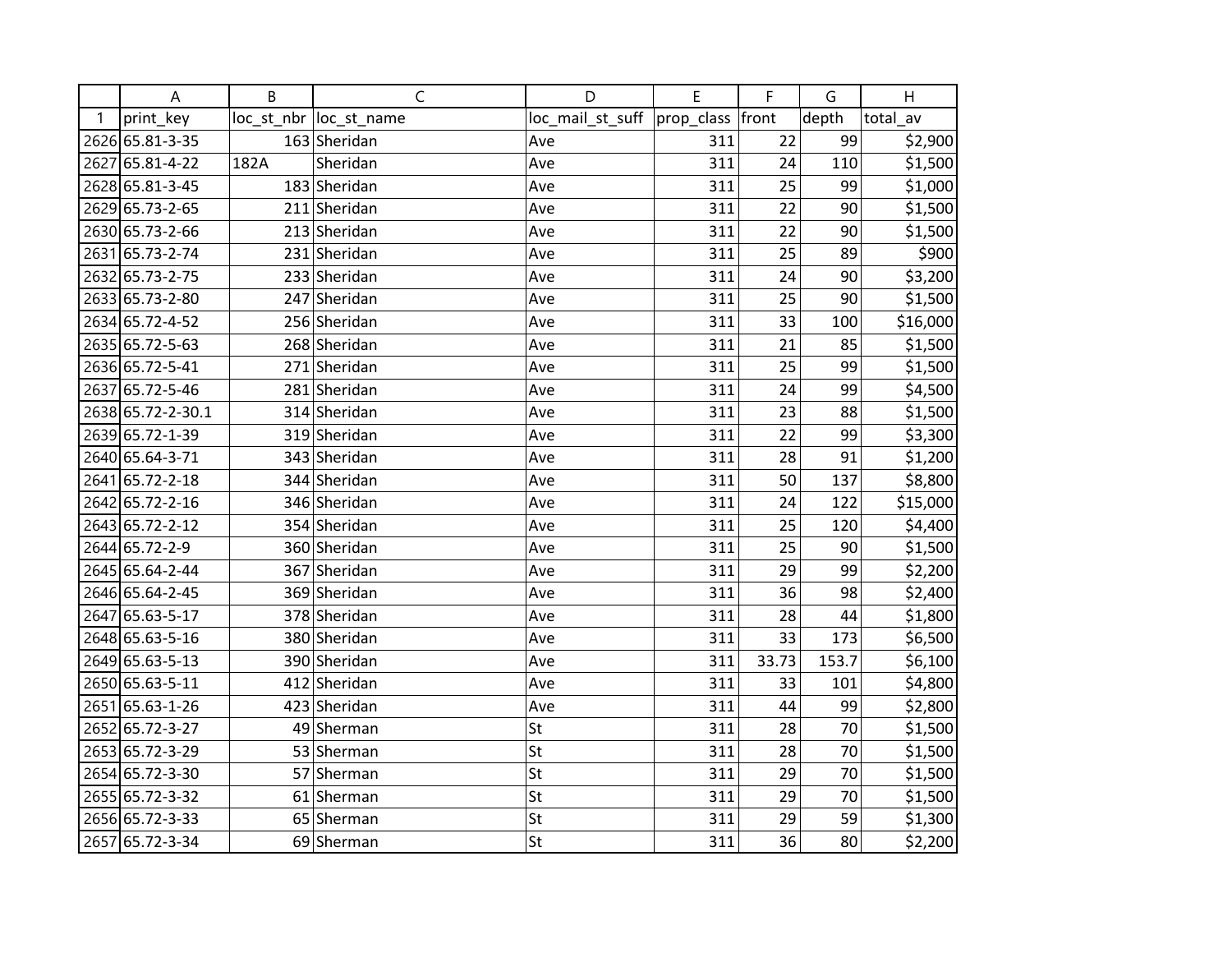|      | A               | B | C                       | D                | E                | F  | G     | H        |
|------|-----------------|---|-------------------------|------------------|------------------|----|-------|----------|
| 1    | print_key       |   | loc_st_nbr  loc_st_name | loc_mail_st_suff | prop_class front |    | depth | total_av |
|      | 2658 65.72-3-35 |   | 71 Sherman              | St               | 311              | 32 | 80    | \$1,000  |
|      | 2659 65.72-3-36 |   | 73 Sherman              | St               | 311              | 48 | 80    | \$2,600  |
|      | 2660 65.72-3-37 |   | 77 Sherman              | St               | 311              | 29 | 70    | \$2,600  |
| 2661 | 65.72-3-38      |   | 79 Sherman              | St               | 311              | 28 | 70    | \$1,500  |
| 2662 | 65.72-3-39      |   | 81 Sherman              | St               | 311              | 21 | 70    | \$1,100  |
|      | 2663 65.72-3-40 |   | 83 Sherman              | St               | 311              | 18 | 70    | \$900    |
|      | 2664 65.72-3-41 |   | 83.5 Sherman            | St               | 311              | 18 | 70    | \$900    |
|      | 2665 65.72-3-42 |   | 85 Sherman              | St               | 311              | 29 | 70    | \$1,500  |
|      | 2666 65.72-3-48 |   | 101 Sherman             | St               | 311              | 29 | 70    | \$1,500  |
| 2667 | 65.72-3-50      |   | 105 Sherman             | St               | 311              | 29 | 70    | \$1,500  |
|      | 2668 65.72-3-53 |   | 113 Sherman             | St               | 311              | 28 | 70    | \$12,800 |
|      | 2669 65.71-1-3  |   | 124 Sherman             | St               | 311              | 21 | 66    | \$16,200 |
|      | 2670 65.71-1-2  |   | 126 Sherman             | St               | 311              | 22 | 66    | \$1,500  |
| 2671 | 65.63-5-27      |   | 129 Sherman             | St               | 311              | 16 | 165   | \$1,500  |
|      | 2672 65.63-5-28 |   | 131 Sherman             | St               | 311              | 16 | 165   | \$1,500  |
|      | 2673 65.63-5-31 |   | 161 Sherman             | St               | 311              | 33 | 165   | \$2,500  |
|      | 2674 65.63-2-23 |   | 211 Sherman             | St               | 311              | 22 | 70    | \$1,200  |
|      | 2675 65.63-2-24 |   | 213 Sherman             | St               | 311              | 20 | 70    | \$1,100  |
|      | 2676 65.63-2-25 |   | 215 Sherman             | St               | 311              | 20 | 70    | \$1,100  |
| 2677 | 65.63-2-27      |   | 217.5 Sherman           | St               | 311              | 25 | 70    | \$1,500  |
|      | 2678 65.63-2-28 |   | 219 Sherman             | St               | 311              | 28 | 70    | \$1,500  |
|      | 2679 65.63-2-29 |   | 221 Sherman             | St               | 311              | 28 | 70    | \$1,500  |
|      | 2680 65.63-2-30 |   | 223 Sherman             | St               | 311              | 28 | 70    | \$1,500  |
| 2681 | 65.63-2-31      |   | 229 Sherman             | St               | 311              | 24 | 65    | \$1,200  |
| 2682 | 65.55-3-35      |   | 271 Sherman             | St               | 311              | 25 | 88    | \$1,500  |
|      | 2683 65.55-3-46 |   | 293 Sherman             | St               | 311              | 29 | 70    | \$1,500  |
|      | 2684 65.54-5-22 |   | 311 Sherman             | St               | 311              | 28 | 70    | \$1,500  |
|      | 2685 65.54-5-23 |   | 313 Sherman             | St               | 311              | 28 | 70    | \$1,500  |
|      | 2686 65.54-5-24 |   | 315 Sherman             | St               | 311              | 28 | 70    | \$1,500  |
| 2687 | 65.54-5-27      |   | 321 Sherman             | St               | 311              | 25 | 70    | \$21,800 |
|      | 2688 65.46-3-64 |   | 341 Sherman             | St               | 311              | 20 | 70    | \$12,400 |
|      | 2689 65.46-3-69 |   | 353 Sherman             | St               | 311              | 28 | 70    | \$2,900  |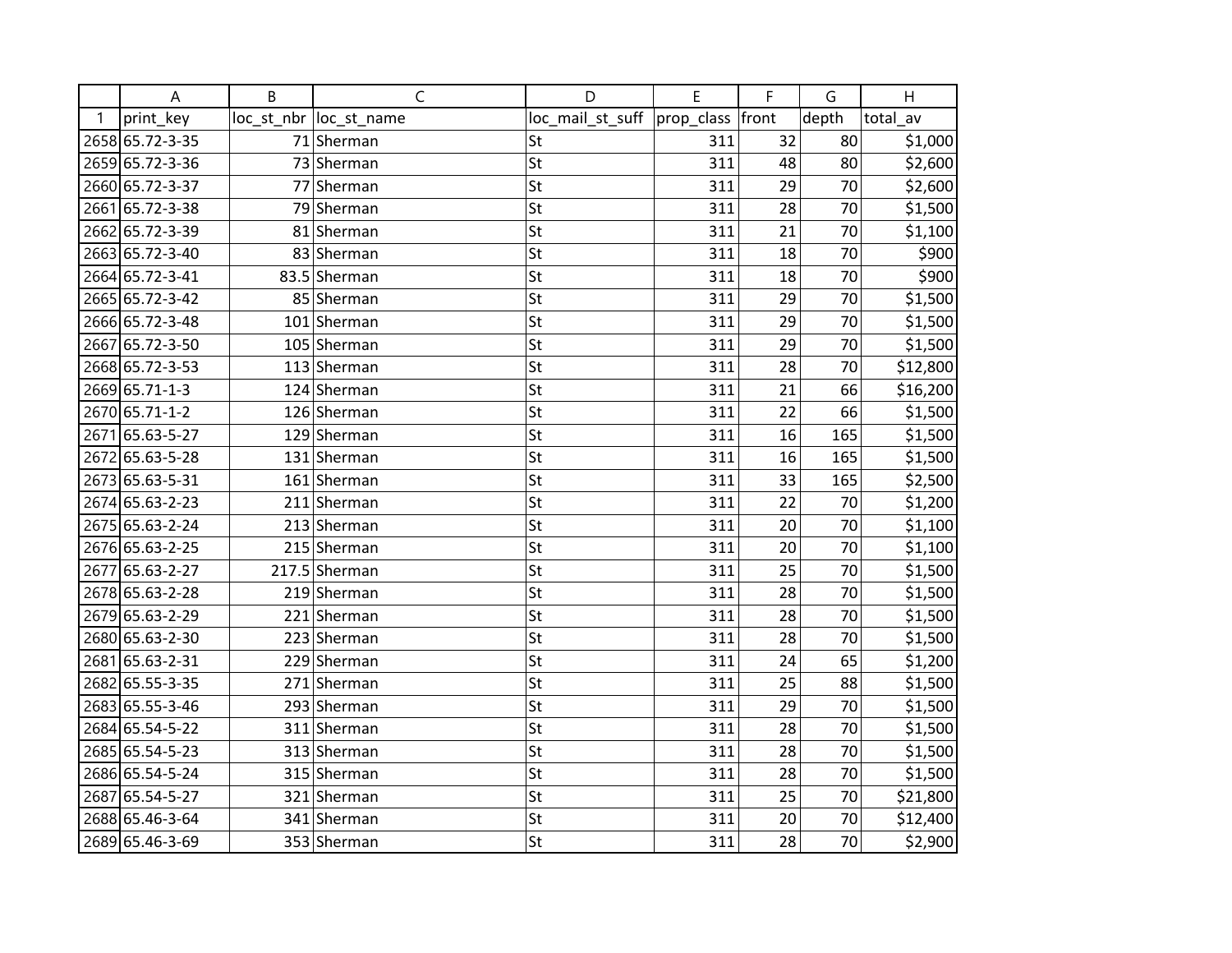|      | A                | B  | $\mathsf{C}$            | D                | E          | F     | G     | H        |
|------|------------------|----|-------------------------|------------------|------------|-------|-------|----------|
| 1    | print key        |    | loc_st_nbr  loc_st_name | loc_mail_st_suff | prop_class | front | depth | total_av |
|      | 2690 65.46-1-37  |    | 358 Sherman             | St               | 311        | 25    | 80    | \$1,500  |
|      | 2691 65.46-3-73  |    | 361 Sherman             | St               | 311        | 28    | 70    | \$2,900  |
|      | 2692 65.46-3-76  |    | 367 Sherman             | St               | 311        | 28    | 70    | \$1,000  |
|      | 2693 65.46-3-77  |    | 369 Sherman             | St               | 311        | 22    | 70    | \$1,500  |
|      | 2694 65.46-1-23  |    | 415 Sherman             | St               | 311        | 56    | 48    | \$500    |
|      | 2695 65.46-1-24  |    | 417 Sherman             | St               | 311        | 28    | 42    | \$400    |
|      | 2696 76.62-3-45  |    | 9Sligo                  | St               | 311        | 25    | 75    | \$700    |
| 2697 | 76.62-3-44       |    | $11$ Sligo              | St               | 311        | 25    | 75    | \$700    |
|      | 2698 76.63-1-26  |    | 5 Slingerland           | St               | 311        | 25    | 100   | \$3,000  |
|      | 2699 76.62-4-10  |    | 40 Slingerland          | St               | 311        | 50    | 200   | \$18,000 |
|      | 2700 76.63-1-47  |    | 49 Slingerland          | St               | 311        | 25    | 100   | \$3,000  |
|      | 2701 76.62-4-6   |    | 54 Slingerland          | St               | 311        | 75    | 100   | \$7,500  |
|      | 2702 76.13-1-3   |    | 117 Slingerland         | St               | 311        | 25    | 31    | \$1,900  |
|      | 2703 76.13-1-4   |    | 119 Slingerland         | St               | 311        | 27    | 45    | \$2,900  |
|      | 2704 76.13-1-5   |    | 125 Slingerland         | St               | 311        | 108   | 80    | \$16,400 |
|      | 2705 76.64-4-58  |    | 5 Sloan                 | St               | 311        | 25    | 125   | \$12,000 |
|      | 2706 76.64-4-59  | 7  | Sloan                   | St               | 311        | 25    | 125   | \$1,500  |
| 2707 | 76.64-4-60       |    | 9Sloan                  | St               | 311        | 25    | 125   | \$1,500  |
|      | 2708 76.64-4-61  |    | 11 Sloan                | St               | 311        | 25    | 125   | \$1,500  |
|      | 2709 76.64-4-62  |    | 13 Sloan                | St               | 311        | 25    | 125   | \$1,500  |
|      | 2710 76.64-4-52  |    | $14$ Sloan              | St               | 311        | 21    | 100   | \$1,400  |
|      | 2711 76.64-4-63  |    | 15 Sloan                | St               | 311        | 25    | 125   | \$1,800  |
|      | 2712 76.64-4-51  |    | $16$ Sloan              | St               | 311        | 20    | 99    | \$900    |
|      | 2713 76.64-5-28  |    | 18 Sloan                | St               | 311        | 25    | 125   | \$1,500  |
|      | 2714 76.64-5-3   | 19 | Sloan                   | St               | 311        | 25    | 100   | \$1,500  |
|      | 2715 76.64-5-27  |    | 20 Sloan                | St               | 311        | 25    | 115   | \$1,500  |
|      | 2716 76.64-5-25  |    | 24 Sloan                | St               | 311        | 25    | 115   | \$1,500  |
|      | 2717 76.64-5-6.2 |    | 25 Sloan                | St               | 311        | 25    | 125   | \$1,500  |
|      | 2718 76.64-5-8   |    | 29 Sloan                | St               | 311        | 25    | 125   | \$1,500  |
|      | 2719 76.64-5-22  |    | 30 Sloan                | St               | 311        | 25    | 125   | \$1,500  |
|      | 2720 76.64-5-10  |    | 33 Sloan                | St               | 311        | 25    | 125   | \$1,500  |
|      | 2721 76.64-5-14  |    | 41 Sloan                | St               | 311        | 25    | 125   | \$1,500  |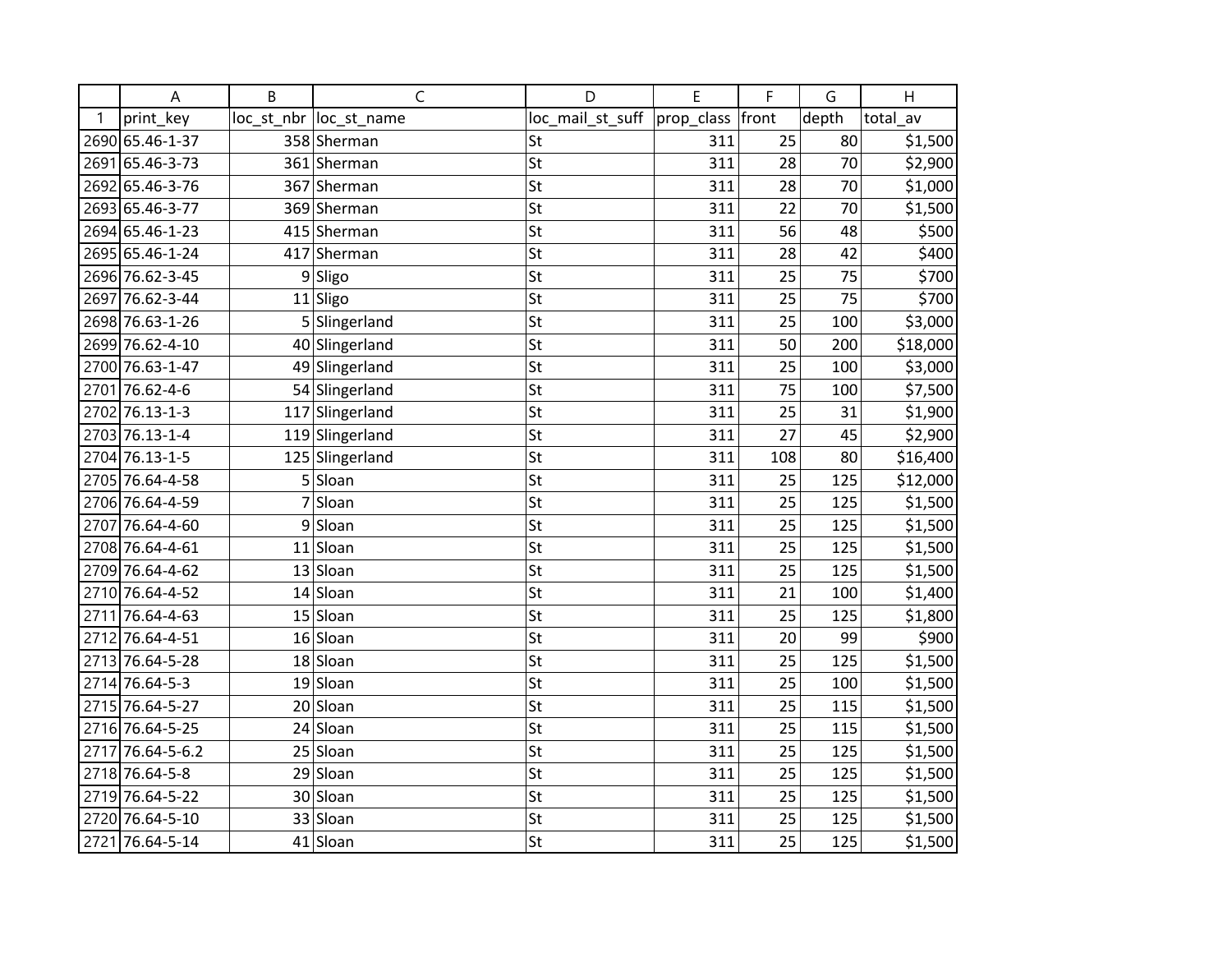|      | A               | B   | $\mathsf C$             | D                | E          | F     | G                | H        |
|------|-----------------|-----|-------------------------|------------------|------------|-------|------------------|----------|
| 1    | print_key       |     | loc_st_nbr  loc_st_name | loc_mail_st_suff | prop_class | front | depth            | total_av |
| 2722 | 66.37-1-44      |     | $10$ South              | St               | 311        | 25    | 94               | \$2,400  |
|      | 2723 66.37-1-42 |     | 14 South                | St               | 311        | 25    | 94               | \$2,400  |
|      | 2724 66.37-1-41 |     | 16 South                | St               | 311        | 25    | 94               | \$2,400  |
|      | 2725 75.76-2-13 |     | 22 Southern             | <b>Blvd</b>      | 311        | 15    | 100              | \$3,600  |
|      | 2726 75.76-3-38 |     | 67 Southern             | <b>Blvd</b>      | 311        | 25    | 100              | \$6,000  |
|      | 2727 75.76-2-36 |     | 78 Southern             | <b>Blvd</b>      | 311        | 51    | 133              | \$14,100 |
|      | 2728 75.76-2-35 | 78A | Southern                | <b>Blvd</b>      | 311        | 0     | $\mathbf 0$      | \$4,200  |
|      | 2729 75.76-4-20 |     | 80 Southern             | <b>Blvd</b>      | 311        | 30    | 103              | \$7,400  |
|      | 2730 75.76-4-21 |     | 82 Southern             | <b>Blvd</b>      | 311        | 30    | 104              | \$7,500  |
|      | 2731 76.77-1-7  |     | 120 Southern            | <b>Blvd</b>      | 311        | 30    | 111              | \$4,000  |
|      | 2732 75.76-1-30 |     | $2$ Sparkill            | Ave              | 311        | 25    | 114              | \$6,800  |
|      | 2733 76.24-1-10 |     | $4$ Spring              | St               | 311        | 25    | 70               | \$9,000  |
|      | 2734 76.24-1-9  |     | $6$ Spring              | St               | 311        | 23    | 70               | \$12,000 |
|      | 2735 65.80-4-69 |     | 28 Spring               | St               | 311        | 30    | 43               | \$7,100  |
|      | 2736 65.80-2-56 |     | 59 Spring               | St               | 311        | 22    | 70               | \$16,700 |
| 2737 | 65.80-3-18      |     | 60 Spring               | St               | 311        | 23    | 60               | \$22,800 |
|      | 2738 65.80-3-16 |     | 64 Spring               | St               | 311        | 22    | 60               | \$14,500 |
|      | 2739 65.62-2-27 |     | 111 Spring              | St               | 311        | 25    | 60               | \$6,400  |
|      | 2740 65.62-3-32 |     | 116 Spring              | St               | 311        | 25    | 60               | \$12,800 |
|      | 2741 65.62-3-26 |     | 128 Spring              | St               | 311        | 24    | 60               | \$8,000  |
|      | 2742 65.53-3-4  |     | 186 Spring              | St               | 311        | 50    | 70               | \$7,400  |
|      | 2743 64.52-1-39 |     | 402 Spring              | St               | 311        | 17    | 65               | \$2,400  |
|      | 2744 65.80-4-5  |     | $214$ Spruce            | St               | 311        | 17    | $\boldsymbol{0}$ | \$3,200  |
|      | 2745 65.80-4-4  |     | 216 Spruce              | St               | 311        | 27    | 101              | \$2,000  |
|      | 2746 75.83-1-11 |     | 45 Starling             | Ave              | 311        | 22    | 120              | \$100    |
|      | 2747 75.83-1-12 |     | 47 Starling             | Ave              | 311        | 30    | 120              | \$100    |
|      | 2748 75.83-1-13 |     | 49 Starling             | Ave              | 311        | 30    | 120              | \$100    |
|      | 2749 75.83-1-14 |     | 51 Starling             | Ave              | 311        | 30    | 120              | \$100    |
|      | 2750 75.83-1-15 |     | 53 Starling             | Ave              | 311        | 30    | 120              | \$100    |
| 2751 | 65.71-2-19      |     | State                   | St               | 311        | 42    | 17               | \$3,900  |
|      | 2752 65.80-3-55 |     | $352$ State             | St               | 311        | 79    | 106.35           | \$0      |
|      | 2753 64.52-1-53 |     | 945 State               | St               | 311        | 19    | 75               | \$2,500  |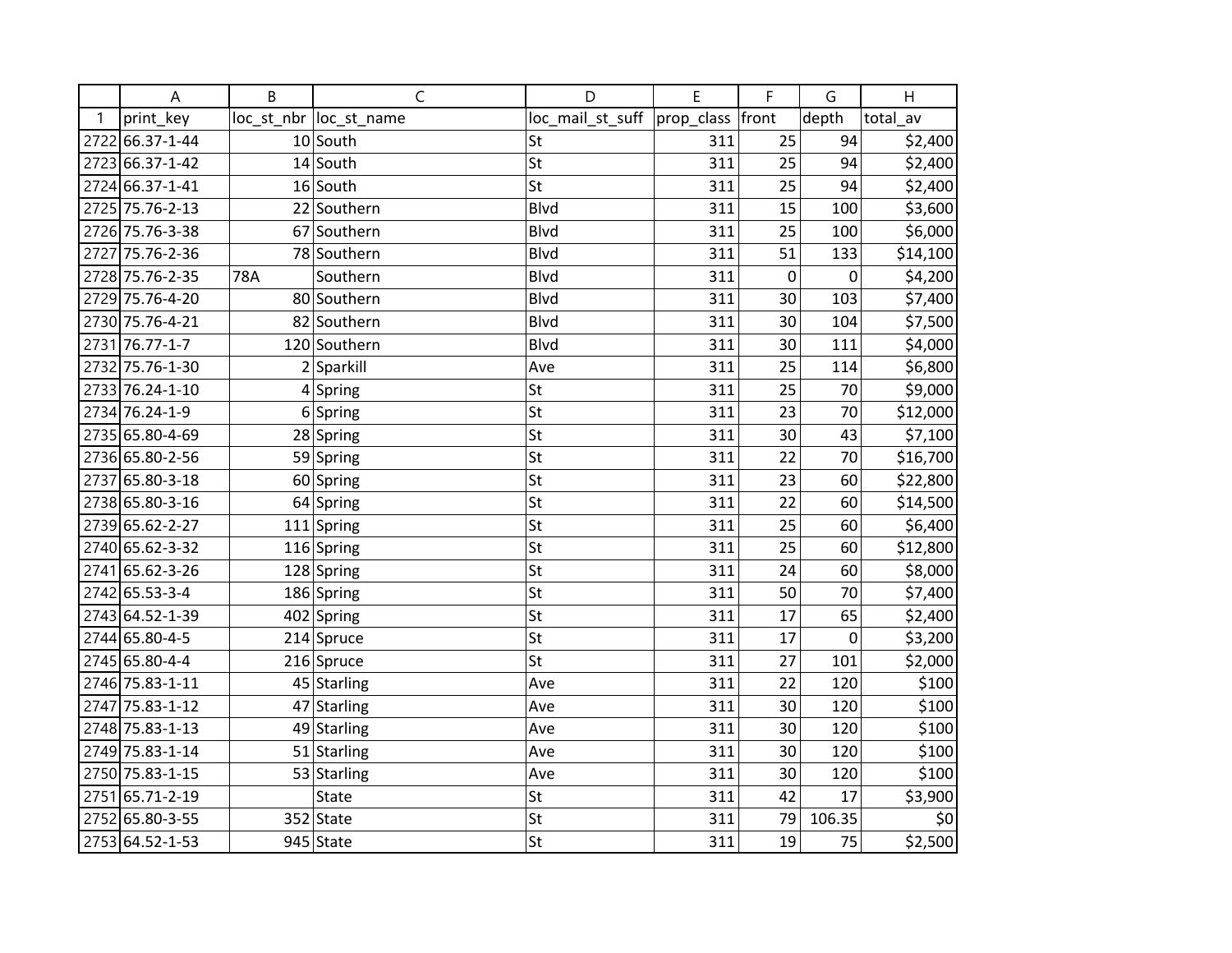|      | A                 | B  | C                       | D                | E                | F   | G      | H        |
|------|-------------------|----|-------------------------|------------------|------------------|-----|--------|----------|
| 1    | print_key         |    | loc_st_nbr  loc_st_name | loc_mail_st_suff | prop_class front |     | depth  | total_av |
|      | 2754 64.52-1-50   |    | 953 State               | St               | 311              | 25  | 70     | \$3,900  |
|      | 2755 76.72-1-27   |    | $2$ Stephen             | St               | 311              | 25  | 70     | \$1,200  |
|      | 2756 76.72-1-28   |    | 4 Stephen               | St               | 311              | 21  | 66     | \$1,900  |
| 2757 | 76.72-1-29        |    | 6 Stephen               | St               | 311              | 28  | 66     | \$1,300  |
|      | 2758 76.72-1-32   |    | 12 Stephen              | St               | 311              | 25  | 66     | \$5,000  |
|      | 2759 76.72-1-36   |    | 20 Stephen              | St               | 311              | 25  | 66     | \$1,500  |
|      | 2760 76.72-1-21   |    | 25 Stephen              | St               | 311              | 25  | 100    | \$1,600  |
| 2761 | 76.72-1-38        |    | 26 Stephen              | St               | 311              | 50  | 66     | \$1,900  |
|      | 2762 76.72-1-42   |    | 36 Stephen              | St               | 311              | 25  | 66     | \$1,200  |
|      | 2763 76.72-1-18   |    | 37 Stephen              | St               | 311              | 59  | 25     | \$2,600  |
|      | 2764 64.30-1-38   |    | 24 Sunset               | Ave              | 311              | 164 | 142    | \$66,600 |
|      | 2765 75.58-1-9    |    | 41 Swartson             | <b>Ct</b>        | 311              | 40  | 130    | \$22,100 |
|      | 2766 75.58-1-14   |    | 57 Swartson             | C <sub>t</sub>   | 311              | 19  | 130    | \$5,000  |
| 2767 | 75.57-1-15        |    | 60 Swartson             | Ct               | 311              | 40  | 140    | \$1,000  |
|      | 2768 75.57-1-16   |    | 62 Swartson             | Ct               | 311              | 40  | 140    | \$1,000  |
|      | 2769 65.56-5-12.1 |    | 28 Swinton              | St               | 311              | 30  | 35     | \$4,100  |
|      | 2770 65.56-5-12.1 |    | 28 Swinton              | St               | 311              | 30  | 57     | \$4,100  |
| 2771 | 65.56-5-25        |    | 46 Swinton              | St               | 311              | 30  | 58     | \$1,300  |
|      | 2772 65.56-5-27   |    | 50 Swinton              | St               | 311              | 50  | 30     | \$1,100  |
|      | 2773 65.56-1-19   |    | 52 Swinton              | St               | 311              | 20  | 58     | \$8,200  |
|      | 2774 75.34-2-21.2 |    | 108 Sycamore            | St               | 311              | 87  | 126.95 | \$24,100 |
|      | 2775 64.29-2-4    |    | $10$ Taft               | Ave              | 311              | 30  | 100    | \$12,000 |
|      | 2776 64.22-1-16   |    | $11$ Taft               | Ave              | 311              | 32  | 101    | \$12,900 |
| 2777 | 64.21-2-46        |    | $13$ Taft               | Ave              | 311              | 80  | 120    | \$27,200 |
|      | 2778 74.15-1-51   | 15 | Tallmadge               | Ave              | 311              | 75  | 180    | \$24,800 |
|      | 2779 64.40-2-14   |    | 21 Tampa                | Ave              | 311              | 40  | 124    | \$42,200 |
|      | 2780 64.47-2-25   |    | 97 Tampa                | Ave              | 311              | 50  | 120    | \$25,500 |
| 2781 | 64.47-2-27        |    | 101 Tampa               | Ave              | 311              | 50  | 120    | \$25,500 |
|      | 2782 64.63-1-4    |    | 229 Tampa               | Ave              | 311              | 50  | 120    | \$35,000 |
|      | 2783 65.74-4-38   |    | 20 Ten Broeck           | PI               | 311              | 18  | 133    | \$1,800  |
|      | 2784 65.74-4-37   |    | 22 Ten Broeck           | PI               | 311              | 18  | 134    | \$1,800  |
|      | 2785 65.74-4-36   |    | 24 Ten Broeck           | PI               | 311              | 23  | 134    | \$1,200  |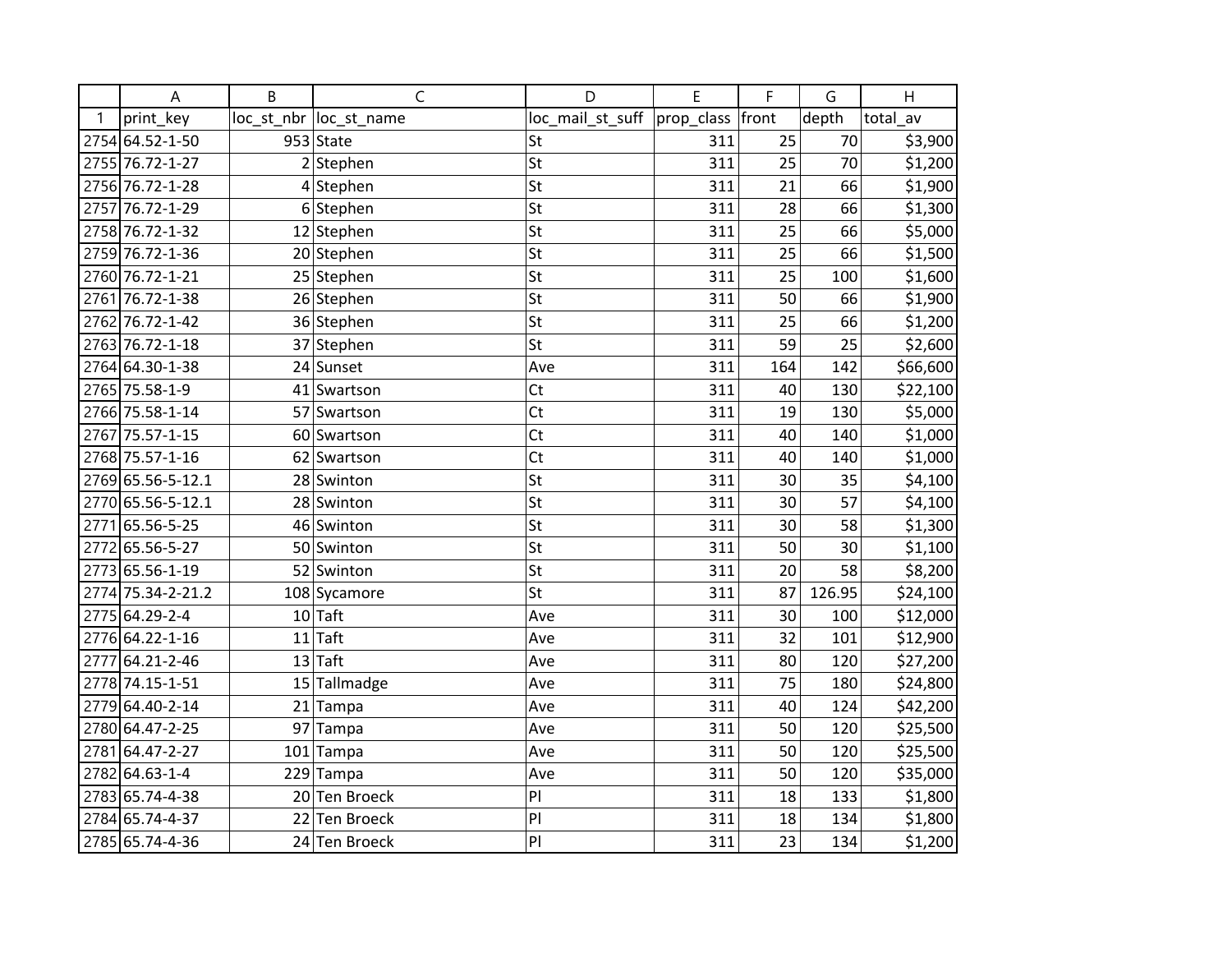|      | A               | B | C                       | D                                   | E   | F  | G     | H        |
|------|-----------------|---|-------------------------|-------------------------------------|-----|----|-------|----------|
| 1    | print_key       |   | loc_st_nbr  loc_st_name | loc_mail_st_suff  prop_class  front |     |    | depth | total_av |
|      | 2786 65.74-4-31 |   | 34 Ten Broeck           | PI                                  | 311 | 22 | 73    | \$1,200  |
|      | 2787 65.74-4-20 |   | 35 Ten Broeck           | P                                   | 311 | 25 | 142   | \$2,600  |
|      | 2788 65.74-4-30 |   | 36 Ten Broeck           | P                                   | 311 | 33 | 136   | \$2,800  |
|      | 2789 65.74-4-21 |   | 37 Ten Broeck           | PI                                  | 311 | 25 | 141   | \$3,500  |
|      | 2790 65.74-4-29 |   | 38 Ten Broeck           | PI                                  | 311 | 34 | 136   | \$2,900  |
|      | 2791 65.74-4-28 |   | 40 Ten Broeck           | PI                                  | 311 | 33 | 120   | \$2,600  |
|      | 2792 65.82-4-29 |   | 8 Ten Broeck            | St                                  | 311 | 14 | 89    | \$900    |
|      | 2793 65.82-5-83 |   | 89 Ten Broeck           | St                                  | 311 | 25 | 122   | \$2,300  |
|      | 2794 75.60-1-54 |   | 49 Ten Eyck             | Ave                                 | 311 | 30 | 40    | \$1,400  |
|      | 2795 76.72-1-62 |   | $1$ Teunis              | St                                  | 311 | 25 | 62    | \$500    |
|      | 2796 76.72-2-2  |   | $4$ Teunis              | St                                  | 311 | 25 | 66    | \$1,200  |
|      | 2797 76.72-2-4  |   | 8 Teunis                | St                                  | 311 | 24 | 66    | \$5,500  |
|      | 2798 76.72-2-5  |   | 10 Teunis               | St                                  | 311 | 25 | 66    | \$1,000  |
|      | 2799 76.72-2-6  |   | 12 Teunis               | St                                  | 311 | 24 | 66    | \$1,000  |
|      | 2800 76.72-2-7  |   | $14$ Teunis             | St                                  | 311 | 24 | 66    | \$1,500  |
| 2801 | 76.72-2-8       |   | 16 Teunis               | St                                  | 311 | 24 | 66    | \$1,100  |
|      | 2802 76.72-1-54 |   | 17 Teunis               | St                                  | 311 | 23 | 66    | \$1,100  |
|      | 2803 76.72-1-53 |   | 19 Teunis               | St                                  | 311 | 25 | 66    | \$500    |
|      | 2804 76.72-2-10 |   | 20 Teunis               | St                                  | 311 | 38 | 66    | \$1,600  |
|      | 2805 76.72-1-51 |   | 23 Teunis               | St                                  | 311 | 32 | 66    | \$1,500  |
|      | 2806 76.72-2-11 |   | 24 Teunis               | St                                  | 311 | 41 | 66    | \$1,600  |
|      | 2807 76.72-1-50 |   | 25 Teunis               | St                                  | 311 | 25 | 66    | \$500    |
|      | 2808 76.72-1-49 |   | 27 Teunis               | St                                  | 311 | 25 | 66    | \$1,200  |
|      | 2809 76.72-2-12 |   | 28 Teunis               | St                                  | 311 | 22 | 66    | \$500    |
|      | 2810 76.72-1-48 |   | 29 Teunis               | St                                  | 311 | 25 | 66    | \$1,200  |
|      | 2811 76.72-1-47 |   | 31 Teunis               | St                                  | 311 | 25 | 66    | \$1,200  |
|      | 2812 76.72-1-46 |   | 33 Teunis               | St                                  | 311 | 25 | 66    | \$1,200  |
|      | 2813 76.72-1-45 |   | 35 Teunis               | St                                  | 311 | 25 | 66    | \$2,800  |
|      | 2814 76.26-2-7  |   | 10 Theater              | Row                                 | 311 | 22 | 48    | \$1,600  |
|      | 2815 76.73-4-2  |   | 18 Third                | Ave                                 | 311 | 20 | 40    | \$600    |
|      | 2816 76.64-3-24 |   | $25$ Third              | Ave                                 | 311 | 25 | 50    | \$900    |
|      | 2817 76.64-3-25 |   | $27$ Third              | Ave                                 | 311 | 25 | 50    | \$900    |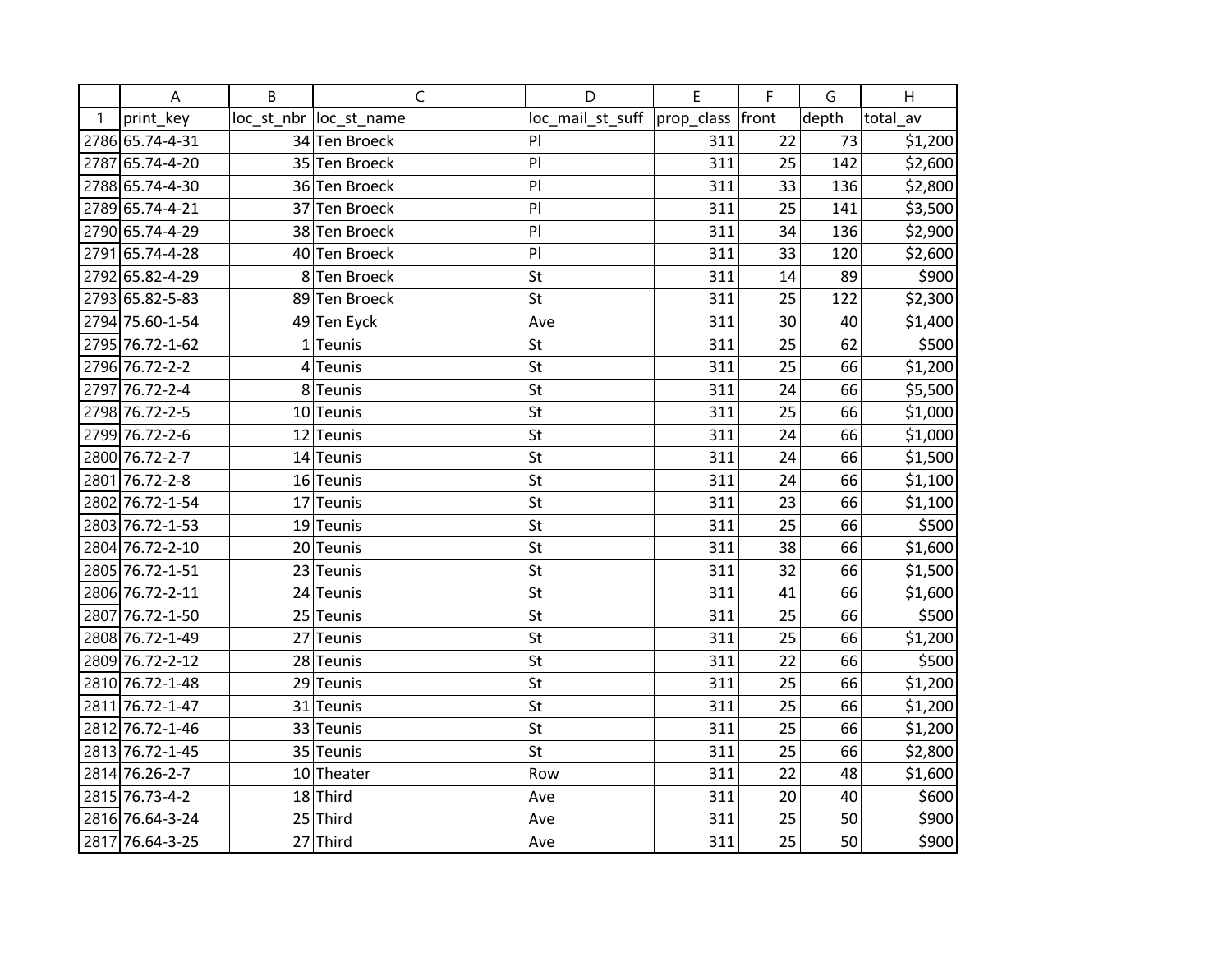|   | A               | B   | $\mathsf{C}$            | D                            | E   | F     | G     | H        |
|---|-----------------|-----|-------------------------|------------------------------|-----|-------|-------|----------|
| 1 | print_key       |     | loc_st_nbr  loc_st_name | loc_mail_st_suff  prop_class |     | front | depth | total av |
|   | 2818 76.64-3-29 |     | $35$ Third              | Ave                          | 311 | 25    | 100   | \$1,500  |
|   | 2819 76.72-2-1  |     | 36 Third                | Ave                          | 311 | 64    | 25    | \$600    |
|   | 2820 76.64-3-30 |     | 37 Third                | Ave                          | 311 | 25    | 100   | \$1,500  |
|   | 2821 76.64-3-31 |     | 39 Third                | Ave                          | 311 | 25    | 100   | \$1,500  |
|   | 2822 76.64-3-32 | 41  | Third                   | Ave                          | 311 | 25    | 100   | \$5,600  |
|   | 2823 76.64-3-33 |     | $43$ Third              | Ave                          | 311 | 24    | 100   | \$1,500  |
|   | 2824 76.64-3-34 |     | $45$ Third              | Ave                          | 311 | 24    | 100   | \$1,500  |
|   | 2825 76.64-3-35 |     | 47 Third                | Ave                          | 311 | 24    | 100   | \$7,700  |
|   | 2826 76.64-3-36 |     | 49 Third                | Ave                          | 311 | 25    | 100   | \$7,900  |
|   | 2827 76.64-3-37 |     | $51$ Third              | Ave                          | 311 | 25    | 100   | \$7,900  |
|   | 2828 76.64-4-25 |     | 52 Third                | Ave                          | 311 | 24    | 73    | \$900    |
|   | 2829 76.64-3-38 |     | 53 Third                | Ave                          | 311 | 25    | 100   | \$7,900  |
|   | 2830 76.64-3-39 |     | 55 Third                | Ave                          | 311 | 25    | 100   | \$1,600  |
|   | 2831 76.64-3-40 |     | 57 Third                | Ave                          | 311 | 25    | 100   | \$900    |
|   | 2832 76.64-3-41 |     | 59 Third                | Ave                          | 311 | 25    | 50    | \$100    |
|   | 2833 76.64-3-42 |     | $61$ Third              | Ave                          | 311 | 3     | 100   | \$900    |
|   | 2834 76.64-3-42 |     | $61$ Third              | Ave                          | 311 | 20    | 61    | \$900    |
|   | 2835 76.64-3-43 |     | $63$ Third              | Ave                          | 311 | 25    | 45    | \$1,500  |
|   | 2836 76.64-4-19 | 64  | Third                   | Ave                          | 311 | 25    | 100   | \$1,500  |
|   | 2837 76.64-3-44 |     | 65 Third                | Ave                          | 311 | 25    | 43    | \$800    |
|   | 2838 76.64-4-18 |     | 66 Third                | Ave                          | 311 | 25    | 100   | \$1,600  |
|   | 2839 76.64-3-45 |     | 69 Third                | Ave                          | 311 | 50    | 43    | \$1,500  |
|   | 2840 76.64-2-53 |     | $71$ Third              | Ave                          | 311 | 20    | 60    | \$3,100  |
|   | 2841 76.64-4-4  |     | 100 Third               | Ave                          | 311 | 25    | 100   | \$1,600  |
|   | 2842 76.64-4-3  |     | $102$ Third             | Ave                          | 311 | 24    | 100   | \$1,500  |
|   | 2843 76.64-4-2  |     | $104$ Third             | Ave                          | 311 | 25    | 100   | \$1,600  |
|   | 2844 76.64-2-71 |     | $109$ Third             | Ave                          | 311 | 23    | 50    | \$50     |
|   | 2845 76.64-2-72 |     | $111$ Third             | Ave                          | 311 | 25    | 100   | \$7,900  |
|   | 2846 76.64-2-73 |     | $113$ Third             | Ave                          | 311 | 25    | 100   | \$1,500  |
|   | 2847 76.64-2-78 | 123 | Third                   | Ave                          | 311 | 25    | 50    | \$500    |
|   | 2848 76.64-2-81 |     | $129$ Third             | Ave                          | 311 | 25    | 50    | \$500    |
|   | 2849 76.56-4-58 |     | $137$ Third             | Ave                          | 311 | 25    | 100   | \$1,000  |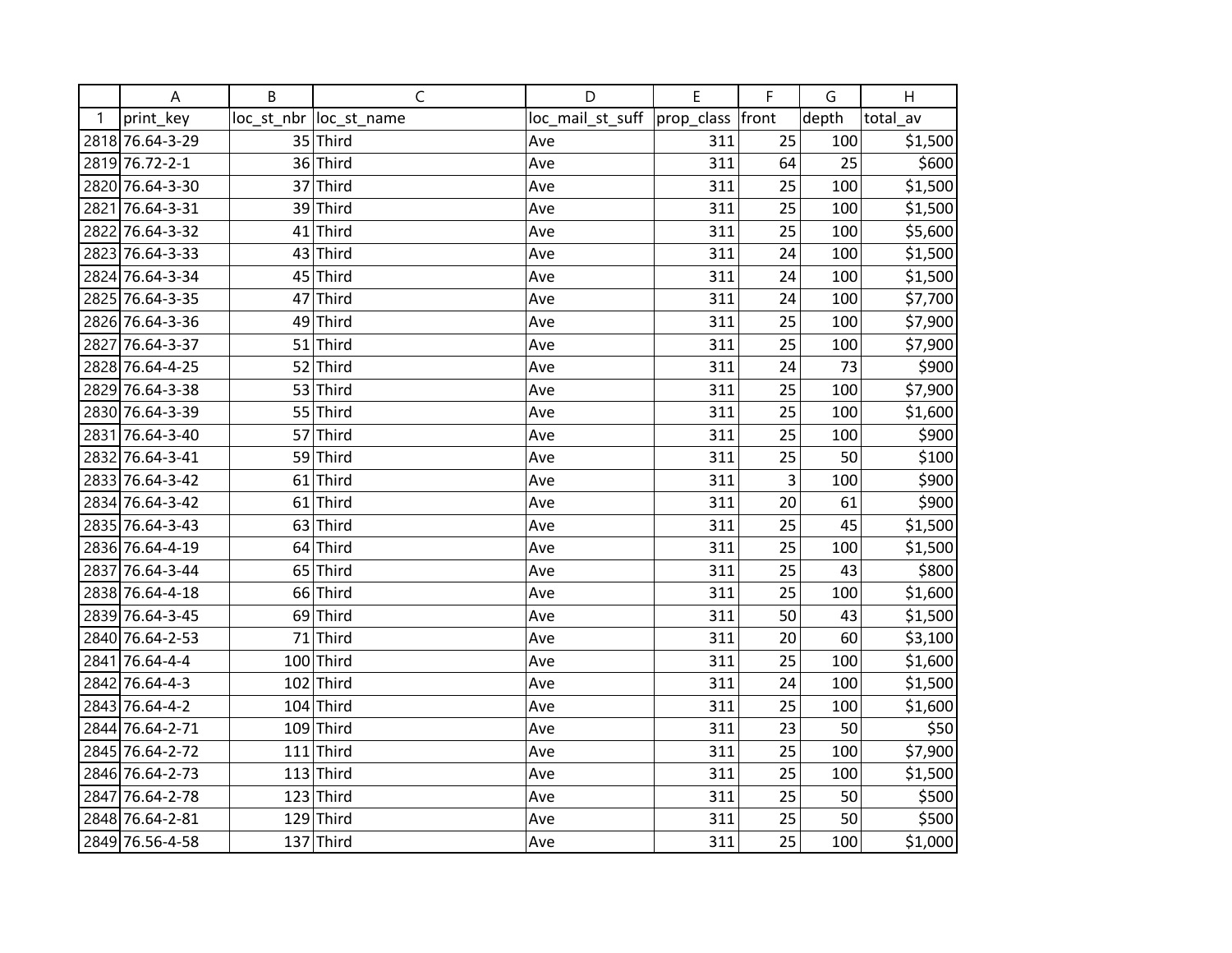|   | Α               | B   | $\mathsf{C}$            | D                                   | E   | F    | G     | Н        |
|---|-----------------|-----|-------------------------|-------------------------------------|-----|------|-------|----------|
| 1 | print_key       |     | loc_st_nbr  loc_st_name | loc_mail_st_suff  prop_class  front |     |      | depth | total av |
|   | 2850 76.56-4-56 |     | $141$ Third             | Ave                                 | 311 | 25   | 100   | \$2,000  |
|   | 2851 76.56-4-55 |     | $143$ Third             | Ave                                 | 311 | 25   | 100   | \$1,500  |
|   | 2852 76.56-4-54 |     | $145$ Third             | Ave                                 | 311 | 25   | 100   | \$1,500  |
|   | 2853 76.56-4-52 |     | $149$ Third             | Ave                                 | 311 | 37.5 | 100   | \$2,000  |
|   | 2854 76.56-4-50 |     | $151$ Third             | Ave                                 | 311 | 37.5 | 100   | \$2,000  |
|   | 2855 76.56-4-47 |     | $159$ Third             | Ave                                 | 311 | 24   | 100   | \$1,500  |
|   | 2856 76.56-4-46 |     | $161$ Third             | Ave                                 | 311 | 24   | 100   | \$1,500  |
|   | 2857 76.56-4-45 |     | $163$ Third             | Ave                                 | 311 | 42   | 100   | \$10,000 |
|   | 2858 76.56-4-44 |     | $167$ Third             | Ave                                 | 311 | 28   | 100   | \$7,000  |
|   | 2859 76.56-4-42 |     | $171$ Third             | Ave                                 | 311 | 22   | 100   | \$1,500  |
|   | 2860 76.56-4-41 |     | $173$ Third             | Ave                                 | 311 | 28   | 100   | \$1,500  |
|   | 2861 76.56-4-40 |     | $175$ Third             | Ave                                 | 311 | 40   | 102   | \$7,000  |
|   | 2862 76.56-4-39 |     | $179$ Third             | Ave                                 | 311 | 32   | 100   | \$1,500  |
|   | 2863 76.56-4-38 | 181 | Third                   | Ave                                 | 311 | 21   | 105   | \$1,500  |
|   | 2864 65.65-2-45 |     | <b>Third</b>            | St                                  | 311 | 6    | 15    | \$100    |
|   | 2865 65.74-3-14 |     | $62$ Third              | St                                  | 311 | 24   | 95    | \$1,000  |
|   | 2866 65.74-3-14 |     | $62$ Third              | St                                  | 311 | 24   | 134   | \$1,000  |
|   | 2867 65.74-3-14 |     | $62$ Third              | St                                  | 311 | 32   | 156   | \$1,000  |
|   | 2868 65.74-3-13 |     | $64$ Third              | St                                  | 311 | 21   | 134   | \$4,200  |
|   | 2869 65.74-3-12 |     | 66 Third                | St                                  | 311 | 23   | 134   | \$2,300  |
|   | 2870 65.74-2-17 |     | $67$ Third              | St                                  | 311 | 29   | 141   | \$1,500  |
|   | 2871 65.74-3-10 |     | 70 Third                | St                                  | 311 | 22   | 134   | \$2,200  |
|   | 2872 65.74-2-16 |     | 73 Third                | St                                  | 311 | 29   | 141   | \$1,500  |
|   | 2873 65.74-3-7  |     | 76 Third                | St                                  | 311 | 22   | 134   | \$2,200  |
|   | 2874 65.74-3-4  | 82  | Third                   | St                                  | 311 | 31   | 134   | \$1,500  |
|   | 2875 65.74-3-3  |     | 84 Third                | St                                  | 311 | 31   | 132   | \$2,700  |
|   | 2876 65.74-2-9  |     | 85 Third                | St                                  | 311 | 30   | 130   | \$2,600  |
|   | 2877 65.74-3-2  |     | 86 Third                | St                                  | 311 | 30   | 136   | \$2,700  |
|   | 2878 65.74-2-8  |     | 87 Third                | St                                  | 311 | 30   | 130   | \$1,500  |
|   | 2879 65.74-3-1  |     | 88 Third                | St                                  | 311 | 29   | 136   | \$2,600  |
|   | 2880 65.74-2-6  |     | $91$ Third              | St                                  | 311 | 30   | 130   | \$3,500  |
|   | 2881 65.74-2-5  |     | 93 Third                | St                                  | 311 | 29   | 130   | \$1,500  |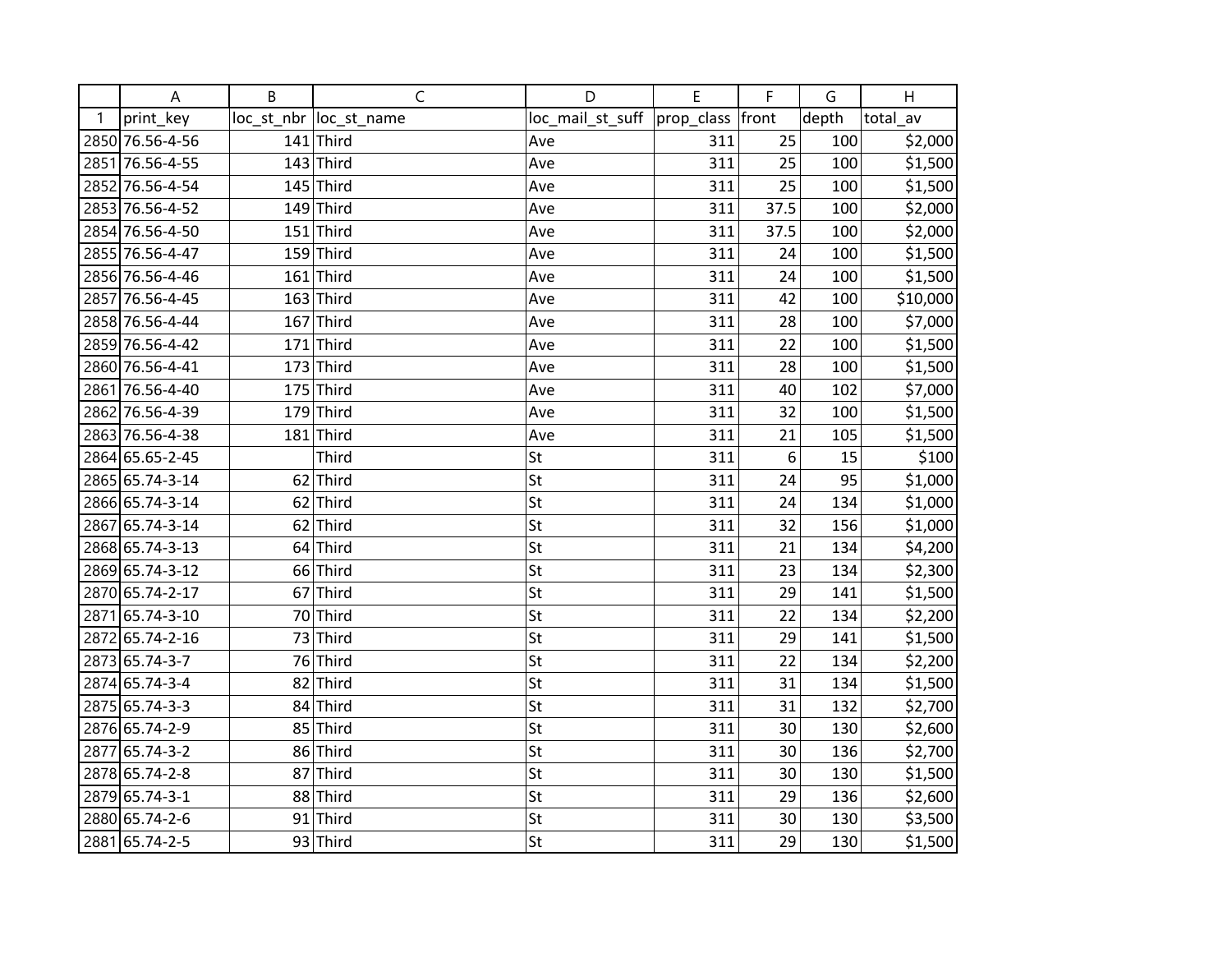|      | A               | B       | $\mathsf{C}$            | D                            | E   | F      | G      | H        |
|------|-----------------|---------|-------------------------|------------------------------|-----|--------|--------|----------|
| 1    | print_key       |         | loc_st_nbr  loc_st_name | loc_mail_st_suff  prop_class |     | front  | depth  | total_av |
|      | 2882 65.74-2-3  |         | 97 Third                | St                           | 311 | 37     | 130    | \$5,900  |
|      | 2883 65.65-5-56 |         | $109$ Third             | St                           | 311 | 28     | 130    | \$2,500  |
|      | 2884 65.65-5-55 |         | $111$ Third             | St                           | 311 | 21     | 130    | \$2,000  |
|      | 2885 65.65-5-54 |         | $113$ Third             | St                           | 311 | 15     | 130    | \$1,500  |
|      | 2886 65.65-5-53 |         | $115$ Third             | St                           | 311 | 17     | 130    | \$1,700  |
| 2887 | 65.65-5-52      |         | $117$ Third             | St                           | 311 | 17     | 130    | \$1,700  |
|      | 2888 65.73-6-6  |         | $118$ Third             | St                           | 311 | 25     | 136    | \$1,500  |
|      | 2889 65.65-5-51 |         | $119$ Third             | St                           | 311 | 17     | 130    | \$1,700  |
|      | 2890 65.65-5-50 |         | $121$ Third             | St                           | 311 | 18     | 130    | \$1,800  |
|      | 2891 65.73-6-5  |         | $122$ Third             | St                           | 311 | 40     | 138    | \$3,200  |
|      | 2892 65.65-5-49 |         | $123$ Third             | St                           | 311 | 18     | 30     | \$400    |
|      | 2893 65.73-6-4  |         | $124$ Third             | St                           | 311 | 25     | 136    | \$2,400  |
|      | 2894 65.65-5-48 |         | $125$ Third             | St                           | 311 | 30     | 140    | \$2,700  |
|      | 2895 65.73-6-3  |         | $126$ Third             | St                           | 311 | 25     | 136    | \$2,400  |
|      | 2896 65.73-6-1  |         | $130$ Third             | St                           | 311 | 22     | 136    | \$2,200  |
|      | 2897 65.65-5-45 |         | $133$ Third             | St                           | 311 | 49.16  | 140    | \$1,500  |
|      | 2898 65.65-5-35 | 137-155 | <b>Third</b>            | St                           | 311 | 242.62 | 114.75 | \$0      |
|      | 2899 65.65-5-58 |         | $163$ Third             | St                           | 311 | 41     | 25     | \$800    |
|      | 2900 65.65-5-59 |         | $165$ Third             | St                           | 311 | 30     | 138    | \$2,700  |
|      | 2901 65.65-2-44 |         | $166$ Third             | St                           | 311 | 75     | 140    | \$10,700 |
|      | 2902 65.65-5-60 |         | $167$ Third             | St                           | 311 | 30     | 108    | \$4,700  |
|      | 2903 65.65-2-42 |         | $174$ Third             | St                           | 311 | 100.07 | 140    | \$6,400  |
|      | 2904 65.65-5-65 |         | $179$ Third             | St                           | 311 | 29     | 139    | \$2,600  |
|      | 2905 65.65-2-39 |         | 180 Third               | St                           | 311 | 25     | 150    | \$2,500  |
|      | 2906 65.65-2-38 |         | $182$ Third             | St                           | 311 | 25     | 150    | \$2,500  |
|      | 2907 65.65-2-37 |         | $184$ Third             | St                           | 311 | 24.8   | 139    | \$1,000  |
|      | 2908 65.65-2-35 |         | 188 Third               | St                           | 311 | 25     | 139    | \$2,400  |
|      | 2909 65.64-7-11 |         | $236$ Third             | St                           | 311 | 30     | 49     | \$1,100  |
|      | 2910 65.56-5-30 |         | $239$ Third             | St                           | 311 | 20     | 130    | \$1,500  |
|      | 2911 65.64-7-9  |         | $240$ Third             | St                           | 311 | 30     | 124    | \$5,000  |
|      | 2912 65.64-7-8  |         | $242$ Third             | St                           | 311 | 29     | 124    | \$2,500  |
|      | 2913 65.56-5-34 |         | $243$ Third             | St                           | 311 | 20     | 130    | \$3,000  |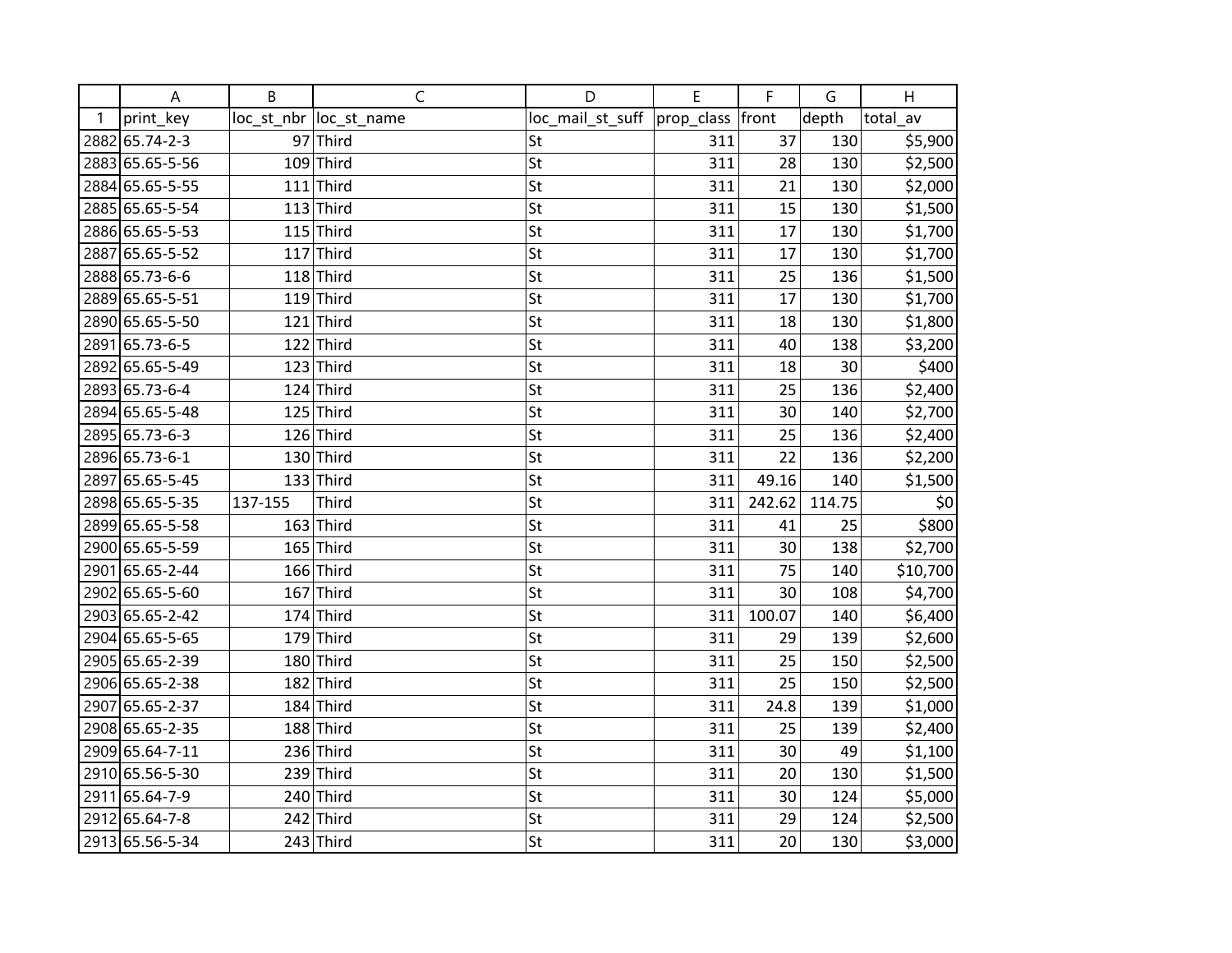|   | A               | B           | C                       | D                | E          | F     | G     | H        |
|---|-----------------|-------------|-------------------------|------------------|------------|-------|-------|----------|
| 1 | print key       |             | loc_st_nbr  loc_st_name | loc_mail_st_suff | prop_class | front | depth | total av |
|   | 2914 65.64-7-4  |             | 250 Third               | St               | 311        | 30    | 124   | \$5,000  |
|   | 2915 65.64-7-3  |             | $252$ Third             | St               | 311        | 30    | 124   | \$1,000  |
|   | 2916 65.56-4-10 |             | $258$ Third             | St               | 311        | 30    | 124   | \$2,500  |
|   | 2917 65.56-4-7  |             | $264$ Third             | St               | 311        | 30    | 124   | \$2,500  |
|   | 2918 65.56-5-46 |             | 265 Third               | St               | 311        | 30    | 130   | \$3,600  |
|   | 2919 65.56-5-49 | 269.5 Third |                         | St               | 311        | 10    | 130   | \$1,000  |
|   | 2920 65.56-4-3  |             | $272$ Third             | St               | 311        | 10    | 124   | \$900    |
|   | 2921 65.56-1-63 |             | $279$ Third             | St               | 311        | 22    | 130   | \$1,500  |
|   | 2922 65.56-2-41 |             | 282 Third               | St               | 311        | 30    | 125   | \$5,100  |
|   | 2923 65.56-1-61 |             | $283$ Third             | St               | 311        | 22    | 130   | \$4,300  |
|   | 2924 65.56-2-40 |             | 284 Third               | St               | 311        | 30    | 124   | \$3,300  |
|   | 2925 65.56-1-60 |             | 285 Third               | St               | 311        | 22    | 130   | \$4,300  |
|   | 2926 65.56-1-59 |             | 289 Third               | St               | 311        | 45    | 130   | \$2,200  |
|   | 2927 65.56-1-58 |             | $291$ Third             | St               | 311        | 22    | 130   | \$4,300  |
|   | 2928 65.56-1-57 |             | $293$ Third             | St               | 311        | 23    | 130   | \$1,000  |
|   | 2929 65.56-2-34 |             | 296 Third               | St               | 311        | 23    | 124   | \$4,300  |
|   | 2930 65.56-2-31 |             | 302 Third               | St               | 311        | 25    | 124   | \$2,500  |
|   | 2931 65.56-1-52 |             | 305 Third               | St               | 311        | 22    | 130   | \$2,100  |
|   | 2932 65.56-2-29 |             | 306 Third               | St               | 311        | 24    | 124   | \$1,000  |
|   | 2933 65.56-2-13 |             | 332 Third               | St               | 311        | 25    | 127   | \$1,500  |
|   | 2934 65.56-2-11 |             | 336 Third               | St               | 311        | 25    | 127   | \$2,300  |
|   | 2935 65.56-2-10 |             | 340 Third               | St               | 311        | 25    | 127   | \$1,500  |
|   | 2936 65.56-2-4  |             | 354 Third               | St               | 311        | 25    | 127   | \$2,300  |
|   | 2937 65.56-2-2  |             | 358 Third               | St               | 311        | 25    | 127   | \$2,300  |
|   | 2938 65.56-2-1  |             | 360 Third               | St               | 311        | 25    | 127   | \$2,300  |
|   | 2939 65.47-4-27 |             | 366 Third               | St               | 311        | 25    | 127   | \$2,300  |
|   | 2940 65.48-1-42 |             | 369 Third               | St               | 311        | 25    | 133   | \$1,000  |
|   | 2941 65.47-4-24 |             | 372 Third               | St               | 311        | 25    | 127   | \$2,300  |
|   | 2942 65.47-5-22 |             | 373 Third               | St               | 311        | 25    | 133   | \$2,400  |
|   | 2943 65.47-5-25 |             | 381 Third               | St               | 311        | 25    | 133   | \$2,400  |
|   | 2944 65.47-4-16 |             | 408 Third               | St               | 311        | 29    | 127   | \$2,500  |
|   | 2945 65.47-1-16 |             | 446 Third               | St               | 311        | 25    | 127   | \$4,000  |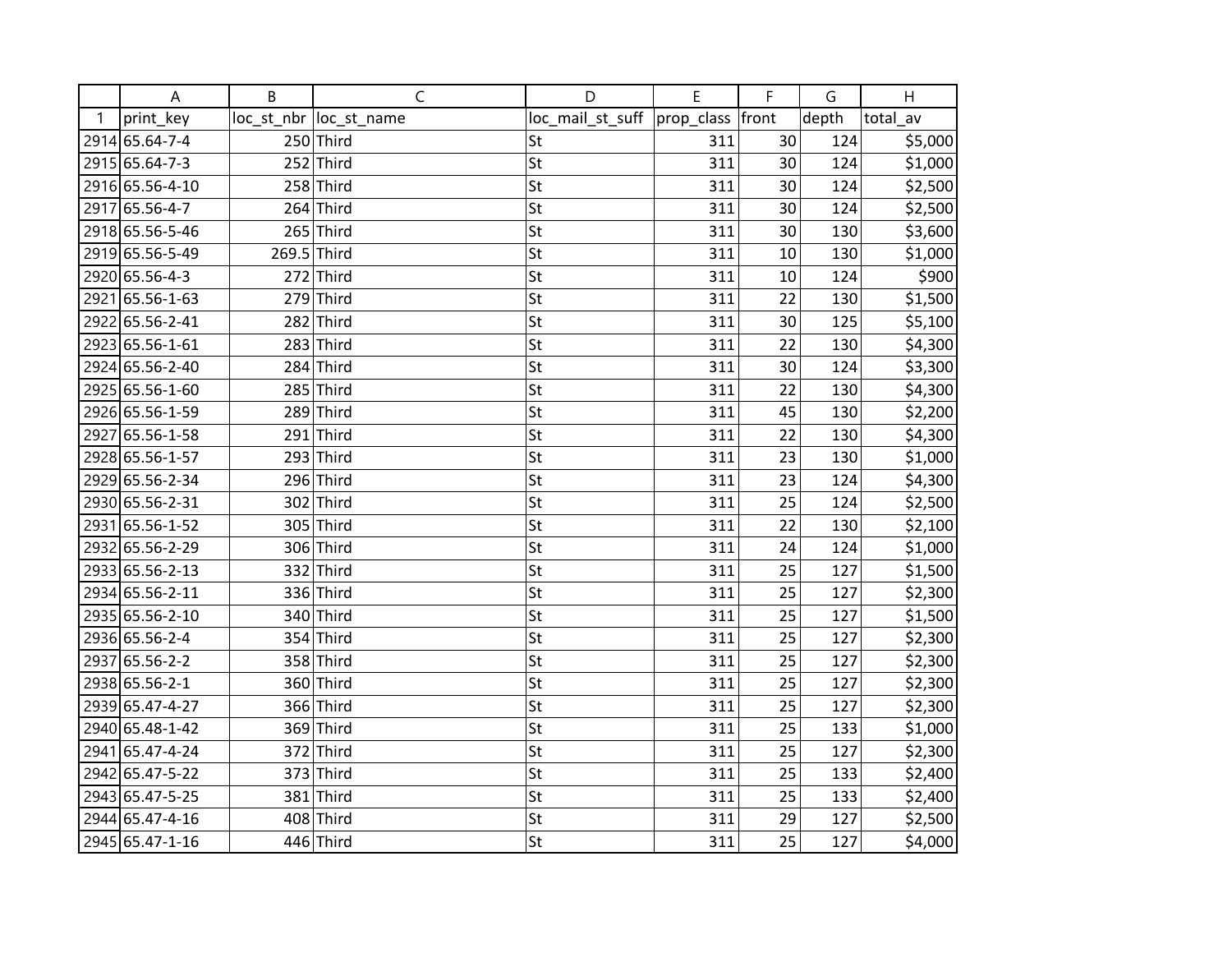|      | A               | B   | $\mathsf{C}$            | D                            | E   | F     | G     | H        |
|------|-----------------|-----|-------------------------|------------------------------|-----|-------|-------|----------|
| 1    | print_key       |     | loc_st_nbr  loc_st_name | loc_mail_st_suff  prop_class |     | front | depth | total_av |
|      | 2946 65.39-1-28 | 447 | Third                   | St                           | 311 | 35    | 133   | \$2,900  |
|      | 2947 65.47-1-14 |     | 450 Third               | St                           | 311 | 25    | 127   | \$1,000  |
|      | 2948 65.47-1-13 |     | 452 Third               | St                           | 311 | 30    | 127   | \$2,600  |
|      | 2949 65.47-1-12 |     | 454 Third               | St                           | 311 | 30    | 127   | \$2,600  |
|      | 2950 65.47-1-8  |     | 464 Third               | St                           | 311 | 25    | 127   | \$1,000  |
|      | 2951 65.39-1-40 |     | $483$ Third             | St                           | 311 | 25    | 133   | \$3,400  |
|      | 2952 65.39-1-41 |     | $485$ Third             | St                           | 311 | 25    | 133   | \$2,400  |
|      | 2953 65.39-1-42 |     | 487 Third               | St                           | 311 | 25    | 133   | \$2,400  |
|      | 2954 65.39-1-43 |     | 489 Third               | St                           | 311 | 25    | 133   | \$2,400  |
|      | 2955 65.39-1-60 |     | 500 Third               | St                           | 311 | 30    | 127   | \$2,600  |
|      | 2956 65.38-1-35 |     | $511$ Third             | St                           | 311 | 35    | 49    | \$1,300  |
|      | 2957 65.38-1-37 |     | $515$ Third             | St                           | 311 | 25    | 133   | \$2,400  |
|      | 2958 65.38-1-38 |     | $517$ Third             | St                           | 311 | 25    | 132   | \$2,400  |
|      | 2959 65.38-1-40 |     | $521$ Third             | St                           | 311 | 25    | 133   | \$2,400  |
|      | 2960 65.38-1-44 |     | $529$ Third             | St                           | 311 | 25    | 133   | \$2,400  |
| 2961 | 65.38-2-25      |     | 532 Third               | St                           | 311 | 25    | 128   | \$2,300  |
|      | 2962 65.38-2-23 |     | 536 Third               | St                           | 311 | 37    | 128   | \$2,900  |
|      | 2963 65.38-1-50 |     | $541$ Third             | St                           | 311 | 25    | 133   | \$1,500  |
|      | 2964 65.38-1-55 |     | $551$ Third             | St                           | 311 | 25    | 133   | \$4,700  |
|      | 2965 65.38-1-58 |     | 557 Third               | St                           | 311 | 25    | 133   | \$2,400  |
|      | 2966 65.30-1-43 |     | 579 Third               | St                           | 311 | 28    | 133   | \$21,200 |
|      | 2967 65.30-1-45 |     | 583 Third               | St                           | 311 | 30    | 133   | \$20,400 |
|      | 2968 65.30-1-46 |     | 585 Third               | St                           | 311 | 30    | 133   | \$20,800 |
|      | 2969 65.30-2-19 |     | 592 Third               | St                           | 311 | 23    | 127   | \$1,500  |
|      | 2970 65.30-2-15 |     | 600 Third               | St                           | 311 | 25    | 127   | \$4,600  |
|      | 2971 65.30-2-9  |     | $612$ Third             | St                           | 311 | 25    | 127   | \$4,600  |
|      | 2972 65.30-2-8  |     | $614$ Third             | St                           | 311 | 25    | 127   | \$4,600  |
|      | 2973 65.21-1-67 |     | 689 Third               | St                           | 311 | 28    | 125   | \$3,700  |
|      | 2974 65.21-1-74 |     | 703 Third               | St                           | 311 | 25    | 125   | \$3,400  |
|      | 2975 65.56-1-17 | 40  | Thornton                | St                           | 311 | 38    | 60    | \$1,700  |
|      | 2976 65.56-1-16 |     | 42 Thornton             | St                           | 311 | 20    | 60    | \$900    |
|      | 2977 65.57-1-15 |     | 55 Thornton             | St                           | 311 | 35    | 100   | \$2,400  |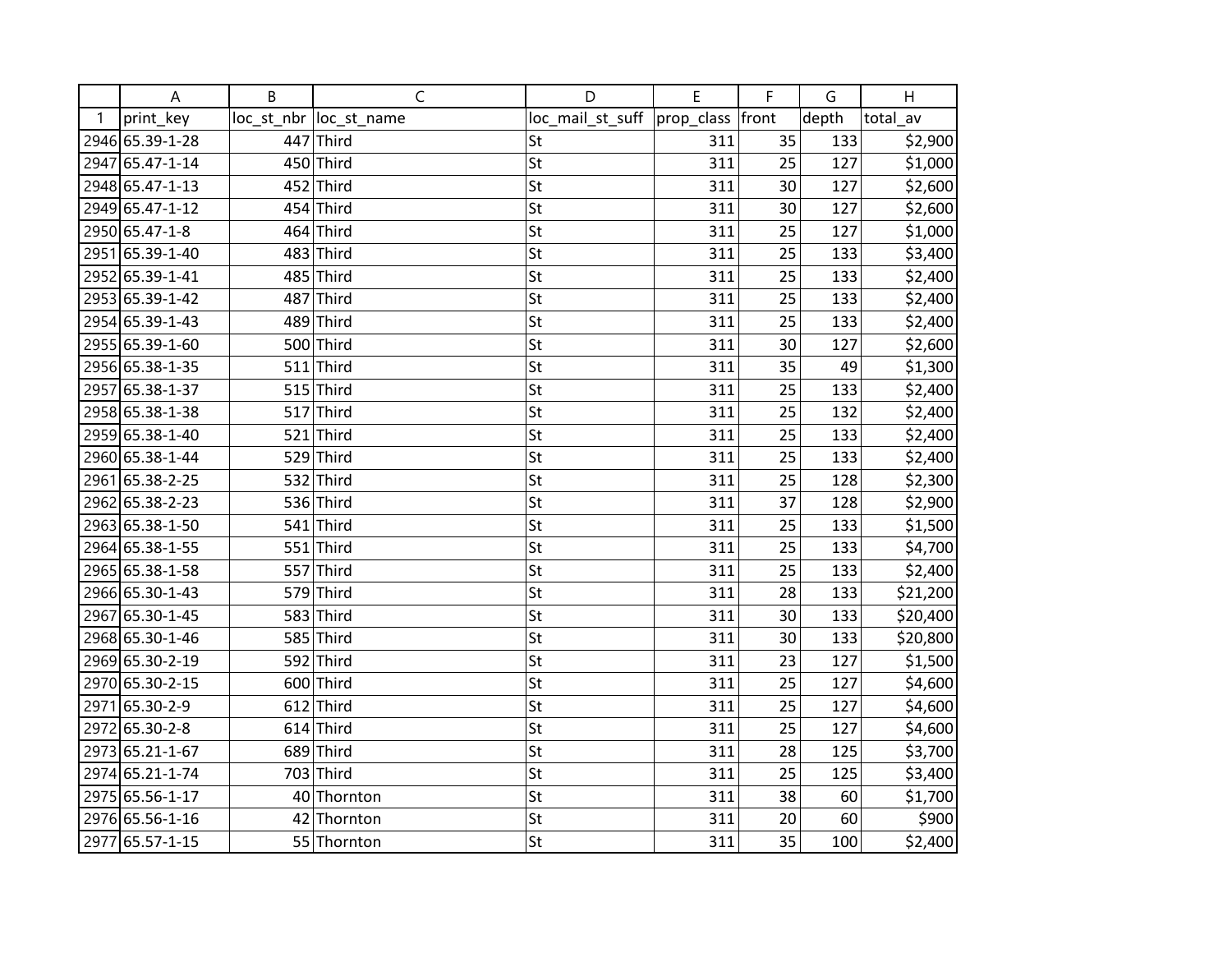|   | A                | B  | $\mathsf{C}$            | D                | E          | F     | G     | H        |
|---|------------------|----|-------------------------|------------------|------------|-------|-------|----------|
| 1 | print key        |    | loc_st_nbr  loc_st_name | loc_mail_st_suff | prop_class | front | depth | total_av |
|   | 2978 65.48-2-83  |    | 76 Thornton             | St               | 311        | 25    | 100   | \$1,900  |
|   | 2979 65.48-2-84  |    | 78 Thornton             | St               | 311        | 25    | 100   | \$3,800  |
|   | 2980 65.49-1-2   |    | 118 Thornton            | St               | 311        | 50    | 100   | \$3,000  |
|   | 2981 53.66-2-6   |    | 11 Tremont              | St               | 311        | 30    | 70    | \$3,900  |
|   | 2982 53.66-2-18  |    | 35 Tremont              | St               | 311        | 30    | 70    | \$9,200  |
|   | 2983 53.65-2-27  |    | 52 Tremont              | St               | 311        | 30    | 90    | \$11,900 |
|   | 2984 53.73-1-39  |    | 65 Tremont              | St               | 311        | 37    | 70    | \$4,000  |
|   | 2985 76.49-3-39  |    | 7 Trinity               | PI               | 311        | 21    | 85    | \$5,700  |
|   | 2986 76.49-3-44  |    | 31 Trinity              | PI               | 311        | 83    | 98    | \$6,900  |
|   | 2987 76.49-4-37  |    | 34 Trinity              | PI               | 311        | 22    | 100   | \$6,500  |
|   | 2988 76.49-4-36  |    | 36 Trinity              | PI               | 311        | 20    | 100   | \$6,100  |
|   | 2989 76.49-4-34  |    | 40 Trinity              | PI               | 311        | 20    | 64    | \$4,500  |
|   | 2990 76.57-2-37  |    | 78 Trinity              | PI               | 311        | 26    | 104   | \$7,400  |
|   | 2991 76.57-2-34  |    | 82 Trinity              | PI               | 311        | 30    | 107   | \$8,200  |
|   | 2992 64.65-1-39  |    | $9$ Upton               | Rd               | 311        | 50    | 144   | \$55,000 |
|   | 2993 76.71-3-68  | 6a | Van Orden               | Ave              | 311        | 37    | 100   | \$4,400  |
|   | 2994 65.12-1-1   |    | 55 Van Rensselaer       | <b>Blvd</b>      | 311        | 210   | 210   | \$35,300 |
|   | 2995 65.8-2-12.2 |    | 72 Van Rensselaer       | <b>Blvd</b>      | 311        | 100   | 200   | \$22,000 |
|   | 2996 65.8-2-26   |    | 101 Van Rensselaer      | Blvd             | 311        | 100   | 400   | \$33,000 |
|   | 2997 65.8-2-5    |    | 102 Van Rensselaer      | <b>Blvd</b>      | 311        | 100   | 400   | \$33,000 |
|   | 2998 65.8-2-1    |    | 112 Van Rensselaer      | <b>Blvd</b>      | 311        | 0     | 0     | \$0      |
|   | 2999 54.84-1-7   |    | 129 Van Rensselaer      | <b>Blvd</b>      | 311        | 80    | 95    | \$7,000  |
|   | 3000 76.49-2-25  |    | 39 Van Zandt            | St               | 311        | 24    | 45    | \$3,800  |
|   | 3001 76.49-2-28  |    | 49 Van Zandt            | St               | 311        | 17    | 48    | \$2,900  |
|   | 3002 75.11-1-35  |    | Victoria                | Way              | 311        | 691   | 72    | \$82,100 |
|   | 3003 76.54-3-22  |    | 26 View                 | Ave              | 311        | 30    | 100   | \$3,600  |
|   | 3004 76.54-4-63  |    | 34 View                 | Ave              | 311        | 30    | 100   | \$3,600  |
|   | 3005 76.54-4-62  |    | 36 View                 | Ave              | 311        | 30    | 100   | \$7,200  |
|   | 3006 76.54-4-59  |    | 44 View                 | Ave              | 311        | 45    | 100   | \$8,600  |
|   | 3007 64.29-3-52  | 6  | Villa                   | St               | 311        | 30    | 78    | \$8,000  |
|   | 3008 64.29-3-51  | 8  | Villa                   | St               | 311        | 30    | 81    | \$8,000  |
|   | 3009 64.29-3-37  |    | $11$ Villa              | St               | 311        | 30    | 100   | \$12,000 |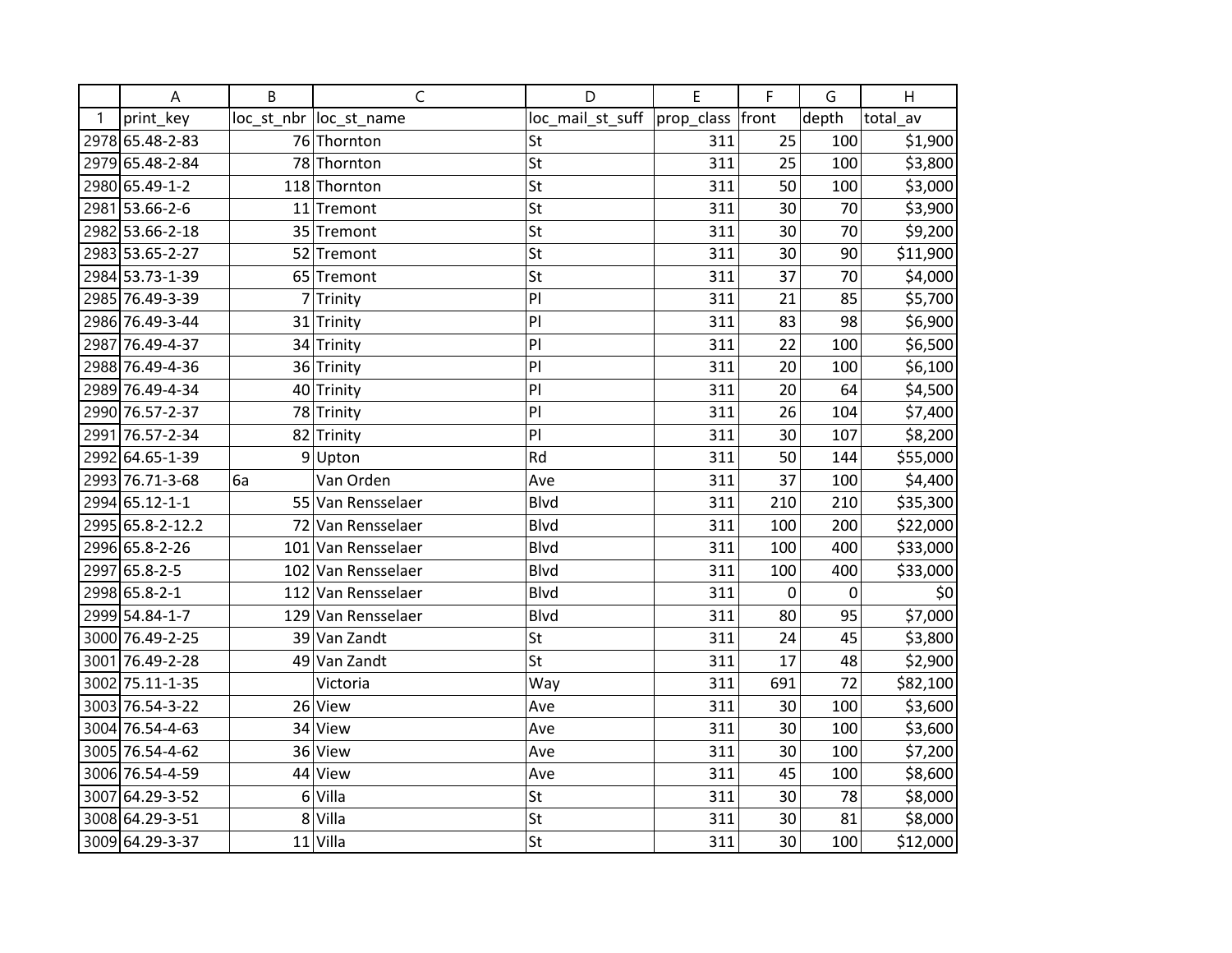|              | A                 | B | $\mathsf{C}$            | D                | E                | F   | G     | H        |
|--------------|-------------------|---|-------------------------|------------------|------------------|-----|-------|----------|
| $\mathbf{1}$ | print_key         |   | loc_st_nbr  loc_st_name | loc_mail_st_suff | prop_class front |     | depth | total_av |
|              | 3010 64.29-3-49   |   | $14$ Villa              | St               | 311              | 30  | 108   | \$13,000 |
|              | 3011 64.36-4-53   |   | 10 W Lawrence           | St               | 311              | 68  | 81    | \$23,100 |
|              | 3012 64.74-2-24.6 |   | 415 W Lawrence          | St               | 311              | 105 | 130   | \$28,000 |
|              | 3013 64.81-1-6    |   | 531 W Lawrence          | St               | 311              | 60  | 62    | \$11,200 |
|              | 3014 76.61-4-12   |   | 30 W Van Vechten        | St               | 311              | 25  | 115   | \$3,500  |
|              | 3015 76.61-4-2    |   | 52 W Van Vechten        | St               | 311              | 25  | 25    | \$22,600 |
|              | 3016 76.61-4-2    |   | 52 W Van Vechten        | St               | 311              | 34  | 115   | \$22,600 |
|              | 3017 65.44-1-29   |   | 11 Walter               | St               | 311              | 25  | 100   | \$2,500  |
|              | 3018 65.44-1-40   |   | 16 Walter               | St               | 311              | 30  | 100   | \$2,800  |
|              | 3019 65.44-1-32   |   | 17 Walter               | St               | 311              | 25  | 100   | \$3,000  |
|              | 3020 65.36-2-46   |   | 54 Walter               | St               | 311              | 30  | 100   | \$1,500  |
|              | 3021 65.36-2-22   |   | 69 Walter               | St               | 311              | 25  | 100   | \$1,500  |
|              | 3022 65.36-2-26   |   | 77 Walter               | St               | 311              | 25  | 100   | \$2,500  |
|              | 3023 64.61-3-14   |   | 20 Waltham              | Ave              | 311              | 9   | 74    | \$300    |
|              | 3024 64.61-3-13   |   | 26 Waltham              | Ave              | 311              | 30  | 114   | \$1,100  |
|              | 3025 64.61-2-42   |   | 27 Waltham              | Ave              | 311              | 30  | 90    | \$1,000  |
|              | 3026 64.61-2-43   |   | 29 Waltham              | Ave              | 311              | 30  | 90    | \$1,000  |
|              | 3027 64.61-1-66   |   | 30 Waltham              | Ave              | 311              | 30  | 127   | \$1,200  |
|              | 3028 64.61-2-44   |   | 31 Waltham              | Ave              | 311              | 30  | 90    | \$1,000  |
|              | 3029 64.61-1-65   |   | 32 Waltham              | Ave              | 311              | 30  | 132   | \$1,200  |
|              | 3030 64.61-2-45   |   | 33 Waltham              | Ave              | 311              | 30  | 90    | \$1,000  |
|              | 3031 64.61-1-64   |   | 34 Waltham              | Ave              | 311              | 30  | 137   | \$1,200  |
|              | 3032 64.61-2-46   |   | 35 Waltham              | Ave              | 311              | 30  | 90    | \$1,000  |
|              | 3033 64.61-1-63   |   | 36 Waltham              | Ave              | 311              | 30  | 142   | \$1,300  |
|              | 3034 64.61-2-47   |   | 37 Waltham              | Ave              | 311              | 31  | 95    | \$1,100  |
|              | 3035 64.61-1-62   |   | 38 Waltham              | Ave              | 311              | 30  | 144   | \$1,300  |
|              | 3036 64.61-2-48   |   | 39 Waltham              | Ave              | 311              | 31  | 108   | \$1,100  |
|              | 3037 64.61-1-61   |   | 40 Waltham              | Ave              | 311              | 31  | 142   | \$1,300  |
|              | 3038 64.61-2-49   |   | 41 Waltham              | Ave              | 311              | 31  | 123   | \$1,200  |
|              | 3039 64.61-1-60   |   | 42 Waltham              | Ave              | 311              | 31  | 134   | \$1,300  |
|              | 3040 64.61-2-50   |   | 43 Waltham              | Ave              | 311              | 29  | 138   | \$1,200  |
|              | 3041 64.61-1-59   |   | 44 Waltham              | Ave              | 311              | 31  | 124   | \$1,200  |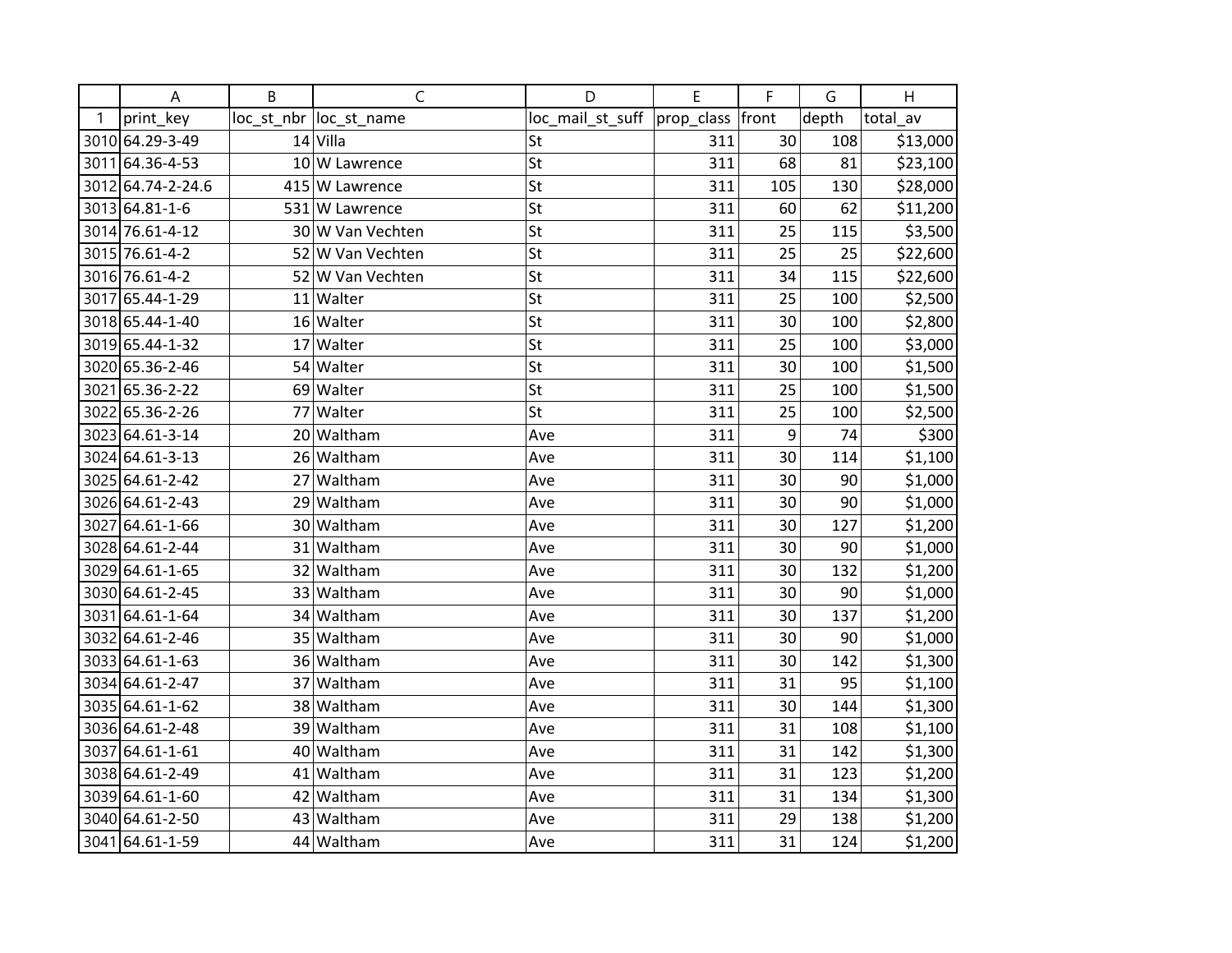|      | A               | B    | C                      | D                | E          | F           | G      | H         |
|------|-----------------|------|------------------------|------------------|------------|-------------|--------|-----------|
| 1    | print key       |      | loc st nbr loc st name | loc_mail_st_suff | prop_class | front       | depth  | total av  |
| 3042 | 64.61-2-51      |      | 45 Waltham             | Ave              | 311        | 42          | 146    | \$1,800   |
|      | 3043 64.61-1-58 |      | 46 Waltham             | Ave              | 311        | 31          | 114    | \$1,200   |
| 3044 | 64.61-1-57      |      | 48 Waltham             | Ave              | 311        | 31          | 104    | \$1,100   |
|      | 3045 64.61-1-56 | 50   | Waltham                | Ave              | 311        | 35          | 102    | \$1,200   |
|      | 3046 41.13-4-8  |      | 10 Warbler             | Way              | 311        | 78          | 115    | \$39,500  |
|      | 3047 64.37-1-65 | 36   | Warren                 | Ave              | 311        | 30          | 100    | \$12,000  |
|      | 3048 64.37-1-66 |      | 38 Warren              | Ave              | 311        | 23          | 100    | \$9,200   |
|      | 3049 76.9-2-18  |      | 66 Warren              | St               | 311        | $\mathbf 0$ | 0      | \$221,800 |
|      | 3050 65.77-3-44 | 542  | Warren                 | St               | 311        | 30          | 115    | \$29,300  |
| 3051 | 65.77-3-40      |      | 555 Warren             | St               | 311        | 31          | 115    | \$30,300  |
| 3052 | 64.76-4-48      | 655  | Warren                 | St               | 311        | 50          | 115    | \$23,700  |
|      | 3053 64.76-4-49 |      | 657 Warren             | St               | 311        | 25          | 115    | \$6,300   |
|      | 3054 64.76-4-50 |      | 667 Warren             | St               | 311        | 125         | 115    | \$25,000  |
|      | 3055 64.76-4-51 |      | 669 Warren             | St               | 311        | 30          | 115    | \$3,000   |
|      | 3056 65.71-2-7  | 332  | Washington             | Ave              | 311        | 25          | 86     | \$9,100   |
| 3057 | 65.62-1-68      |      | 415 Washington         | Ave              | 311        | 28          | 70     | \$16,700  |
|      | 3058 65.62-1-69 |      | 417 Washington         | Ave              | 311        | 15          | 74     | \$9,400   |
|      | 3059 65.62-1-70 |      | 419 Washington         | Ave              | 311        | 12          | 45     | \$4,600   |
|      | 3060 65.62-2-16 |      | 490 Washington         | Ave              | 311        | 21          | 85     | \$9,000   |
| 3061 | 65.62-2-7       |      | 508 Washington         | Ave              | 311        | 25          | 80     | \$17,000  |
|      | 3062 65.53-1-34 | 557  | Washington             | Ave              | 311        | 33          | 66     | \$2,400   |
|      | 3063 64.44-1-38 | 827  | Washington             | Ave              | 311        | 42          | 81     | \$15,000  |
|      | 3064 64.43-2-51 |      | 852 Washington         | Ave              | 311        | 25          | 140    | \$15,400  |
|      | 3065 64.35-3-1  |      | 947 Washington         | Ave              | 311        | 146         | 34     | \$21,800  |
|      | 3066 64.35-3-2  | 949  | Washington             | Ave              | 311        | 10          | 134    | \$5,900   |
| 3067 | 64.26-1-43      | 1017 | Washington             | Ave              | 311        | 60          | 120    | \$26,800  |
|      | 3068 41.00-2-2  |      | <b>Washington Ave</b>  | Ext              | 311        | 89.94       | 753.71 | \$171,100 |
|      | 3069 52.2-1-1   |      | 100 Washington Ave     | Ext              | 311        | 46          | 160    | \$1,000   |
|      | 3070 52.2-1-3   |      | 120 Washington Ave     | Ext              | 311        | 44          | 49     | \$9,500   |
| 3071 | 52.2-1-4        | 122  | <b>Washington Ave</b>  | Ext              | 311        | 208         | 106    | \$70,500  |
|      | 3072 52.2-1-16  |      | 150 Washington Ave     | Ext              | 311        | 0           | 0      | \$673,700 |
|      | 3073 52.2-1-17  |      | 152 Washington Ave     | Ext              | 311        | 178         | 216    | \$45,600  |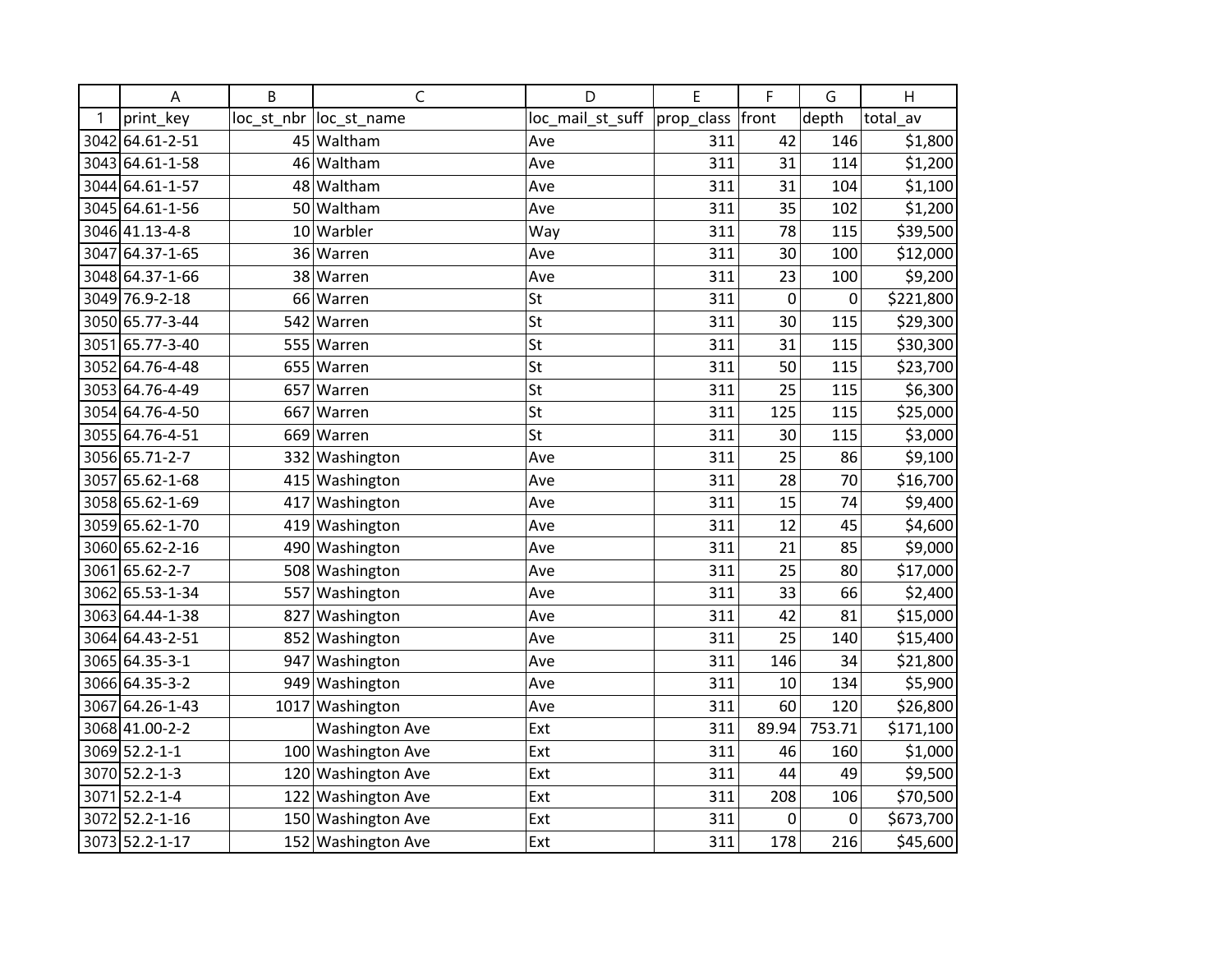|      | A                | B           | C                       | D                | E          | F           | G     | H           |
|------|------------------|-------------|-------------------------|------------------|------------|-------------|-------|-------------|
| 1    | print key        |             | loc_st_nbr  loc_st_name | loc_mail_st_suff | prop_class | front       | depth | total av    |
|      | 3074 41.00-2-1   |             | 170 Washington Ave      | Ext              | 311        | 0           | 0     | \$1,967,400 |
|      | 3075 41.00-2-16  |             | 190 Washington Ave      | Ext              | 311        | 0           | 0     | \$2,780,500 |
|      | 3076 41.00-2-78  |             | 239 Washington Ave      | Ext              | 311        | 40          | 200   | \$1,800     |
| 3077 | 41.00-2-99       |             | 365 Washington Ave      | Ext              | 311        | $\mathbf 0$ | 0     | \$550,000   |
|      | 3078 76.18-1-3.1 |             | $143$ Wayne             | St               | 311        | 64          | 342   | \$32,300    |
|      | 3079 76.18-1-6   |             | 174 Wayne               | St               | 311        | 100         | 404   | \$54,500    |
|      | 3080 76.18-1-4   |             | 175 Wayne               | St               | 311        | 0           | 0     | \$110,500   |
| 3081 | 64.73-1-79       |             | 3 Webster               | St               | 311        | 30          | 90    | \$2,000     |
|      | 3082 64.73-1-78  | 5           | Webster                 | St               | 311        | 24          | 90    | \$1,600     |
|      | 3083 64.37-3-49  |             | 104 Wellington          | Ave              | 311        | 30          | 99    | \$11,900    |
|      | 3084 64.45-2-3   |             | 116 Wellington          | Ave              | 311        | 90          | 82    | \$27,500    |
|      | 3085 64.45-2-8   |             | 130 Wellington          | Ave              | 311        | 94.85       | 94.31 | \$25,000    |
|      | 3086 64.45-1-36  |             | 133 Wellington          | Ave              | 311        | 30          | 134   | \$16,100    |
| 3087 | 64.45-1-35       |             | 135 Wellington          | Ave              | 311        | 30          | 145   | \$17,400    |
|      | 3088 64.45-1-34  |             | 137 Wellington          | Ave              | 311        | 30          | 157   | \$18,800    |
|      | 3089 64.45-1-33  |             | 139 Wellington          | Ave              | 311        | 30          | 169   | \$20,300    |
|      | 3090 64.45-1-32  |             | 141 Wellington          | Ave              | 311        | 32          | 180   | \$23,000    |
| 3091 | 64.45-1-31       |             | 143 Wellington          | Ave              | 311        | 30          | 192   | \$23,000    |
|      | 3092 64.45-1-30  |             | 145 Wellington          | Ave              | 311        | 30          | 203   | \$24,400    |
|      | 3093 64.45-1-29  |             | 147 Wellington          | Ave              | 311        | 30          | 215   | \$25,800    |
|      | 3094 64.45-1-28  |             | 149 Wellington          | Ave              | 311        | 30          | 136   | \$16,300    |
|      | 3095 64.45-1-27  |             | 151 Wellington          | Ave              | 311        | 30          | 148   | \$17,800    |
|      | 3096 65.62-1-65  |             | 20 West                 | St               | 311        | 10          | 33    | \$2,800     |
|      | 3097 65.62-1-31  |             | 52 West                 | St               | 311        | 25          | 101   | \$1,500     |
|      | 3098 65.54-4-27  | 75          | West                    | St               | 311        | 21          | 58    | \$10,400    |
|      | 3099 65.54-4-28  |             | 77 West                 | St               | 311        | 21          | 58    | \$10,400    |
|      | 3100 65.54-4-29  |             | 79 West                 | St               | 311        | 21          | 58    | \$10,400    |
|      | 3101 65.54-4-30  |             | 81 West                 | St               | 311        | 21          | 58    | \$10,400    |
|      | 3102 65.54-4-43  |             | 86 West                 | St               | 311        | 28          | 139   | \$1,500     |
|      | 3103 65.70-1-56  | $\mathbf 1$ | West End                | Aly              | 311        | 38          | 97    | \$7,900     |
|      | 3104 65.70-1-62  |             | 2 West End              | Aly              | 311        | 35          | 20    | \$3,100     |
|      | 3105 65.70-1-57  |             | 3 West End              | Aly              | 311        | 19          | 97    | \$3,900     |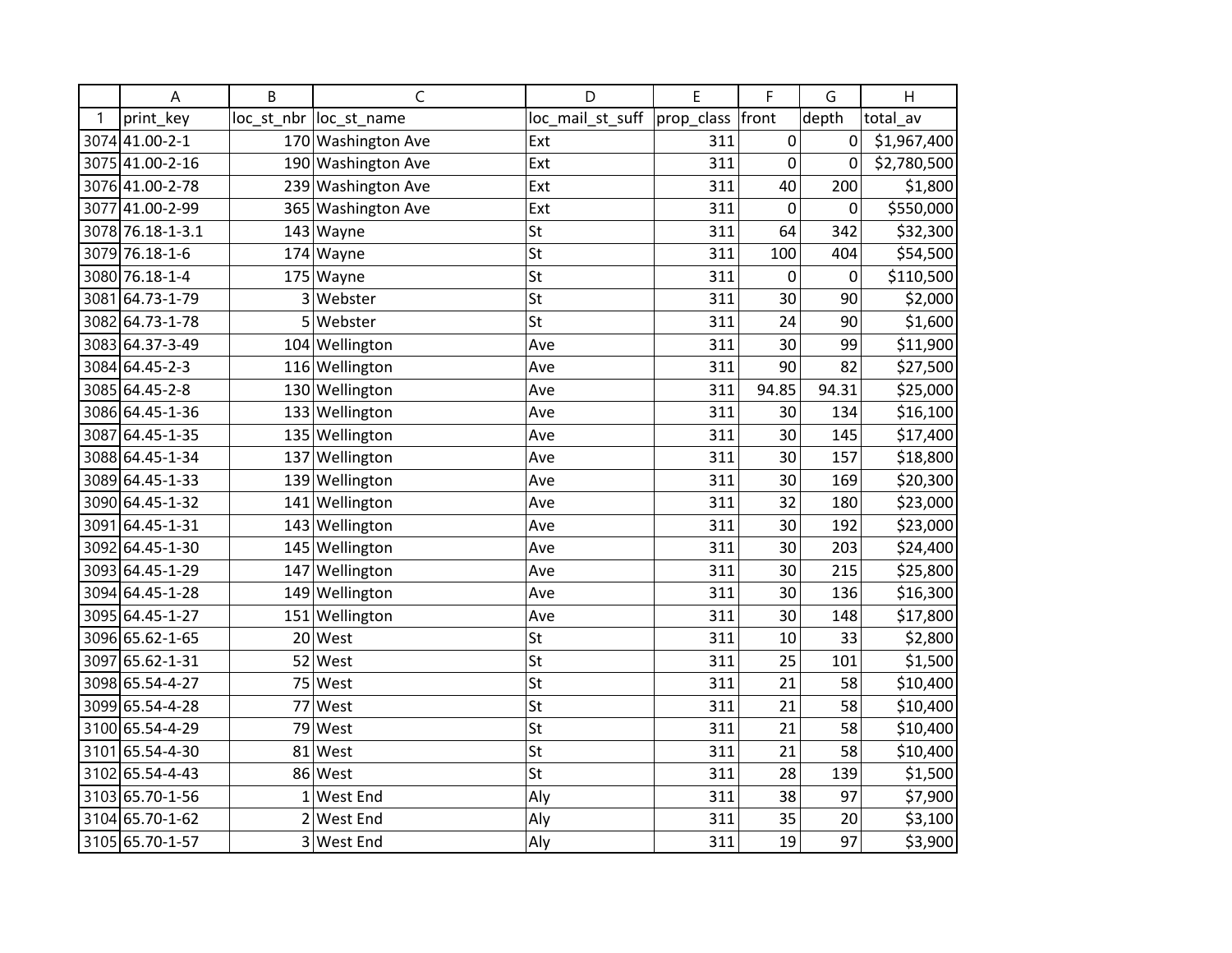|   | Α                | B               | $\mathsf{C}$                 | D                | E                | F           | G     | H                  |
|---|------------------|-----------------|------------------------------|------------------|------------------|-------------|-------|--------------------|
| 1 | print_key        |                 | loc_st_nbr  loc_st_name      | loc_mail_st_suff | prop_class front |             | depth | total_av           |
|   | 3106 65.70-1-58  |                 | 5 West End                   | Aly              | 311              | 19          | 97    | \$3,900            |
|   | 3107 65.70-1-61  |                 | 6 West End                   | Aly              | 311              | 68          | 39    | \$11,700           |
|   | 3108 65.70-1-60  |                 | 8 West End                   | Aly              | 311              | 20          | 30    | \$2,600            |
|   | 3109 64.69-4-2   | $\vert 4 \vert$ | Westbrook                    | St               | 311              | 50          | 150   | \$30,000           |
|   | 3110 64.69-4-1   |                 | 8 Westbrook                  | St               | 311              | 179         | 120   | \$31,500           |
|   | 3111 76.58-1-24  |                 | Westerlo                     | St               | 311              | 22.3        | 30    | \$0                |
|   | 3112 76.58-1-25  |                 | 38 Westerlo                  | St               | 311              | 22.2        | 36.63 | \$0                |
|   | 3113 76.58-1-26  |                 | 40 Westerlo                  | St               | 311              | 22          | 40.25 | $\overline{\xi_0}$ |
|   | 3114 76.58-2-6   |                 | 49 Westerlo                  | St               | 311              | 24.55       | 36.87 | $\overline{\xi_0}$ |
|   | 3115 76.58-1-40  |                 | 50 Westerlo                  | St               | 311              | 23.1        | 45.56 | \$0                |
|   | 3116 76.58-2-5   |                 | 51 Westerlo                  | St               | 311              | 23.39       | 39.21 | $\frac{1}{50}$     |
|   | 3117 76.58-1-42  |                 | 54 Westerlo                  | St               | 311              | 20.7        | 40.35 | $\overline{\xi_0}$ |
|   | 3118 76.58-1-43  |                 | 56 Westerlo                  | St               | 311              | 20.6        | 40.28 | $\overline{\xi_0}$ |
|   | 3119 76.58-1-44  |                 | 58 Westerlo                  | St               | 311              | 20.73       | 40.15 | $\frac{1}{50}$     |
|   | 3120 76.58-1-45  |                 | 60 Westerlo                  | St               | 311              | 21.35       | 51.46 | $\overline{\xi_0}$ |
|   | 3121 76.58-1-46  |                 | 62 Westerlo                  | St               | 311              | 20.95       | 40.38 | $\overline{\xi_0}$ |
|   | 3122 76.50-2-78  |                 | 78 Westerlo                  | St               | 311              | 35          | 64    | \$3,300            |
|   | 3123 76.49-4-28  |                 | 88 Westerlo                  | St               | 311              | 24          | 114   | \$7,400            |
|   | 3124 64.60-1-21  |                 | Western                      | Ave              | 311              | 67          | 450   | \$77,300           |
|   | 3125 65.61-2-30  |                 | 280 Western                  | Ave              | 311              | 26          | 98    | \$11,200           |
|   | 3126 64.60-1-3.2 |                 | 389 Western                  | Ave              | 311              | 0           | 0     | \$158,600          |
|   | 3127 64.60-1-9   |                 | 417 Western                  | Ave              | 311              | 50          | 114   | \$23,500           |
|   | 3128 64.50-1-53  |                 | 651 Western                  | Ave              | 311              | 40          | 132   | \$21,100           |
|   | 3129 64.50-1-55  |                 | 657 Western                  | Ave              | 311              | 15          | 120   | \$7,200            |
|   | 3130 64.41-1-65  |                 | 756 Western                  | Ave              | 311              | 25          | 153   | \$3,800            |
|   | 3131 64.40-2-3   |                 | 834 Western                  | Ave              | 311              | 40          | 139   | \$21,100           |
|   | 3132 64.40-2-2   |                 | 836 Western                  | Ave              | 311              | 40          | 139   | \$21,100           |
|   | 3133 64.60-2-1   |                 | 400 Western/aka 1001 Madison |                  | 311              | 68          | 227   | \$45,000           |
|   | 3134 64.60-2-2   |                 | 404 Western/aka 1001 Madison |                  | 311              | 45          | 210   | \$31,800           |
|   | 3135 64.60-2-4   |                 | 428 Western/aka 1001 Madison |                  | 311              | 45          | 257   | \$36,400           |
|   | 3136 75.23-2-61  |                 | 29 Westford                  | St               | 311              | 50          | 100   | \$15,000           |
|   | 3137 75.24-2-1.2 |                 | 47 Westford                  | St               | 311              | $\mathbf 0$ | 0     | \$138,200          |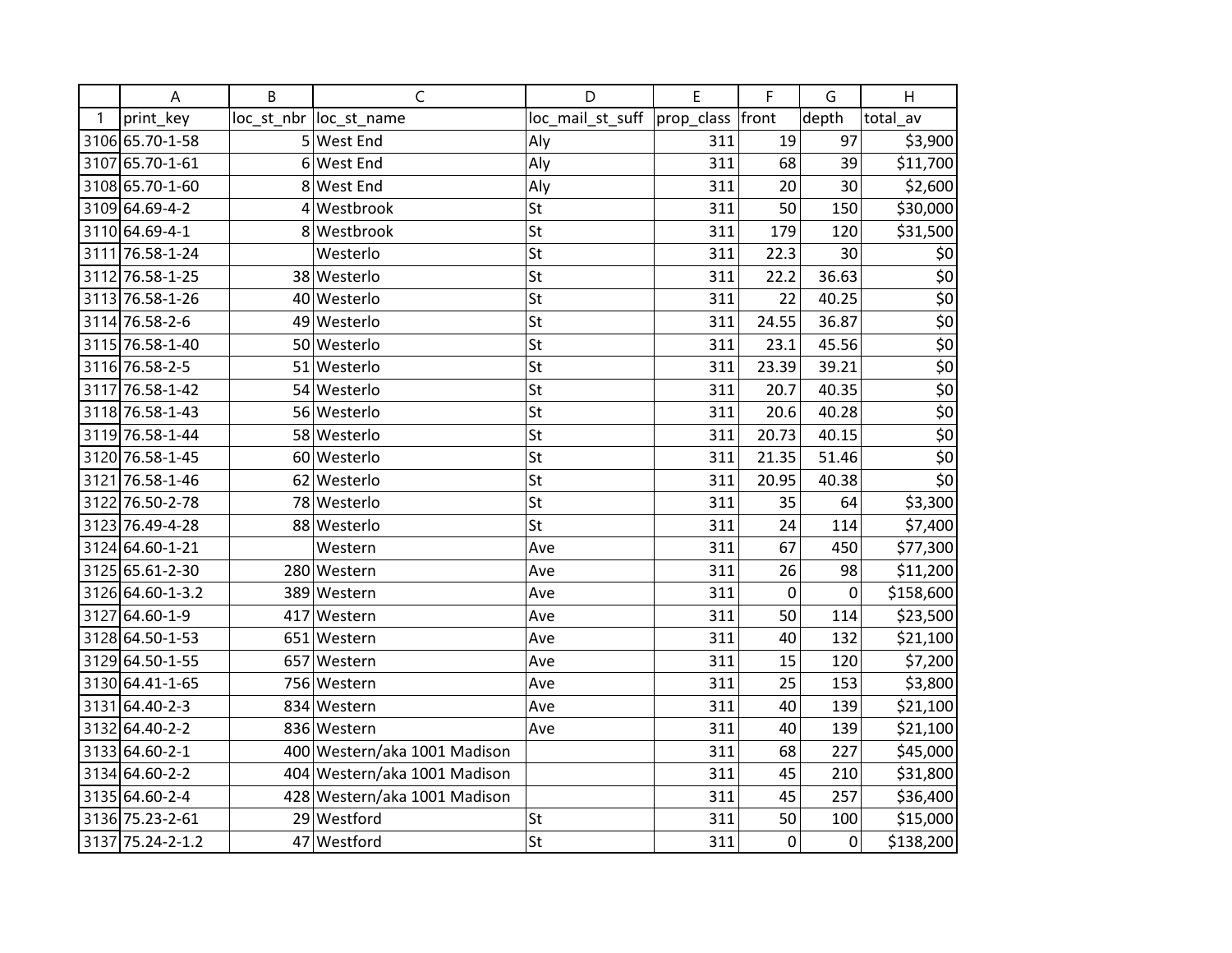|   | A                 | B              | $\mathsf{C}$            | D                | E          | F           | G     | H         |
|---|-------------------|----------------|-------------------------|------------------|------------|-------------|-------|-----------|
| 1 | print_key         |                | loc_st_nbr  loc_st_name | loc_mail_st_suff | prop_class | front       | depth | total av  |
|   | 3138 75.59-2-13   |                | 157 Whitehall           | Rd               | 311        | 43          | 115   | \$16,000  |
|   | 3139 75.10-1-3    |                | 350 Whitehall           | Rd               | 311        | 269         | 817   | \$337,200 |
|   | 3140 75.31-1-10   |                | 423 Whitehall           | Rd               | 311        | 50          | 131   | \$17,300  |
|   | 3141 76.49-5-26   | $\overline{2}$ | Wilbur                  | St               | 311        | 22          | 44    | \$3,400   |
|   | 3142 76.49-5-49   |                | $3.5$ Wilbur            | St               | 311        | 24          | 131   | \$8,100   |
|   | 3143 76.49-5-27   |                | 4Wilbur                 | St               | 311        | 27          | 44    | \$4,200   |
|   | 3144 76.49-5-48   |                | 5 Wilbur                | St               | 311        | 24          | 101   | \$6,900   |
|   | 3145 76.49-5-46   | 9              | Wilbur                  | St               | 311        | 25          | 97    | \$6,900   |
|   | 3146 76.49-5-45   |                | 11 Wilbur               | St               | 311        | 19          | 91    | \$5,700   |
|   | 3147 76.49-5-44   |                | 13 Wilbur               | St               | 311        | 19          | 88    | \$5,600   |
|   | 3148 76.49-5-34   |                | 18 Wilbur               | St               | 311        | 25          | 89    | \$6,500   |
|   | 3149 76.49-5-41.2 |                | 19 Wilbur               | St               | 311        | 21          | 50.6  | \$3,700   |
|   | 3150 65.56-1-11   |                | 3 Wilkins               | Ave              | 311        | 25          | 100   | \$3,800   |
|   | 3151 65.48-2-12   |                | 50 Wilkins              | Ave              | 311        | 30          | 125   | \$2,500   |
|   | 3152 65.48-2-10   |                | 54 Wilkins              | Ave              | 311        | 30          | 125   | \$2,500   |
|   | 3153 65.82-5-53   |                | 23 Wilson               | St               | 311        | 23          | 74    | \$1,300   |
|   | 3154 65.82-5-54   |                | 25 Wilson               | St               | 311        | 23          | 74    | \$1,300   |
|   | 3155 75.11-1-34.1 |                | 10 Windsor              | PI               | 311        | 425         | 424   | \$277,800 |
|   | 3156 64.73-2-33   |                | 10 Winnie               | St               | 311        | 30          | 90    | \$2,000   |
|   | 3157 64.73-2-35   |                | 14 Winnie               | St               | 311        | 30          | 90    | \$2,000   |
|   | 3158 64.73-2-38   |                | 24 Winnie               | St               | 311        | 30          | 90    | \$2,000   |
|   | 3159 64.73-2-39   |                | 26 Winnie               | St               | 311        | 30          | 90    | \$2,000   |
|   | 3160 64.73-2-16   |                | 33 Winnie               | St               | 311        | 30          | 100   | \$2,300   |
|   | 3161 64.73-2-66   |                | 86 Winnie               | St               | 311        | 30          | 90    | \$2,000   |
|   | 3162 64.35-2-28.2 | 166A           | Winthrop                | Ave              | 311        | 36.81       | 61.59 | \$4,800   |
|   | 3163 64.35-2-28.1 | 166b           | Winthrop                | Ave              | 311        | 43          | 281   | \$18,800  |
|   | 3164 75.28-1-26   |                | 91 Woodlawn             | Ave              | 311        | 33          | 186   | \$8,400   |
|   | 3165 64.84-4-18   |                | 140 Woodlawn            | Ave              | 311        | 25          | 100   | \$21,300  |
|   | 3166 40.12-3-26   |                | Woodridge               | St               | 311        | 0           | 0     | \$110,200 |
|   | 3167 40.12-3-25   |                | Woodridge               | St               | 311        | 34          | 82    | \$1,500   |
|   | 3168 74.8-3-49    |                | Woodside                | Dr               | 311        | $\mathbf 0$ | 0     | \$57,800  |
|   | 3169 74.8-2-47    |                | Woodside                | Dr               | 311        | 208         | 116   | \$40,700  |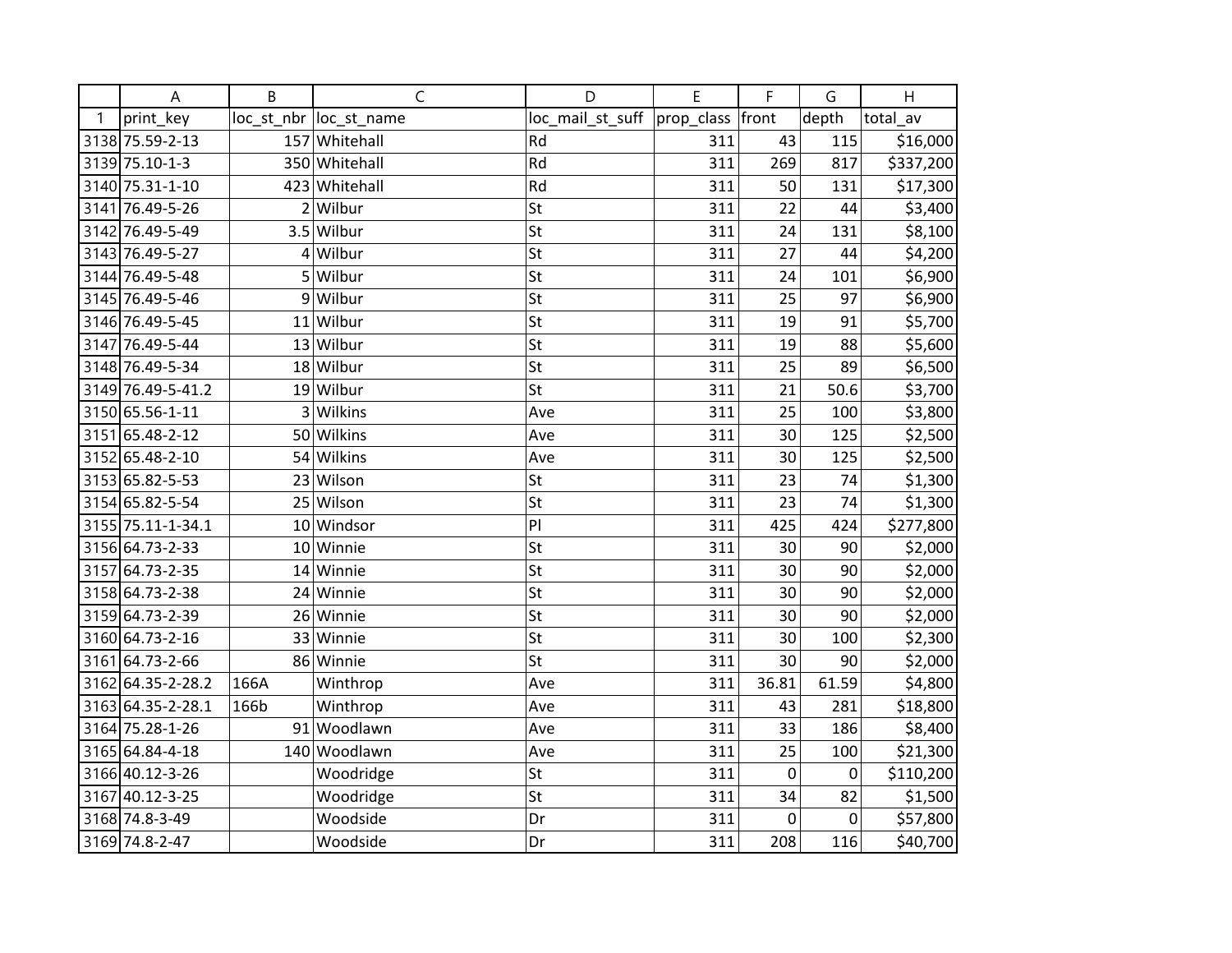|   | Α                 | B   | C                       | D                                   | E   | F     | G           | H        |
|---|-------------------|-----|-------------------------|-------------------------------------|-----|-------|-------------|----------|
| 1 | print_key         |     | loc_st_nbr  loc_st_name | loc_mail_st_suff  prop_class  front |     |       | depth       | total_av |
|   | 3170 74.08-2-42.1 | 54C | Woodside                | Dr                                  | 311 | 85.49 | 100.12      | \$12,000 |
|   | 3171 64.61-1-23   |     | 17 Woodville            | Ave                                 | 311 | 30    | 121         | \$2,400  |
|   | 3172 64.61-1-24   |     | 19 Woodville            | Ave                                 | 311 | 30    | 127         | \$2,400  |
|   | 3173 64.61-1-25   |     | 21 Woodville            | Ave                                 | 311 | 30    | 133         | \$2,400  |
|   | 3174 64.61-1-26   |     | 23 Woodville            | Ave                                 | 311 | 30    | 140         | \$2,400  |
|   | 3175 64.61-1-27   |     | 25 Woodville            | Ave                                 | 311 | 30    | 146         | \$2,400  |
|   | 3176 64.61-1-28   |     | 27 Woodville            | Ave                                 | 311 | 30    | 153         | \$2,600  |
|   | 3177 64.61-1-29   |     | 29 Woodville            | Ave                                 | 311 | 30    | 159         | \$2,600  |
|   | 3178 64.61-1-46   |     | 30 Woodville            | Ave                                 | 311 | 100   | 169         | \$2,000  |
|   | 3179 64.61-1-30   |     | 31 Woodville            | Ave                                 | 311 | 30    | 165         | \$2,600  |
|   | 3180 64.61-1-31   |     | 33 Woodville            | Ave                                 | 311 | 30    | 172         | \$2,600  |
|   | 3181 64.61-1-32   |     | 35 Woodville            | Ave                                 | 311 | 14    | 172         | \$1,200  |
|   | 3182 64.61-1-45   |     | 36 Woodville            | Ave                                 | 311 | 100   | 194         | \$2,000  |
|   | 3183 64.61-1-33   |     | 37 Woodville            | Ave                                 | 311 | 20    | 170         | \$1,800  |
|   | 3184 64.61-1-34   |     | 39 Woodville            | Ave                                 | 311 | 30    | 168         | \$2,600  |
|   | 3185 64.61-1-35   |     | 41 Woodville            | Ave                                 | 311 | 30    | 166         | \$2,600  |
|   | 3186 64.61-1-44   |     | 42 Woodville            | Ave                                 | 311 | 100   | 208         | \$2,000  |
|   | 3187 64.61-1-36   |     | 43 Woodville            | Ave                                 | 311 | 30    | 163         | \$2,600  |
|   | 3188 64.61-1-37   |     | 45 Woodville            | Ave                                 | 311 | 30    | 161         | \$2,600  |
|   | 3189 64.53-1-27   |     | 46 Woodville            | Ave                                 | 311 | 100   | 194         | \$2,000  |
|   | 3190 64.61-1-38   |     | 47 Woodville            | Ave                                 | 311 | 30    | 159         | \$2,600  |
|   | 3191 64.61-1-40   |     | 51 Woodville            | Ave                                 | 311 | 90.21 | 157.89      | \$7,800  |
|   | 3192 64.53-1-26   |     | 52 Woodville            | Ave                                 | 311 | 100   | 150         | \$1,000  |
|   | 3193 64.53-1-25   |     | 56 Woodville            | Ave                                 | 311 | 85    | 132         | \$1,000  |
|   | 3194 64.61-1-43   |     | 57 Woodville            | Ave                                 | 311 | 90.21 | 151.81      | \$7,800  |
|   | 3195 64.53-2-25   |     | 63 Woodville            | Ave                                 | 311 | 90.21 | 147.76      | \$7,800  |
|   | 3196 64.53-1-24   |     | 64 Woodville            | Ave                                 | 311 | 143   | 163         | \$1,000  |
|   | 3197 64.53-2-22   |     | 69 Woodville            | Ave                                 | 311 | 90    | 141.68      | \$7,200  |
|   | 3198 64.53-1-23   |     | 72 Woodville            | Ave                                 | 311 | 143   | 159         | \$1,000  |
|   | 3199 64.53-2-20   |     | 73 Woodville            | Ave                                 | 311 | 30    | 141         | \$2,400  |
|   | 3200 64.53-2-19   |     | 75 Woodville            | Ave                                 | 311 | 30    | 141         | \$2,400  |
|   | 3201 64.53-1-22   |     | 78 Woodville            | Ave                                 | 311 | 100   | $\mathbf 0$ | \$1,000  |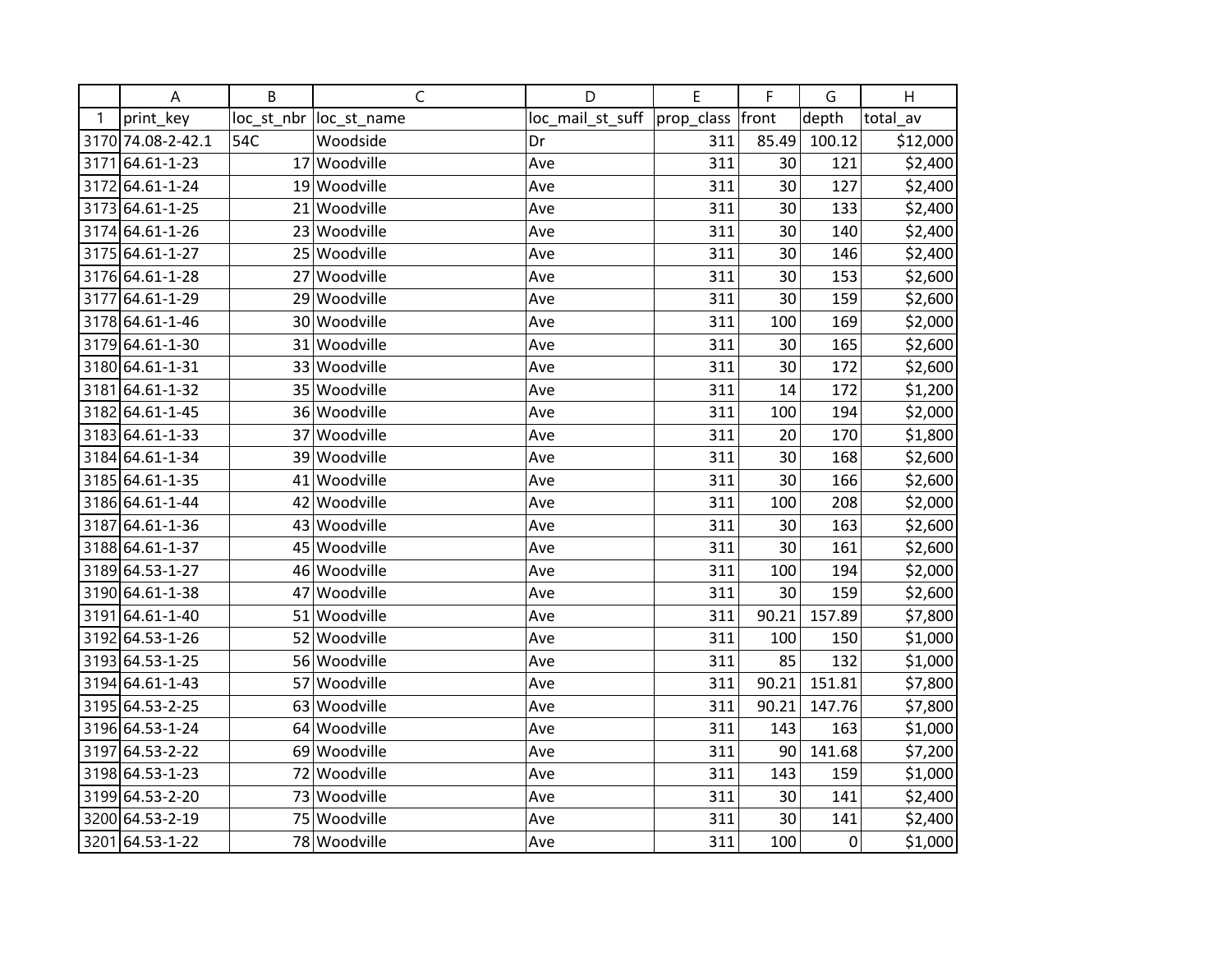|   | A               | B              | C                       | D                | E                | F     | G           | H        |
|---|-----------------|----------------|-------------------------|------------------|------------------|-------|-------------|----------|
| 1 | print_key       |                | loc_st_nbr  loc_st_name | loc_mail_st_suff | prop_class front |       | depth       | total_av |
|   | 3202 64.53-2-17 |                | 79 Woodville            | Ave              | 311              | 95.87 | 141.68      | \$7,400  |
|   | 3203 64.53-1-21 |                | 82 Woodville            | Ave              | 311              | 45    | 100         | \$800    |
|   | 3204 64.53-2-15 |                | 83 Woodville            | Ave              | 311              | 60    | 161.35      | \$5,400  |
|   | 3205 64.53-1-20 |                | 88 Woodville            | Ave              | 311              | 100   | 34          | \$1,000  |
|   | 3206 64.53-1-19 |                | 92 Woodville            | Ave              | 311              | 100   | 22          | \$800    |
|   | 3207 64.53-1-18 |                | 98 Woodville            | Ave              | 311              | 100   | 42          | \$800    |
|   | 3208 64.45-1-17 |                | 104 Woodville           | Ave              | 311              | 100   | 76          | \$1,000  |
|   | 3209 64.45-1-16 |                | 108 Woodville           | Ave              | 311              | 100   | 82          | \$1,000  |
|   | 3210 64.45-1-15 |                | 114 Woodville           | Ave              | 311              | 100   | 60          | \$1,000  |
|   | 3211 64.45-1-14 |                | 124 Woodville           | Ave              | 311              | 187   | 57          | \$1,000  |
|   | 3212 64.45-1-13 |                | 134 Woodville           | Ave              | 311              | 231   | 50          | \$1,000  |
|   | 3213 64.45-1-12 |                | 136 Woodville           | Ave              | 311              | 73    | 90          | \$5,200  |
|   | 3214 64.45-1-11 |                | 138 Woodville           | Ave              | 311              | 30    | 90          | \$3,000  |
|   | 3215 64.45-1-10 |                | 140 Woodville           | Ave              | 311              | 30    | 90          | \$3,000  |
|   | 3216 53.57-1-28 |                | 3 Yardboro              | Ave              | 311              | 31    | 83          | \$11,300 |
|   | 3217 53.57-1-32 |                | 19 Yardboro             | Ave              | 311              | 21    | 30          | \$5,000  |
|   | 3218 53.57-1-32 |                | 19 Yardboro             | Ave              | 311              | 60    | 90          | \$5,000  |
|   | 3219 53.57-1-12 |                | 54 Yardboro             | Ave              | 311              | 30    | 83          | \$11,000 |
|   | 3220 53.57-1-11 |                | 56 Yardboro             | Ave              | 311              | 30    | 83          | \$11,000 |
|   | 3221 53.57-1-7  |                | 64 Yardboro             | Ave              | 311              | 60    | 83          | \$21,900 |
|   | 3222 53.00-1-38 |                | 82 Yardboro             | Ave              | 311              | 420   | $\mathbf 0$ | \$45,000 |
|   | 3223 53.56-2-16 |                | 107 Yardboro            | Ave              | 311              | 18    | 92          | \$7,300  |
|   | 3224 53.56-2-30 |                | 120 Yardboro            | Ave              | 311              | 30    | 91          | \$12,000 |
|   | 3225 65.69-2-82 |                | 475 Yates               | St               | 311              | 108   | 87          | \$31,700 |
|   | 3226 75.75-1-27 | $\mathbf{1}$   | Zoar                    | Ave              | 311              | 30    | 75          | \$2,400  |
|   | 3227 75.75-1-26 |                | 3 Zoar                  | Ave              | 311              | 30    | 75          | \$2,400  |
|   | 3228 75.75-1-19 | 6 <sup>1</sup> | Zoar                    | Ave              | 311              | 30    | 75          | \$5,400  |
|   | 3229 53.73-1-64 |                | $19$ Zoar               | Ave              | 311              | 30    | 70          | \$9,200  |
|   | 3230 53.73-1-63 |                | $21$ Zoar               | Ave              | 311              | 30    | 70          | \$9,200  |
|   | 3231 75.5-3-20  |                | Zuni                    | St               | 311              | 49.12 | 135.77      | \$14,500 |
|   | 3232 75.5-3-18  |                | $10$ Zuni               | St               | 311              | 50    | 135         | \$14,600 |
|   | 3233 76.64-2-16 |                | 82 Alexander            | St               | 312              | 24    | 72          | \$4,400  |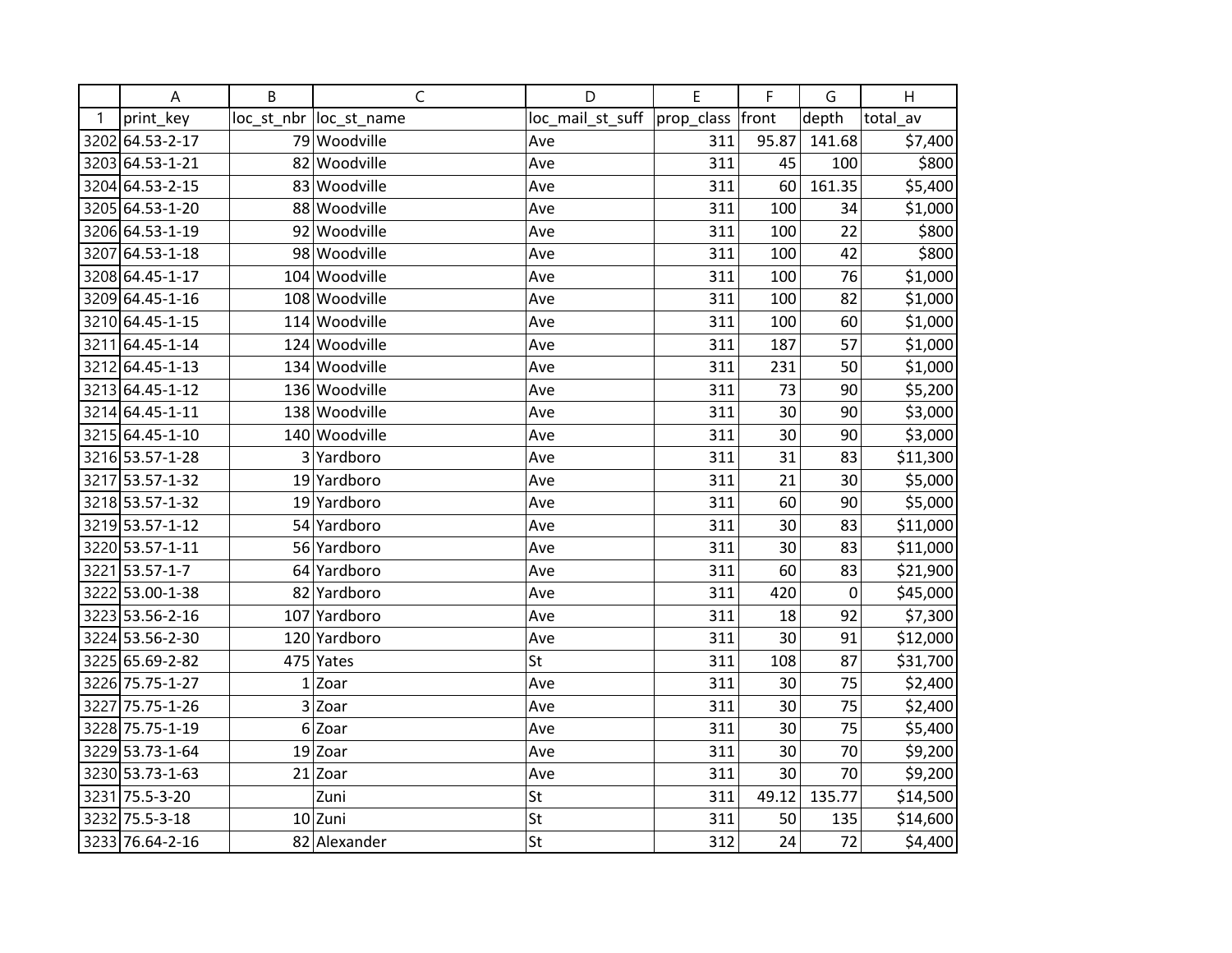|      | A               | B | $\mathsf{C}$            | D                | E          | F     | G     | H        |
|------|-----------------|---|-------------------------|------------------|------------|-------|-------|----------|
| 1    | print_key       |   | loc_st_nbr  loc_st_name | loc_mail_st_suff | prop_class | front | depth | total_av |
|      | 3234 53.81-1-3  |   | $5$ Arcadia             | Ave              | 312        | 60    | 90    | \$6,900  |
|      | 3235 75.75-1-37 |   | 18 Arcadia              | Ave              | 312        | 25    | 90    | \$11,400 |
|      | 3236 76.49-3-55 |   | 10 Ash Grove            | PI               | 312        | 25    | 127   | \$10,000 |
|      | 3237 53.74-2-12 |   | 43 Austain              | Ave              | 312        | 38    | 100   | \$9,200  |
|      | 3238 76.70-2-52 |   | $1$ Avenue A            |                  | 312        | 25    | 70    | \$3,900  |
|      | 3239 76.70-2-50 |   | 5 Avenue A              |                  | 312        | 25    | 85    | \$4,300  |
|      | 3240 64.45-3-32 |   | 78 Beach                | Ave              | 312        | 34    | 103   | \$10,100 |
|      | 3241 76.72-2-23 |   | 16 Benjamin             | St               | 312        | 21    | 100   | \$1,700  |
|      | 3242 76.72-2-36 |   | 58 Benjamin             | St               | 312        | 36    | 140   | \$13,200 |
|      | 3243 65.54-2-28 |   | 37 Benson               | St               | 312        | 24    | 100   | \$5,300  |
|      | 3244 65.53-1-15 |   | 53 Benson               | St               | 312        | 40    | 87    | \$9,400  |
|      | 3245 65.45-3-6  |   | 168 Benson              | St               | 312        | 40    | 80    | \$19,900 |
|      | 3246 76.61-3-27 |   | 7Bertha                 | St               | 312        | 25    | 100   | \$10,100 |
|      | 3247 76.61-3-19 |   | 27 Bertha               | St               | 312        | 25    | 100   | \$9,100  |
|      | 3248 76.61-3-51 |   | 34 Bertha               | St               | 312        | 25    | 100   | \$8,700  |
|      | 3249 76.61-3-15 |   | 35 Bertha               | St               | 312        | 25    | 100   | \$8,700  |
|      | 3250 76.61-3-54 |   | 42 Bertha               | St               | 312        | 25    | 100   | \$10,100 |
|      | 3251 64.65-1-67 |   | 8Bogardus               | Rd               | 312        | 40    | 100   | \$36,000 |
|      | 3252 76.70-2-18 |   | 9Bogart                 | Ter              | 312        | 30    | 133   | \$5,900  |
|      | 3253 66.21-2-1  |   | 22 Bonheim              | St               | 312        | 50    | 100   | \$11,500 |
|      | 3254 65.71-1-53 |   | 24 Bradford             | St               | 312        | 18    | 49    | \$14,600 |
|      | 3255 65.71-1-47 |   | 38 Bradford             | St               | 312        | 25    | 53    | \$18,400 |
|      | 3256 65.71-1-42 |   | 48 Bradford             | St               | 312        | 15    | 58    | \$2,400  |
| 3257 | 66.21-2-14      |   | 1292 Broadway           |                  | 312        | 25    | 110   | \$5,300  |
|      | 3258 64.45-1-2  | 6 | <b>Brookland</b>        | Ave              | 312        | 30    | 128   | \$19,100 |
|      | 3259 76.79-1-76 |   | 15 Browne               | St               | 312        | 60    | 80    | \$18,300 |
|      | 3260 64.36-1-53 |   | 53 Buchanan             | St               | 312        | 50    | 125   | \$37,900 |
|      | 3261 76.65-1-20 |   | 26 Catherine            | St               | 312        | 30    | 186   | \$6,800  |
|      | 3262 76.65-1-19 |   | 30 Catherine            | St               | 312        | 30    | 186   | \$6,800  |
|      | 3263 76.65-1-17 |   | 36 Catherine            | St               | 312        | 18    | 187   | \$5,000  |
|      | 3264 76.56-2-35 |   | 83 Catherine            | St               | 312        | 30    | 66    | \$20,900 |
|      | 3265 76.56-1-21 |   | 99 Catherine            | St               | 312        | 27    | 66    | \$4,800  |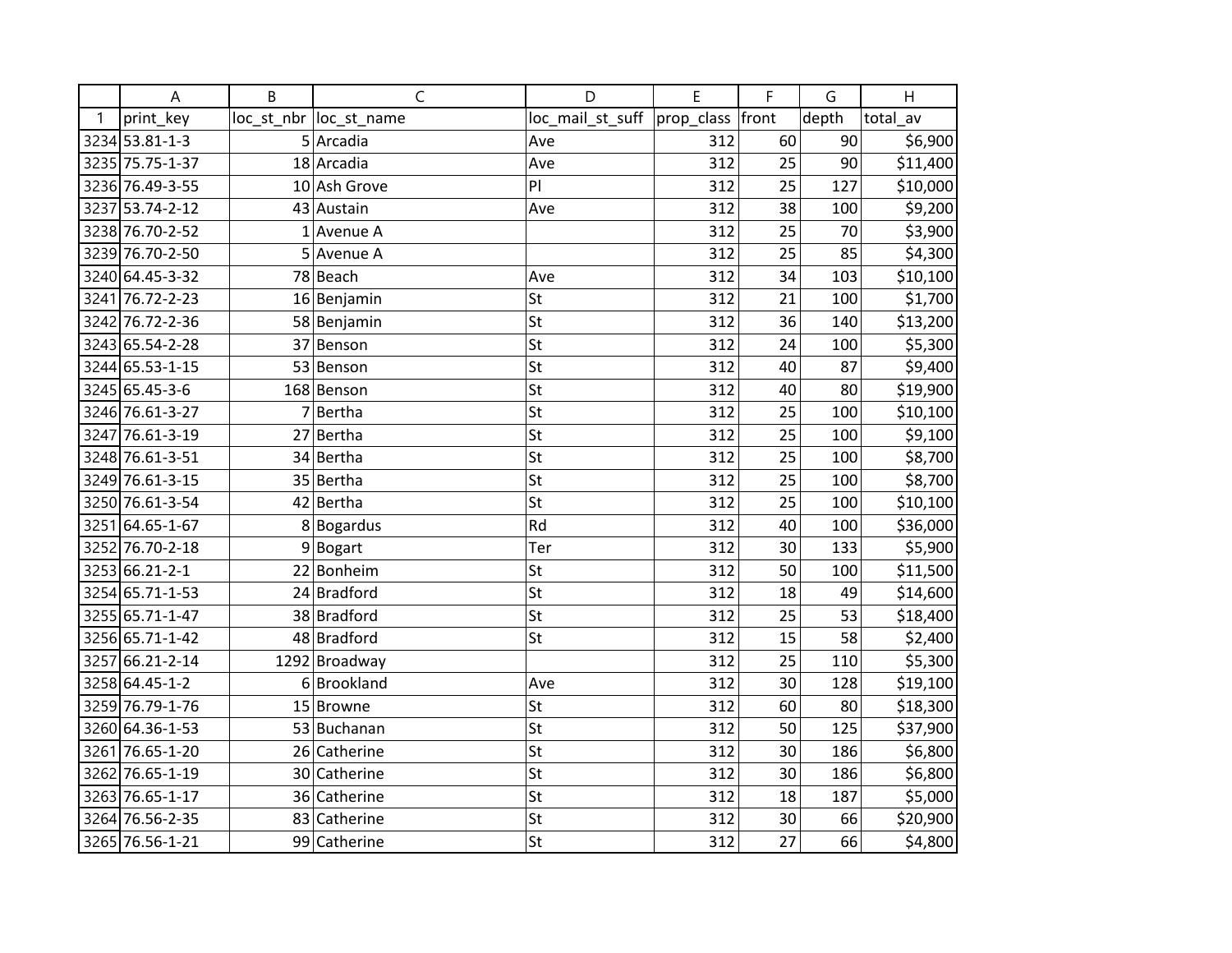|   | A               | B         | $\mathsf{C}$            | D                | E          | F     | G     | H        |
|---|-----------------|-----------|-------------------------|------------------|------------|-------|-------|----------|
| 1 | print_key       |           | loc_st_nbr  loc_st_name | loc_mail_st_suff | prop_class | front | depth | total_av |
|   | 3266 76.56-1-22 |           | 107 Catherine           | St               | 312        | 21    | 66    | \$4,100  |
|   | 3267 76.56-1-23 |           | 109 Catherine           | St               | 312        | 46    | 66    | \$5,000  |
|   | 3268 76.55-2-36 |           | 202 Catherine           | St               | 312        | 24    | 60    | \$12,100 |
|   | 3269 76.55-2-35 |           | 204 Catherine           | St               | 312        | 19    | 60    | \$5,400  |
|   | 3270 65.63-3-6  |           | 226 Central             | Ave              | 312        | 25    | 160   | \$49,300 |
|   | 3271 76.49-6-27 |           | 25 Charles              | St               | 312        | 32    | 52    | \$15,700 |
|   | 3272 76.49-6-31 |           | 35 Charles              | St               | 312        | 22    | 52    | \$10,400 |
|   | 3273 76.24-1-61 |           | 129 Chestnut            | St               | 312        | 23    | 91    | \$25,700 |
|   | 3274 64.51-3-56 |           | 840 Chestnut            | St               | 312        | 25    | 90    | \$5,000  |
|   | 3275 64.51-3-60 |           | 848 Chestnut            | St               | 312        | 25    | 90    | \$15,900 |
|   | 3276 76.71-1-58 |           | $42$ Clare              | Ave              | 312        | 42    | 66    | \$7,000  |
|   | 3277 65.47-2-58 |           | 635 Clinton             | Ave              | 312        | 23    | 125   | \$4,000  |
|   | 3278 65.57-2-32 |           | 346 Colonie             | St               | 312        | 25    | 138   | \$5,000  |
|   | 3279 65.62-2-77 |           | 32 Cortland             | PI               | 312        | 35    | 71    | \$15,000 |
|   | 3280 75.68-3-3  |           | 22 Cuyler               | Ave              | 312        | 35    | 150   | \$20,500 |
|   | 3281 75.60-3-15 |           | 29 Cuyler               | Ave              | 312        | 5     | 258   | \$11,500 |
|   | 3282 76.64-4-45 |           | $1$ Cuyler              | St               | 312        | 22    | 100   | \$6,500  |
|   | 3283 76.23-2-49 |           | $41$ Dana               | Ave              | 312        | 20    | 87    | \$15,700 |
|   | 3284 76.23-2-52 |           | 47 Dana                 | Ave              | 312        | 21    | 87    | \$24,700 |
|   | 3285 65.78-1-36 | 147       | Dana                    | Ave              | 312        | 24    | 93    | \$17,900 |
|   | 3286 65.78-1-37 |           | $149$ Dana              | Ave              | 312        | 36    | 93    | \$27,000 |
|   | 3287 64.48-2-30 |           | 74 Davis                | Ave              | 312        | 25    | 120   | \$26,600 |
|   | 3288 76.32-2-69 |           | 76 Dove                 | St               | 312        | 6     | 23    | \$1,300  |
|   | 3289 76.56-1-18 |           | 232 Eagle               | St               | 312        | 29    | 66    | \$3,000  |
|   | 3290 76.56-1-19 |           | $\overline{2}34$ Eagle  | St               | 312        | 29    | 66    | \$3,000  |
|   | 3291 76.56-1-20 |           | $236$ Eagle             | St               | 312        | 29    | 66    | \$3,000  |
|   | 3292 65.70-2-13 |           | 12 Elberon              | PI               | 312        | 19    | 53    | \$12,400 |
|   | 3293 76.65-1-13 |           | 26 Elizabeth            | St               | 312        | 22    | 66    | \$3,300  |
|   | 3294 76.56-3-22 |           | 45 Elizabeth            | St               | 312        | 27    | 37    | \$1,500  |
|   | 3295 76.64-5-33 |           | 93 Elizabeth            | St               | 312        | 24    | 103   | \$8,000  |
|   | 3296 65.72-3-21 | $244$ Elk |                         | St               | 312        | 19    | 70    | \$1,100  |
|   | 3297 65.72-2-60 | $283$ Elk |                         | St               | 312        | 29    | 105   | \$1,500  |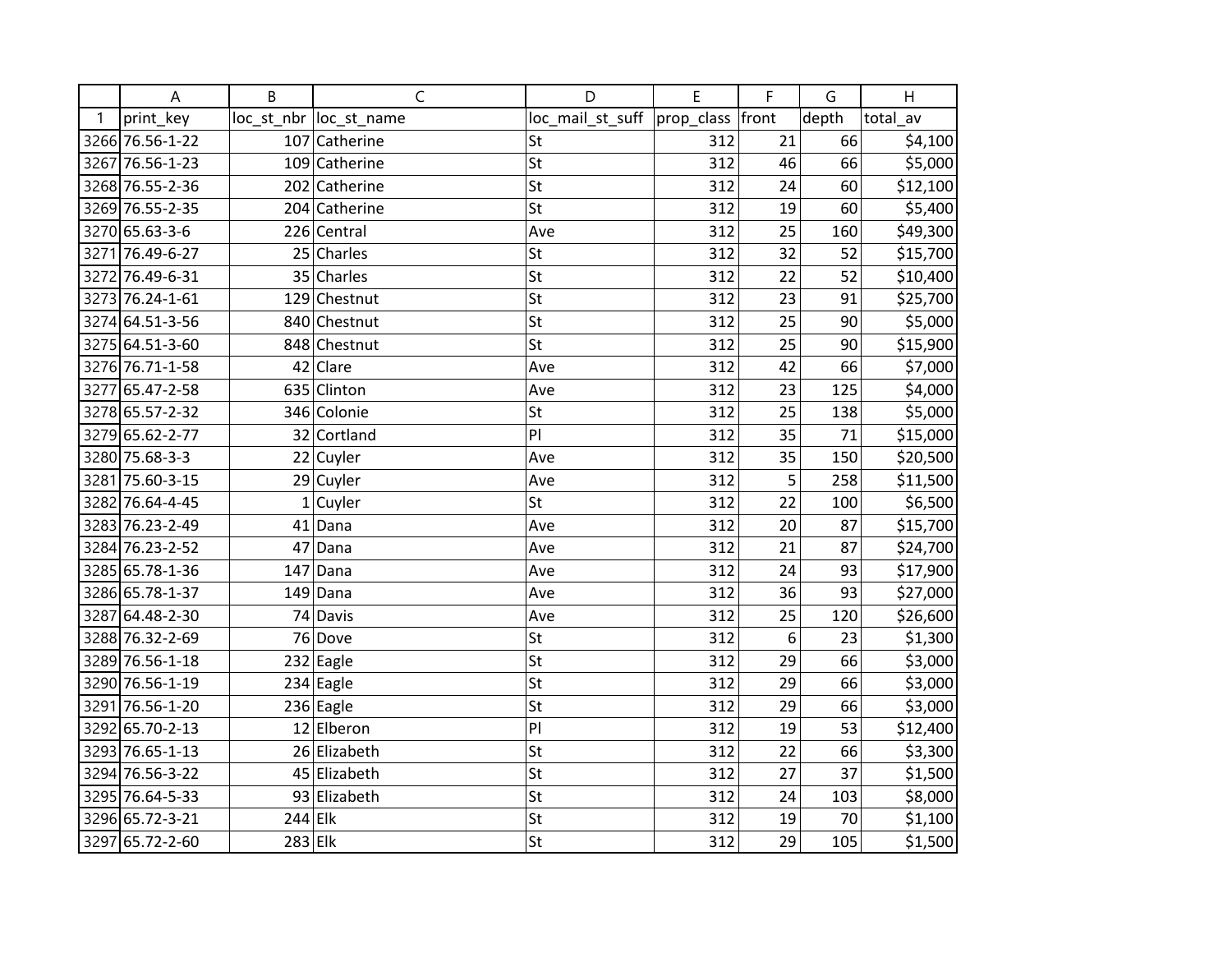|   | A                 | B         | C                       | D                                   | E   | F   | G     | H         |
|---|-------------------|-----------|-------------------------|-------------------------------------|-----|-----|-------|-----------|
| 1 | print_key         |           | loc_st_nbr  loc_st_name | loc_mail_st_suff  prop_class  front |     |     | depth | total av  |
|   | 3298 65.72-3-6    | 290 Elk   |                         | St                                  | 312 | 28  | 70    | \$3,000   |
|   | 3299 65.46-3-46   | 484 Elk   |                         | St                                  | 312 | 28  | 70    | \$1,000   |
|   | 3300 76.49-1-20   |           | $53$ Elm                | St                                  | 312 | 25  | 74    | \$16,400  |
|   | 3301 76.49-1-21   |           | $55$ Elm                | St                                  | 312 | 25  | 73    | \$16,400  |
|   | 3302 76.49-1-22   |           | $57$  Elm               | St                                  | 312 | 25  | 74    | \$16,400  |
|   | 3303 76.31-3-72   |           | $245$ Elm               | St                                  | 312 | 12  | 69    | \$15,100  |
|   | 3304 53.65-1-28   |           | $4$ Elmo                | Rd                                  | 312 | 33  | 34    | \$500     |
|   | 3305 65.52-1-47   |           | 44 Emmet                | St                                  | 312 | 22  | 75    | \$6,900   |
|   | 3306 65.17-2-23   |           | 4 Englewood             | PI                                  | 312 | 90  | 264   | \$246,100 |
|   | 3307 76.80-2-26   |           | $10$ First              | Ave                                 | 312 | 14  | 58    | \$1,500   |
|   | 3308 65.82-4-1    |           | 40 First                | St                                  | 312 | 24  | 68    | \$17,000  |
|   | 3309 65.64-4-3    |           | 300 First               | St                                  | 312 | 47  | 125   | \$1,000   |
|   | 3310 65.56-3-58   |           | 337 First               | St                                  | 312 | 22  | 114   | \$7,800   |
|   | 3311 65.55-6-57   |           | 399 First               | St                                  | 312 | 23  | 118   | \$1,000   |
|   | 3312 65.55-6-67   |           | $419$ First             | St                                  | 312 | 23  | 118   | \$1,000   |
|   | 3313 65.55-6-68   |           | $423$ First             | St                                  | 312 | 11  | 116   | \$1,200   |
|   | 3314 65.55-5-1    |           | 428 First               | St                                  | 312 | 18  | 125   | \$4,000   |
|   | 3315 65.46-4-47   |           | $554$ First             | St                                  | 312 | 25  | 125   | \$5,500   |
|   | 3316 76.70-2-40   |           | $5$ Frisbie             | Ave                                 | 312 | 25  | 100   | \$10,900  |
|   | 3317 53.65-2-17   |           | 43 Frost                | PI                                  | 312 | 30  | 80    | \$10,900  |
|   | 3318 76.31-2-39   |           | 8 Garden                | Aly                                 | 312 | 22  | 63    | \$15,000  |
|   | 3319 76.31-2-38   |           | 10 Garden               | Aly                                 | 312 | 20  | 52    | \$15,000  |
|   | 3320 76.54-5-8    |           | $11$ Garden             | St                                  | 312 | 25  | 100   | \$9,600   |
|   | 3321 75.28-2-18   |           | 25 Grove                | Ave                                 | 312 | 25  | 85    | \$10,500  |
|   | 3322 75.28-2-23   |           | 37 Grove                | Ave                                 | 312 | 25  | 91    | \$7,900   |
|   | 3323 76.24-5-53   |           | 385 Hamilton            | St                                  | 312 | 22  | 106   | \$27,800  |
|   | 3324 65.61-4-10   |           | 500 Hamilton            | St                                  | 312 | 21  | 22    | \$3,500   |
|   | 3325 74.12-1-5.3  |           | 11 Hartman              | Rd                                  | 312 | 60  | 120   | \$74,100  |
|   | 3326 64.29-1-21.2 |           | 64 Homestead            | St                                  | 312 | 45  | 144   | \$15,000  |
|   | 3327 65.48-2-5    |           | 20 Jasmine              | Ave                                 | 312 | 218 | 120   | \$50,000  |
|   | 3328 76.32-1-15   | $137$ Jay |                         | St                                  | 312 | 22  | 74    | \$24,700  |
|   | 3329 76.24-6-79   | $147$ Jay |                         | St                                  | 312 | 18  | 74    | \$20,900  |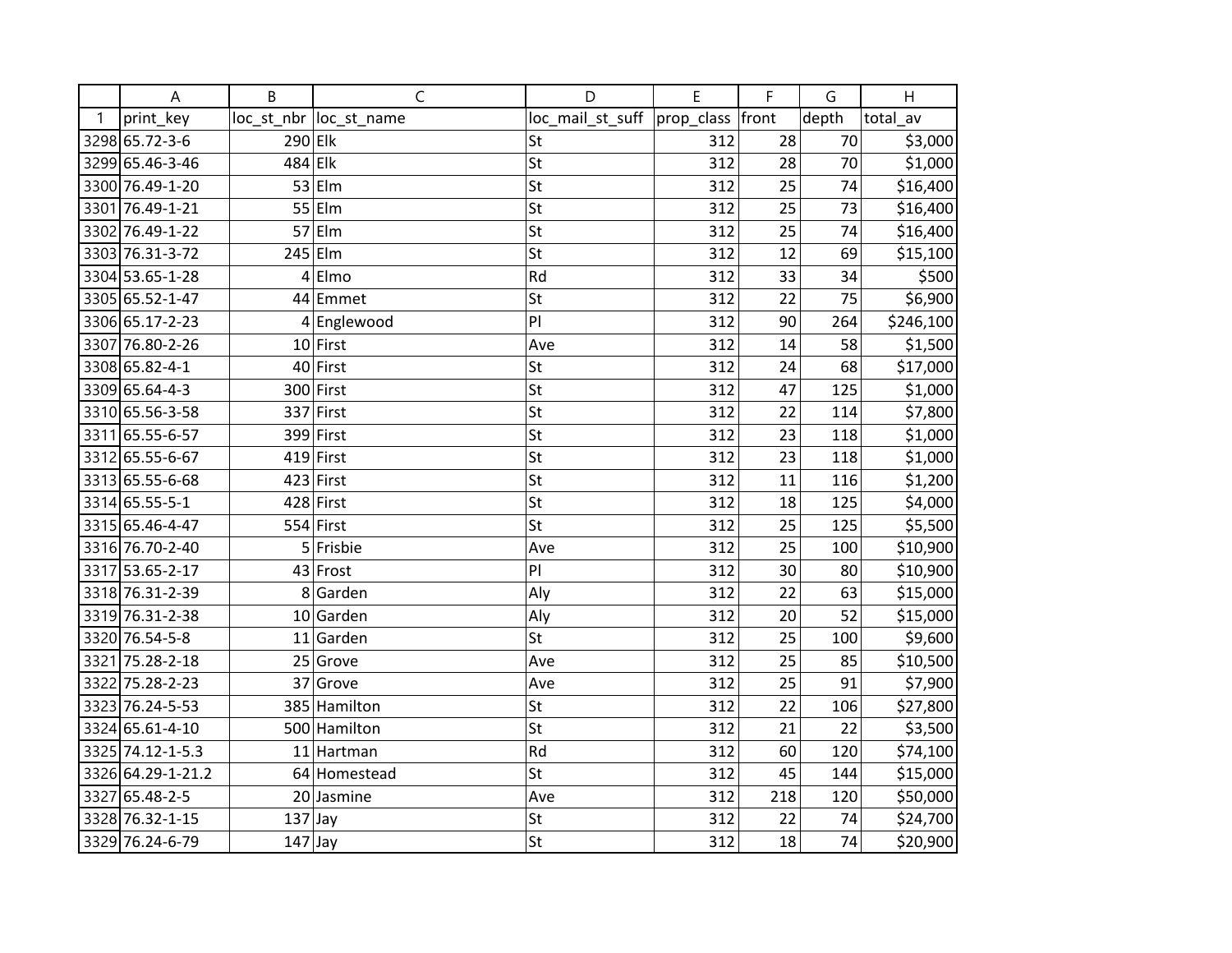|   | A                 | B         | C                       | D                | E                | F   | G     | $\mathsf{H}$ |
|---|-------------------|-----------|-------------------------|------------------|------------------|-----|-------|--------------|
| 1 | print key         |           | loc_st_nbr  loc_st_name | loc_mail_st_suff | prop_class front |     | depth | total_av     |
|   | 3330 76.24-6-84   | $157$ Jay |                         | St               | 312              | 17  | 35    | \$13,000     |
|   | 3331 65.56-3-72   |           | 3 Judson                | St               | 312              | 22  | 57    | \$1,100      |
|   | 3332 65.56-3-71   |           | 5Judson                 | St               | 312              | 22  | 57    | \$2,500      |
|   | 3333 76.77-2-52   | 27a       | Kenosha                 | St               | 312              | 30  | 90    | \$15,000     |
|   | 3334 76.77-2-58   |           | 41 Kenosha              | St               | 312              | 30  | 90    | \$15,000     |
|   | 3335 76.77-1-34.1 |           | 81 Kenosha              | St               | 312              | 30  | 90    | \$15,000     |
|   | 3336 75.84-1-45   |           | 124 Kenosha             | St               | 312              | 43  | 32    | \$3,800      |
|   | 3337 75.11-1-36   |           | 4 Kensington            | PI               | 312              | 122 | 97    | \$12,700     |
|   | 3338 75.36-2-45   | 5a        | Lawnridge               | Ave              | 312              | 30  | 113   | \$18,100     |
|   | 3339 75.36-2-52   |           | 16 Lawnridge            | Ave              | 312              | 28  | 113   | \$9,500      |
|   | 3340 76.71-3-52   |           | 48 Liebel               | St               | 312              | 30  | 71    | \$10,000     |
|   | 3341 64.36-3-57   |           | 17 Lincoln              | Ave              | 312              | 30  | 89    | \$16,000     |
|   | 3342 64.35-4-2    |           | 72 Lincoln              | Ave              | 312              | 29  | 30    | \$11,700     |
|   | 3343 65.57-2-49   |           | 315 Livingston          | Ave              | 312              | 50  | 138   | \$3,000      |
|   | 3344 65.57-1-52   |           | 347 Livingston          | Ave              | 312              | 25  | 100   | \$3,000      |
|   | 3345 65.47-5-20   |           | 466 Livingston          | Ave              | 312              | 30  | 133   | \$1,500      |
|   | 3346 65.47-5-2    |           | 512 Livingston          | Ave              | 312              | 25  | 133   | \$500        |
|   | 3347 65.38-1-6    |           | 626 Livingston          | Ave              | 312              | 25  | 132   | \$2,400      |
|   | 3348 65.38-1-1    |           | 636 Livingston          | Ave              | 312              | 25  | 132   | \$2,400      |
|   | 3349 65.21-1-55   |           | 772 Livingston          | Ave              | 312              | 25  | 175   | \$8,800      |
|   | 3350 65.21-1-54   |           | 774 Livingston          | Ave              | 312              | 25  | 168   | \$15,400     |
|   | 3351 65.21-1-23   |           | 789 Livingston          | Ave              | 312              | 25  | 100   | \$9,800      |
|   | 3352 53.56-1-15   |           | 91 Lowell               | St               | 312              | 30  | 90    | \$15,000     |
|   | 3353 53.73-1-32   |           | 9 Lyric                 | Ave              | 312              | 30  | 75    | \$12,500     |
|   | 3354 65.37-3-20   |           | 432 Manning             | Blvd             | 312              | 35  | 106   | \$15,000     |
|   | 3355 75.67-2-47   |           | 46.5 Mapleridge         | Ave              | 312              | 30  | 122   | \$10,000     |
|   | 3356 64.30-2-16   |           | 30 Maplewood            | Ave              | 312              | 30  | 73    | \$15,000     |
|   | 3357 76.61-2-13   |           | 12 Marshall             | St               | 312              | 25  | 100   | \$11,500     |
|   | 3358 76.80-2-53.1 |           | 33 Mc Carty             | Ave              | 312              | 36  | 75    | \$2,000      |
|   | 3359 76.69-5-30   |           | 317 Mc Carty            | Ave              | 312              | 25  | 100   | \$11,800     |
|   | 3360 76.69-5-36   |           | 337 Mc Carty            | Ave              | 312              | 25  | 100   | \$10,200     |
|   | 3361 65.49-2-6    |           | 14 Mc Crossin           | Ave              | 312              | 25  | 151   | \$3,000      |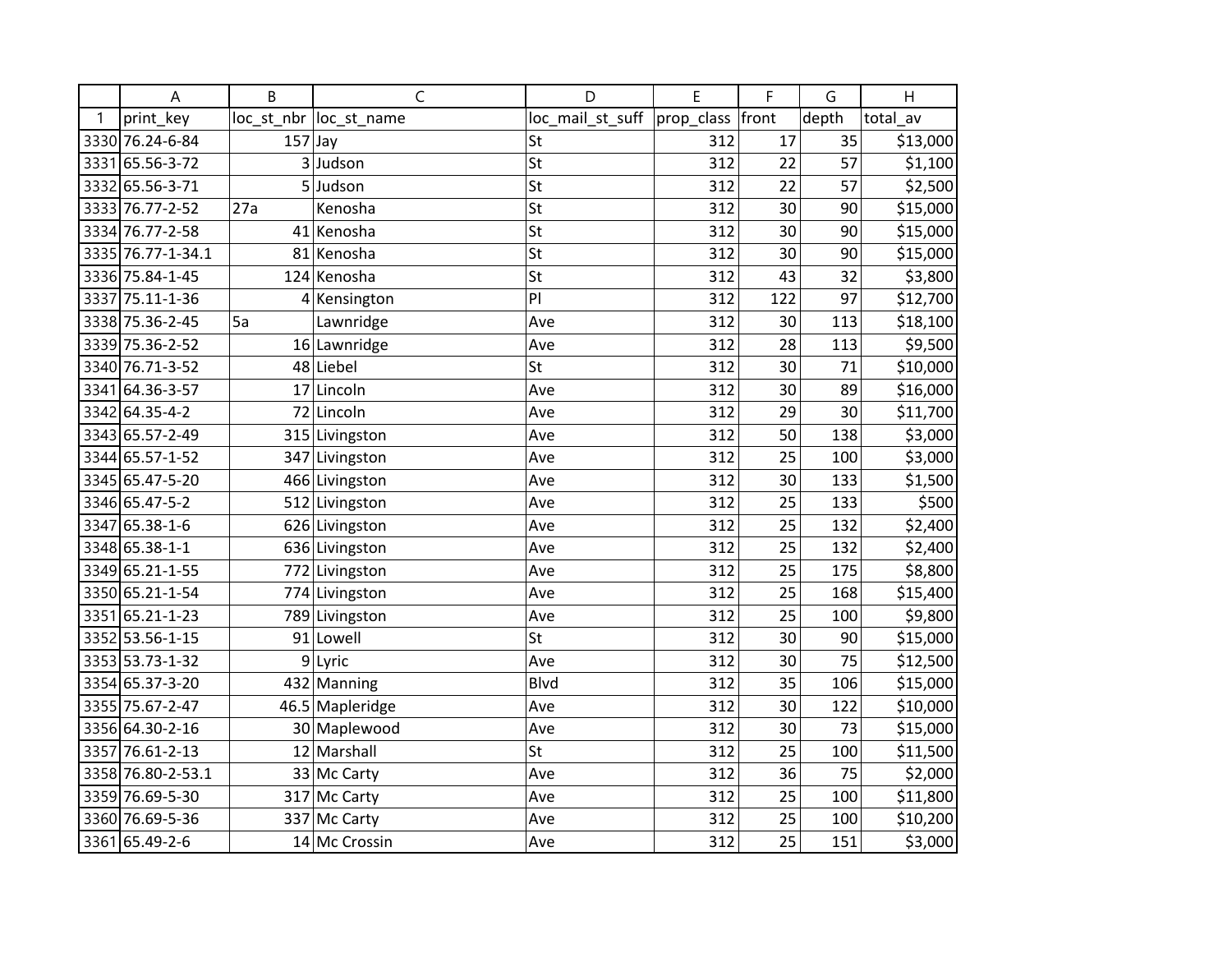|      | A               | B | $\mathsf{C}$            | D                | E                | F  | G      | H        |
|------|-----------------|---|-------------------------|------------------|------------------|----|--------|----------|
| 1    | print_key       |   | loc_st_nbr  loc_st_name | loc_mail_st_suff | prop_class front |    | depth  | total_av |
|      | 3362 76.62-3-61 |   | 23 Mc Kown              | St               | 312              | 25 | 100    | \$12,300 |
|      | 3363 75.75-2-50 |   | $4$ Mereline            | Ave              | 312              | 25 | 90     | \$12,000 |
|      | 3364 75.75-2-49 |   | 6 Mereline              | Ave              | 312              | 25 | 90     | \$5,300  |
|      | 3365 75.75-2-24 |   | 15 Mereline             | Ave              | 312              | 25 | 90     | \$11,400 |
|      | 3366 65.44-3-21 |   | 15 Mohawk               | St               | 312              | 22 | 75     | \$1,500  |
|      | 3367 76.63-2-26 |   | 27 Moore                | St               | 312              | 50 | 75     | \$8,000  |
|      | 3368 64.37-1-74 |   | 21 Moreland             | Ave              | 312              | 30 | 100    | \$17,400 |
|      | 3369 76.77-1-26 |   | 341 Mountain            | St               | 312              | 30 | 90     | \$15,000 |
|      | 3370 75.84-1-18 |   | 374 Mountain            | St               | 312              | 30 | 90     | \$10,000 |
| 3371 | 64.84-1-9       |   | 630 Myrtle              | Ave              | 312              | 25 | 115    | \$15,000 |
|      | 3372 64.68-3-19 |   | 757 Myrtle              | Ave              | 312              | 30 | 93     | \$10,000 |
|      | 3373 65.55-2-26 |   | $135$ N Lake            | Ave              | 312              | 22 | 102    | \$8,700  |
|      | 3374 65.30-1-28 |   | $91$ N Manning          | <b>Blvd</b>      | 312              | 55 | 133    | \$11,700 |
|      | 3375 64.51-2-66 |   | $87$ N Pine             | Ave              | 312              | 28 | 105    | \$12,900 |
|      | 3376 75.35-3-84 |   | 306 New Scotland        | Ave              | 312              | 35 | 139    | \$15,400 |
| 3377 | 64.72-3-45      |   | 667 New Scotland        | Ave              | 312              | 90 | 104.82 | \$20,300 |
|      | 3378 76.62-3-68 |   | 49 O'Connell            | St               | 312              | 25 | 100    | \$18,400 |
|      | 3379 76.62-3-74 |   | 61 O'Connell            | St               | 312              | 25 | 100    | \$11,100 |
|      | 3380 65.38-2-36 |   | 53 Ontario              | St               | 312              | 25 | 109    | \$1,500  |
|      | 3381 65.38-2-37 |   | 55 Ontario              | St               | 312              | 25 | 109    | \$1,500  |
|      | 3382 65.72-6-45 |   | 335 Orange              | St               | 312              | 22 | 85     | \$1,400  |
|      | 3383 65.63-1-55 |   | 437 Orange              | St               | 312              | 22 | 80     | \$8,100  |
|      | 3384 65.63-1-56 |   | 439 Orange              | St               | 312              | 22 | 80     | \$8,100  |
|      | 3385 64.39-3-19 |   | 58 Orlando              | Ave              | 312              | 25 | 120    | \$17,300 |
|      | 3386 64.48-1-12 |   | 70 Ormond               | St               | 312              | 25 | 120    | \$26,800 |
|      | 3387 76.56-2-78 |   | 17 Osborne              | St               | 312              | 22 | 68     | \$4,300  |
|      | 3388 76.39-3-23 |   | $235$ Park              | Ave              | 312              | 20 | 115    | \$20,000 |
|      | 3389 65.57-1-67 |   | 26 Pennsylvania         | Ave              | 312              | 37 | 100    | \$2,500  |
|      | 3390 53.73-1-29 |   | 2 Pinehurst             | Ave              | 312              | 30 | 75     | \$15,900 |
|      | 3391 53.73-1-25 |   | 10 Pinehurst            | Ave              | 312              | 15 | 75     | \$6,000  |
|      | 3392 53.73-1-18 |   | 24 Pinehurst            | Ave              | 312              | 31 | 75     | \$19,200 |
|      | 3393 76.62-2-34 |   | $5 $ Raymo              | St               | 312              | 25 | 102    | \$12,100 |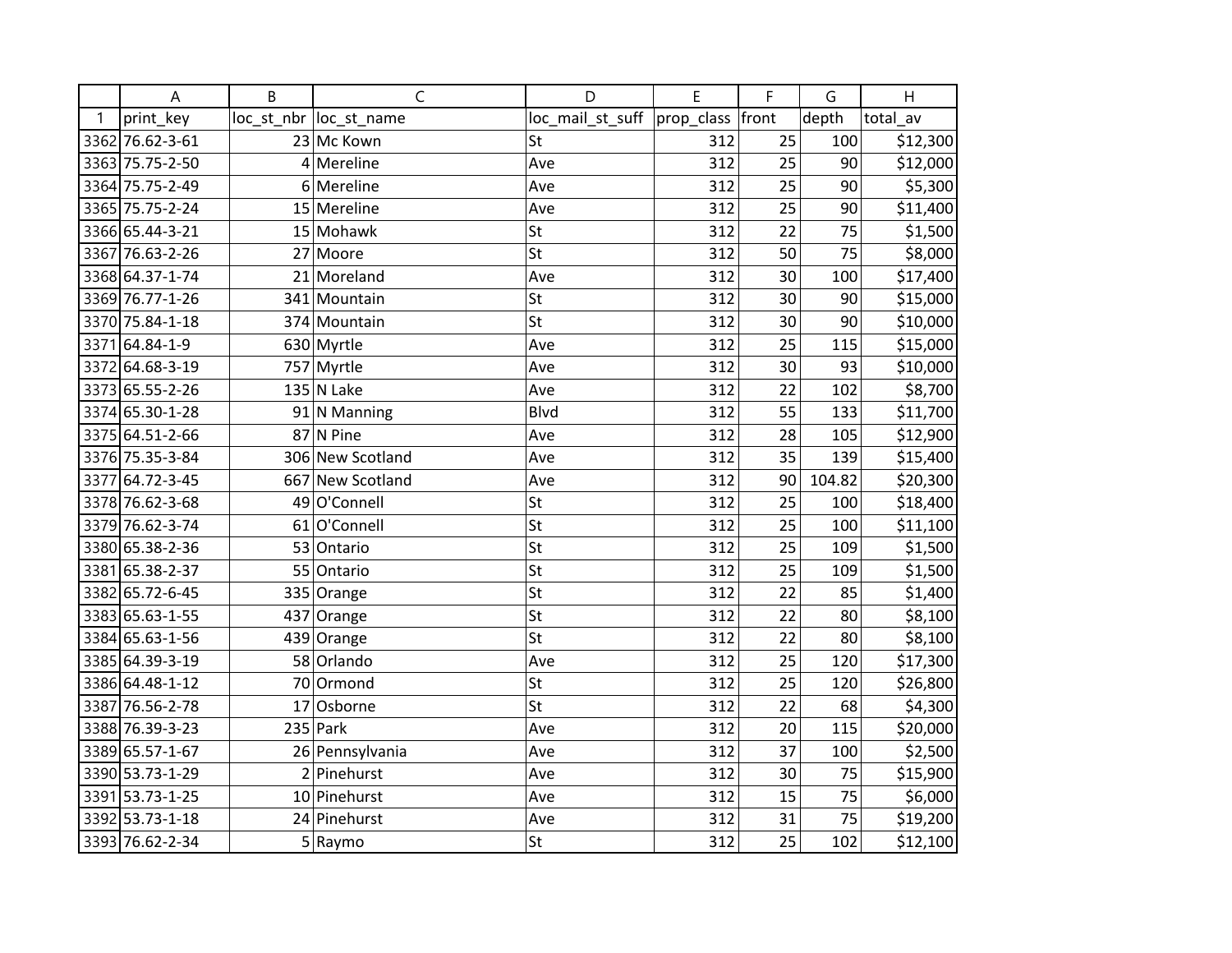|   | A                 | B    | $\mathsf{C}$            | D                | E          | F           | G     | H        |
|---|-------------------|------|-------------------------|------------------|------------|-------------|-------|----------|
| 1 | print key         |      | loc_st_nbr  loc_st_name | loc_mail_st_suff | prop_class | front       | depth | total av |
|   | 3394 76.62-2-41   |      | 31 Raymo                | St               | 312        | 25          | 100   | \$11,700 |
|   | 3395 76.62-1-7    |      | 46 Raymo                | St               | 312        | 24          | 100   | \$8,700  |
|   | 3396 53.65-1-10   |      | Rear 1 Pansey           | St               | 312        | 10          | 53    | \$1,000  |
|   | 3397 64.38-1-6.2  |      | Rear 241 Berkshire      | <b>Blvd</b>      | 312        | 122         | 31    | \$11,900 |
|   | 3398 76.72-3-37   |      | Rear 38 40 Second       | Ave              | 312        | 65          | 86    | \$10,000 |
|   | 3399 76.72-3-37   |      | Rear 38 40 Second       | Ave              | 312        | 81          | 170   | \$10,000 |
|   | 3400 65.69-2-37   |      | Rear 448 Hamilton       | St               | 312        | 21          | 29    | \$10,600 |
|   | 3401 75.68-4-21   |      | Rear 456 466 Delaware   | Ave              | 312        | 55          | 78    | \$15,000 |
|   | 3402 75.68-4-21   |      | Rear 456 466 Delaware   | Ave              | 312        | 69          | 140   | \$15,000 |
|   | 3403 65.46-3-23.2 |      | Rear 610 Clinton        | Ave              | 312        | 13          | 28    | \$3,000  |
|   | 3404 65.61-5-14   |      | Rear 694 State          | St               | 312        | 80          | 218   | \$35,000 |
|   | 3405 64.70-1-32   |      | <b>Rear Crescent</b>    | Dr               | 312        | $\mathbf 0$ | 0     | \$5,000  |
|   | 3406 76.71-2-38   |      | $7$ Regent              | St               | 312        | 25          | 66    | \$5,200  |
|   | 3407 76.71-1-14   |      | $14$ Regent             | St               | 312        | 37          | 66    | \$8,000  |
|   | 3408 76.71-2-34   |      | 17 Regent               | St               | 312        | 25          | 66    | \$1,500  |
|   | 3409 76.71-2-29   |      | 29 Regent               | St               | 312        | 25          | 66    | \$9,600  |
|   | 3410 75.59-4-5    |      | 64 Rose                 | Ct               | 312        | 40          | 125   | \$25,000 |
|   | 3411 64.30-3-48   |      | 58 Russell Blessing     | Rd               | 312        | 30          | 125   | \$20,600 |
|   | 3412 75.76-1-58   |      | 37 Rutland              | St               | 312        | 61          | 76    | \$17,100 |
|   | 3413 76.69-4-25   |      | $4 S$ Bertha            | St               | 312        | 40          | 38    | \$9,700  |
|   | 3414 76.63-1-9    |      | $23$ S Dove             | St               | 312        | 25          | 100   | \$11,200 |
|   | 3415 87.39-1-30   |      | 796 $S$ Pearl           | St               | 312        | 79          | 115   | \$13,500 |
|   | 3416 64.66-1-17   | 107A | S Pine                  | Ave              | 312        | 0           | 0     | \$21,000 |
|   | 3417 76.62-4-35   |      | $11$ Sand               | St               | 312        | 25          | 100   | \$1,500  |
|   | 3418 76.62-4-43   |      | $29$ Sand               | St               | 312        | 50          | 100   | \$13,700 |
|   | 3419 76.72-4-76   |      | 8 Scott                 | St               | 312        | 24          | 72    | \$3,700  |
|   | 3420 76.61-2-23   |      | 371 Second              | Ave              | 312        | 12          | 100   | \$6,300  |
|   | 3421 76.61-2-25   |      | 375 Second              | Ave              | 312        | 31          | 100   | \$15,700 |
|   | 3422 76.69-3-45   |      | 384 Second              | Ave              | 312        | 55          | 120   | \$13,000 |
|   | 3423 65.74-4-55   |      | 27 Second               | St               | 312        | 24          | 131   | \$10,500 |
|   | 3424 65.73-5-3    |      | 156 Second              | St               | 312        | 26          | 80    | \$6,200  |
|   | 3425 65.56-2-52   |      | 287 Second              | St               | 312        | 22          | 70    | \$1,500  |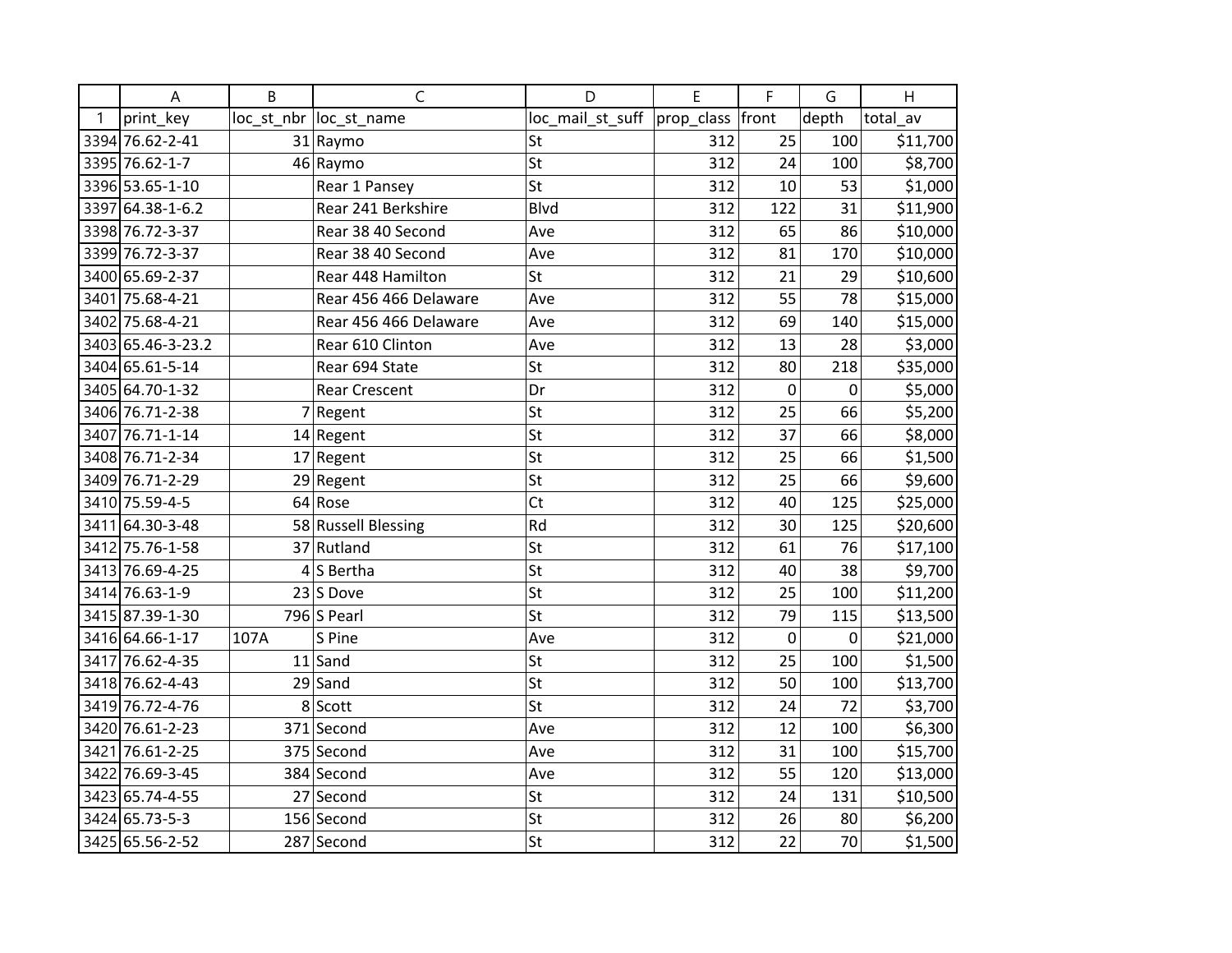|   | A                 | B | C                       | D                | E                | F  | G     | H        |
|---|-------------------|---|-------------------------|------------------|------------------|----|-------|----------|
| 1 | print_key         |   | loc_st_nbr  loc_st_name | loc_mail_st_suff | prop_class front |    | depth | total_av |
|   | 3426 65.56-2-87   |   | 359 Second              | St               | 312              | 25 | 127   | \$2,400  |
|   | 3427 65.55-6-20   |   | 370 Second              | St               | 312              | 25 | 118   | \$1,500  |
|   | 3428 65.47-3-7    |   | 432 Second              | St               | 312              | 25 | 118   | \$500    |
|   | 3429 65.47-4-65   |   | 455 Second              | St               | 312              | 25 | 127   | \$4,300  |
|   | 3430 65.47-3-3    |   | 456 Second              | St               | 312              | 25 | 118   | \$1,500  |
|   | 3431 65.47-2-11   |   | 478 Second              | St               | 312              | 23 | 118   | \$500    |
|   | 3432 65.38-2-75   |   | 619 Second              | St               | 312              | 25 | 127   | \$10,600 |
|   | 3433 65.30-2-28   |   | 633 Second              | St               | 312              | 25 | 127   | \$800    |
|   | 3434 65.30-2-30   |   | 637 Second              | St               | 312              | 25 | 127   | \$800    |
|   | 3435 65.72-2-10   |   | 358 Sheridan            | Ave              | 312              | 57 | 105   | \$7,000  |
|   | 3436 65.63-1-28   |   | 415 Sheridan            | Ave              | 312              | 22 | 99    | \$7,000  |
|   | 3437 65.54-5-38   |   | 290 Sherman             | St               | 312              | 71 | 100   | \$11,300 |
|   | 3438 76.62-4-22   |   | 6 Slingerland           | St               | 312              | 25 | 100   | \$1,500  |
|   | 3439 76.63-1-32   |   | 17 Slingerland          | St               | 312              | 25 | 100   | \$8,200  |
|   | 3440 76.62-4-16   |   | 24 Slingerland          | St               | 312              | 25 | 100   | \$1,500  |
|   | 3441 76.63-1-50   |   | 57 Slingerland          | St               | 312              | 25 | 100   | \$1,500  |
|   | 3442 76.64-5-19   |   | 36 Sloan                | St               | 312              | 25 | 100   | \$1,500  |
|   | 3443 76.64-5-17   |   | 42 Sloan                | St               | 312              | 50 | 25    | \$8,000  |
|   | 3444 66.37-1-24   |   | 25 South                | St               | 312              | 25 | 94    | \$3,000  |
|   | 3445 66.37-1-36   |   | 28 South                | St               | 312              | 25 | 94    | \$7,800  |
|   | 3446 75.76-2-15   |   | 26 Southern             | <b>Blvd</b>      | 312              | 29 | 100   | \$14,700 |
|   | 3447 65.80-3-2    |   | 90 Spring               | St               | 312              | 21 | 65    | \$23,400 |
|   | 3448 65.62-2-31   |   | 123 Spring              | St               | 312              | 67 | 55    | \$33,000 |
|   | 3449 65.62-2-38   |   | 137 Spring              | St               | 312              | 76 | 60    | \$45,000 |
|   | 3450 65.62-3-4    |   | 172 Spring              | St               | 312              | 25 | 70    | \$7,100  |
|   | 3451 64.52-1-42   |   | 410 Spring              | St               | 312              | 50 | 70    | \$16,400 |
|   | 3452 76.61-1-21   |   | 3 Stanwix               | St               | 312              | 46 | 101   | \$11,900 |
|   | 3453 65.56-1-20.2 |   | 54 Swinton              | St               | 312              | 30 | 30    | \$4,900  |
|   | 3454 65.56-1-33   |   | 82 Swinton              | St               | 312              | 25 | 30    | \$2,000  |
|   | 3455 65.82-4-25   |   | 16 Ten Broeck           | St               | 312              | 32 | 113   | \$11,200 |
|   | 3456 75.60-1-45   |   | 67 Ten Eyck             | Ave              | 312              | 35 | 150   | \$21,300 |
|   | 3457 76.72-1-52   |   | 21 Teunis               | St               | 312              | 17 | 66    | \$1,500  |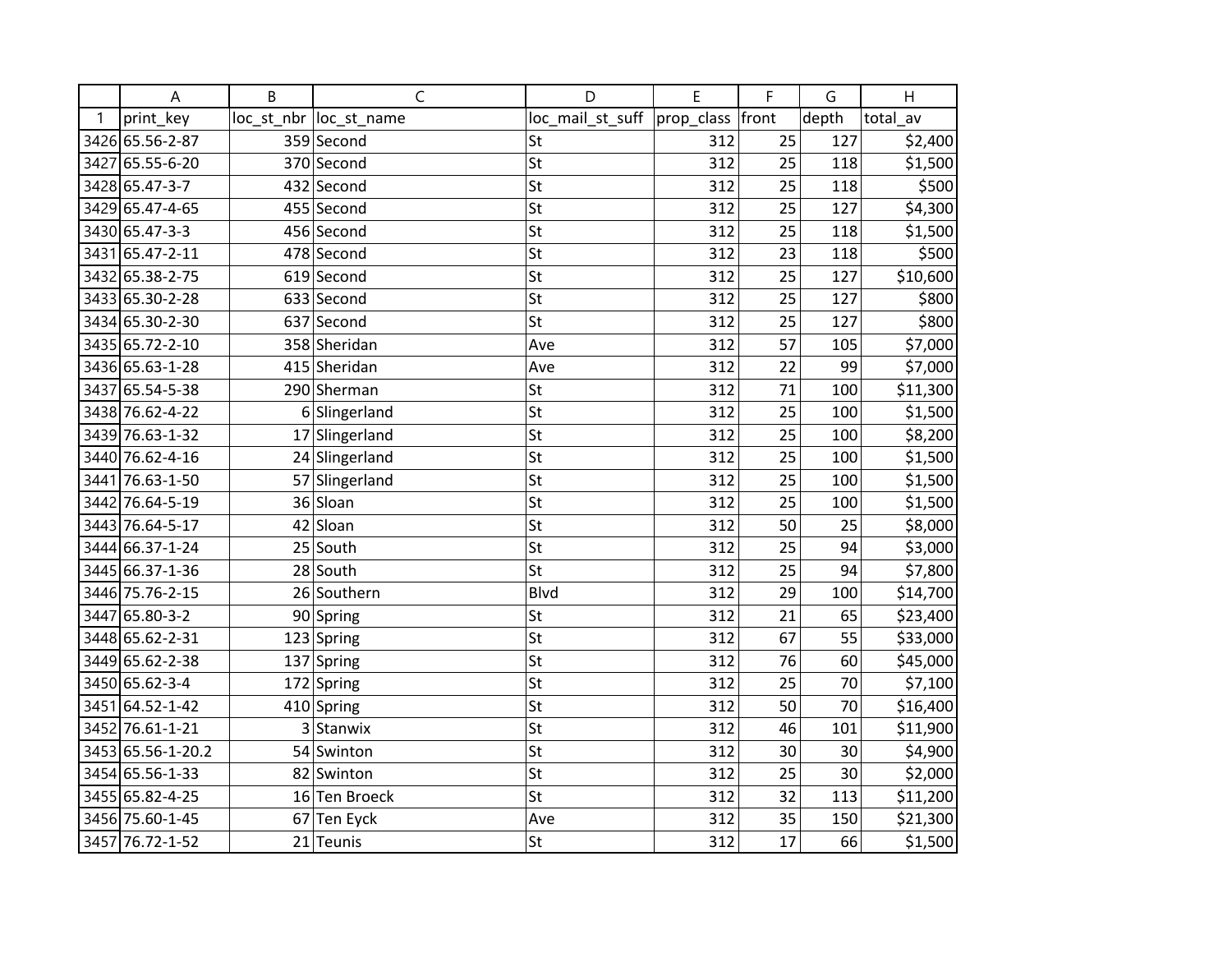|   | A                | B         | C                      | D                | E          | F     | G     | H         |
|---|------------------|-----------|------------------------|------------------|------------|-------|-------|-----------|
| 1 | print key        |           | loc_st_nbr loc_st_name | loc_mail_st_suff | prop_class | front | depth | total av  |
|   | 3458 76.73-1-43  |           | $7$ Third              | Ave              | 312        | 30    | 44    | \$14,000  |
|   | 3459 76.64-4-6   |           | 94 Third               | Ave              | 312        | 24    | 100   | \$1,500   |
|   | 3460 65.74-2-2   |           | 99 Third               | St               | 312        | 62    | 130   | \$13,600  |
|   | 3461 65.64-7-6   |           | $246$ Third            | St               | 312        | 30    | 124   | \$4,000   |
|   | 3462 65.64-7-5   |           | 248 Third              | St               | 312        | 30    | 124   | \$24,900  |
|   | 3463 65.56-5-41  |           | $255$ Third            | St               | 312        | 30    | 130   | \$1,000   |
|   | 3464 65.56-2-30  |           | $304$ Third            | St               | 312        | 24    | 124   | \$1,500   |
|   | 3465 65.47-4-23  |           | 374 Third              | St               | 312        | 25    | 127   | \$1,000   |
|   | 3466 65.47-5-35  | 431       | Third                  | St               | 312        | 25    | 133   | \$1,000   |
|   | 3467 65.47-4-1   |           | 438 Third              | St               | 312        | 25    | 127   | \$1,000   |
|   | 3468 65.39-1-30  |           | 461 Third              | St               | 312        | 25    | 133   | \$3,000   |
|   | 3469 65.38-1-53  |           | $547$ Third            | St               | 312        | 24    | 133   | \$5,000   |
|   | 3470 65.38-2-15  |           | 554 Third              | St               | 312        | 37    | 128   | \$14,900  |
|   | 3471 65.56-4-23  | 3         | Thornton               | St               | 312        | 38    | 50    | \$2,000   |
|   | 3472 65.56-4-1   | 7         | Thornton               | St               | 312        | 30    | 63    | \$2,000   |
|   | 3473 53.66-2-4   | <b>5A</b> | Tremont                | St               | 312        | 30    | 99    | \$15,000  |
|   | 3474 76.49-4-48  |           | 12 Trinity             | PI               | 312        | 19    | 109   | \$12,600  |
|   | 3475 76.69-2-22  |           | 62 Twiller             | St               | 312        | 74    | 85    | \$15,000  |
|   | 3476 76.49-2-26  |           | 43 Van Zandt           | St               | 312        | 38    | 50    | \$20,300  |
|   | 3477 76.49-2-27  |           | 47 Van Zandt           | St               | 312        | 17    | 47    | \$8,500   |
|   | 3478 76.54-3-30  |           | 8 View                 | Ave              | 312        | 30    | 100   | \$2,000   |
|   | 3479 64.44-3-1.2 |           | 25 W Lawrence          | St               | 312        | 494   | 265   | \$302,400 |
|   | 3480 64.81-1-21  |           | 548 W Lawrence         | St               | 312        | 30    | 100   | \$11,500  |
|   | 3481 76.61-4-22  |           | 6 W Van Vechten        | St               | 312        | 25    | 115   | \$8,500   |
|   | 3482 65.44-1-38  | 20        | Walter                 | St               | 312        | 30    | 100   | \$5,000   |
|   | 3483 65.36-2-42  |           | 64 Walter              | St               | 312        | 33    | 100   | \$3,000   |
|   | 3484 65.36-2-24  |           | 73 Walter              | St               | 312        | 25    | 100   | \$2,000   |
|   | 3485 65.62-1-46  |           | 471 Washington         | Ave              | 312        | 28    | 103   | \$15,000  |
|   | 3486 64.43-1-75  |           | 916 Washington         | Ave              | 312        | 20    | 33    | \$25,000  |
|   | 3487 64.43-1-75  |           | 916 Washington         | Ave              | 312        | 74    | 100   | \$25,000  |
|   | 3488 65.70-1-59  |           | 7 West End             | Aly              | 312        | 22    | 99    | \$23,800  |
|   | 3489 65.71-2-11  |           | 7 Western              | Ave              | 312        | 22    | 23    | \$11,300  |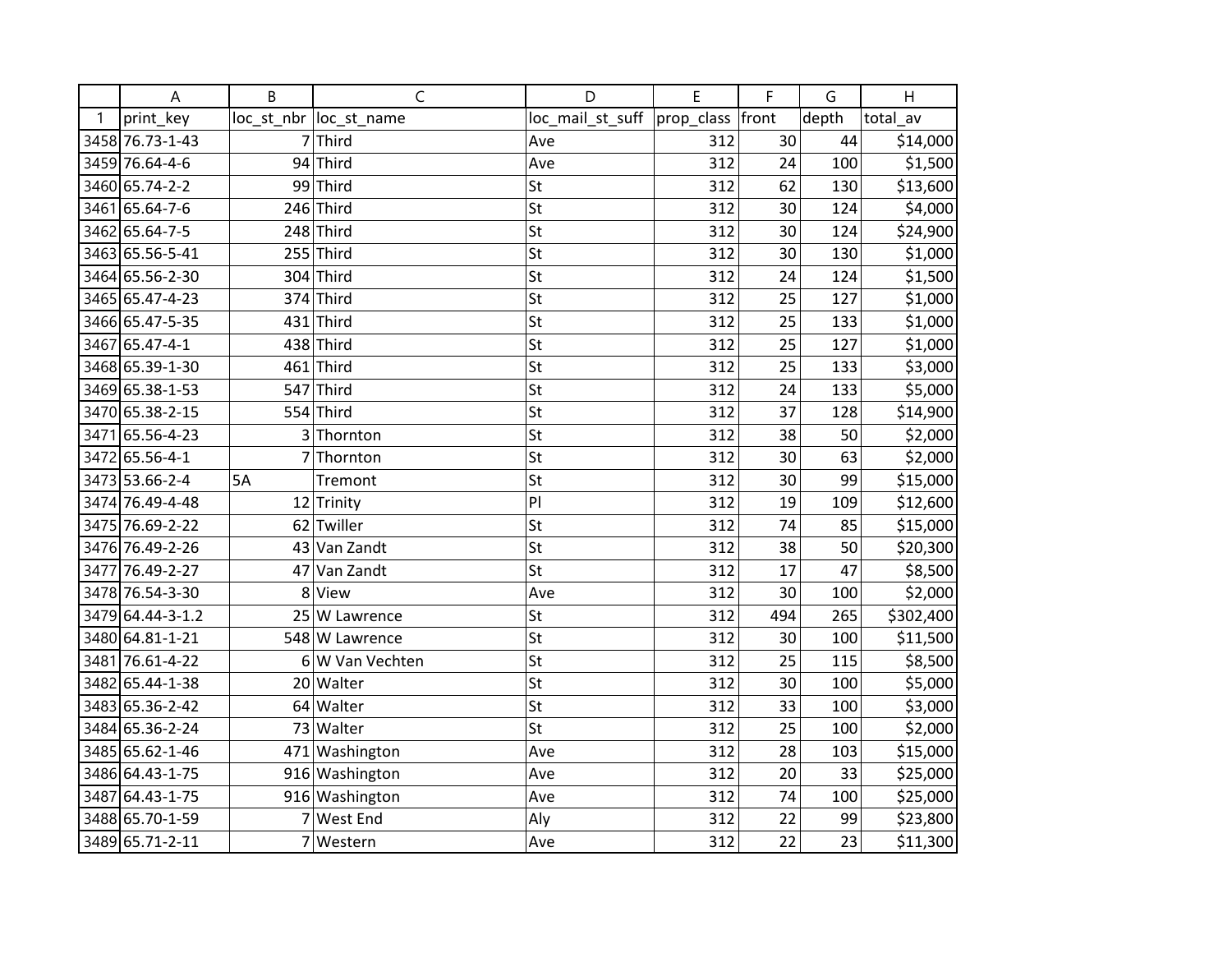|   | A                 | B | $\mathsf{C}$            | D                | E          | F           | G           | H            |
|---|-------------------|---|-------------------------|------------------|------------|-------------|-------------|--------------|
| 1 | print_key         |   | loc_st_nbr  loc_st_name | loc_mail_st_suff | prop_class | front       | depth       | total_av     |
|   | 3490 75.50-2-14   |   | 215 Whitehall           | Rd               | 312        | 42          | 130         | \$30,000     |
|   | 3491 76.49-5-30   |   | 10 Wilbur               | St               | 312        | 23          | 72          | \$6,000      |
|   | 3492 65.49-1-12   |   | 57 Wilkins              | Ave              | 312        | 25          | 100         | \$1,000      |
|   | 3493 65.49-1-13   |   | 59 Wilkins              | Ave              | 312        | 25          | 100         | \$1,000      |
|   | 3494 64.73-2-18.2 |   | 45 Winnie               | St               | 312        | 30          | 100         | \$15,800     |
|   | 3495 64.81-2-24   |   | 135 Winnie              | St               | 312        | 37          | 100         | \$15,500     |
|   | 3496 75.28-4-20   |   | $1$ Woodlawn            | Ave              | 312        | 35          | 46          | \$30,000     |
|   | 3497 75.28-4-20   |   | $1$ Woodlawn            | Ave              | 312        | 40          | 170         | \$30,000     |
|   | 3498 53.57-1-20   |   | 18 Yardboro             | Ave              | 312        | 30          | 100         | \$15,000     |
|   | 3499 65.69-1-77   |   | 383 Yates               | St               | 312        | 31          | 93          | \$4,000      |
|   | 3500 65.69-1-78   |   | 387 Yates               | St               | 312        | 22          | 94          | \$3,000      |
|   | 3501 75.75-1-17   |   | 2 Zoar                  | Ave              | 312        | 30          | 42          | \$4,100      |
|   | 3502 75.75-1-18   |   | 4 Zoar                  | Ave              | 312        | 30          | 75          | \$11,100     |
|   | 3503 75.75-1-20   |   | 8 Zoar                  | Ave              | 312        | 30          | 75          | \$13,300     |
|   | 3504 53.73-1-62   |   | $23$ Zoar               | Ave              | 312        | 30          | 70          | \$18,600     |
|   | 3505 76.15-1-1    |   |                         |                  | 330        | $\mathbf 0$ | 0           | \$11,081,700 |
|   | 3506 76.64-2-40   |   | 52 Alexander            | St               | 330        | 23          | 102         | \$900        |
|   | 3507 76.64-1-33   |   | 91 Alexander            | St               | 330        | 33          | 62          | \$7,100      |
|   | 3508 76.57-4-7    |   | $120$ Arch              | St               | 330        | 21.61       | 71          | \$8,100      |
|   | 3509 76.57-4-6    |   | $122$ Arch              | St               | 330        | 21          | 54          | \$12,000     |
|   | 3510 76.57-4-5    |   | $124$ Arch              | St               | 330        | 22          | 54          | \$12,600     |
|   | 3511 76.46-5-1    |   | 39 Besch                | Ave              | 330        | 152         | 139         | \$121,500    |
|   | 3512 76.46-4-29   |   | 42 Besch                | Ave              | 330        | 158         | 139         | \$126,300    |
|   | 3513 76.46-4-30   |   | 47 Besch                | Ave              | 330        | 60          | 121         | \$41,700     |
|   | 3514 64.36-1-10.2 |   | 507 Bradford            | St               | 330        | 42          | 164         | \$36,500     |
|   | 3515 64.36-1-11   |   | 509 Bradford            | St               | 330        | 35          | 164         | \$30,400     |
|   | 3516 76.80-2-16   |   | 224 Broad               | St               | 330        | 51          | 62          | \$9,000      |
|   | 3517 76.80-2-15   |   | $230$ Broad             | St               | 330        | 21          | $\mathbf 0$ | \$10,600     |
|   | 3518 76.50-1-31   |   | 346 Broadway            |                  | 330        | 32          | 171         | \$58,000     |
|   | 3519 76.42-3-31   |   | 422 Broadway            |                  | 330        | 53          | 66          | \$37,100     |
|   | 3520 76.34-3-50   |   | 515 Broadway            |                  | 330        | 116.28      | 264.94      | \$0          |
|   | 3521 65.82-6-22   |   | 752 Broadway            |                  | 330        | 22          | 149         | \$34,700     |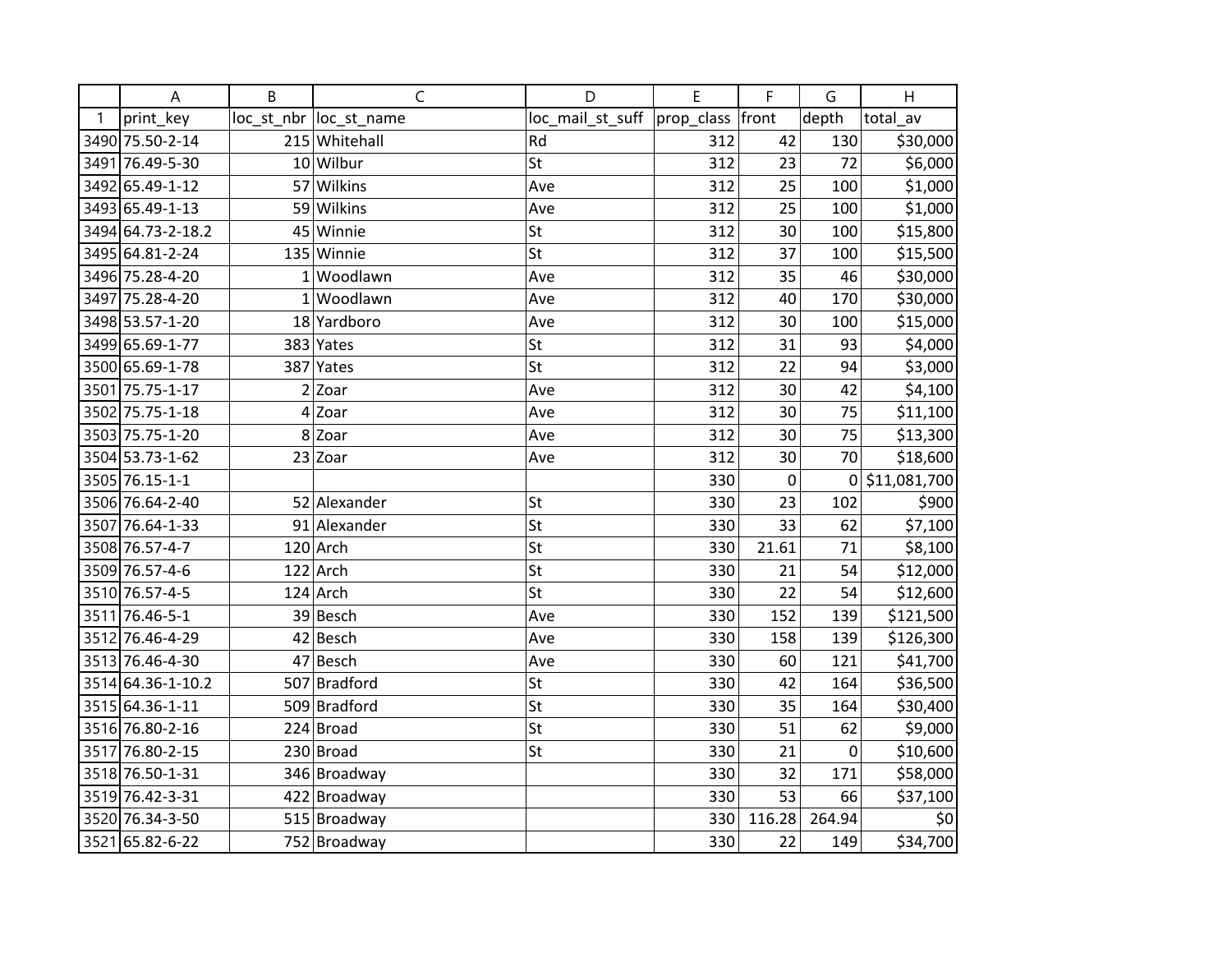|      | A                 | B  | $\mathsf{C}$            | D                | E          | F     | G     | H         |
|------|-------------------|----|-------------------------|------------------|------------|-------|-------|-----------|
| 1    | print_key         |    | loc_st_nbr  loc_st_name | loc_mail_st_suff | prop_class | front | depth | total av  |
|      | 3522 65.83-1-13   |    | 777 Broadway            |                  | 330        | 23    | 100   | \$24,400  |
|      | 3523 65.75-2-19   |    | 788 Broadway            |                  | 330        | 34    | 41    | \$14,800  |
|      | 3524 65.75-2-18   |    | 794 Broadway            |                  | 330        | 61    | 125   | \$80,800  |
|      | 3525 65.75-2-10   |    | 810 Broadway            |                  | 330        | 21    | 77    | \$5,000   |
|      | 3526 65.75-2-9    |    | 812 Broadway            |                  | 330        | 21    | 77    | \$5,000   |
|      | 3527 65.75-2-8    |    | 814 Broadway            |                  | 330        | 25    | 77    | \$20,400  |
|      | 3528 65.75-2-7    |    | 816 Broadway            |                  | 330        | 22    | 68    | \$15,900  |
|      | 3529 65.52-2-20   |    | 1102 Broadway           |                  | 330        | 25    | 66    | \$3,600   |
|      | 3530 65.44-1-55   |    | 1168 Broadway           |                  | 330        | 25    | 100   | \$2,500   |
| 3531 | 66.37-1-5         |    | 1219 Broadway           |                  | 330        | 31.34 | 83.58 | \$5,000   |
|      | 3532 66.29-2-59   |    | 1233 Broadway           |                  | 330        | 21    | 83    | \$18,500  |
|      | 3533 66.29-2-52   |    | 1247 Broadway           |                  | 330        | 23    | 83    | \$20,200  |
|      | 3534 66.29-2-29   |    | 1253 Broadway           |                  | 330        | 23    | 83    | \$14,000  |
|      | 3535 76.46-2-25   |    | 41 Carroll              | Ter              | 330        | 13    | 114   | \$4,300   |
|      | 3536 65.80-2-22   | 9  | Central                 | Ave              | 330        | 33    | 80    | \$28,000  |
| 3537 | 65.37-2-7         |    | 525 Central             | Ave              | 330        | 22    | 55    | \$12,800  |
|      | 3538 64.28-1-13   |    | 730 Central             | Ave              | 330        | 76.5  | 225   | \$150,000 |
|      | 3539 53.83-1-9.2  |    | 812 Central             | Ave              | 330        | 60    | 300   | \$190,800 |
|      | 3540 53.75-1-5.22 |    | 883 Central             | Ave              | 330        | 212   | 199   | \$447,200 |
|      | 3541 53.66-3-1    |    | 949 Central             | Ave              | 330        | 181   | 200   | \$383,700 |
|      | 3542 53.74-2-3    |    | 964 Central             | Ave              | 330        | 60    | 497   | \$420,000 |
|      | 3543 53.74-2-7    |    | 970 Central             | Ave              | 330        | 135   | 497   | \$610,200 |
|      | 3544 53.66-3-7    |    | 993 Central             | Ave              | 330        | 50    | 165   | \$87,500  |
|      | 3545 53.66-3-14   |    | 1006 Central            | Ave              | 330        | 18    | 442   | \$84,300  |
|      | 3546 53.66-3-9    |    | 1007 Central            | Ave              | 330        | 13    | 220   | \$350,000 |
|      | 3547 53.66-3-9    |    | 1007 Central            | Ave              | 330        | 125   | 300   | \$350,000 |
|      | 3548 76.26-3-4    |    | 29 Chapel               | St               | 330        | 25    | 85    | \$22,500  |
|      | 3549 76.26-4-16   |    | Clinton                 | Ave              | 330        | 61    | 173   | \$39,000  |
|      | 3550 76.26-1-26   |    | 24 Clinton              | Ave              | 330        | 14    | 66    | \$9,800   |
|      | 3551 76.26-4-12   | 27 | Clinton                 | Ave              | 330        | 27    | 55    | \$15,700  |
|      | 3552 76.26-4-11   |    | 27.5 Clinton            | Ave              | 330        | 20.33 | 0     | \$14,000  |
|      | 3553 76.26-4-10   |    | 29.5 Clinton            | Ave              | 330        | 22    | 87    | \$20,300  |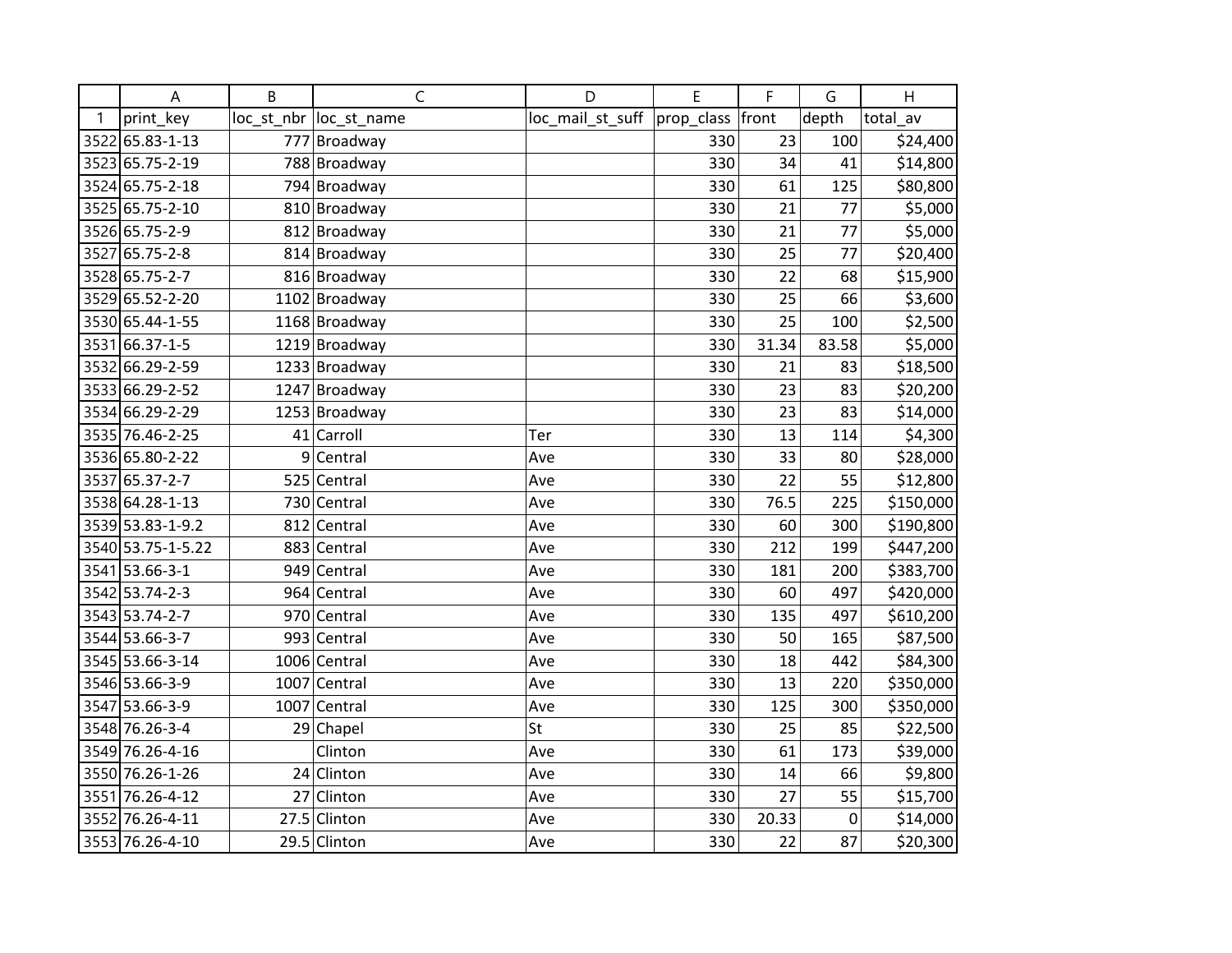|   | A                 | B         | $\mathsf{C}$            | D                | E          | F      | G      | H         |
|---|-------------------|-----------|-------------------------|------------------|------------|--------|--------|-----------|
| 1 | print_key         |           | loc_st_nbr  loc_st_name | loc_mail_st_suff | prop_class | front  | depth  | total_av  |
|   | 3554 65.73-2-14.3 |           | 220 Clinton             | Ave              | 330        | 44     | 86     | \$10,000  |
|   | 3555 65.72-6-1.2  |           | 322 Clinton             | Ave              | 330        | 22     | 86     | \$20,100  |
|   | 3556 65.64-5-20   |           | 333 Clinton             | Ave              | 330        | 25     | 100    | \$1,500   |
|   | 3557 65.64-5-23   |           | 339 Clinton             | Ave              | 330        | 25     | 70     | \$3,900   |
|   | 3558 65.55-5-53   |           | 535 Clinton             | Ave              | 330        | 18     | 125    | \$1,000   |
|   | 3559 65.55-1-45   |           | 603 Clinton             | Ave              | 330        | 22     | 125    | \$1,500   |
|   | 3560 65.46-3-23.1 |           | 610 Clinton             | Ave              | 330        | 28     | 58     | \$8,600   |
|   | 3561 65.37-2-39   |           | 788 Clinton             | Ave              | 330        | 25     | 55     | \$14,600  |
|   | 3562 65.75-2-6    |           | 92 Colonie              | St               | 330        | 9      | 23     | \$2,200   |
|   | 3563 65.75-2-2    |           | 100 Colonie             | St               | 330        | 21     | 70     | \$15,600  |
|   | 3564 76.26-3-9    |           | 85 Columbia             | St               | 330        | 24     | 109    | \$27,700  |
|   | 3565 41.00-2-5.3  |           | 29 Columbia Circle      | Dr               | 330        | 133.85 | 200.65 | \$229,100 |
|   | 3566 53.82-1-65   |           | 60 Colvin               | Ave              | 330        | 335    | 233    | \$315,000 |
|   | 3567 53.83-1-2    |           | 67 Colvin               | Ave              | 330        | 50     | 75     | \$115,000 |
|   | 3568 53.75-1-10   |           | 93 Colvin               | Ave              | 330        | 37     | 100    | \$39,200  |
|   | 3569 53.75-1-11   |           | 97 Colvin               | Ave              | 330        | 10     | 100    | \$6,400   |
|   | 3570 76.34-2-40   |           | 77 Corning              | PI               | 330        | 79     | 81     | \$67,800  |
|   | 3571 76.11-2-8    |           | $1$ Dean                | St               | 330        | 40     | 300    | \$127,200 |
|   | 3572 76.39-2-35   |           | 48 Delaware             | Ave              | 330        | 58     | 103    | \$30,000  |
|   | 3573 76.54-4-3    |           | 234 Delaware            | Ave              | 330        | 30     | 125    | \$9,000   |
|   | 3574 76.54-4-30   | 316A      | Delaware                | Ave              | 330        | 53     | 235    | \$52,800  |
|   | 3575 65.80-1-2    | $198$ Elk |                         | St               | 330        | 25     | 70     | \$5,000   |
|   | 3576 65.80-1-1    | $200$ Elk |                         | St               | 330        | 28     | 70     | \$1,500   |
|   | 3577 65.72-4-22   | $201$ Elk |                         | St               | 330        | 40     | 98     | \$9,600   |
|   | 3578 65.72-4-23   | $207$ Elk |                         | St               | 330        | 78     | 94     | \$30,000  |
|   | 3579 65.72-3-25   | $234$ Elk |                         | St               | 330        | 28     | 70     | \$1,500   |
|   | 3580 65.72-3-17   | $254$ Elk |                         | St               | 330        | 48     | 60     | \$4,300   |
|   | 3581 65.63-1-9    | 355 Elk   |                         | St               | 330        | 44     | 94     | \$1,500   |
|   | 3582 65.63-1-8    | 357 Elk   |                         | St               | 330        | 28     | 85     | \$1,500   |
|   | 3583 54.77-2-3.2  |           | $31$ Essex              | St               | 330        | 205.75 | 370    | \$743,200 |
|   | 3584 76.80-2-9    |           | $13$ First              | Ave              | 330        | 25     | 121    | \$11,000  |
|   | 3585 76.80-2-7    |           | $17$ First              | Ave              | 330        | 25     | 100    | \$13,300  |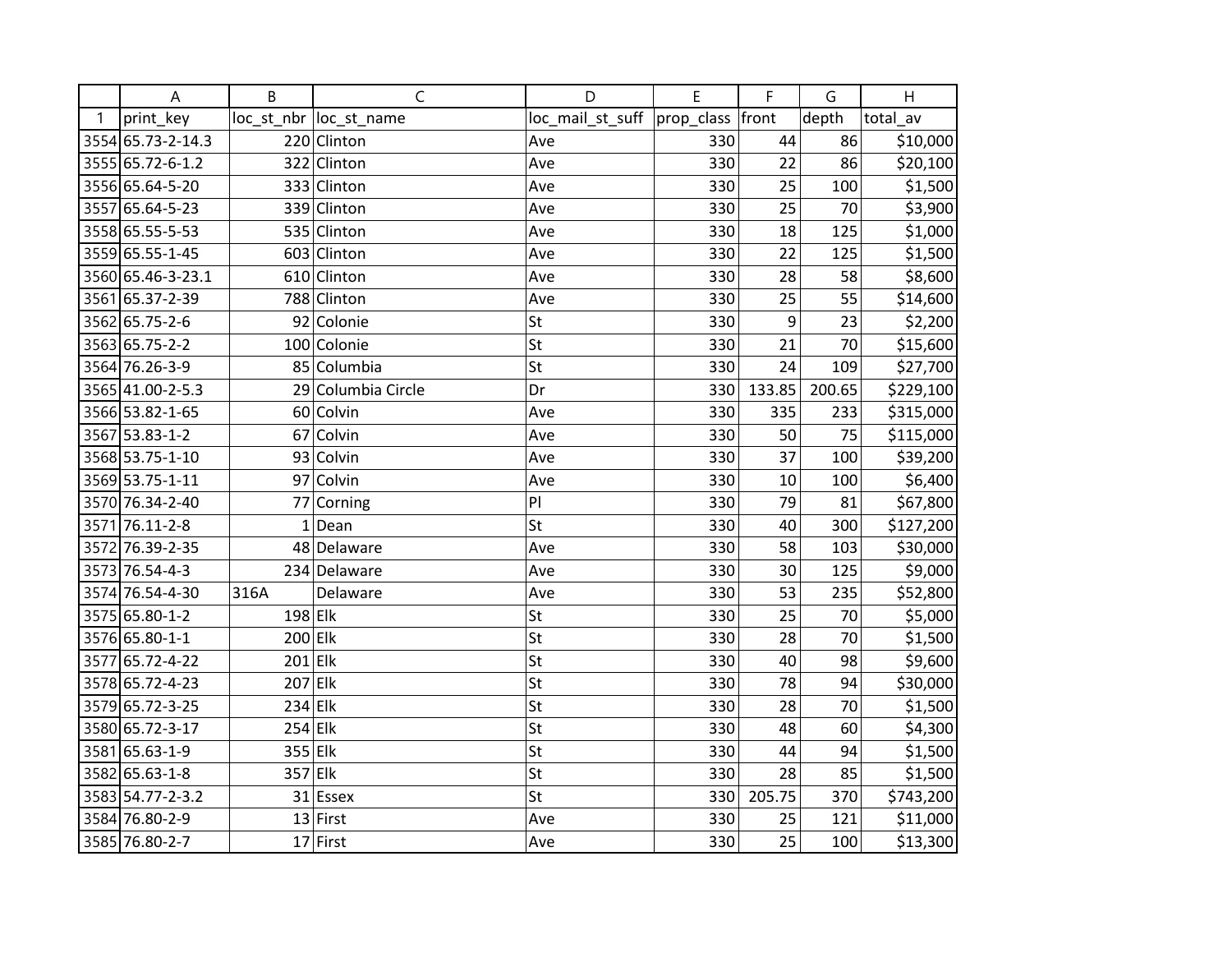|      | A                 | B    | $\mathsf C$             | D                | E          | F           | G      | H           |
|------|-------------------|------|-------------------------|------------------|------------|-------------|--------|-------------|
| 1    | print key         |      | loc_st_nbr  loc_st_name | loc_mail_st_suff | prop_class | front       | depth  | total_av    |
|      | 3586 76.65-4-40   |      | 97 Fourth               | Ave              | 330        | 26          | 55     | \$15,200    |
|      | 3587 76.65-4-18   |      | 108 Franklin            | St               | 330        | 23          | 48     | \$11,700    |
|      | 3588 76.65-4-19   |      | 110 Franklin            | St               | 330        | 26          | 48     | \$13,200    |
|      | 3589 76.65-4-20   |      | 112 Franklin            | St               | 330        | 22          | 69     | \$16,100    |
|      | 3590 76.73-2-45   |      | 170 Franklin            | St               | 330        | 22          | 78     | \$1,000     |
|      | 3591 76.73-2-44   |      | 172 Franklin            | St               | 330        | 26          | 78     | \$900       |
|      | 3592 76.73-2-43   |      | 174 Franklin            | St               | 330        | 24          | 107    | \$1,000     |
|      | 3593 76.73-2-42   |      | 180 Franklin            | St               | 330        | 21          | 93     | \$1,000     |
|      | 3594 76.73-2-41   |      | 182 Franklin            | St               | 330        | 21          | 100    | \$1,000     |
|      | 3595 76.73-2-40   |      | 184 Franklin            | St               | 330        | 26          | 113    | \$1,000     |
|      | 3596 76.26-4-15   |      | Front of 11 Clinton     | Ave              | 330        | 91          | 210    | \$202,600   |
|      | 3597 76.49-3-13   |      | 26 Fulton               | St               | 330        | 21          | 53     | \$5,900     |
|      | 3598 64.28-2-68   |      | 18 Grant                | Ave              | 330        | 26          | 113    | \$31,100    |
|      | 3599 64.28-2-71   |      | 34 Grant                | Ave              | 330        | 45          | 102    | \$35,200    |
|      | 3600 53.84-1-13   | 87   | Grant                   | Ave              | 330        | 37          | 125    | \$49,000    |
|      | 3601 53.84-1-15   |      | $95$ Grant              | Ave              | 330        | 93          | 125    | \$123,200   |
|      | 3602 76.42-3-21   |      | Green                   | St               | 330        | 97          | 90     | \$5,000     |
|      | 3603 75.12-2-5    |      | Hackett                 | <b>Blvd</b>      | 330        | $\mathbf 0$ | 0      | \$1,000     |
|      | 3604 75.25-1-3.22 |      | 279 Hackett             | <b>Blvd</b>      | 330        | 305.4       | 424.05 | \$1,269,900 |
|      | 3605 65.72-5-2    |      | 94 Henry Johnson        | <b>Blvd</b>      | 330        | 25          | 73     | \$19,300    |
|      | 3606 65.72-5-4    |      | 98 Henry Johnson        | <b>Blvd</b>      | 330        | 24          | 73     | \$18,600    |
|      | 3607 65.64-3-30   |      | 105 Henry Johnson       | <b>Blvd</b>      | 330        | 24          | 41     | \$1,500     |
|      | 3608 65.72-6-1.1  |      | 110 Henry Johnson       | <b>Blvd</b>      | 330        | 171         | 22     | \$39,900    |
|      | 3609 65.64-5-1    |      | 124 Henry Johnson       | <b>Blvd</b>      | 330        | 30          | 25     | \$8,000     |
|      | 3610 65.64-5-2    |      | 126 Henry Johnson       | <b>Blvd</b>      | 330        | 25          | 100    | \$26,500    |
| 3611 | 65.64-5-3         |      | 128 Henry Johnson       | <b>Blvd</b>      | 330        | 25          | 100    | \$26,500    |
| 3612 | 65.64-5-4         |      | 130 Henry Johnson       | <b>Blvd</b>      | 330        | 24          | 100    | \$25,400    |
|      | 3613 65.64-5-5    |      | 132 Henry Johnson       | <b>Blvd</b>      | 330        | 74          | 99     | \$25,000    |
|      | 3614 65.64-6-36   |      | 141 Henry Johnson       | <b>Blvd</b>      | 330        | 25          | 75     | \$19,900    |
|      | 3615 65.64-6-34   |      | 145 Henry Johnson       | <b>Blvd</b>      | 330        | 25          | 75     | \$4,000     |
|      | 3616 65.65-1-11   |      | 187 Henry Johnson       | <b>Blvd</b>      | 330        | 28          | 70     | \$20,800    |
|      | 3617 65.65-5-80   | 200A | Henry Johnson           | <b>Blvd</b>      | 330        | 25          | 64     | \$17,000    |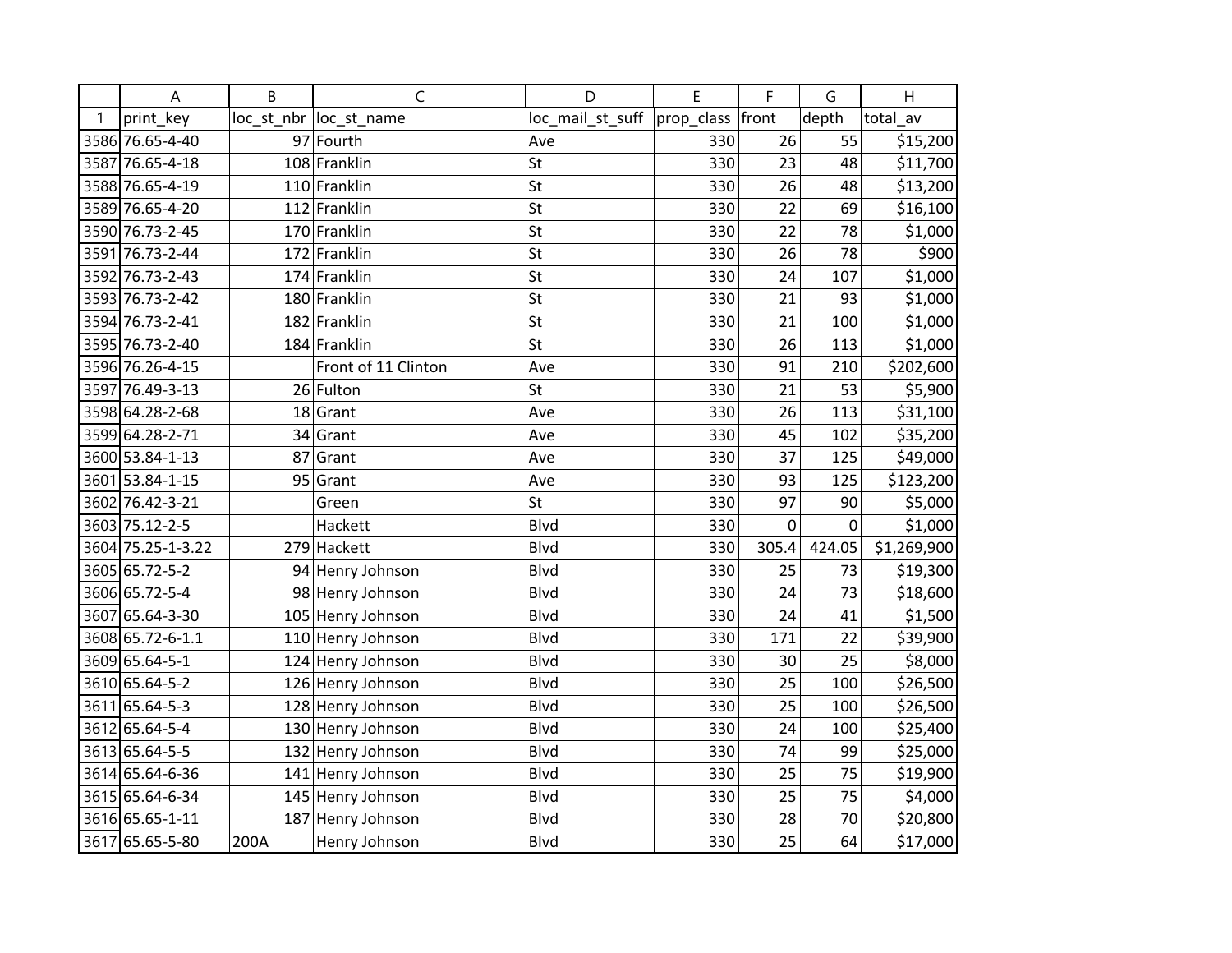|      | A                 | B  | C                      | D                | E          | F      | G      | H         |
|------|-------------------|----|------------------------|------------------|------------|--------|--------|-----------|
| 1    | print key         |    | loc st nbr loc st name | loc_mail_st_suff | prop_class | front  | depth  | total_av  |
|      | 3618 76.47-1-25.1 |    | 25 Holland             | Ave              | 330        | 245.78 | 0      | \$589,000 |
|      | 3619 76.9-2-22    |    | 45 Holland             | Ave              | 330        | 60     | 393    | \$100,000 |
|      | 3620 76.32-1-46   |    | 267 Hudson             | Ave              | 330        | 24     | 74     | \$10,500  |
| 3621 | 76.61-4-54        |    | 74 Hurlbut             | St               | 330        | 61     | 100    | \$13,300  |
|      | 3622 40.00-3-18   | 92 | Karner                 | Rd               | 330        | 30     | 486.25 | \$8,300   |
|      | 3623 65.65-5-18   | 21 | Lark                   | St               | 330        | 24     | 78     | \$1,500   |
|      | 3624 65.64-3-58   |    | 38 Lexington           | Ave              | 330        | 12     | 132    | \$10,000  |
|      | 3625 65.64-3-58   |    | 38 Lexington           | Ave              | 330        | 15     | 24     | \$10,000  |
|      | 3626 65.64-3-60   |    | 42 Lexington           | Ave              | 330        | 19     | 75     | \$13,400  |
| 3627 | 65.64-3-65        |    | 58 Lexington           | Ave              | 330        | 24.73  | 82     | \$1,500   |
|      | 3628 65.64-3-66   |    | 60 Lexington           | Ave              | 330        | 25     | 132    | \$1,500   |
|      | 3629 65.64-3-67   |    | 62 Lexington           | Ave              | 330        | 24.94  | 80     | \$1,500   |
|      | 3630 65.64-2-39   |    | 63 Lexington           | Ave              | 330        | 19     | 79     | \$15,900  |
|      | 3631 65.64-3-68   |    | 64 Lexington           | Ave              | 330        | 22.03  | 82.19  | \$1,500   |
|      | 3632 65.64-2-40   |    | 65 Lexington           | Ave              | 330        | 19.9   | 79     | \$2,700   |
|      | 3633 65.64-3-69   |    | 66 Lexington           | Ave              | 330        | 22.01  | 82.19  | \$1,500   |
|      | 3634 65.64-2-41   |    | 67 Lexington           | Ave              | 330        | 26     | 79     | \$4,000   |
|      | 3635 65.64-3-70   |    | 68 Lexington           | Ave              | 330        | 22     | 82     | \$1,000   |
|      | 3636 65.71-3-55   |    | 114 Lexington          | Ave              | 330        | 29     | 25     | \$7,700   |
| 3637 | 64.26-1-10.2      |    | 178 Lincoln            | Ave              | 330        | 60     | 115    | \$79,400  |
|      | 3638 65.75-2-23   |    | 71 Livingston          | Ave              | 330        | 29     | 35     | \$10,800  |
|      | 3639 65.82-6-7    |    | 74 Livingston          | Ave              | 330        | 25     | 85     | \$4,500   |
|      | 3640 65.82-6-6    |    | 76 Livingston          | Ave              | 330        | 28     | 101    | \$4,500   |
|      | 3641 65.74-1-25   |    | 152 Livingston         | Ave              | 330        | 18     | 91     | \$8,700   |
|      | 3642 65.74-1-21   |    | 158 Livingston         | Ave              | 330        | 18.59  | 0      | \$42,100  |
|      | 3643 65.65-5-2    |    | 284 Livingston         | Ave              | 330        | 31     | 138    | \$22,700  |
|      | 3644 65.65-5-1    |    | 286 Livingston         | Ave              | 330        | 30     | 138    | \$21,900  |
|      | 3645 65.65-5-83   |    | 288 Livingston         | Ave              | 330        | 33     | 60     | \$10,500  |
|      | 3646 65.21-1-30   |    | 803 Livingston         | Ave              | 330        | 21.54  | 110    | \$2,500   |
|      | 3647 65.21-1-31   |    | 805 Livingston         | Ave              | 330        | 21.54  | 110    | \$2,500   |
|      | 3648 65.21-1-32   |    | 807 Livingston         | Ave              | 330        | 21.31  | 110    | \$6,200   |
|      | 3649 65.21-1-33   |    | 809 Livingston         | Ave              | 330        | 21.9   | 110    | \$6,200   |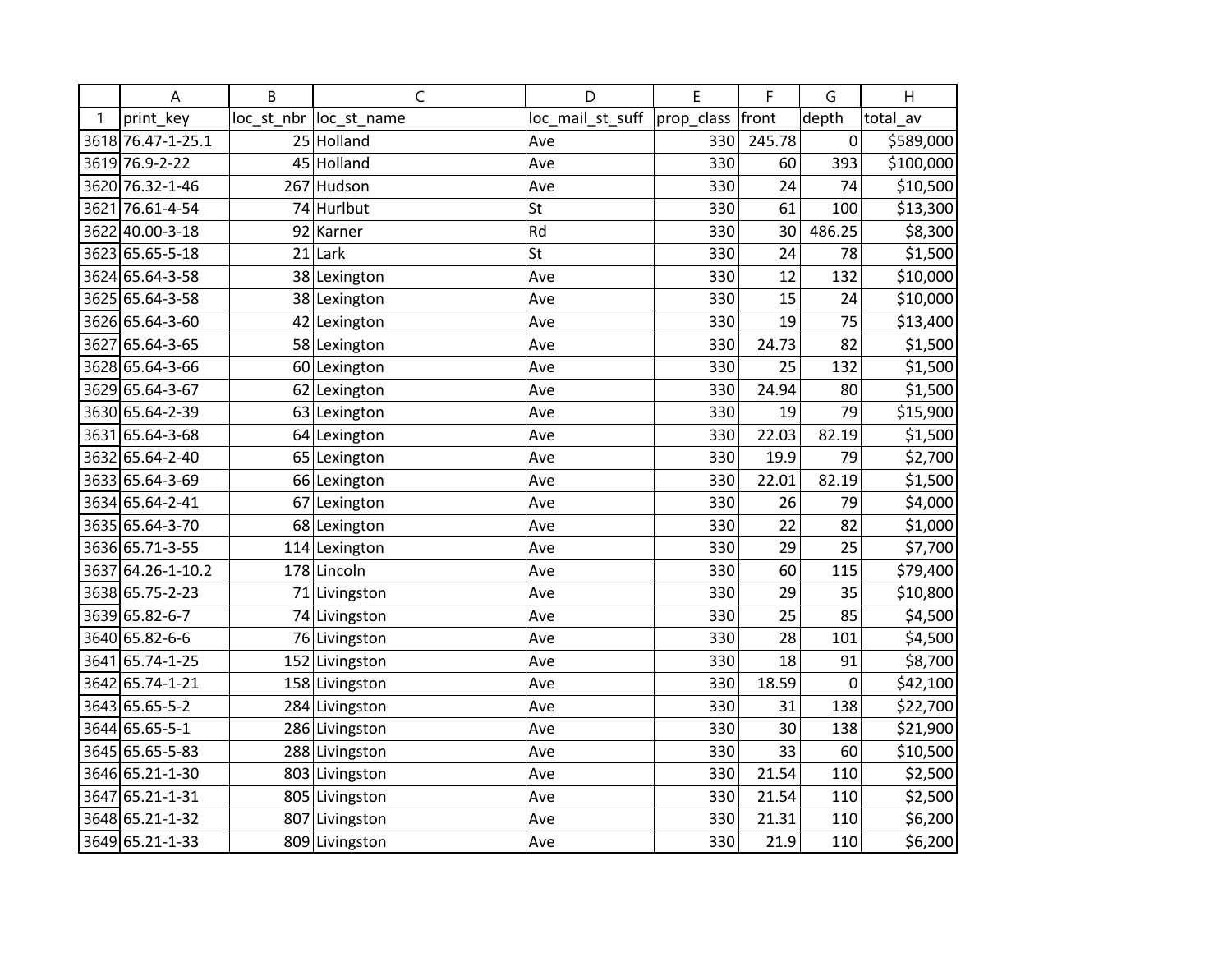|      | A                 | B | $\mathsf{C}$            | D                | E          | F      | G      | H         |
|------|-------------------|---|-------------------------|------------------|------------|--------|--------|-----------|
| 1    | print_key         |   | loc_st_nbr  loc_st_name | loc_mail_st_suff | prop_class | front  | depth  | total_av  |
|      | 3650 65.21-1-34   |   | 811 Livingston          | Ave              | 330        | 21.54  | 110    | \$6,200   |
|      | 3651 65.21-1-35   |   | 813 Livingston          | Ave              | 330        | 21.64  | 110    | \$6,200   |
|      | 3652 65.21-2-1    |   | 848 Livingston          | Ave              | 330        | 18     | 181    | \$7,000   |
|      | 3653 76.49-2-71   |   | 148 Madison             | Ave              | 330        | 20     | 52     | \$5,500   |
|      | 3654 76.49-2-70   |   | 150 Madison             | Ave              | 330        | 17     | 75     | \$6,800   |
|      | 3655 76.49-2-69   |   | 152 Madison             | Ave              | 330        | 17     | 75     | \$6,800   |
|      | 3656 65.61-4-23   |   | 859 Madison             | Ave              | 330        | 26.5   | 144    | \$40,500  |
|      | 3657 76.49-1-8    |   | $4$ Madison             | PI               | 330        | 0      | 0      | \$24,000  |
|      | 3658 40.12-2-2    |   | 18 Madison Ave          | Ext              | 330        | 0      | 0      | \$369,400 |
|      | 3659 65.37-3-48   |   | 449 Manning             | <b>Blvd</b>      | 330        | 35     | 100    | \$37,100  |
|      | 3660 65.20-3-18.2 |   | 146 Montgomery          | St               | 330        | 240    | 107    | \$60,000  |
|      | 3661 87.5-3-5.1   |   | 280 Mount Hope          | Dr               | 330        | 32.6   | 0      | \$80,000  |
|      | 3662 76.39-2-1    |   | 234 Myrtle              | Ave              | 330        | 44     | 86     | \$20,100  |
|      | 3663 65.62-1-37   |   | 55 N Lake               | Ave              | 330        | 27.72  | 0      | \$45,600  |
|      | 3664 65.62-1-59   |   | 62 N Lake               | Ave              | 330        | 31     | 63     | \$20,700  |
|      | 3665 65.62-1-60   |   | $64$ N Lake             | Ave              | 330        | 25.86  | 69.08  | \$18,900  |
|      | 3666 65.54-1-55   |   | 81 N Lake               | Ave              | 330        | 17     | 45     | \$3,000   |
|      | 3667 76.26-4-17   |   | $119$ N Pearl           | St               | 330        | 0      | 0      | \$969,600 |
|      | 3668 65.82-5-38   |   | $168$ N Pearl           | St               | 330        | 29     | 112    | \$34,400  |
|      | 3669 65.82-5-37   |   | 170 N Pearl             | St               | 330        | 29     | 112    | \$34,400  |
|      | 3670 65.82-5-36   |   | 172 N Pearl             | St               | 330        | 30.76  | 138    | \$45,000  |
| 3671 | 65.82-5-34        |   | $176$ N Pearl           | St               | 330        | 30     | 140    | \$44,500  |
|      | 3672 65.82-5-30   |   | 188 N Pearl             | St               | 330        | 125.58 | 141.26 | \$188,000 |
|      | 3673 65.82-5-29   |   | $190$ N Pearl           | St               | 330        | 22     | 79     | \$18,400  |
|      | 3674 65.75-1-1    |   | 329 N Pearl             | St               | 330        | 0      | 0      | \$577,200 |
|      | 3675 65.16-3-19   |   | 380 N Pearl             | St               | 330        | 191    | 241    | \$100,000 |
|      | 3676 65.16-3-11.1 |   | 395 N Pearl             | St               | 330        | 59     | 154    | \$49,000  |
|      | 3677 65.74-4-11   |   | $21$ N Swan             | St               | 330        | 34     | 44     | \$15,900  |
|      | 3678 65.74-1-26   |   | $22$ N Swan             | St               | 330        | 90.75  | 81     | \$39,000  |
|      | 3679 65.74-1-30   |   | 30 N Swan               | St               | 330        | 72     | 109    | \$83,200  |
|      | 3680 65.74-4-5    |   | 33 N Swan               | St               | 330        | 22     | 149    | \$17,400  |
|      | 3681 65.74-1-32   |   | 34 N Swan               | St               | 330        | 23     | 109    | \$26,600  |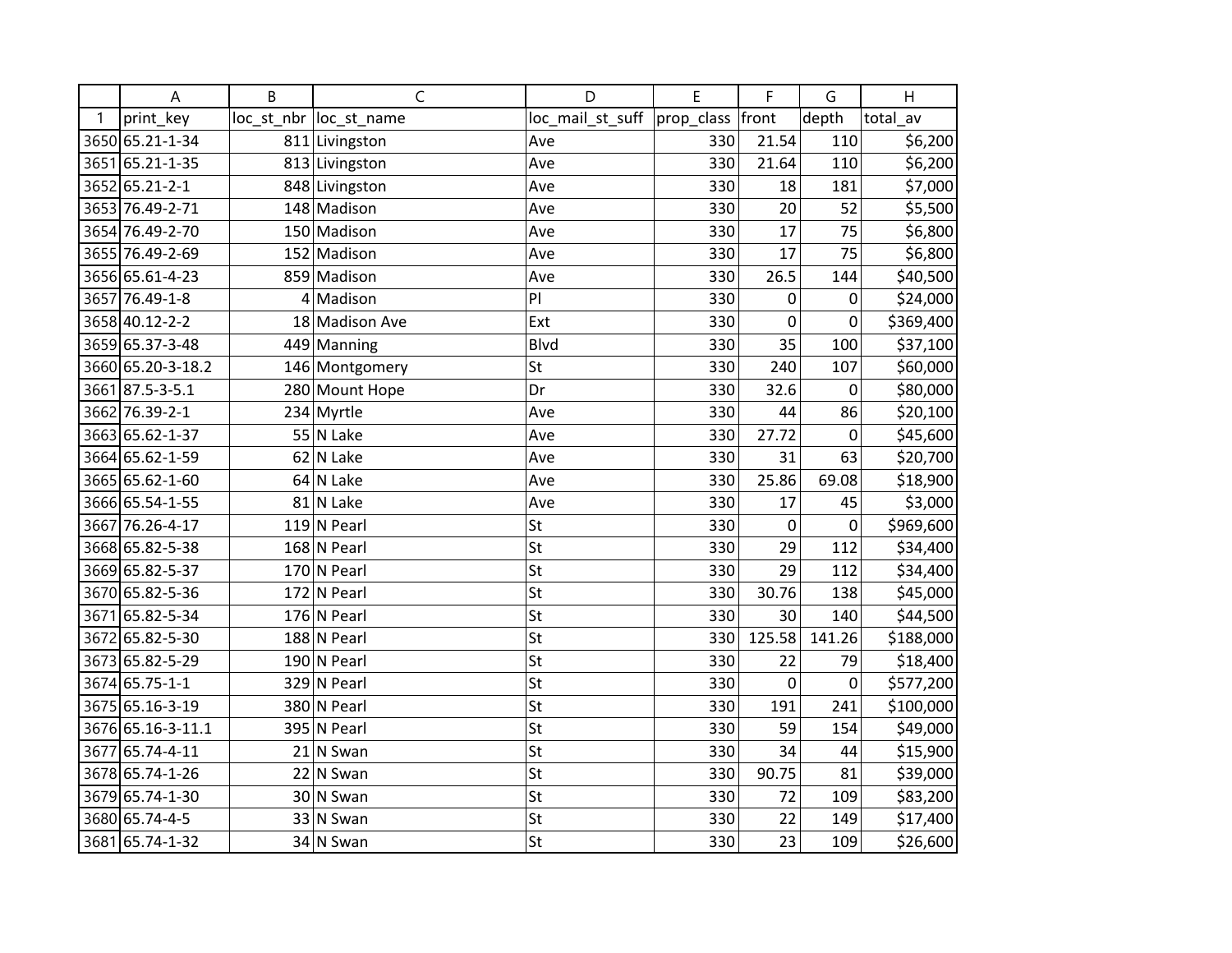|      | A                 | B | $\mathsf{C}$            | D                            | E   | F           | G              | $\mathsf{H}$ |
|------|-------------------|---|-------------------------|------------------------------|-----|-------------|----------------|--------------|
| 1    | print_key         |   | loc_st_nbr  loc_st_name | loc_mail_st_suff  prop_class |     | front       | depth          | total_av     |
|      | 3682 65.74-4-4    |   | $35$ N Swan             | St                           | 330 | 27          | 149            | \$21,300     |
|      | 3683 65.74-1-33   |   | 36 N Swan               | St                           | 330 | 24          | 109            | \$27,700     |
|      | 3684 65.74-4-3    |   | 37 N Swan               | St                           | 330 | 24          | 74             | \$9,400      |
|      | 3685 65.74-1-34   |   | 38 N Swan               | St                           | 330 | 21          | 66             | \$7,300      |
|      | 3686 65.74-4-2    |   | 39 N Swan               | St                           | 330 | 24          | 52             | \$6,600      |
|      | 3687 65.74-1-35   |   | 40 N Swan               | St                           | 330 | 27          | 66             | \$9,400      |
|      | 3688 65.74-4-75   |   | $43$ N Swan             | St                           | 330 | 23.94       | 67.95          | \$17,200     |
|      | 3689 76.23-1-60   |   | 2 New Scotland          | Ave                          | 330 | 23          | 66             | \$25,000     |
|      | 3690 64.81-2-37   |   | 617 New Scotland        | Ave                          | 330 | 15          | 68             | \$10,800     |
|      | 3691 76.09-1-8.1  |   | 6 Notre Dame            | Dr                           | 330 | $\mathbf 0$ | 0              | \$1,785,900  |
|      | 3692 76.09-1-8.4  |   | 10 Notre Dame           | Dr                           | 330 | 105         | 162.43         | \$196,200    |
|      | 3693 65.39-1-70   |   | 58 Ontario              | St                           | 330 | 32          | 110            | \$4,900      |
|      | 3694 65.46-4-8    |   | 76 Ontario              | St                           | 330 | 21          | 90             | \$4,000      |
|      | 3695 65.73-2-55   |   | 254 Orange              | St                           | 330 | 22          | 90             | \$3,000      |
|      | 3696 65.73-2-25   |   | 293 Orange              | St                           | 330 | 22          | 85             | \$2,800      |
| 3697 | 65.73-2-26        |   | 295 Orange              | St                           | 330 | 22          | 85             | \$2,800      |
|      | 3698 54.18-1-2.1  |   | Pt 250 Shaker           | Rd                           | 330 | 0           | 0              | \$75,000     |
|      | 3699 76.27-1-13.1 |   | 23 Quackenbush          | St                           | 330 | $\mathbf 0$ | $\mathbf 0$    | \$64,600     |
|      | 3700 65.47-2-17   |   | 45 Quail                | St                           | 330 | 23          | 96             | \$23,400     |
|      | 3701 65.46-3-26   |   | 85 Quail                | St                           | 330 | 89          | 73             | \$34,400     |
|      | 3702 76.08-1-5    |   | $10$ Quay               | St                           | 330 | $\mathbf 0$ | 0              | \$3,832,400  |
|      | 3703 76.5-1-7.2   |   | Rear 139A New Scotland  | Ave                          | 330 | 282.89      | $\overline{0}$ | \$202,900    |
|      | 3704 64.26-1-7    |   | Rear 2 Colvin           | Ave                          | 330 | 54          | 58             | \$9,000      |
|      | 3705 76.26-3-24   |   | Rear 30 Sheridan        | Ave                          | 330 | 50          | 33             | \$1,700      |
|      | 3706 76.73-2-48.1 |   | Rear 366 S Pearl        | St                           | 330 | 48          | 193            | \$30,000     |
|      | 3707 65.47-4-62.1 |   | Rear 447 Second         | St                           | 330 | 37          | 54             | \$1,500      |
|      | 3708 76.26-2-51   |   | Rear 48 Sheridan        | Ave                          | 330 | 56          | 160            | \$14,200     |
|      | 3709 53.82-1-66   |   | Rear 60B Colvin         | Ave                          | 330 | 405         | 163            | \$310,000    |
|      | 3710 87.5-3-6     |   | Rear 693 S Pearl        | St                           | 330 | 0           | 0              | \$250,500    |
|      | 3711 76.65-4-17   |   | Rear 84 86 Schuyler     | St                           | 330 | 37          | 46             | \$18,000     |
|      | 3712 41.00-2-40   |   | Rear 9 Columbia Circle  | Dr                           | 330 | 80          | 44             | \$20,200     |
|      | 3713 66.21-1-12   |   | Rear Broadway           |                              | 330 | 1.5         | 75             | \$50         |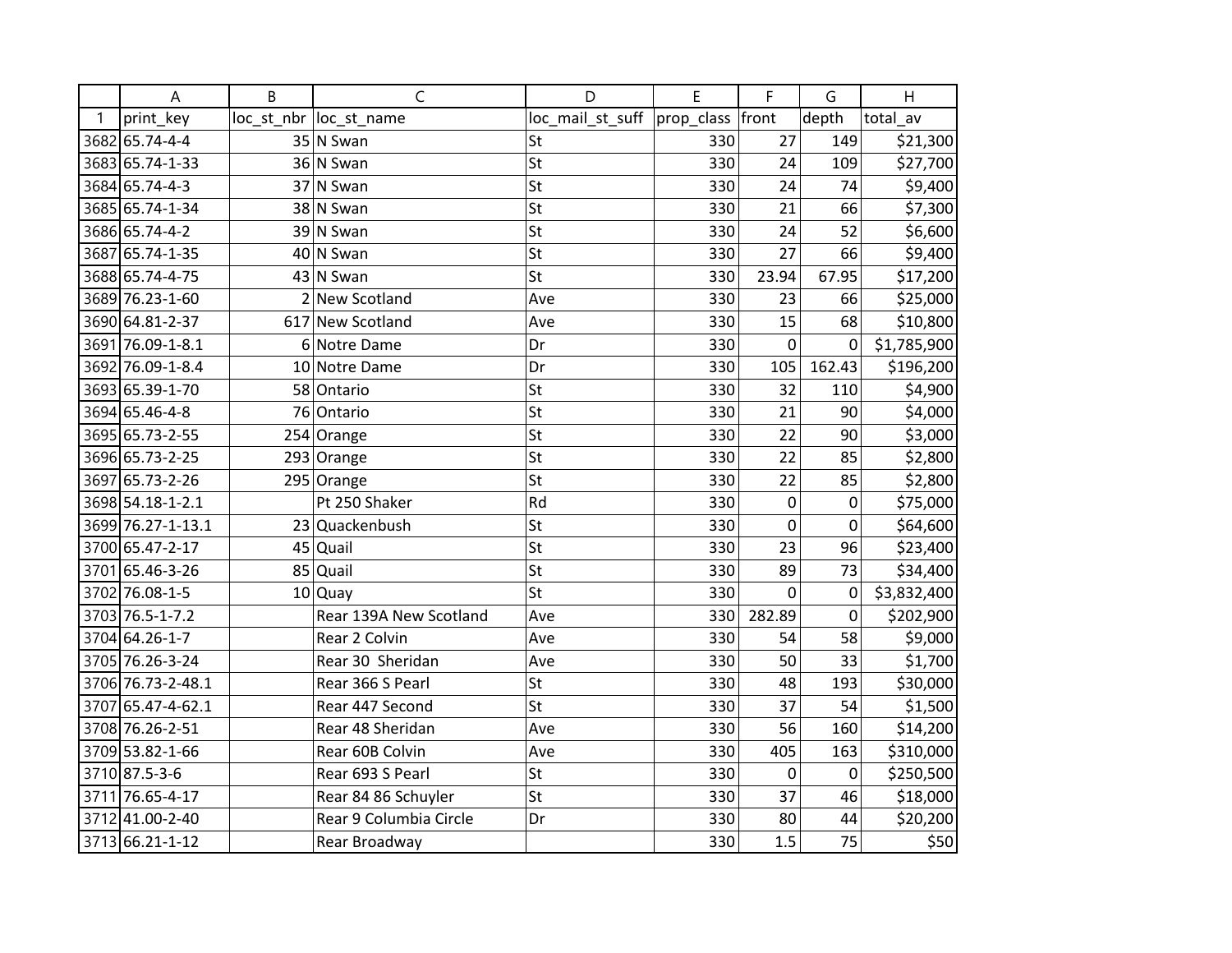|   | A                | B | $\mathsf C$             | D                | E          | F           | G                | H         |
|---|------------------|---|-------------------------|------------------|------------|-------------|------------------|-----------|
| 1 | print_key        |   | loc_st_nbr  loc_st_name | loc_mail_st_suff | prop_class | front       | depth            | total_av  |
|   | 3714 53.00-1-40  |   | <b>Rear Central</b>     | Ave              | 330        | 15          | 32               | \$1,000   |
|   | 3715 76.66-1-2.2 |   | 31 Rensselaer           | St               | 330        | 0           | 0                | \$50,000  |
|   | 3716 76.11-1-3   |   | $101$ S Pearl           | St               | 330        | 0           | 0                | \$0       |
|   | 3717 76.49-3-5   |   | $127$ S Pearl           | St               | 330        | 26          | 58               | \$8,000   |
|   | 3718 76.49-3-6   |   | $131$ S Pearl           | St               | 330        | 25          | 61               | \$8,100   |
|   | 3719 76.57-2-11  |   | 199 $ S$ Pearl          | St               | 330        | 21          | 72               | \$8,000   |
|   | 3720 76.57-2-13  |   | $203$ S Pearl           | St               | 330        | 48          | 72               | \$18,300  |
|   | 3721 76.57-2-20  |   | $221$ S Pearl           | St               | 330        | 25          | 108              | \$14,300  |
|   | 3722 76.57-2-27  |   | $241$ S Pearl           | St               | 330        | 29          | 100              | \$15,400  |
|   | 3723 76.57-2-28  |   | 245 S Pearl             | St               | 330        | 27          | 108              | \$15,500  |
|   | 3724 76.57-2-29  |   | 249 $ S$ Pearl          | St               | 330        | 16          | 108              | \$9,200   |
|   | 3725 76.57-4-14  |   | $269$ S Pearl           | St               | 330        | 27          | 93               | \$26,600  |
|   | 3726 76.57-4-15  |   | $273$ S Pearl           | St               | 330        | 16          | 92               | \$15,600  |
|   | 3727 76.65-3-54  |   | $331$ S Pearl           | St               | 330        | 22          | 66               | \$15,400  |
|   | 3728 76.65-3-39  |   | $375$ S Pearl           | St               | 330        | 24          | 66               | \$15,600  |
|   | 3729 76.65-3-37  |   | $379$ S Pearl           | St               | 330        | 22          | 66               | \$2,500   |
|   | 3730 76.73-1-36  |   | 403 S Pearl             | St               | 330        | 21          | 62               | \$13,800  |
|   | 3731 76.73-1-37  |   | 405 S Pearl             | St               | 330        | 32.83       | $\boldsymbol{0}$ | \$25,000  |
|   | 3732 76.73-1-38  |   | $409$ S Pearl           | St               | 330        | 26          | 73               | \$18,000  |
|   | 3733 76.73-3-18  |   | 463 S Pearl             | St               | 330        | 25          | 66               | \$17,500  |
|   | 3734 76.80-2-21  |   | 513 $ S$ Pearl          | St               | 330        | 37.83       | 0                | \$37,100  |
|   | 3735 76.80-2-70  |   | 523 S Pearl             | St               | 330        | 50          | 100              | \$12,000  |
|   | 3736 76.65-4-16  |   | 82 Schuyler             | St               | 330        | 21          | 50               | \$11,100  |
|   | 3737 76.65-4-15  |   | 84 Schuyler             | St               | 330        | 20          | 74               | \$15,700  |
|   | 3738 75.68-4-10  |   | 476 Second              | Ave              | 330        | 27          | 100              | \$14,300  |
|   | 3739 65.74-4-67  |   | 53 Second               | St               | 330        | 58          | 49               | \$1,500   |
|   | 3740 65.65-3-4   |   | 210 Second              | St               | 330        | 22          | 108              | \$12,600  |
|   | 3741 65.64-7-17  |   | 235 Second              | St               | 330        | 20          | 98               | \$20,800  |
|   | 3742 65.64-7-19  |   | 239 Second              | St               | 330        | 20          | 97               | \$20,600  |
|   | 3743 65.8-1-1.3  |   | 63 Shaker               | Rd               | 330        | $\pmb{0}$   | 0                | \$0       |
|   | 3744 54.18-1-1   |   | 264 Shaker              | Rd               | 330        | $\mathbf 0$ | 0                | \$225,000 |
|   | 3745 76.26-2-10  |   | 71 Sheridan             | Ave              | 330        | 23          | 47               | \$1,500   |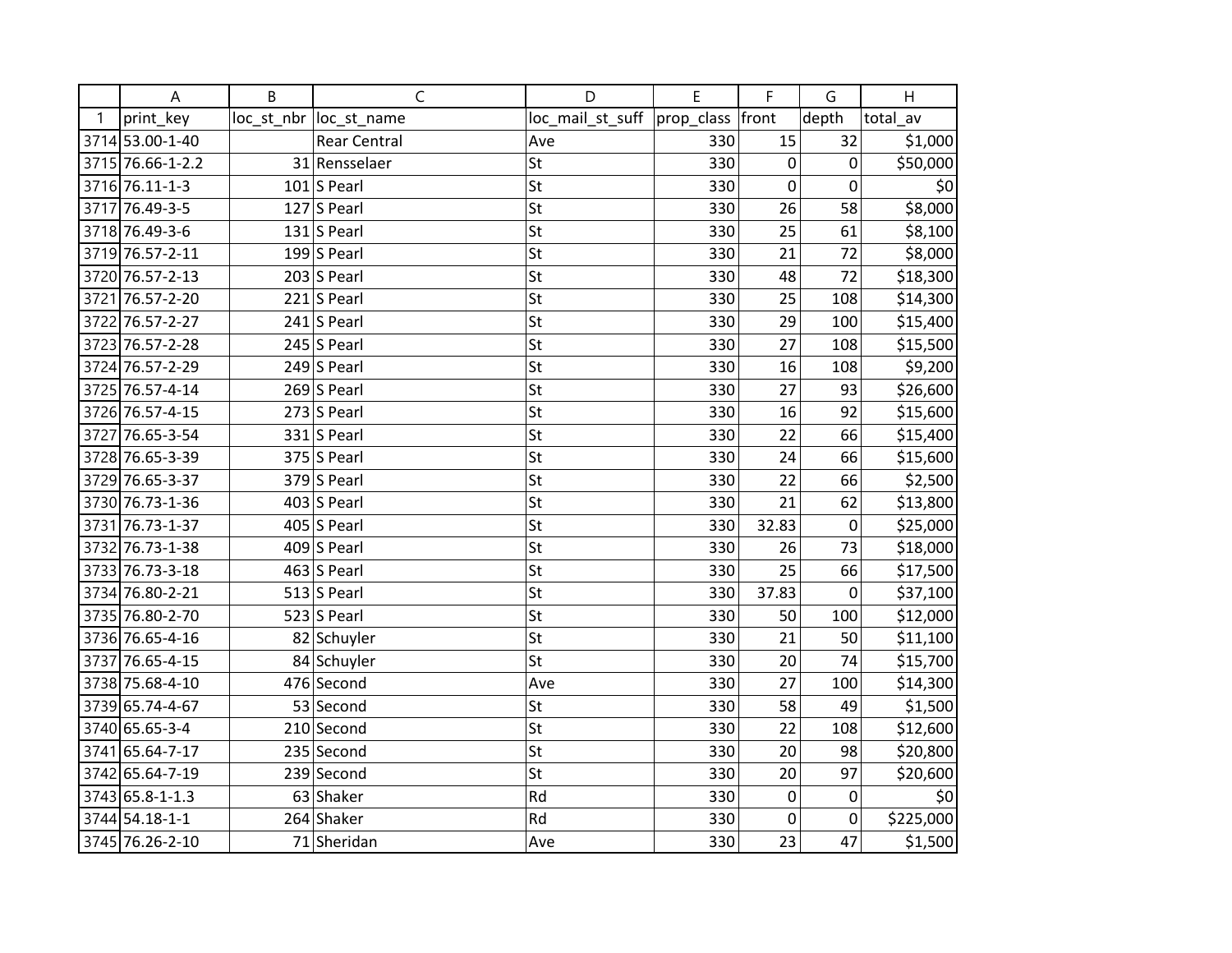|      | A                 | B | $\mathsf{C}$            | D                | E          | F           | G        | H                |
|------|-------------------|---|-------------------------|------------------|------------|-------------|----------|------------------|
| 1    | print key         |   | loc_st_nbr  loc_st_name | loc_mail_st_suff | prop_class | front       | depth    | total_av         |
|      | 3746 65.80-1-34   |   | 12 Sherman              | St               | 330        | 33          | 90       | \$31,500         |
|      | 3747 65.80-1-32   |   | 22 Sherman              | St               | 330        | 32          | 80       | \$2,000          |
|      | 3748 65.72-3-61   |   | 66 Sherman              | St               | 330        | 66          | 80       | \$15,300         |
|      | 3749 65.72-3-60   |   | 70 Sherman              | St               | 330        | 33          | 80       | \$28,000         |
|      | 3750 65.72-3-57   |   | 112 Sherman             | St               | 330        | 33          | 80       | \$28,000         |
|      | 3751 65.71-1-4    |   | 122 Sherman             | St               | 330        | 22          | 66       | \$1,500          |
|      | 3752 65.63-5-37   |   | 183 Sherman             | St               | 330        | 33          | 70       | \$1,500          |
|      | 3753 65.54-5-30   |   | 322 Sherman             | St               | 330        | 22          | 80       | \$11,600         |
|      | 3754 65.46-1-29   |   | 406 Sherman             | St               | 330        | 22          | 75       | \$17,500         |
|      | 3755 65.46-1-26   |   | 412 Sherman             | St               | 330        | 28          | 75       | \$22,300         |
|      | 3756 66.37-1-47   |   | $2$ South               | St               | 330        | 37          | 94       | \$15,300         |
|      | 3757 75.68-4-24   |   | 9 Southern              | <b>Blvd</b>      | 330        | 25          | 100      | \$26,500         |
|      | 3758 75.68-4-23   |   | 11 Southern             | <b>Blvd</b>      | 330        | 25          | 100      | \$26,500         |
|      | 3759 87.10-1-2.1  |   | 451 Southern            | <b>Blvd</b>      | 330        | $\pmb{0}$   | $\Omega$ | \$18,000,000     |
|      | 3760 87.10-1-2.1  |   | 451 Southern            | <b>Blvd</b>      | 330        | $\mathbf 0$ |          | 0 \$18,000,000   |
|      | 3761 87.10-1-2.1  |   | 451 Southern            | <b>Blvd</b>      | 330        | 0           |          | 0 \$18,000,000   |
|      | 3762 87.10-1-2.1  |   | 451 Southern            | <b>Blvd</b>      | 330        | 0           |          | $0$ \$18,000,000 |
|      | 3763 76.27-1-25.1 |   | Spencer                 | St               | 330        | 25.14       | 55.59    | \$14,800         |
|      | 3764 76.26-2-58   |   | 33 Spruce               | St               | 330        | 24          | 70       | \$2,700          |
|      | 3765 76.26-2-59   |   | 35 Spruce               | St               | 330        | 33          | 100      | \$4,200          |
|      | 3766 76.26-2-60   |   | 39 Spruce               | St               | 330        | 22          | 106      | \$3,500          |
|      | 3767 76.26-2-61   |   | $41$ Spruce             | St               | 330        | 22          | 106      | \$3,500          |
|      | 3768 76.26-2-62   |   | 43 Spruce               | St               | 330        | 22          | 104      | \$3,400          |
|      | 3769 76.26-2-63   |   | 47 Spruce               | St               | 330        | 33          | 73       | \$3,600          |
|      | 3770 76.26-2-64   |   | 55 Spruce               | St               | 330        | 99          | 73       | \$6,100          |
| 3771 | 65.72-4-26        |   | 236 Spruce              | St               | 330        | 66          | 97       | \$15,700         |
|      | 3772 65.72-4-25   |   | 240 Spruce              | St               | 330        | 84.4        | 175.5    | \$99,000         |
|      | 3773 76.65-4-41   |   | $2$ St Ann's            | PI               | 330        | 21          | 30       | \$6,700          |
|      | 3774 76.42-3-30   |   | 36 State                | St               | 330        | 28          | 58       | \$17,200         |
|      | 3775 76.34-3-49   |   | Steuben                 | St               | 330        | 48          | 281      | \$143,000        |
|      | 3776 65.74-4-23   |   | 41 Ten Broeck           | PI               | 330        | 25          | 75       | \$9,900          |
|      | 3777 65.74-4-24   |   | 43 Ten Broeck           | PI               | 330        | 25          | 75       | \$9,900          |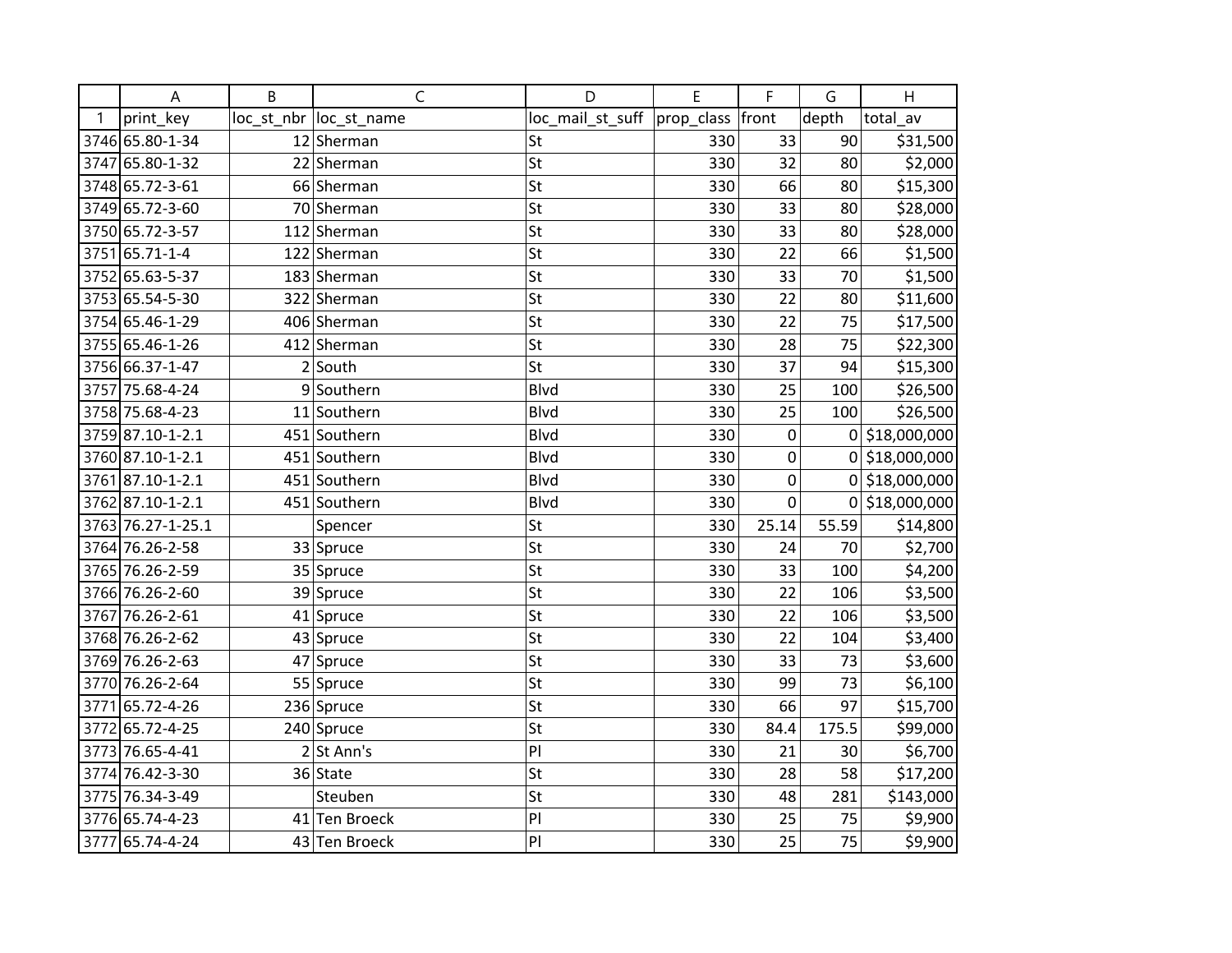|      | A                  | B              | $\mathsf{C}$            | D                | E          | F              | G           | H         |
|------|--------------------|----------------|-------------------------|------------------|------------|----------------|-------------|-----------|
| 1    | print key          |                | loc_st_nbr  loc_st_name | loc_mail_st_suff | prop_class | front          | depth       | total av  |
|      | 3778 65.74-4-25    | 45             | <b>Ten Broeck</b>       | PI               | 330        | 25             | 75          | \$9,900   |
|      | 3779 65.74-4-26    |                | 47 Ten Broeck           | PI               | 330        | 22             | 50          | \$5,800   |
|      | 3780 65.82-5-39.2  |                | 13 Ten Broeck           | St               | 330        | 30             | 32          | \$8,200   |
| 3781 | 65.82-5-39.2       | 13             | <b>Ten Broeck</b>       | St               | 330        | 59.91          | 30.7        | \$8,200   |
|      | 3782 65.82-5-48.2  | Rear 31        | <b>Ten Broeck</b>       | St               | 330        | 30.76          | 27.28       | \$27,200  |
|      | 3783 65.65-2-26    |                | 206 Third               | St               | 330        | 25.03          | 95          | \$2,300   |
|      | 3784 65.65-1-13    |                | $217$ Third             | St               | 330        | 23.14          | 64.44       | \$15,800  |
|      | 3785 65.65-1-14    |                | $219$ Third             | St               | 330        | 25             | 64          | \$17,000  |
|      | 3786 65.65-1-15    | 221            | Third                   | St               | 330        | 30             | 141         | \$44,800  |
| 3787 | 65.65-1-16         | 223            | Third                   | St               | 330        | 30             | 141         | \$44,800  |
|      | 3788 65.65-1-17    | 227            | Third                   | St               | 330        | 30             | 139         | \$44,200  |
|      | 3789 65.65-1-18    | 229            | Third                   | St               | 330        | 30             | 141         | \$44,800  |
|      | 3790 65.65-1-19    | 231            | Third                   | St               | 330        | 60             | 141         | \$89,700  |
| 3791 | 65.56-5-31         | 239A           | Third                   | St               | 330        | 32             | 130         | \$3,500   |
|      | 3792 65.47-4-6     | 428            | Third                   | St               | 330        | 19             | 127         | \$1,800   |
|      | 3793 65.30-1-61    | 615            | Third                   | St               | 330        | 29             | 133         | \$5,100   |
|      | 3794 76.49-4-51    | 6 <sup>1</sup> | Trinity                 | PI               | 330        | 26             | 45          | \$6,200   |
|      | 3795 76.49-3-21    |                | 22 Van Zandt            | St               | 330        | 26             | 47          | \$6,500   |
|      | 3796 76.49-2-41    | 30             | Van Zandt               | St               | 330        | 20             | 57          | \$6,000   |
| 3797 | 65.29-3-14         |                | W Lawrence              | St               | 330        | 9              | 267         | \$2,500   |
|      | 3798 65.62-2-8     |                | 506 Washington          | Ave              | 330        | 25             | 80          | \$20,000  |
|      | 3799 65.54-4-59    |                | 507 Washington          | Ave              | 330        | 42             | 143         | \$63,700  |
|      | 3800 65.54-3-1     |                | 566 Washington          | Ave              | 330        | 48             | 70          | \$7,100   |
| 3801 | 53.00-1-17         |                | 1369 Washington         | Ave              | 330        | 0              | 0           | \$24,200  |
|      | 3802 53.00-1-19    | 1375A          | Washington              | Ave              | 330        | 0              | 0           | \$57,200  |
|      | 3803 53.00-1-30.-1 |                | 1475 Washington         | Ave              | 330        | $\mathbf 0$    | $\mathbf 0$ | \$206,000 |
|      | 3804 52.2-1-13     |                | 136 Washington Ave      | Ext              | 330        | $\mathbf 0$    | 0           | \$250,500 |
|      | 3805 52.2-1-28     |                | 189 Washington Ave      | Ext              | 330        | 0              | 0           | \$200,000 |
|      | 3806 41.00-2-82    |                | 251 Washington Ave      | Ext              | 330        | $\overline{0}$ | 0           | \$514,500 |
| 3807 | 41.00-2-86         |                | 275 Washington Ave      | Ext              | 330        | 41.89          | $\mathbf 0$ | \$600,300 |
|      | 3808 41.00-2-93    |                | 331 Washington Ave      | Ext              | 330        | 30             | 189         | \$32,600  |
|      | 3809 64.28-2-52    |                | 34 Watervliet           | Ave              | 330        | 25             | 100         | \$26,500  |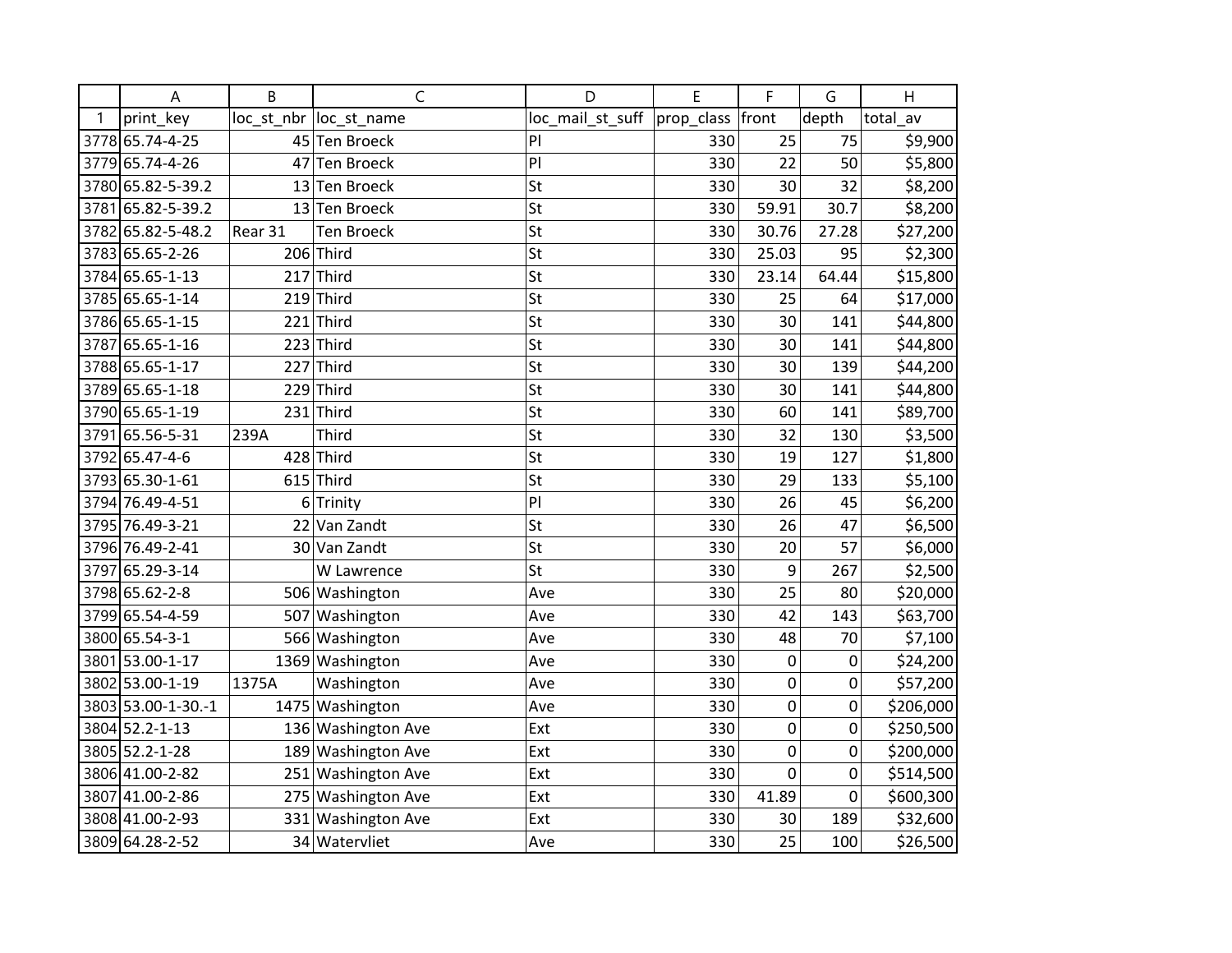|   | A                 | B       | $\mathsf{C}$           | D                | E          | F      | G                | H         |
|---|-------------------|---------|------------------------|------------------|------------|--------|------------------|-----------|
| 1 | print_key         |         | loc st nbr loc st name | loc_mail_st_suff | prop_class | front  | depth            | total_av  |
|   | 3810 64.28-2-51   |         | 36 Watervliet          | Ave              | 330        | 25     | 140              | \$37,100  |
|   | 3811 64.28-2-48   |         | 42 Watervliet          | Ave              | 330        | 34     | 99               | \$35,700  |
|   | 3812 64.28-2-47   |         | 44 Watervliet          | Ave              | 330        | 38     | 100              | \$10,000  |
|   | 3813 65.21-2-73   |         | 51 Watervliet          | Ave              | 330        | 46.29  | 80               | \$48,200  |
|   | 3814 76.49-4-27   |         | 84 Westerlo            | St               | 330        | 74     | 117              | \$45,900  |
|   | 3815 64.36-4-48   |         | $14$ Willow            | St               | 330        | 23     | 69               | \$16,800  |
|   | 3816 64.36-4-44   |         | 26 Willow              | St               | 330        | 46     | 69               | \$33,600  |
|   | 3817 64.36-4-42   |         | 30 Willow              | St               | 330        | 92     | 57               | \$55,600  |
|   | 3818 64.59-1-39   |         | 701 Yates              | St               | 330        | 24     | 30               | \$4,600   |
|   | 3819 76.65-1-14   |         | 44 Catherine           | St               | 331        | 33     | 105              | \$4,300   |
|   | 3820 65.73-2-14.1 |         | 236 Clinton            | Ave              | 331        | 49     | 76               | \$240,600 |
|   | 3821 65.73-2-14.1 |         | 236 Clinton            | Ave              | 331        | 171    | 100              | \$240,600 |
|   | 3822 76.05-1-11.5 |         | De La Salle            | Rd               | 331        | 70     | 143.97           | \$133,200 |
|   | 3823 65.81-5-2    |         | Elk                    | St               | 331        | 66     | 348              | \$8,800   |
|   | 3824 65.72-2-61   | 285 Elk |                        | St               | 331        | 58     | 108              | \$4,200   |
|   | 3825 64.28-2-74   | 42      | Grant                  | Ave              | 331        | 37     | 100              | \$10,000  |
|   | 3826 65.64-2-38   |         | $61$  Lexington        | Ave              | 331        | 20     | 88               | \$25,800  |
|   | 3827 64.36-1-70   |         | 182 N Allen            | St               | 331        | 30     | 150              | \$19,800  |
|   | 3828 65.54-1-54   |         | 83 N Lake              | Ave              | 331        | 25     | 87               | \$12,000  |
|   | 3829 65.82-1-53   |         | 79 N Swan              | <b>St</b>        | 331        | 16     | 30               | \$700     |
|   | 3830 64.81-1-56   |         | 563 New Scotland       | Ave              | 331        | 225.05 | 0                | \$771,000 |
|   | 3831 64.81-1-38   |         | 99 Onderdonk           | Ave              | 331        | 42     | $\boldsymbol{0}$ | \$140,000 |
|   | 3832 76.11-1-13   |         | 5 Pryun                | St               | 331        | 21     | 183              | \$56,300  |
|   | 3833 53.00-1-45   |         | Rear 1375A Washington  | Ave              | 331        | 0      | 0                | \$110,000 |
|   | 3834 64.81-1-64   |         | $313$ S Allen          | St               | 331        | 226.4  | 0                | \$485,000 |
|   | 3835 76.65-3-56   |         | $325$ S Pearl          | St               | 331        | 33     | 83               | \$37,200  |
|   | 3836 76.32-2-34   |         | $136$ S Swan           | St               | 331        | 19     | 56               | \$14,800  |
|   | 3837 65.63-5-39   |         | 187 Sherman            | St               | 331        | 33     | 70               | \$1,500   |
|   | 3838 65.56-5-36   |         | 247 Third              | St               | 331        | 30     | 130              | \$15,000  |
|   | 3839 64.36-4-46   |         | 18 Willow              | St               | 331        | 23     | 69               | \$17,100  |
|   | 3840 64.59-1-43   |         | 731 Yates              | St               | 331        | 23     | 93               | \$30,600  |
|   | 3841 54.17-2-2    |         | Anderson               | Dr               | 340        | 179    | 26               | \$4,100   |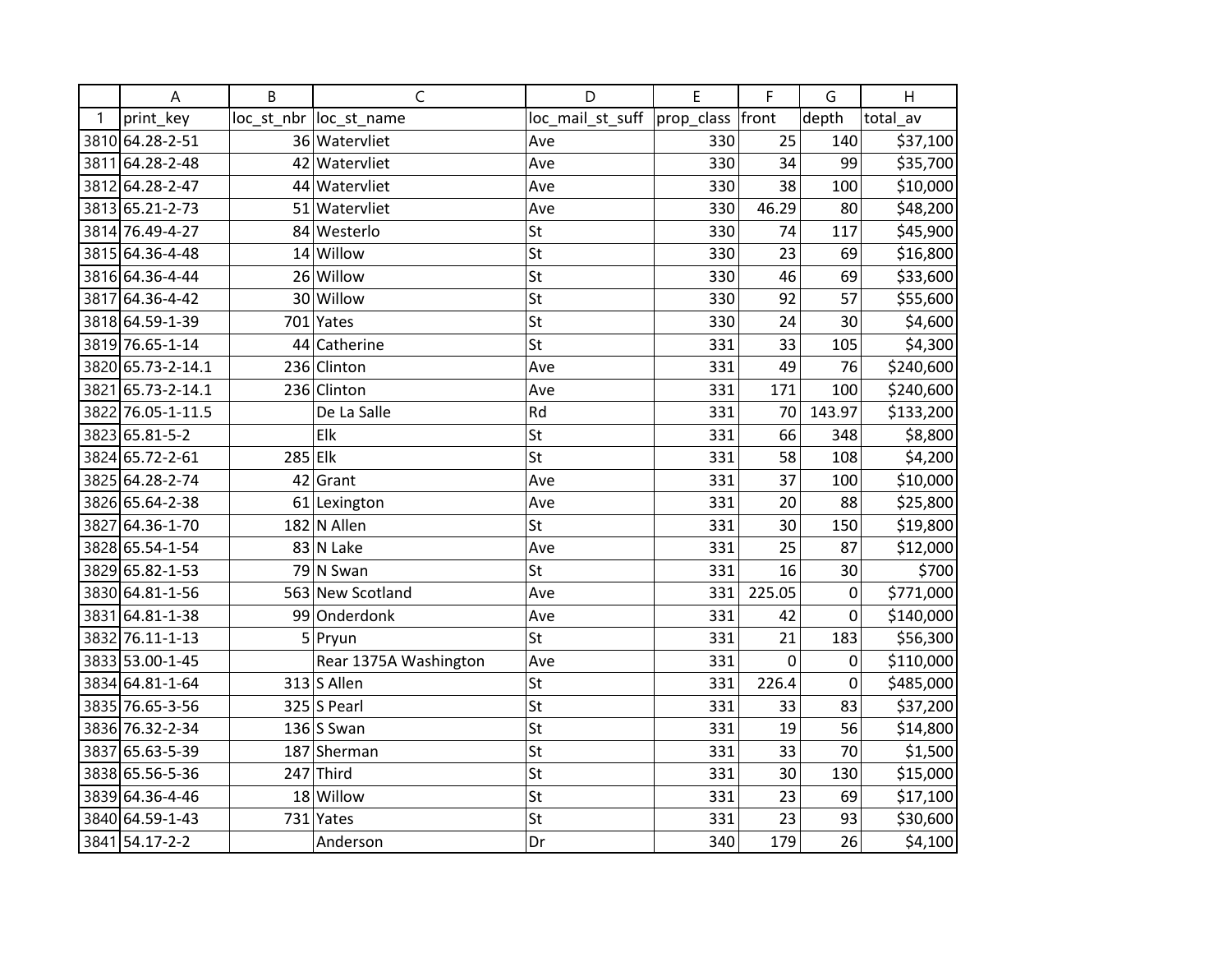|      | A                 | B           | $\mathsf{C}$            | D                | E          | F           | G           | H           |
|------|-------------------|-------------|-------------------------|------------------|------------|-------------|-------------|-------------|
| 1    | print key         |             | loc_st_nbr  loc_st_name | loc_mail_st_suff | prop_class | front       | depth       | total_av    |
|      | 3842 87.10-2-7.20 |             | Binghamton              | St               | 340        | 80          | 159         | \$5,000     |
|      | 3843 87.10-2-7.10 |             | 12 Binghamton           | St               | 340        | 104         | 70          | \$3,200     |
|      | 3844 87.14-1-6    |             | 13 Binghamton           | St               | 340        | 0           | 0           | \$319,500   |
|      | 3845 87.10-2-3.1  |             | 13 Binghamton           | St               | 340        | 0           | $\mathbf 0$ | \$319,500   |
|      | 3846 87.10-2-8    |             | 15 Binghamton           | St               | 340        | 536         | 70          | \$3,700     |
|      | 3847 87.10-5-2    |             | 98 Boat                 |                  | 340        | $\mathbf 0$ | $\mathbf 0$ | \$160,000   |
|      | 3848 87.7-1-5     |             | $103 $ Boat             |                  | 340        | 50          | 100         | \$30,000    |
|      | 3849 87.7-1-6     |             | $105$ Boat              |                  | 340        | 50          | 150         | \$45,000    |
|      | 3850 65.16-4-7.2  |             | <b>Bridge</b>           | St               | 340        | 14          | 425.94      | \$5,000     |
|      | 3851 76.80-2-17   |             | 220 Broad               | St               | 340        | 50          | 62          | \$4,800     |
|      | 3852 65.16-3-7    |             | 912 Broadway            |                  | 340        | 50          | 105         | \$15,000    |
|      | 3853 65.16-3-6    |             | 916 Broadway            |                  | 340        | 24          | 104         | \$6,000     |
|      | 3854 76.56-1-45   |             | 110 Catherine           | St               | 340        | 66          | 137         | \$10,000    |
|      | 3855 76.56-1-34   |             | 134 Catherine           | St               | 340        | 36          | 66          | \$7,000     |
|      | 3856 76.55-1-26.3 |             | 244 Catherine           | St               | 340        | 186         | 80          | \$35,200    |
|      | 3857 76.55-1-25   |             | 246 Catherine           | St               | 340        | 161         | 69          | \$24,400    |
|      | 3858 53.57-1-24   |             | 1100 Central            | Ave              | 340        | 28          | 10          | \$700       |
|      | 3859 53.00-1-37   |             | 1124 Central            | Ave              | 340        | 55          | 192         | \$46,800    |
|      | 3860 65.20-2-32   |             | Centre                  | St               | 340        | 20          | 72          | \$900       |
|      | 3861 65.20-3-21.2 |             | 46 Colonie              | St               | 340        | $\mathbf 0$ | 0           | \$191,700   |
|      | 3862 65.20-3-19   |             | 52 Colonie              | St               | 340        | 22          | 44          | \$4,300     |
|      | 3863 65.20-3-20   |             | 54 Colonie              | St               | 340        | 50          | 44          | \$9,700     |
|      | 3864 65.6-1-1.1   | 5           | Commerce                | Ave              | 340        | 0           | 0           | \$500,000   |
|      | 3865 54.17-3-4.1  |             | 37 Commerce             | Ave              | 340        | $\mathbf 0$ | 0           | \$175,000   |
|      | 3866 65.22-1-1    | 50          | Commerce                | Ave              | 340        | 342         | 118         | \$50,000    |
|      | 3867 41.00-2-63   |             | 48 Corporate            | Cir              | 340        | 483.8       | 0           | \$680,000   |
|      | 3868 65.16-5-4.2  |             | $21$ Erie               | <b>Blvd</b>      | 340        | 0           | 0           | \$1,000     |
|      | 3869 66.05-2-1.1  |             | 85 Erie                 | <b>Blvd</b>      | 340        | $\mathbf 0$ | 0           | \$2,577,900 |
|      | 3870 65.20-2-4    | <b>REAR</b> | Erie                    | <b>Blvd</b>      | 340        | 14          | 489         | \$3,000     |
| 3871 | 65.21-1-4         |             | $1$  Essex              | St               | 340        | 52.03       | 100         | \$8,000     |
|      | 3872 76.19-2-10   |             | Fourth                  | Ave              | 340        | 60          | 25          | \$6,600     |
|      | 3873 76.73-2-34   |             | 11 Gansevoort           | St               | 340        | 34          | 81          | \$12,100    |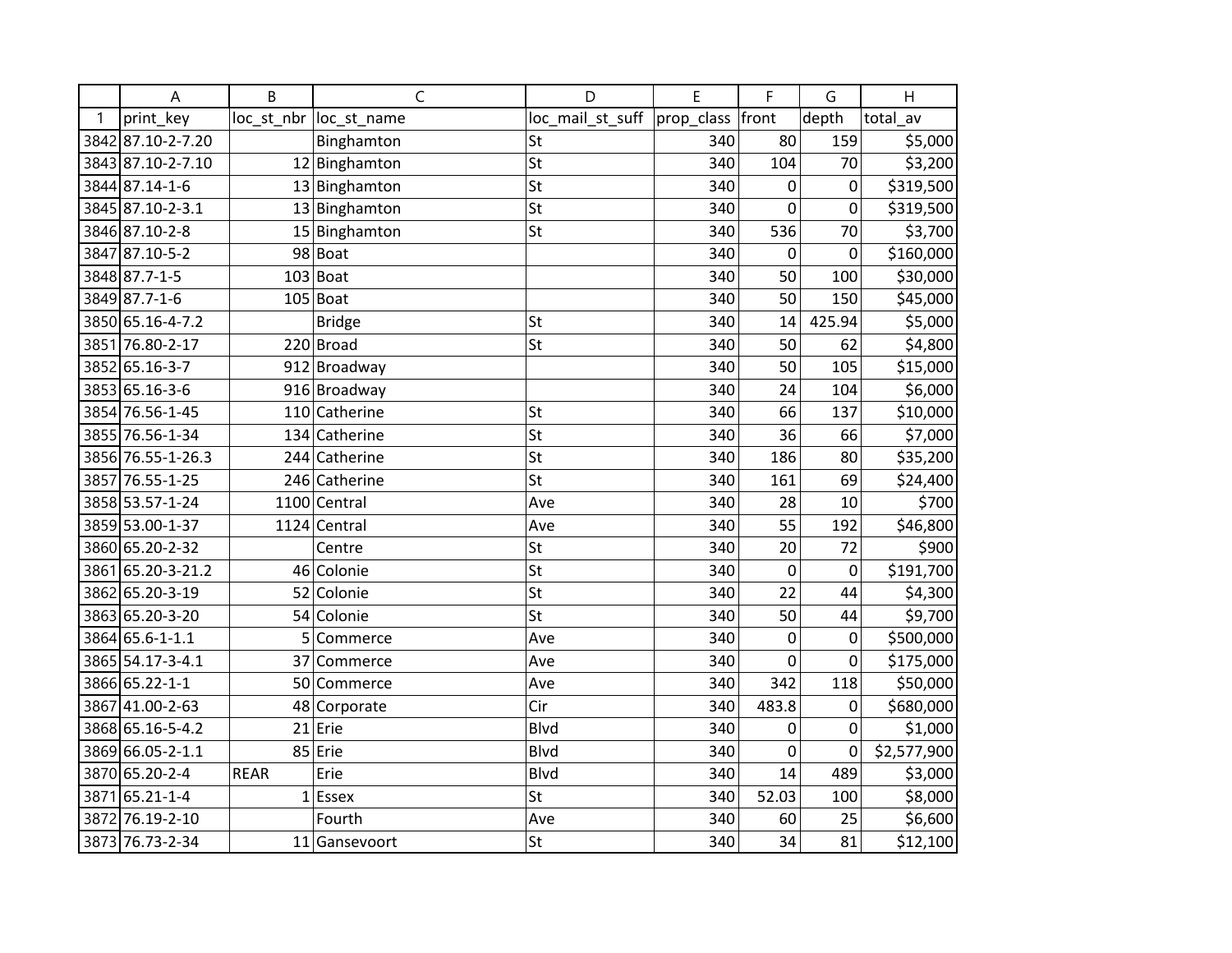|      | A                 | B   | $\mathsf{C}$           | D                | E          | F           | G           | H           |
|------|-------------------|-----|------------------------|------------------|------------|-------------|-------------|-------------|
| 1    | print key         |     | loc st nbr loc st name | loc_mail_st_suff | prop_class | front       | depth       | total av    |
|      | 3874 76.73-2-36   |     | 15 Gansevoort          | St               | 340        | 9           | 55          | \$2,200     |
|      | 3875 65.22-1-5    |     | 70.5 Industrial Park   | Rd               | 340        | 22          | 250         | \$15,000    |
|      | 3876 41.00-2-69   |     | 35 Karner              | Rd               | 340        | 50          | 35          | \$7,700     |
| 3877 | 41.00-2-70        | 41  | Karner                 | Rd               | 340        | 0           | 0           | \$115,000   |
|      | 3878 87.14-2-5    | 100 | Kean                   |                  | 340        | 0           | 0           | \$100,000   |
|      | 3879 65.20-1-5    |     | 36 Learned             | St               | 340        | 25          | 125         | \$13,800    |
|      | 3880 65.10-1-5    |     | 579 Livingston         | Ave              | 340        | 142         | 758         | \$257,100   |
|      | 3881 65.21-2-9    |     | 798 Livingston         | Ave              | 340        | 26          | 91          | \$6,200     |
|      | 3882 65.21-2-7    |     | 802 Livingston         | Ave              | 340        | 26          | 84          | \$6,200     |
|      | 3883 65.21-2-6    |     | 804 Livingston         | Ave              | 340        | 26          | 80          | \$5,900     |
|      | 3884 65.12-4-34.1 |     | 51 Loudonville         | Rd               | 340        | 859         | 13          | \$26,300    |
|      | 3885 41.00-2-101  |     | 11 Madison Ave         | Ext              | 340        | 0           | $\mathbf 0$ | \$755,800   |
|      | 3886 66.29-2-48   |     | $21$ Main              | St               | 340        | 25          | 93          | \$5,700     |
|      | 3887 65.20-3-12   |     | 156 Montgomery         | St               | 340        | 39          | 30          | \$3,000     |
|      | 3888 65.20-2-26   |     | $10 N$ Lansing         | St               | 340        | 15          | 35          | \$1,000     |
|      | 3889 65.20-3-13   |     | $31$ N Lansing         | St               | 340        | 30          | 40          | \$3,000     |
|      | 3890 65.5-1-8     |     | 80 N Manning           | <b>Blvd</b>      | 340        | $\mathbf 0$ | $\mathbf 0$ | \$100,300   |
| 3891 | 65.16-3-20        |     | N Pearl                | St               | 340        | 54          | 44          | \$3,000     |
|      | 3892 65.16-3-12   |     | 397 N Pearl            | St               | 340        | 31          | 8           | \$100       |
|      | 3893 65.16-1-25   |     | 406 N Pearl            | St               | 340        | 74          | 160         | \$50,000    |
|      | 3894 65.16-1-13   |     | 438 N Pearl            | St               | 340        | 110         | 70          | \$33,900    |
|      | 3895 65.12-4-25   |     | 442 N Pearl            | St               | 340        | 40          | 35          | \$6,200     |
|      | 3896 65.12-4-26   |     | 444 N Pearl            | St               | 340        | 87          | 62          | \$23,700    |
|      | 3897 65.12-4-22   |     | 453 N Pearl            | St               | 340        | 267         | 74          | \$86,900    |
|      | 3898 54.17-2-4    |     | Northern               | Blvd             | 340        | 0           | 0           | \$7,618,600 |
|      | 3899 76.26-2-4    |     | 106 Orange             | St               | 340        | 23          | 24          | \$600       |
|      | 3900 76.26-2-3    |     | 108 Orange             | St               | 340        | 24          | 49          | \$700       |
|      | 3901 76.26-2-2    |     | $110$ Orange           | St               | 340        | 24          | 49          | \$700       |
|      | 3902 76.26-2-1    |     | $112$ Orange           | St               | 340        | 24          | 99          | \$1,500     |
|      | 3903 76.56-1-44   | 73  | Osborne                | St               | 340        | 25          | 69          | \$5,000     |
|      | 3904 87.10-3-2    |     | Port                   | Rd               | 340        | $\pmb{0}$   | 0           | \$36,400    |
|      | 3905 87.10-6-1    |     | 99 Port                | Rd               | 340        | $\mathbf 0$ | 0           | \$90,100    |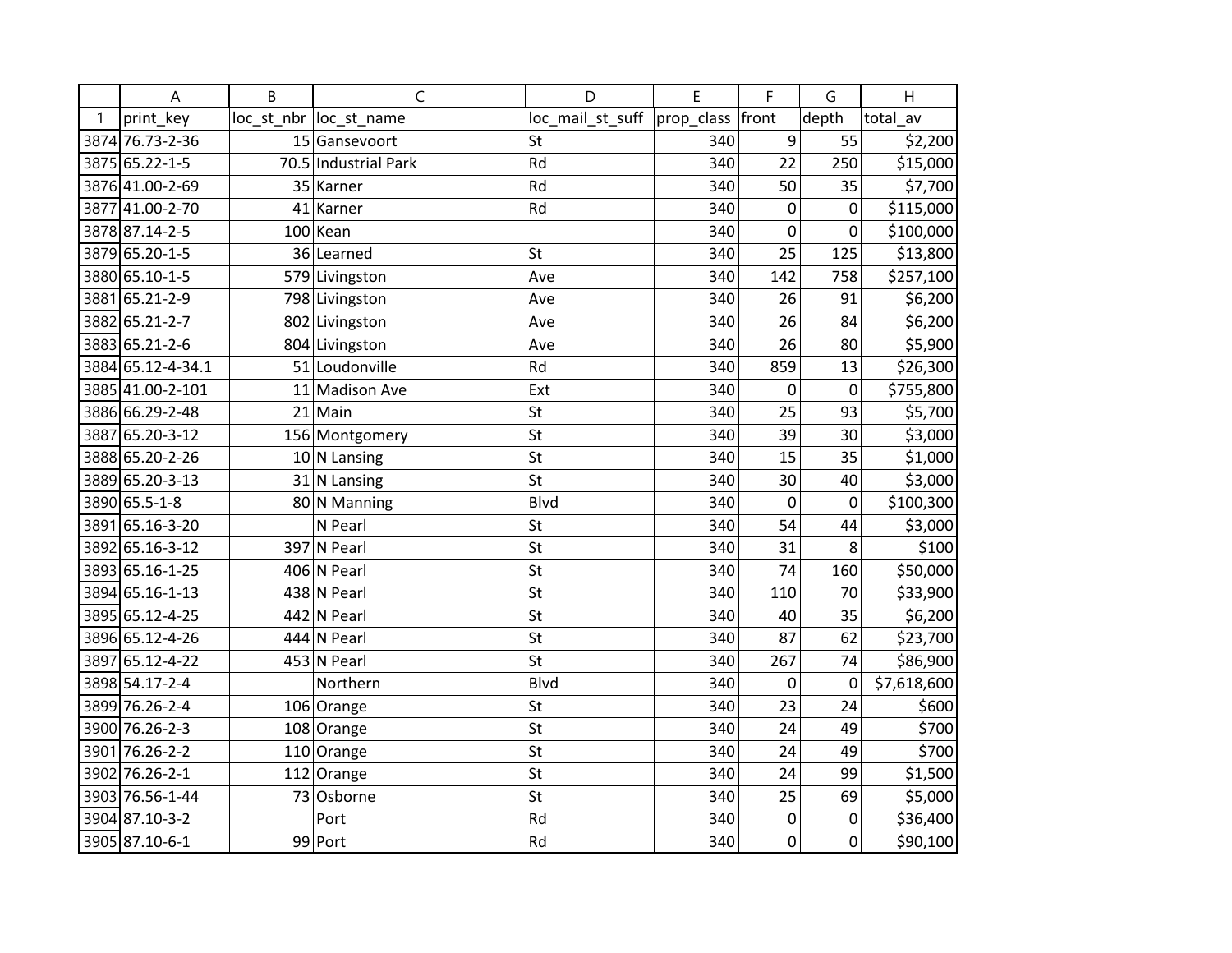|   | Α                 | B | C                      | D                | E                | F           | G           | H           |
|---|-------------------|---|------------------------|------------------|------------------|-------------|-------------|-------------|
| 1 | print_key         |   | loc st nbr loc st name | loc_mail_st_suff | prop_class front |             | depth       | total_av    |
|   | 3906 87.14-2-1    |   | $101$ Port             | Rd               | 340              | $\pmb{0}$   | 0           | \$125,000   |
|   | 3907 87.14-2-2    |   | $102$ Port             | Rd               | 340              | 110         | 262         | \$125,000   |
|   | 3908 87.14-2-2    |   | $102$ Port             | Rd               | 340              | 114         | 137         | \$125,000   |
|   | 3909 65.5-1-5     |   | 11 Prospect            | Ave              | 340              | 150         | 125         | \$60,000    |
|   | 3910 53.59-1-2    |   | Pt 1099 Central        | Ave              | 340              | 0           | 0           | \$42,200    |
|   | 3911 40.00-3-9    |   | Pt 2 Charles           | <b>Blvd</b>      | 340              | $\mathbf 0$ | 0           | \$200       |
|   | 3912 65.6-1-7     |   | Pt 5 Terminal          | St               | 340              | $\mathbf 0$ | 0           | \$51,700    |
|   | 3913 87.14-1-2    |   | Pt 900 S Pearl         | St               | 340              | $\mathbf 0$ | $\mathbf 0$ | \$325,800   |
|   | 3914 87.10-4-2    |   | $201$ Raft             |                  | 340              | 150         | 150         | \$190,000   |
|   | 3915 87.14-2-3.1  |   | REAR 100 Port          | Rd               | 340              | 0           | 0           | \$75,000    |
|   | 3916 65.20-2-5    |   | Rear 11 Erie           | <b>Blvd</b>      | 340              | 219.16      | 237.76      | \$22,900    |
|   | 3917 53.00-1-31   |   | Rear 1421 Washington   | Ave              | 340              | 178.72      | 0           | \$26,200    |
|   | 3918 76.73-2-32.1 |   | Rear 185 Franklin      | St               | 340              | 60          | 87          | \$23,000    |
|   | 3919 41.00-2-61   |   | Rear 38 Corporate      | Cir              | 340              | 401         | 93          | \$82,000    |
|   | 3920 65.16-5-7    |   | Rear 39 Erie           | <b>Blvd</b>      | 340              | 65          | 100         | \$2,900     |
|   | 3921 76.19-2-12   |   | Rear 40 Broadway       |                  | 340              | 55          | 401         | \$48,500    |
|   | 3922 87.10-3-1    |   | Rear 720 900 So Pearl  | St               | 340              | $\mathbf 0$ | 0           | \$70,000    |
|   | 3923 65.12-2-3    |   | Rear 84 Loudonville    | Rd               | 340              | $\mathbf 0$ | 0           | \$8,375,700 |
|   | 3924 76.25-1-7    |   | Rear 98-134 Sheridan   | Ave              | 340              | $\mathbf 0$ | 0           | \$13,200    |
|   | 3925 54.17-4-1    |   | <b>Rear Anderson</b>   | Dr               | 340              | $\mathbf 0$ | $\Omega$    | \$225,000   |
|   | 3926 65.6-1-8.3   |   | <b>Rear Anderson</b>   | Dr               | 340              | $\mathbf 0$ | 0           | \$1,044,600 |
|   | 3927 41.00-2-62   |   | 38 Rear Corporate      | Cir              | 340              | 48.14       | 0           | \$4,800     |
|   | 3928 53.59-1-1    |   | <b>Rear Russell</b>    | Rd               | 340              | 354         | 80          | \$12,500    |
|   | 3929 53.59-1-3.2  |   | <b>Rear Russell</b>    | Rd               | 340              | 193         | 145         | \$12,300    |
|   | 3930 65.6-1-8.5   |   | <b>Rear Terminal</b>   | St               | 340              | 0           | 0           | \$86,200    |
|   | 3931 76.56-1-31   |   | $143$ S Hawk           | St               | 340              | 27          | 69          | \$8,200     |
|   | 3932 76.55-2-55   |   | $148$ S Hawk           | St               | 340              | 22          | 90          | \$4,400     |
|   | 3933 76.55-2-56   |   | $150$ S Hawk           | St               | 340              | 32          | 90          | \$13,600    |
|   | 3934 87.14-1-5    |   | S Pearl                | St               | 340              | $\mathbf 0$ | $\mathbf 0$ | \$448,500   |
|   | 3935 87.6-2-2     |   | $644$ S Pearl          | St               | 340              | 30          | 297         | \$39,200    |
|   | 3936 87.10-1-3    |   | 720 S Pearl            | St               | 340              | 0           | 0           | \$565,400   |
|   | 3937 87.9-3-2     |   | 877 S Pearl            | St               | 340              | $\mathbf 0$ | 0           | \$218,600   |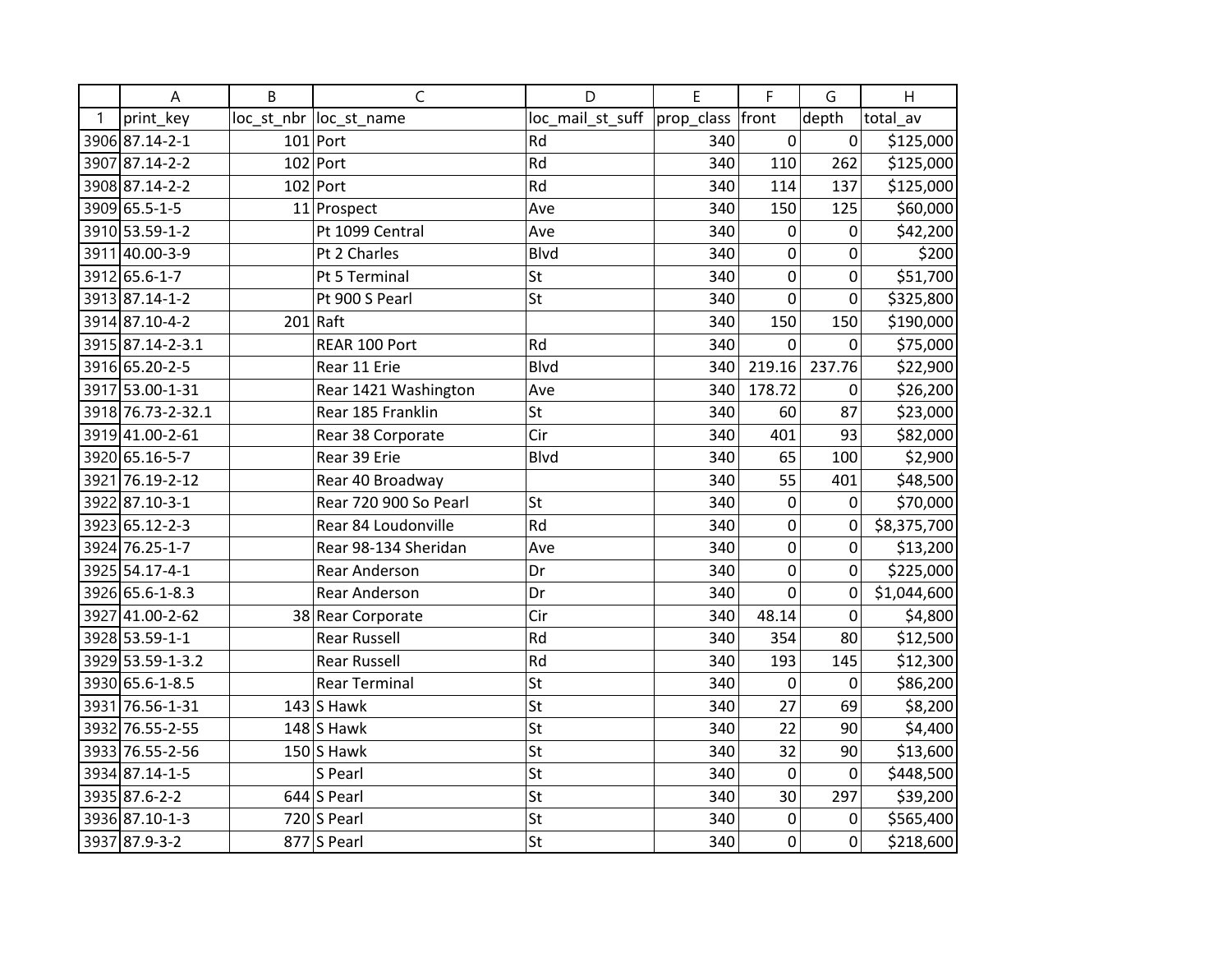|   | A                | B    | $\mathsf{C}$            | D                | E          | F         | G     | H           |
|---|------------------|------|-------------------------|------------------|------------|-----------|-------|-------------|
| 1 | print_key        |      | loc_st_nbr  loc_st_name | loc_mail_st_suff | prop_class | front     | depth | total_av    |
|   | 3938 87.14-1-3   |      | $930$ S Pearl           | St               | 340        | 98        | 325   | \$40,100    |
|   | 3939 87.14-1-4   |      | $940$ S Pearl           | St               | 340        | 28        | 273   | \$33,600    |
|   | 3940 87.10-2-2   |      | 819 S Pearl St New      |                  | 340        | 135       | 303   | \$90,000    |
|   | 3941 54.13-3-1   |      | Sand Creek              | Rd               | 340        | 315       | 31    | \$2,600     |
|   | 3942 65.81-6-63  |      | 99 Sheridan             | Ave              | 340        | 140.18    | 0     | \$90,000    |
|   | 3943 65.81-6-68  |      | 125 Sheridan            | Ave              | 340        | 31        | 99    | \$6,800     |
|   | 3944 65.72-4-5   |      | 43 Sherman              | <b>St</b>        | 340        | 34        | 70    | \$5,800     |
|   | 3945 87.11-1-8   |      | $106$ Smith             | <b>Blvd</b>      | 340        | 53        | 335   | \$189,600   |
|   | 3946 87.11-1-7   |      | $109$ Smith             | <b>Blvd</b>      | 340        | $\pmb{0}$ | 0     | \$1,740,000 |
|   | 3947 87.11-1-6   |      | $401$ Smith             | Blvd             | 340        | 0         | 0     | \$150,000   |
|   | 3948 87.11-1-5   |      | 501 Smith               | <b>Blvd</b>      | 340        | 0         | 0     | \$181,400   |
|   | 3949 87.11-1-4   |      | 503 Smith               | <b>Blvd</b>      | 340        | 155       | 164   | \$284,900   |
|   | 3950 87.10-4-1   |      | 700 Smith               | Blvd             | 340        | 0         | 0     | \$100       |
|   | 3951 76.25-1-5   |      | Spruce                  | St               | 340        | 32        | 20    | \$2,800     |
|   | 3952 76.25-1-6   |      | Spruce                  | St               | 340        | 33        | 90    | \$13,100    |
|   | 3953 65.81-4-4   |      | 205 Spruce              | St               | 340        | 31        | 75    | \$5,100     |
|   | 3954 65.72-4-27  |      | 234 Spruce              | St               | 340        | 66        | 103   | \$16,700    |
|   | 3955 65.6-1-10.2 |      | 3 Terminal              | St               | 340        | 0         | 0     | \$628,700   |
|   | 3956 65.5-1-7    |      | 10 Terminal             | St               | 340        | 0         | 0     | \$392,900   |
|   | 3957 65.56-5-29  | 237  | Third                   | St               | 340        | 22        | 130   | \$3,500     |
|   | 3958 65.56-5-32  | 239B | Third                   | St               | 340        | 30        | 130   | \$4,800     |
|   | 3959 65.21-2-36  |      | $732$ Third             | St               | 340        | 25        | 125   | \$13,800    |
|   | 3960 65.21-2-35  |      | 734 Third               | St               | 340        | 25        | 125   | \$13,800    |
|   | 3961 65.12-3-11  |      | 109 Tivoli              | St               | 340        | 129       | 200   | \$113,500   |
|   | 3962 65.12-3-13  | 129A | Tivoli                  | St               | 340        | 10        | 193   | \$2,100     |
|   | 3963 76.73-2-18  |      | $27$ Vine               | St               | 340        | 29        | 64    | \$8,200     |
|   | 3964 76.73-2-19  |      | $29$ Vine               | St               | 340        | 20        | 62    | \$5,500     |
|   | 3965 76.73-2-20  |      | $31$ Vine               | St               | 340        | 20        | 63    | \$5,500     |
|   | 3966 76.73-2-21  |      | 33 Vine                 | St               | 340        | 19        | 64    | \$5,400     |
|   | 3967 76.73-2-22  |      | $35$ Vine               | St               | 340        | 22        | 99    | \$9,600     |
|   | 3968 76.73-2-23  |      | 37 Vine                 | St               | 340        | 20        | 100   | \$8,800     |
|   | 3969 76.73-2-24  |      | 39 Vine                 | St               | 340        | 20        | 100   | \$8,800     |